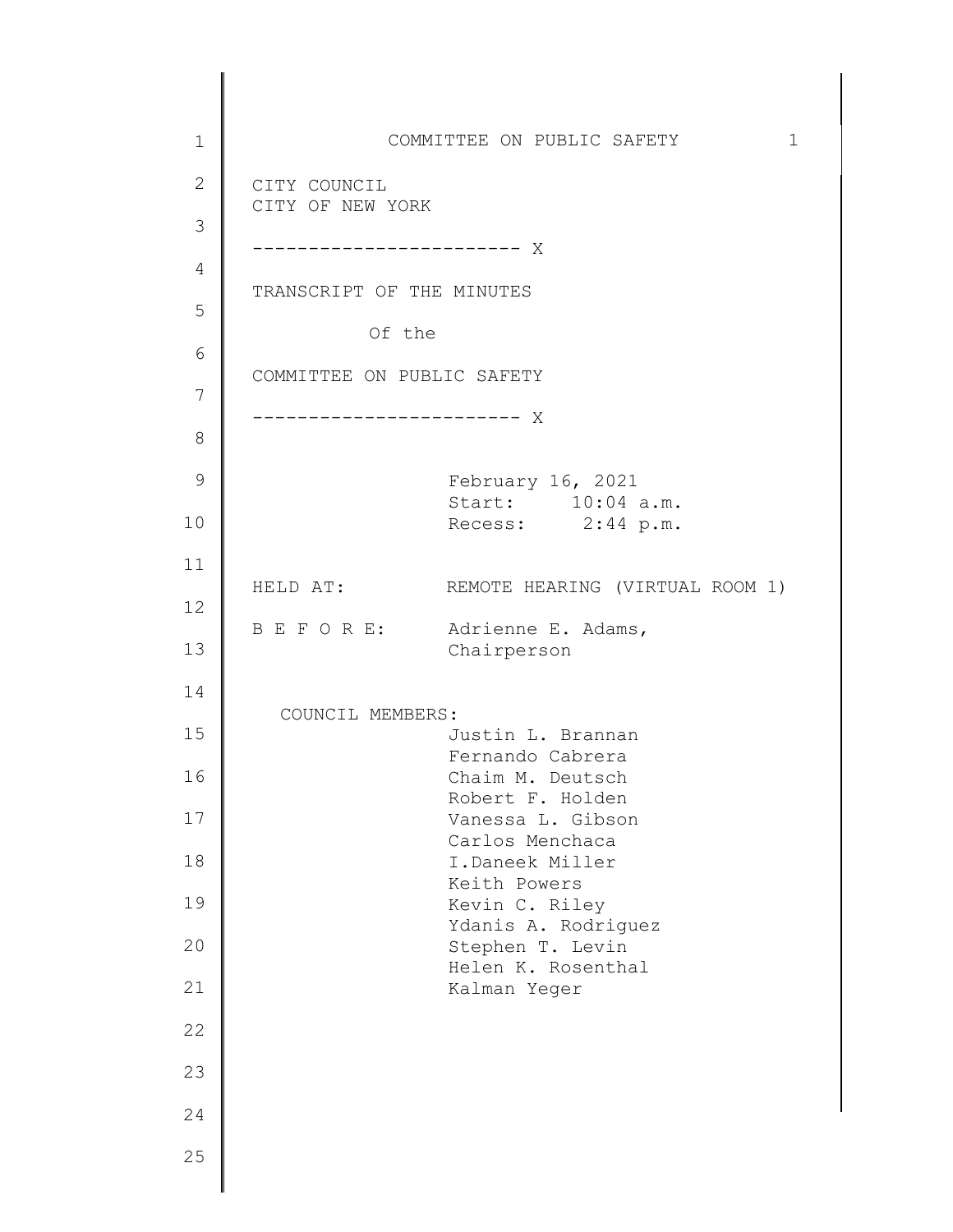| $\mathbf 1$<br>2<br>COMMITTEE ON PUBLIC SAFETY<br>$\overline{2}$<br>A P P E A R A N C E S<br>3<br>Elizabeth Rivera<br>Mother of Tonie Wells<br>4<br>Chelsea Davis<br>5<br>Chief Strategy Officer for the Office of First<br>Deputy Mayor<br>6<br>Marcos Soler<br>7<br>Justice<br>8<br>Juanita Holmes<br>9<br>Chief of Patrol for the New York City Police<br>Department<br>10<br>Elizabeth Daitz<br>Executive Director for Strategic Initiatives for<br>11<br>the New York City Police Department<br>12<br>Oleg Chernyavsky<br>13<br>Assistant Deputy Commissioner for Legal Matters<br>for the New York City Police Department<br>14<br>Michael Clarke<br>15<br>for the New York City Police Department<br>16<br>Frederick Davie<br>17<br>Civilian Complaint Review Board<br>18<br>Molly Griffard<br>Legal Fellow with the Legal Aid Societies<br>19<br>Accountability Project<br>20<br>Scott Levy<br>Chief Policy Counsel at the Bronx Defenders<br>21<br>Sergio De La Pava<br>22<br>Legal Director of New York County Defender<br>Services<br>23<br>Alexandra Fisher<br>24<br>Senior Trial Attorney with the Criminal Defense<br>Practice at Brooklyn Defender Services<br>25 |                                                   |
|----------------------------------------------------------------------------------------------------------------------------------------------------------------------------------------------------------------------------------------------------------------------------------------------------------------------------------------------------------------------------------------------------------------------------------------------------------------------------------------------------------------------------------------------------------------------------------------------------------------------------------------------------------------------------------------------------------------------------------------------------------------------------------------------------------------------------------------------------------------------------------------------------------------------------------------------------------------------------------------------------------------------------------------------------------------------------------------------------------------------------------------------------------------------------------|---------------------------------------------------|
|                                                                                                                                                                                                                                                                                                                                                                                                                                                                                                                                                                                                                                                                                                                                                                                                                                                                                                                                                                                                                                                                                                                                                                                  |                                                   |
|                                                                                                                                                                                                                                                                                                                                                                                                                                                                                                                                                                                                                                                                                                                                                                                                                                                                                                                                                                                                                                                                                                                                                                                  |                                                   |
|                                                                                                                                                                                                                                                                                                                                                                                                                                                                                                                                                                                                                                                                                                                                                                                                                                                                                                                                                                                                                                                                                                                                                                                  |                                                   |
|                                                                                                                                                                                                                                                                                                                                                                                                                                                                                                                                                                                                                                                                                                                                                                                                                                                                                                                                                                                                                                                                                                                                                                                  |                                                   |
|                                                                                                                                                                                                                                                                                                                                                                                                                                                                                                                                                                                                                                                                                                                                                                                                                                                                                                                                                                                                                                                                                                                                                                                  |                                                   |
|                                                                                                                                                                                                                                                                                                                                                                                                                                                                                                                                                                                                                                                                                                                                                                                                                                                                                                                                                                                                                                                                                                                                                                                  |                                                   |
|                                                                                                                                                                                                                                                                                                                                                                                                                                                                                                                                                                                                                                                                                                                                                                                                                                                                                                                                                                                                                                                                                                                                                                                  | Chief of Staff for the Mayor's Office of Criminal |
|                                                                                                                                                                                                                                                                                                                                                                                                                                                                                                                                                                                                                                                                                                                                                                                                                                                                                                                                                                                                                                                                                                                                                                                  |                                                   |
|                                                                                                                                                                                                                                                                                                                                                                                                                                                                                                                                                                                                                                                                                                                                                                                                                                                                                                                                                                                                                                                                                                                                                                                  |                                                   |
|                                                                                                                                                                                                                                                                                                                                                                                                                                                                                                                                                                                                                                                                                                                                                                                                                                                                                                                                                                                                                                                                                                                                                                                  |                                                   |
|                                                                                                                                                                                                                                                                                                                                                                                                                                                                                                                                                                                                                                                                                                                                                                                                                                                                                                                                                                                                                                                                                                                                                                                  |                                                   |
|                                                                                                                                                                                                                                                                                                                                                                                                                                                                                                                                                                                                                                                                                                                                                                                                                                                                                                                                                                                                                                                                                                                                                                                  |                                                   |
|                                                                                                                                                                                                                                                                                                                                                                                                                                                                                                                                                                                                                                                                                                                                                                                                                                                                                                                                                                                                                                                                                                                                                                                  |                                                   |
|                                                                                                                                                                                                                                                                                                                                                                                                                                                                                                                                                                                                                                                                                                                                                                                                                                                                                                                                                                                                                                                                                                                                                                                  |                                                   |
|                                                                                                                                                                                                                                                                                                                                                                                                                                                                                                                                                                                                                                                                                                                                                                                                                                                                                                                                                                                                                                                                                                                                                                                  | Managing Attorney at the Legislative Affairs Unit |
|                                                                                                                                                                                                                                                                                                                                                                                                                                                                                                                                                                                                                                                                                                                                                                                                                                                                                                                                                                                                                                                                                                                                                                                  |                                                   |
|                                                                                                                                                                                                                                                                                                                                                                                                                                                                                                                                                                                                                                                                                                                                                                                                                                                                                                                                                                                                                                                                                                                                                                                  |                                                   |
|                                                                                                                                                                                                                                                                                                                                                                                                                                                                                                                                                                                                                                                                                                                                                                                                                                                                                                                                                                                                                                                                                                                                                                                  |                                                   |
|                                                                                                                                                                                                                                                                                                                                                                                                                                                                                                                                                                                                                                                                                                                                                                                                                                                                                                                                                                                                                                                                                                                                                                                  |                                                   |
|                                                                                                                                                                                                                                                                                                                                                                                                                                                                                                                                                                                                                                                                                                                                                                                                                                                                                                                                                                                                                                                                                                                                                                                  |                                                   |
|                                                                                                                                                                                                                                                                                                                                                                                                                                                                                                                                                                                                                                                                                                                                                                                                                                                                                                                                                                                                                                                                                                                                                                                  |                                                   |
|                                                                                                                                                                                                                                                                                                                                                                                                                                                                                                                                                                                                                                                                                                                                                                                                                                                                                                                                                                                                                                                                                                                                                                                  |                                                   |
|                                                                                                                                                                                                                                                                                                                                                                                                                                                                                                                                                                                                                                                                                                                                                                                                                                                                                                                                                                                                                                                                                                                                                                                  |                                                   |
|                                                                                                                                                                                                                                                                                                                                                                                                                                                                                                                                                                                                                                                                                                                                                                                                                                                                                                                                                                                                                                                                                                                                                                                  |                                                   |
|                                                                                                                                                                                                                                                                                                                                                                                                                                                                                                                                                                                                                                                                                                                                                                                                                                                                                                                                                                                                                                                                                                                                                                                  |                                                   |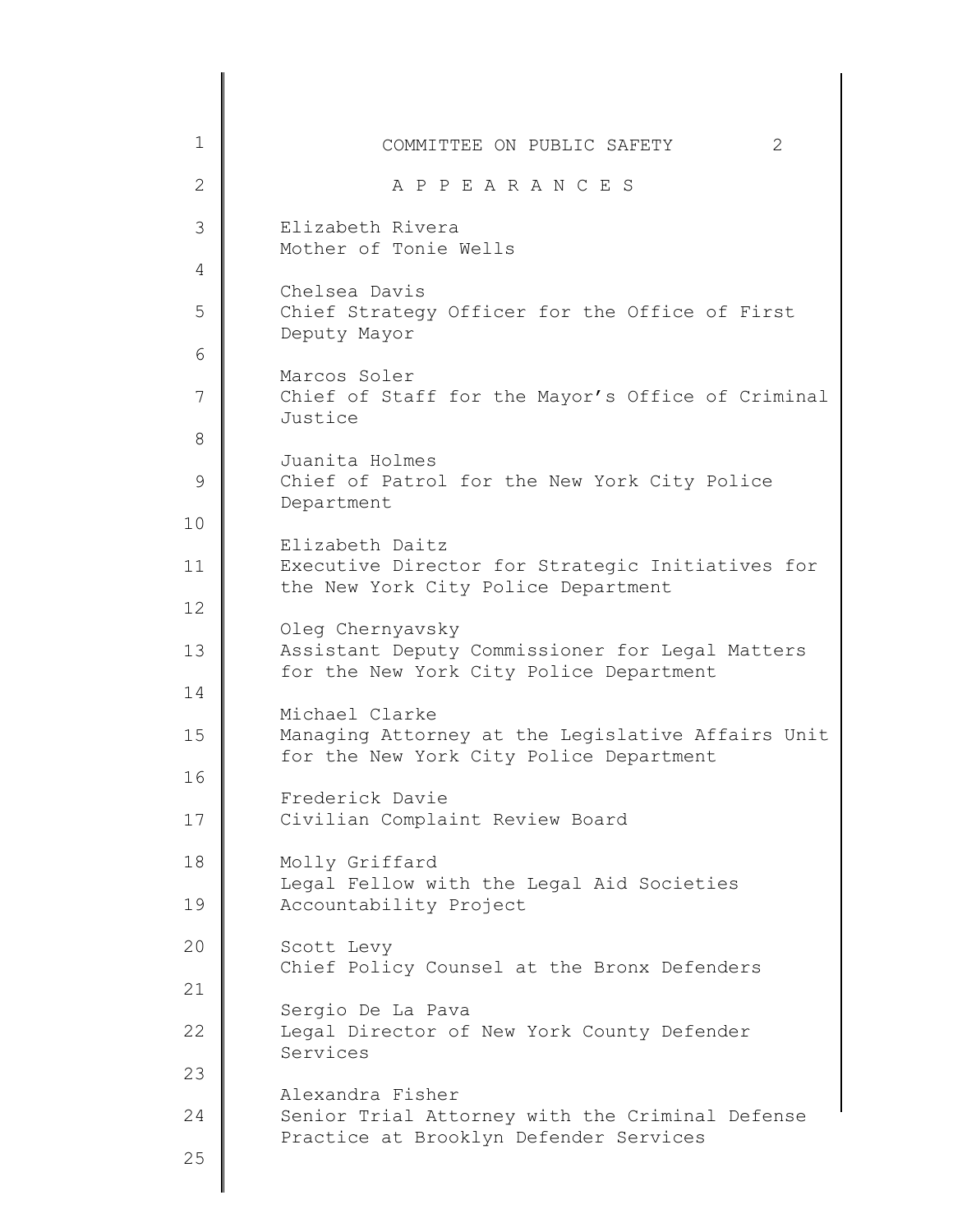| 1              | 3<br>COMMITTEE ON PUBLIC SAFETY                                                        |
|----------------|----------------------------------------------------------------------------------------|
| $\overline{2}$ | A P P E A R A N C E S (CONT.)                                                          |
| 3              | Jimmy Meagher<br>Policy Director at Safe Horizon                                       |
| 4              | Michael Sisitzky                                                                       |
| 5              | Senior Policy Counsel at the NYCLU                                                     |
| 6              | Andrew Case<br>Senior Counsel at Latino Justice PRLDEF                                 |
| 7              | Hercules Reid                                                                          |
| 8              | Strategy for Black Lives                                                               |
| 9              | Chi Osse<br>City District 36 in Brooklyn                                               |
| 10             | Jeff Strabone                                                                          |
| 11             | Lifelong Resident New Yorker and Former Vice<br>Chair of Community Board 6 in Brooklyn |
| 12             | Tonya Cruz                                                                             |
| 13             | Community Board and a Queens Traffic Safety Board<br>Member                            |
| 14             | Kelly Grace Price                                                                      |
| 15             | Close Rosie's                                                                          |
| 16             | Sarah Sitzler<br>Resident of Brooklyn                                                  |
| 17             | Sonny Lawrence [SP?]                                                                   |
| 18             | Resident of New York City                                                              |
| 19             | Michael Matos<br>Resident of Bay Ridge Brooklyn                                        |
| 20             | Vicki Weinerman                                                                        |
| 21             | 64-year-old woman and attends a lot of BLM<br>protests                                 |
| 22             | Peter Horan                                                                            |
| 23             | Resident of New York City                                                              |
| 24             | John Teufel<br>An Attorney and a Former Investigator with the                          |
| 25             | Civilian Complaint Review Board                                                        |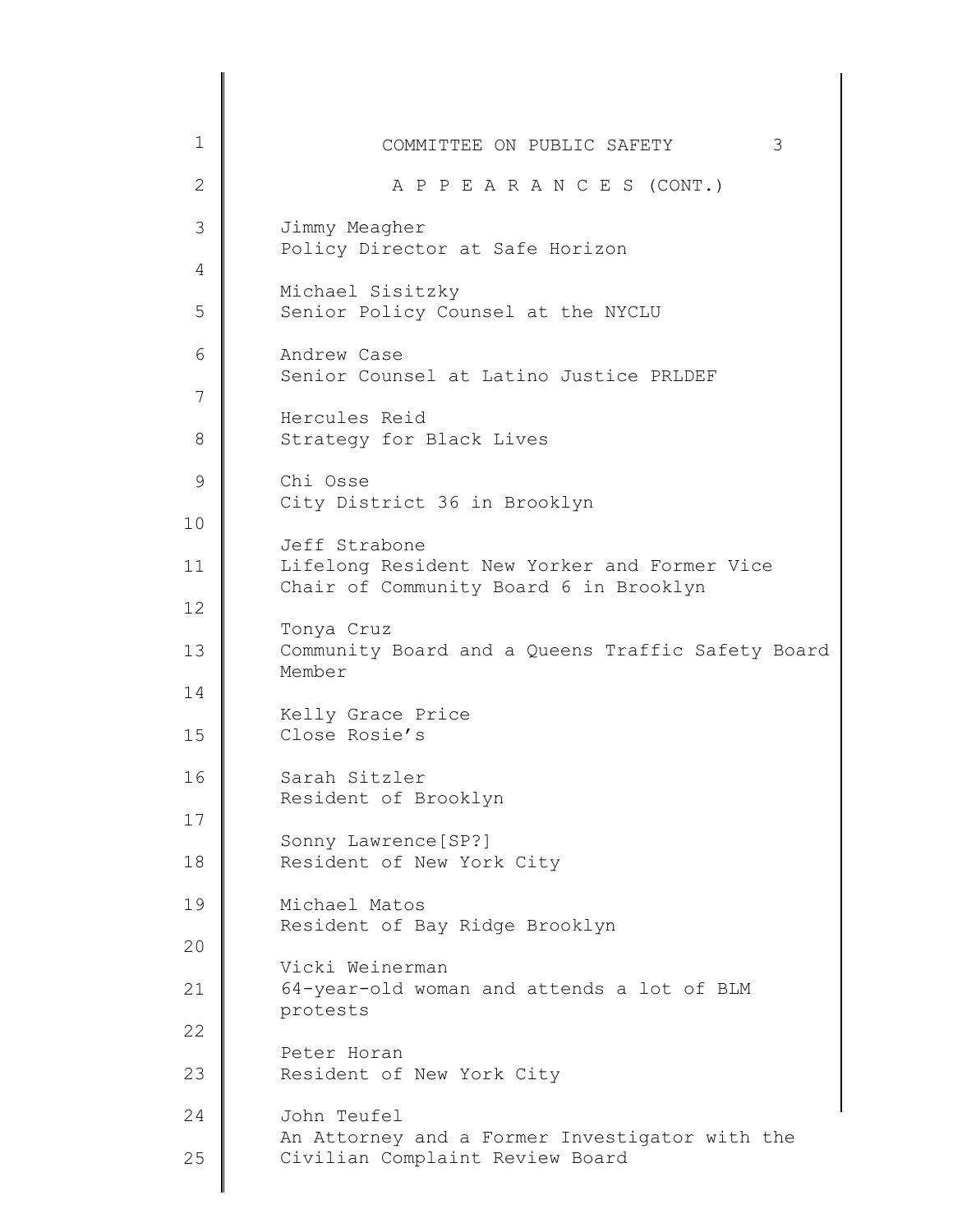| $\mathbf 1$    | COMMITTEE ON PUBLIC SAFETY<br>4                                                   |
|----------------|-----------------------------------------------------------------------------------|
| $\mathbf{2}$   | A P P E A R A N C E S (CONT.)                                                     |
| $\mathcal{S}$  | Miquel Rayos-Velazquez                                                            |
| $\overline{4}$ | Betty Maloney                                                                     |
| 5              | Retired 30-year-Veteran of Public School as a<br>Public School Guidance Counselor |
| 6              | Aditya Salagamay [SP?]<br>Resident of New York                                    |
| 7              | Melissa Michio                                                                    |
| $8\,$          | Activist with the Campaign for an Elected<br>Civilian Review Board                |
| 9              | Michael Wetstone [SP?]                                                            |
| 10             | Robert Malek                                                                      |
| 11             |                                                                                   |
| 12             |                                                                                   |
| 13             |                                                                                   |
| 14             |                                                                                   |
| 15             |                                                                                   |
| 16             |                                                                                   |
| 17             |                                                                                   |
| $18$           |                                                                                   |
| 19             |                                                                                   |
| 20             |                                                                                   |
| 21             |                                                                                   |
| 22             |                                                                                   |
| 23             |                                                                                   |
| 24             |                                                                                   |
| 25             |                                                                                   |
|                |                                                                                   |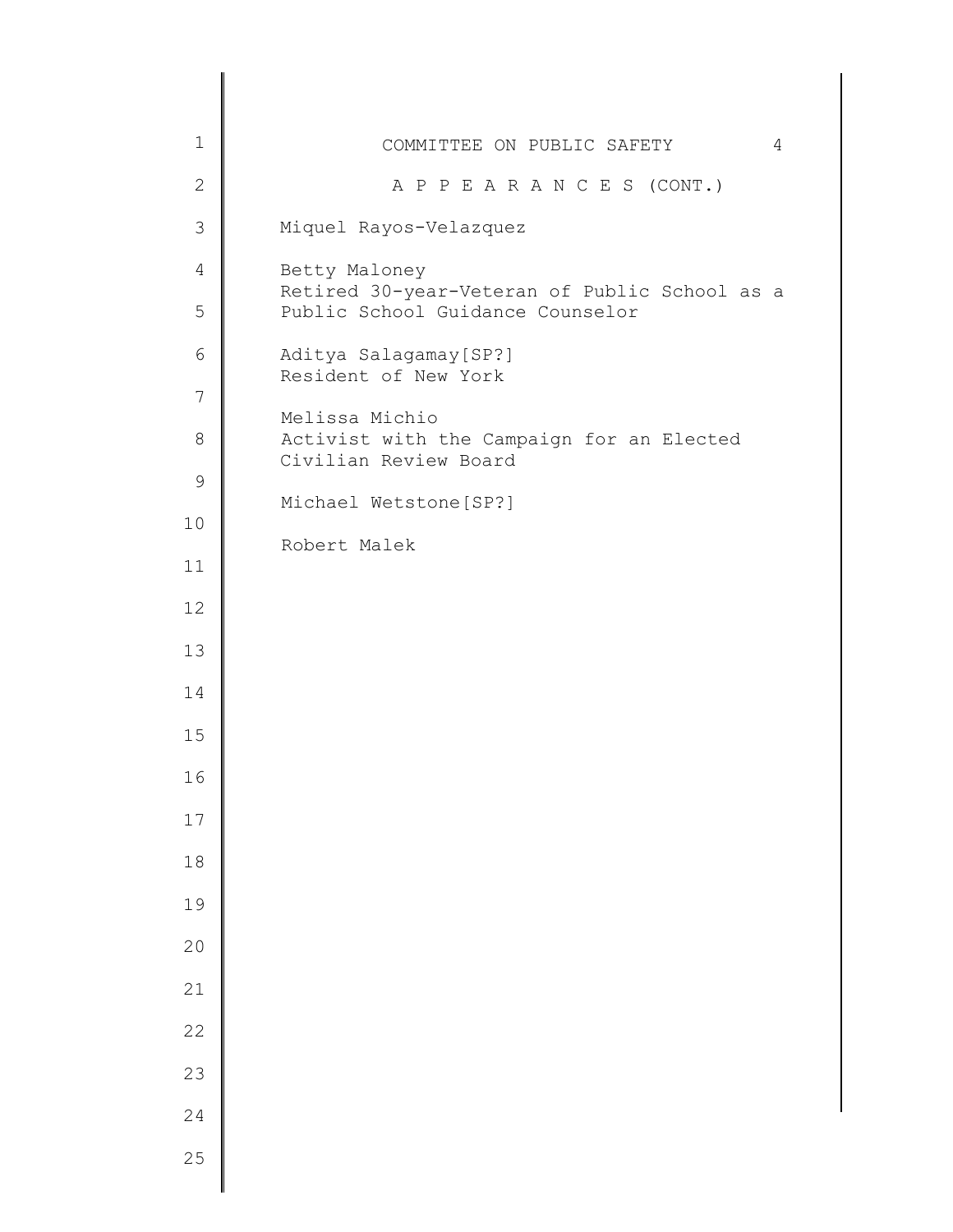| $\mathbf 1$  | 5<br>COMMITTEE ON PUBLIC SAFETY                       |
|--------------|-------------------------------------------------------|
| $\mathbf{2}$ | SERGEANT KOTOWSKI: Computer recording is              |
| 3            | started.                                              |
| 4            | SERGEANT JONES: Cloud is recording.                   |
| 5            | SERGEANT PEREZ: Backup is rolling.                    |
| 6            | SERGEANT LEONARDO: Okay at this time Sergeant         |
| 7            | Martinez, your opening.                               |
| 8            | SERGEANT MARTINEZ: Good morning and welcome to        |
| $\mathsf 9$  | today's remote New York City Council Hearing of the   |
| 10           | Committee on Public Safety. At this time, would all   |
| 11           | panelists please turn on their video. To minimize     |
| 12           | disruption, please silence your electronic devices    |
| 13           | and if you wish to submit testimony, you may do so at |
| 14           | the following email address,                          |
| 15           | testimony@council.nyc.gov. Once again, that's         |
| 16           | testimony@council.nyc.gov. Thank you very much for    |
| 17           | your cooperation, we are ready to begin.              |
| 18           | CHAIRPERSON ADAMS: Good morning and thank you         |
| 19           | for joining today's virtual hearing of the Public     |
| 20           | Safety Committee. I am Council Member Adrienne        |
| 21           | Adams, Chair of the Public Safety Committee.          |
| 22           | I would like to acknowledge that we are joined by     |
| 23           | my colleagues Council Member's Cabrera, Menchaca,     |
| 24           | Riley and I see Council Member Powers as well and I   |
| 25           | am sure many others will be joining momentarily.      |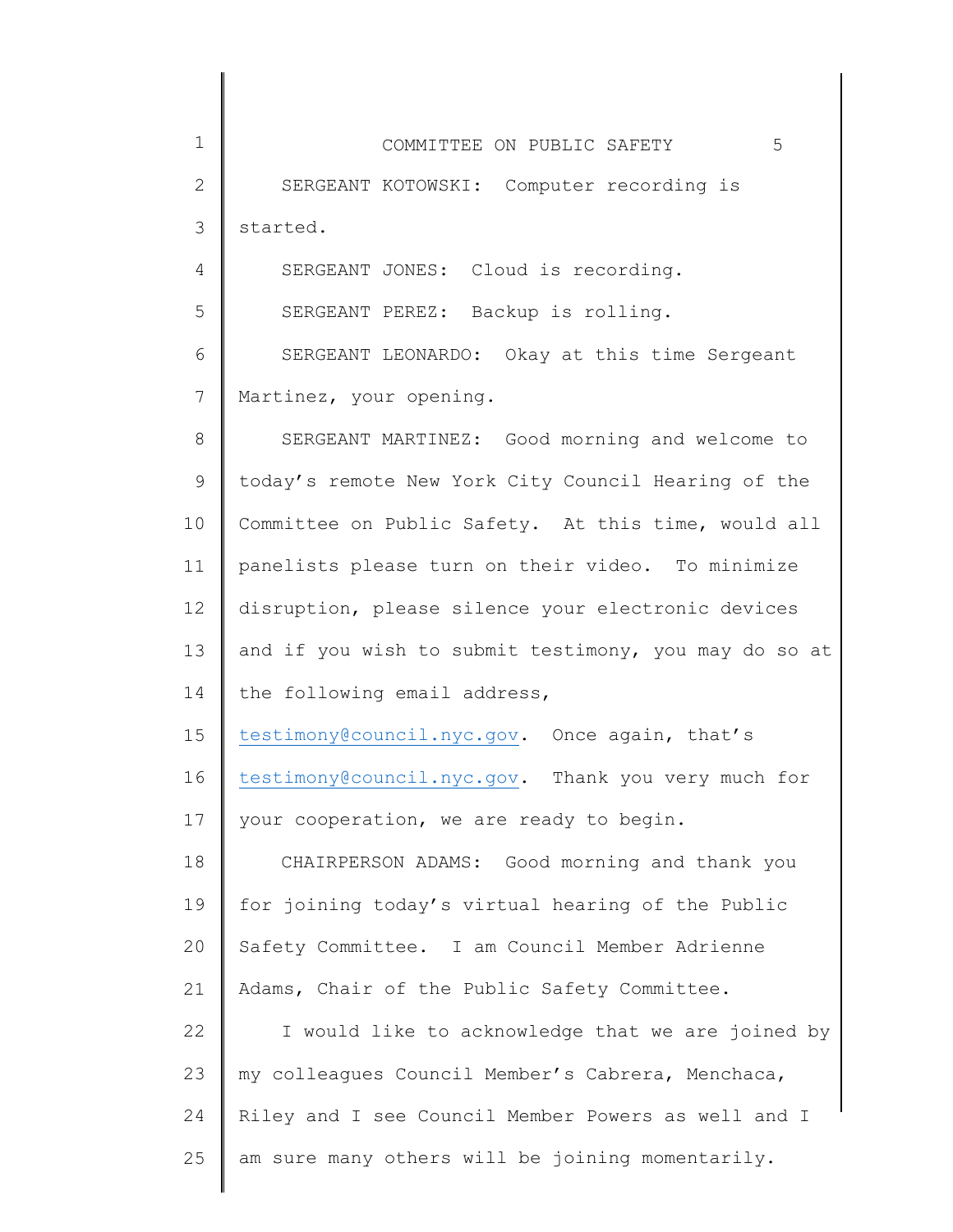1

2 3 4 5 6 7 8 9 Last June, Governor Cuomo issued an Executive Order requiring that every city in New York engage their residents and develop a plan to reform policing by April 1<sup>st</sup> or possibly refusing billions of dollars in state funding. The order was prompted by the mass demonstrations that took place in New York City and around the world after George Floyd and Breonna Taylor were killed by police in 2020.

10 11 12 13 14 15 16 17 While there deaths may have been the catalysts, I would be remiss if I did not recognize that communities impacted by over policing have been organizing and demanding police accountability for decades. So, with that as a backdrop, you would think that the Administration would take their mandate to develop a meaningful reform plan seriously.

18 19 20 21 22 23 24 25 Instead, the Administration dragged its feet for months and rushed through a half heated community engagement process. I hope that the hearing this Committee held last month would have spurred them into real action. Instead, here we are today roughly six weeks away from the April  $1^{st}$  deadline and New Yorkers have yet to see a draft of the Administrations plan.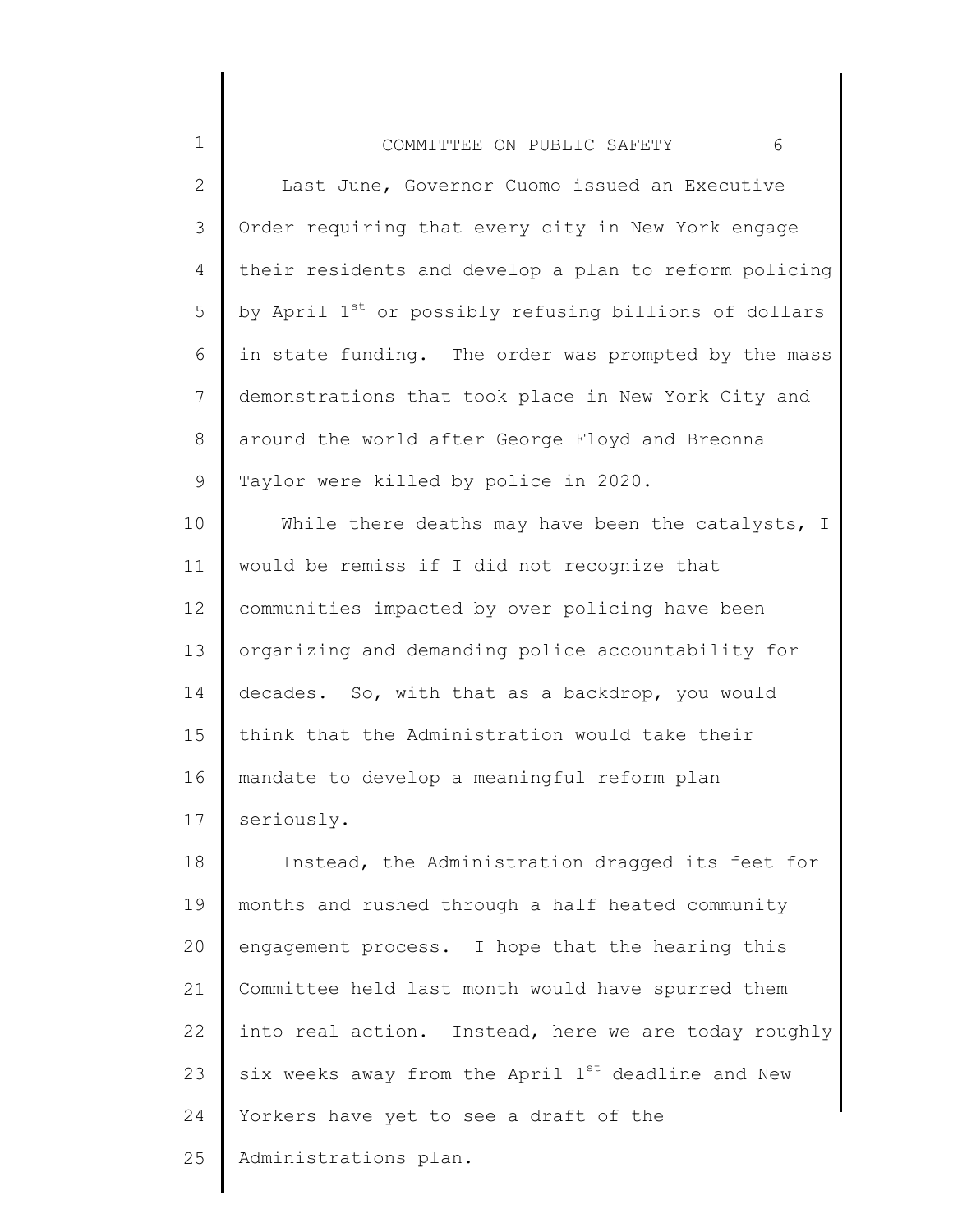2 3 4 5 For this reason, the Council has stepped in and introduced that initial slate of a dozen reforms that would make structural changes, increase transparency and reduce the NYPD's footprint.

6 7 8 9 10 11 At today's hearing, the Public Safety Committee will consider Intro. 2209, which I sponsored. This bill will require that the Police Commissioner be confirmed by the Council through the Advice and Consent process and reduce the Police Commissioners term from five years to four years.

12 13 14 15 16 17 18 19 20 I introduced this bill because New Yorkers deserve a Police Commissioner who has a zero tolerance policy when it comes to office misconduct. The current practice of simply docking vacation days when an officer's actions or inaction causes harm is a slap in the face to the victim, their families and to their communities. Take for example, the tragic death of Tonie Wells, whose mother Elizabeth is here with us today.

21 22 23 24 Tonie, a young woman who desperately sought help but was ultimately strangled by her abusive partner because the NYPD Officers assigned to the call never even got out of their patrol car. These officers

25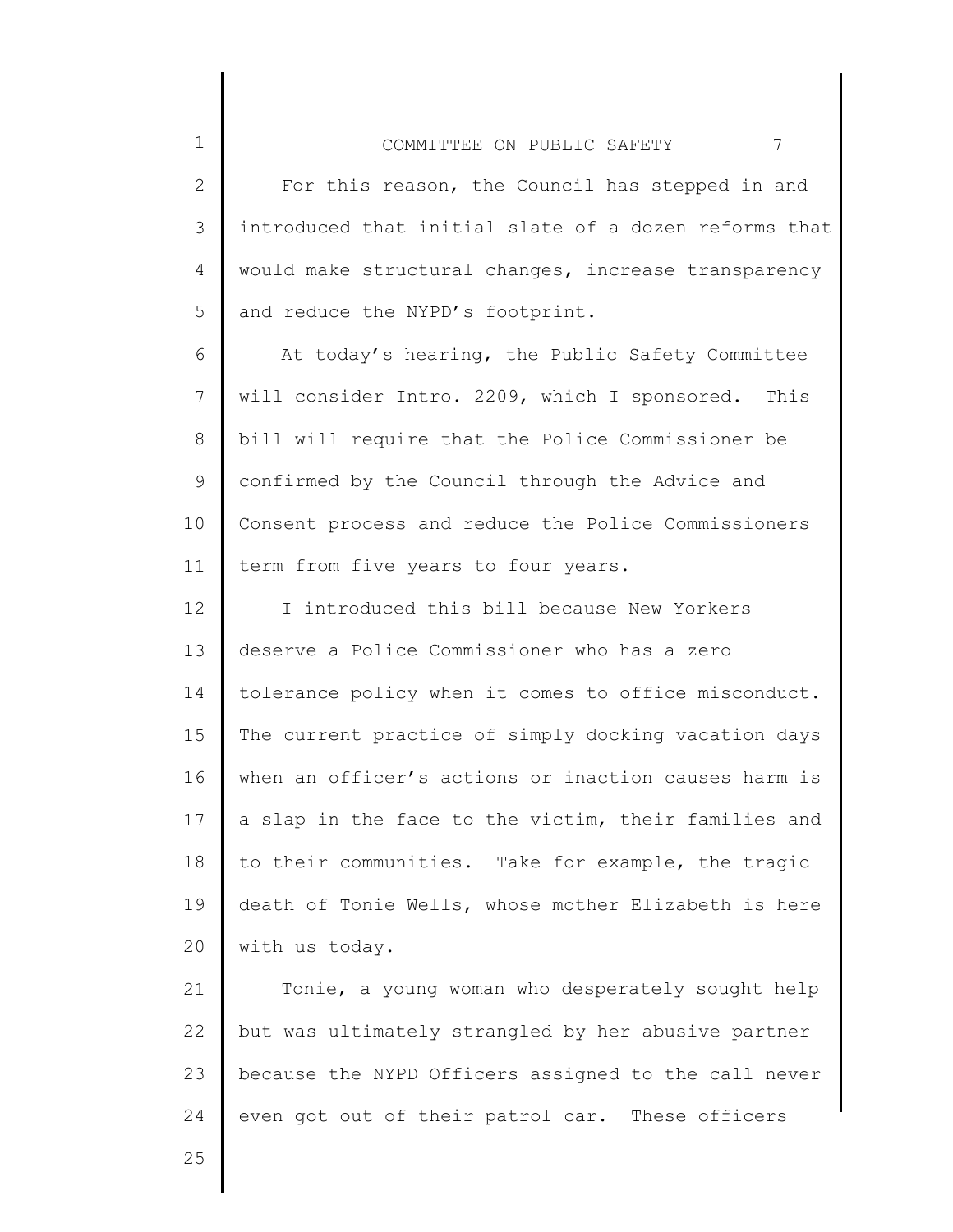1 2 3 4 5 6 7 8 9 COMMITTEE ON PUBLIC SAFETY 8 clearly failed to uphold their most basic duty and because of that, a bright young woman was viciously murdered. It is outrageous and infuriating that those officers were merely docked a few vacation days and placed on a short probation period. This disciplinary outcome makes it clear that no matter what they do, officers will be allowed to hide behind their badges.

10 11 12 13 14 15 16 17 18 19 20 21 Requiring that the Council confirmed the Police Commissioner can help ensure that anyone who fills that role is committed to real reform and accountability. Yes, accountability from day one. The Committee will also hear Intro. 1671 which I sponsored. This bill would require the NYPD to report quarterly on traffic and check point stops, including information on how many of those stops resulted in arrests or a summons being issued. The reporting requirement would allow us to clearly see if the NYPD is unfairly targeting certain communities for disparate enforcement.

22 23 24 25 The Committee is hearing several other bills which I will only mention briefly because I know that my colleagues will want to speak to the details in just a moment.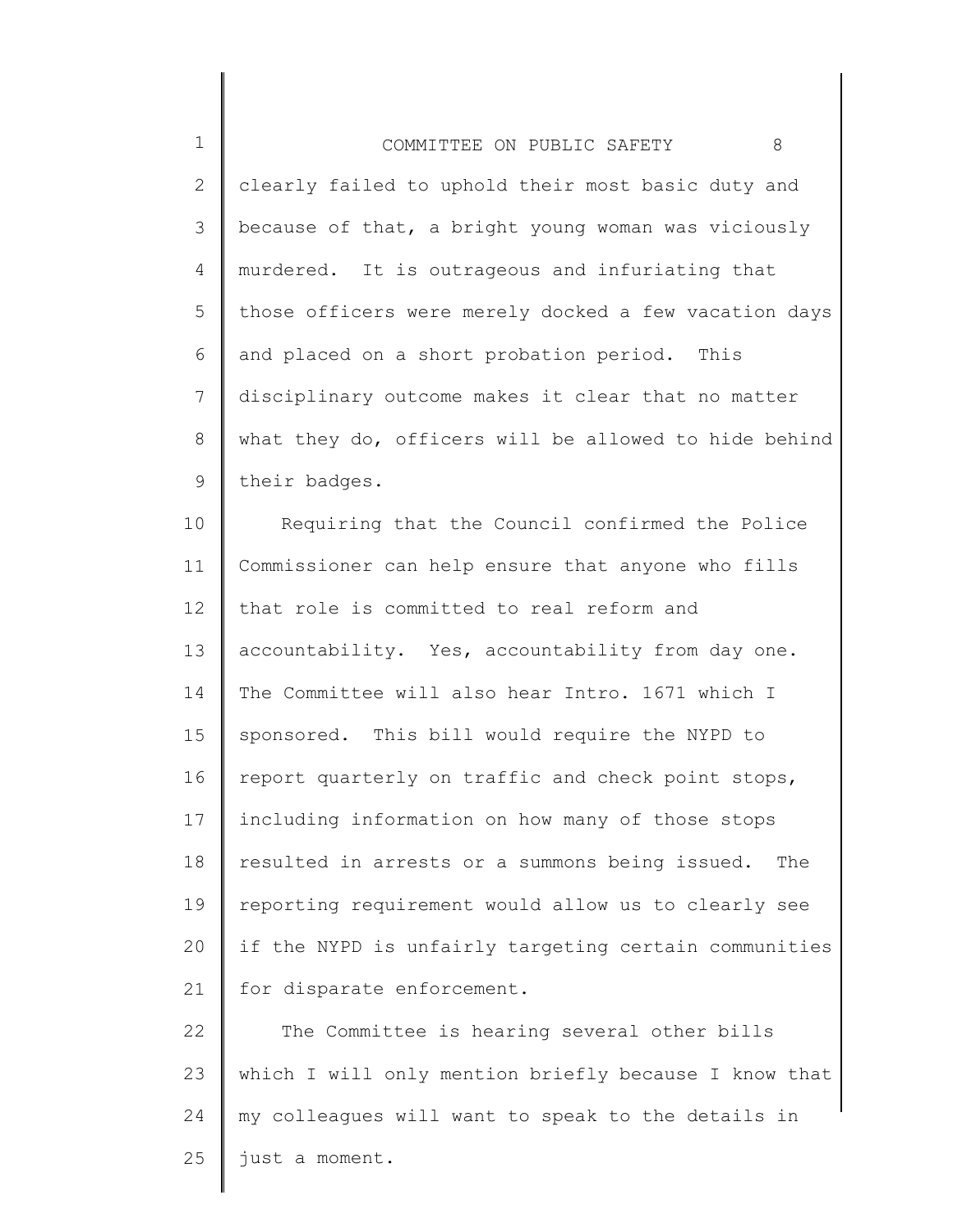| $\mathbf 1$     | 9<br>COMMITTEE ON PUBLIC SAFETY                       |
|-----------------|-------------------------------------------------------|
| $\mathbf{2}$    | Intro. 2220 sponsored by Council Member Steve         |
| 3               | Levin, would eliminate qualified immunity for police  |
| 4               | officers. Resolution 1538 sponsored by Majority       |
| 5               | Leader Laurie Cumbo, calls upon the state to remove   |
| 6               | the police commissioners exclusive authority over     |
| $\overline{7}$  | officer discipline, with regard to the CCRB's         |
| 8               | recommendations.                                      |
| $\mathsf 9$     | And a Pre-Considered Resolution sponsored by          |
| 10              | Council Member Francisco Moya, that calls upon the    |
| 11              | state to require that NYPD officers live within the   |
| 12 <sup>°</sup> | five boroughs of New York City. We are very proud of  |
| 13              | this police reform legislation package and have       |
| 14              | already received great recommendations from advocates |
| 15              | on ways to make them even stronger.                   |
| 16              | Today, we look forward to continuing the              |
| 17              | conversation with them, with members of the public    |
| 18              | and with representatives from the Administration.     |
| 19              | With that, I will now let each sponsor speak          |
| 20              | briefly about their bill.                             |
| 21              | COMMITTEE COUNSEL: This is Daniel Ades, Counsel       |
| 22              | with Committee on Public Safety. Uhm, I see that      |

23 24 Council Member Levin is present. Council Member Levin, do you wish to give an opening statement?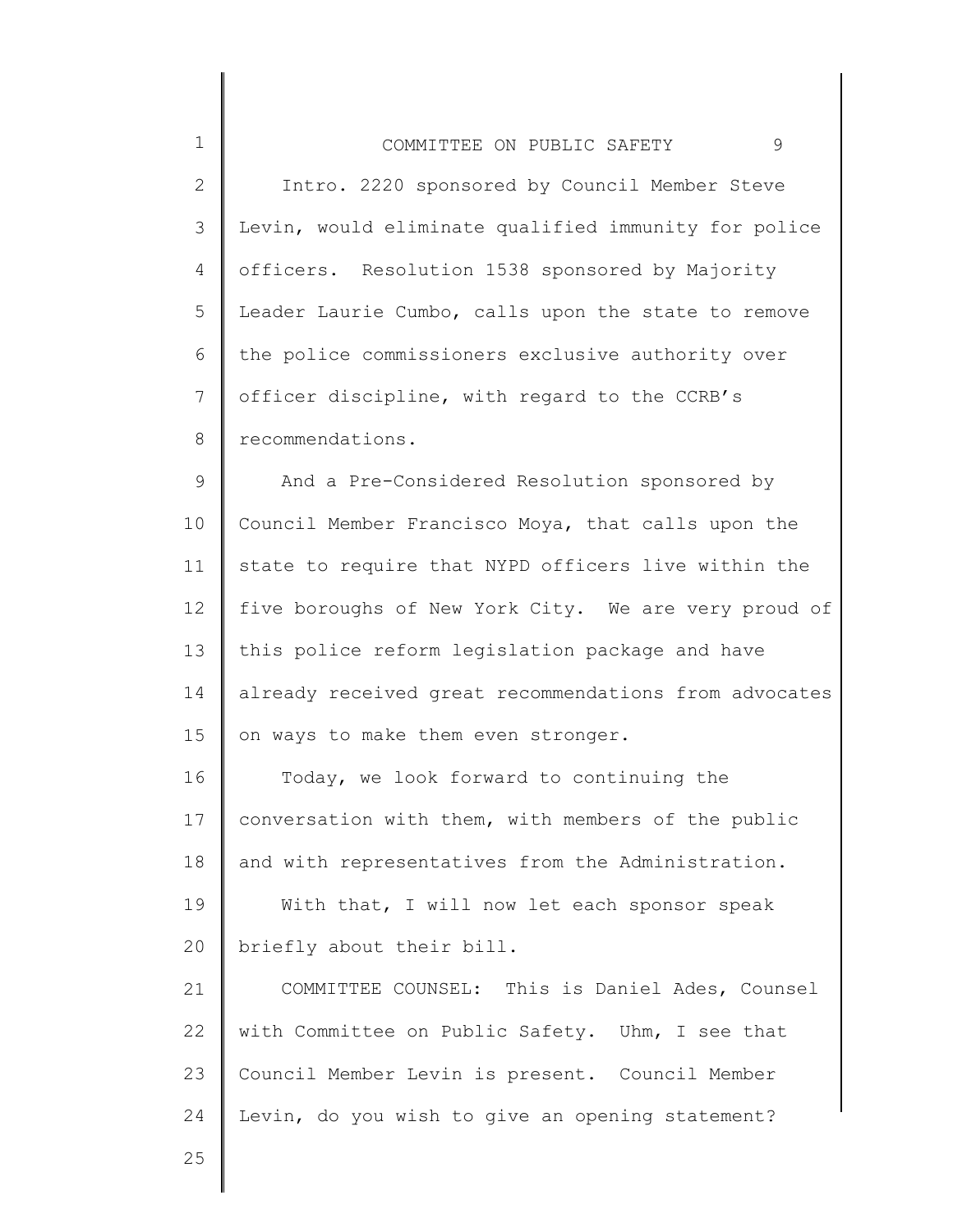| $\mathbf 1$     | 10<br>COMMITTEE ON PUBLIC SAFETY                      |
|-----------------|-------------------------------------------------------|
| $\mathbf{2}$    | COUNCIL MEMBER LEVIN: I do. Thank you very            |
| $\mathcal{S}$   | much. I want to thank our Chair for bringing this     |
| 4               | package of legislation to this hearing. I think that  |
| 5               | this is in a very important series of bills to be     |
| 6               | hearing today and I think that this represents many   |
| $7\phantom{.0}$ | months of work by Council and Council Staff to        |
| 8               | address the systemic issues that we have been seeing  |
| 9               | for far too long in our country and in our city.      |
| 10              | And honestly, it is never the most opportune time     |
| 11              | to do reform. Uhm, you know, we don't deny that we    |
| 12              | have seen a spike in murders in the last year. We     |
| 13              | don't deny that we have seen a spike in shootings in  |
| 14              | the last year. But $-$ and that's very concerning and |
| 15              | we need to be working uhm, with every strategy that   |
| 16              | we can to address it. But it is important that we     |
| 17              | carry through with our commitment to do reform and    |
| 18              | that's what these bills are doing. Uhm, you know      |
| 19              | after the budget fight of this past summer when the   |
| 20              | parallel crisis of COVID and its economic fallout     |
| 21              | blighted with the racial justice reckoning following  |
| 22              | the death of George Floyd, I took a lot of criticism  |
| 23              | and tried to examine the ways in which the City       |
| 24              | Council could address some of the accountability      |
|                 |                                                       |

25

∥ ║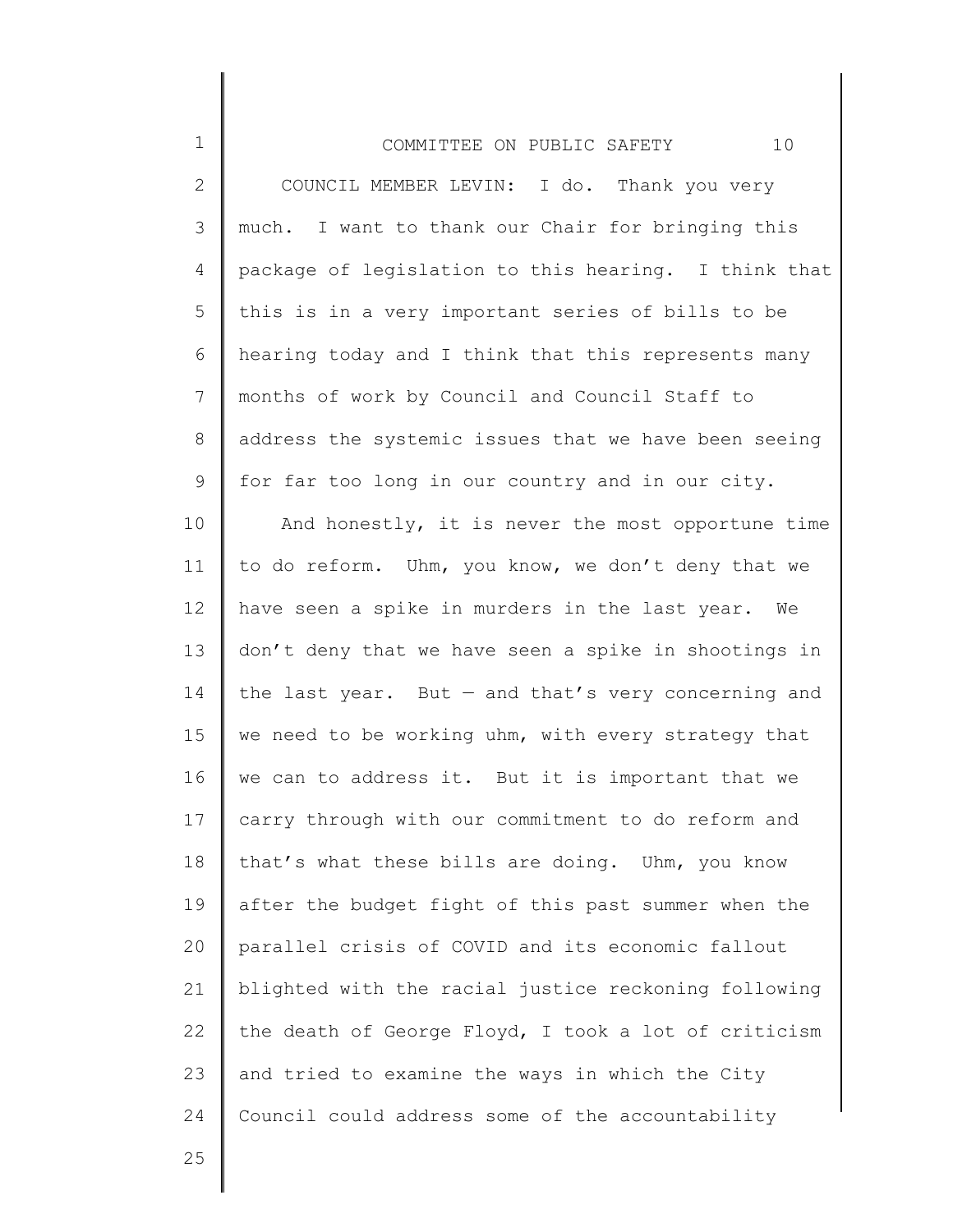1 2 3 4 5 6 7 8 9 10 11 12 13 14 15 16 17 18 19 20 21 22 23 COMMITTEE ON PUBLIC SAFETY 11 issues with the NYPD and see if it could begin to repair the relationship between police and community. I think with this package of reforms and I am very proud to be sponsoring the legislation to remove the defense of qualified immunity for police officers, we can make some progress in restoring that vital piece of public trust. The need for this reform keeps repeating itself in that headlines. In Rochester earlier this year, officers pepper sprayed a nine year old girl having a mental health crisis. Last week, a Buffalo grand jury dismissed charges against the officer's who shot an elderly man to the ground and left him bleeding in need of hospitalization and I think we all saw the video of that. Civil courts provide a much needed source of recourse and reparations for victims of egregious misconduct. This allows for a path of accountability for officers and repair and redress for victims. It allows the system to attempt to address the harm caused in these situations. The support for this reform and this is very important, spans the

political spectrum. With criticisms from two supreme

court justices, rarely on the same side, Justice

24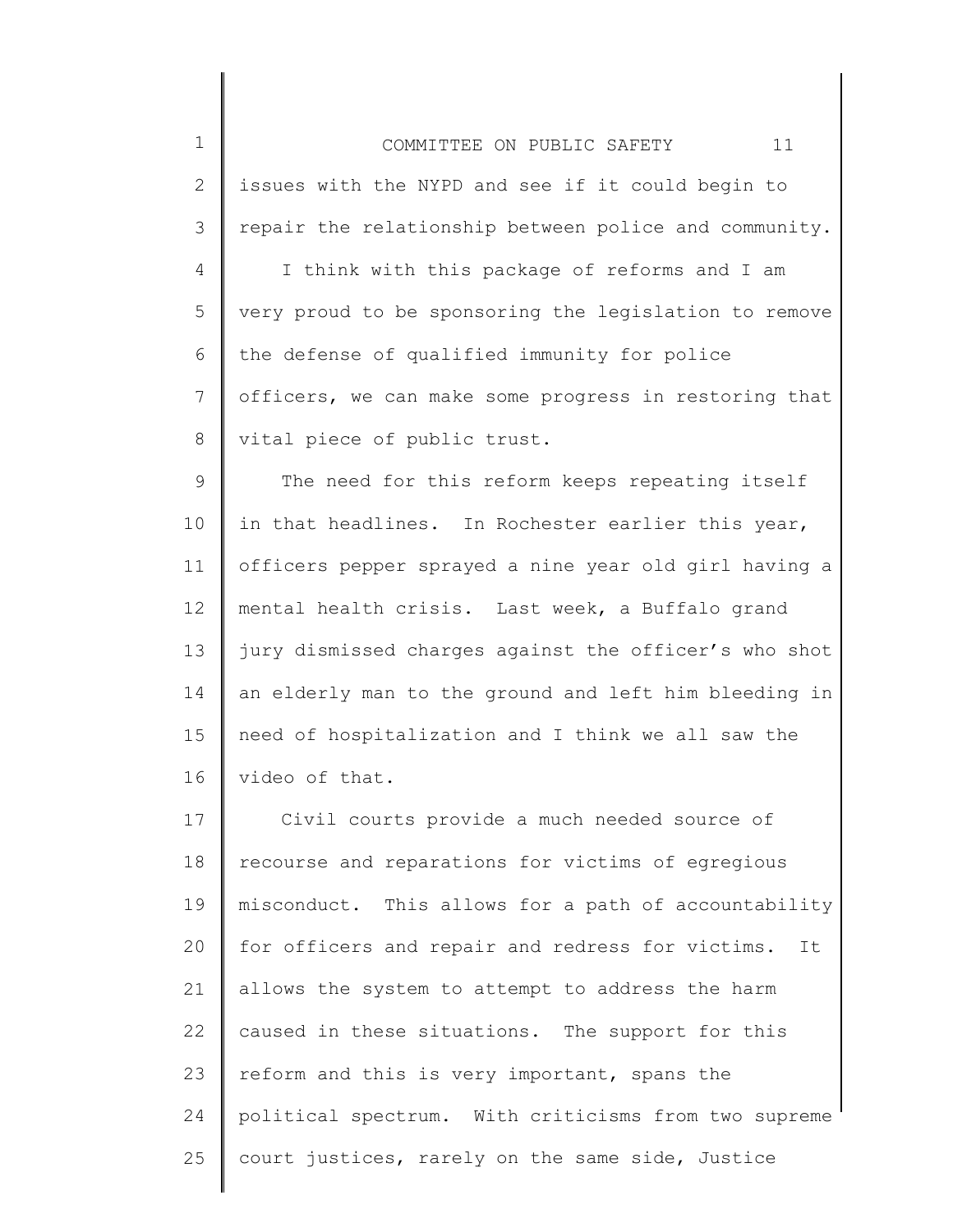2 3 4 5 6 COMMITTEE ON PUBLIC SAFETY 12 Sonia Sotomayor and Justice Clarence Thomas. In addition, that we have seen that in legislation around the country, in Colorado for instance, the bipartisanship for this legislation, for this type of legislation is manifest.

7 8 9 10 11 12 13 14 15 The fourth amendment standard is that 2020 hindsight should not be used to judge police actions if they acted reasonably. This bill does not change that and I hope that you will join me in supporting this necessary legislation. I want to thank my staff that worked on this legislation as well as Counsel Staff Kelly Taylor, Ed Atkin, Daniel Ades and Brian Crowe and I really am very appreciative to the Chair for bringing this to the Council today.

16 17 18 19 CHAIRPERSON ADAMS: Thank you very much Council Member Levin. We have also been joined by Council Members Powers, Holden, Yeger, Rodriguez and Rosenthal.

20 21 22 And I will now turn it over to our moderator, Committee Counsel Daniel Ades to go over some procedural items.

23 24 COMMITTEE COUNSEL: Thank you Chair Adams. As I said before, I am Daniel Adams, Counsel to the

25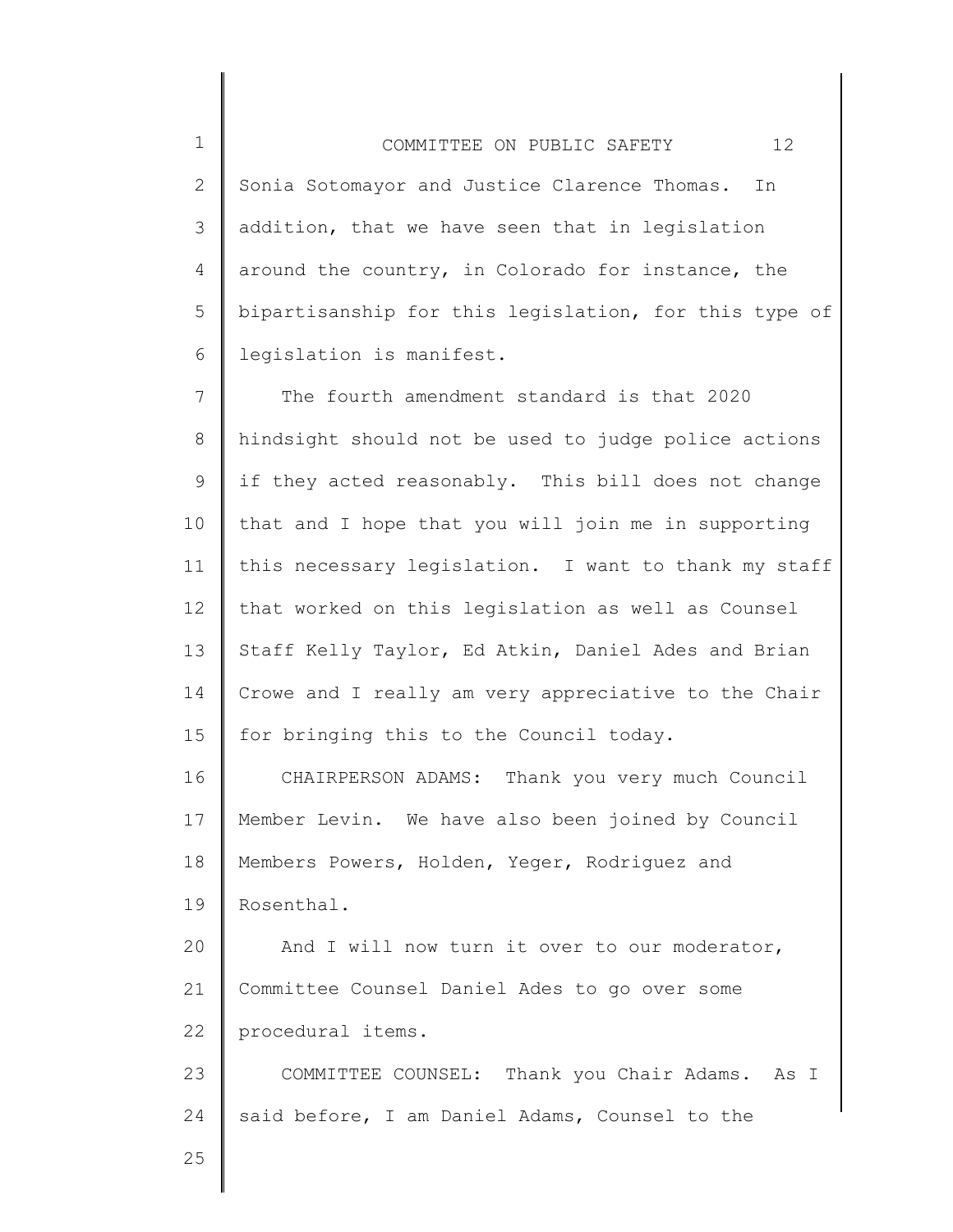4 5 6 7 8 9 Before we begin, I want to remind everyone that you will be on mute until you are called to testify. At which point, you will be unmuted by the host. Members of the Administration who are testifying will not be unmuted during the Q&A portion of the Administration testimony.

10 11 12 13 14 15 16 17 18 19 I will be calling on panelists to testify, please listen for your name to be called. I will call on you shortly for the oath then again when it is time to begin your testimony. During the hearing, if Council Members would like to ask a question of the Administration or a specific panelist, please use the Zoom raise hand function and I will call on you in order. We will be limiting Council Member questions to five minutes, which includes the time it takes to answer questions.

20 21 22 All hearing participants should submit written testimony to [testimony@council.nyc.gov,](mailto:testimony@council.nyc.gov) if you have not already done so. That's

23 24 [testimony@council.nyc.gov.](mailto:testimony@council.nyc.gov) The deadline for written testimony is 72 hours after the hearing. Before we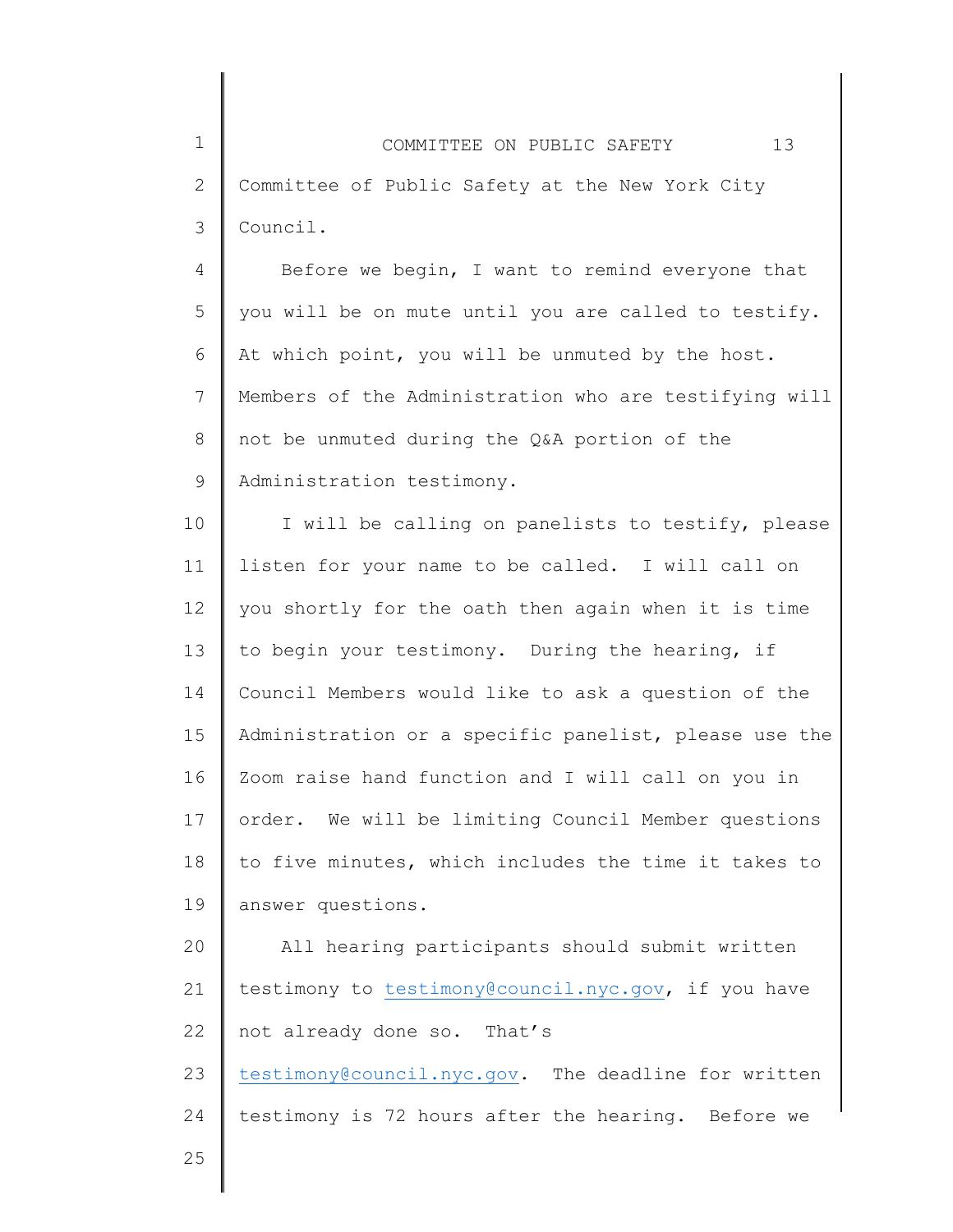| 1            | 14<br>COMMITTEE ON PUBLIC SAFETY                                   |
|--------------|--------------------------------------------------------------------|
| $\mathbf{2}$ | hear from the representatives of the Administration,               |
| 3            | we will hear from Elizabeth Rivera, mother of Tonie                |
| 4            | Wells. Ms. Rivera, once your name is called, a                     |
| 5            | member of our staff will unmute you and the Sergeant               |
| 6            | at Arms will set the timer, then give you the go                   |
| 7            | ahead to begin. Please wait for the Sergeant to                    |
| 8            | announce that you may begin delivering your                        |
| 9            | testimony.                                                         |
| 10           | CHAIRPERSON ADAMS: Ms. Rivera, we welcome you.                     |
| 11           | ELIZABETH RIVERA: Thank you for having me guys.                    |
| 12           | Thank you, is an honor to be here.                                 |
| 13           | CHAIRPERSON ADAMS: Thank you very much.                            |
| 14           | ELIZABETH RIVERA: You are welcome. Well, I                         |
| 15           | would like to say my story. Like I said, once again,               |
| 16           | thanks for having me. Basically, I would like to say               |
| 17           | what happened. I am a little nervous, so just you                  |
| 18           | know bear with me. My nerves are bad.                              |
| 19           | So, as many of you must $-$ I mean, by nightfall on                |
| 20           | December 27 <sup>th</sup> , my daughter Tonie Wells made a call to |
| 21           | 911 for help. Excuse me guys. Acting, saying that                  |
| 22           | her husband was acting weird and she feared for her                |
| 23           | life.                                                              |
| 24           |                                                                    |
| 25           |                                                                    |
|              |                                                                    |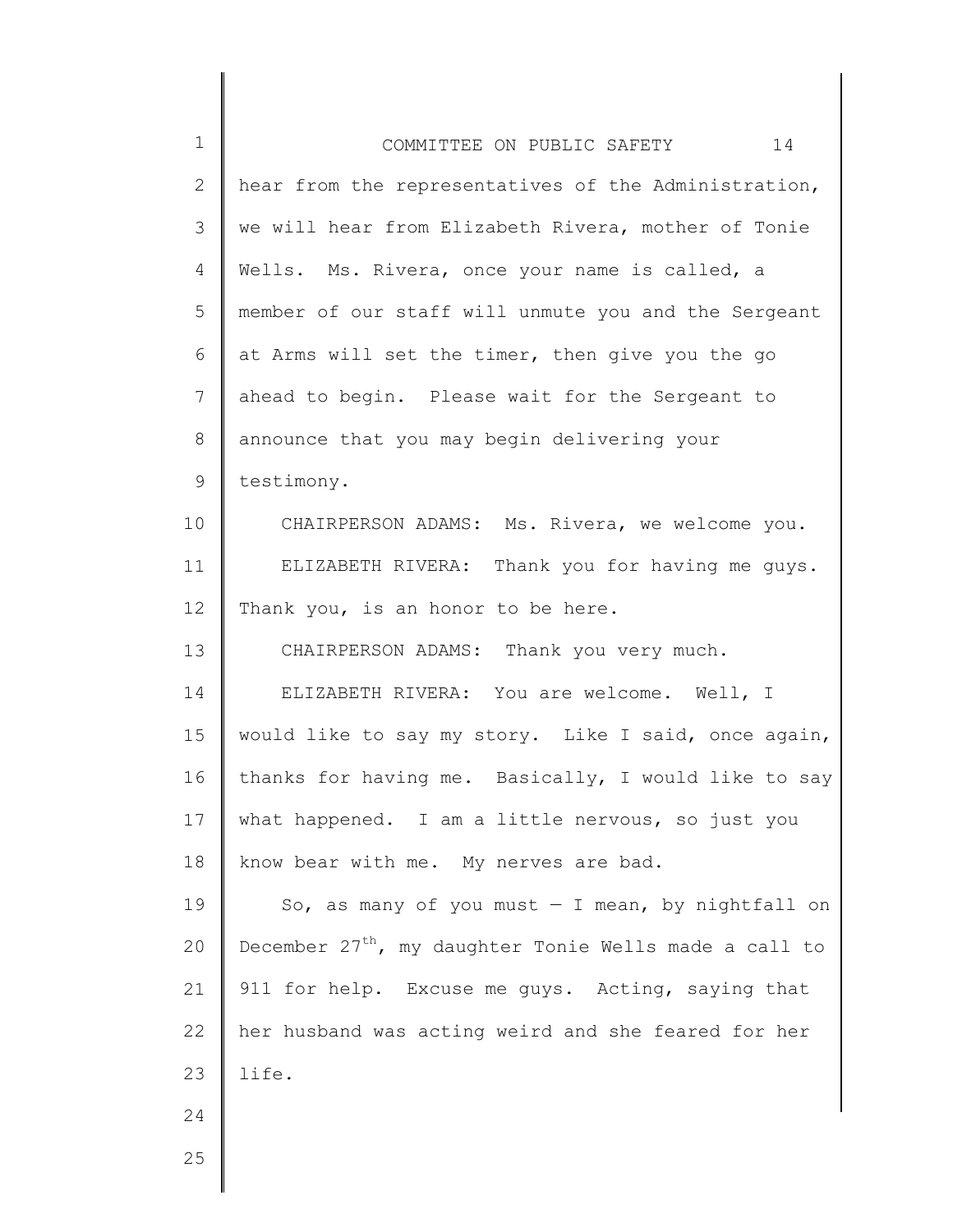| $\mathbf 1$    | 15<br>COMMITTEE ON PUBLIC SAFETY                      |
|----------------|-------------------------------------------------------|
| $\mathbf{2}$   | A second call was made by the neighbors saying        |
| $\mathcal{S}$  | Tonie was screaming, saying he is going to kill me.   |
| 4              | Two NYPD officers were dispatched to do a wellness    |
| 5              | check, however, officers Wing Hong Lau and Wael Jaber |
| 6              | refused to get out of the car because it was simply   |
| $\overline{7}$ | too cold. An hour later, a third call was made to go  |
| 8              | into Tonie's home where her body was found discovered |
| $\mathsf 9$    | unresponsive with one and half year old daughter      |
| 10             | crying over her lifeless body. As a mother, I am      |
| 11             | sad, I am hurt, I am angry, because my daughter made  |
| 12             | a call. Because she feared for her life and she was   |
| 13             | scared. She waited for help. She wanted to be         |
| 14             | rescued and it was never sent to her.                 |
| 15             | It is more difficult and more hurtful to know         |
| 16             | that these two officers who were sent to check on my  |
| 17             | Tonie, made a selfish decision to stay in the car.    |
| 18             | One that caused her her life. Tonie was a mother and  |
| 19             | a great daughter. Excuse me guys.                     |
| 20             | Sorry. It is just sad and it is disgrace that         |
| 21             | these two are how to keep their jobs after being      |
| 22             | found quilty by the Department to the failure to do   |
| 23             | police action and failure to probably investigate     |
| 24             | while responding to a call.                           |
| 25             |                                                       |

∥

║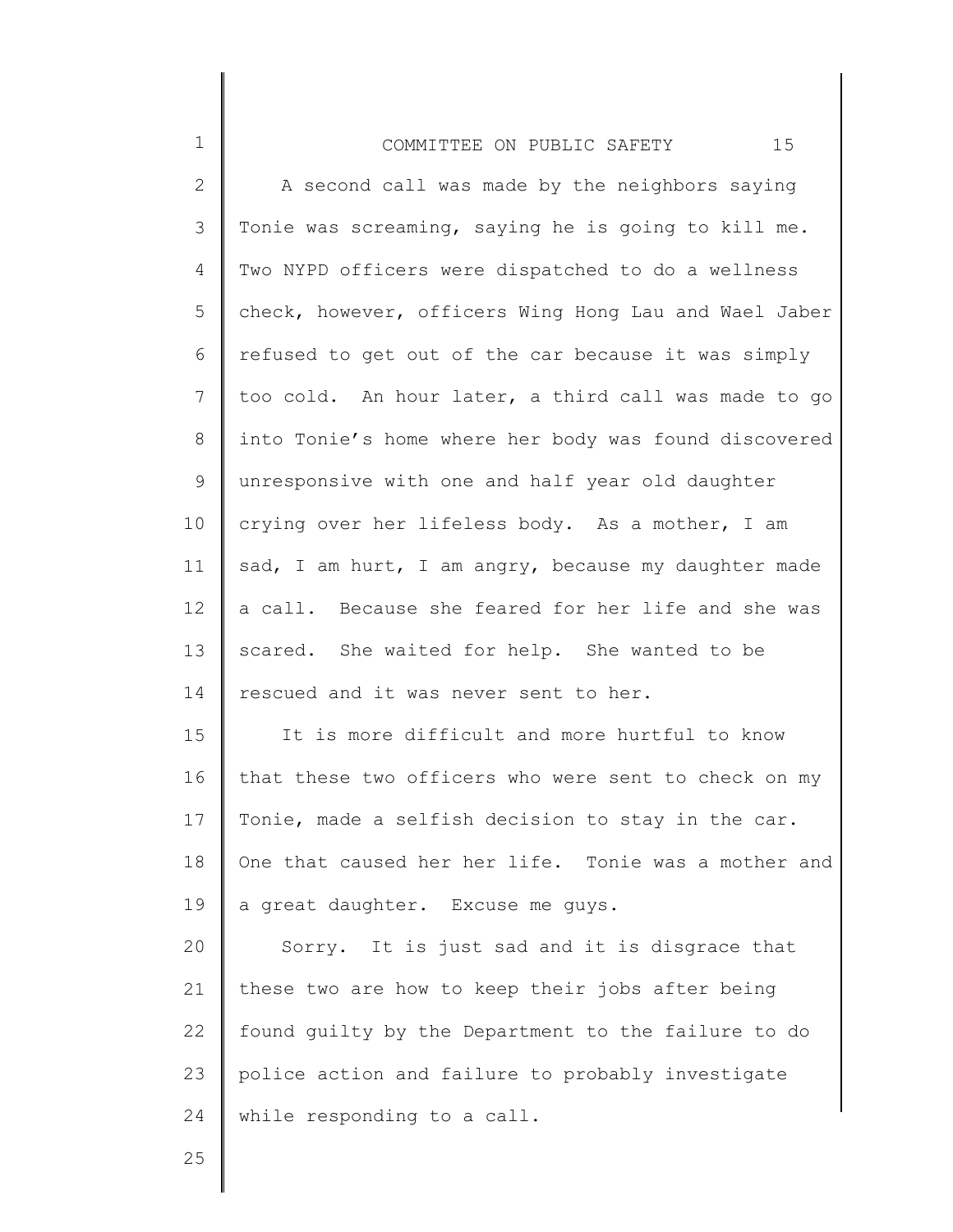| $\mathbf 1$  | 16<br>COMMITTEE ON PUBLIC SAFETY                      |
|--------------|-------------------------------------------------------|
| $\mathbf{2}$ | As a result of the negligence, my daughter was        |
| 3            | murdered by her husband, while her daughter watched.  |
| 4            | The selfish position they left my daughter, my        |
| 5            | granddaughter traumatized without a mother, a family  |
| 6            | that's broken and woman's life that was lost forever. |
| 7            | As officers, you make an oath to protect and          |
| 8            | serve. However, my daughter was not protected.        |
| 9            | Those officers failed to do $-$ Oh, God, I just can't |
| 10           | you guys, I am so sorry.                              |
| 11           | CHAIRPERSON ADAMS: Ms. Rivera, thank you.<br>I        |
| 12           | know how difficult this is.                           |
| 13           | ELIZABETH RIVERA: I am sorry guys, I am sorry.        |
| 14           | I am trying to finish but it's like whew, oh God.     |
| 15           | They have sent the message that Tonie's life did not  |
| 16           | matter. That Tonie pleaded for help and there wasn't  |
| 17           | enough action. That women suffer from domestic        |
| 18           | violence cannot rely on the one's that are supposed   |
| 19           | to protect us. You have made this message very clear  |
| 20           | that our lives are not worthy and it's okay. It's     |
| 21           | not okay that we would not until justice is served.   |
| 22           | I am so sorry you quys. I tried; I tried my best. I   |
| 23           | appreciate it.                                        |
| 24           | CHAIRPERSON ADAMS: Thank you Ms. Rivera, thank        |
| 25           | you for being here this morning.                      |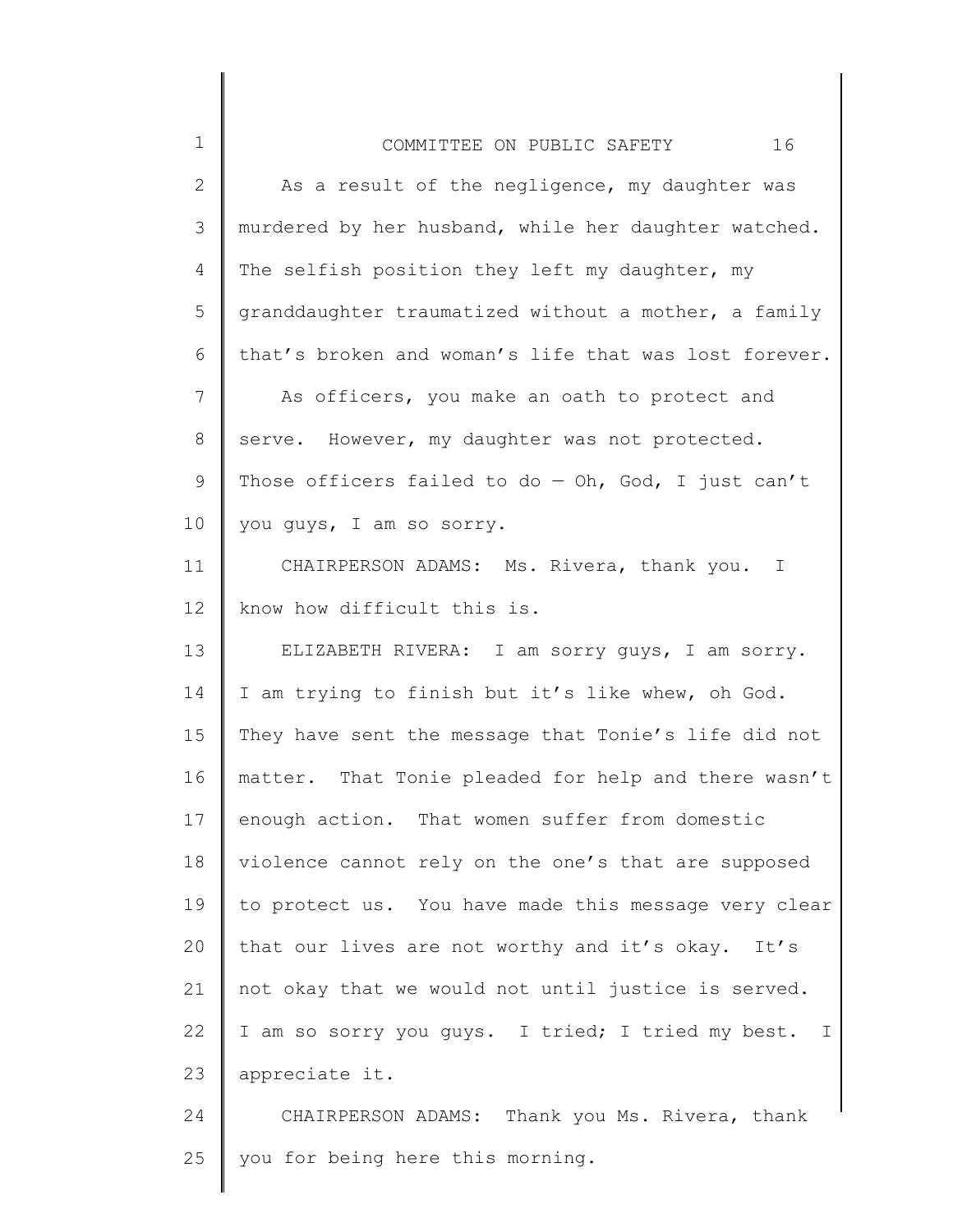| $\mathbf 1$  | 17<br>COMMITTEE ON PUBLIC SAFETY                     |
|--------------|------------------------------------------------------|
| $\mathbf{2}$ | ELIZABETH RIVERA: Thank you and I am so sorry.       |
| 3            | I tried to do my best but it's like oh gosh, it's    |
| 4            | like, my emotions are taking over.                   |
| 5            | CHAIRPERSON ADAMS: Understood, understood. I         |
| 6            | think my only question for you is has anyone at NYPD |
| 7            | ever expressed remorse?                              |
| 8            | ELIZABETH RIVERA: No remorse even after, even        |
| 9            | after we heard about the tragedy. It was like        |
| 10           | basically all the officers say the facts. Nobody was |
| 11           | sympathetic, nobody came out and you know, say their |
| 12           | condolences to us. Like, I never seen a person so    |
| 13           | cold, so cold to be honest. Like, not one officer    |
| 14           | said nothing to us.                                  |
| 15           | Like you said, it's a slap in the face. This is      |
| 16           | how I am seeing it and we got to do better.          |
| 17           | CHAIRPERSON ADAMS: Accept my deepest                 |
| 18           | condolences.                                         |
| 19           | ELIZABETH RIVERA: Thank you so much.                 |
| 20           | CHAIRPERSON ADAMS: And heartfelt blessings for       |
| 21           | healing for your family.                             |
| 22           | ELIZABETH RIVERA: Thank you.                         |
| 23           | CHAIRPERSON ADAMS: And your precious                 |
| 24           | granddaughter. Thank you so much for your testimony  |
| 25           | this morning.                                        |
|              |                                                      |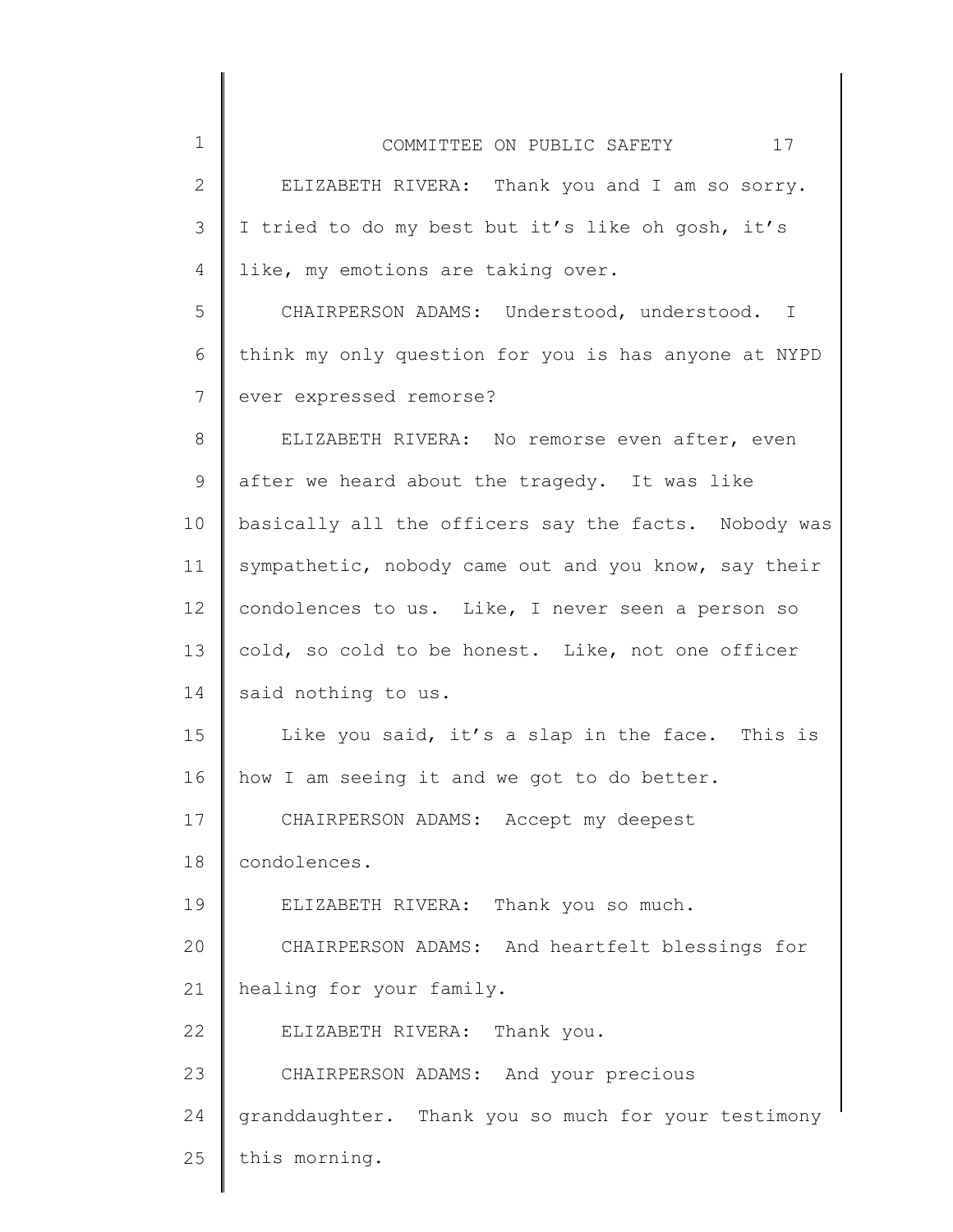| $\mathbf 1$    | 18<br>COMMITTEE ON PUBLIC SAFETY                      |
|----------------|-------------------------------------------------------|
| $\mathbf{2}$   | ELIZABETH RIVERA: Thank you so much for having        |
| 3              | me guys and I am sorry for breaking down. I tried to  |
| 4              | do my best but it's like, like I said, my emotions    |
| 5              | took over.                                            |
| 6              | CHAIRPERSON RIVERA: You did just fine. Thank          |
| $\overline{7}$ | you.                                                  |
| $8\,$          | Okay, uhm, I would like to acknowledge that we        |
| 9              | have also been joined by Council Member Brannan.      |
| 10             | Okay, I am going to hand it over to Committee Counsel |
| 11             | at this time.                                         |
| 12             | COMMITTEE COUNSEL: Thank you Chair. Next we           |
| 13             | will hear from representatives of the Administration. |
| 14             | The panelists to give testimony will be the Chief     |
| 15             | Strategy Officer for the Office of First Deputy Mayor |
| 16             | Chelsea Davis, Chief of Staff for the Mayor's Office  |
| 17             | of Criminal Justice Marcos Soler, Chief of Patrol for |
| 18             | the New York City Police Department Juanita Holmes,   |
| 19             | Executive Director for Strategic Initiatives for the  |
| 20             | New York City Police Department Elizabeth Daitz,      |
| 21             | Assistant Deputy Commissioner for Legal Matters for   |
| 22             | the New York City Police Department Oleg Chernyavsky, |
| 23             | Managing Attorney at the Legislative Affairs Unit for |

the New York City Police Department Michael Clarke.

25

24

 $\mathsf{l}$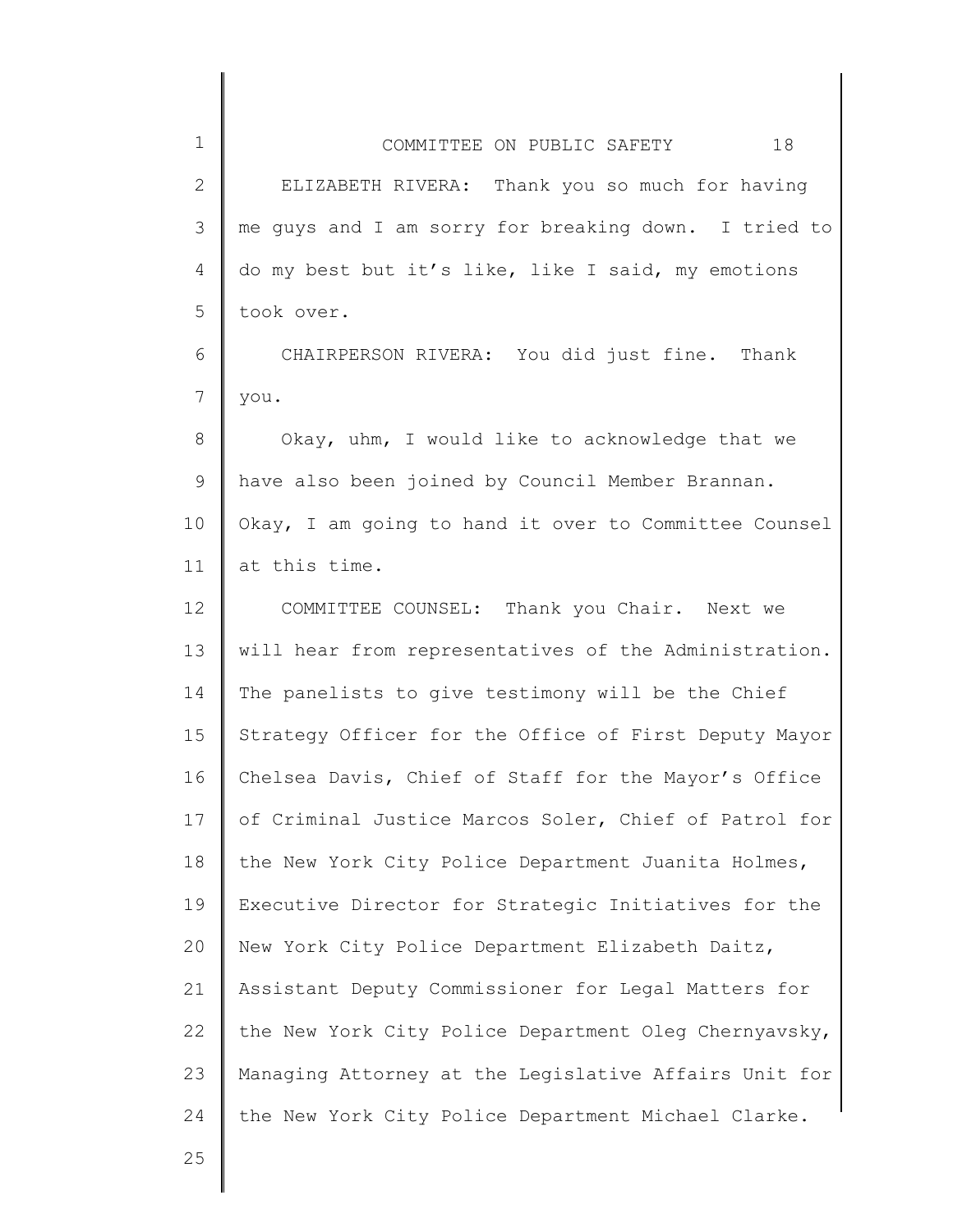| $\mathbf 1$    | 19<br>COMMITTEE ON PUBLIC SAFETY                      |
|----------------|-------------------------------------------------------|
| $\mathbf{2}$   | Before we begin testimony, I will administer the      |
| 3              | oath to all members of the Administration who will be |
| 4              | offering testimony or will be available for           |
| 5              | questions, please raise your right hands. I will      |
| 6              | read the oath in the order that I just read your      |
| $\overline{7}$ | names, then call on you each individually for a       |
| 8              | response.                                             |
| 9              | Do you swear or affirm to tell the truth, the         |
| 10             | whole truth and nothing but the truth before this     |
| 11             | Committee and respond honestly to Council Member      |
| 12             | questions? Chelsea Davis?                             |
| 13             | CHELSEA DAVIS: Yes, I do.                             |
| 14             | COMMITTEE COUNSEL: Marcos Soler?                      |
| 15             | MARCOS SOLER: Yes, I do.                              |
| 16             | COMMITTEE COUNSEL: Chief Juanita Holmes?              |
| 17             | JUANITA HOLMES: I do.                                 |
| 18             | COMMITTEE COUNSEL: Elizabeth Daitz?                   |
| 19             | ELIZABETH DAITZ: I do.                                |
| 20             | COMMITTEE COUNSEL: Deputy Commissioner                |
| 21             | Chernyavsky?                                          |
| 22             | OLEG CHERNYAVSKY: I do.                               |
| 23             | COMMITTEE COUNSEL: And Michael Clarke?                |
| 24             | MICHAEL CLARK: I do.                                  |
| 25             |                                                       |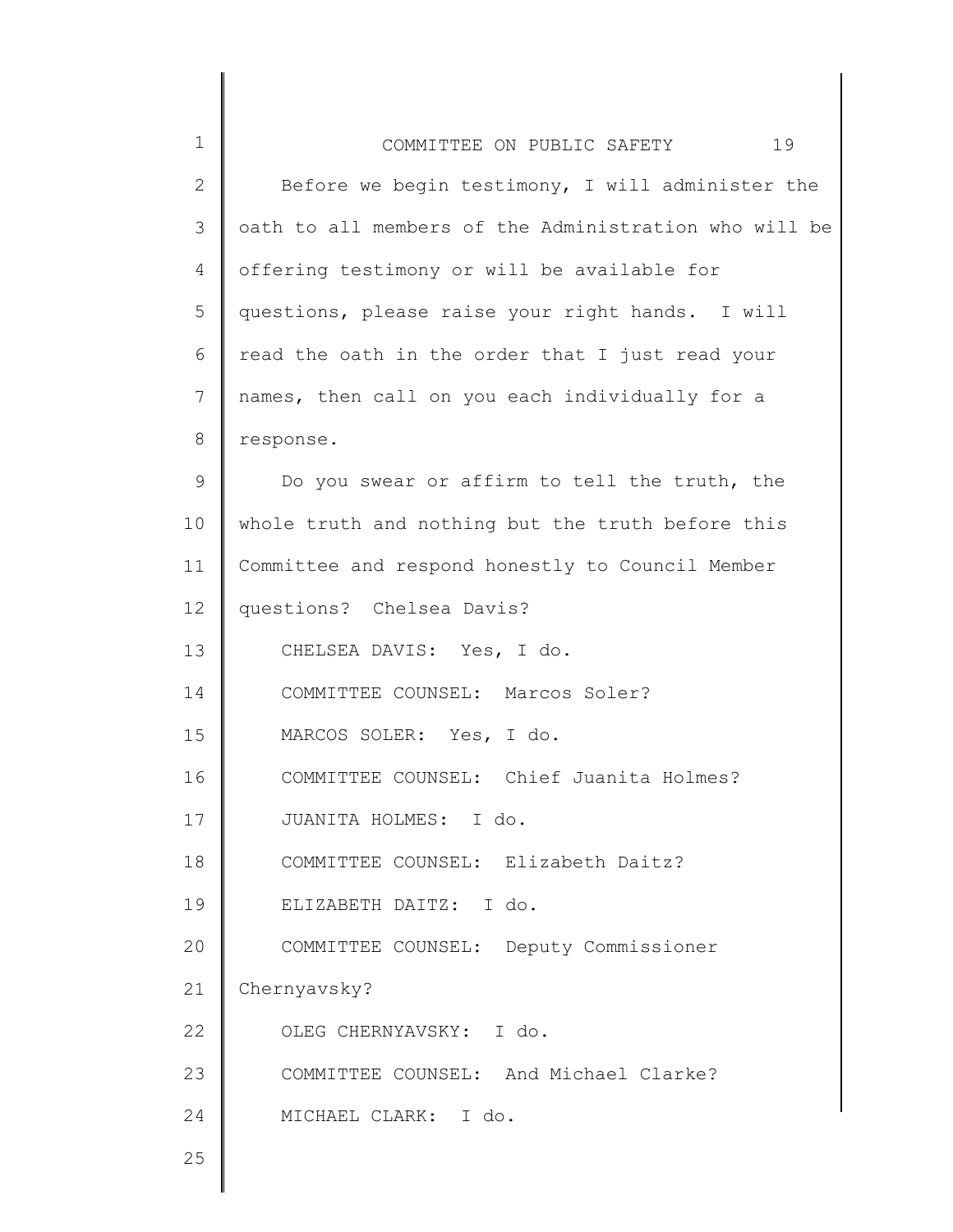COMMITTEE ON PUBLIC SAFETY 20 COMMITTEE COUNSEL: Thank you. Now I invite — I

3 4 am sorry, representative of the First Deputies Mayor's Office to begin their testimony.

1

2

5 6 7 8 9 10 11 12 13 14 15 16 CHELSEA DAVIS: Good morning Chair Adams and members of the Public Safety Committee. My name is Chelsea Davis, I am the Chief Strategy Officer in the Office of the First Deputy Mayor. I am joined by Marcos Soler from The Mayor's Office of Criminal Justice as well as colleagues from the New York City Police Department including: Juanita Holmes Chief of Patrol, Oleg Chernyavsky Assistant Deputy Commissioner for Legal Matters, Elizabeth Daitz Executive Director of Strategic Initiatives and Michael Clarke Managing Attorney of the Legislative Affairs Unit.

17 18 19 20 21 22 23 24 25 Thank you for inviting us today to discuss this topic. Creating a shared vision of public safety and rebuilding mutual trust between police and the people they serve requires substantial outreach and engagement. While a preliminary plan, as required by Executive Order 203, will be released in the coming days, we know that one plan alone, will not address long-standing concerns raised by communities that have historically borne the brunt of over-policing.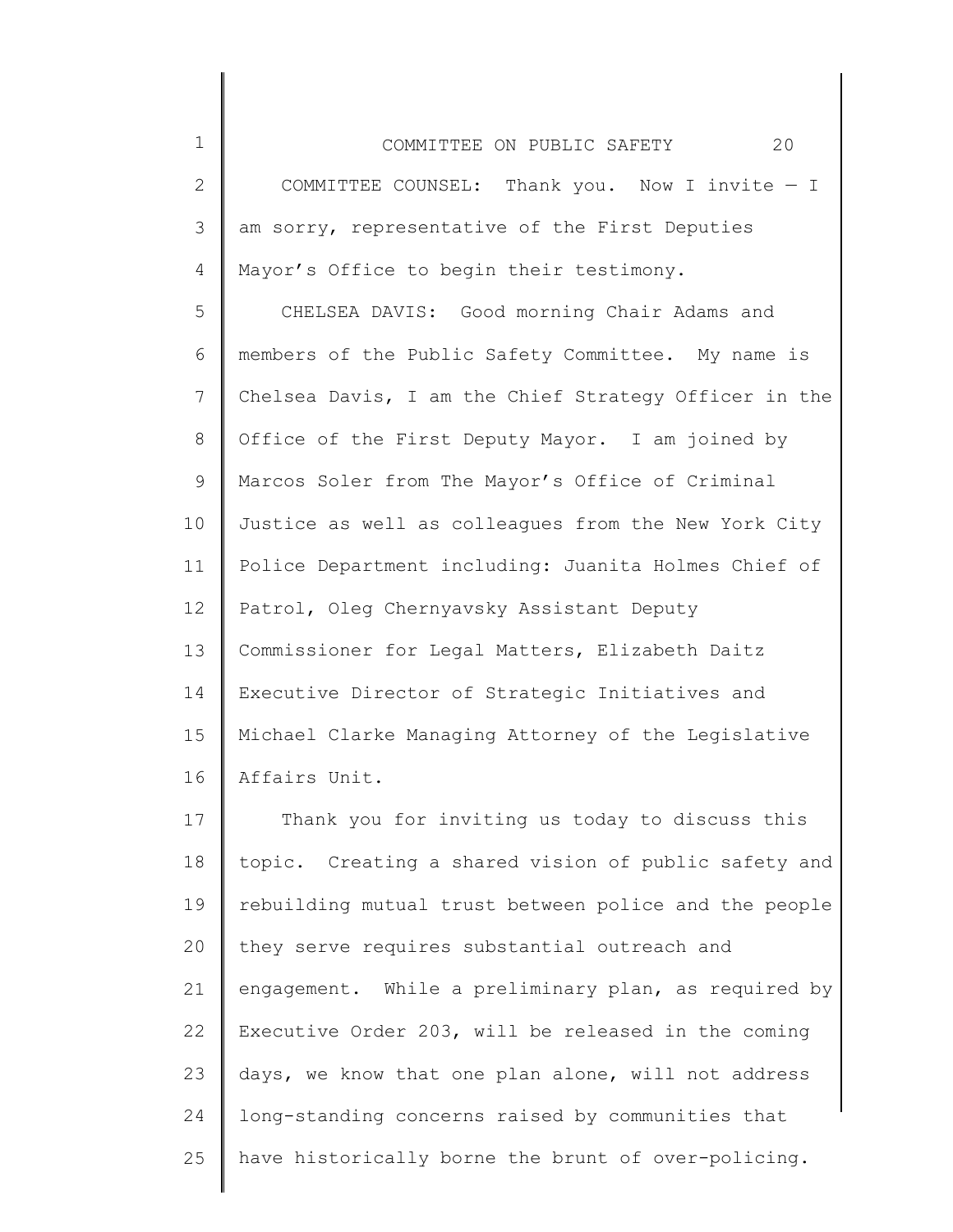## COMMITTEE ON PUBLIC SAFETY 21

1

2 3 4 5 6 7 8 9 We must and we will continue to seek public input and work to ensure that policing reflects the needs of communities long past the April 1st deadline to submit this reform plan. We understand that police must earn their legitimacy in the eyes of those they serve. Solidifying and strengthening new forms of engagement is central to how we created this plan. It is an essential aspect of the plan moving forward.

10 11 12 13 14 15 16 17 18 19 20 21 22 23 24 25 The Mayor has already announced some reforms including for the first time ever, giving communities a voice in choosing their precinct commanders. We will empower panels of residents to interview the Department's proposed candidates for commander in their local precinct. These panels will advise on the best person to serve them and produce annual performance reviews of the precinct commander, holding commanders accountable to the community. Advocates, communities and NYPD members themselves spoke about their strong desire for officers to do a better job understanding the cultures of the neighborhoods they serve. In response, we announced that this spring we will expand the People's Police Academy, a community-led training program for local precinct personnel. In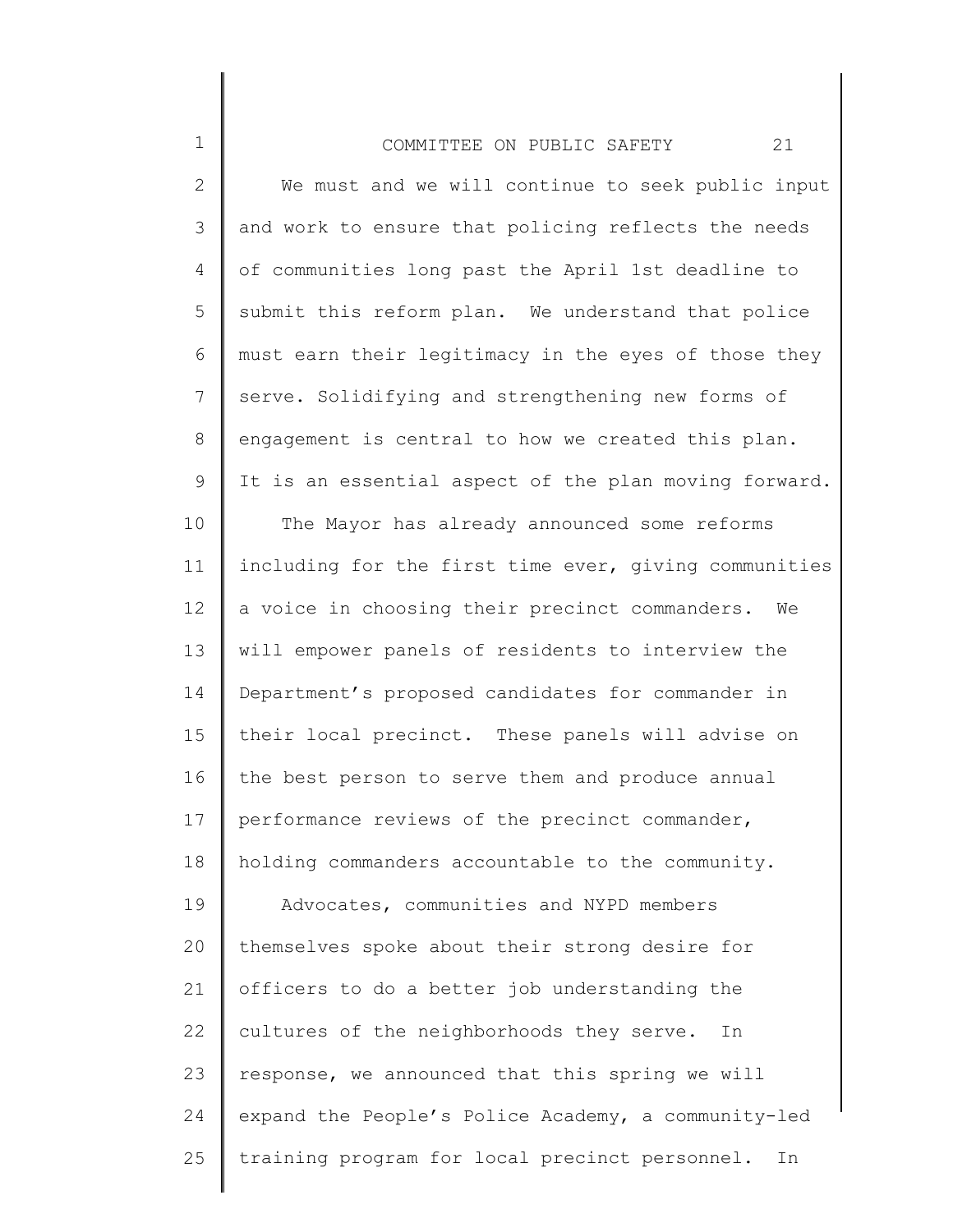1 2 3 4 5 6 7 8 9 10 11 12 13 14 15 16 17 18 19 20 21 22 23 24 COMMITTEE ON PUBLIC SAFETY 22 addition, whenever an officer starts working in a new precinct, they will undergo an intensive course, including field training, meeting with community leaders, service providers, small businesses and youth organizers. Embedding community engagement into training will help ensure that residents have a voice in determining what public safety means to them and looks like in their neighborhood. It's vital that we create a community-wide response to one of our most serious public-safety challenges: gun violence. We will launch the NYC Joint Force to End Gun Violence, which will be comprised of NYPD members, Cure Violence groups, District Attorneys, the Mayor's Office of Criminal Justice, other City agencies and community-based organizations. This group will focus on the small number of people who drive most of the gun violence in our city by concentrating on the 100 blocks that have the highest numbers of shootings, as well as a disproportionate number of 311 and 911 calls. Community stakeholders and advocates have emphasized the pressing need for greater police accountability. The Dinkins plan is a core component

25 of our efforts and it will significantly increase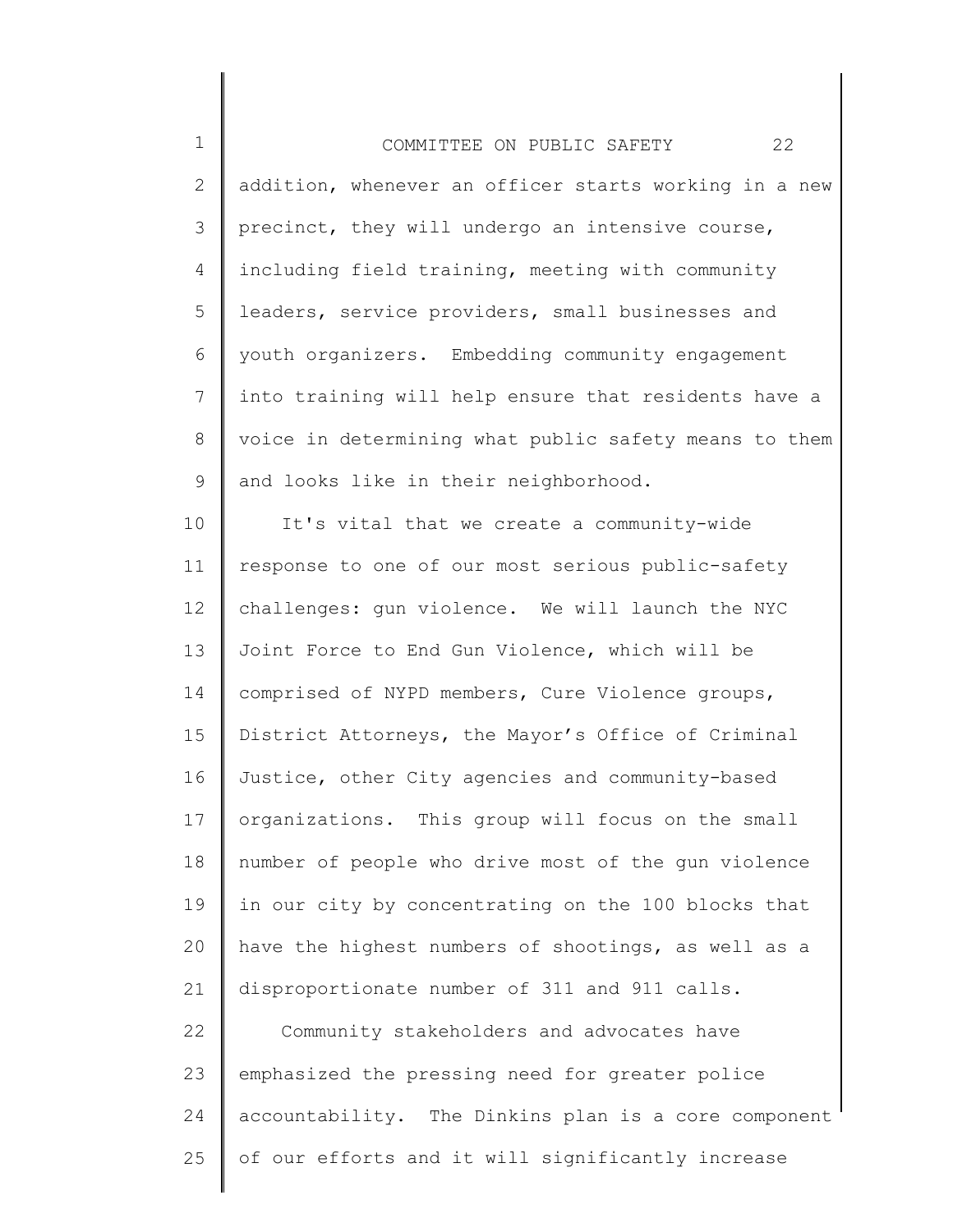| $\mathbf{1}$ | 23<br>COMMITTEE ON PUBLIC SAFETY                     |
|--------------|------------------------------------------------------|
| 2            | accountability by expanding the oversight and        |
| 3            | investigative authority of the Civilian Complaint    |
| 4            | Review Board, CCRB. The Dinkins Plan expands the     |
| 5            | information the CCRB can access and the range of     |
| 6            | issues it can investigate. The Dinkins Plan also     |
| 7            | establishes the Patrol Guide Review Committee, which |
| 8            | will use lessons learned from individual cases to    |
| 9            | drive policy reforms.                                |

10 11 12 13 14 15 16 17 18 In the single largest structural change since the CCRB was formed, the Dinkins plan will also consolidate the Commission to Combat Police Corruption and the Office of the Inspector General of the NYPD with the CCRB. This historic reform will allow the CCRB to initiate investigations and will grant timely access to body worn camera footage, as well as grant full access to officers' disciplinary and employment histories for substantiated cases.

19 20 21 22 23 24 The plan will also give CCRB the authority to investigate individual instances of alleged biasbased policing misconduct. With expanded access to information and combined authority, the newly strengthened CCRB can do more to effectively hold officers accountable and improve public trust.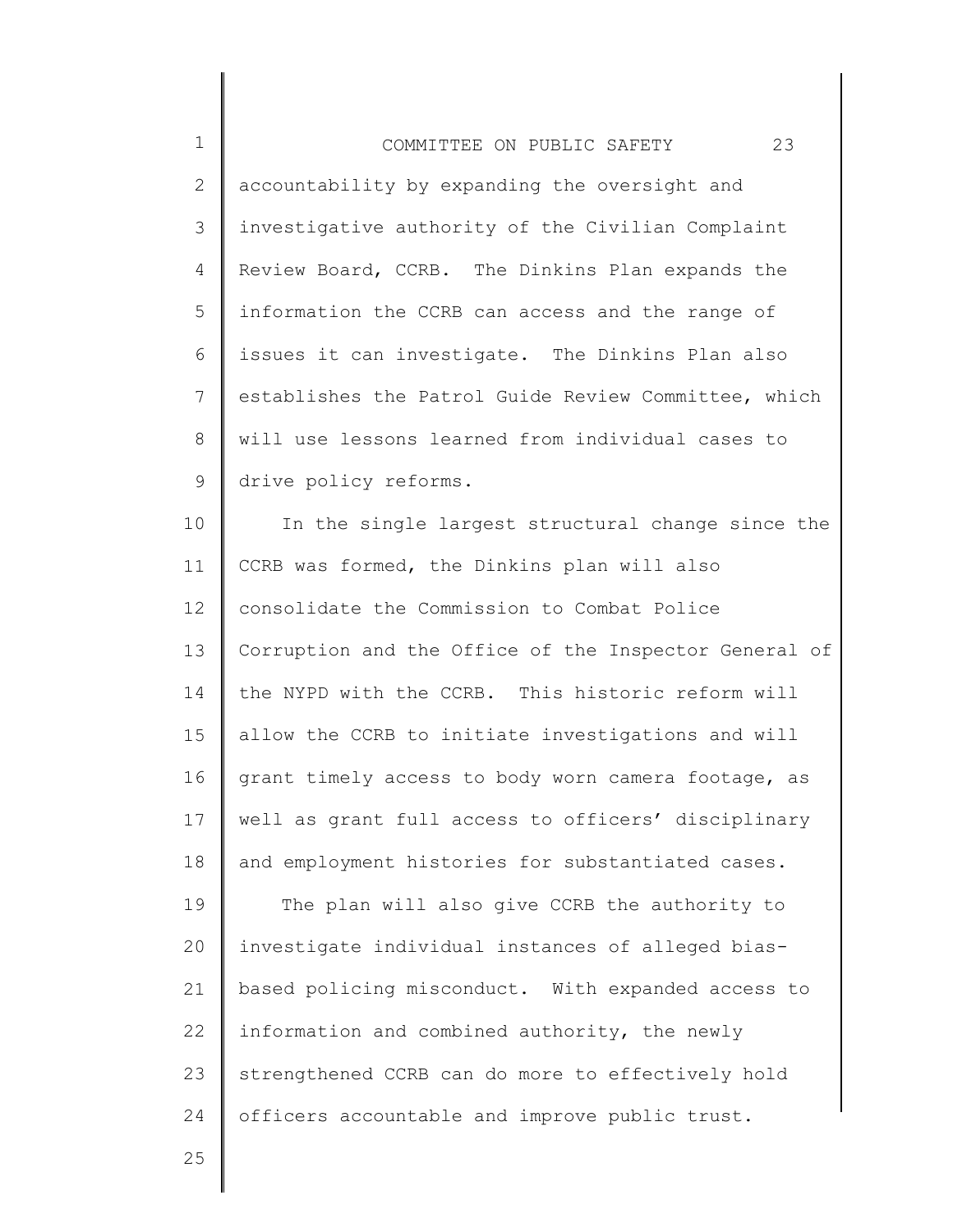## COMMITTEE ON PUBLIC SAFETY 24

1

2 3 4 5 6 7 8 9 10 We have also heard a lot about the need for further transparency and accountability in the disciplinary process, both from members of the community and members of service and we understand the need for reform. The administration, with Council's help, has made great strides in improving the disciplinary system, including the publication of the disciplinary matrix and the subsequent Memorandum of Understanding between the NYPD and the CCRB.

11 12 13 14 15 16 17 18 19 20 The matrix has been finalized and is posted online. The matrix is the culmination of more than two years of work, which required collaboration between the Department, CCRB and numerous advocacy organizations and community stakeholders. To give you a sense of scope, the NYPD received 560 comments on the preliminary draft of the matrix, from advocacy organizations, community-based organizations, clergy, oversight entities and members of the public, on its preliminary draft.

21 22 23 24 25 We took all of that in and worked to find the right balance and we believe that the Matrix is fair, transparent and applies appropriate penalties to a wide range of misconduct. However, it is also a living document that can be amended if necessary.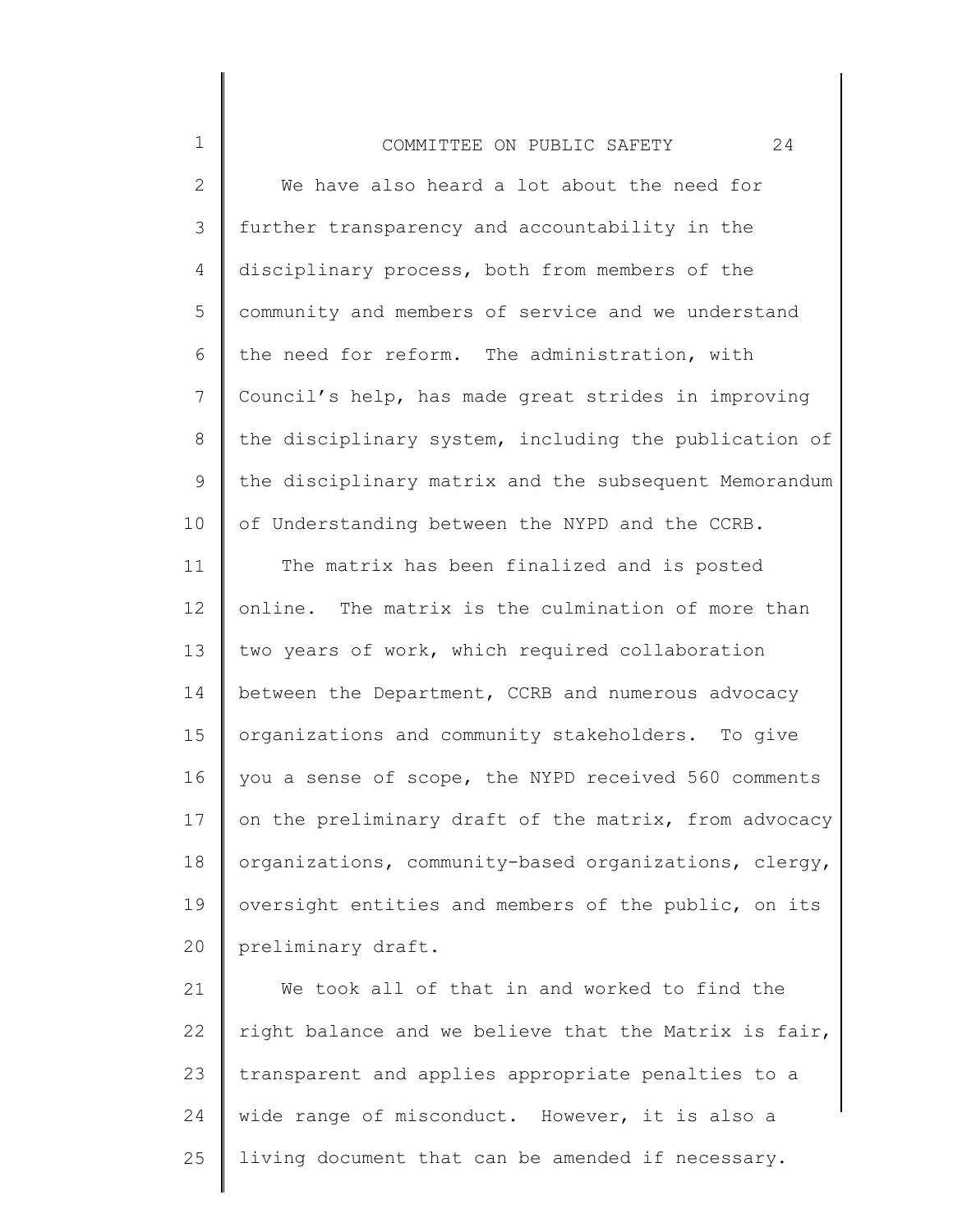1 2 3 4 5 6 7 8 9 10 11 12 13 14 15 COMMITTEE ON PUBLIC SAFETY 25 The MOU takes the matrix a step further. It's an agreement that applies the matrix to all CCRB discipline cases and confirms that NYPD and CCRB will use the penalty guidelines to determine penalties for officer misconduct. It is only under extraordinary circumstances that NYPD or CCRB can depart from the Matrix and if they do, they must provide a publicly available justification. In addition, should the NYPD deviate from CCRB's disciplinary recommendation, it must provide a publicly available justification for doing so. This will allow the Council and members of the public to judge how fair the process is and whether appropriate punishment is being given out.

16 17 18 19 20 21 22 23 24 The agreement also empowers the CCRB by ensuring access to NYPD employment history in any case where the CCRB investigator recommends that an allegation of misconduct be substantiated. The agreement also outlines that there will be an annual review, starting in August 2021, of whether the agreement is accomplishing the mutual goal of consistent and fair discipline. I also want to note again of course, that the matrix is not set in stone. We are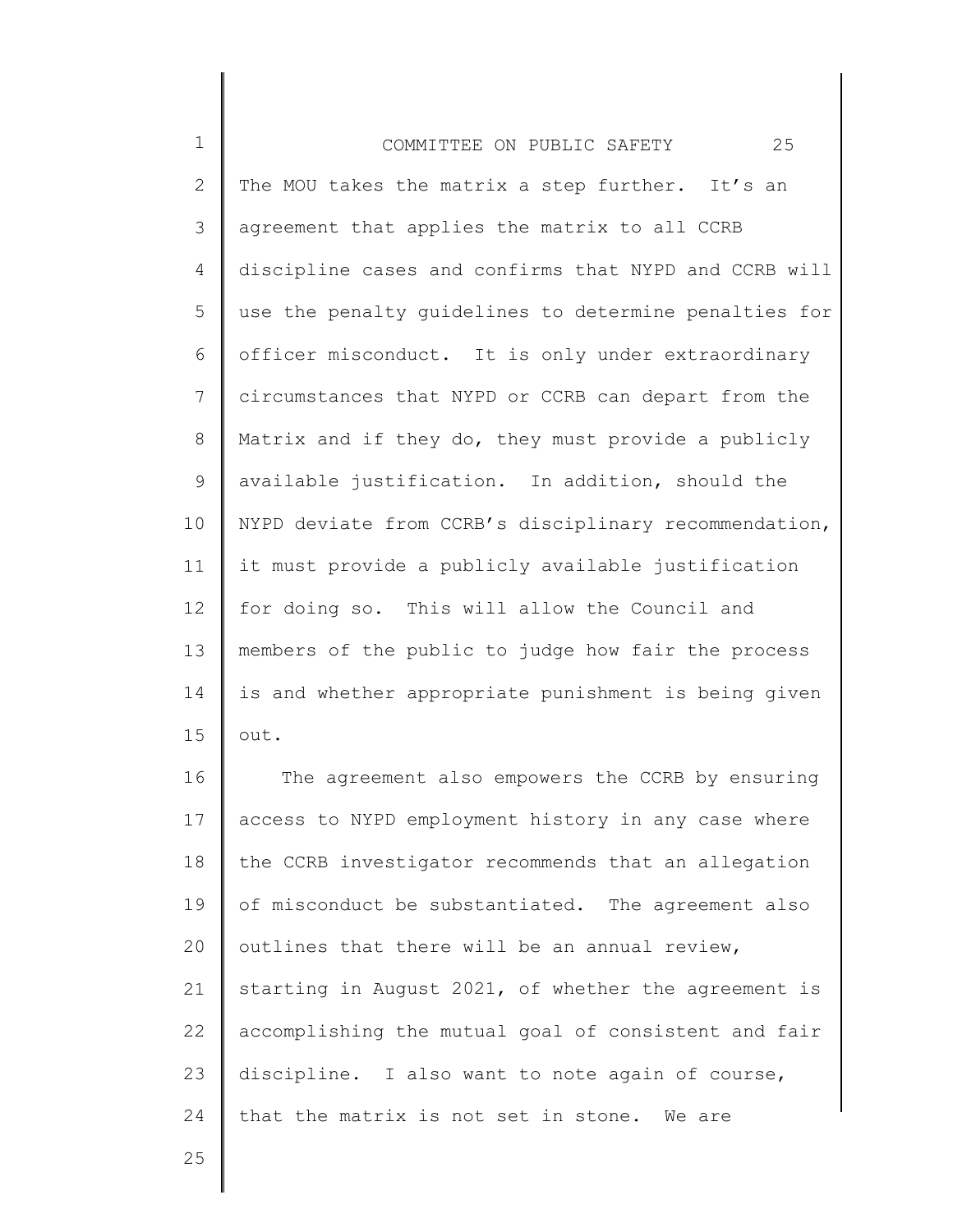1 2 3 COMMITTEE ON PUBLIC SAFETY 26 continuing to review the matrix with partners and updating it if necessary.

4 5 6 7 8 9 10 11 12 13 14 To conclude, I want to talk about the bills before us today. Introduction 1671 requires the Police Department to submit quarterly reports on all traffic encounters, including demographic information for those pulled over or stopped at checkpoints. The administration supports the goals of this legislation and thinks further transparency into who is stopped and where the stop occurs is important. Collecting some data may require coordination with the State but we look forward to these continued conversations with the Council.

15 16 17 18 19 20 21 Intro 2220 would create a new local civil right, providing protections against unreasonable search and seizure and create a private right of civil action for violations. It specifies that qualified immunity cannot be used as a defense and any violator would be personally liable for the lesser of \$25,000 or 5 percent of the final judgement.

22 23 24 25 If that sum cannot be collected from the violator, the City would be required to pay. This bill seeks to address two perceived issues, that plaintiffs can't receive compensation when they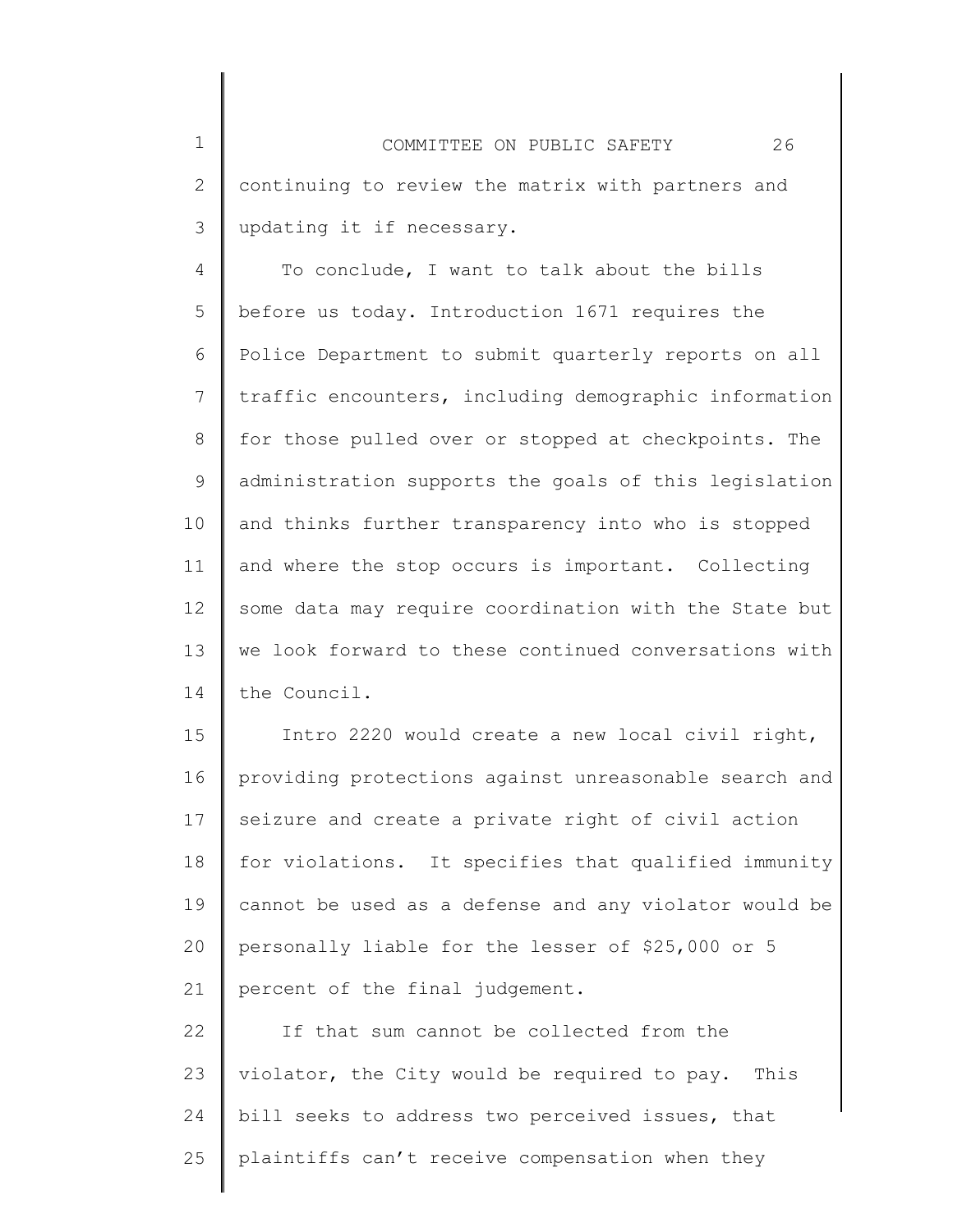| $\mathbf 1$   | 27<br>COMMITTEE ON PUBLIC SAFETY                      |
|---------------|-------------------------------------------------------|
| $\mathbf{2}$  | suffer real harms and that officers are protected     |
| 3             | from paying out of pocket. However, existing law      |
| 4             | already affords plaintiffs just compensation.<br>In   |
| 5             | addition, officers who violate law and policy must    |
| 6             | pay out of pocket for their defense, settlements and  |
| 7             | judgements based on New York State Law. The bill      |
| 8             | creates a strict liability offense even for officers  |
| 9             | acting in good faith. So, an officer who follows the  |
| 10            | patrol guide could be found personally liable for up  |
| 11            | to \$25,000 if the patrol guide is later found to be  |
| 12            | incorrect. This creates uncertainty for members of    |
| 13            | service and makes it difficult for them to            |
| 14            | effectively do their jobs and the administration      |
| 15            | opposes this legislation.                             |
| 16            | Intro 2209 would require the advice and consent       |
| 17            | of the Council for any new Police Commissioner. The   |
| 18            | administration opposes this piece of legislation.     |
| 19            | The Council already has oversight over the Department |
| $\cap$ $\cap$ | $\frac{1}{2}$ not think that grooting an additional   |

20 21 22 23 24 and we do not think that creating an additional political process for installing a new Commissioner will enhance that oversight. The Police Commissioner should report to the Mayor, as the chief executive of the City.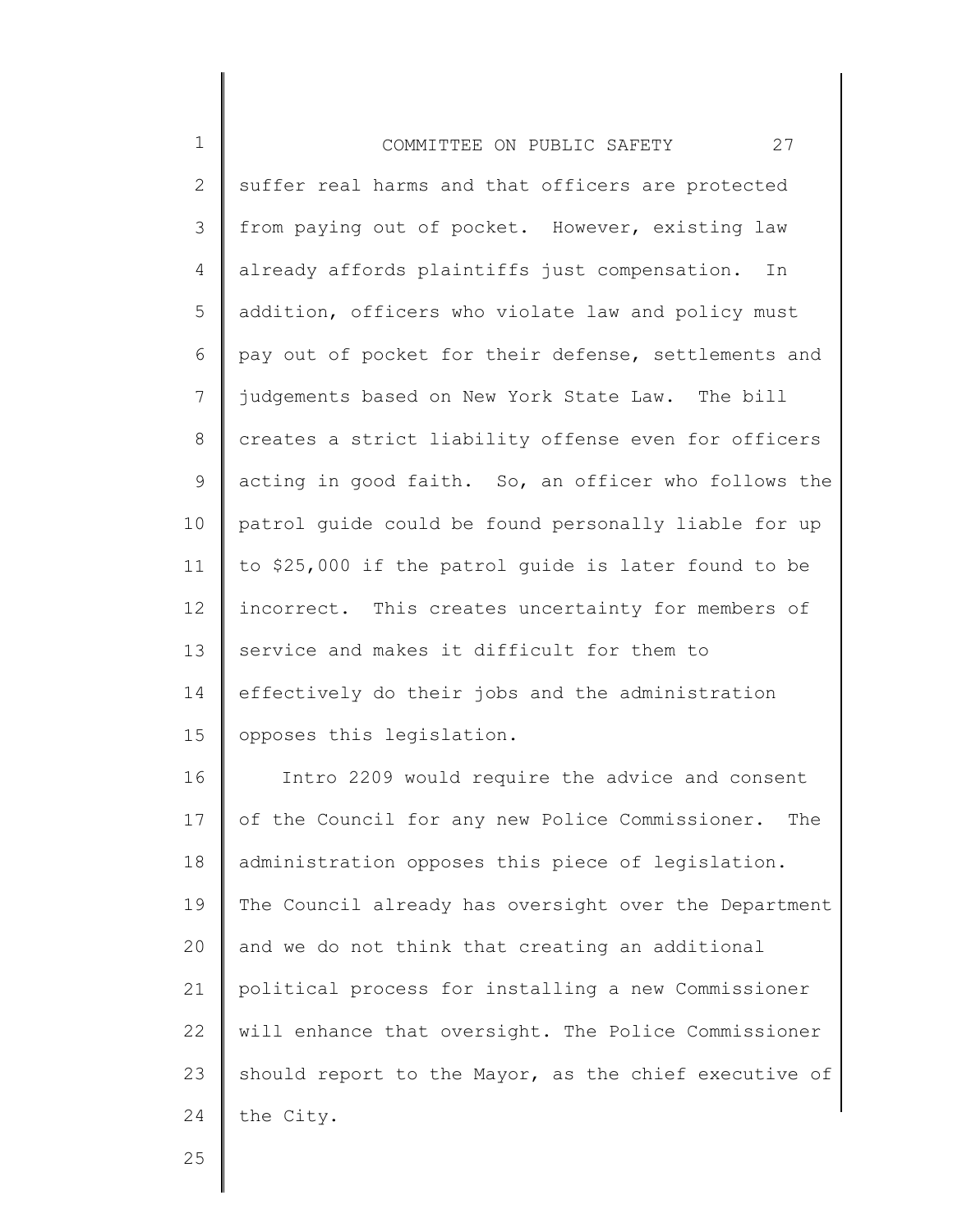1

2 3 4 5 6 I want to thank the Chair and the members of the Committee for inviting me to testify. We want to continue the conversation with the Council on these proposals as we move along in the reform process and I look forward to any questions you may have.

7 8 9 10 11 12 13 14 15 16 17 18 19 20 21 22 23 24 25 CHAIRPERSON ADAMS: Thank you again Ms. Davis for being here with us. You are with us and we really appreciate you and the work that you do of course. Before I get into question about the bill though, I just really want to acknowledge that once again, we are not joined by Commissioner Shea. Uhm, he didn't come to our hearing after the protest or our hearing in December on racism in the Police Department or our hearing last month on police reform. So, if he is not going to come to testify on legislation, that directly impacts the Commissioner. Their disciplinary authority and how they are appointed. Am I correct in assuming that he doesn't plan to show up unless it is a budget hearing? CHELSEA DAVIS: I will let the Police Department speak to the Commissioner's plans but since we are here to talk about these bills and the Mayor's reform plan and carrying out Executive order 203 and generally improving public safety and policing, uhm,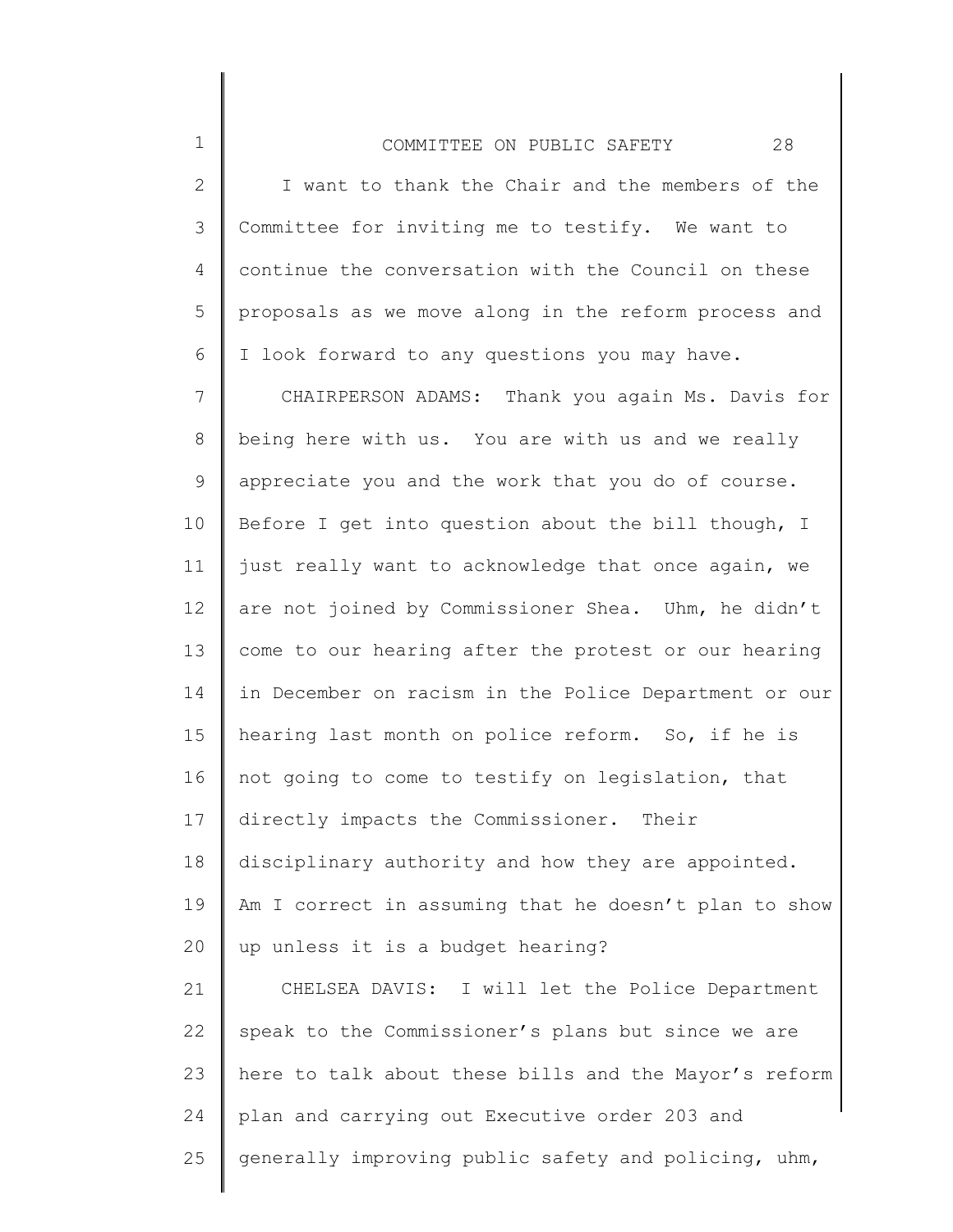1 2 3 4 COMMITTEE ON PUBLIC SAFETY 29 the Mayor's Office is leading this effort and so that's why I am here leading testimony today. CHAIRPERSON ADAMS: Okay, fair enough. I wanted

5 6 7 to get that on the record that once again, we are missing the Commissioner for another very important hearing specifically on police reform.

8 9 10 11 12 13 14 15 16 17 18 Okay, so advice and consent, this is something that I am sponsoring, this legislation on advice and consent. It is not a new concept. Right now, confirmation by the City Council is required for the head DOI, for the Corporation Counsel and for the members of nine different policy making bodies, including the City Planning Commission, TLC, and the Board of Health. Does the Mayor believe that his hands are tied when it came to those positions? Was the city harmed in any way? Because those nominees were required to come before the Council for a vote.

20 21 22 23 24 25 CHELSEA DAVIS: So, I will  $-$  thank you for that question. I will start by saying that we of course agree that improving accountability is key to reform. It is key to building confidence amongst the public and members of service. We don't think that advice and consent would meaningfully improve accountability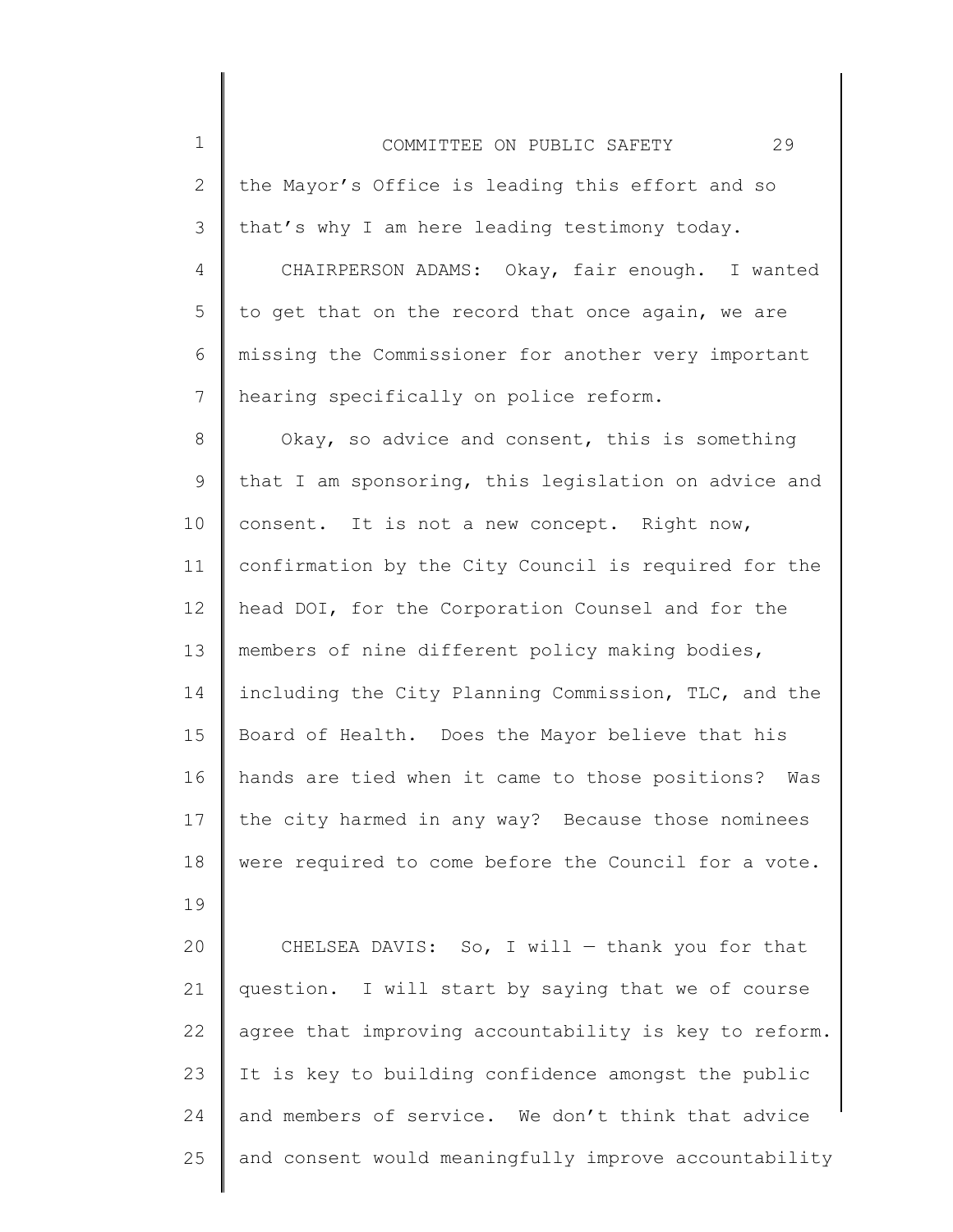1 2 3 4 5 6 COMMITTEE ON PUBLIC SAFETY 30 because the Council already has oversight over the Department. We don't think that this additional political process for installing a new Commissioner would enhance that oversight and the Police Commissioner should report to the Mayor.

7 8 9 10 11 In terms of corporation counsel and DOI and some of the other commissions that you mentioned, the Corporation Counsel represents the city including the City Council, so we think it makes sense for that position to have additional layers of approval.

12 13 14 15 16 In terms of some of the other commissions that you named, there are members that are appointed by Council and so, and as for DOI, that's you know, an independent agency so it is important to have an additional layer of approval there as well.

17 18 19 20 We think the Police Commissioner should report to the Mayor as Chief Executive of the City and that this process wouldn't really add any additional accountability.

21 22 23 24 25 CHAIRPERSON ADAMS: So, you see absolutely zero value in having the seal of approval from the Council? And actually having a Commissioner that not only has your support but has the support of other elected officials in the City.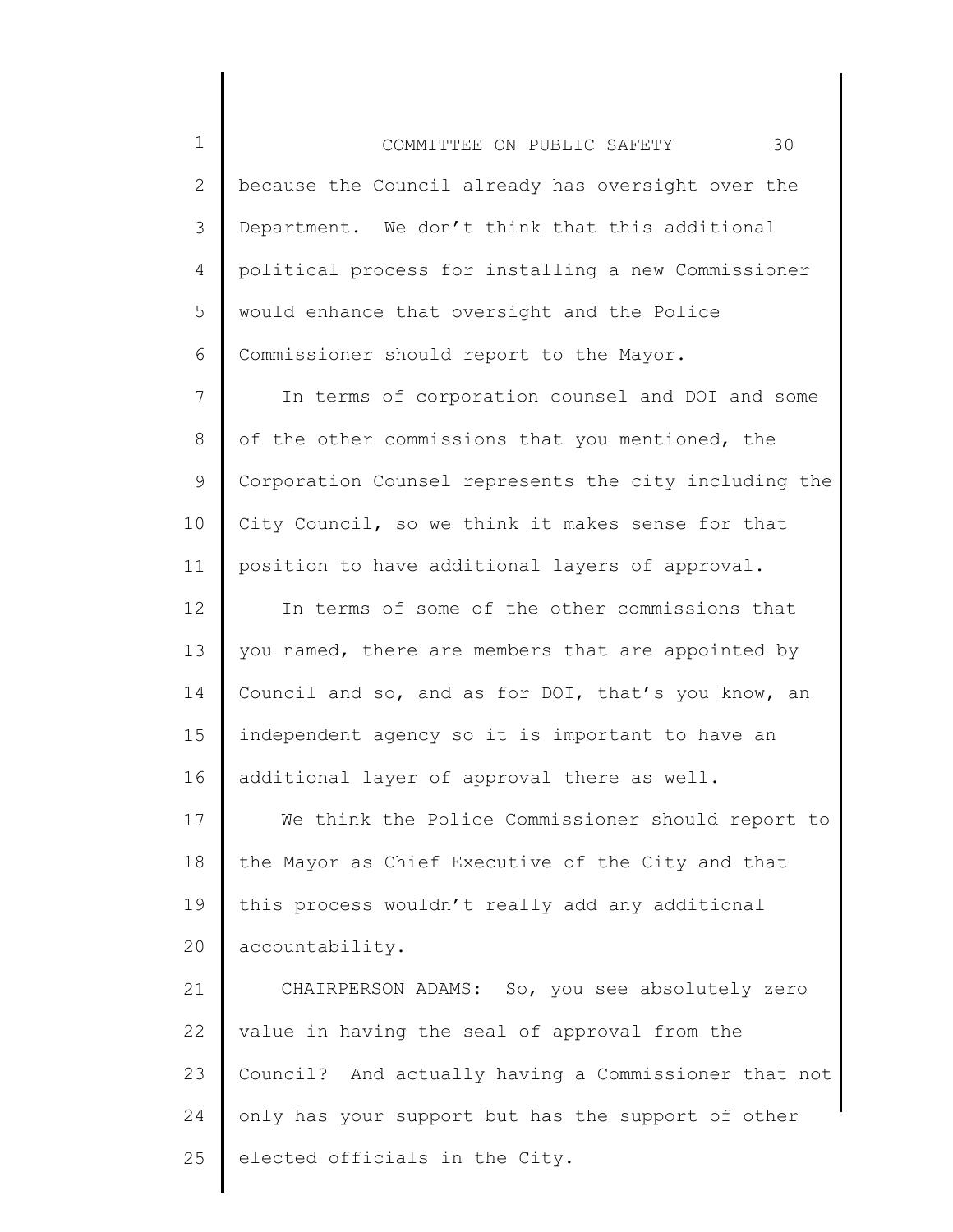| $\mathbf 1$  | 31<br>COMMITTEE ON PUBLIC SAFETY                      |
|--------------|-------------------------------------------------------|
| $\mathbf{2}$ | CHELSEA DAVIS: We certainly understand that           |
| 3            | having trust, confidence, legitimacy of the Police    |
| 4            | Commissioner is important for the Council and         |
| 5            | certainly for the public as well as all the members   |
| 6            | of service. We don't think that advise and consent    |
| 7            | is the most meaningful way to improve that            |
| 8            | accountability or that confidence.                    |
| 9            | CHAIRPERSON ADAMS: In 2019, did the Mayor's           |
| 10           | appointees to the Charter Revision Commission support |
| 11           | requiring advise and consent of the Corporation       |
| 12           | Counsel?                                              |
| 13           | CHELSEA DAVIS: I am not sure, I don't know if         |
| 14           | uhm, Marcos or anyone at the Police Department knows. |
| 15           | I can get back to you with that answer.               |
| 16           | CHAIRPERSON ADAMS: Does anyone on the NYPD side       |
| 17           | know the answer to that? In 2019, did the Mayor's     |
| 18           | appointees to the Charter Revision Commission support |
| 19           | requiring advise and consent of the Corporation       |
| 20           | Counsel?                                              |
| 21           | OLEG CHERNYAVSKY: We can certainly look into it       |
| 22           | and get back to you.                                  |
| 23           | CHELSEA DAVIS: Yeah, we will let you know.            |
| 24           | CHAIRPERSON ADAMS: Okay, so Ms. Davis, if this        |
| 25           | bill does pass the Council, it would still need to go |
|              |                                                       |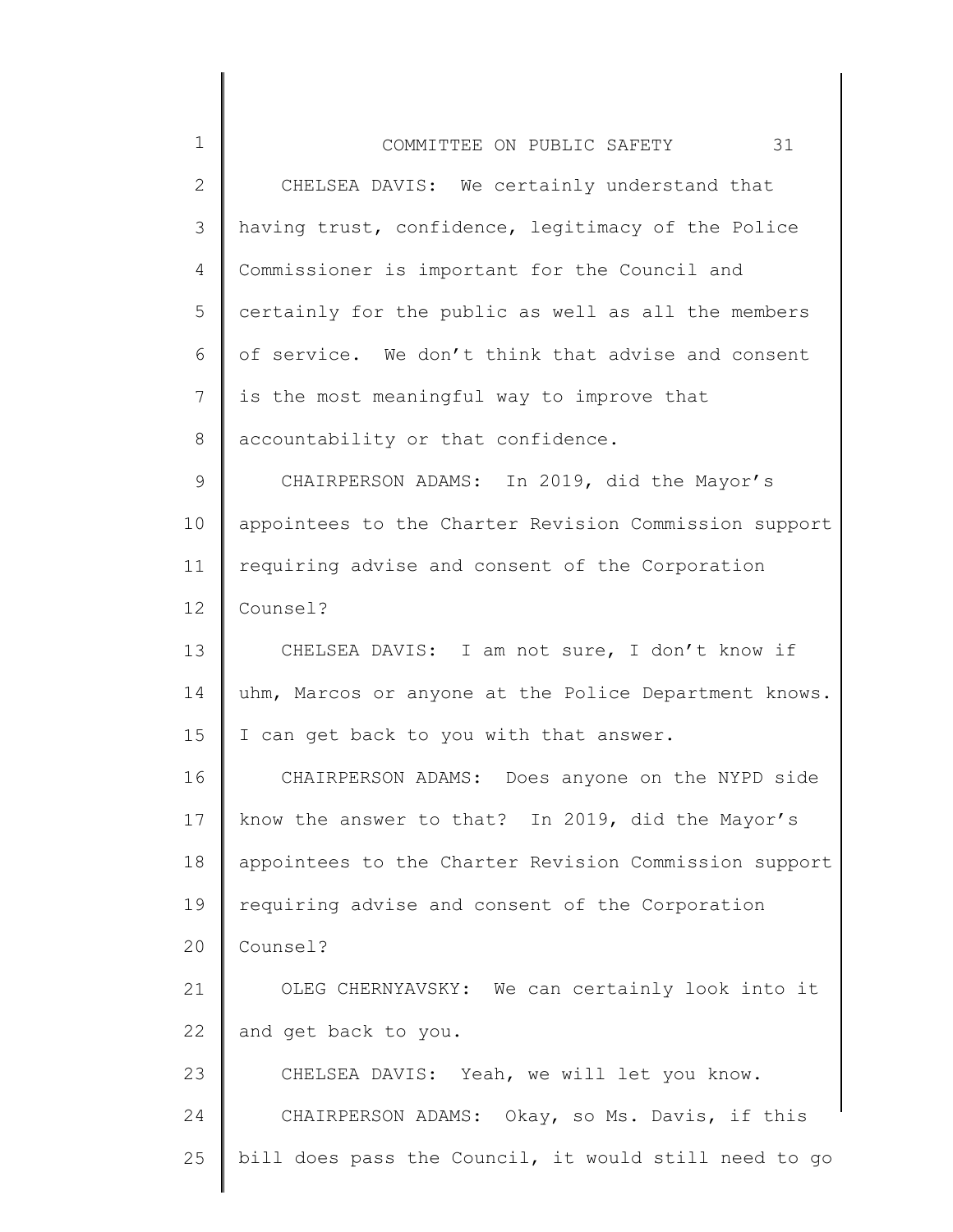1 2 3 4 5 6 7 8 9 COMMITTEE ON PUBLIC SAFETY 32 before the voters in November before it takes effect. So, I am still curious as to what the harm would be in letting the public weigh in on this. CHELSEA DAVIS: I think it is important that we focus on some of the — you know as part of this plan on somethings that we think will have a really genuinely big impact on improving accountability. I don't know if I can speak to the specific harms

10 11 12 13 14 15 of this but we don't think that this would meaningfully improve accountability in the way it is intended. And we think that the Police Commissioner should report to the Mayor and that the other positions were there is a confirmation or advising consent process are different kinds of roles.

16 17 18 19 CHAIRPERSON ADAMS: I think I am going to turn to the NYPD for this particular question that I have in mind. It has to do with uhm, my bill on vehicle stops.

20 21 22 23 24 Studies have shown that nationally, Black drivers are mot likely to be targeted in traffic stops. Do you think that the data would show that in New York City this is any different? JUANITA HOLMES: Good morning Madam Chair.

25 CHAIRPERSON ADAMS: Good morning.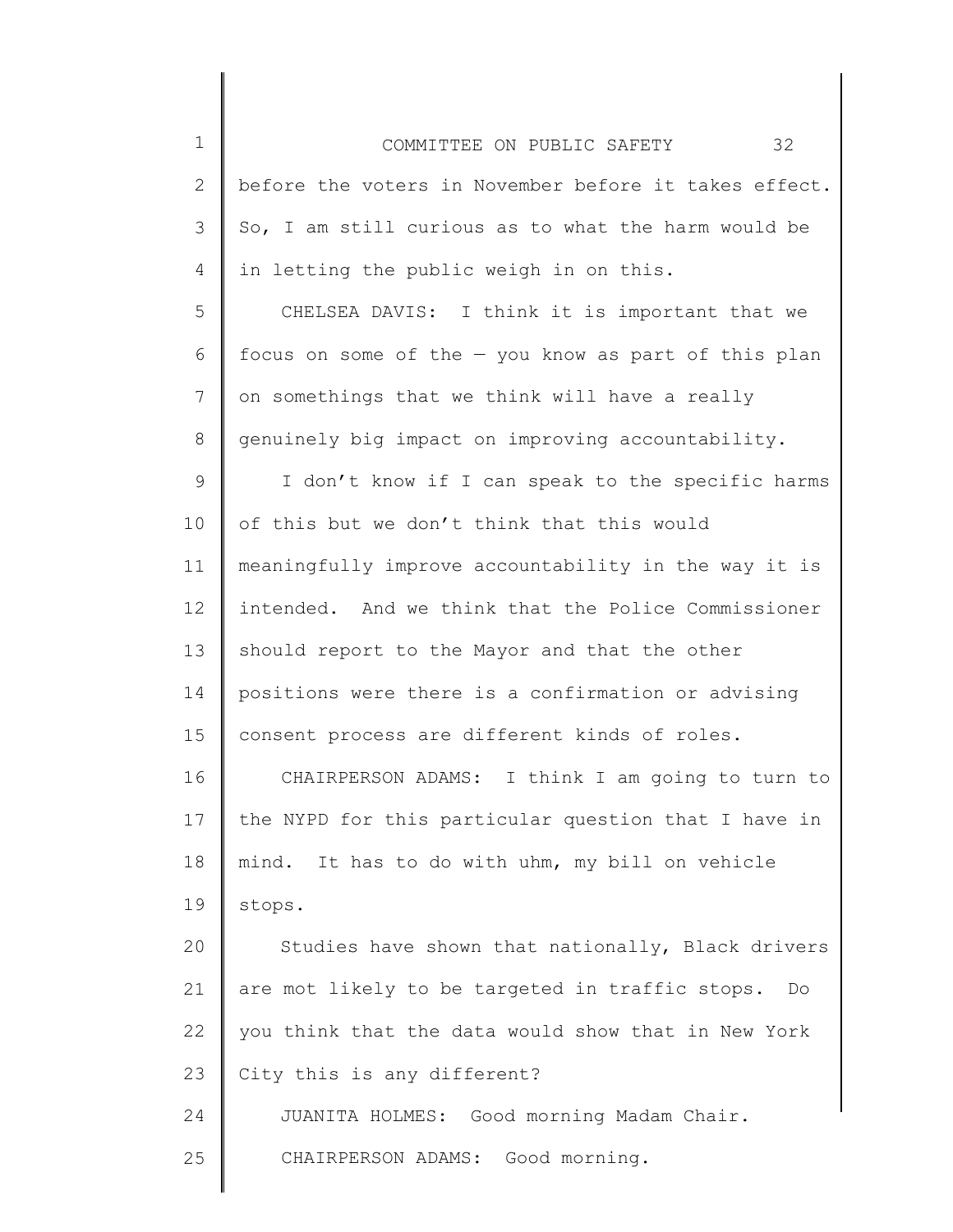| $\mathbf 1$  | 33<br>COMMITTEE ON PUBLIC SAFETY                           |
|--------------|------------------------------------------------------------|
| $\mathbf{2}$ | JUANITA HOLMES: How are you?                               |
| 3            | CHAIRPERSON ADAMS: Good.                                   |
| 4            | JUANITA HOLMES: First, I would like to publicly,           |
| 5            | if you don't mind, apologize to Ms. Rivera for what        |
| 6            | she had to go through. I could not image a more            |
| 7            | traumatic ordeal than losing a child and you know, I       |
| 8            | returned to the Department December $31^{st}$ , 2020 and I |
| 9            | formerly was the Chief of Domestic Violence and it         |
| 10           | was - I can honestly say dear to my heart. I was           |
| 11           | very passionate about it. So, the mere thought that        |
| 12           | no one apologetically responded to Ms. Rivera, it's        |
| 13           | mind boggling. But I just wanted to start with that.       |
| 14           | CHAIRPERSON ADAMS: Chief Holmes, what do you               |
| 15           | think about the punishment that was not administered       |
| 16           | for that crime?                                            |
| 17           | JUANITA HOLMES: Well, I know now the punishment            |
| 18           | is different. I think what was in place now has been       |
| 19           | expanded upon and in addition to that, you know, the       |
| 20           | failure to what they were charged with, the failure        |
| 21           | to properly respond. The failure to properly               |
| 22           | investigate, now has been $-$ the penalty has              |
| 23           | increased. In addition to that, any aggravating            |
| 24           | factors will be looked at with a different eye.            |
| 25           |                                                            |
|              |                                                            |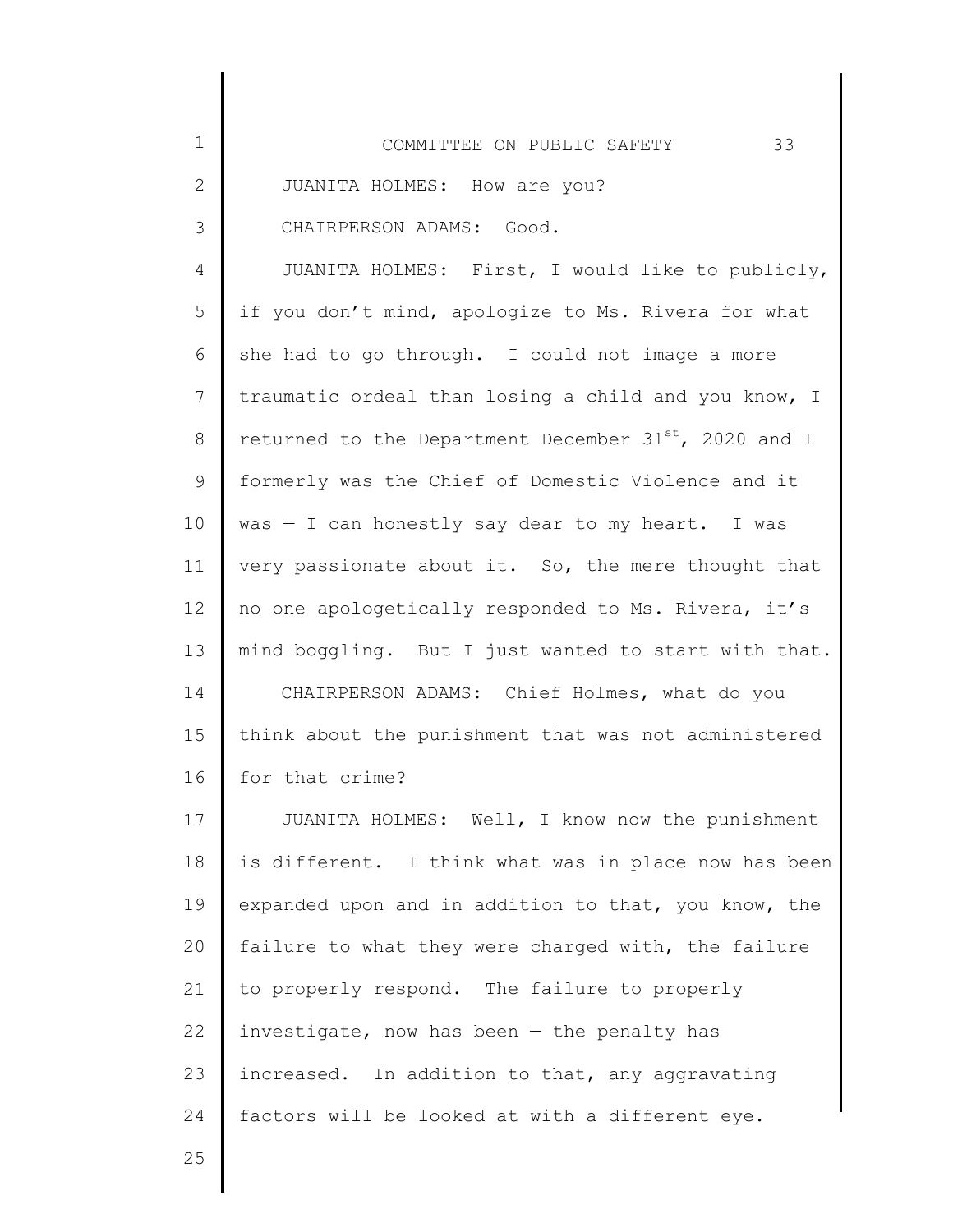| $\mathbf 1$ | 34<br>COMMITTEE ON PUBLIC SAFETY                     |
|-------------|------------------------------------------------------|
| 2           | So, I can sit here and say well, I am happy to       |
| 3           | that in place now as far as the Matrix, as far as    |
| 4           | discipline. I don't have the particular full nature  |
| 5           | of the crime. Like I said, I wasn't here and it      |
| 6           | first came to my attention last week as a matter of  |
| 7           | fact. I guess, when the penalties were               |
| 8           | substantiated.                                       |
| $\mathsf 9$ | But I know moving along in the future, you will      |
| 10          | see full transparency and there will be a difference |
| 11          | I think as far as penalties. But with that, speaking |
| 12          | about the traffic stats, currently now as it stands, |
| 13          | the moving summonses to not capture race, they       |
| 14          | capture actually with the driver's license, with the |
| 15          | date of birth, gender, name, things of that nature.  |
| 16          | But I don't see a problem with us reporting on that. |
| 17          | In order to achieve that, I do think maybe like      |
| 18          | we did with the criminal summonses, how we had to go |
| 19          | back and had to add it. It is probably something     |
| 20          | that we would have to with the state. Uhm, other     |
| 21          | than that, we would be probably led to creating some |
| 22          | sort of form and training and a database which is    |
| 23          | something, I don't know if that's something we want  |
| 24          | to do, especially when it is capturing race and      |
| 25          | gender.                                              |
|             |                                                      |

∥ ║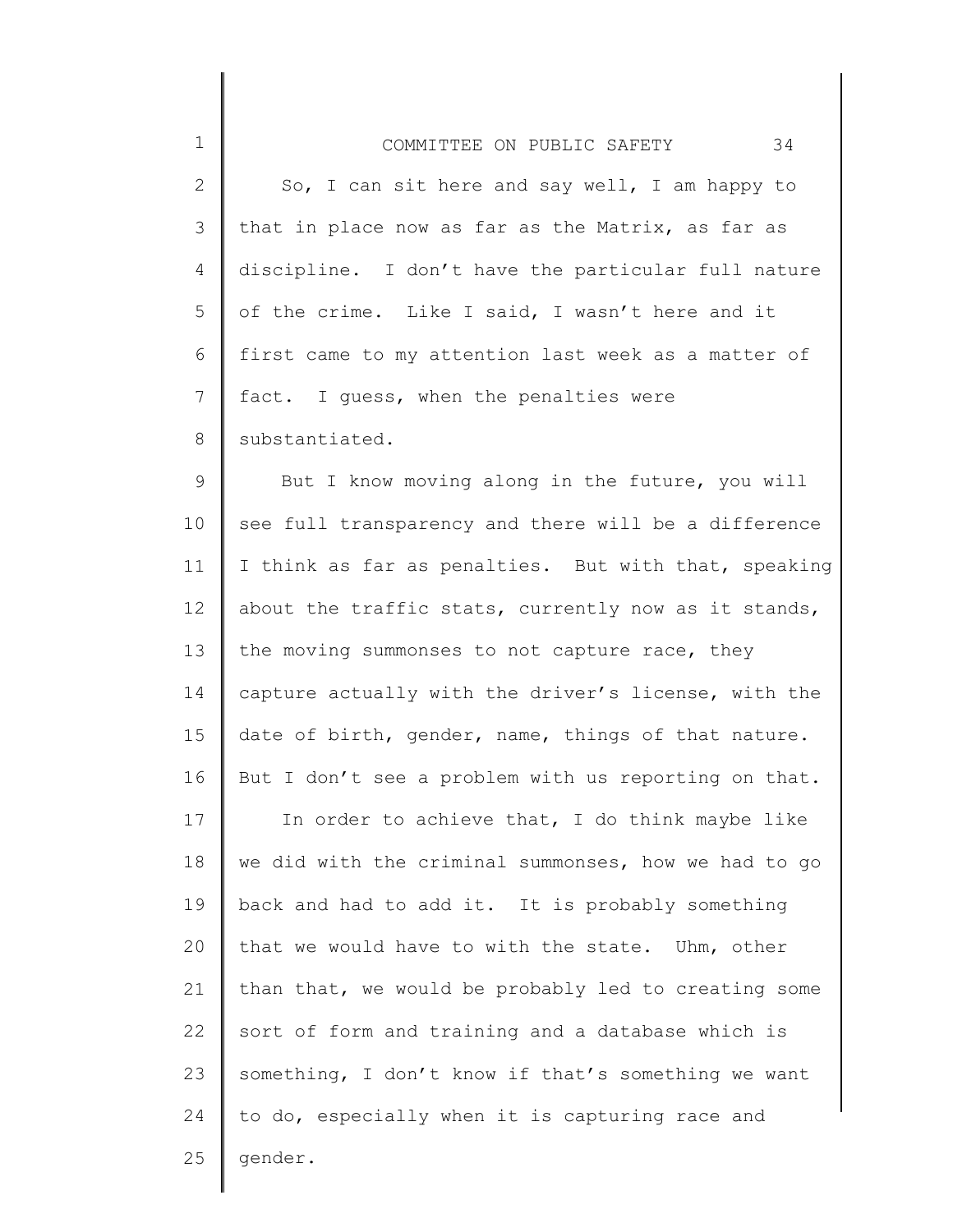| $\mathbf 1$    | 35<br>COMMITTEE ON PUBLIC SAFETY                     |
|----------------|------------------------------------------------------|
| $\mathbf{2}$   | But we do have stats, specific stats when it         |
| 3              | comes to enforcement that we can report to but it's  |
| $\overline{4}$ | really gender based, precinct based, you know, area  |
| 5              | based, sector based but really doesn't capture race  |
| 6              | as it stands now.                                    |
| 7              | CHAIRPERSON ADAMS: Do you think that legislation     |
| $8\,$          | like this is going to uh, benefit the NYPD?          |
| $\mathsf 9$    | JUANITA HOLMES: I think it does and will benefit     |
| 10             | the NYPD.                                            |
| 11             | CHAIRPERSON ADAMS: I would also like to              |
| 12             | acknowledge that we have been joined by Council      |
| 13             | Member Deutsch.                                      |
| 14             | Uhm, I think I am going to go to my colleagues at    |
| 15             | this time. I am going to come back for another round |
| 16             | though.                                              |
| 17             | CHELSEA DAVIS: Thank you.                            |
| 18             | CHAIRPERSON ADAMS: Counsel?                          |
| 19             | COMMITTEE COUNSEL: First up we are going to turn     |
| 20             | to the sponsors of the legislation. I see Council    |
| 21             | Member Levin is the sponsor that is currently here.  |
| 22             | Council Member Levin, would you like to begin?       |
| 23             | COUNCIL MEMBER LEVIN: Thank you very much            |
| 24             | Committee Counsel. Uhm, uhm, so I want to thank      |
| 25             | members of the Administration for testifying. Uhm,   |

║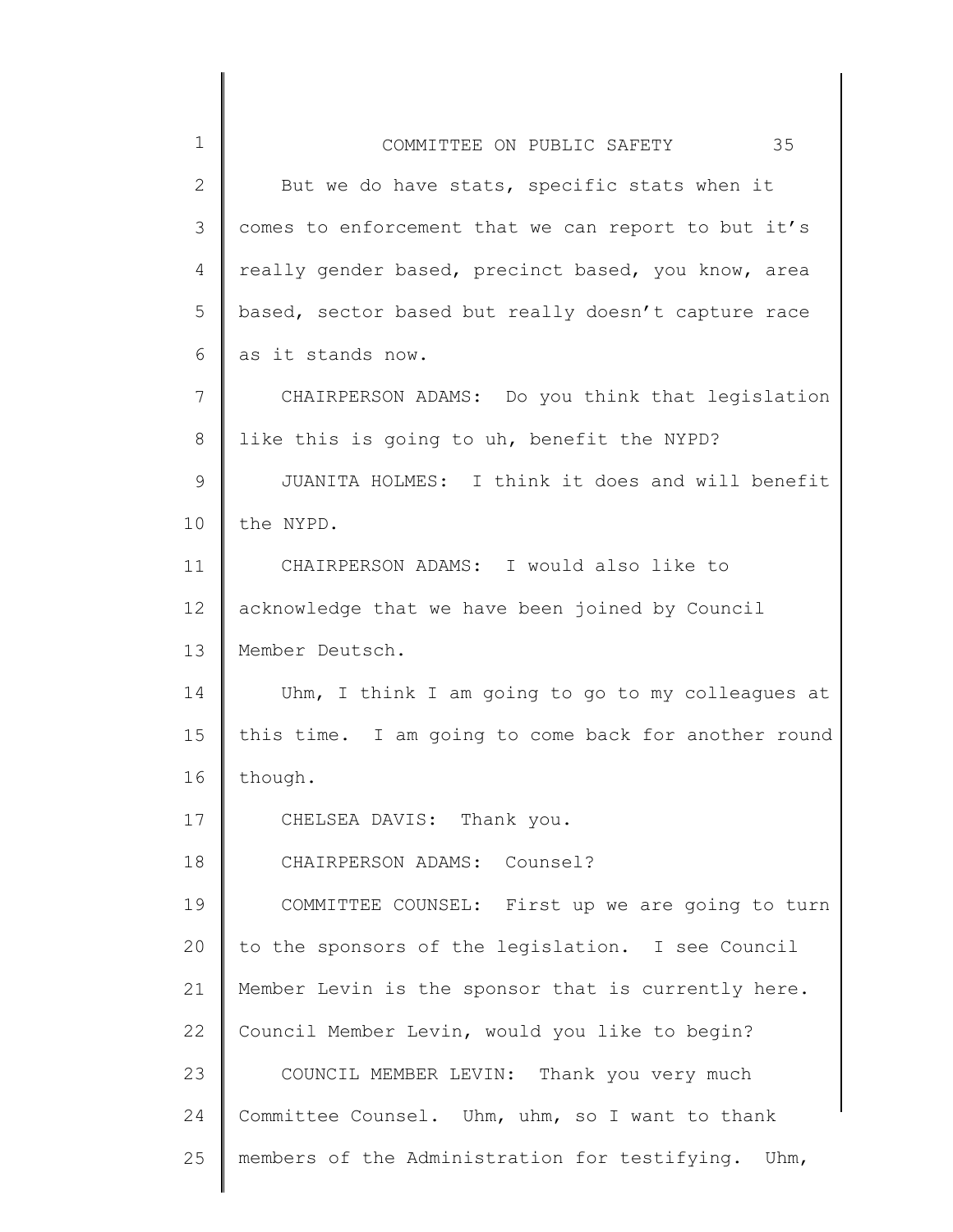2 3 4 COMMITTEE ON PUBLIC SAFETY 36 uh, I guess my first question would be around uhm, police discipline uhm, and this could go for any member of the Administration.

5 6 7 8 9 10 11 12 13 14 15 So, the New York Times uhm, reported late last year that there are in instances of serious misconduct, uhm, involving the CCRB that the Police Commissioner diverts from the recommended sanctions 71 percent of the time. So, 7 times out of 10, uhm the process at CCRB or I imagine also in administrative trials, goes forward with an investigation, a prosecution. Sometimes even a settlement, although I understand that this issue was addressed in this MOU but 71 percent of the time that happens. That's status quo. That's status quo.

16 17 18 19 20 21 22 23 24 Why does the Police Commissioner need to retain final disciplinary authority in light of that fact? CHELSEA DAVIS: I want to thank you for bringing this up, especially this issue of concurrence. I will speak to that and then I will come back to the question of final disciplinary authority. Uhm, because I think you know, concurrence between CCRB and NYPD in terms of convictions and penalties is extremely important for public trust and confidence

25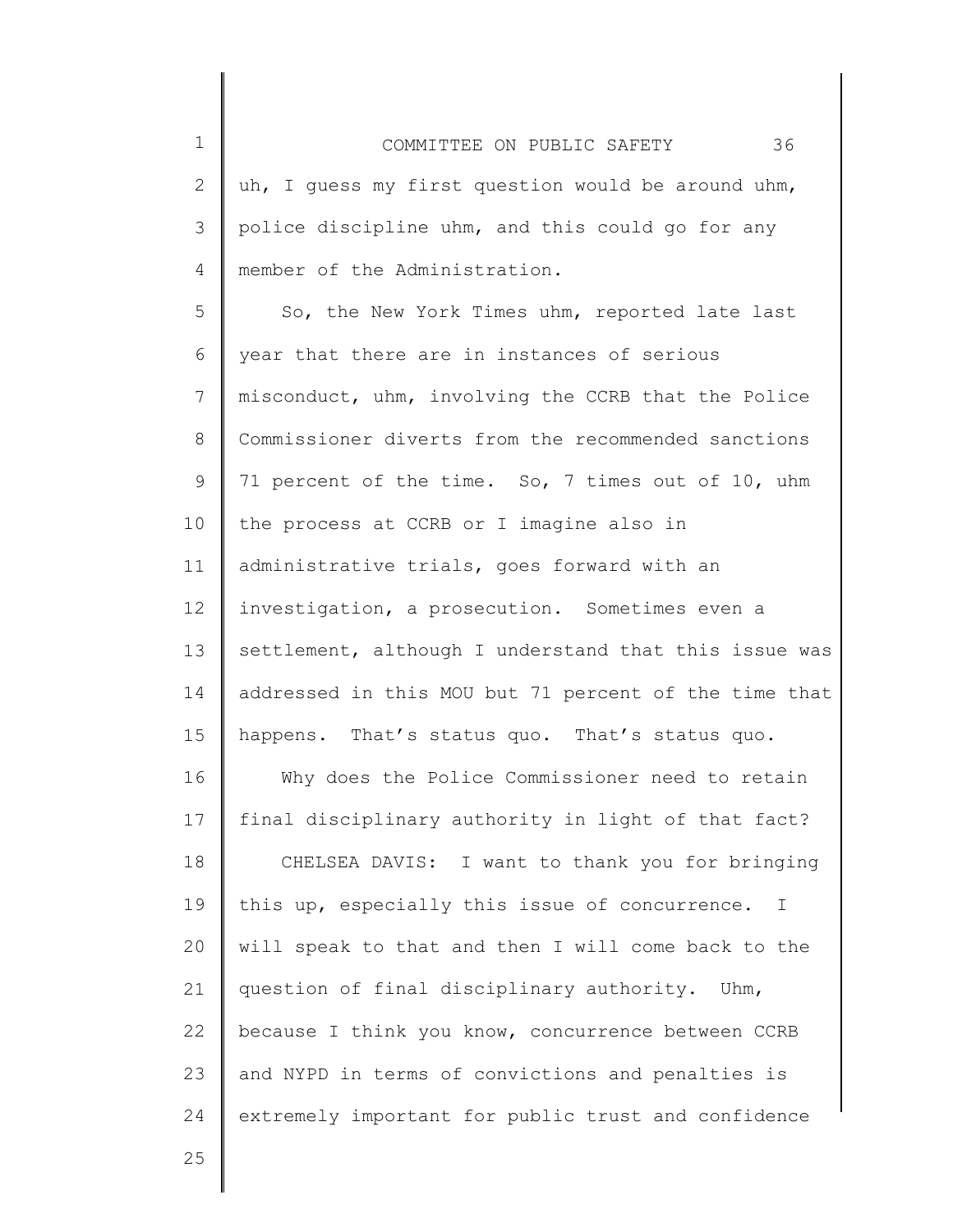1 2 3 COMMITTEE ON PUBLIC SAFETY 37 in the oversight system, which is necessary for accountability.

4 5 6 7 8 9 10 11 And so, uhm, you know, that lack of concurrence is a major issue that this administration has been working to address and you know something that we are really focusing on in this reform plan. Both the Commissioner, the Police Commissioner and the Chair of CCRB have a firmly committed to sticking to the disciplinary matrix. Which is designed exactly to address the issues that you are talking about.

12 13 14 15 16 17 18 19 So, any and all deviations from the Matrix, which should be extremely rare would be made public including an explanation directly from the Police Commissioner as to the basis for that deviation. All changes to the Matrix itself will be made public. Uhm, there will be no question that the Council and the public will be able to continually exam at hearings.

20 21 22 23 24 25 COUNCIL MEMBER LEVIN: If I may to interrupt, I am sorry, but if it is supposed to be extremely rare as you say, uhm, I mean there is a big difference between extremely rare and 71 percent. That's a world apart. That is  $a - \text{that's not even on the same}$ planet. And so, you know, just  $-$  you know you can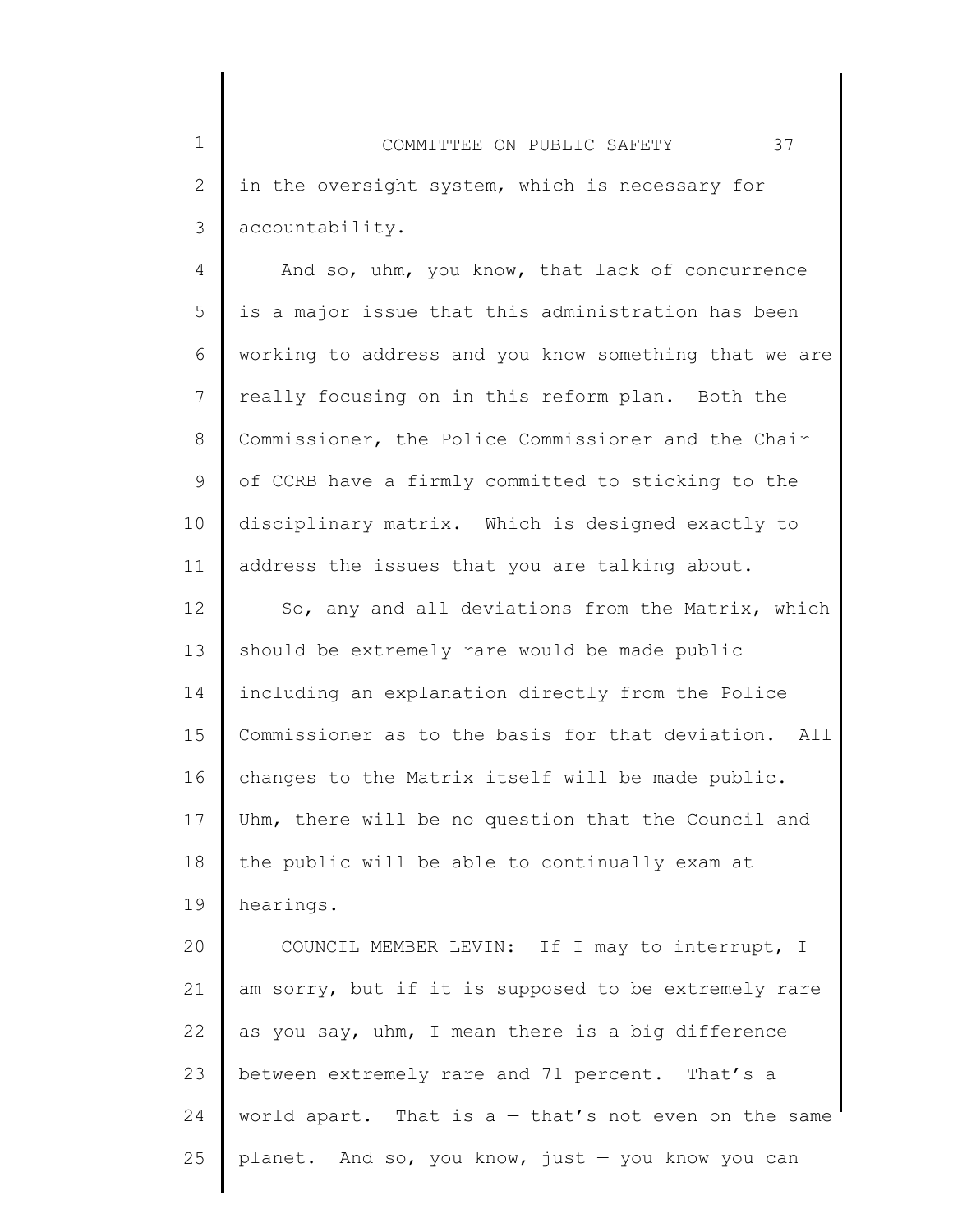| $\mathbf 1$     | 38<br>COMMITTEE ON PUBLIC SAFETY                      |
|-----------------|-------------------------------------------------------|
| $\mathbf{2}$    | forgive I imagine the skepticism that an MOU, an MOU  |
| 3               | which is non-legally binding that can be dissolved at |
| 4               | any time or amended at any time, unilaterally uhm,    |
| 5               | you know by the Administration, essentially dissolves |
| 6               | at the end of this year with the new administration.  |
| $7\phantom{.0}$ | I just don't understand, what's the argument          |
| 8               | against saying, why not have an independent body,     |
| 9               | have final disciplinarity? Why should it remain?      |
| 10              | What's the affirmative case for it remaining with the |
| 11              | Commissioner as opposed to an independent body? Why   |
| 12              | does the Commissioner need that authority? Why does   |
| 13              | the Commissioner even want that authority?            |
| 14              | OLEG CHERNYAVSKY: So, if I -                          |
| 15              | CHELSEA DAVIS: So, I want to answer this              |
| 16              | question but I first want to clarify that the         |
| 17              | statistics that you are citing are from before this   |
| 18              | Matrix was put into effect and we agree that this is  |
| 19              | a huge concern, which is you know, why we worked with |
| 20              | Council to $-$                                        |
| 21              | COUNCIL MEMBER LEVIN: But the Matrix doesn't          |
| 22              | actually - the Matrix itself does not address         |
| 23              | concurrent. The CCRB could recommend one discipline   |
| 24              | within the Matrix and the Commissioner could divert   |
| 25              | from within the Matrix. So, the Matrix is good.<br>It |
|                 |                                                       |

 $\parallel$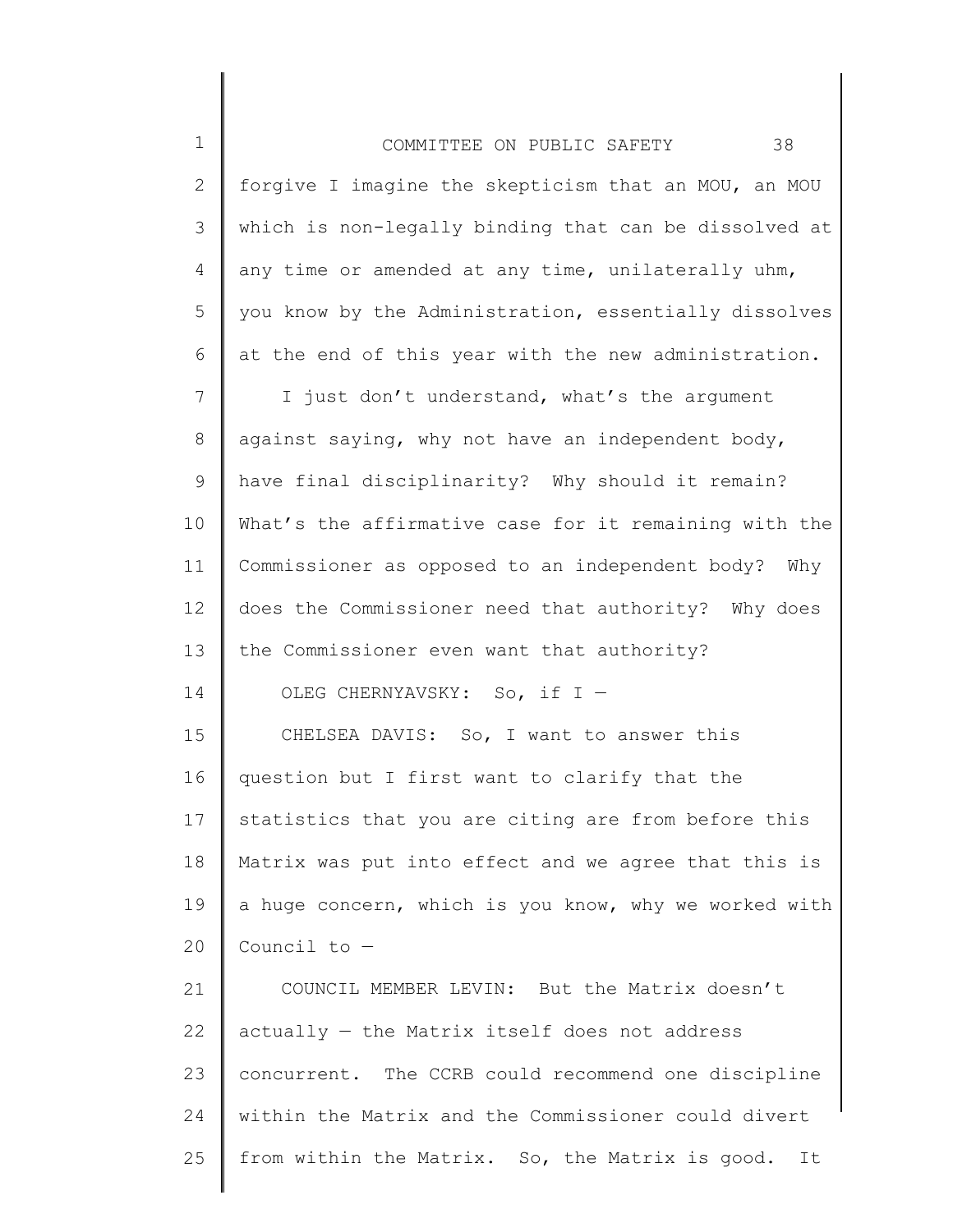1 2 3 4 5 COMMITTEE ON PUBLIC SAFETY 39 was our idea. We passed legislation to make you do the Matrix. Sorry, it wasn't the Administrations  $$ the Administration didn't do it on their own, they did it as per legislation.

6 7 8 9 CHELSEA DAVIS: So, I am going to describe a little bit more for clarity what the MOU does in relation to the Matrix and then I will answer your question about ultimate discretion.

10 11 12 13 14 15 16 So, I want to be clear that we agree that this concern about concurrence is extremely important and that's you know why we are also looking forward to you know from now on, utilizing this Matrix. NYPD and CCRB signed this MOU, which is like a written legal agreement regarding the implementation of the Matrix.

17 18 19 20 21 22 23 24 It applies to all CCRB discipline cases. SERGEANT AT ARMS: Time expired. CHELSEA DAVIS: It refers to the guidelines to determine penalties for misconduct and that only under extraordinary circumstances, can they depart. If so, if there is a departure from the Matrix or if — COUNCIL MEMBER LEVIN: Chelsea, I know you said

this in your testimony. I know, I got it. You said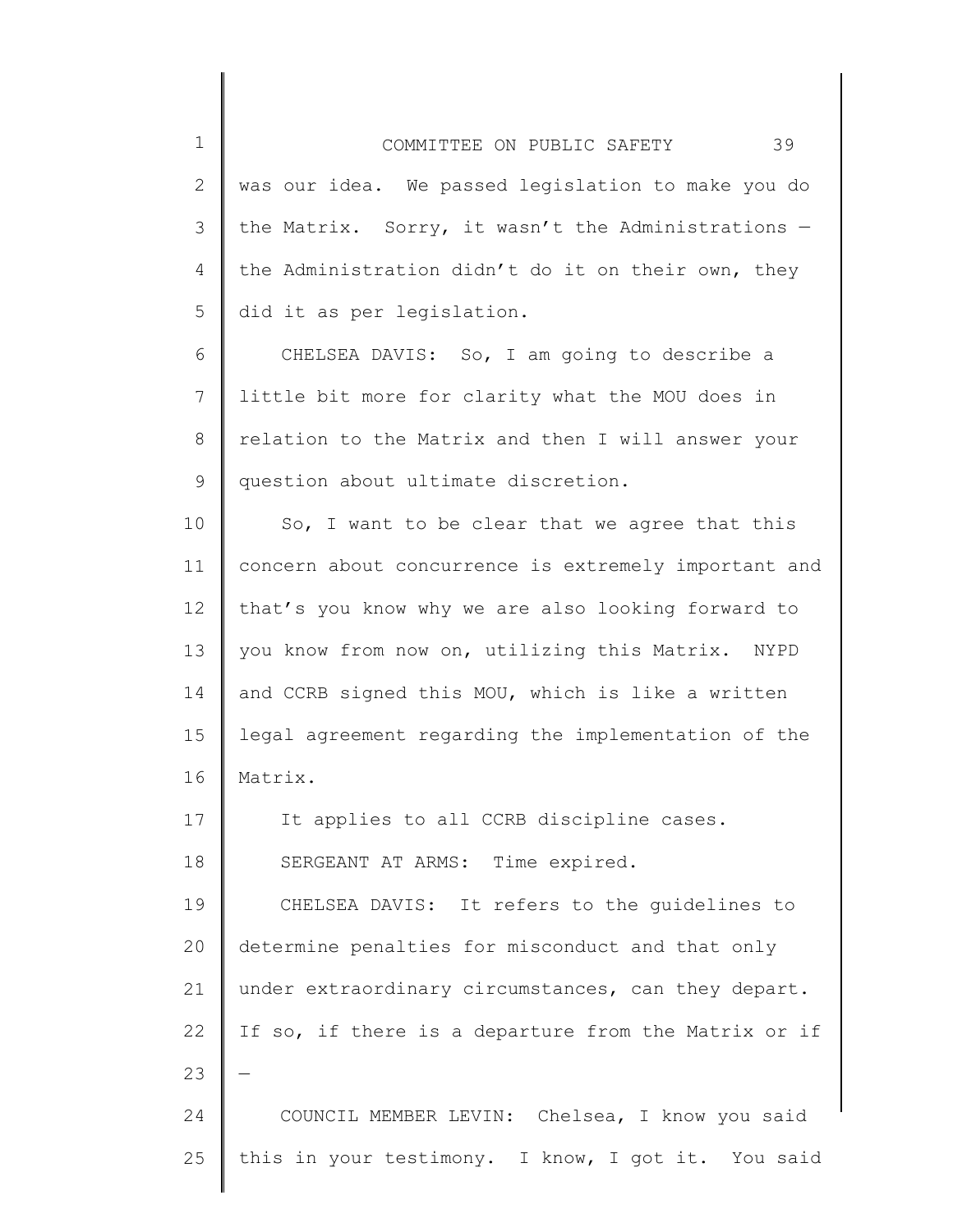| $\mathbf 1$    | 40<br>COMMITTEE ON PUBLIC SAFETY                      |
|----------------|-------------------------------------------------------|
| $\mathbf{2}$   | it in your testimony. I understand that. It is        |
| 3              | going to have a public letter; I get all of that.     |
| $\overline{4}$ | Why affirmatively does the Police Commissioner need   |
| 5              | this authority? Why does he want this authority and   |
| 6              | why should it not be with an independent body?        |
| $7\phantom{.}$ | Frankly, I don't even know if it has to be with the   |
| 8              | CCRB, it could be with an independent body, truly     |
| $\mathsf 9$    | independent body. Why, why, what's the problem with   |
| 10             | that?                                                 |
| 11             | CHELSEA DAVIS: So, I do think that there is kind      |
| 12             | of a natural inclination to look to the top when we   |
| 13             | are looking to implement reform. We want to do that   |
| 14             | in every area but not all problems related to         |
| 15             | discipline are a function of the Police Commissioner. |
| 16             | So, we need to focus on consistency, transparency,    |
| 17             | just and fair penalties throughout the whole process. |
| 18             | I don't want to talk about it more detail but the     |
| 19             | Matrix and the MOU are really huge steps in that      |
| 20             | direction.                                            |
| 21             | COUNCIL MEMBER LEVIN: Why have they diverted 71       |
| 22             | percent of the time? I mean, past this prolog, you    |
| 23             | know, so it's great to hear that there is this        |
| 24             | Matrix, that we made you guys do last year with       |
| 25             | legislation. So, I get that but why is there a        |

 $\parallel$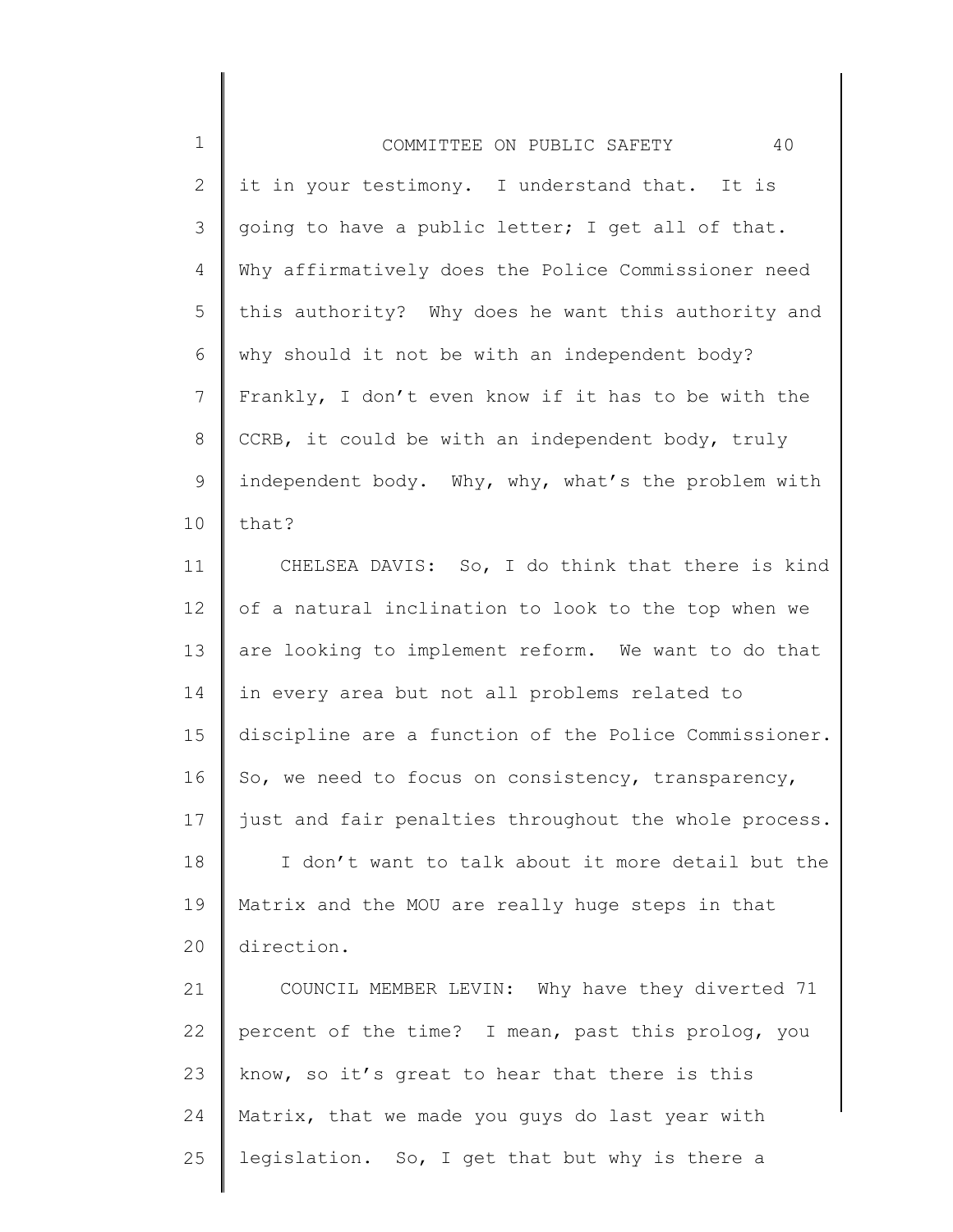1 2 3 4 5 6 7 8 9 10 11 12 13 14 15 16 17 18 19 20 21 22 23 24 25 COMMITTEE ON PUBLIC SAFETY 41 diversion rate of 71 percent? Because extremely rare, I would think that that's like 2-3 percent, not 71 percent. CHELSEA DAVIS: And that's absolutely the goal and that's why the MOU — COUNCIL MEMBER LEVIN: But why? Why has it been a 71 percent? OLEG CHERNYAVSKY: So, Council Member, if I — let me jump in here. So, a couple of points. One, is when you talk about the diversions rate and the consistency rate, that does fluctuate. I know you are gravitating towards the 71 but that's not a comprehensive 71. It doesn't mean — it's based on the charges right. So, the Police Commissioner can agree on certain charges in a case and could disagree on another charge in a case. What the discipline Matrix does is uses historic penalties, opened it up for public comment. We worked with Council Member Donovan Richards who introduced the bill. This bill, he raised the issue with the blue ribbon panel that we empanel to take a look at our uh, discipline process. Then you ultimately codified the idea that Council Member Richards discussed during the blue ribbon panel review of our discipline process, okay.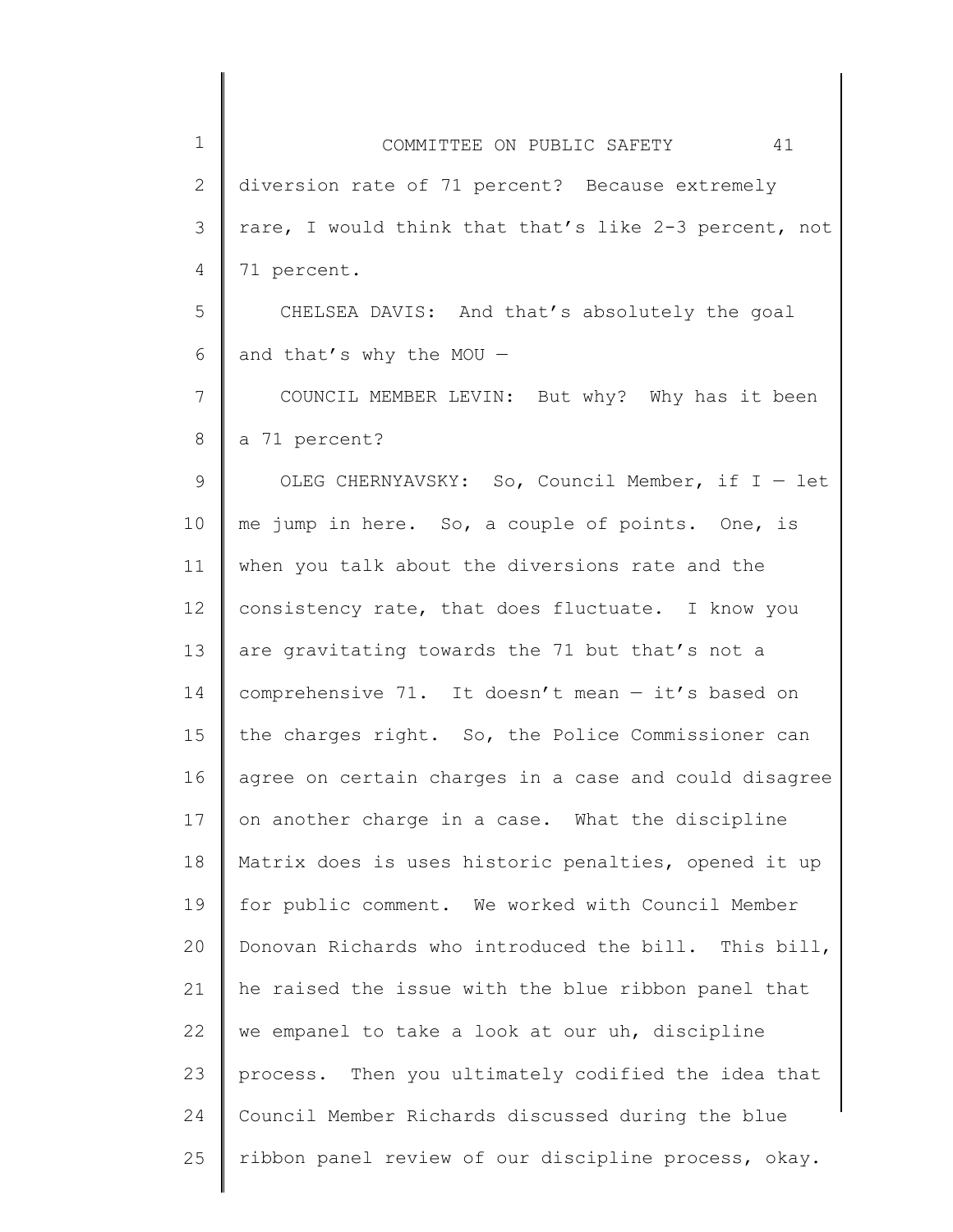| $\mathbf 1$  | 42<br>COMMITTEE ON PUBLIC SAFETY                      |
|--------------|-------------------------------------------------------|
| $\mathbf{2}$ | We designed a discipline matrix with the input of     |
| 3            | the public, with the input of all of the              |
| 4            | stakeholders. What it creates is a range of           |
| 5            | penalties with aggravating and mitigating factors and |
| 6            | the divergent on any particular charge is therefore   |
| 7            | going to be minimized if not pretty much eliminated   |
| 8            | in almost all cases. Now, when you talk about $-$     |
| 9            | COUNCIL MEMBER LEVIN: But why has it happened         |
| 10           | Oleg? And you know I respect you but why has it been  |
| 11           | - sorry, there are two questions that you guys        |
| 12           | haven't answered yet. First off, why was it at 71     |
| 13           | percent and the other question is, I appreciate it    |
| 14           | but why, why should the police commissioner retain    |
| 15           | this authority? Why?                                  |
| 16           | CHELSEA DAVIS: Council Member, I will speak to        |
| 17           | the last question and then we can go back to PD to    |
| 18           | talk more about concurrence. I want to stress that    |
| 19           | we understand kind of what a big ticket item this is  |
| 20           | and how important it is; however, the impact of       |
| 21           | moving final decision making isn't clear and because  |
| 22           | of some of the potential unintended consequences -    |
| 23           | COUNCIL MEMBER LEVIN: Like what?                      |
| 24           | CHELSEA DAVIS: We need to be extremely                |
| 25           | thoughtful about that.                                |
|              |                                                       |

║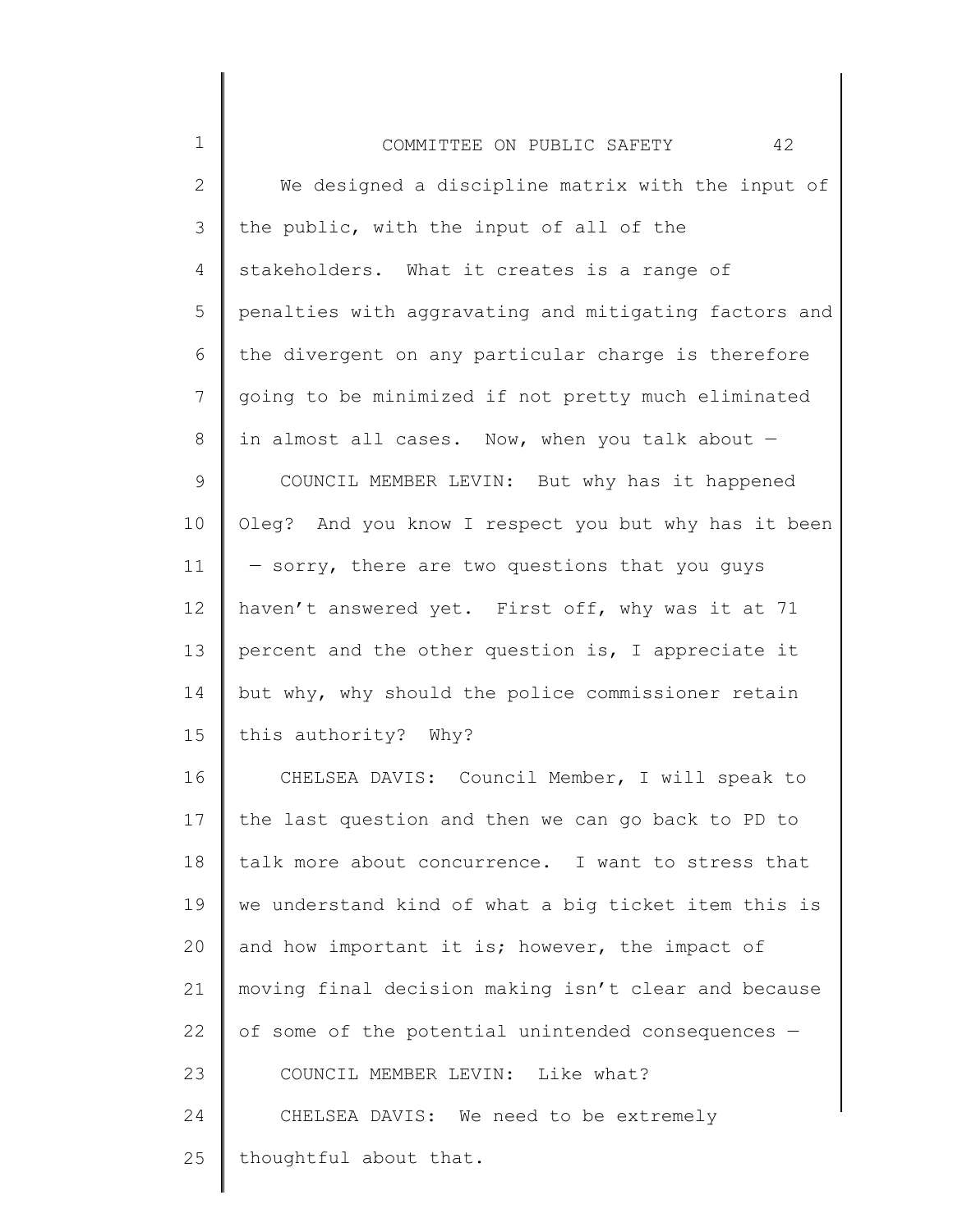| $\mathbf 1$  | 43<br>COMMITTEE ON PUBLIC SAFETY                        |
|--------------|---------------------------------------------------------|
| $\mathbf{2}$ | COUNCIL MEMBER LEVIN: What are the potential            |
| 3            | unintended consequences?                                |
| 4            | CHELSEA DAVIS: I am getting to it.                      |
| 5            | COUNCIL MEMBER LEVIN: Okay.                             |
| 6            | CHELSEA DAVIS: So firstly, changing the process         |
| 7            | through state law now could open up this major reform   |
| 8            | to collective bargaining negotiations and new           |
| $\mathsf 9$  | litigation.                                             |
| 10           | COUNCIL MEMBER LEVIN: Let me interject. Sorry,          |
| 11           | sorry, let me interject there because state law is -    |
| 12           | state law would in effect could preclude a collective   |
| 13           | bargaining. The collective bargaining is under $-$      |
| 14           | collective bargaining is assured under existing $-$ for |
| 15           | public employees is as per state law. If new state      |
| 16           | law precludes collective bargaining in police           |
| 17           | discipline cases, which is the status quo right now     |
| 18           | under 14115. There is no collective bargaining under    |
| 19           | disciplinary cases. If the state law changes it         |
| 20           | itself, that's a red herring. That's a red herring.     |
| 21           | I haven't heard a single serious argument that the      |
| 22           | state does not retain the authority under state         |
| 23           | legislation or even honestly if they could grant the    |
| 24           | city that authority through state legislation.<br>That  |
| 25           | collective bargaining is then triggered because         |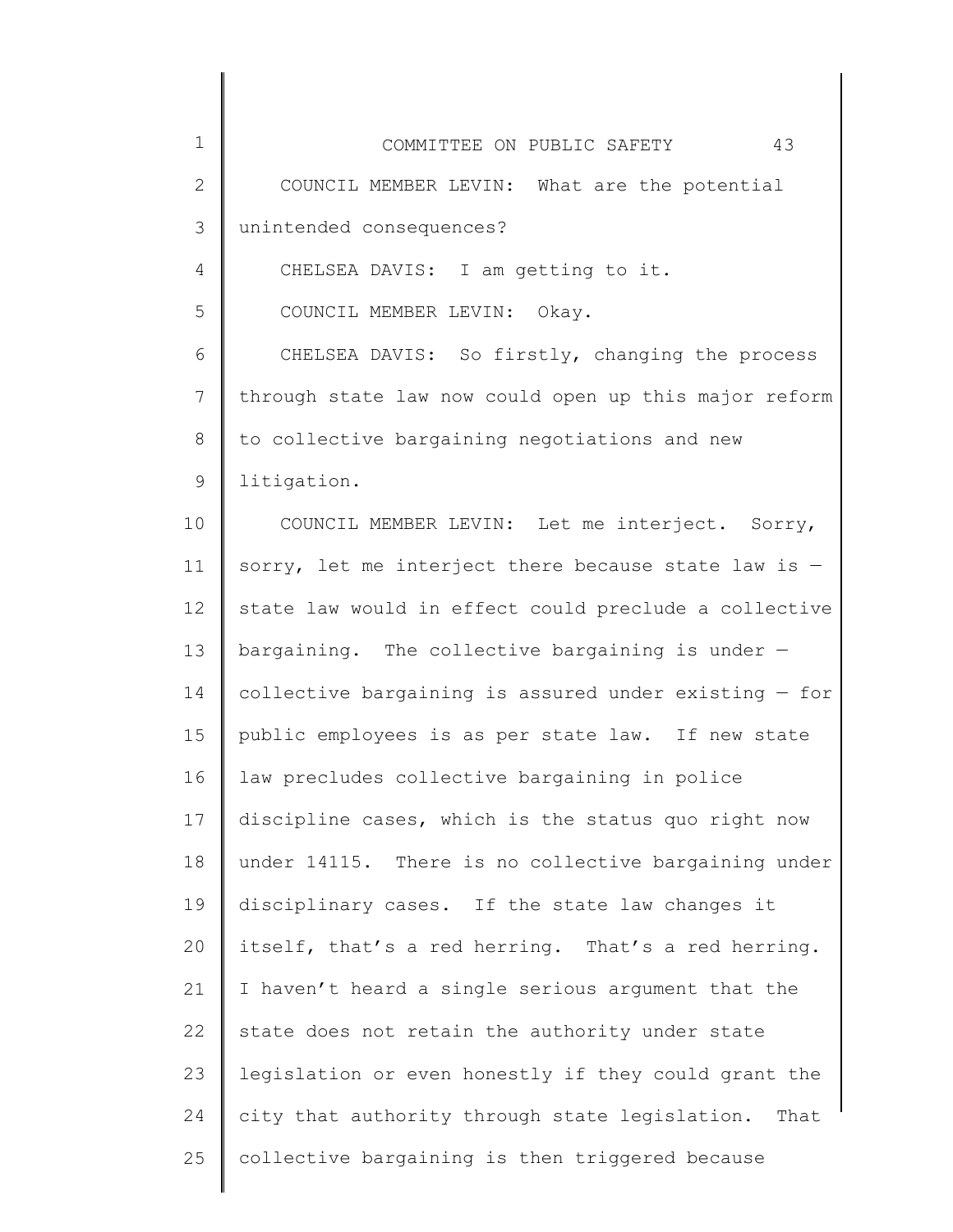| $\mathbf 1$    | 44<br>COMMITTEE ON PUBLIC SAFETY                      |
|----------------|-------------------------------------------------------|
| $\mathbf{2}$   | again, status quo under 14115 for the last 83 years   |
| 3              | has been that collective bargaining is not triggered. |
| 4              | So, the state and the city could retain the same      |
| 5              | right that they have had for the last 83 years to not |
| 6              | have collective bargaining with council police        |
| $7\phantom{.}$ | discipline.                                           |
| 8              |                                                       |
| $\mathsf 9$    | CHELSEA DAVIS: Before we get into that, I am          |
| 10             | going to finish the rest of the answer to your        |
| 11             | question. I want to make sure that it is clear that   |
| 12             | other jurisdictions have lots of different kinds of   |
| 13             | models for final discipline with final decision       |
| 14             | making power located outside of the police            |
| 15             | commissioner and also have really major problems with |
| 16             | accountability and discipline. And so, we think that  |
| 17             | the actual next best step is moving forward with      |
| 18             | implementation of this matrix and the MOU as well as  |
| 19             | all of the oversight reforms laid out in the Dinkins  |
| 20             | plan.                                                 |
| 21             | COUNCIL MEMBER LEVIN: But they are not mutual         |
| 22             | exclusive. Moving the disciplinary, final             |
| 23             | disciplinary authority away from the police           |
| 24             | commissioner doesn't prevent the matrix from moving   |

║

25 | forward and it doesn't like, what's the harm?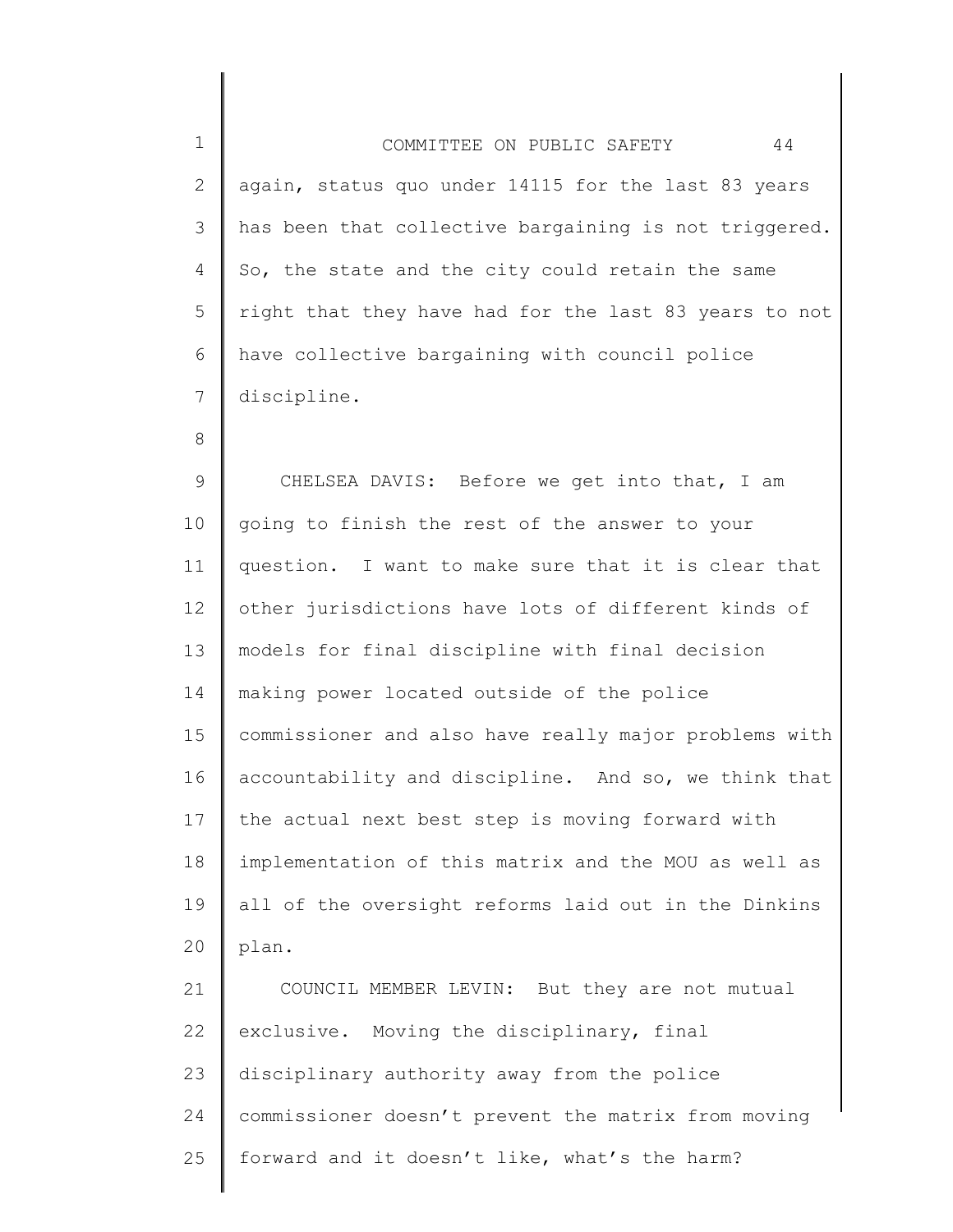| $\mathbf 1$   | 45<br>COMMITTEE ON PUBLIC SAFETY                       |
|---------------|--------------------------------------------------------|
| $\mathbf{2}$  | Explain the harm. Other than this nebulous potential   |
| $\mathcal{S}$ | collective bargaining that we don't think is actually  |
| 4             | a real issue. Aside from that, what's the harm?        |
| 5             | CHELSEA DAVIS: There really is no perfect model        |
| 6             | and other jurisdictions that have these different      |
| 7             | kind of authority, still have really, really big       |
| 8             | problems.                                              |
| 9             | COUNCIL MEMBER LEVIN: Who is saying they were          |
| 10            | perfect. I am not saying they were perfect. We         |
| 11            | strive for its perfection, we never attained it.<br>We |
| 12            | never attain it, we are fallible but I don't           |
| 13            | understand, what is the downside? What is the          |
| 14            | downside other than this, this kind of argument about  |
| 15            | collective bargaining?                                 |
| 16            | OLEG CHERNYAVSKY: Council member, if I may chime       |
| 17            | back in. Uhm, what you have is a system that's set     |
| 18            | up now that has input from an independent body which   |
| 19            | is CCRB that does an investigation of a complaint      |
| 20            | that makes recommendations based on board members      |
| 21            | that are appointed by the Council, the Mayor and the   |
| 22            | public advocate.                                       |
| 23            | COUNCIL MEMBER LEVIN: Yeah.                            |
| 24            | OLEG CHERNYAVSKY: Making recommendations, the          |
| 25            | recommendations ultimately will go to the police       |
|               |                                                        |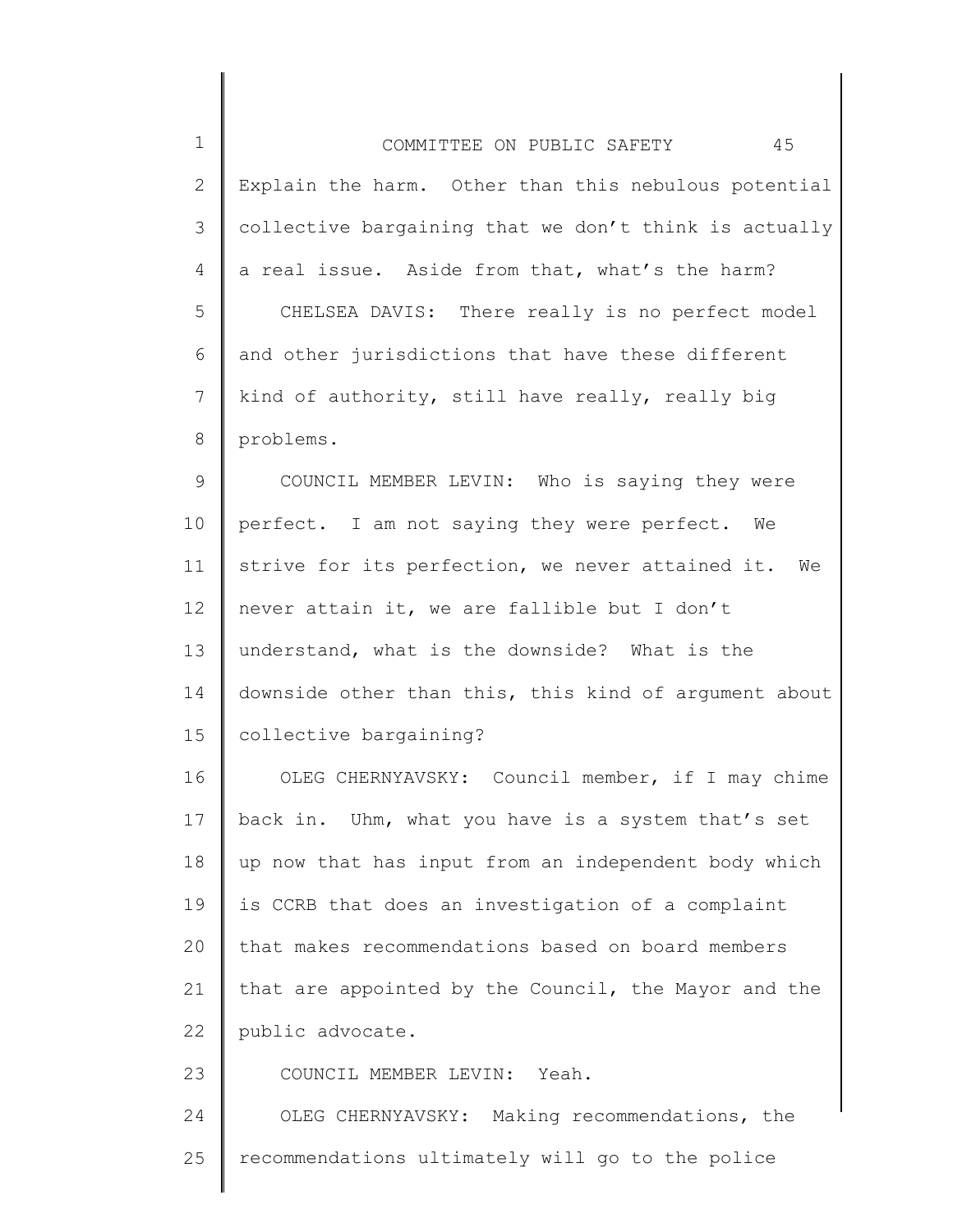| $\mathbf 1$     | 46<br>COMMITTEE ON PUBLIC SAFETY                      |
|-----------------|-------------------------------------------------------|
| $\mathbf{2}$    | commissioner inside of the department that has        |
| $\mathcal{S}$   | experience in policing and evaluates those            |
| 4               | recommendations. Those recommendations have been I    |
| 5               | would say fine tuned now through a matrix that        |
| 6               | basically should bring all of us into alignment but   |
| $7\phantom{.0}$ | ultimately, it's the agency head having control over  |
| 8               | the personnel in their organization. Which every      |
| 9               | organization effectively has.                         |
| 10              | I mean, I am not necessarily sure in the example      |
| 11              | where your personnel and your staff is sticking the   |
| 12              | removal or the disciplining of your staff is dictated |
| 13              | by somebody else. For example, even in the City       |
| 14              | Council, you don't outsource the discipline of        |
| 15              | Council Members to an outside body. You do it in      |
| 16              | house through your ethics committee correct?          |
| 17              | COUNCIL MEMBER LEVIN: That's true, yeah.              |
| 18              | OLEG CHERNYAVSKY: Yeah.                               |
| 19              | COUNCIL MEMBER LEVIN: Right, okay, I am not sure      |
| 20              | it is quite analogous.                                |
| 21              | CHELSEA DAVIS: Council Member, I think Police         |
| 22              | Commissioner authority means that Police Commissioner |
| 23              | is accountable and we think that the Matrix, the MOU  |
| 24              | and the Police Commissioner can figure out the best   |
| 25              | ways to improve $-$                                   |

∥ ║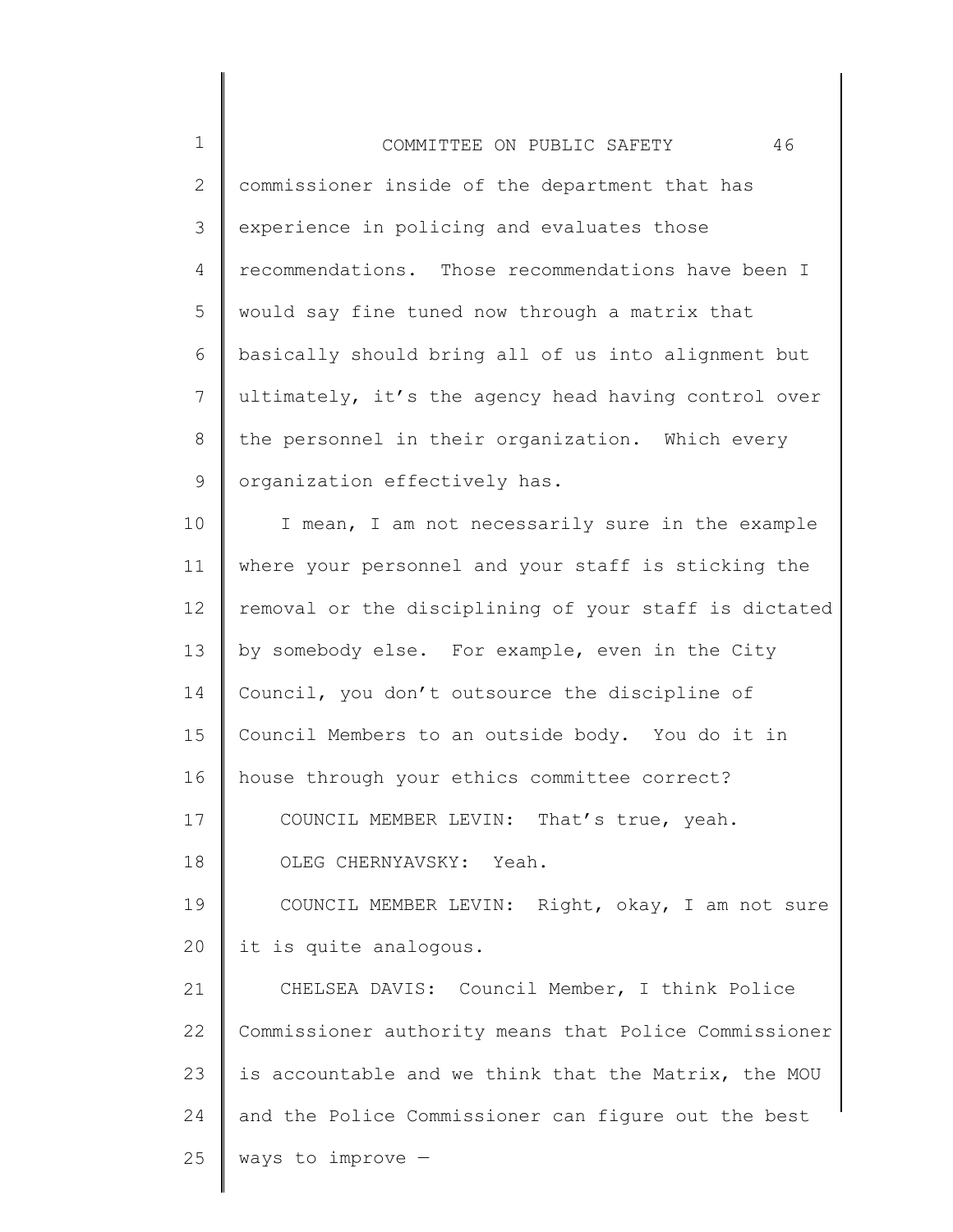2 3 4 5 6 COUNCIL MEMBER LEVIN: Accountable to whom? Accountable to the Mayor? Certainly not to the Council, we can't fire them. We can't even question them frankly. So, we haven't questioned them since June.

1

7 8 9 10 11 12 13 14 15 16 17 18 19 20 Anyway, the need to me  $-$  I mean, again, I've worked with both of you for a long time. I respect both of you. It seems, it is  $-$  I have seen no argument for why  $-$  I just haven't heard an argument about why affirmatively  $-$  you said Oleg about keeping uhm, you know, discipline within you know, having the discretion to discipline members and I don't think anyone is saying that the Commissioner can't discipline members but having the final authority to divert from the findings of CCRB investigated body or an administrative trial judge, which they  $-$  I mean, it's not like the Mayor has been the Mayor for seven years and one month and a half. So, you know, that's a long time.

21 22 23 24 25 So, to say that the discipline  $-$  oh this a problem we have been addressing, you haven't been addressing it. 71 percent is not uh, you know that's the vast majority. That's over two-thirds of the time.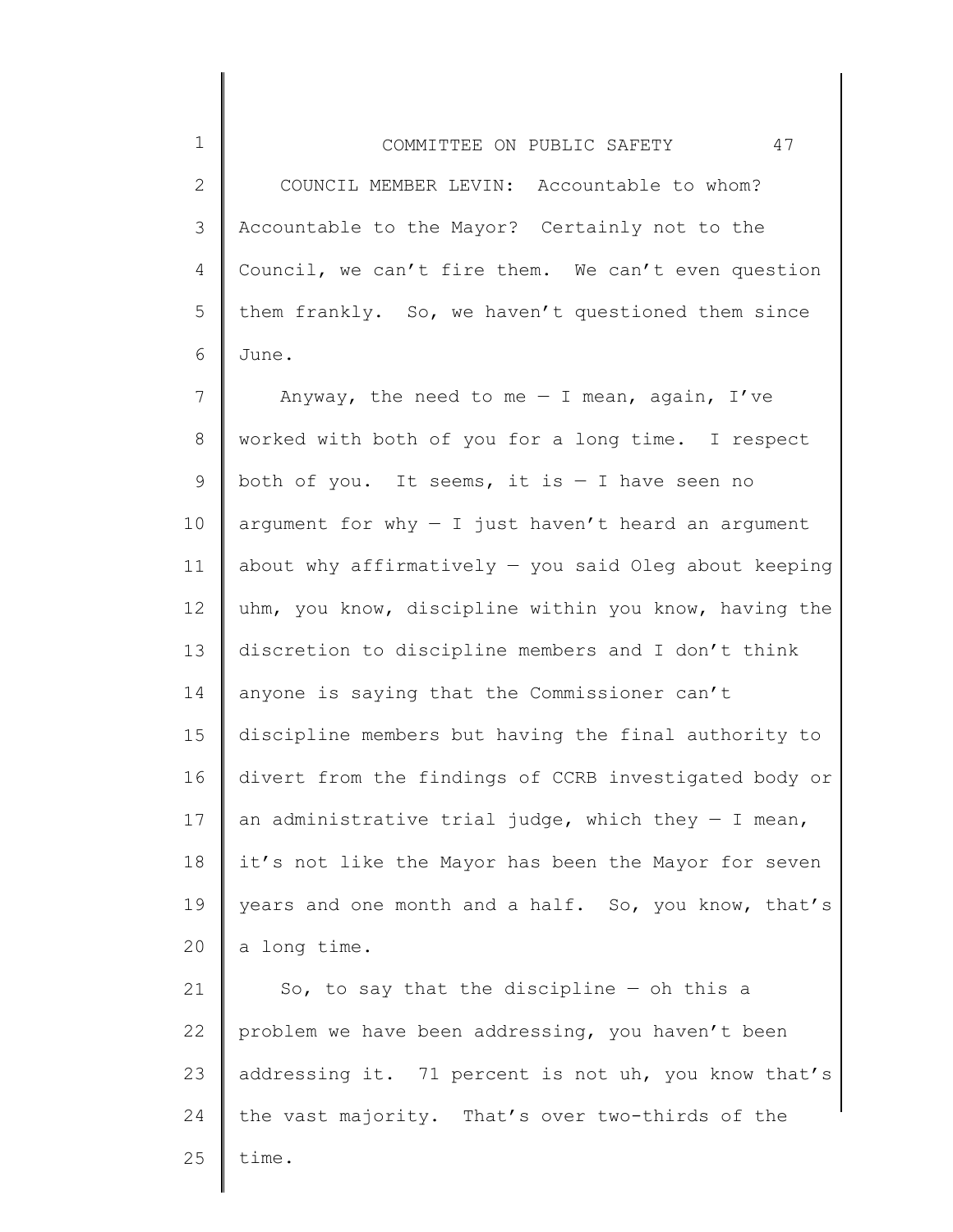| $\mathbf 1$  | 48<br>COMMITTEE ON PUBLIC SAFETY                     |
|--------------|------------------------------------------------------|
| $\mathbf{2}$ | OLEG CHERNYAVSKY: Without the context of we          |
| 3            | talked about it, I don't think it's right but the    |
| 4            | other point that should be recognized is the         |
| 5            | difference that happened over the last I would say   |
| 6            | year and a half is 58 was repealed right. Now with   |
| 7            | the end of this litigation, that's probably going to |
| 8            | be a upon us soon. There is going to be a lot of     |
| 9            | transparency into the discipline -                   |
| 10           | COUNCIL MEMBER LEVIN: But what does that have to     |
| 11           | do with the disciplinary authority?                  |
| 12           | OLEG CHERNYAVSKY: Excuse me. It would give           |
| 13           | transparency into the process that didn't exist for  |
| 14           | decades and decades. Two, there has been a matrix    |
| 15           | put forward with public input that gives everybody   |
| 16           | both police officers and the public insight into how |
| 17           | the disciplinary process works. Not only the         |
| 18           | outcomes. So, now there are presumptive penalties.   |
| 19           | We know what the aggravating and mitigating factors  |
| 20           | are. The public knows what they are. These are       |
| 21           | ground breaking massive changes to a process that's  |
| 22           | existed the same way for decades. What you are       |
| 23           | saying is let's not wait to see how all of this is   |
| 24           | going to work. Because you are saying yourself that  |
| 25           | it is us that pass this discipline matrix law right, |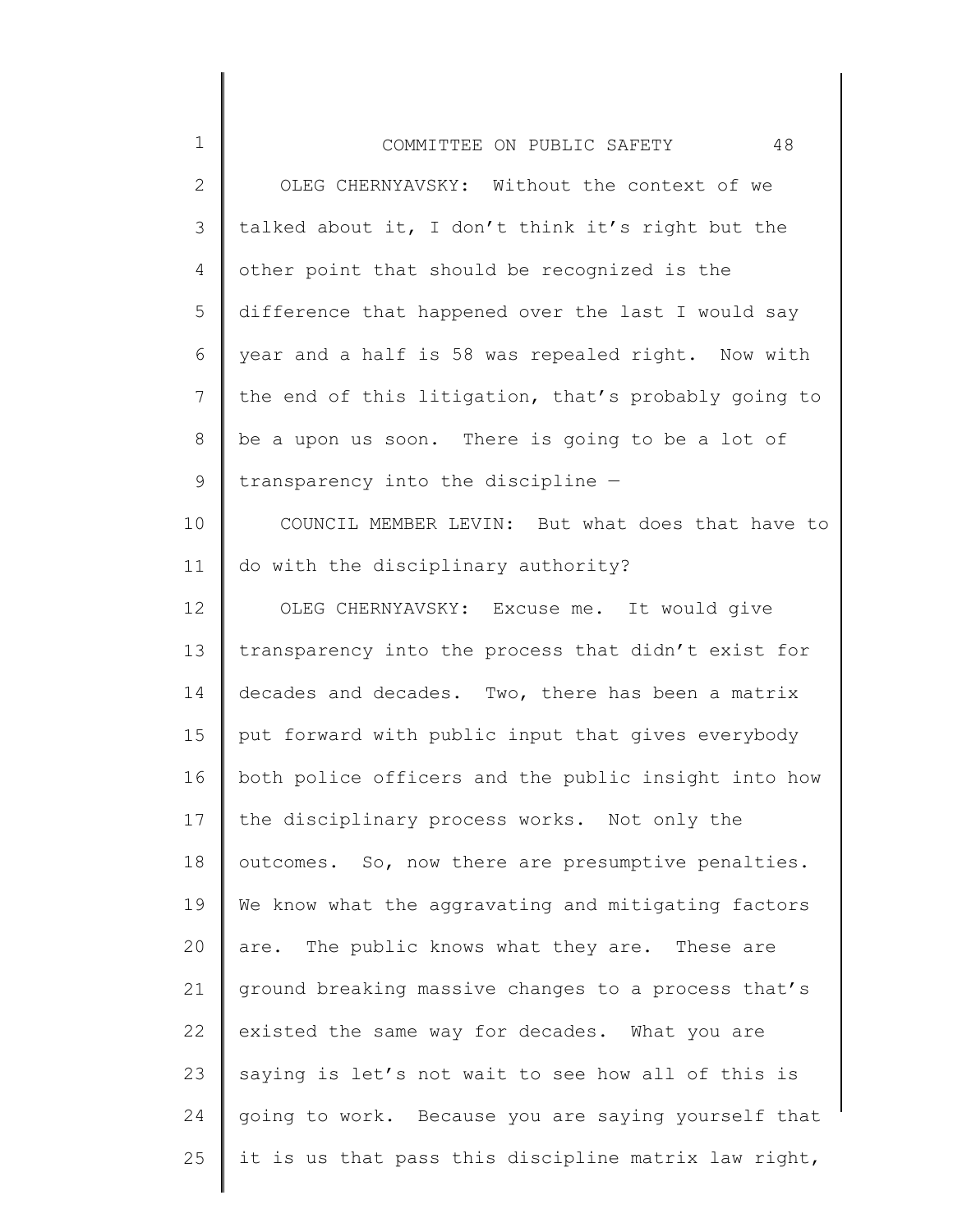1 2 3 4 5 6 7 8 9 10 11 12 13 14 15 16 17 18 19 20 COMMITTEE ON PUBLIC SAFETY 49 but you are not waiting to see if this works. You just want to go and abandon it and throw it aside and say — COUNCIL MEMBER LEVIN: I am out of here in 11 months. I am out of here in less than 11 months. We have been waiting 7 years. I don't see any — other than a theoretical uhm, control of the agency by you know, within the chain of command argument, I don't see an argument against it. I am going to pass it, I know my colleagues have question about it, so I will come back to it on the second round if that's okay. COMMITTEE COUNSEL: Thank you Council Member Levin. Next up is going to be Council Member Rosenthal followed by Council Member Holden. SERGEANT AT ARMS: Time starts now. COUNCIL MEMBER ROSENTHAL: Great, thank you so much. Thank you so much for this hearing Chair

21 22 23 24 25 Adams, really appreciate that and I really want to also say to Ms. Rivera that my heart goes out to you. There are no words but absolutely you deserve every ounce of respect for what you are doing, for what you have been through, what you have had to handle. So,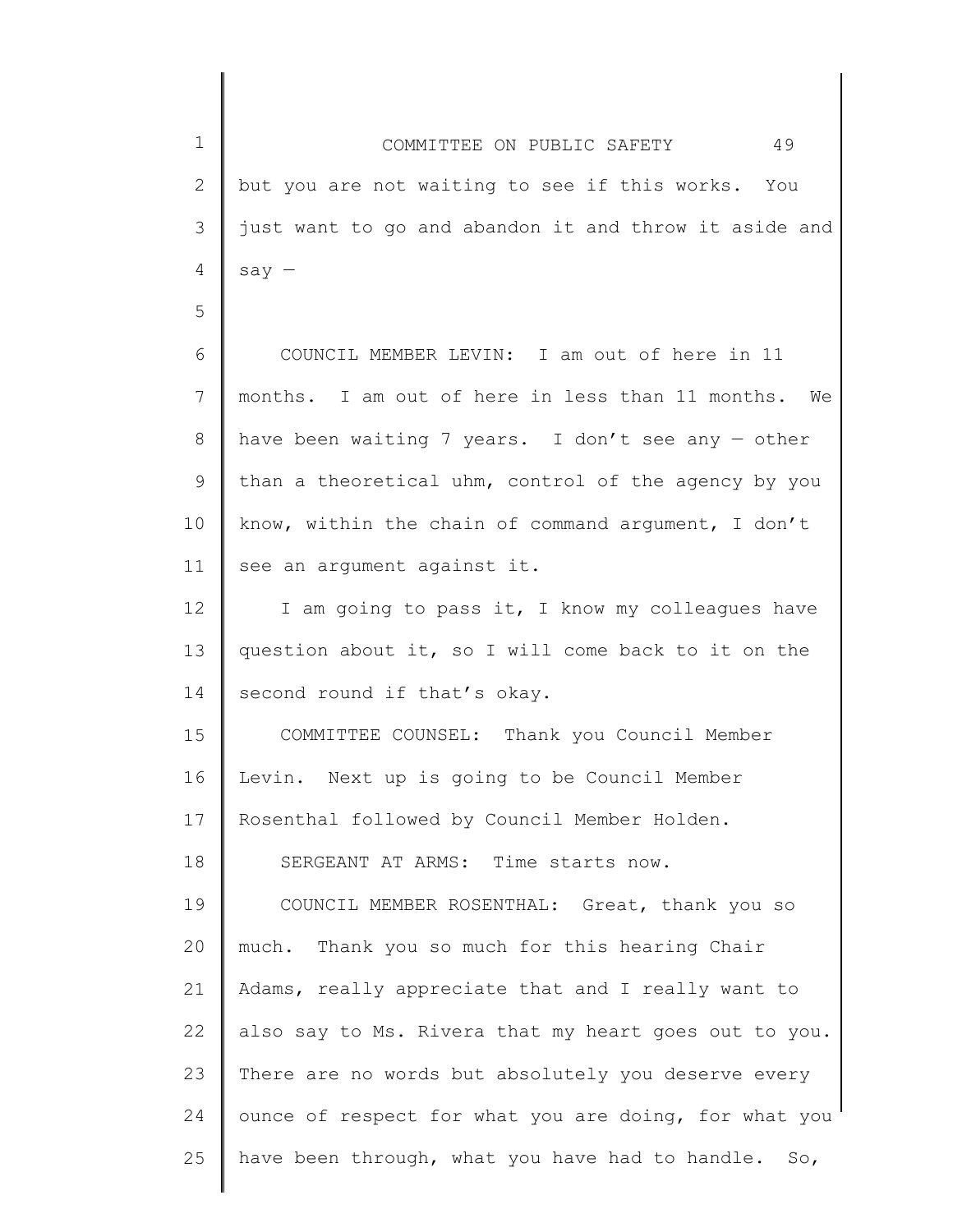1 2 3 4 5 6 7 8 9 10 11 12 13 14 15 16 17 18 19 20 21 22 23 24 25 COMMITTEE ON PUBLIC SAFETY 50 uhm, you are a very brave, very strong woman and I am really impressed. Thank you. I want to ask a different set of questions that really go to the heart of what happened to Tonie Wells. And that is talking about the crime victim treatment CVAPS that were at the precinct itself and I am curious to know if the CVAPS were involved at all around Ms. Wells case. CHELSEA DAVIS: I appreciate bringing this up. Uhm, the Crime Victim Assistance Program is certainly something that is extremely important. We are always looking to improve and make sure that we can work with community organizations and give people services. I will let PD speak to this specific case. JUANITA HOLMES: I can't specifically because I really don't have that information whether or not they were involved. Should they have been? Absolutely. All victims of crimes including the surviving victims like Ms. Rivera should have been contacted and services offered. But I apologize, I can't get that information but currently don't have that.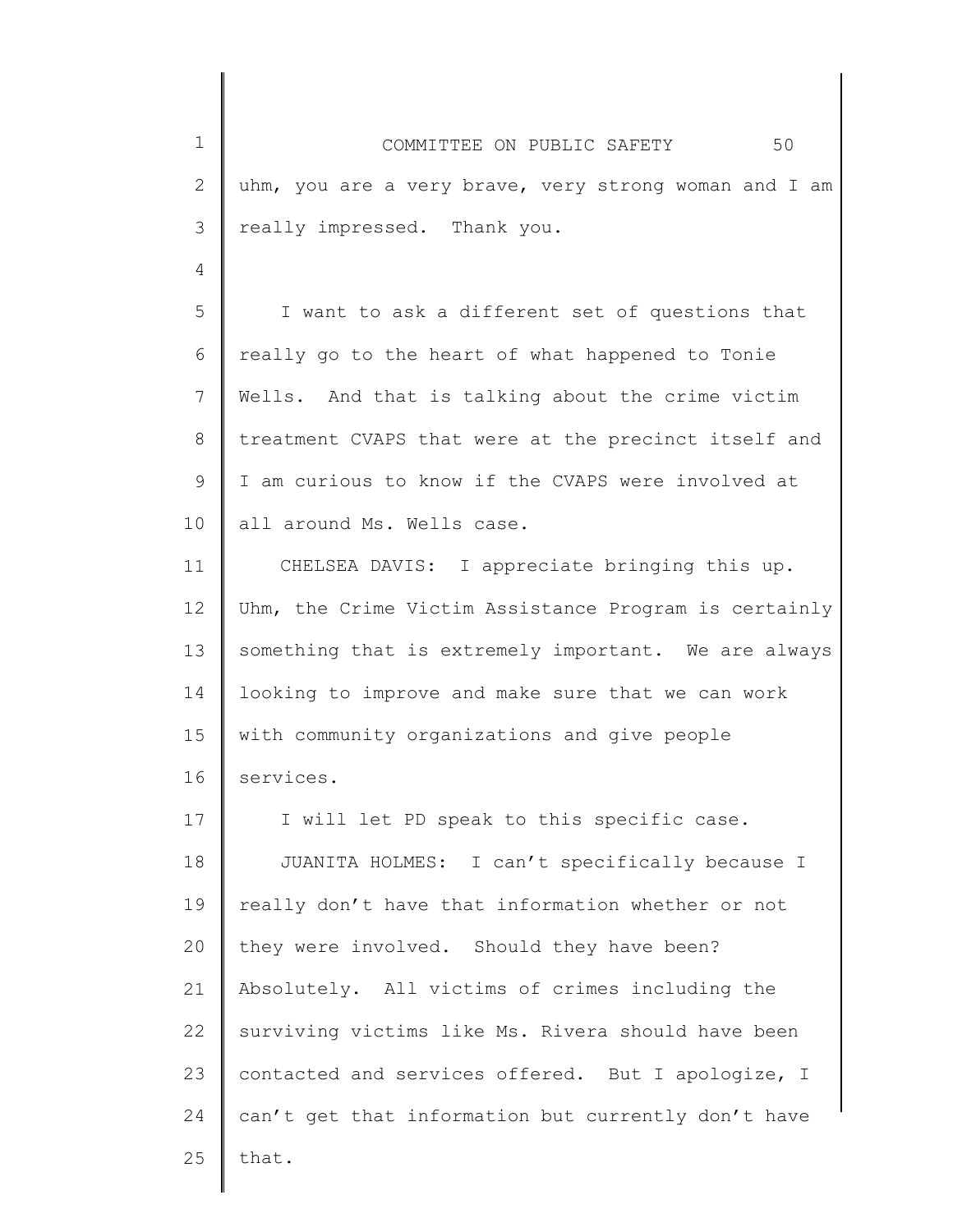| COMMITTEE ON PUBLIC SAFETY                           | 51 |
|------------------------------------------------------|----|
| COUNICL MEMBER ROSENTHAL: I mean what's              |    |
| heartbreaking is that you wouldn't think to ask that |    |
| question yourself.                                   |    |

1

2

3

4

5 6 JUANITA HOLMES: I apologize, I am asking that question but I need the information.

7 8 9 COUNCIL MEMBER ROSENTHAL: With all due respect and knowing that you are new to this job, so I really am not holding you personally accountable.

10 11 12 13 14 15 16 17 18 JUANITA HOLMES: You can, because I am not new to the Department. I have been here 30 some what years but like I spoke earlier to Madam Chair, I was recently briefed on this you know, as recent as Friday. I was not aware of it and I apologize. I was not here for a year, so even when I heard about it, it was surprising to me. But I will have that information and no, I am accountable, I am responsible. I know that job.

19 20 21 22 23 24 25 COUNCIL MEMBER ROSENTHAL: Thank you very much and I can't tell you how much I respect you and I am interrupting only because I am on a clock. So, no disrespect meant Chief and honestly, thank goodness for you. I hope you stay. I hope you continue to get a warm welcome from Commissioner Shea and I hope to see more people who have the dedication just like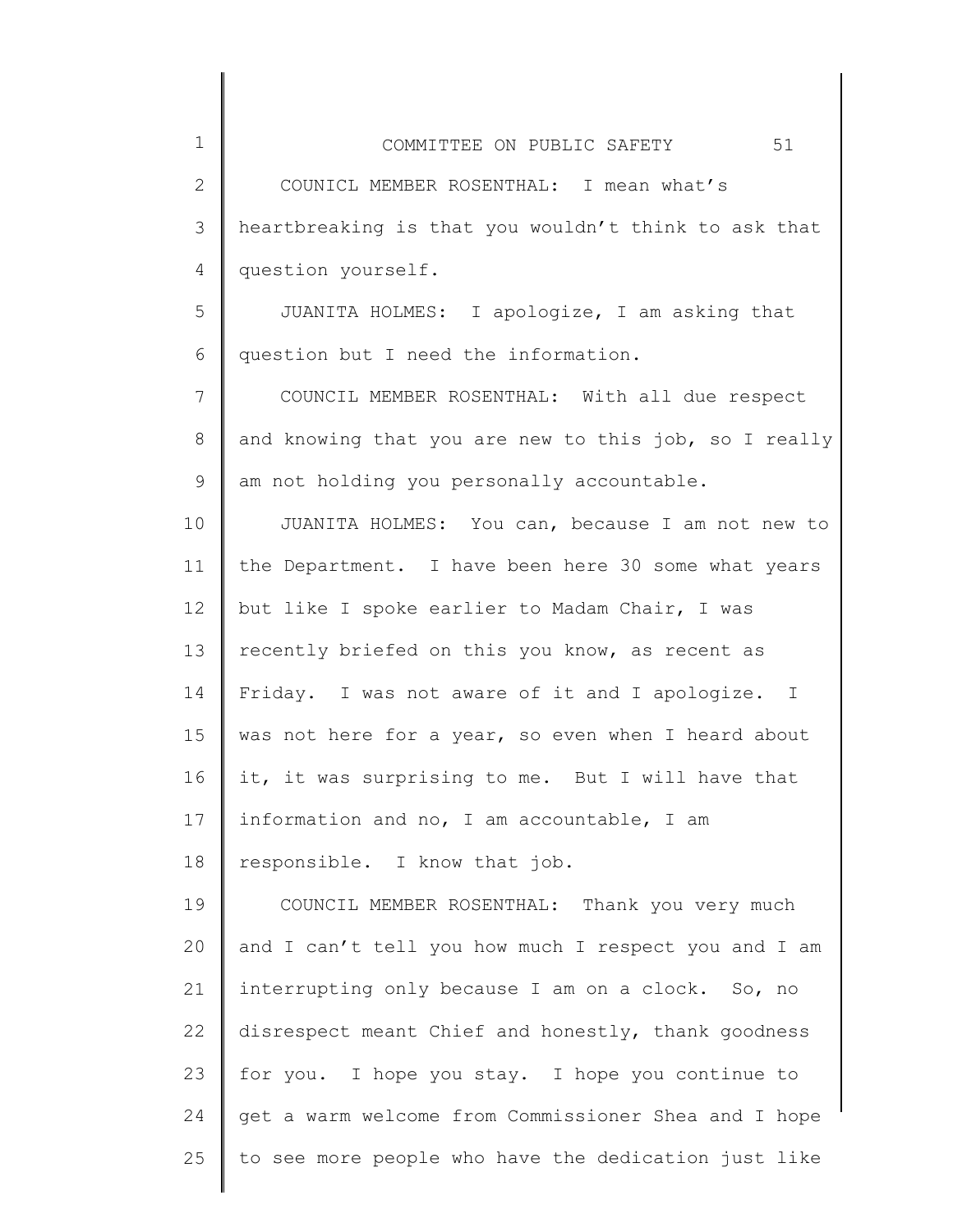1 2 3 COMMITTEE ON PUBLIC SAFETY 52 you in the top level positions. You are the — you are the breath of fresh air.

4 5 6 7 8 9 10 11 12 13 14 15 So, what I am getting to giving the fact that no one around the table even the people who were briefed, never thought to ask this question and never got the answer. It really goes to the heart of independent review; independent investigations and I say this not only because it wasn't your first question. Which is the question of what has been our trauma informed response and how are we serving any survivors, which by the way, that is the point of the crime victim assistance program, the CVAPS. You have two in every precinct and there job is to do exactly that.

16 17 18 19 20 21 Uhm, it speaks to why there has to be independent investigations, independent of the police department. My time is running up but I am going to just remind everyone that I say this based on the 2018 DOI report. Where there was honest. CHAIRPERSON ADAMS: [INAUDIBLE 59:14]

22 23 24 COUNCIL MEMBER ROSENTHAL: Thank you, if I could just finish Chair, a half a minute. Where there was an honest review with honest information that has to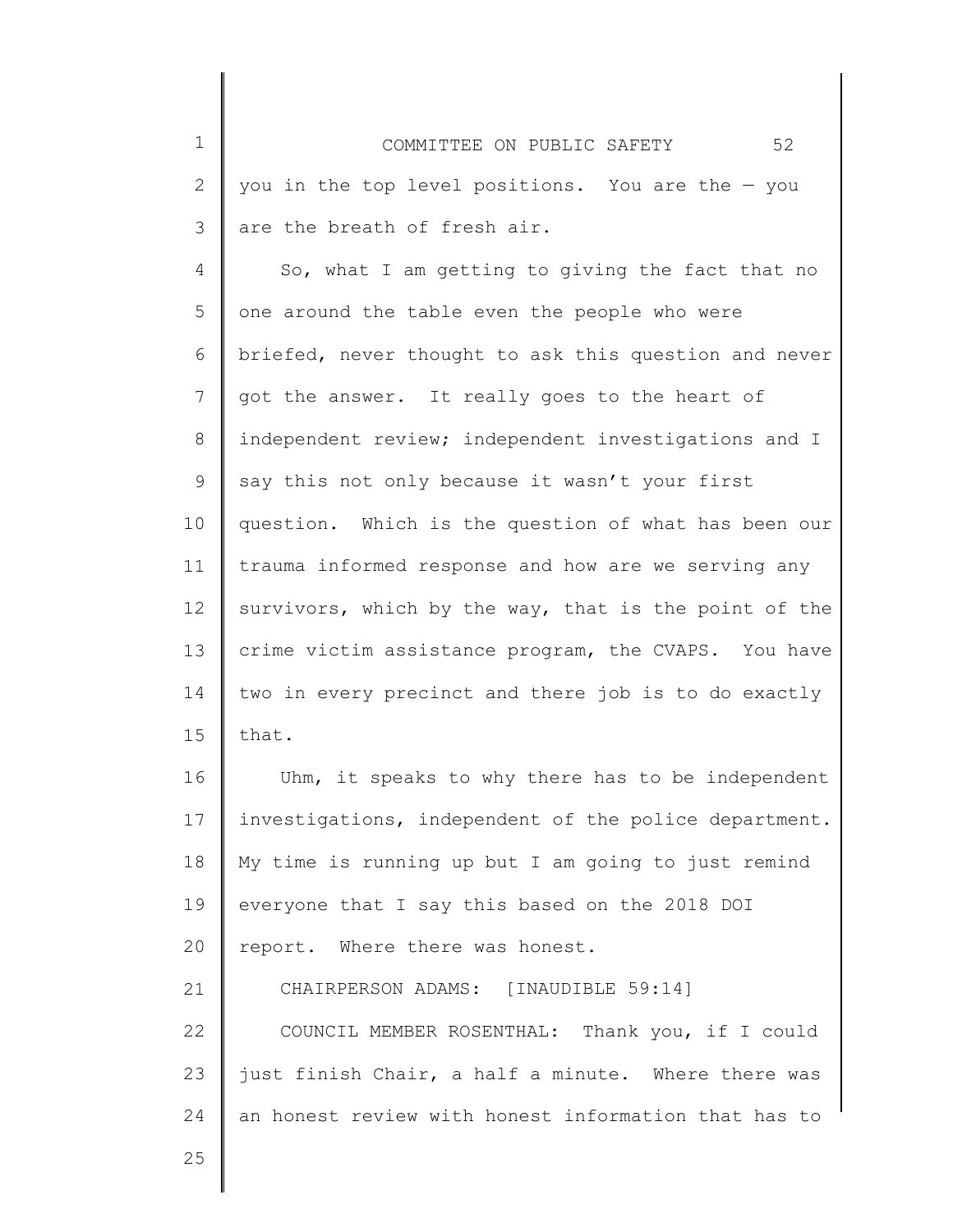4 5 6 7 8 9 10 11 12 13 14 15 16 17 18 19 20 21 22 23 24 So, if the Special Victims division whose job it is to deal with sexual assaults does not operate from a position of trauma informed investigations, boy are we in trouble. Because we had this hearing two years ago. It shouldn't be a surprise to anyone but the training still isn't happening and you know, I will reach out to Chair Adams separately about the possibility of a hearing about the special victims division. I don't mean to distract from this one but the point being that you can't fix it if it is not independent and if you don't have buy in from the NYPD, which is why Chair Adams is asking for the Commissioner to be engaged in these hearings. Thank you very much Chair, I appreciate the opportunity. CHELSEA DAVIS: Just to respond. I really want to thank you for those comments and just broadly, I want to reiterate that we have been really working really closely with PD you know, in general and as part of this reform process with the office to end domestic and gender based violence. To make sure that their community partners, that the people they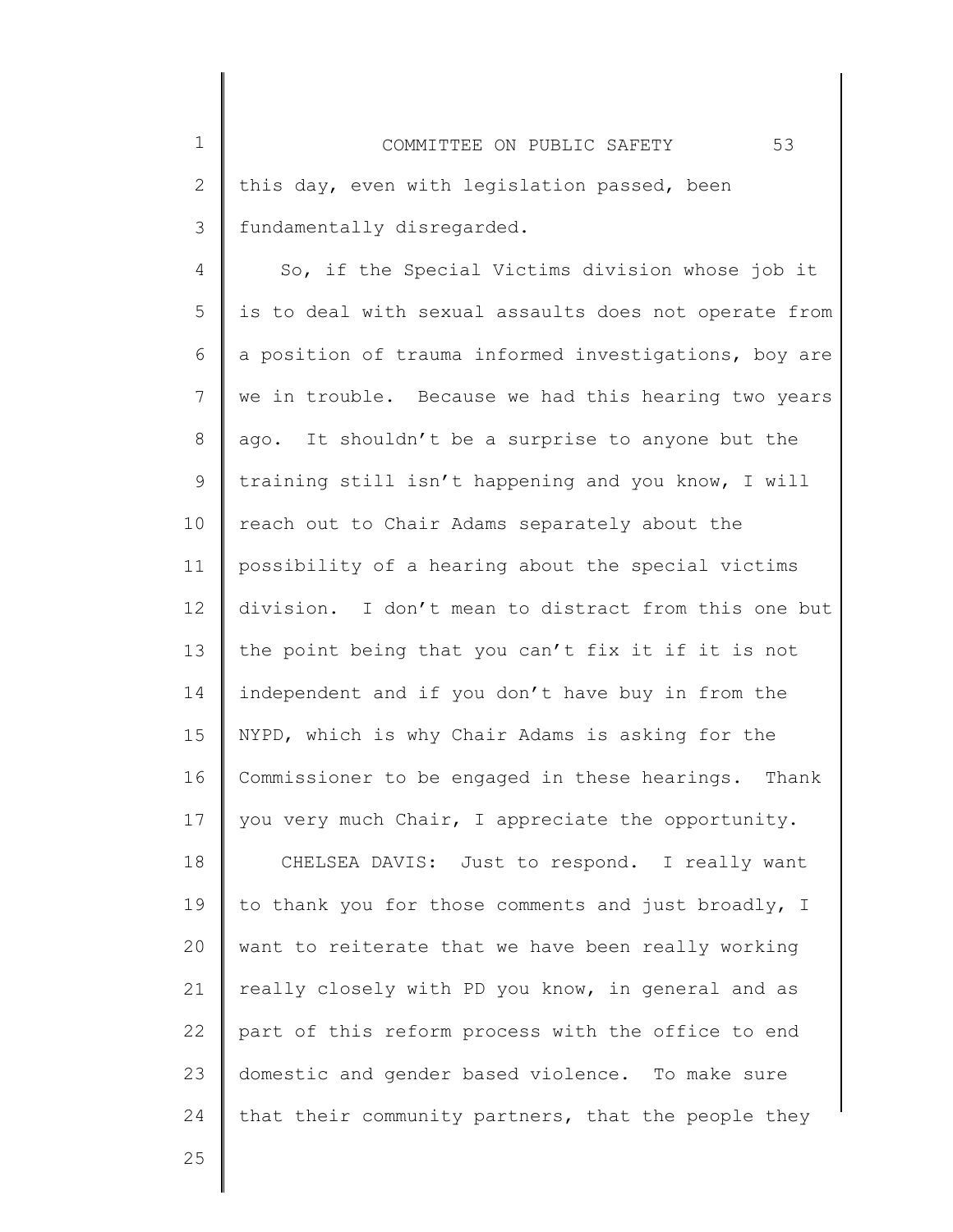1 2 3 4 5 6 7 8 9 10 11 12 13 14 15 16 17 18 19 20 21 22 23 24 25 COMMITTEE ON PUBLIC SAFETY 54 work with in the community are involved and that we are hearing their voices and I also want to reiterate our agreement in support that external independent oversight is extremely important. And that's why you we have you know, announced the Dinkins plan as well as implementing the DOI's recommendation to consolidate oversight. Which we think will have a really large role in improving accountability. CHAIRPERSON ADAMS: I am going to let Council Rosenthal throw in here one more time and I am also going to acknowledge that we have been joined by Council Member Gibson. COUNCIL MEMBER ROSENTHAL: Last point but every single day there are attacks on women and I have never heard out of the Mayor's mouth let alone the Commissioners mouth that we need to take trauma informed — we need to have trauma informed solutions. We are sending out a letter today to the Mayor in response to the fact that in the Victor Rivera case, where he sexually, we came to light last week that he sexually assaulted ten women. We have not heard a peep out of the Mayor's mouth about reaching out to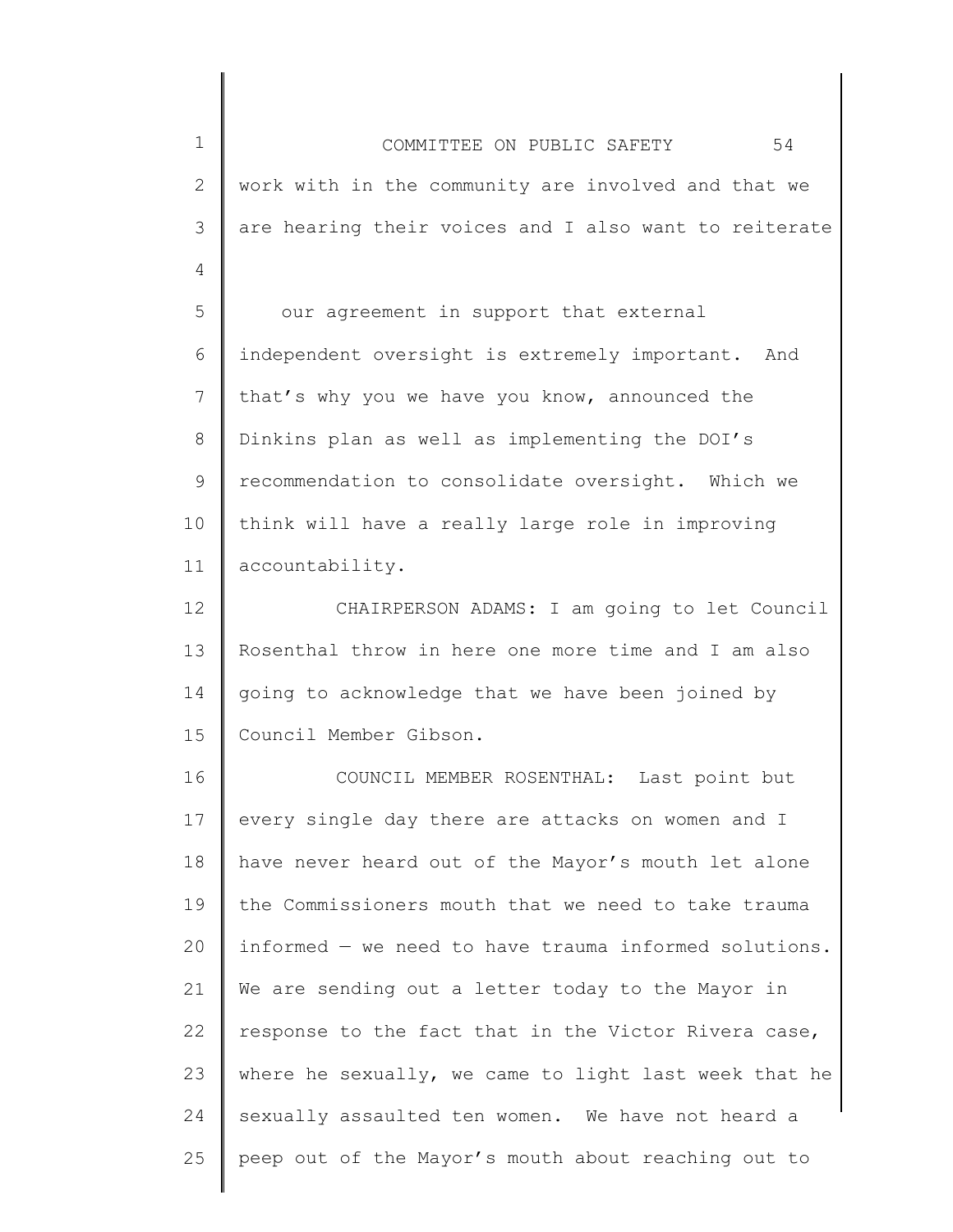1 2 3 4 5 6 7 8 9 10 11 12 13 14 15 16 17 18 19 20 21 22 23 24 25 COMMITTEE ON PUBLIC SAFETY 55 the victims and asking them what they need and connecting them to survivor groups. This is why we have a problem. You can't say we have been working on the Matrix. We have been working with the office to end domestic and gender based violence and say, oh, my gosh, there is a crisis. Let's do two things. One, shift back to the Board of Directors for them to fix it in Brown's housing network case and ask for an independent audit of how we procure contracts. Not a peep about what this Administration does for the victims. Not even saying the phone number, the city funded phone number of the sexual assault hotline. Why does it not cross the Administration's mind to think about the victims? There is no excuse and we will follow up on this letter later. I appreciate you Chair for giving me a second go around. CHAIRPERSON ADAMS: Absolutely. Thank you Council Member Rosenthal. Counsel. COMMITTEE COUNSEL: Thank you Council Member Rosenthal. Next, we will turn to Council Member Holden. Before we do, I just want to remind members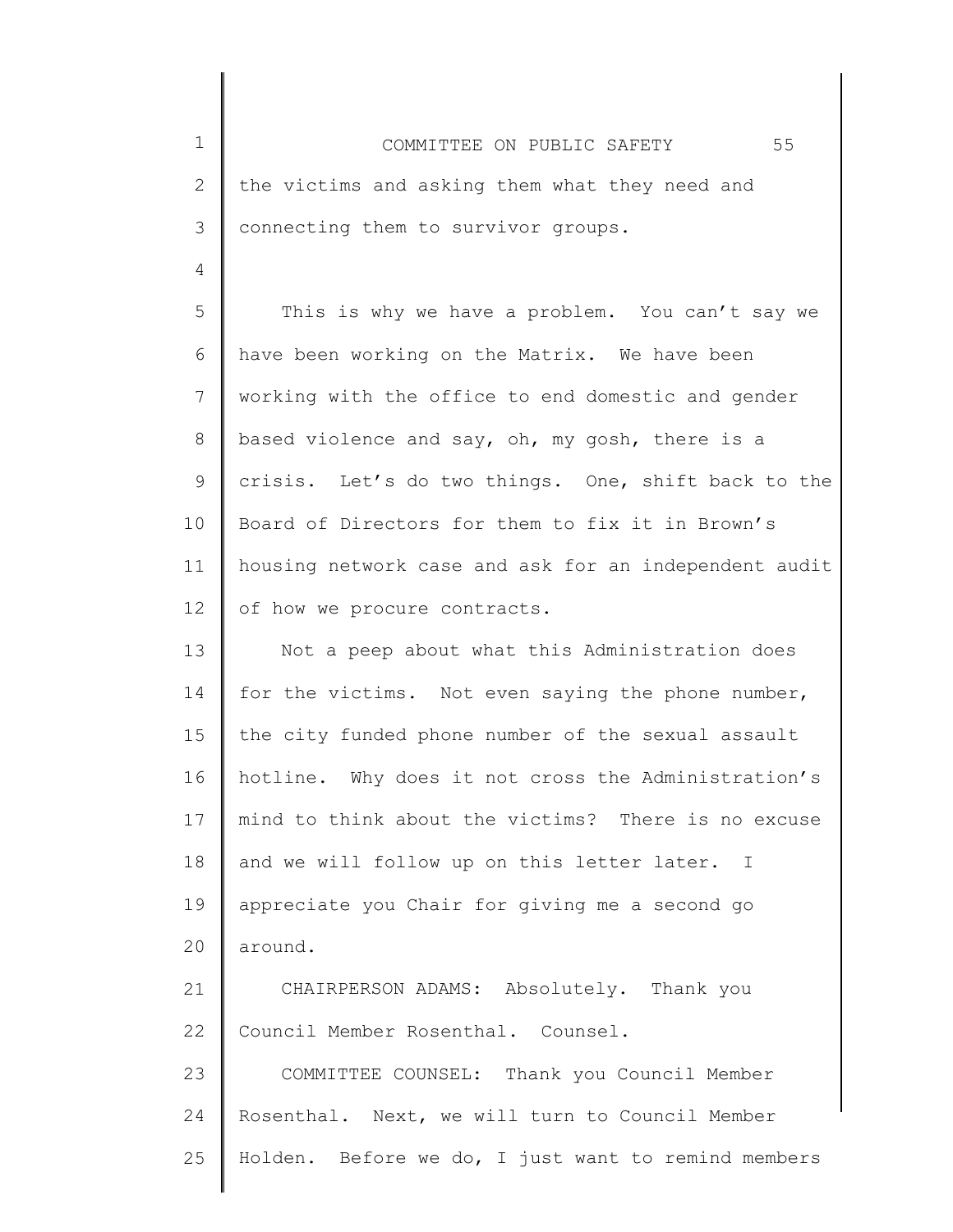| $\mathbf 1$  | 56<br>COMMITTEE ON PUBLIC SAFETY                     |
|--------------|------------------------------------------------------|
| $\mathbf{2}$ | of the public not to use the Zoom raise hand         |
| 3            | function, you will be called after the               |
| 4            | Administrations testimony and questioning has        |
| 5            | completed.                                           |
| 6            | We will turn to Council Member Holden now            |
| 7            | followed by Council Member Powers.                   |
| 8            | SERGEANT AT ARMS: Time starts now.                   |
| 9            | COUNCIL MEMBER HOLDEN: Thank you so much Chair       |
| 10           | for this important hearing. I guess this is for NYPD |
| 11           | but the Mayor's Office can weigh in. Let's talk      |
| 12           | about qualified immunity for a second.               |
| 13           | Under Intro. 2220, qualified immunity is             |
| 14           | eliminated. Qualified immunity only comes into play  |
| 15           | where there is not a clear statute or a              |
| 16           | constitutional right. So, what evidence has been     |
| 17           | presented that qualified immunities being used       |
| 18           | incorrectly? And how many times is it used?          |
| 19           | ELIZABETH DAITZ: Thank you Council Member for        |
| 20           | that question. My name is Lizzy Daitz, I am the      |
| 21           | Executive Director of Strategic Initiatives for the  |
| 22           | New York City Police Department. I previously served |
| 23           | as Executive Director of Civil Litigation in the     |
| 24           | Departments Legal Bureau and I have spent my career  |
| 25           | litigating issues related to qualified immunity.     |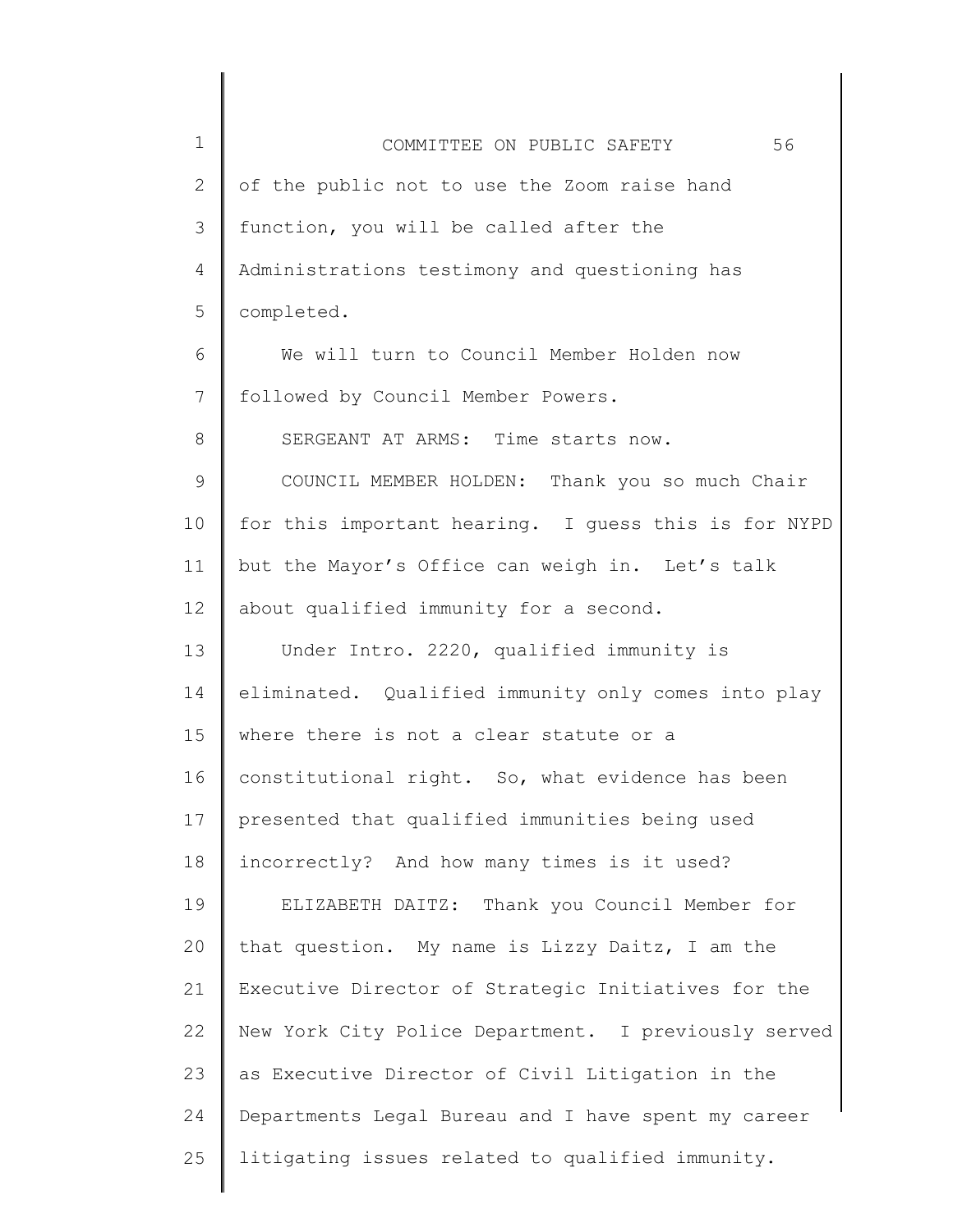1

2

| 3  | I can provide some data regarding the use of         |
|----|------------------------------------------------------|
| 4  | qualified immunity in New York State under avoider   |
| 5  | study called by immunity defenses were raised in the |
| 6  | second circuit, raised and granted in the second     |
| 7  | circuit on 25 total appeals between 2005 and 2019,   |
| 8  | which is less than two cases per year.               |
| 9  | I could also say that under a study done by          |
| 10 | Joanna Swartz at Yale University, she examined 1,183 |
| 11 | 28 USC 1983 cases brought in federal court involving |
| 12 | police action. Only 38 or 3.9 percent of those cases |
| 13 | were dismissed because of the qualified immunity     |
| 14 | defense at summary judgement or on a motion to       |
| 15 | dismiss.                                             |
| 16 | So, qualified immunity is a defense that has very    |
| 17 | limited applicability on a limited number of federal |
| 18 | claims fought in federal court.                      |
| 19 | COUNCIL MEMBER HOLDEN: So, it's not really -         |
| 20 | it's not a huge issue. So, this is what I am $-$ I   |
| 21 | don't understand the whole concept of trying to      |
| 22 | punish officers who are $-$ who think they are doing |
| 23 | their job.                                           |
| 24 | So, these are the concerns I have. So, I will        |

25 ask NYPD. What concerns do you have that this policy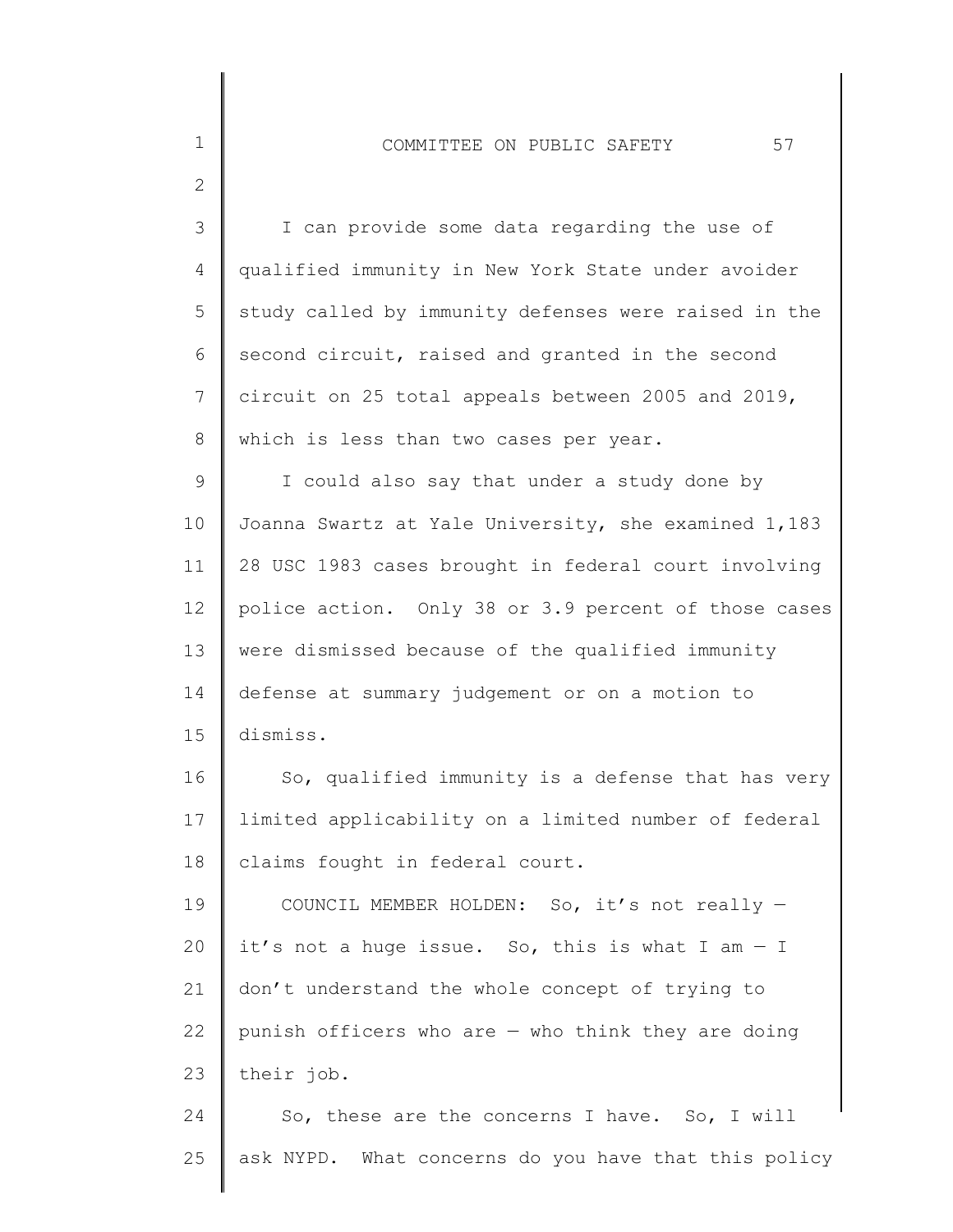| $\mathbf 1$    | 58<br>COMMITTEE ON PUBLIC SAFETY                      |
|----------------|-------------------------------------------------------|
| $\mathbf{2}$   | will only accelerate retirements? You know, also      |
| $\mathcal{S}$  | considering the number of retirements we had in 2020. |
| 4              | OLEG CHERNYAVSKY: I think Council Member, you         |
| 5              | know, I will say it this way, that it's - this bill   |
| 6              | is a very huge issue for its impact on public safety  |
| $\overline{7}$ | and our ability to recruit and train police officers. |
| $\,8\,$        | So, imagine that the way this bill is written and     |
| $\mathsf 9$    | I know Council Member Levin used Colorado as a model, |
| 10             | mind you Colorado State Laws are different than New   |
| 11             | York State Laws, so the gaps that they were filling   |
| 12             | are not necessarily the gaps that we had here. Well,  |
| 13             | what this bill would do is would create a \$25,000    |
| 14             | liability, personal liability. Not only for the       |
| 15             | police officer but for every police officer at the    |
| 16             | scene that failed to intervene when the police        |
| 17             | officer acted in accordance with the law.             |
| 18             | So, how in the world do you train your police         |
| 19             | force to do their job? You are clearly training them  |
| 20             | to follow the law but what this bill would do would   |
| 21             | be penalizing them personally for following the law,  |
| 22             | right.                                                |
| 23             | And, I mean, just to counter one point, I know        |
| 24             | during the opening statement, Council Member Levin    |
| 25             |                                                       |
|                |                                                       |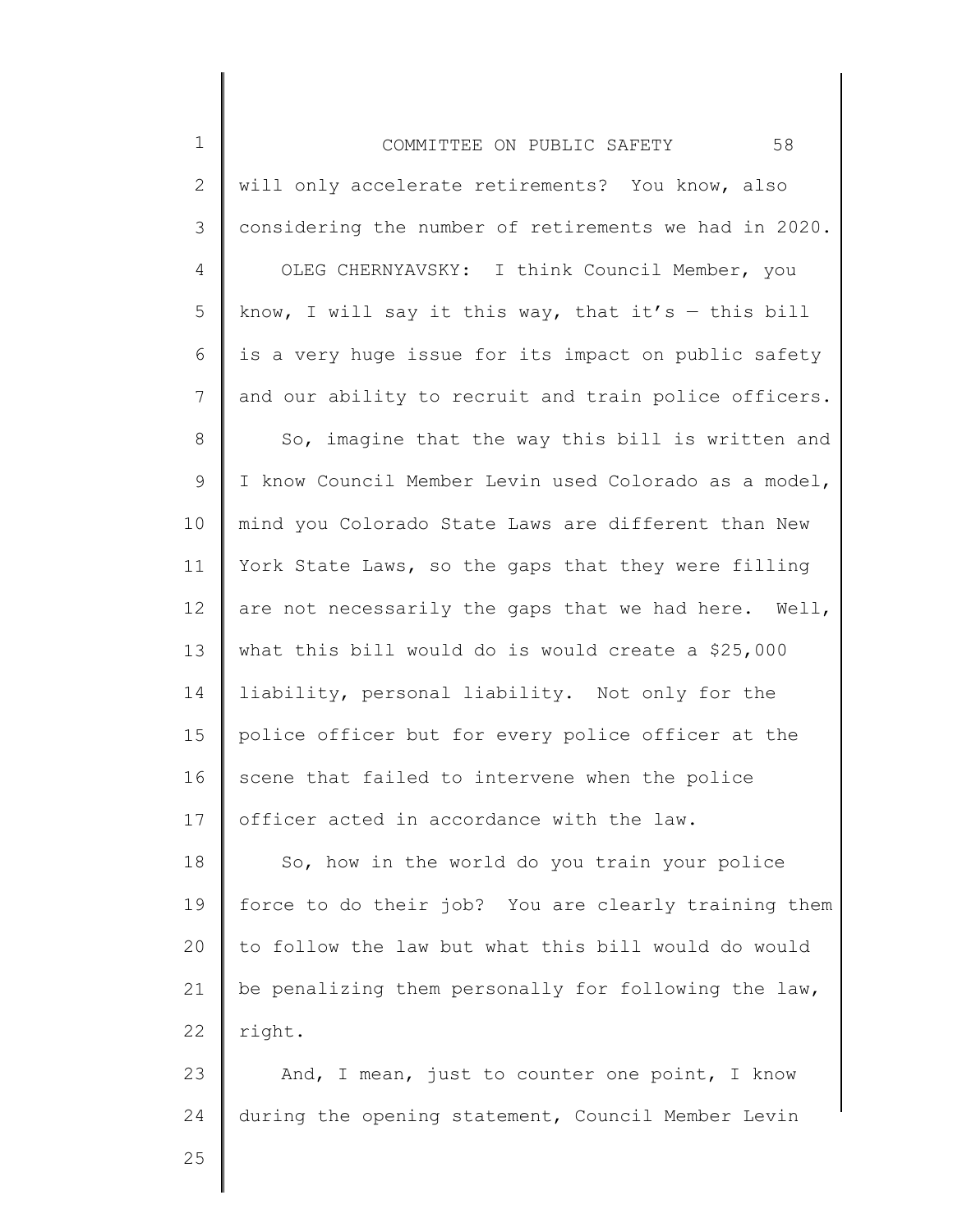1 2 3 COMMITTEE ON PUBLIC SAFETY 59 mentioned that it create accountability for egregious misconduct.

4 5 6 7 8 9 Well, if there is egregious misconduct under current law in New York City and New York State, a police officer would not be indemnified. A police officer could be held liable and would not be represented by the law department. Would have to represent themselves.

10 11 12 13 14 15 16 17 And then another point that was made during the opening is for officers that act reasonably, they are not covered by the bill. So, I am going to redo the language of the bill. It is not a defense to liability that a police officer, a covered individual has any kind of immunity for discretionary acts involving the exercise of reasoned judgement taken during the performance of their duties.

18 19 20 21 22 It is also not a defense to liability pursuant to this bill that the officer was acting in good faith or believed reasonably or otherwise that the conduct of such individual was lawful at the time it was committed.

23 24 MICHAEL CLARKE: And Oleg made the point but I can add onto it as a comparison to the Colorado bill.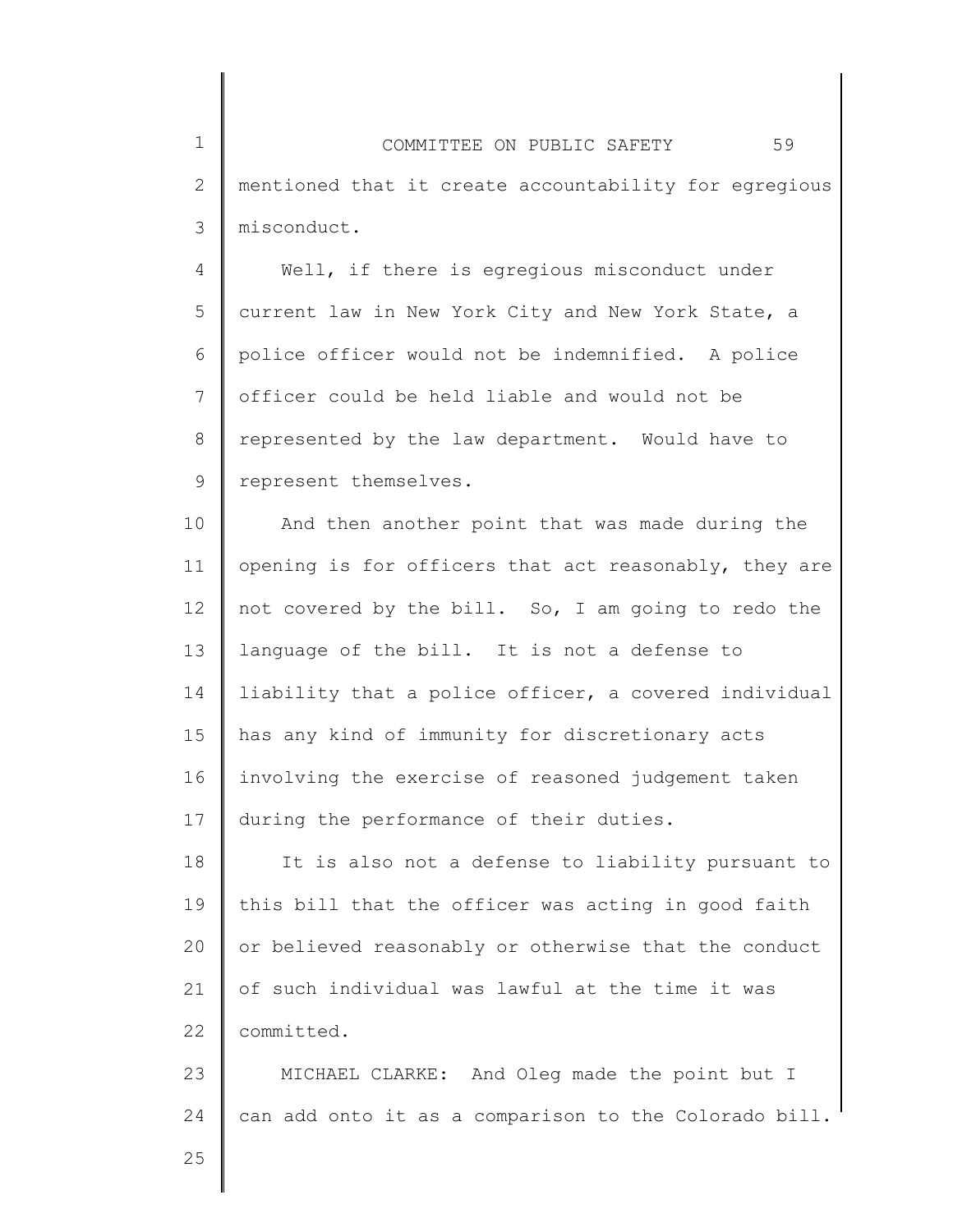|                                                      | COMMITTEE ON PUBLIC SAFETY |  | 60                                                    |
|------------------------------------------------------|----------------------------|--|-------------------------------------------------------|
|                                                      |                            |  | The Colorado bill has similar levels of liability     |
|                                                      |                            |  | but officers are indemnified by the state of locality |
| of they are acting in reasonable and in good faith   |                            |  |                                                       |
| that they are following the law, which is not a case |                            |  |                                                       |

6 in this bill.

1

2

3

4

5

11

7 8 9 10 So, it's more harsh than what Colorado has done and as Oleg said, Colorado is dealing with a much different situation where they — their state has not —

SERGEANT AT ARMS: Time expired.

12 13 14 15 16 17 18 MICHAEL CLARKE: Like ours has. In addition, they had caps on the total payouts that we don't have here, a \$900,000 cap. Even in the limited circumstances where you could sue a police officer in Colorado. They were dealing with a much different issue when they passed their law than what we are doing this year.

19 20 21 22 23 24 OLEG CHERNYAVSKY: In short, I mean the public safety impact of this bill is really immeasurable but I think the best example I can give you is, we had about 1,860 shooting victims last year. That was 102 percent increase over the year before. Under this bill if it is enacted, if a police officer arrests an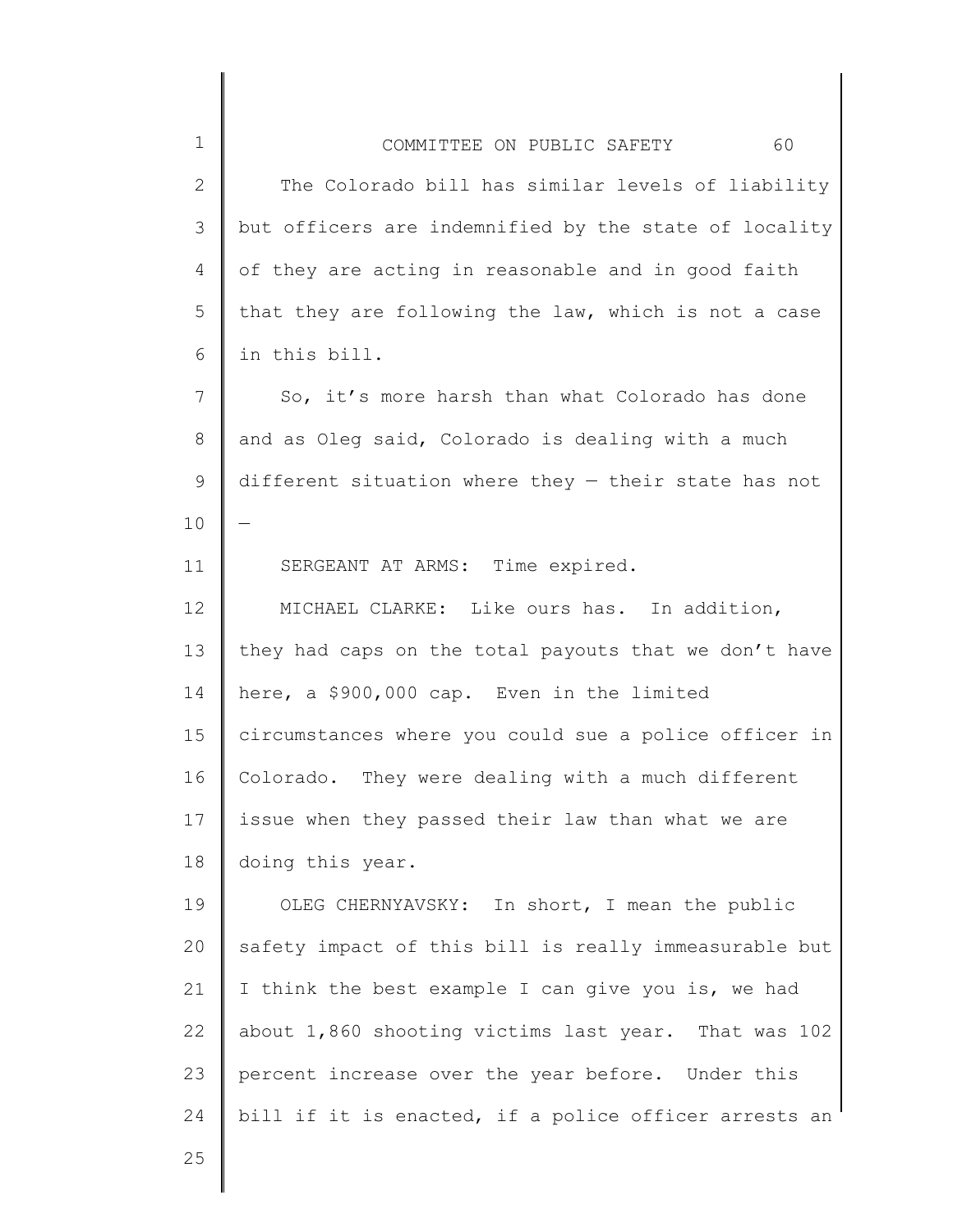| $\mathbf 1$    | 61<br>COMMITTEE ON PUBLIC SAFETY                      |
|----------------|-------------------------------------------------------|
| 2              | individual that's in possession of an illegal gun and |
| 3              | that gun gets suppressed, that officer could be held  |
| 4              | liable personally for \$25,000. And so will every     |
| 5              | fellow officer at the scene of that gun recovery.     |
| 6              | So, the question is, do we really believe that if     |
| $\overline{7}$ | this bill passes, officers would be able to stop      |
| 8              | anybody that they believe is in possession of a gun   |
| 9              | when they are weighing, do I take a gun off the       |
| 10             | street and could I afford a \$25,000 personal         |
| 11             | liability hit.                                        |
| 12             | COUNCIL MEMBER HOLDEN: Right, Chair if I may,         |

13 14 15 16 just a quick you know, comment or question. Are there any other classes of employees that are held personally liable for violating a rule that was not clearly established or conduct was in good faith.

17 18 19 20 21 22 23 24 So, this is what I am saying, we are singling out officers. They have a very difficult job and we are making it tougher and it is not going to help the policing of New York City. It is going to make New York City more dangerous. So, you know what, there is a point here where we just have to stop and step back a bit and realize that we have a great police force. And yes, okay, we can come up with some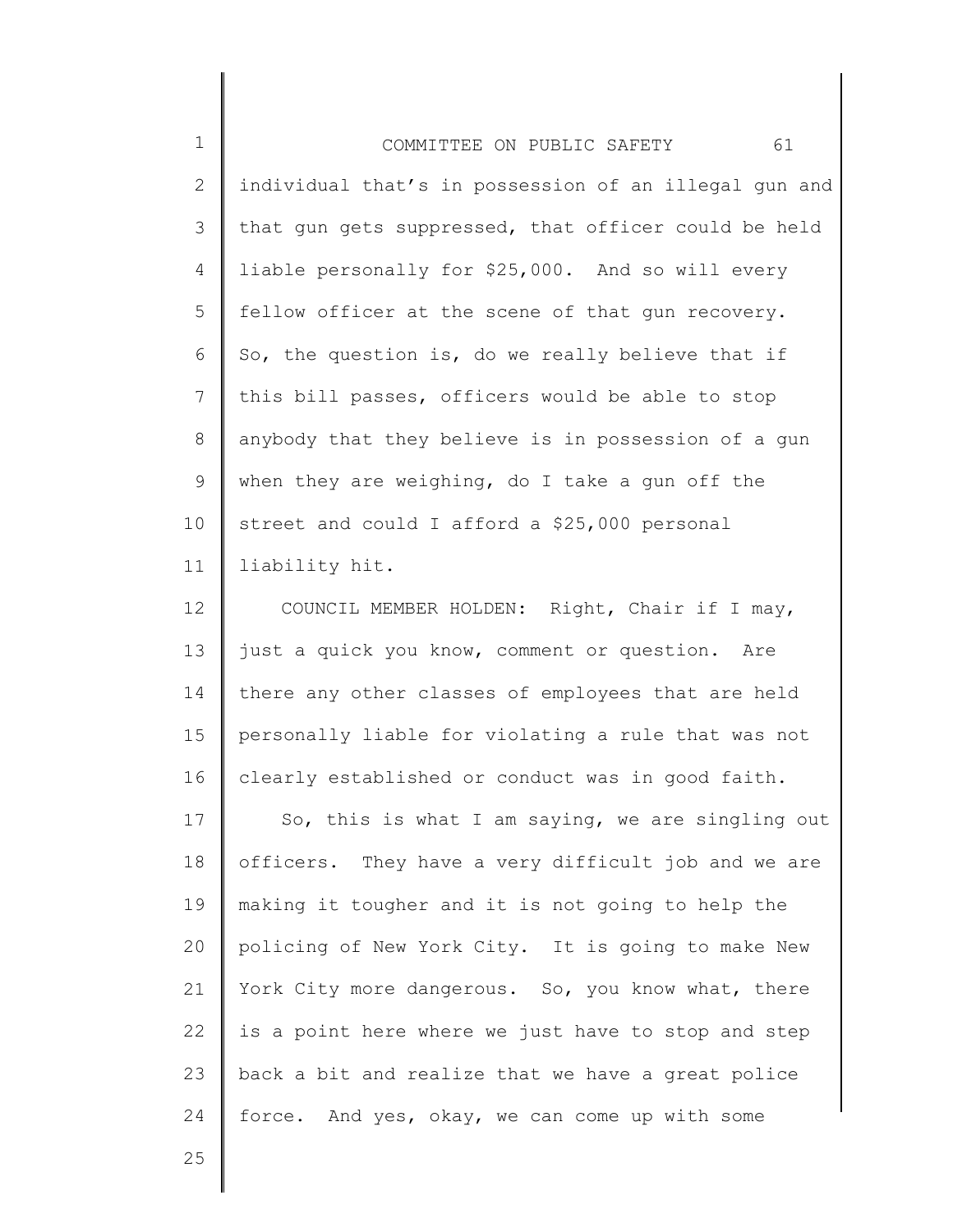1 2 3 4 5 6 7 8 9 10 11 12 13 14 15 16 COMMITTEE ON PUBLIC SAFETY 62 changes in reform and we should but not just go too far and we have seen the results of some of our policies already or changes. So, I just think Chair, this is dangerous by obviously we want to have hearings and we want to have these things vetted and obviously asked but what I am hearing qualified immunity, there could be 20 officers standing around who don't know what is going on, they are just with the whole detail and they could be personally liable and they don't even see what is happening. And this is so, so dangerous. Thank you Chair. COMMITTEE COUNSEL: Thank you Council Member Holden. We will now turn to Council Member Powers followed by Council Member Riley.

17 SERGEANT AT ARMS: Time starts now.

18 19 20 21 22 23 24 COUNCIL MEMBER POWERS: Thank you. Thanks everyone for the testimony. I had an opportunity to just hear some of the earlier questions, but I want to just go back to some of the points I think Council Member Levin was pointing out. But I want to just a more broad topic here, what is the harm to moving accountability here? We have multiple systems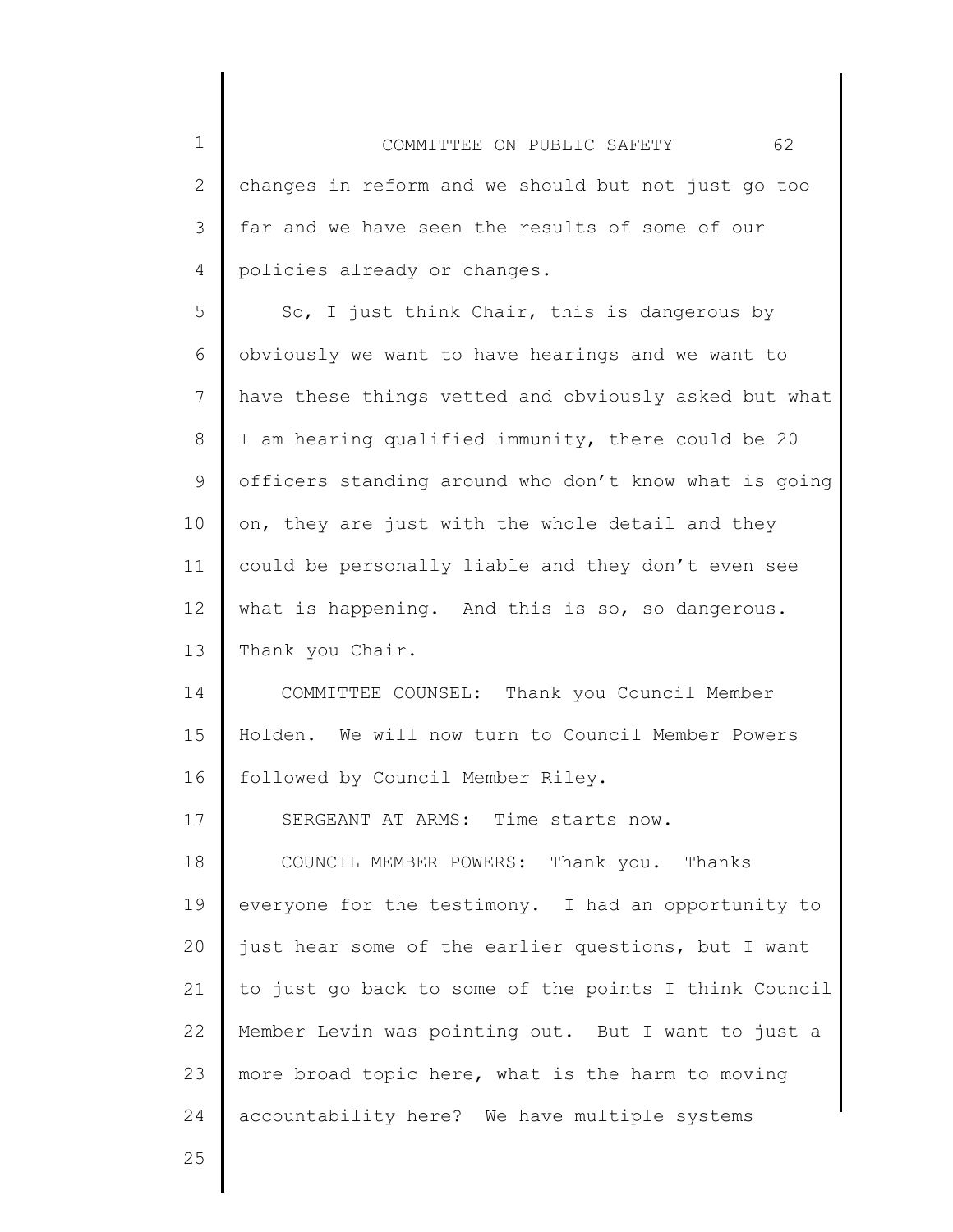| $\mathbf 1$    | 63<br>COMMITTEE ON PUBLIC SAFETY                      |
|----------------|-------------------------------------------------------|
| $\overline{2}$ | accountabilities, multiple agencies and areas for     |
| 3              | accountability when it comes to NYPD. You have        |
| 4              | internal affairs for your department, you have DOI    |
| 5              | Inspector General, you have CCRB. What would be $-$ I |
| 6              | just, I want to hear maybe the feedback on why it     |
| $\overline{7}$ | would not make sense or why not move or maybe even    |
| 8              | centralize all that into one accountable place and    |
| 9              | take it out of the Commissioner's hands. Why would    |
| 10             | as a New Yorker, a tax payer, why would you not want  |
| 11             | your sort of police force to have an independently    |
| 12             | accountable entity you know, that's not politically   |
| 13             | motivated? That's not maybe less persuaded by you     |
| 14             | know, what is public opinion but you know, provides   |
| 15             | independent oversight and accountability.             |
| 16             | Can I just hear the Mayor's Office and maybe NYPD     |
| 17             | just restate what is the harm of that?                |
| 18             | CHELSEA DAVIS: Sure, sure, thank you for asking.      |
| 19             | I do want to reiterate that we think changing this    |
| 20             | authority through state law could open this major     |
| 21             | issue to collective bargaining negotiations and new   |
| 22             | litigation and we do take that concern very           |
| 23             | seriously.                                            |
| 24             |                                                       |
| 25             |                                                       |
|                |                                                       |

 $\mathsf I$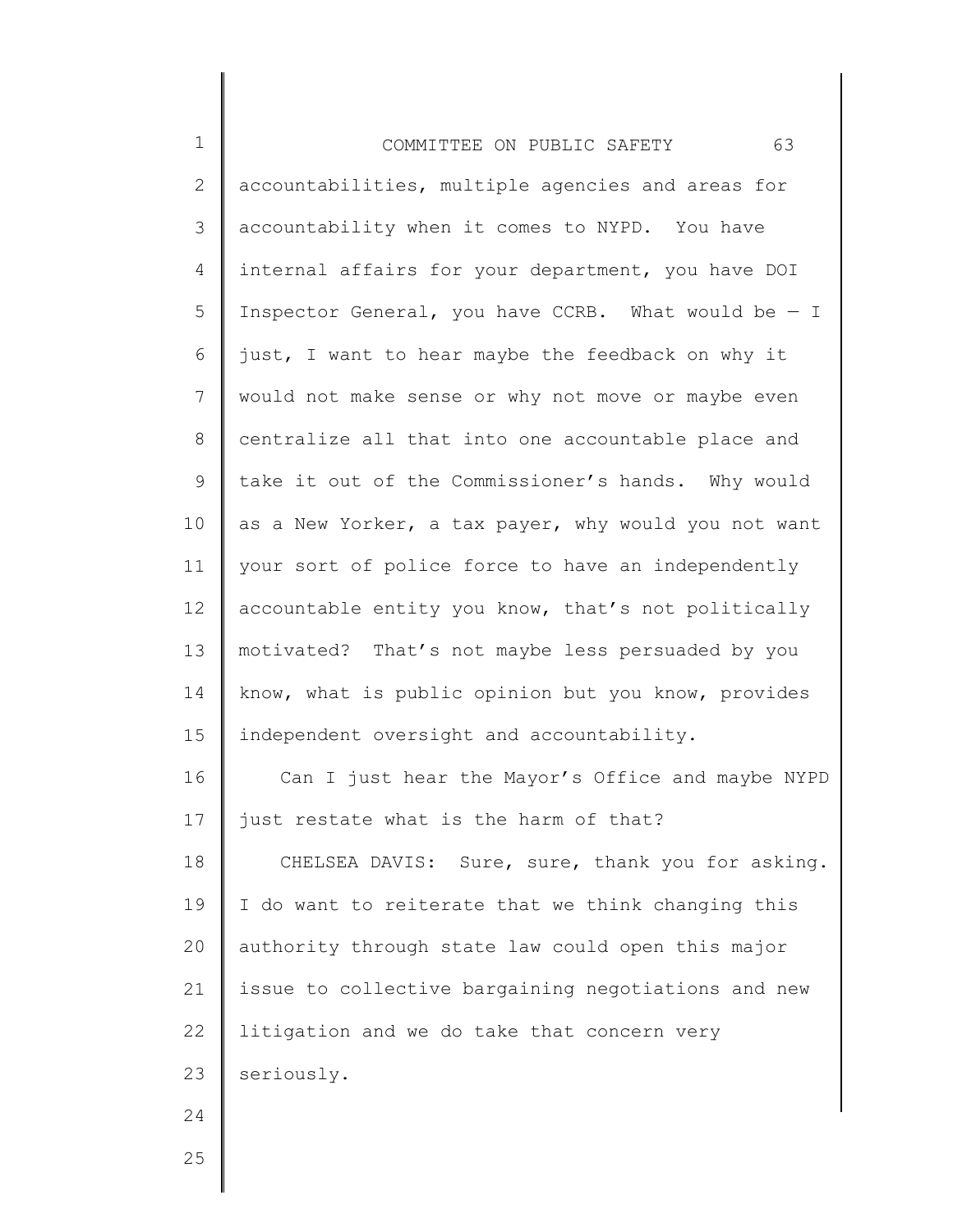| $\mathbf 1$    | 64<br>COMMITTEE ON PUBLIC SAFETY                      |
|----------------|-------------------------------------------------------|
| $\mathbf{2}$   | Specifically because we have seen in other            |
| 3              | jurisdictions how having these different models uhm,  |
| 4              | doesn't necessarily improve accountability for        |
| 5              | discipline. This is not an issue that's just a        |
| 6              | function of the police commissioner but of the entire |
| $\overline{7}$ | process and that's what we want to be focused on.     |
| 8              | COUNCIL MEMBER POWERS: I am sorry to interrupt        |
| $\mathsf 9$    | you. Just for a limited time here, do you think       |
| 10             | accountability is going to get worse if you shift it  |
| 11             | away from the Commissioner to an independent, is that |
| 12             | what you are saying? You think it is going to get     |
| 13             | worse?                                                |
| 14             | CHELSEA DAVIS: I think there is the potential         |
| 15             | for a lot of unintended consequences which just means |
| 16             | we have to be extremely thoughtful and deliberative   |
| 17             | about this and we also have to make sure that we      |
| 18             | actually see whether the reforms that we have put in  |
| 19             | place, which we think are major steps forward are     |
| 20             | working.                                              |
| 21             | I think as Oleg said before, there is certainly       |
| 22             | going to be a level of transparency into this process |
| 23             | that we have never seen that will have really big     |
| 24             | impacts.                                              |
|                |                                                       |

25

║

∥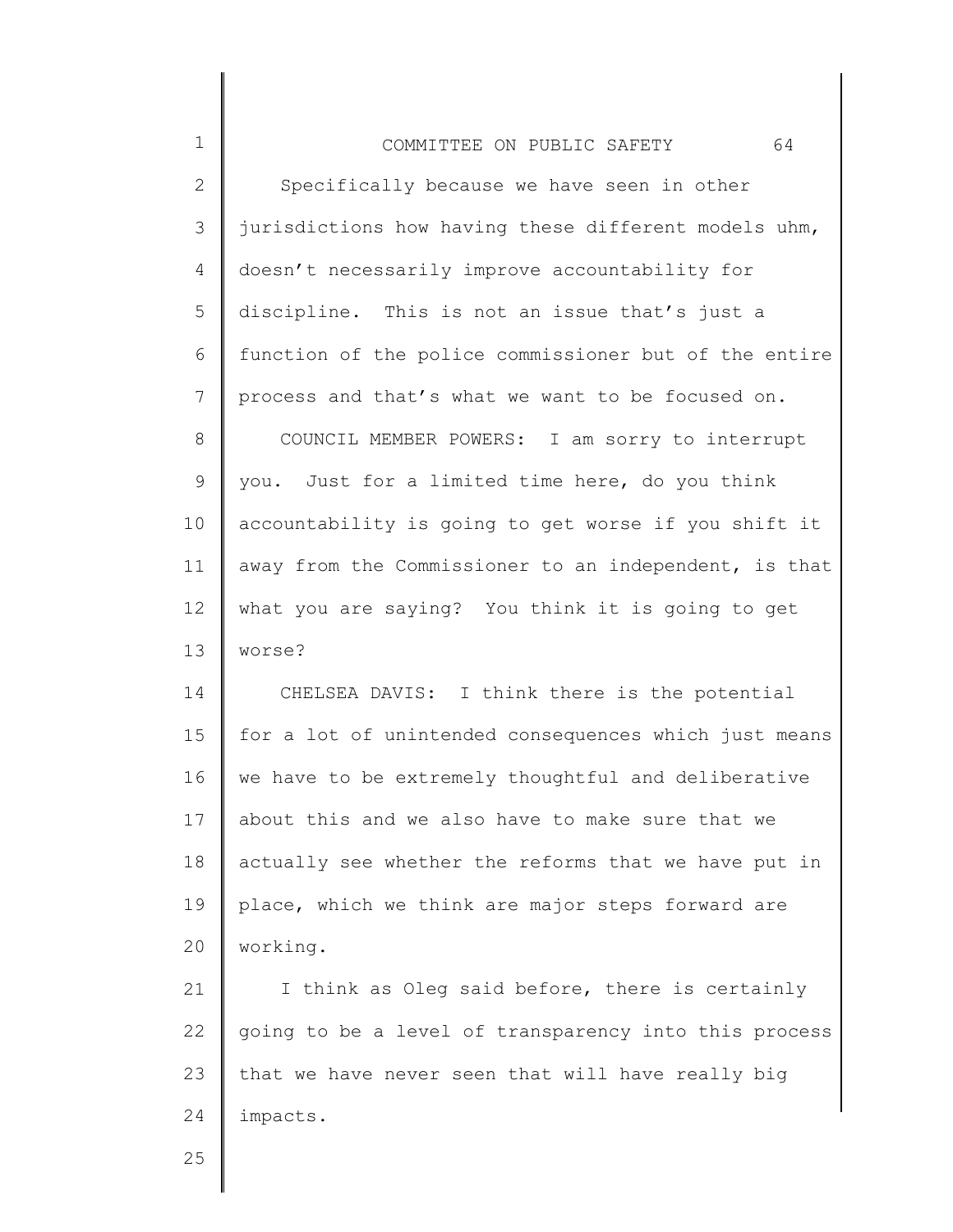| $\mathbf 1$    | 65<br>COMMITTEE ON PUBLIC SAFETY                      |
|----------------|-------------------------------------------------------|
| $\mathbf{2}$   | You also mentioned a lot about general structures     |
| 3              | of oversight and I would like the opportunity to have |
| 4              | Marcos Soler from the Mayor's Office of Criminal      |
| 5              | Justice speak to how important it is going to be to   |
| 6              | consolidate the oversight entities and why we think   |
| $7\phantom{.}$ | that also is going to have such a positive impact for |
| 8              | accountability. Marcos?                               |
| $\mathcal{G}$  | MARCOS SOLER: Right, so right now what we have        |
| 10             | as you know is a system with really three different   |
| 11             | entities, three different things. One, investigates   |
| 12             | once price basically audits the other monitoring the  |
| 13             | police department. We think it's a time to move from  |
| 14             | individual instances of previous conduct to have      |
| 15             | systemic reviews of the department.                   |
| 16             | I think that is the area where we have done less      |
| 17             | as an administration, as a city, and the              |
| 18             | consolidation that we think is going to be obviously  |
| 19             | thoughtfully thought about with different partners    |
| 20             | and try to precisely address that issue. How we       |
| 21             | bring greater levels of accountability that not only  |
| 22             | focus on individual misconduct, but greater areas     |
| 23             | where we see systemic problems in the department.     |
| 24             |                                                       |
|                |                                                       |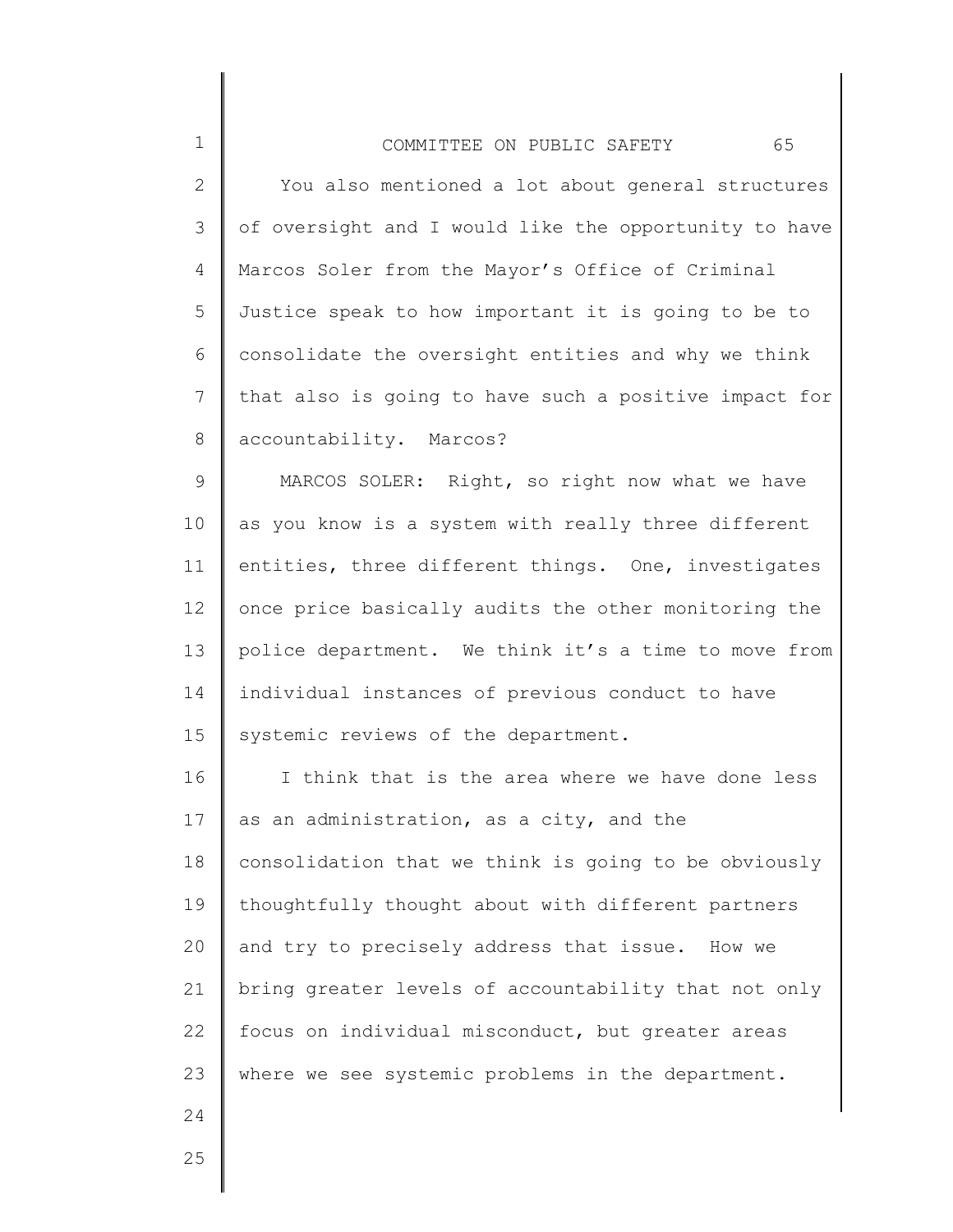1 2 3 4 5 6 7 COMMITTEE ON PUBLIC SAFETY 66 That is the emphasis of consolidation and that is going to be the emphasis in bringing greater accountability into this process by having as you say, a one independent entity and can look across different parts of the department from different perspectives.

8 9 10 11 12 13 14 15 16 17 18 19 20 21 22 23 COUNCIL MEMBER POWERS: Look, I am just  $-$  I am going to move onto other questions. I think it is just so crystal clear to me that having independent and clear you know, entities for oversight accountability is part of this conversation that we are having right now. Whether wherever you fall on the spectrum of issues here, it almost feels universal to me that you should have both more centralized and clear sort of visibility into the process by centralizing some of these discipline authorities. But also, it is so universal that, and I actually do think, I bring this to the City Council to that you should have independent oversight and accountability. That should be shifted away from the folks that are operating within that. I think that applies to all of us.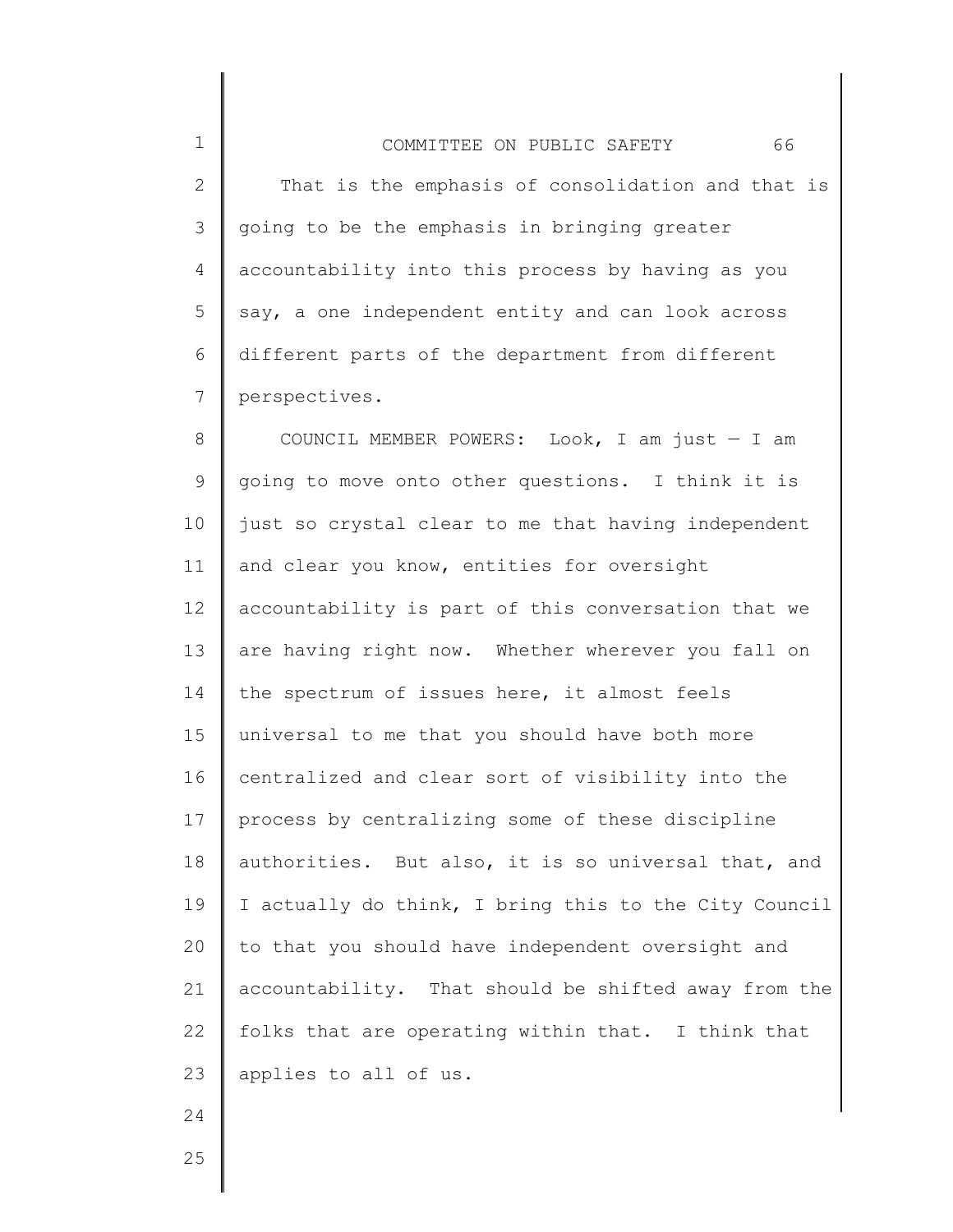| $\mathbf 1$     | 67<br>COMMITTEE ON PUBLIC SAFETY                      |
|-----------------|-------------------------------------------------------|
| $\mathbf{2}$    | Uhm, I want to just go to residency for a second.     |
| 3               | There is a resolution around it. I don't know if I    |
| 4               | heard it, did the administration have an opinion on   |
| 5               | the residency requirement that is in proposed in a    |
| 6               | resolution here?                                      |
| $\overline{7}$  | CHELSEA DAVIS: I haven't spoken to it yet but I       |
| 8               | am happy to. Uhm, this is a really important issue.   |
| 9               | We are certainly still reviewing $-$                  |
| 10              | SERGEANT AT ARMS: Time expired.                       |
| 11              | CHELSEA DAVIS: Related to residency. Uhm, I           |
| 12 <sup>°</sup> | want to make it clear that New York City residency is |
| 13              | uhm, already among a number of factors that's         |
| 14              | considered in determining the strength of a           |
| 15              | candidates application for acceptance of the police   |
| 16              | academy.                                              |
| 17              | So, in recent years, applicants who are New York      |
| 18              | City residents receive a five point bump in their     |
| 19              | overall score and moving them upwards on the civil    |
| 20              | service list. Uhm and aside from military service,    |
| 21              | this is the only factor that can uhm, raise a         |
| 22              | candidates score in this way.                         |
| 23              | But I also you know, want to point out that the       |
| 24              | goal behind a residency requirement is ensuring that  |

we have a police force that's representative of the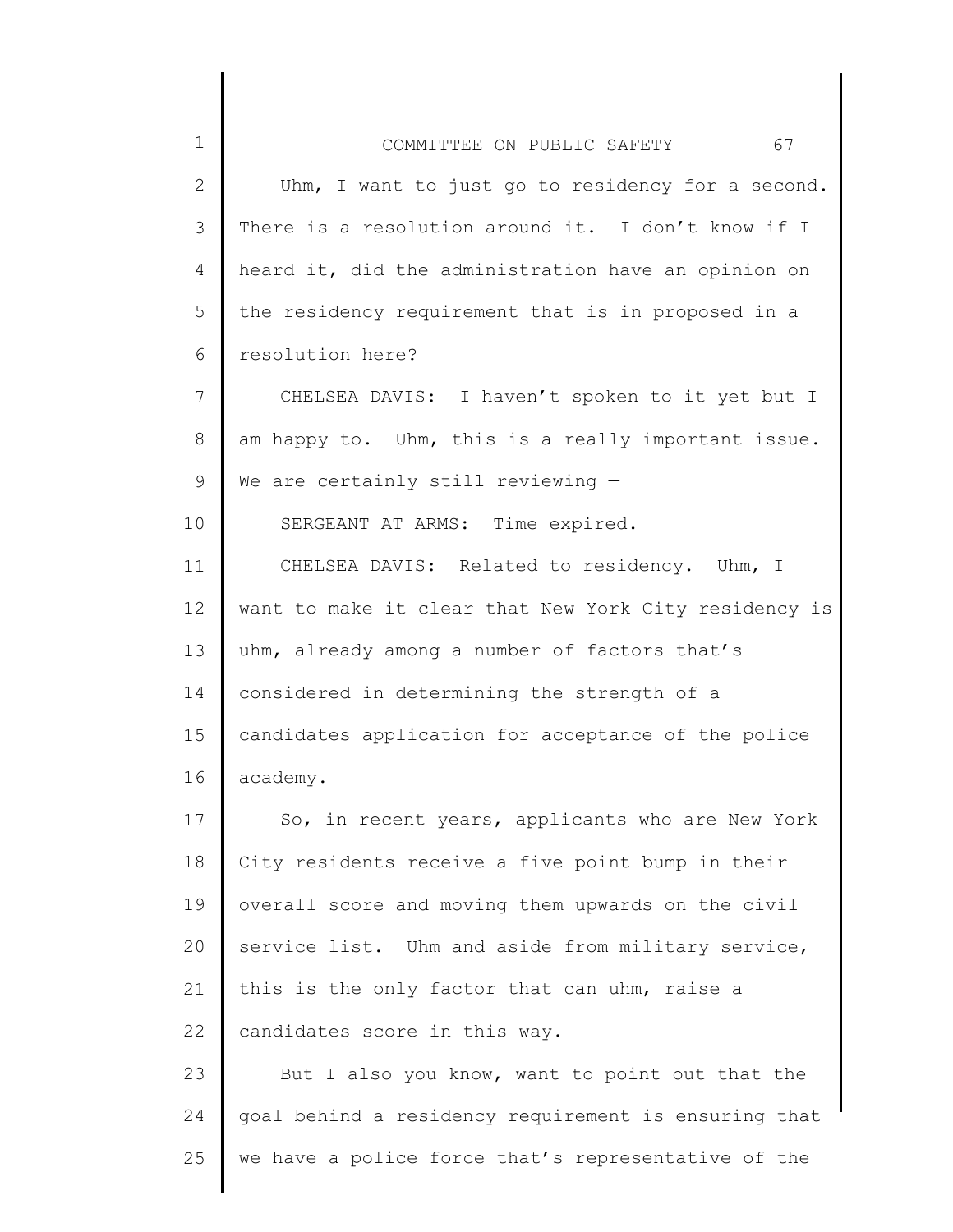1 2 3 4 COMMITTEE ON PUBLIC SAFETY 68 communities that it serves and our — we want to focus our reform plan on this goal in a much more holistic way than just residency.

5 6 7 8 9 10 So, making sure that officers are immersed and educated by the communities that they serve, taking a larger look at recruitment, promotions, initial qualifications, uhm, you know, are going to be a lot more effective than just considering residency at achieving that ultimate goal.

11 12 13 14 15 16 COUNCIL MEMBER POWERS: Okay but it doesn't sound like you have a stated opinion on it at this point or is there  $-$  you are opposed to it or uh  $-$ CHELSEA DAVIS: It is certainly something that we are still considering and looking at. We have heard from both officers and communities you know, a

17 18 19 significant desire for members to better understand and represent uhm, the communities that they are serving in.

20 21 22 23 24 COUNCIL MEMBER POWERS: Okay, I will finish on this question just out of respect for the time here. I heard a little bit of dialogue around advice and consent earlier in regard to the bill that would require, I think it is actually a Charter they had,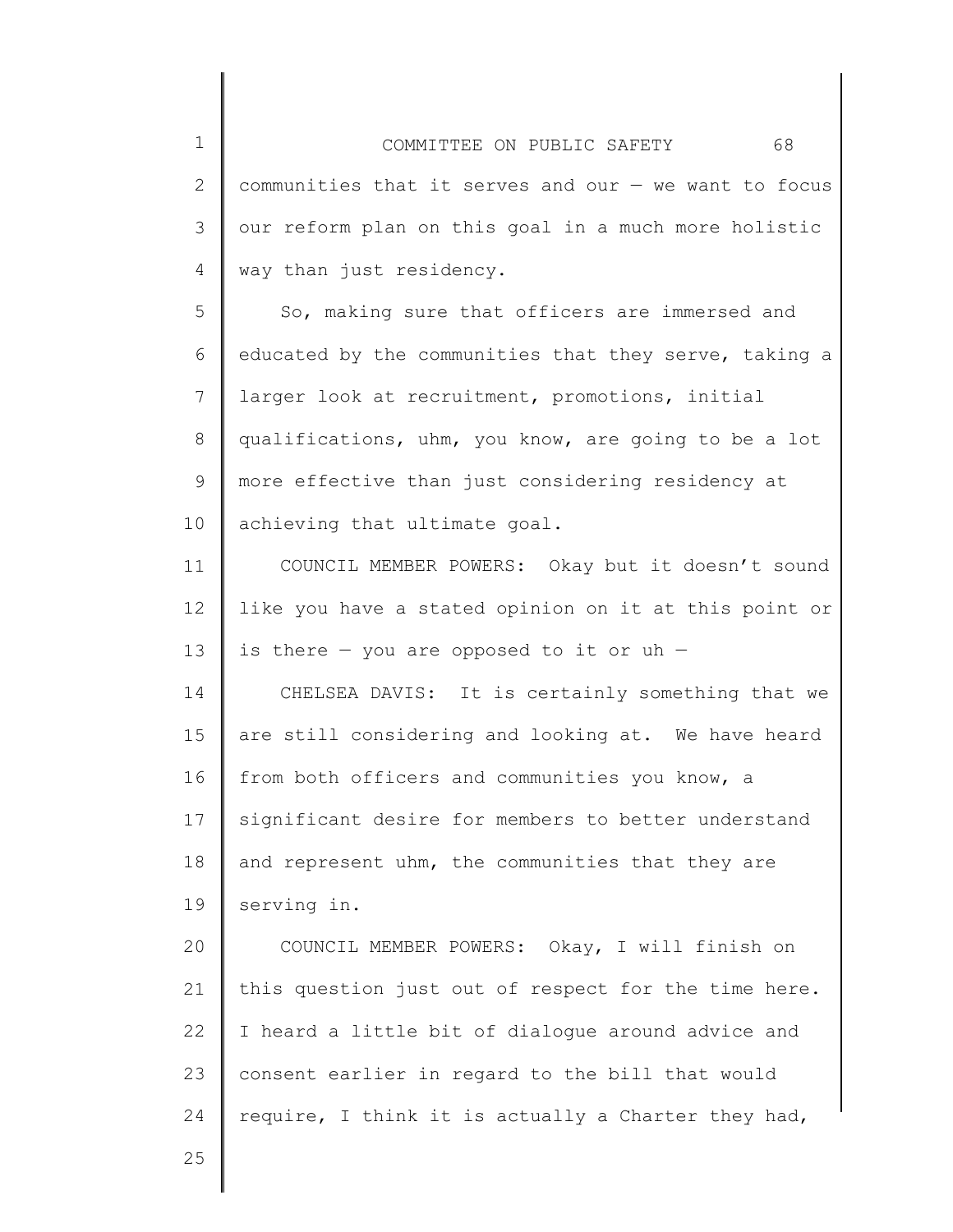| $\mathbf 1$     |                                                       |
|-----------------|-------------------------------------------------------|
|                 | 69<br>COMMITTEE ON PUBLIC SAFETY                      |
| $\mathbf{2}$    | make a Charter amendment to require advice and        |
| 3               | consent when it comes to the police commissioner. I   |
| 4               | heard a little bit of discussion. But maybe you       |
| 5               | could just clarify for all of us, your sort of        |
| 6               | operating theory here on when advice and consent      |
| $7\phantom{.0}$ | should apply and when it shouldn't because I did hear |
| 8               | some talk about well, we appoint certain members so   |
| 9               | that's where advice and consent lays. You don't       |
| 10              | believe it for this case, so what is the, maybe when  |
| 11              | should it apply? When do you think advice and         |
| 12              | consent should apply to a commissioner of a city      |
| 13              | agency?                                               |
| 14              | CHELSEA DAVIS: Sure, so I can speak to when it        |
| 15              | has been applied and why that was appropriate. You    |
| 16              | know DOI is an independent agency, so an additional   |
| 17              | level of you know, from Council certainly             |
| 18              | appropriate. Uhm, TLC has members appointed by the    |
| 19              | Council. Corporation Counsel represent that City      |
| 20              | including City Council. I don't have a full           |
| 21              | comprehensive list of all the commissions where there |
| 22              | is the same process. I am happy to follow up with     |
| 23              | that but the Police Commissioner should report to the |
| 24              | Mayor you know, who is accountable to all voters and  |
| 25              |                                                       |

I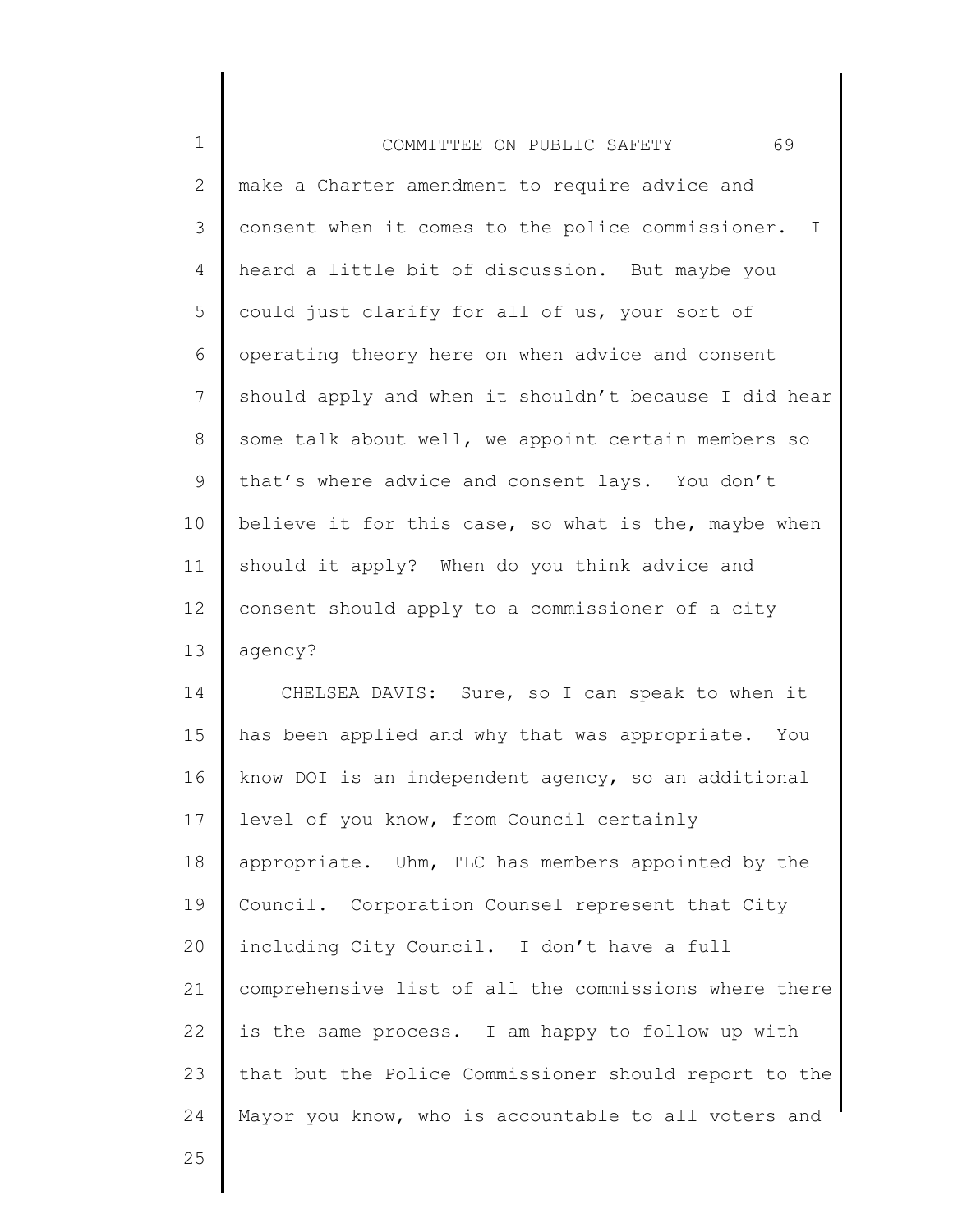1 2 3 4 5 COMMITTEE ON PUBLIC SAFETY 70 that this process for the Police Department would not represent an improvement and meaningful accountability which is you know, what we are focused on in this plan.

6 7 8 9 10 11 12 13 14 15 COUNCIL MEMBER POWERS: So, let me offer just one last — wouldn't it make more sense to have Commissioners? Like, we appoint Commissioners to the taxi limousine Commission that's our version of sort of accountability within the agency. Wouldn't it make inverse sense to have an agency where we have no appointments to that agency to be actually the places where we would have advice and consent being that we have no other method for input on the decision making after the appointment?

16 17 18 19 CHELSEA DAVIS: I mean, we don't think that this would be a meaningful way to combat that no, but we are also of course always open to continued discussions about that.

20 21 22 23 COUNCIL MEMBER POWERS: Okay, I will leave it at that. Thank you Chair, thank you for taking — sorry for taking too much time but I appreciate your consideration.

25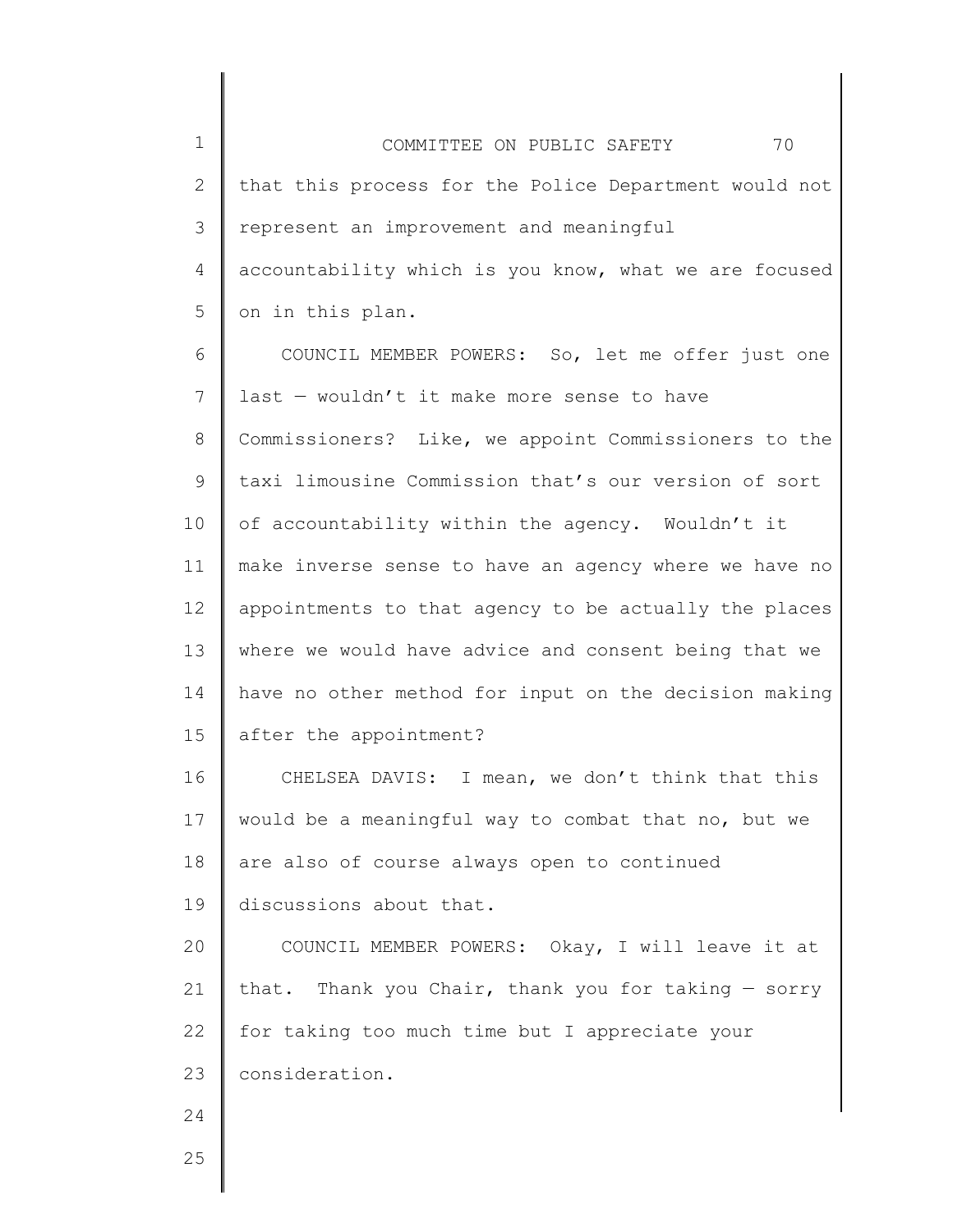| $\mathbf 1$ | 71<br>COMMITTEE ON PUBLIC SAFETY                     |
|-------------|------------------------------------------------------|
| 2           | CHAIRPERSON ADAMS: No, you didn't take too much      |
| 3           | time at all, you actually brought something back to  |
| 4           | mind Council Member Powers, so thank you for that    |
| 5           | last question. My question earlier to Ms. Davis was  |
| 6           | whether or not the Mayor's appointees to the Charter |
| 7           | Revision Commission in 2019, whether or not they     |
| 8           | supported requiring advice and consent of the        |
| 9           | Corporation Counsel. And the answer was uhm, I don't |
| 10          | know. The answer is yes, they did.                   |
| 11          | So, I want to make that perfectly clear. It          |
| 12          | wasn't a loaded question at all but the answer was   |
| 13          | yes. In 2019, the Mayor's appointees, the Charter    |
| 14          | Revision Commission, supported requiring advice and  |
| 15          | consent of the Corporation Counsel.                  |
| 16          | Thank you Council Member Powers and Counsel, I go    |
| 17          | back to you for questions.                           |
| 18          | COMMITTEE COUNSEL: Next up is Council Member         |
| 19          | Riley followed by Council Member Miller.             |
| 20          | SERGEANT AT ARMS: Time starts now.                   |
| 21          | COUNCIL MEMBER RILEY: Thank you Chair Adams and      |
| 22          | I appreciate the administration for coming today and |
| 23          | giving this presentation. I share the same           |
| 24          | sentiments as the majority of my colleagues with     |
| 25          | stating that an independent overseer will do much    |
|             |                                                      |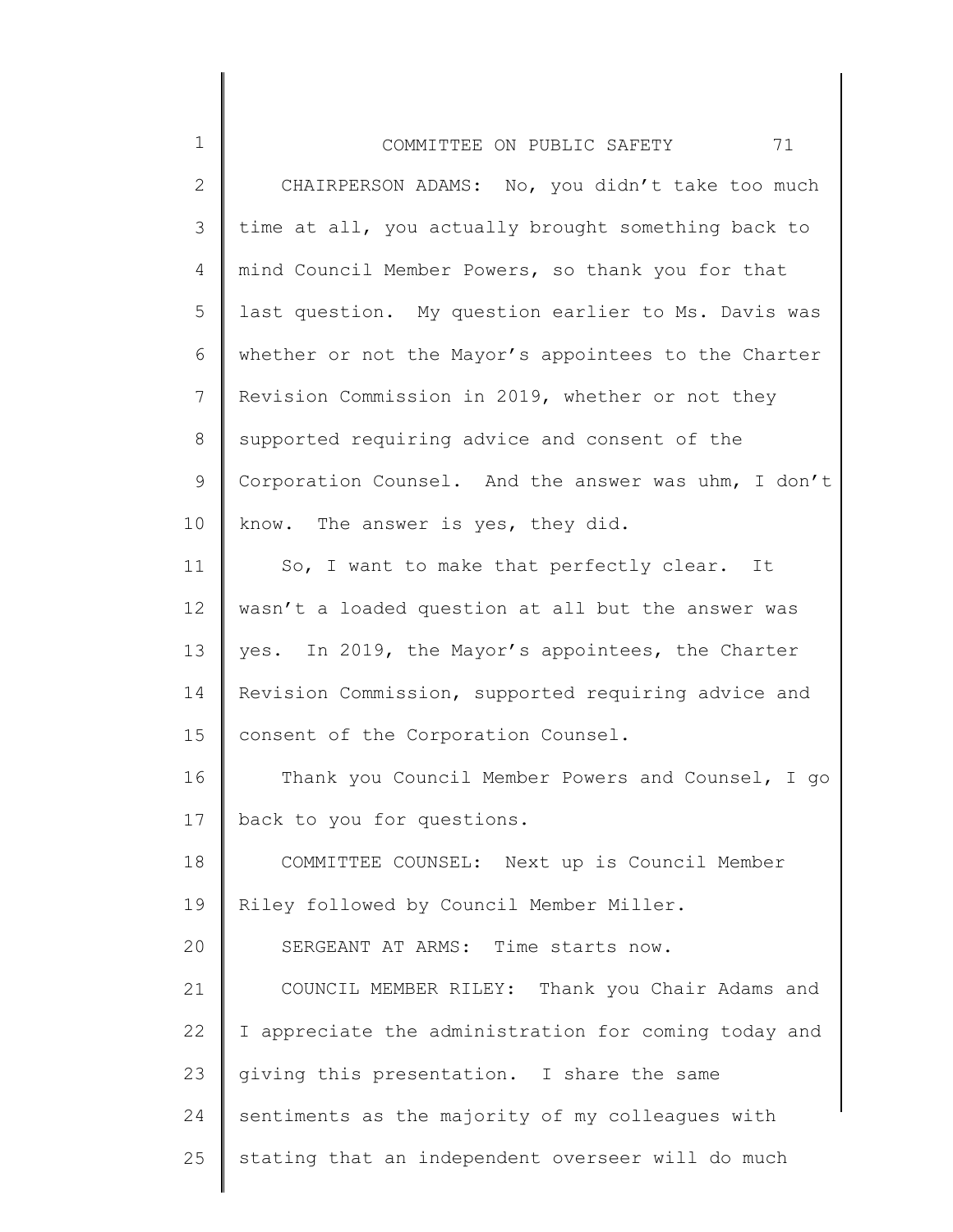| $\mathbf 1$    | 72<br>COMMITTEE ON PUBLIC SAFETY                      |
|----------------|-------------------------------------------------------|
| $\mathbf{2}$   | better with transparency but I want to go back to Ms. |
| 3              | Davis to talk about the reform. I didn't hear         |
| 4              | anything about the peaceful protesting on reform that |
| 5              | the Mayor's Office and NYPD should be implementing.   |
| 6              | As we saw last June up till now, there has been       |
| $\overline{7}$ | suppression where peaceful protestors have been       |
| 8              | violently harassed by NYPD while peacefully           |
| $\mathsf 9$    | protesting social injustice. So, I just want to talk  |
| 10             | to the reform or is there a plan to address that huge |
| 11             | issue because as we are seeing, I am pretty sure      |
| 12             | after this budget and a lot of these legislations     |
| 13             | with be passed, we will be seeing a lot more          |
| 14             | protesting. So, is there any reform to address this   |
| 15             | concern moving forward?                               |
| 16             | CHELSEA DAVIS: Absolutely and we very much            |
| 17             | appreciate the reports from both DOI and the law      |
| 18             | department on policing protests and fully plan to     |
| 19             | implement all 20 recommendations from DOI and 10      |
| 20             | recommendations from the law department and that      |
| 21             | includes the recommendations to consolidate oversight |
| 22             | which as we discussed is the biggest structural       |
| 23             | change to police oversight since CCRB was founded and |
| 24             | we think that that will have all those, the           |
| 25             |                                                       |

25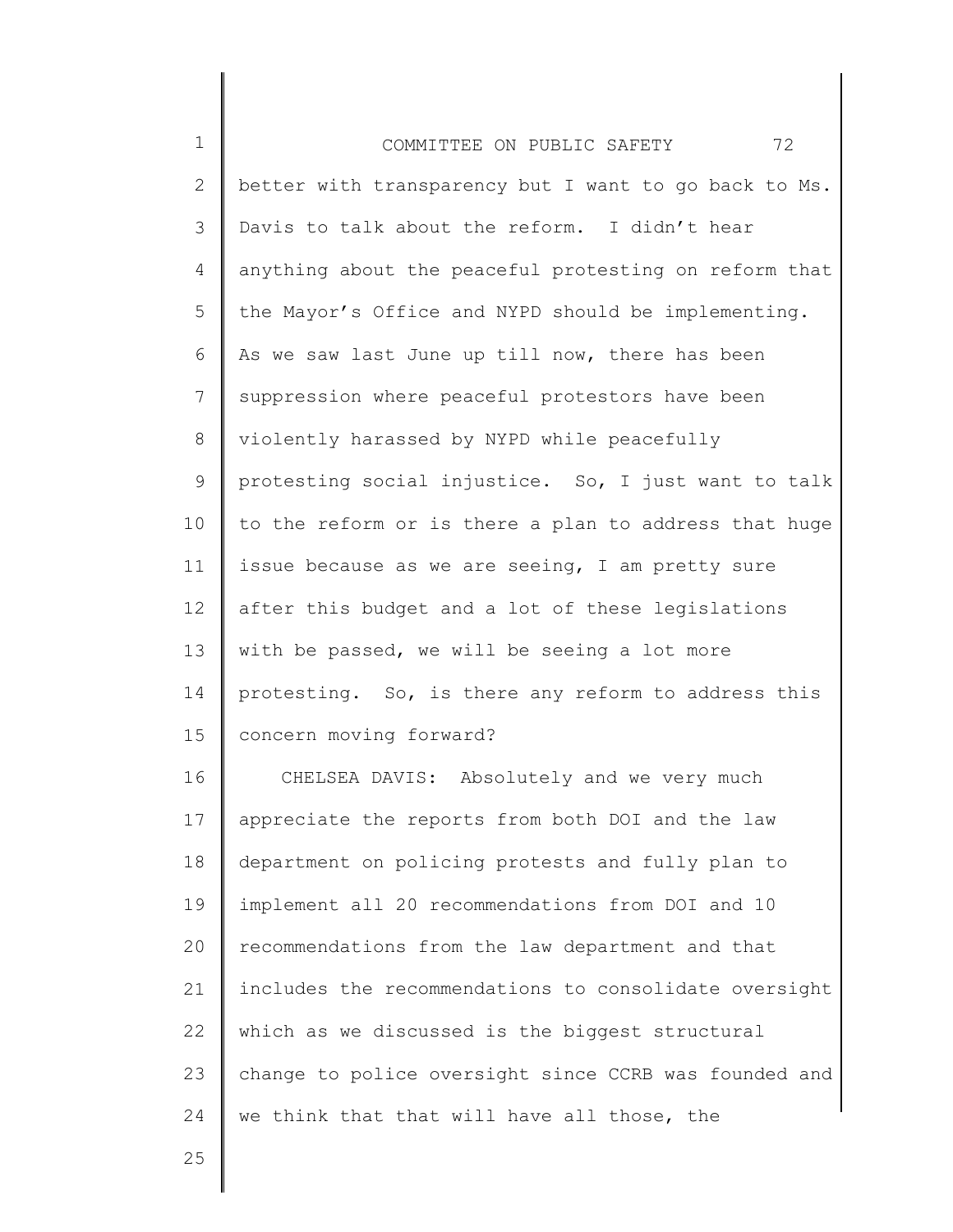| $\mathbf 1$  | 73<br>COMMITTEE ON PUBLIC SAFETY                     |
|--------------|------------------------------------------------------|
| $\mathbf{2}$ | implementation of all those 30 recommendations will  |
| 3            | have a really big impact.                            |
| 4            | COUNCIL MEMBER RILEY: Okay, my next question is      |
| 5            | the crime prevention programs within each police     |
| 6            | district. Can you just elaborate more on how NYPD    |
| 7            | plans on partnering with these crime prevention      |
| 8            | programs to eliminate or deescalate gun violence     |
| 9            | within our communities?                              |
| 10           | CHELSEA DAVIS: Sure, I am going to ask Marcos to     |
| 11           | take that question about, I think you are asking     |
| 12           | about the crisis management system.                  |
| 13           | COUNCIL MEMBER RILEY: Yes, correct.                  |
| 14           | MARCOS SOLER: Thank you for your question. So,       |
| 15           | first I want to say as you know, the administration  |
| 16           | has been completely committed to the expansion of    |
| 17           | CMS. This is not only an expansion of program; this  |
| 18           | is expansion of philosophy. A philosophy in which we |
| 19           | believe and the responsibly of public safety doesn't |
| 20           | fall just in the hand of police department.          |
| 21           | Certainly it falls in the hands of citizens          |
| 22           | particularly through this network of violence        |
| 23           | interrupter.                                         |
| 24           |                                                      |
| 25           |                                                      |
|              |                                                      |

∥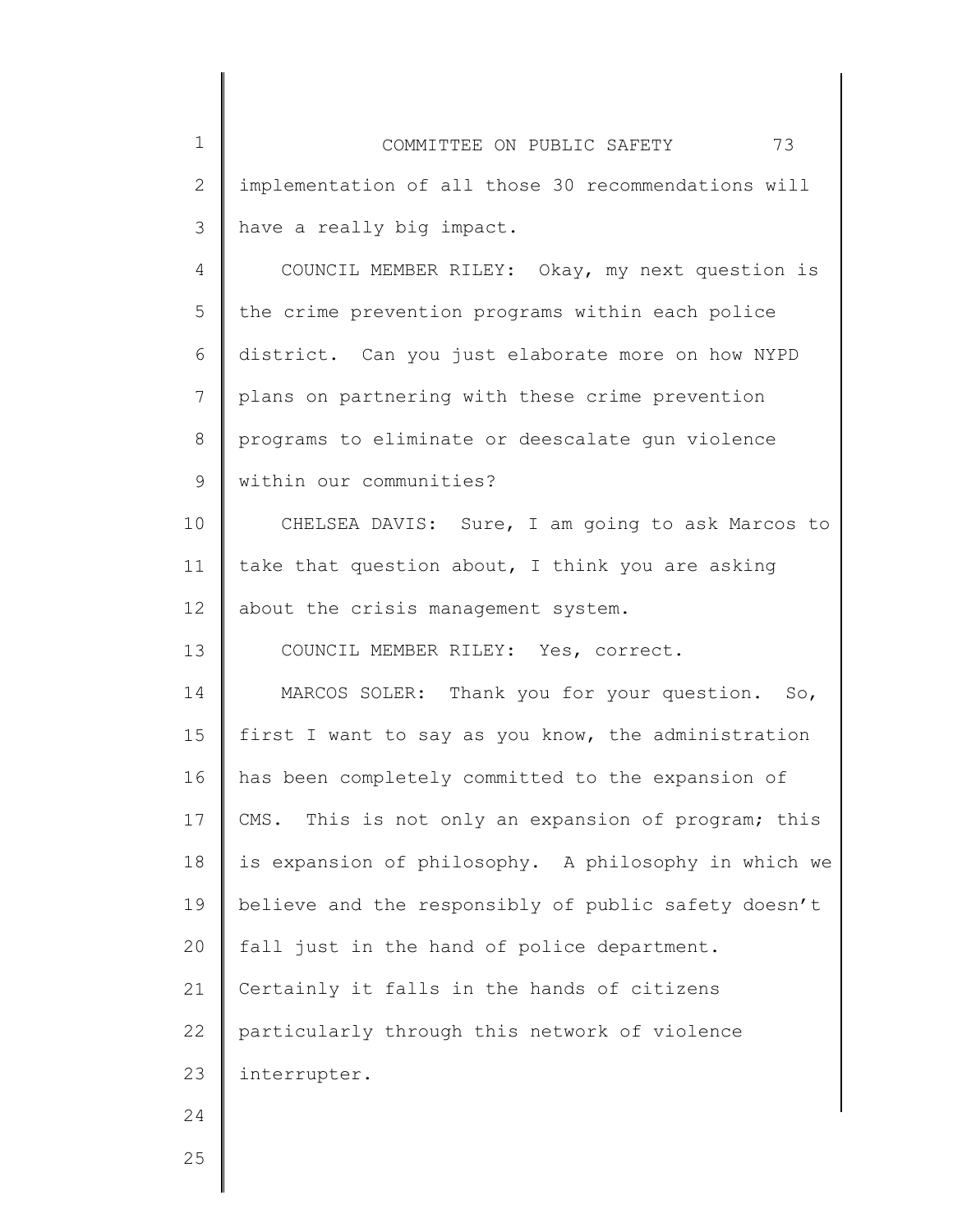## 1 2 3 4 5 6 7 8 9 10 COMMITTEE ON PUBLIC SAFETY 74 So, our idea is to continue that expansion. I mentioned that the Mayor announced his address to the city this year. We are going to continue to bring additional resources to double the workforce of people dedicated to gun violence. Part of that is obviously to establish new respondents of collaboration with the police department and specifically focus on the joint force to end gun violence in the City of New York.

11 12 13 14 15 16 We are starting to implement that program. We are starting to partner with the police department with many city agencies, with the DA's etc., in order to make sure that we can accommodate and bring all those community partners into a very comprehensive plan citywide.

17 18 19 20 21 22 23 COUNCIL MEMBER RILEY: Thank you. And last but not least, I would like to extend my condolences to Ms. Rivera. What she has went through is very painful and for her to even come in today to give this testimony is very admirable and I just want to inquire, how can we make sure that this does not happen again?

25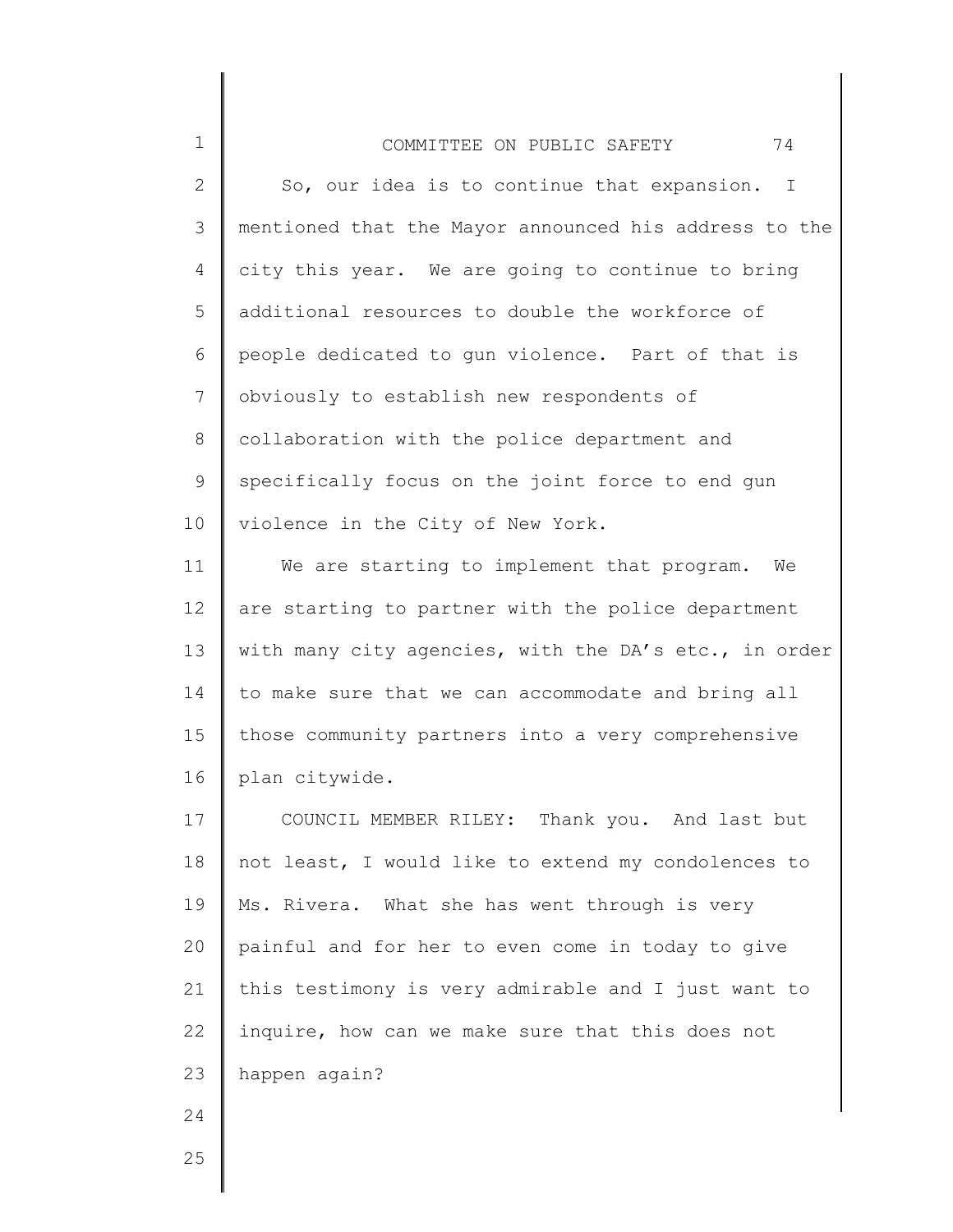| $\mathbf 1$    | 75<br>COMMITTEE ON PUBLIC SAFETY                      |
|----------------|-------------------------------------------------------|
| $\mathbf{2}$   | I believe what she went through was very painful      |
| $\mathcal{S}$  | and what you want is answers and how can we make sure |
| 4              | and how does the NYPD make sure that these issues     |
| 5              | won't be happening again, especially with a person    |
| 6              | who has been called to a residency for domestic       |
| $\overline{7}$ | violence on countless occasions. How can we make      |
| $8\,$          | sure that this does not happen again moving forward?  |
| $\mathsf 9$    | CHELSEA DAVIS: I really want to thank you for         |
| 10             | that question. I think absolutely, you know, that     |
| 11             | case highlights the way that we need to think about   |
| 12             | members of service being held to a higher standard    |
| 13             | and that through this reform process, we need to      |
| 14             | fundamentally rethink what makes a good police        |
| 15             | officer. What the expectations for that role are and  |
| 16             | how we create accountability on individual levels and |
| 17             | systemic levels to respond to incidents like that and |
| 18             | prevent anything like from happening in the future.   |
| 19             | We talk about the disciplinary matrix as a living     |
| 20             | document. One of the reasons is because we can't      |
| 21             | foresee every incident that can happen and so we need |
| 22             | to make sure that we can go back and make changes as  |
| 23             | transparently as possible. The Mayor also announced   |
| 24             | as part of the Dinkins plan, the Patrol Guide Review  |
| クら             |                                                       |

 $\angle$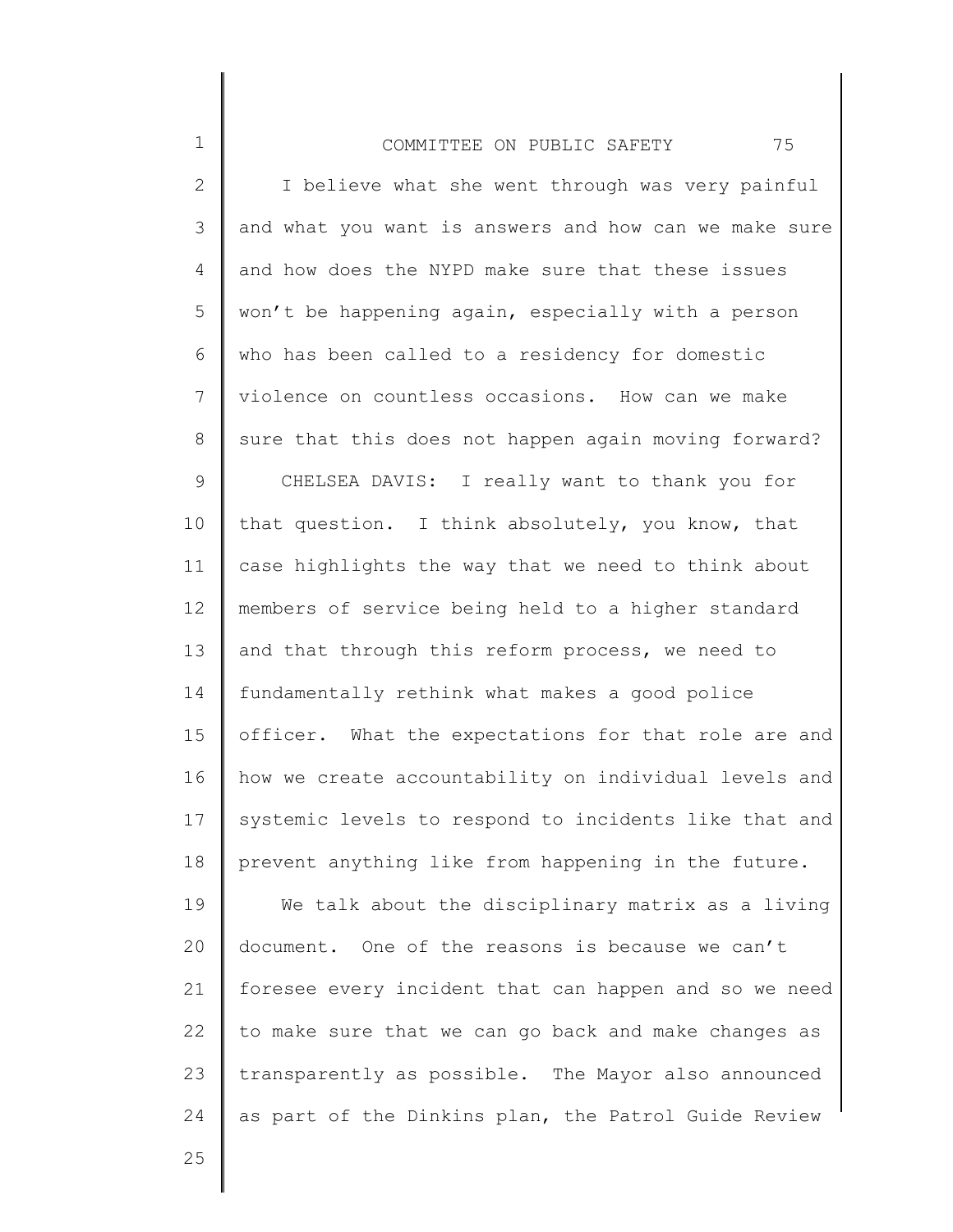| 1  | 76<br>COMMITTEE ON PUBLIC SAFETY                      |
|----|-------------------------------------------------------|
| 2  | Committee which will make sure that incidents that    |
| 3  | might you know, have been okay according to current   |
| 4  | policy and procedure, that we can highlight them when |
| 5  | the policy and procedure is actually a thing that     |
| 6  | needs to change.                                      |
| 7  | SERGEANT AT ARMS: Time expired.                       |
| 8  | CHELSEA DAVIS: To prevent that happening in the       |
| 9  | future.                                               |
| 10 | COUNCIL MEMBER RILEY: Okay, thank you. Thank          |
| 11 | you Chair.                                            |
| 12 | COMMITTEE COUNSEL: Thank you Council Member           |
| 13 | Riley. We will now turn to Council Member Miller.     |
| 14 | SERGEANT AT ARMS: Time starts now.                    |
| 15 | COUNCIL MEMBER MILLER: Thank you Madam Chair.<br>T.   |
| 16 | apologize for missing the testimony and which is      |
| 17 | pivotal to any contributions that I could make with   |
| 18 | similar things that uh, you know, that we have        |
| 19 | discussed internally over the past year as it relates |
| 20 | to police reform that stands out. In particular, the  |
| 21 | police commissioner being the final arbiter of        |
| 22 | discipline within the department.                     |
| 23 | What the Administration agrees that the police        |
| 24 | commissioner is responsible for upholding the         |
| 25 | integrity of the department?                          |
|    |                                                       |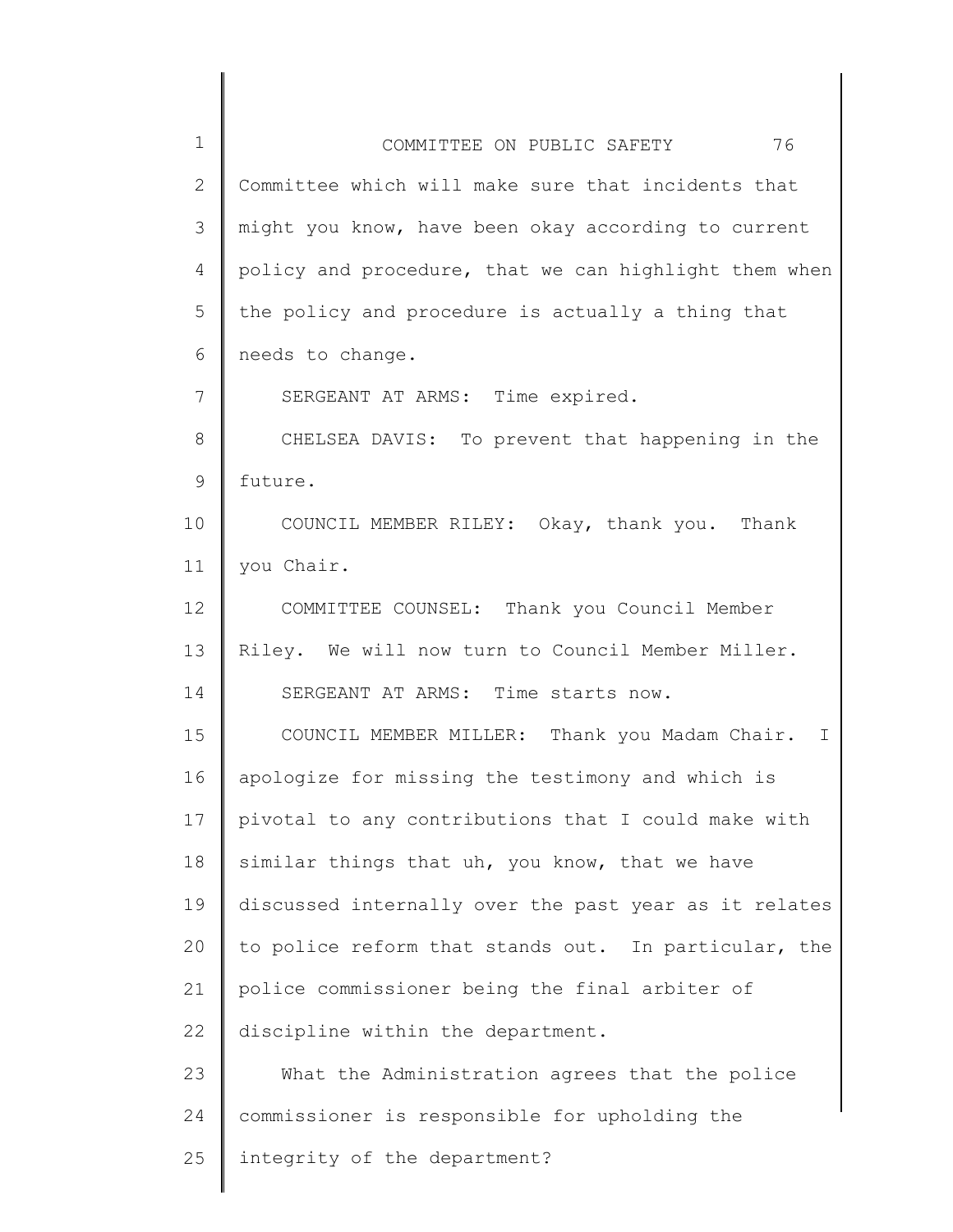| $\mathbf 1$    | 77<br>COMMITTEE ON PUBLIC SAFETY                      |
|----------------|-------------------------------------------------------|
| $\overline{2}$ | CHELSEA DAVIS: I do think it is essential that        |
| 3              | police commissioner be held accountable and -         |
| 4              | COUNCIL MEMBER MILLER: No, is it responsible for      |
| 5              | upholding the integrity of the department? And I      |
| 6              | would add the image integrity of the department.      |
| 7              | Would you say that that was a role and responsibility |
| $\,8\,$        | and task of the police commissioner?                  |
| $\mathsf 9$    | CHELSEA DAVIS: I certainly agree with that. I         |
| 10             | $also -$                                              |
| 11             | COUNCIL MEMBER MILLER: And if that is the task        |
| 12             | and the role of the police commissioner, would that   |
| 13             | be compromised by him implementing discipline to his  |
| 14             | subordinates in any shape, form or fashion? Would     |
| 15             | that uh, sometimes highlight things that may          |
| 16             | compromise the integrity of the police department and |
| 17             | by doing so, would it not be in the best interest to  |
| 18             | have an independent arbiter to make those decisions?  |
| 19             | CHELSEA DAVIS: Sorry, I don't think that the          |
| 20             | best uhm, way to make the decision is external to the |
| 21             | department. I think we have to be sure that           |
| 22             | consistency and transparency and fair penalties       |
| 23             | happen throughout the entire discipline process.      |
| 24             |                                                       |
| 25             |                                                       |
|                |                                                       |

║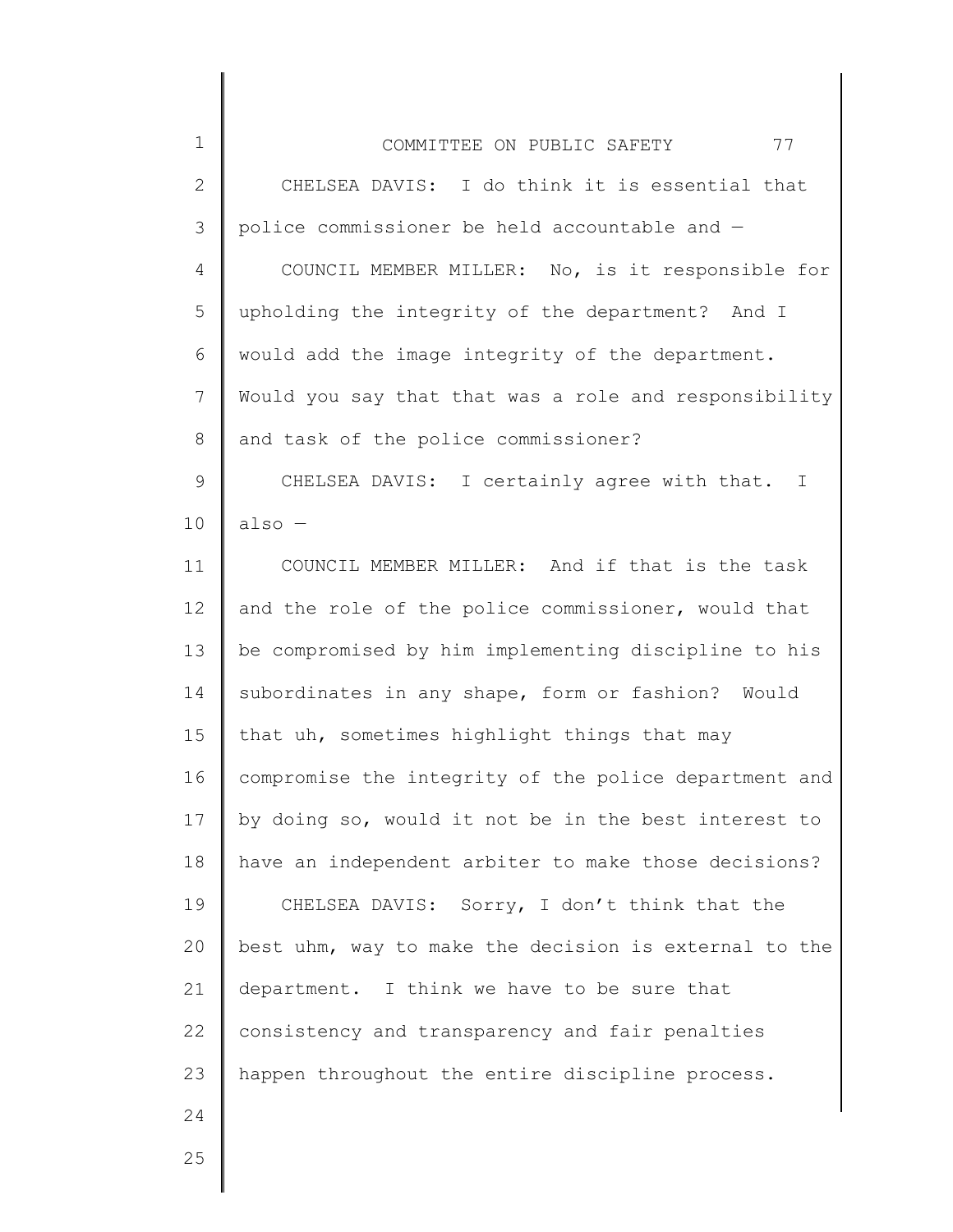| $\mathbf 1$  | 78<br>COMMITTEE ON PUBLIC SAFETY                      |
|--------------|-------------------------------------------------------|
| $\mathbf{2}$ | COUNCIL MEMBER MILLER: Yeah, I get that but that      |
| 3            | wasn't the question that I asked. I said, did that    |
| 4            | undermine, potentially undermine the integrity of the |
| 5            | process by having someone engaged, someone who is     |
| 6            | charged with maintaining the integrity and the image  |
| 7            | of the department being the sole arbiter?             |
| 8            | CHELSEA DAVIS: I am not sure -                        |
| 9            | COUNCIL MEMBER MILLER: So, that was the question      |
| 10           | and you can mall that answer it but the second part   |
| 11           | would be because you mentioned collective bargaining. |
| 12           | Uhm, in my experience, uh, the independent arbiter's  |
| 13           | were selected by $-$ during contract negotiations     |
| 14           | between the union and management. Uh, that they       |
| 15           | collectively decided on an independent arbiter based  |
| 16           | on experiences in a particular industry and with the  |
| 17           | dynamics that will be related that folks thought that |
| 18           | might make him, not just him or her, not disqualified |
| 19           | arbiter but one that would be fair for both parties.  |
| 20           | You know, could you expand on what would be           |
| 21           | different from that $-$ from a labor perspective that |
| 22           | would not be permissible because it was kind of       |
| 23           | eluded that collective bargaining would not allow for |
| 24           | this and some of the other Intro.'s that we are       |

 $\parallel$ ∥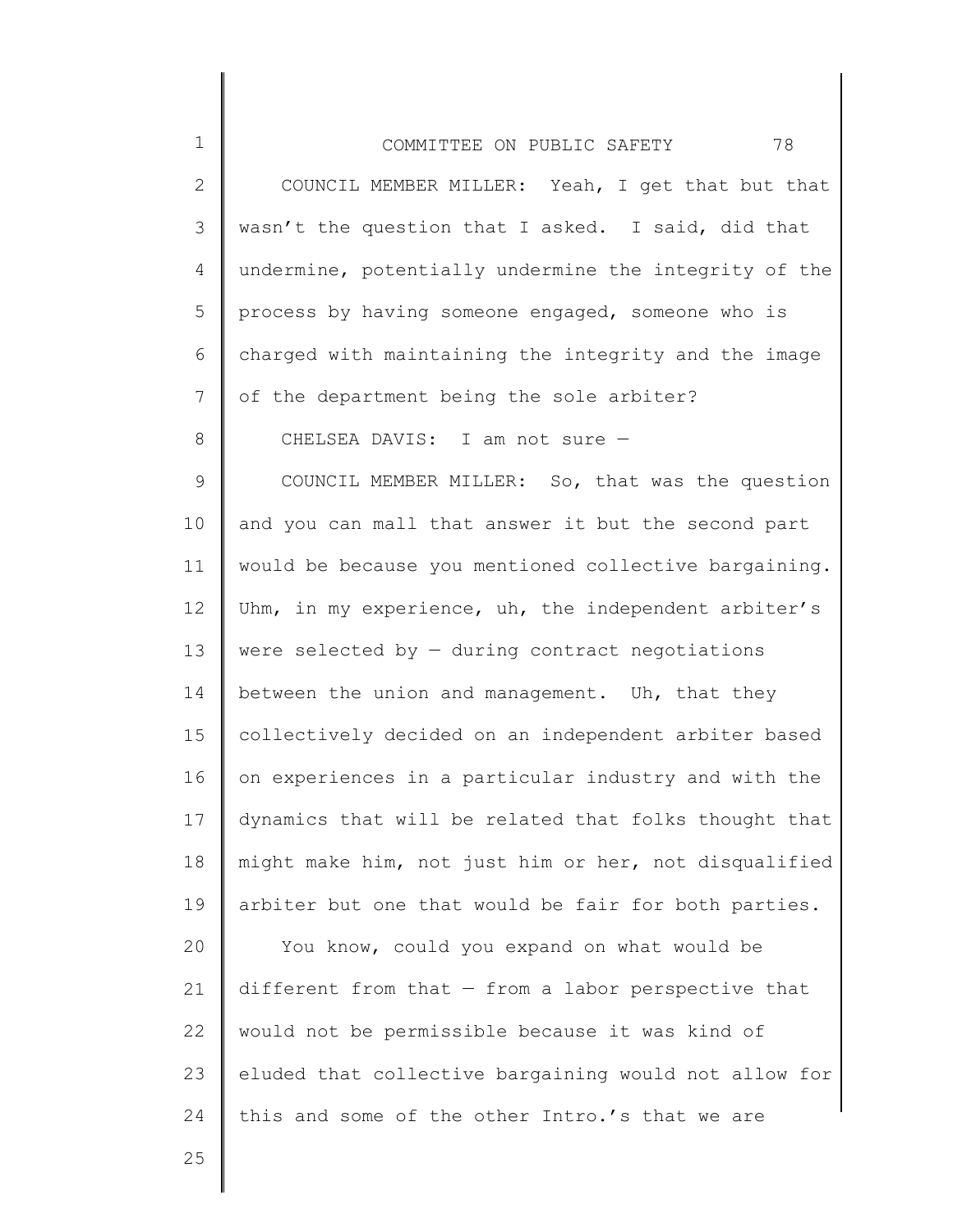| $\mathbf 1$  | 79<br>COMMITTEE ON PUBLIC SAFETY                     |
|--------------|------------------------------------------------------|
| $\mathbf{2}$ | discussing today to happen. Is there a reason why it |
| 3            | cannot be done? Because you intimated that because   |
| 4            | of collective bargaining, it wasn't possible. I      |
| 5            | would submit the exact opposite. That it is a        |
| 6            | process of terms and conditions of employment in my  |
| 7            | experience as a president and a business agent, we   |
| 8            | selected along with management as part of the        |
| 9            | collective bargaining process and independent        |
| 10           | arbitering. What would be different and why of all   |
| 11           | the industries, of all the agencies, of all the      |
| 12           | professions would this be different?                 |
| 13           | CHELSEA DAVIS: Sure, I am going to ask the           |
| 14           | police department to speak to this question because  |
| 15           | of their expertise over the collective bargaining    |
| 16           | process.                                             |
| 17           | OLEG CHERNYAVSKY: Yeah, so Council Member if I       |
| 18           | may, look, I think the issue is and I answered it in |
| 19           | response to I think it was Council Member Levin's    |
| 20           | question, that ultimately the goal is to create a    |
| 21           | process right.                                       |
| 22           | SERGEANT AT ARMS: Time expired.                      |
| 23           | OLEG CHERNYAVSKY: That is transparent. That has      |
| 24           | stakeholders both within the department that have    |
| 25           | significant expertise in policing and could evaluate |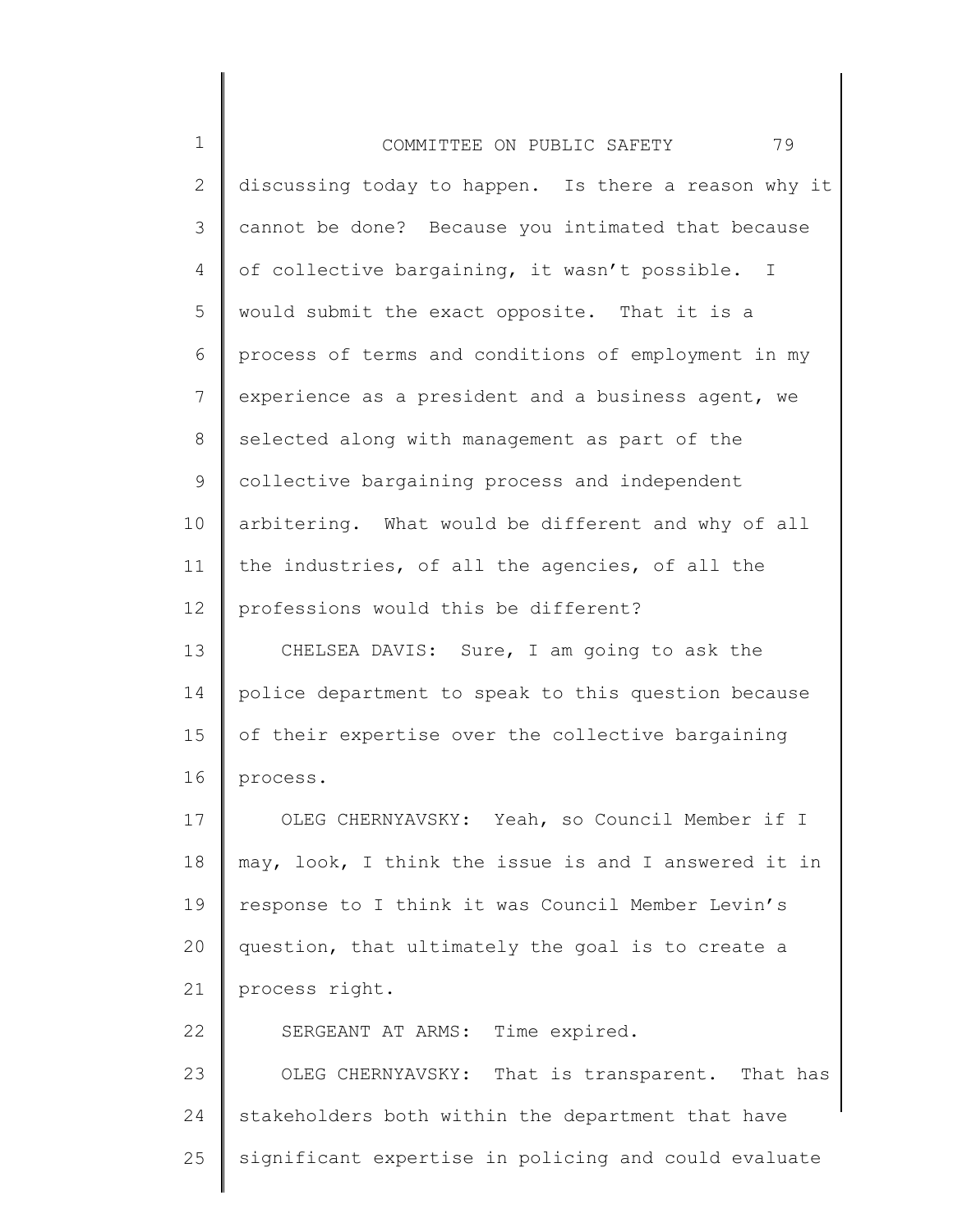| $\mathbf 1$    | 80<br>COMMITTEE ON PUBLIC SAFETY                      |
|----------------|-------------------------------------------------------|
| 2              | a police officers actions through that lens. But      |
| $\mathcal{S}$  | equally as important is the external stakeholder that |
| $\overline{4}$ | can review the case independently and that could      |
| 5              | offer their insight and their recommendations, give   |
| 6              | them to the police commissioner who ultimately is in  |
| 7              | control of the agency. Just like -                    |
| 8              | COUNCIL MEMBER MILLER: With all due respect,          |
| $\mathsf 9$    | that hasn't happened in the past.                     |
| 10             | OLEG CHERNYAVSKY: Excuse me?                          |
| 11             | COUNCIL MEMBER MILLER: With all due respect,          |
| 12             | that hasn't happened in the past. None of the         |
| 13             | recommendations, the majority of the recommendations  |
| 14             | around discipline from CCRB and others have not been  |
| 15             | consistent with discipline that had ultimately been   |
| 16             | dispensed by the police commissioner.                 |
| 17             | OLEG CHERNYAVSKY: I think Council Member, we are      |
| 18             | in a different place now, right and I think we could  |
| 19             | all agree on that. You know, we had $-$               |
| 20             | COUNCIL MEMBER MILLER: This is a process that         |
| 21             | works for other folks. The question is why wouldn't   |
| 22             | it work for the police department? And there are      |
| 23             | other police agencies that certainly, law enforcement |
| 24             | agencies that use independent arbiter. In fact, the   |
| 25             |                                                       |
|                |                                                       |

║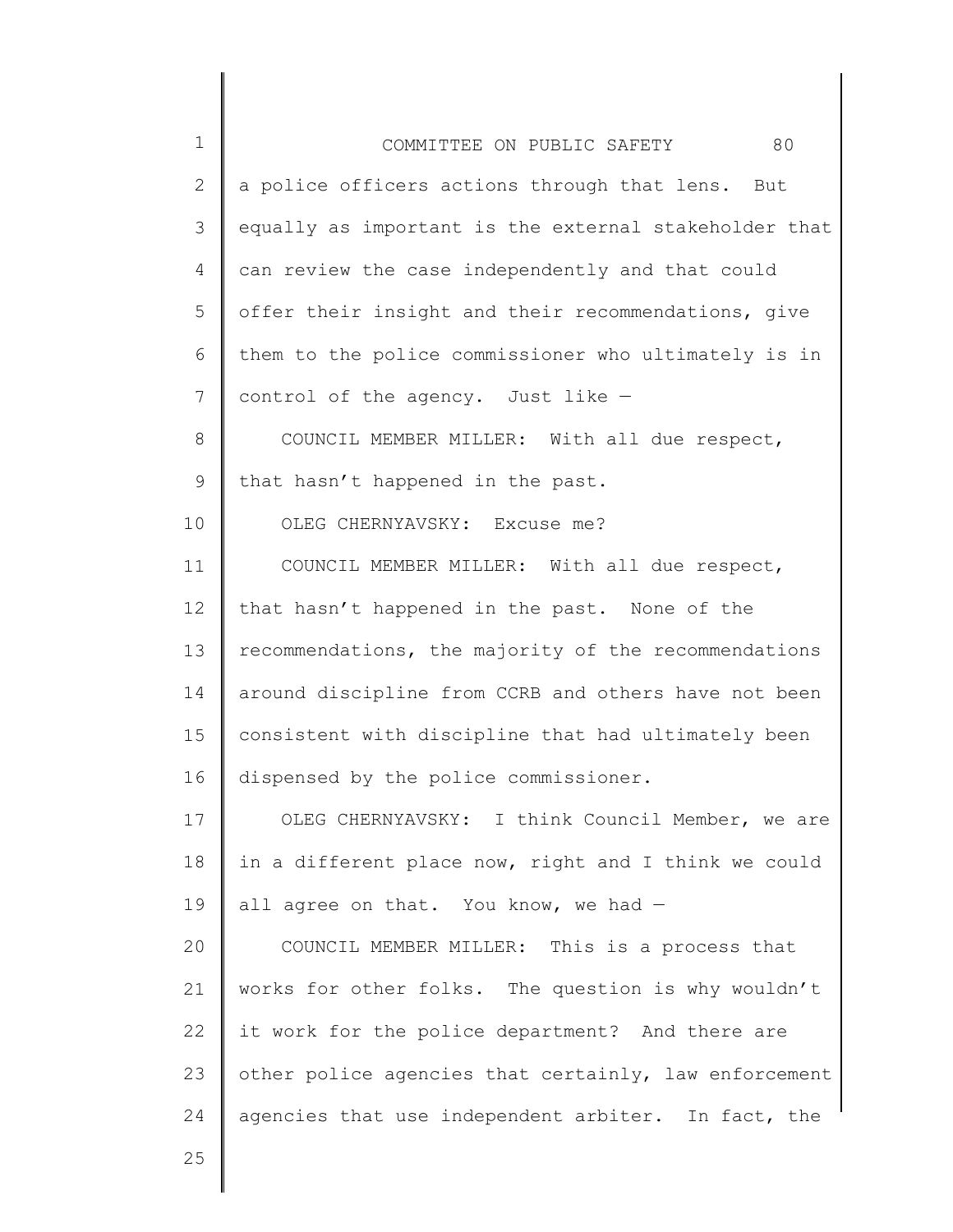1 2 3 COMMITTEE ON PUBLIC SAFETY 81 NYPD is anomaly even in this region in doing so in this manner.

4 5 6 OLEG CHERNYAVSKY: Well, you were asking for our opinion on this, on this move. We are moving the police —

7 8 9 10 11 12 13 14 15 16 17 18 COUNCIL MEMBER MILLER: What makes us so different from other municipalities, other law enforcement agency even within its own municipality? ELIZABETH DAITZ: Sir, I think, if I may, I think a lot of the jurisdictions around the state and around the country that use an independent arbiter that are selected by a combination as you said, union and management have come under heavy criticism because those arbitrator's predominantly side with the officer and impose to a substantially less or no discipline than what is reflected by the will to the community —

19 20 21 22 23 24 COUNCIL MEMBER MILLER: Can you be specific? Could you be specific? Because that's the same situation that we are seeing now with the police commissioner being the final arbiter. That's kind of arbitrary to throw out there to say that Rochester or Buffalo or Connecticut somewhere like, could you be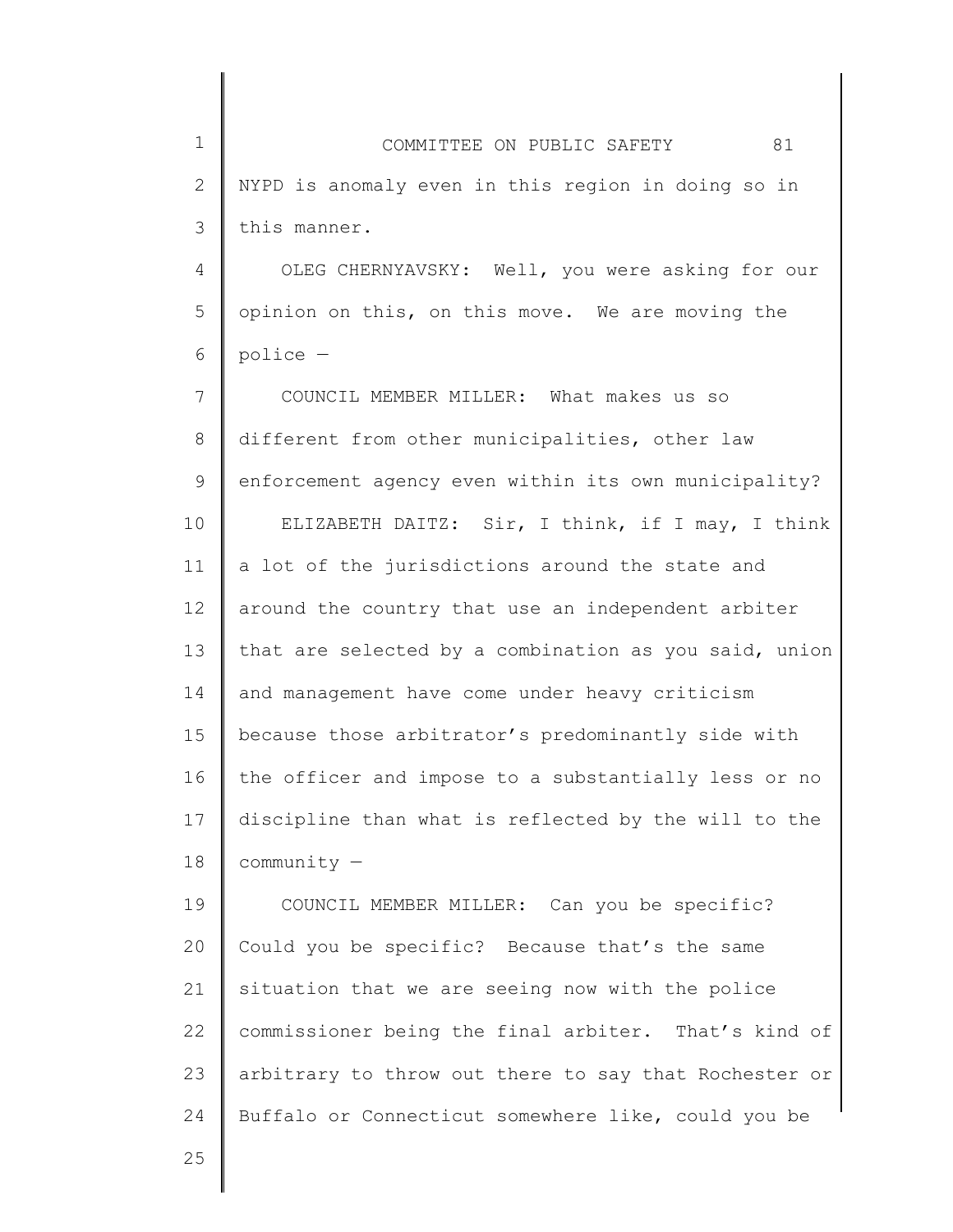1 2 3 4 5 6 7 8 9 10 11 12 13 14 15 16 17 18 19 20 21 22 23 24 COMMITTEE ON PUBLIC SAFETY 82 specific and saying that that has happened industrywide. OLEG CHERNYAVSKY: To answer your point. I know the example that you are using is  $-$  this is what's been done and I think that discounts what's being done now, right. So, — COUNCIL MEMBER MILLER: But it hadn't worked up till now. OLEG CHERNYAVSKY: But we don't know it hasn't worked. COUNCIL MEMBER MILLER: I mean, why do we keep doing the same thing and expecting different results? OLEG CHERNYAVSKY: Well, we are not. Council Member, we are not doing the same thing and you can't say it hasn't worked because what we are doing now is — COUNCIL MEMBER MILLER: It has not worked. We can absolutely say it has not worked. OLEG CHERNYAVSKY: Council Member, I think you passed a legislation. You voted on the legislation. Council Member Richards at the time introduced the legislation after speaking to an independent blue ribbon panel that reviewed our discipline process and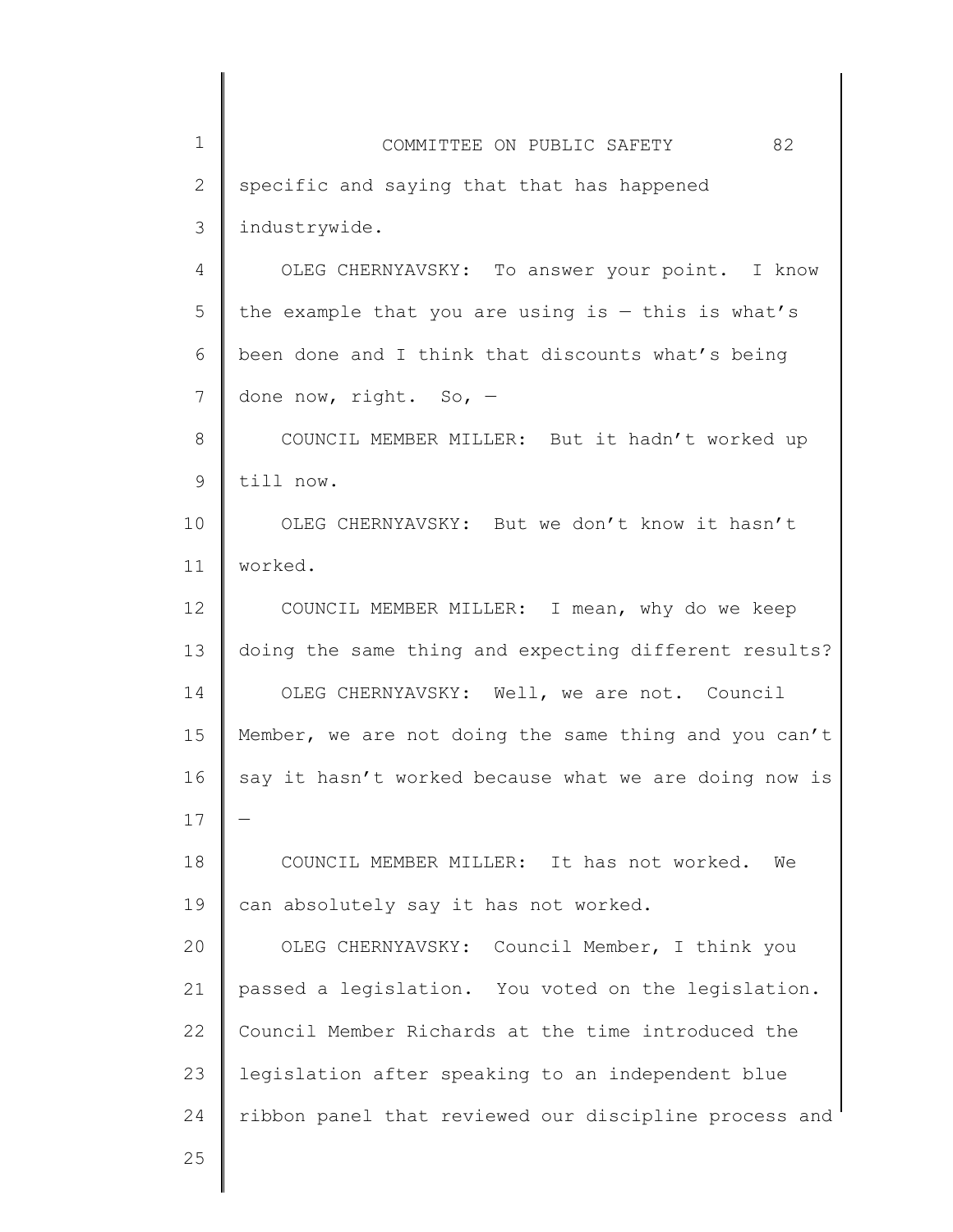1 2 3 COMMITTEE ON PUBLIC SAFETY 83 suggested that we have presumptive penalty guidelines.

4 5 6 7 8 9 10 11 12 13 14 15 16 So, we did that. We worked on it. It just was finalized. It just came online less than a month ago. So, it's not fair to say that we are doing the same old thing and that's failing. I think the fair way to look at it is, that we all agreed at the Council's behest that we create presumptive penalty guidelines. We created them. They were not easy to create but we did. We looked at best practices for around the nation and we created our own. We left it open for public comment. We struck at MOU with CCRB, which is an independent body to stick with those guidelines. Let's see if it works. I mean, it was your legislation. It was our work together.

17 18 19 20 21 22 23 24 COUNCIL MEMBER MILLER: So, essentially that's your answer, right. Essentially that's your answer because that's a much better answer than what we were doing in the past works because clearly, what we were doing in the past did not work. Clearly, the police commissioner having the authority as an independent arbiter was not often times consistent with that represented by CCRB and others and also, there was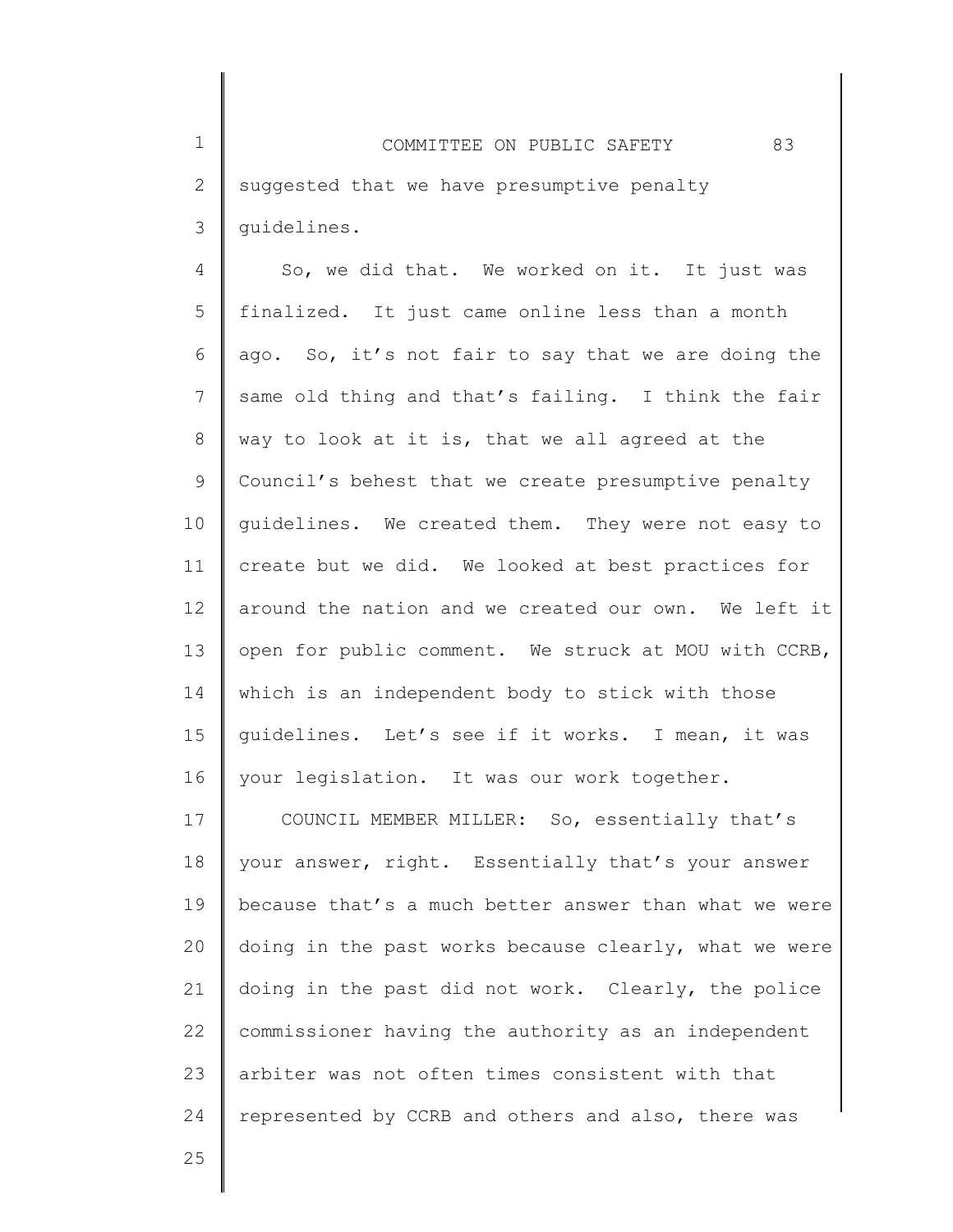1 2 3 COMMITTEE ON PUBLIC SAFETY 84 not the existing transparency that we are talking about now.

4 5 6 7 8 9 10 11 12 13 14 15 16 I again, just submit that to say to dismiss what everybody else is doing or other law enforcement or other municipal and governmental agencies are doing in terms of discipline and collective bargaining that it has to be exclusively different when it comes to NYPD. I dismiss that but I also would say that if there is a mechanism in place that was agreed to that you know that perhaps it can be given the chance. But I would submit that there has to be a change and hopefully between now and whatever happens and any cases that subsequently come before the Commissioner, I hope that they are consistent with legislation that is currently being practiced.

17 18 19 20 21 22 So, my time is up. I want to thank you for that and I do want to take a deeper dive into the entire package and uh, and uh, hear from you guys. So, thank you. Thank you Madam Chair. OLEG CHERNYAVSKY: Thank you. CHAIRPERSON ADAMS: Thank you Council Member

23 Miller. Go ahead Chelsea.

24 25 CHELSEA DAVIS: No, I just want to thank you for those comments and we do think that the best next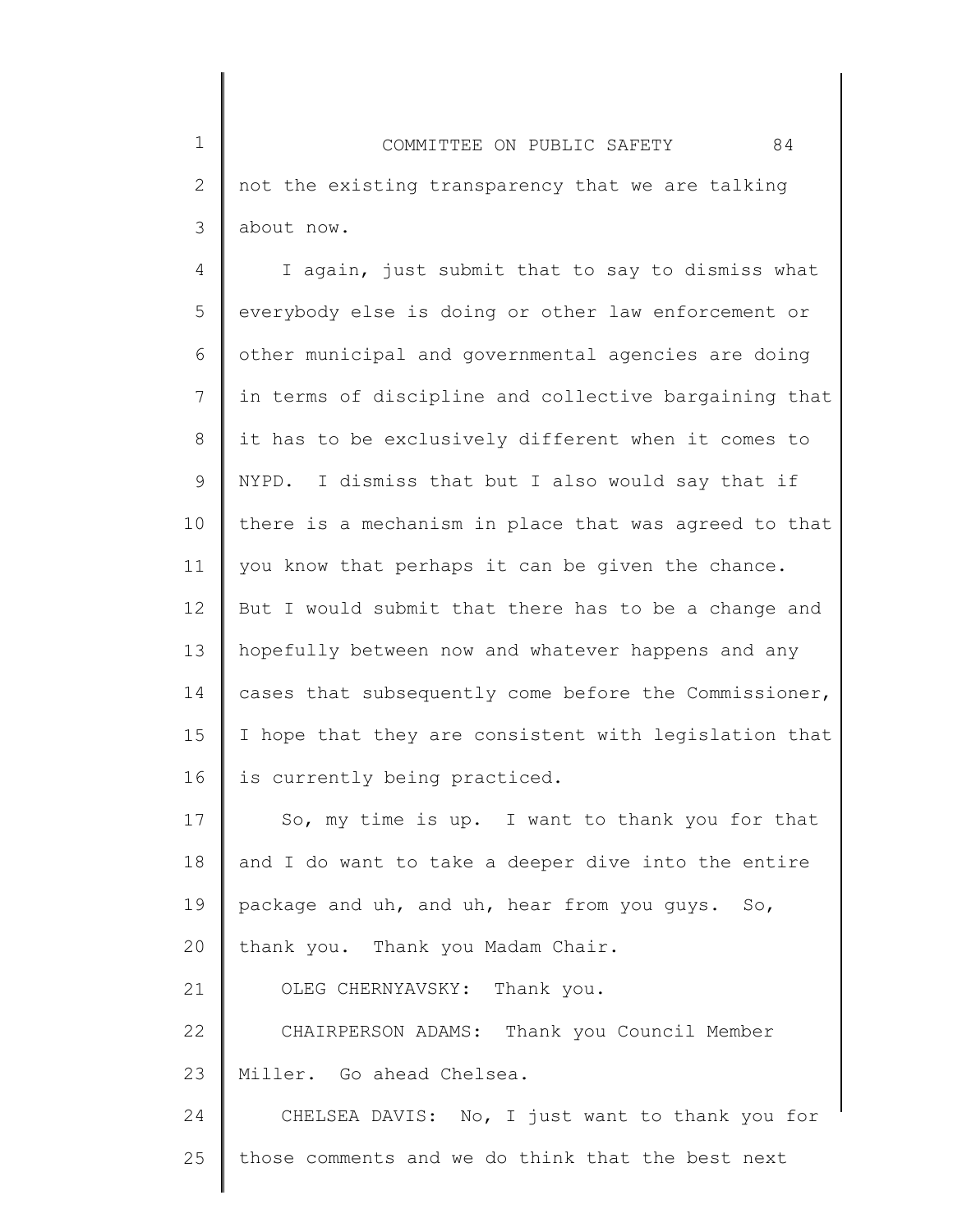1 2 3 4 5 6 7 8 9 10 11 12 13 14 15 16 17 18 19 20 21 22 23 24 25 COMMITTEE ON PUBLIC SAFETY 85 steps here are to move forward with implementation of the matrix and the MOU with full transparency. And that just to reiterate you know how thoughtful we have to be about any changes over final authority considering some of the potential unintended consequences. So, appreciate those questions. CHAIRPERSON ADAMS: Thank you and you know I just want to jump in here because a comment just jumped out at me and it has to do with the perception of things being seen through the lens of a police officer. And it would seem to me that we would learn some lessons particularly to my colleague Council Member Riley's point that the actions of the BLM protestors over the summer should make a stink in an entirely different way as far as any perceptions are concerned. Why should offenses against the members of the public be viewed through the lens of enforcement instead of through the lens of a civilian? OLEG CHERNYAVSKY: I think it should be viewed through all lenses. I mean, a review of a police officer's actions or the allegation of improper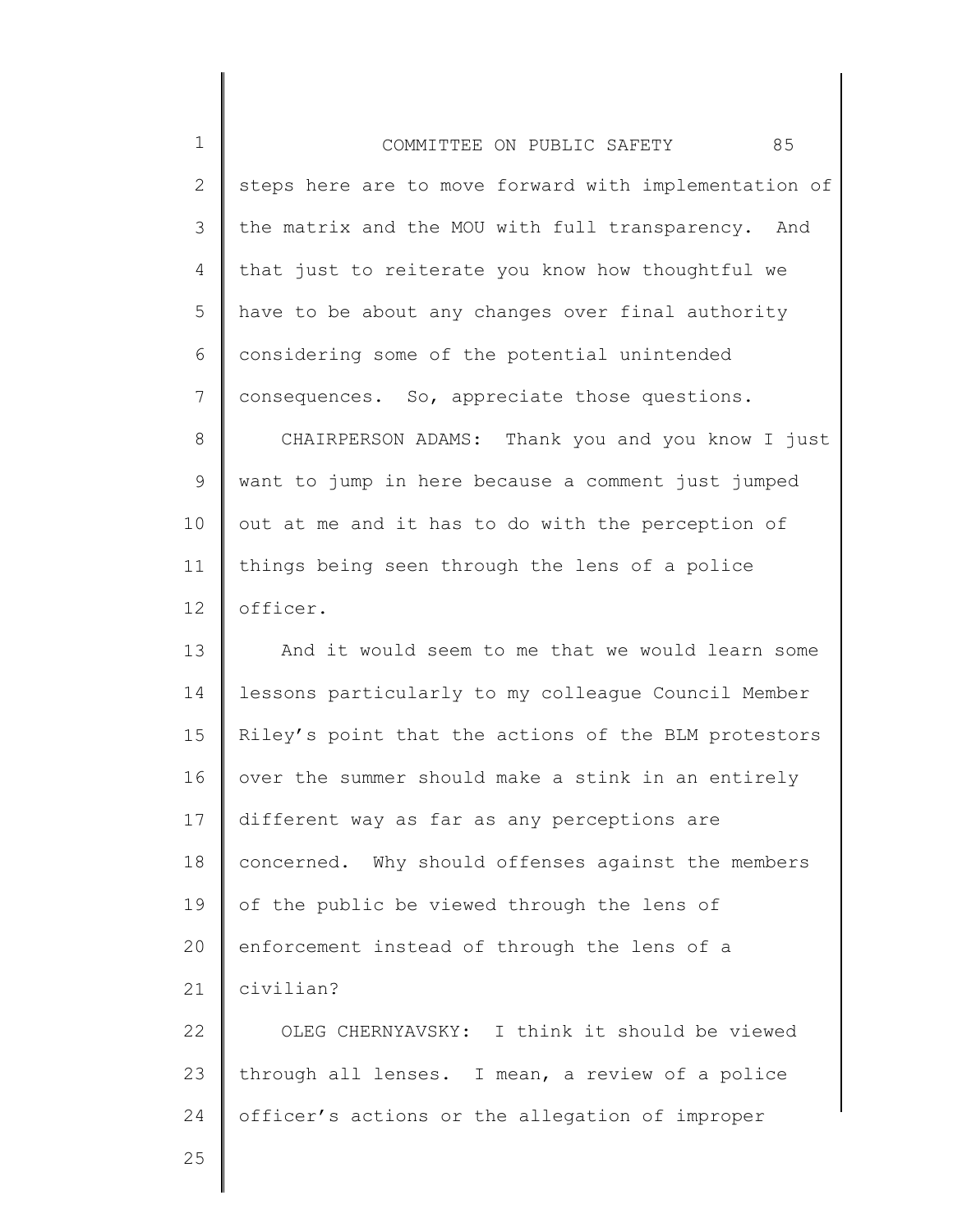| $\mathbf 1$    | 86<br>COMMITTEE ON PUBLIC SAFETY                      |
|----------------|-------------------------------------------------------|
| $\mathbf{2}$   | actions should be viewed in its totality. That's due  |
| 3              | process, that's fairness. There is no way to have a   |
| 4              | fair process - you know, it is very much about having |
| 5              | the public trust, the discipline process and trust    |
| 6              | police officers and have faith in how the discipline  |
| $7\phantom{.}$ | process works. But it is also equal $-$ it is also    |
| 8              | important, equally as important I would say to have   |
| 9              | officers coming on the job considering a career in    |
| 10             | law enforcement that they have faith in the process   |
| 11             | as well. That they don't think it is viewed against   |
| 12             | them in some way.                                     |
| 13             | So, looking at it through an officers                 |
| 14             | perspective, I think is part of the comprehensive     |
| 15             | investigation into an allegation of impropriety.      |
| 16             | It's certainly not a disproportion be given           |
| 17             | disproportionate weight, but it certainly should be   |
| 18             | looked at. I think fairness would call for that.      |
| 19             | CHAIRPERSON ADAMS: I would agree but you know,        |
| 20             | if the Commissioner is the final decision maker, you  |
| 21             | said yourself he is going to look at it as a law      |
| 22             | enforcement officer and that has clearly been an      |
| 23             | issue, correct?                                       |
| 24             |                                                       |
| 25             |                                                       |

II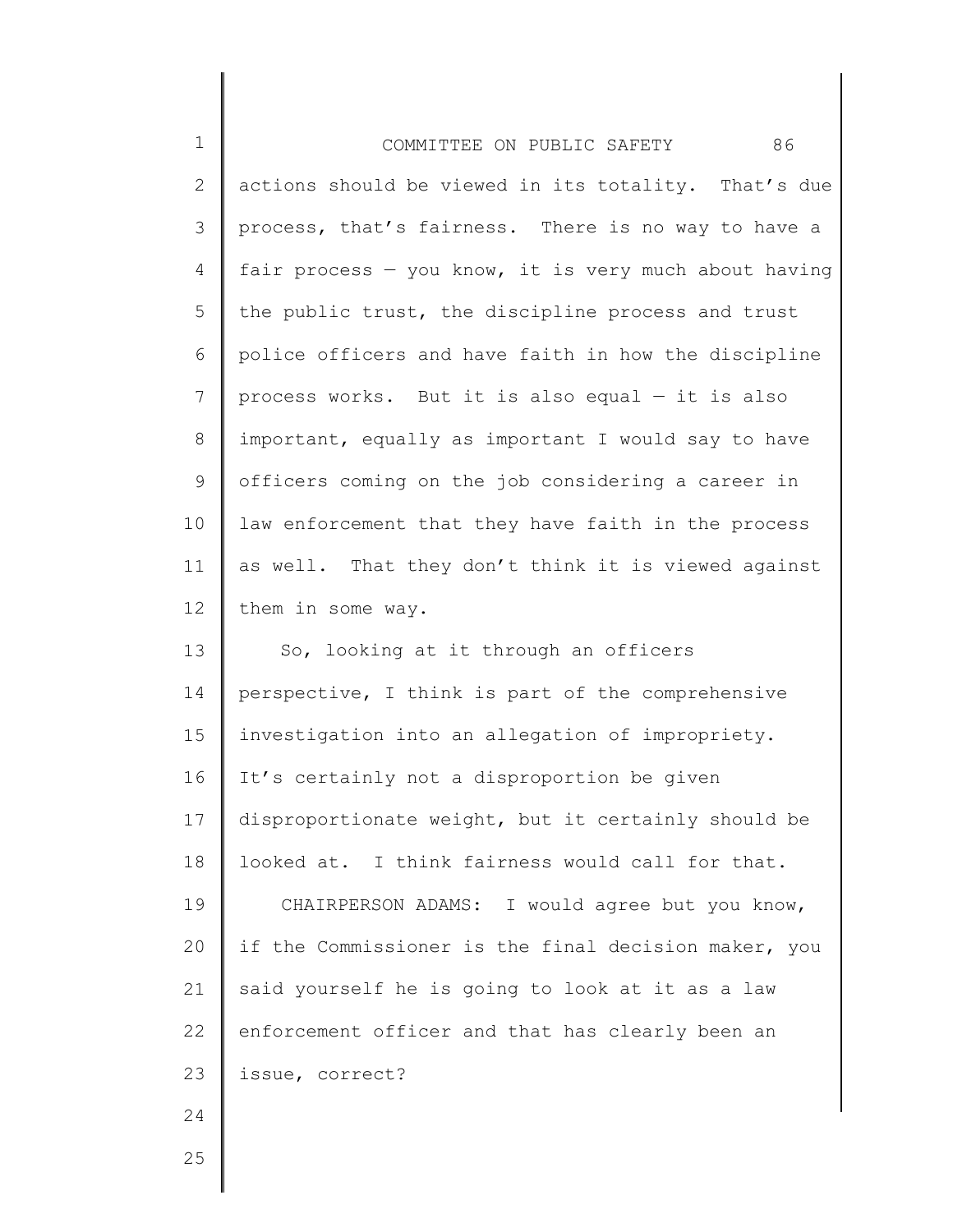| $\mathbf 1$    | 87<br>COMMITTEE ON PUBLIC SAFETY                      |
|----------------|-------------------------------------------------------|
| $\mathbf{2}$   | OLEG CHERNYAVSKY: Well, I think before it gets        |
| 3              | to the Police Commissioner, there are multiple layers |
| 4              | within the department when the recommendations for    |
| 5              | discipline come over from an outside entity like      |
| 6              | CCRB. Where before it gets to the Police              |
| $\overline{7}$ | Commissioner, it is reviewed by the First Deputy      |
| 8              | Commissioner who is overall in charge of training in  |
| 9              | our discipline process and there is an agreement that |
| 10             | has to happen there and there is an independent       |
| 11             | review before it gets to the Commissioner, so without |
| 12             | saying the $-$ having somebody taking a look at you   |
| 13             | know, through the lens of law enforcement, it's being |
| 14             | done as part of the comprehensive process. But        |
| 15             | ultimately, it lands on the lack of the agency        |
| 16             | whether the Police Commissioner that's in charge of   |
| 17             | the personnel that fall under his or her agency, has  |
| 18             | to be in charge ultimately of those personnel.        |
| 19             | JUANITA HOLMES: Chair, I would like to add to         |
| 20             | that. When you are thinking about that perspective    |
| 21             | and I want to relate it back to all the mishaps,      |
| 22             | where we went wrong at with the protest this past     |
| 23             | summer.                                               |
| 24             |                                                       |
| 25             |                                                       |
|                |                                                       |

∥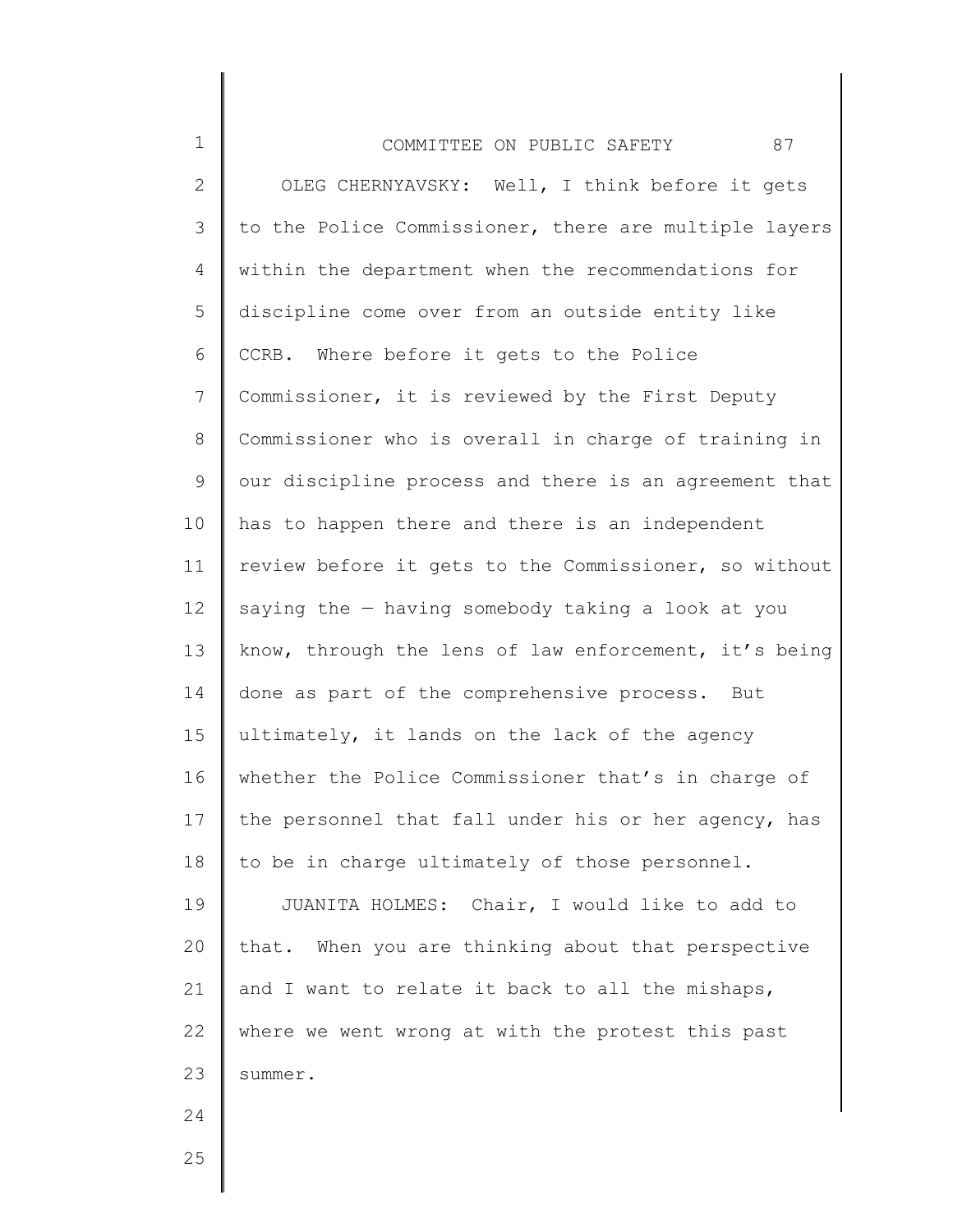| $\mathbf 1$    | 88<br>COMMITTEE ON PUBLIC SAFETY                      |
|----------------|-------------------------------------------------------|
| $\mathbf{2}$   | So, once those protests have occurred and things      |
| 3              | kind of calm down some and even when we missed it     |
| 4              | because I am managing protests every week. You know,  |
| 5              | yesterday, the day before yesterday, uhm, with that   |
| 6              | being said, the police department as a whole sat down |
| $\overline{7}$ | without any independent, anyone say this is what you  |
| $8\,$          | need to do. And we sat down as a whole at the table,  |
| 9              | took a look back at what could we have done better?   |
| 10             | Where did we go wrong at? And out of that, came the   |
| 11             | retraining of several thousand members of the         |
| 12             | service. Because we realized they just weren't as     |
| 13             | trained in disorder patrol as they should have been.  |
| 14             | They were making independent decisions. They were     |
| 15             | making decisions based on that they responded to a    |
| 16             | different type of event and if someone threw a bottle |
| 17             | over to attempt assault on me, my reaction is to      |
| 18             | arrest them.                                          |
| 19             | So, since then this training is ongoing, we have      |
| 20             | mock drills every week. We put a chief, a chief in    |
| 21             | place of operations where we had a deputy chief that  |

22 23 24 25 held that position along time ago, not just a chief, someone I know personally, a very experienced chief you know to oversee the response in SRG as well as the officers and ensuring that they have the proper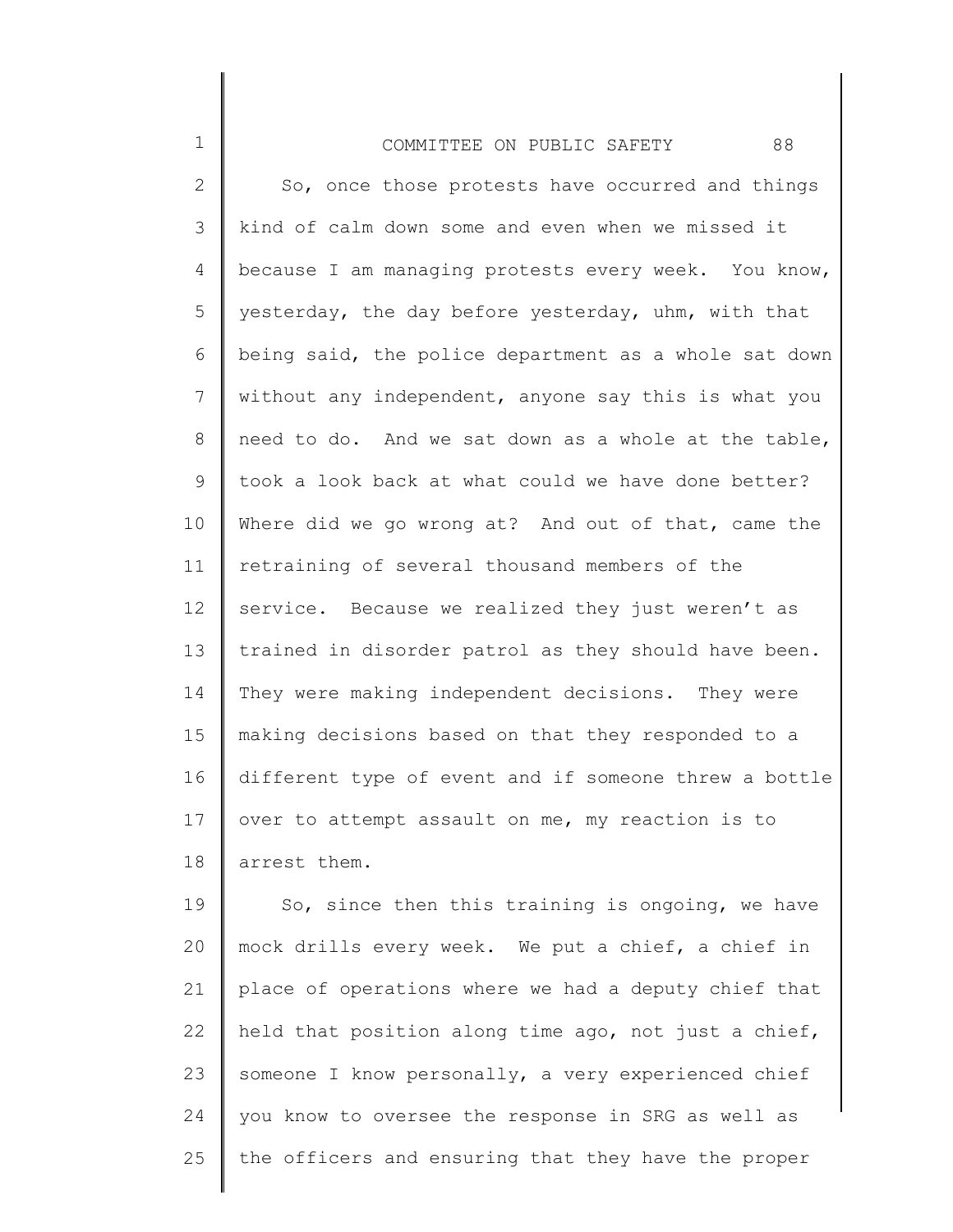| $\mathbf 1$    | 89<br>COMMITTEE ON PUBLIC SAFETY                      |
|----------------|-------------------------------------------------------|
| $\overline{2}$ | training, the proper message goes out. I have weekly  |
| 3              | calls to address the protests every week. I have an   |
| 4              | inspector that's overseeing that but I am personally  |
| 5              | involved. We have community affairs at the helm now.  |
| 6              | So, without officially having the DOI report          |
| 7              | implemented into the form reinvention, it's been      |
| 8              | implemented. Because I am sure that we have a strong  |
| 9              | community affairs presence out there. We know what    |
| 10             | we are dealing with. We know the bad actors now.      |
| 11             | Whereas before we were met with this vast amount of   |
| 12             | people and you know, it was complete chaos and you    |
| 13             | know, sense then, you could see the progress. There   |
| 14             | is less arrests made.                                 |
| 15             | I mean, the other night unfortunately we had a        |
| 16             | reporter assaulted and there were a few arrests made  |
| 17             | behind that. But you know, now you see the            |
| 18             | difference. The demonstration last night,             |
| 19             | uneventful, people went from Manhattan to the Bronx   |
| 20             | and then they went home and I really think that comes |
| 21             | from the retraining, the advice that we got from you  |
| 22             | know the reports, feedback from the community,        |
| 23             | especially during a lot of these listening sessions   |
| 24             | that's been being held, different forms, related to   |
| 25             |                                                       |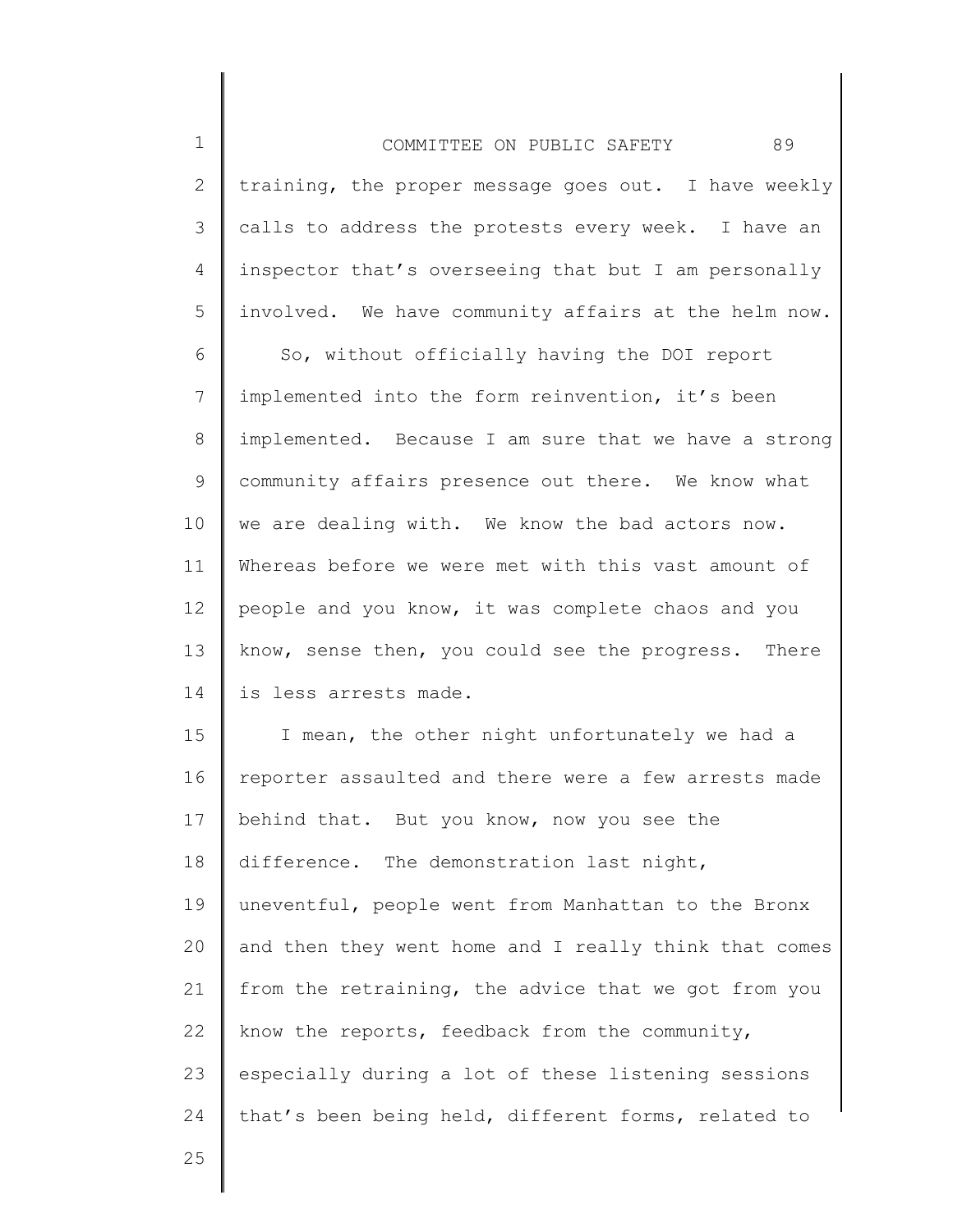1 2 3 4 5 6 7 8 9 10 11 12 13 14 15 16 17 18 19 20 21 22 23 COMMITTEE ON PUBLIC SAFETY 90 reform that we had mentioned and also especially, the retraining of the officers and the supervised reoversight that's out there. So, I truly believe that moving forward it can only get better because structure and systems are in place. I just think needed that structure regarding demonstrations and protests which we deal with all the time and never something of that magnitude and you know, the young job that it is ensuring that four hours of training was not enough. And that's what they were receiving in a police scan. So, that has since changed and I think you will feel and see the change with that. MICHAEL CLARKE: And if I may, a little bit about the disciplinary matrix, we did put up a public comment and we did work with CCRB, so the civilian in view of discipline is baked into the guidelines that we now have to use going forward, right? So that helps — has helped the PC, helped the department figure out what is appropriate penalties for a wide variety of misconduct and we have made some changes based on that feedback.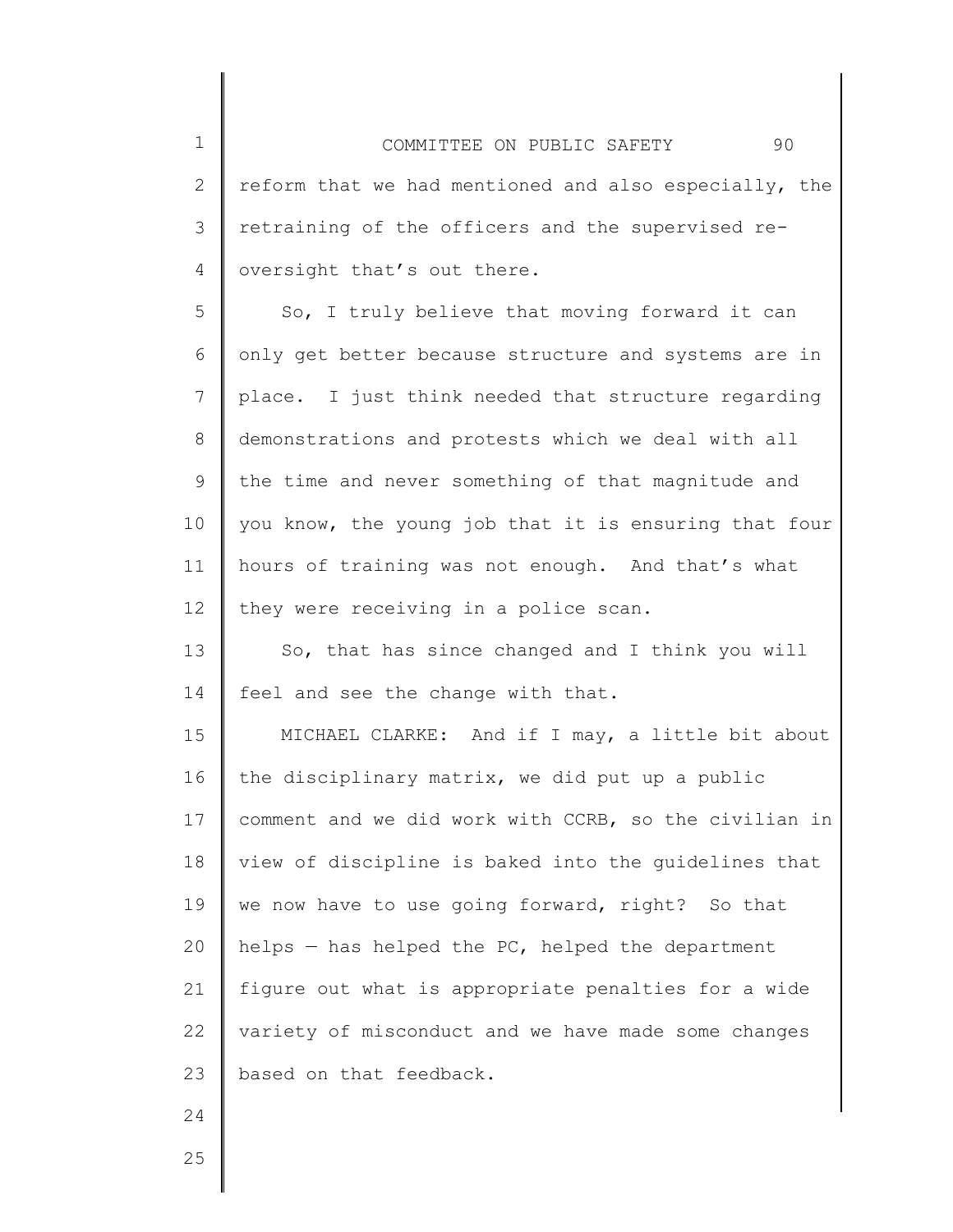| $\mathbf 1$     | 91<br>COMMITTEE ON PUBLIC SAFETY                     |
|-----------------|------------------------------------------------------|
| $\mathbf{2}$    | And as Chelsea said, it is a living document. We     |
| 3               | will continue getting feedback and updating it and   |
| $\overline{4}$  | making it as strong as possible.                     |
| 5               | CHAIRPERSON ADAMS: Thank you. I am going to go       |
| 6               | back to Counsel. I believe that my colleagues have   |
| $\overline{7}$  | more questions. Thank you.                           |
| $\,8\,$         | COMMITTEE COUNSEL: Yes, we have Council Member       |
| $\mathsf 9$     | Deutsch and then I believe we are on the second      |
| 10              | rounds. Council Member Deutsch.                      |
| 11              | SERGEANT AT ARMS: Time starts now.                   |
| 12 <sup>°</sup> | COUNCIL MEMBER DEUTSCH: Thank you very much.         |
| 13              | Good afternoon, good afternoon everyone, almost      |
| 14              | afternoon. But first, I want to speak about the      |
| 15              | residency issue that was brought up with the         |
| 16              | Resolution. So, firstly, I heard from NYPD that they |
| 17              | are looking into possibly making the change and      |
| 18              | that's why I understood of looking to see if the     |
| 19              | officers should live in New York City.               |
| 20              | You know, just not too long ago, we had a            |
| 21              | majority of New York City Council Members asking for |
| 22              | fair market pay for officers. So, I disagree with    |
| 23              | the fact that officers that live in New York City    |
| 24              | should only be allowed to be a New York City Officer |
| 25              | because we all know that the cost of living for an   |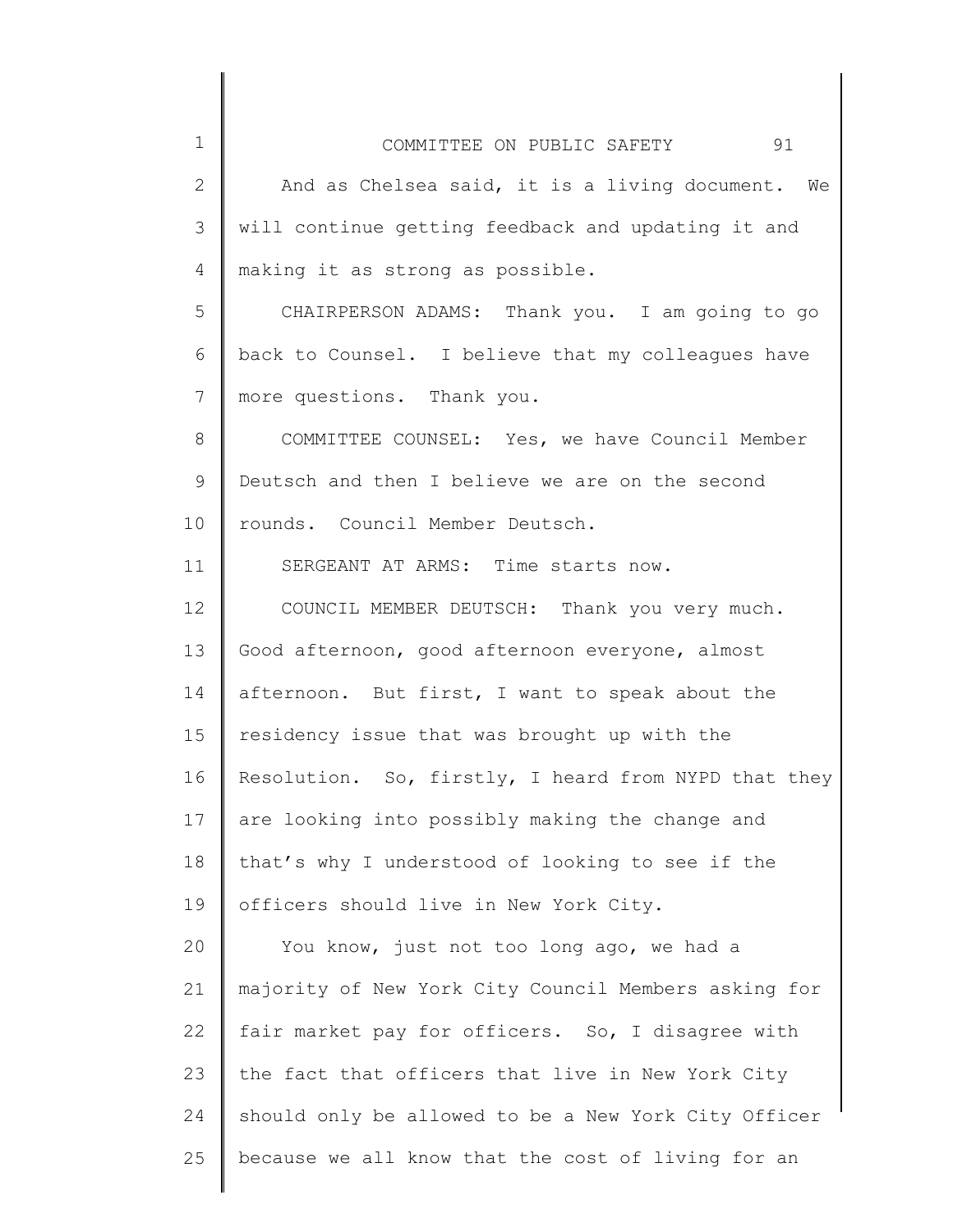| $\mathbf 1$   | 92<br>COMMITTEE ON PUBLIC SAFETY                      |
|---------------|-------------------------------------------------------|
| $\mathbf{2}$  | officer would be very low starting salary compared to |
| $\mathcal{S}$ | other states. It is not feasible for that individual  |
| 4             | who protects us 24/7 and when you have an officer who |
| 5             | becomes a cop and is a resident of New York City and  |
| 6             | then gets married then has a family, it's probably    |
| 7             | almost impossible for that officer to live in New     |
| $8\,$         | York City with the cost of living. And to prove it,   |
| $\mathsf 9$   | the majority of the City Council did ask for fair     |
| 10            | market pay and if we get the fair market pay then it  |
| 11            | is a discussion to talk about because no one should   |
| 12            | have to struggle how the next meal will be put on the |
| 13            | table, so I just wanted to bring that point up.       |
| 14            | Secondly, I just wanted to mention that uhm, you      |
| 15            | know, we spoke about $-$ we are talking about now how |
| 16            | to take away the discretion from the police           |
| 17            | commissioner, giving it to an independent agency and  |
| 18            | oversight. Well, while I agree that if we are going   |
| 19            | $to -$ you know, I have many issues as well as my     |
| 20            | colleagues have issues in the district where I have   |
| 21            | traffic intersections that kill people literally      |
| 22            | every single week, every single month and when I      |
| 23            | reach out to Department of Transportation and they    |
| 24            | don't make those intersections safe, right? I wish    |
| 25            |                                                       |
|               |                                                       |

I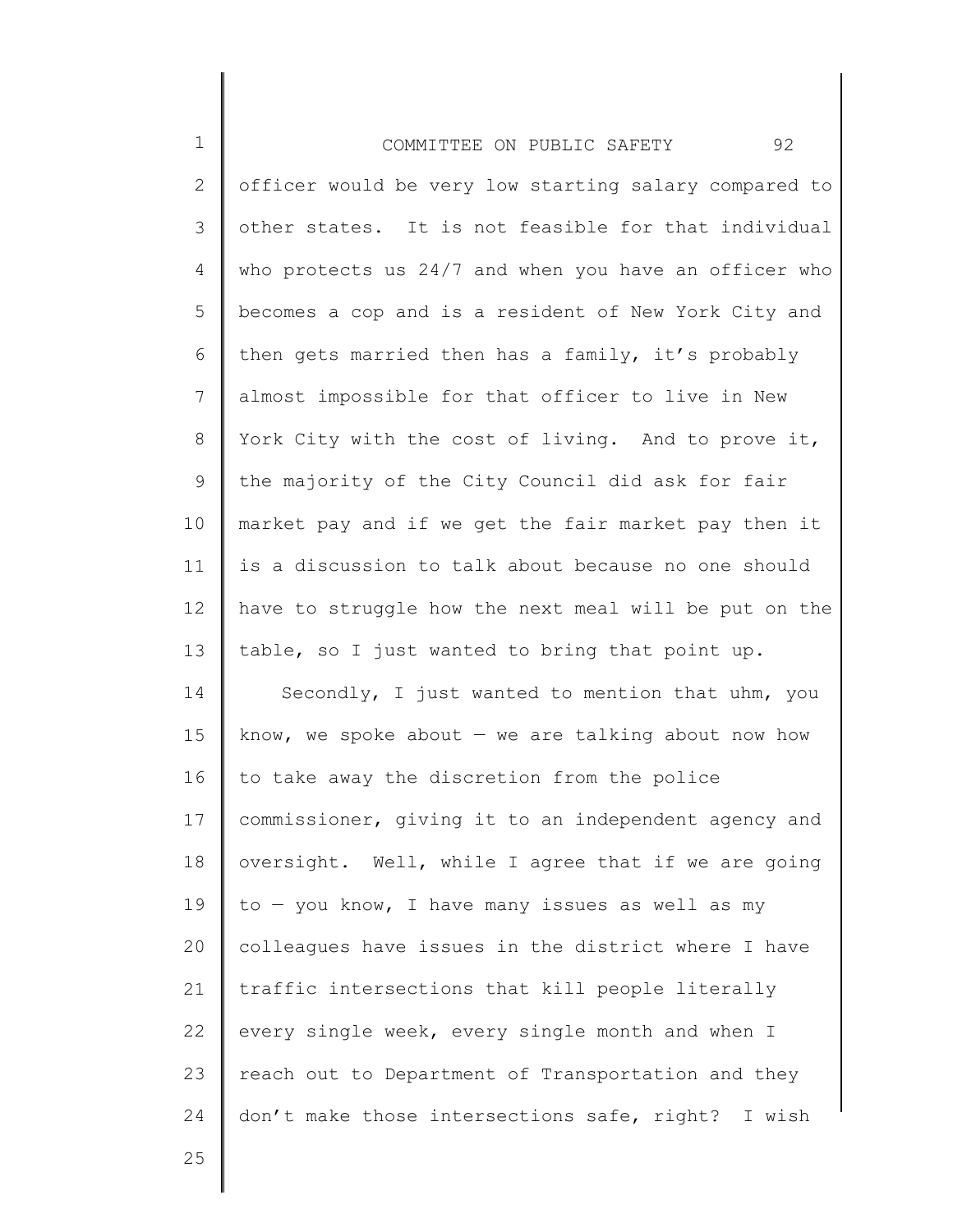| $\mathbf 1$  | 93<br>COMMITTEE ON PUBLIC SAFETY                      |
|--------------|-------------------------------------------------------|
| $\mathbf{2}$ | that there was an independent agency that has         |
| 3            | oversight on that commissioner. When I am trying to   |
| 4            | stop the counting in homeless shelter in my district  |
| 5            | because there is not enough mental health services    |
| 6            | for the people, the homeless community living there,  |
| 7            | where we have just seen a person who was homeless     |
| 8            | with a mental health issue stab people on our trains. |
| 9            | I wish that there was oversight on the                |
| 10           | Commissioner of HRA, of DHS who will be an            |
| 11           | independent person or agency to have oversight on     |
| 12           | that Commissioner but lets not single out one agency  |
| 13           | because we have many issues with all the agencies     |
| 14           | where peoples lives depend on it.                     |
| 15           | So, if we are going to do something, let's do it      |
| 16           | to every single agency across the board. Let's not    |
| 17           | single out one agency where we are taking away that   |
| 18           | power from the Commissioner. I as a Council Member,   |
| 19           | I have oversight of my office, my colleagues have     |
| 20           | oversight in their offices. So, why is the NYPD       |
| 21           | different than anyone else?                           |
| 22           | But while I agree that maybe we should have an        |
| 23           | independent agency to have oversight, let's do this   |
| 24           | across the board. Not just single out the NYPD and    |
| 25           | that's where I disagree. And another thing I wanted   |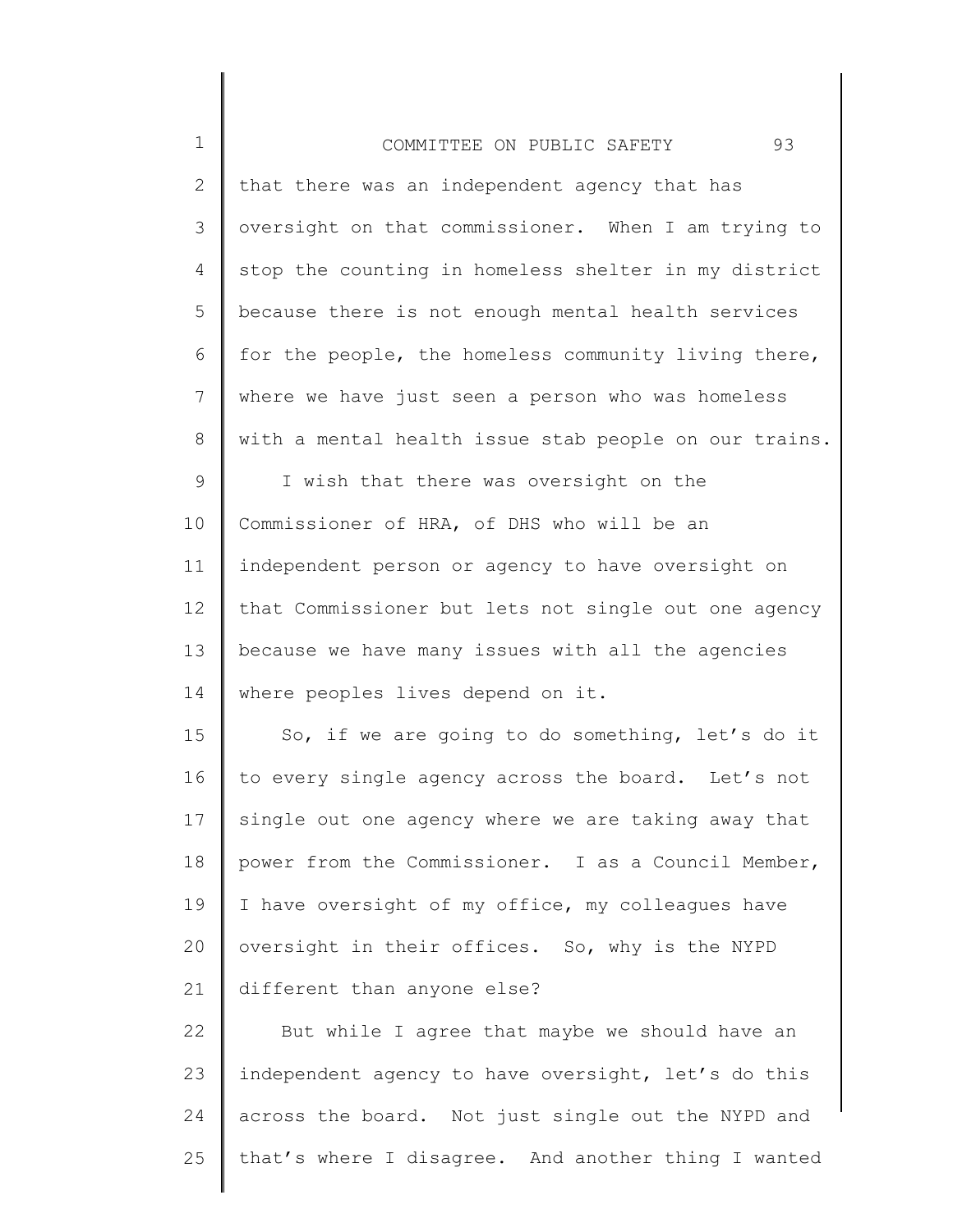1 2 3 4 5 6 7 8 9 10 COMMITTEE ON PUBLIC SAFETY 94 to mention, is that we have passed police reforms bills over the last six years and I served in the Public Safety Committee. Now, I respect my colleagues, I respect the work that they do but what I disagree with is that we have bills that we have passed in the City Council where we have regressed. For example the diaphragm bill, we have regressed where we are tying officers hands from doing their jobs.

11 12 13 14 15 16 17 18 19 20 21 22 23 24 I gave up my car to take a train two years ago. I am terrified now to take a train. I am terrified to take a train. So, before we go into other police reform bills and keeping all those previous bills that we have put in place, right? We shouldn't work by peace mill, we shouldn't say okay, we are going to put two bills today. Okay, they don't work, let's put another two bills in tomorrow or next month, let's put another two bills in. We constantly pass police reform bills and we see that New York is not happy. They are not happy. They don't feel safe. So, before we continue with more police reform bills and holding the NYPD or other agencies accountable, let's repeal some of those bills. Let's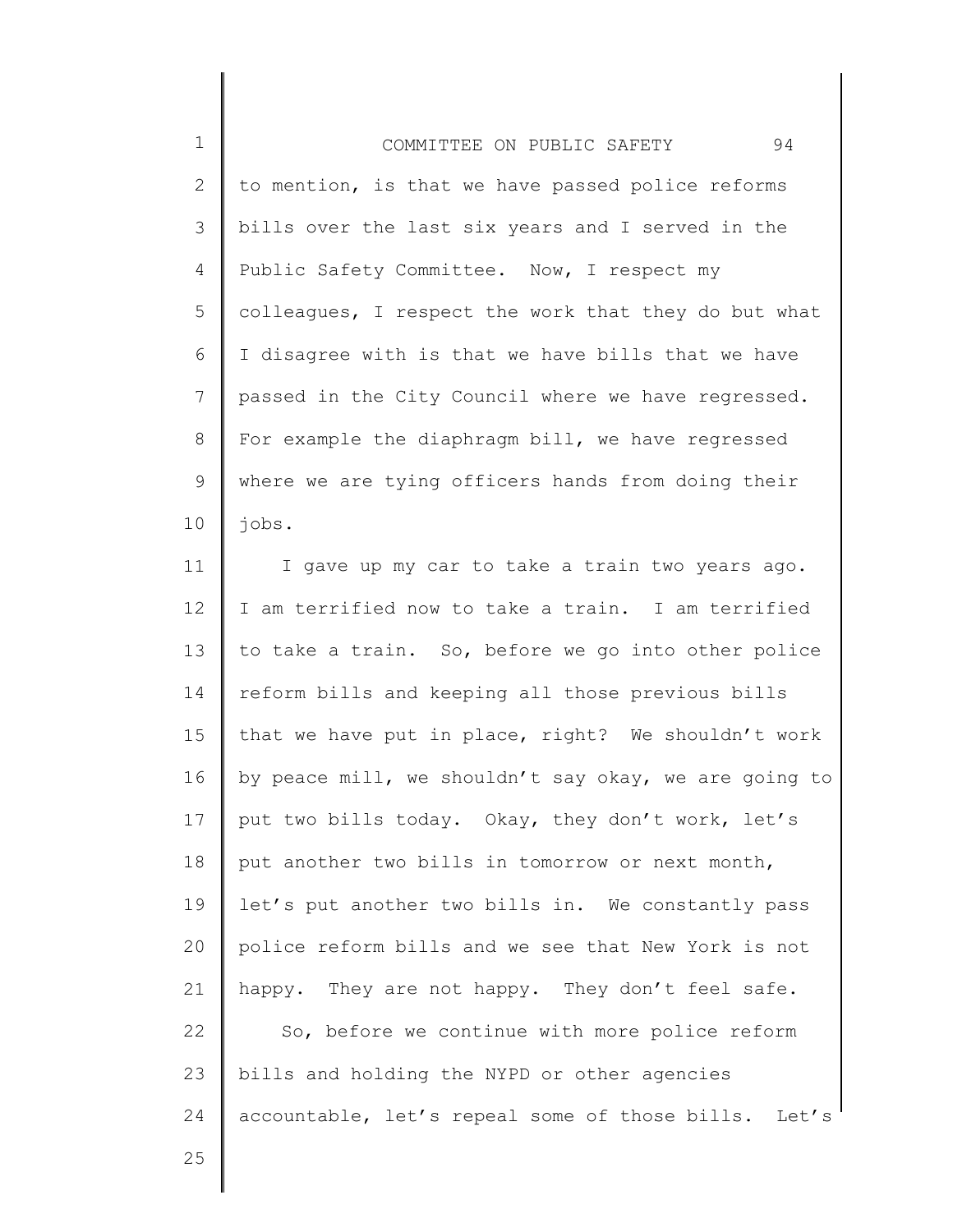1 2 3 4 5 COMMITTEE ON PUBLIC SAFETY 95 repeal the diaphragm bill which is not working. [LOST AUDIO 1:50:53] individuals, they came out. Bring Kevin McCall against the diaphragm bill. SERGEANT AT ARMS: Time expired.

6 7 8 9 10 11 COUNCIL MEMBER DEUTSCH: I need another two minutes. And I think that before we continue and before we hold the NYPD and single them out and hold them accountable, let's look at the full picture because we, as elected officials, we owe it to New Yorkers.

12 13 14 15 16 17 18 19 20 And finally, I want to make one more point, my colleague Council Member Riley mentioned about the peaceful protestors and I agree, when peaceful protestors go out in the streets and I have joined them, that we need to have oversight. We need to have police reform, we need to have training, we need to have sensitivity training. Everyone needs to be held accountable when there are peaceful protestors out on the streets.

21 22 23 24 Why aren't my colleagues speaking about the nonpeaceful protestors? Such as what we had this past Friday night and if you are going to hold, if we are going to hold the NYPD accountable, let's hold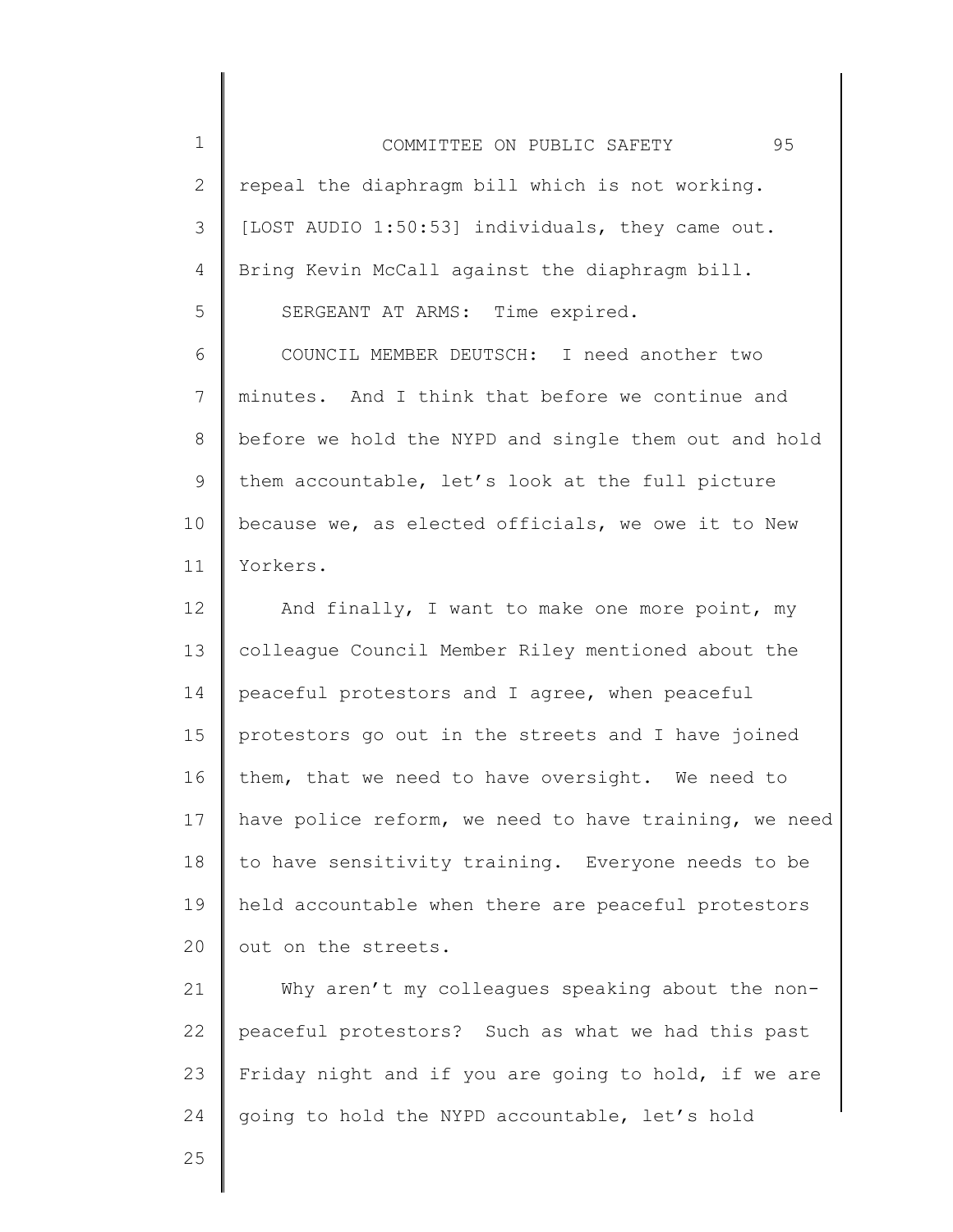1 2 3 COMMITTEE ON PUBLIC SAFETY 96 ourselves accountable on the non-peaceful protestors. Thank you very much.

4 5 6 7 8 COMMITTEE COUNSEL: Okay, we are going to go back to Council Member Levin and I will just ask any other Council Members who would like to come back for a second round to please use the Zoom raise hand function. Council Member Levin.

SERGEANT AT ARMS: Time starts now.

10 11 12 13 14 15 16 17 18 19 20 21 22 23 24 COUNCIL MEMBER LEVIN: Thank you very much. Thank you very much and uh, so my first question, I am going direct it to the Intro. that I mentioned just around qualified immunity. I know this was discussed before but I wasn't a part of this. So, I want to read into the record Code Section 1983, which is civil action for deprivation of rights. This is from 1871, post-Civil War, three years after the passage of the 14<sup>th</sup> amendment. Every person who under collars to any statute, ordinance, regulation, customer usage of any state or territory or the District of Columbia, subjects or classes to be subjected. Any citizen of the United States or other persons within the jurisdiction thereof, to the deprivation of any rights, privileges or immunities,

25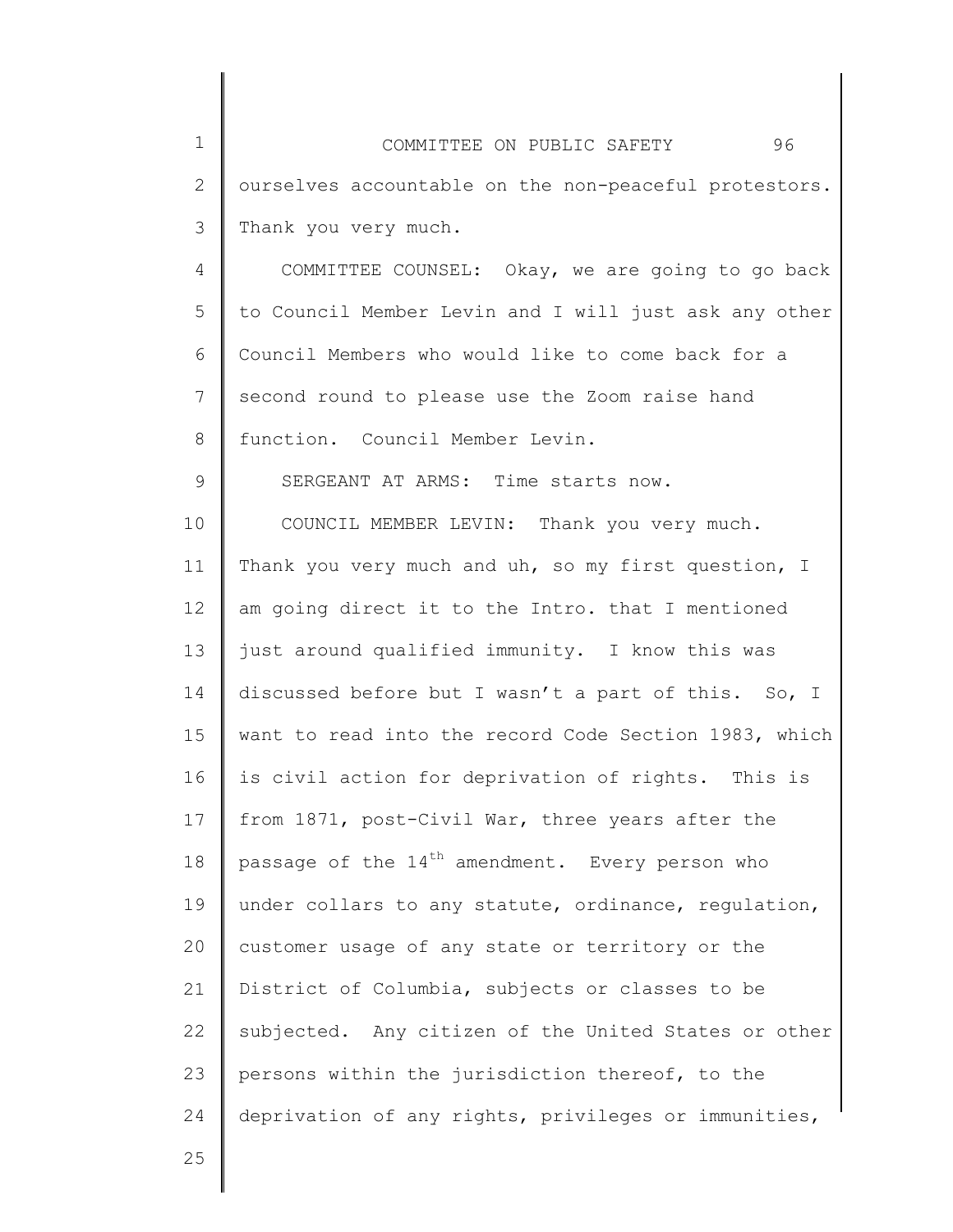| $\mathbf 1$    | 97<br>COMMITTEE ON PUBLIC SAFETY                                  |
|----------------|-------------------------------------------------------------------|
| $\overline{2}$ | secured by the constitution and laws shall be liable              |
| 3              | to the person injured in an action lawsuit inequity               |
| 4              | or other proper proceeding for redress. Except that               |
| 5              | in any action brought against an additional officer               |
| 6              | for an act or omission taken, of such officers                    |
| 7              | judicial capacity, injunctive relief shall be granted             |
| 8              | unless a declaratory decree was violated or                       |
| 9              | declaratory relief was unavailable.                               |
| 10             | For the purposes of this section, an act, any act                 |
| 11             | of congress who simply the District of Columbia                   |
| 12             | should be considered would be a statute of the                    |
| 13             | District of Columbia.                                             |
| 14             | That's the relevant statute. That is the                          |
| 15             | statute, federal statute 1871 governing the                       |
| 16             | deprivation of anybody. Of anybody in the United                  |
| 17             | States, by anybody in the United States. The                      |
| 18             | deprivation of their constitutional rights, their 4 <sup>th</sup> |
| 19             | amendment rights.                                                 |
| 20             | So, I want to ask, I will give an example. I                      |
| 21             | will give an example from the police protests earlier             |
| 22             | this year and I will leave it as a hypothetical                   |
| 23             | because I imagine you don't want to comment on                    |
| 24             | specific cases. A hypothetical, which we have on                  |
| 25             | video, a police officer unprovoked uhm, pushing an                |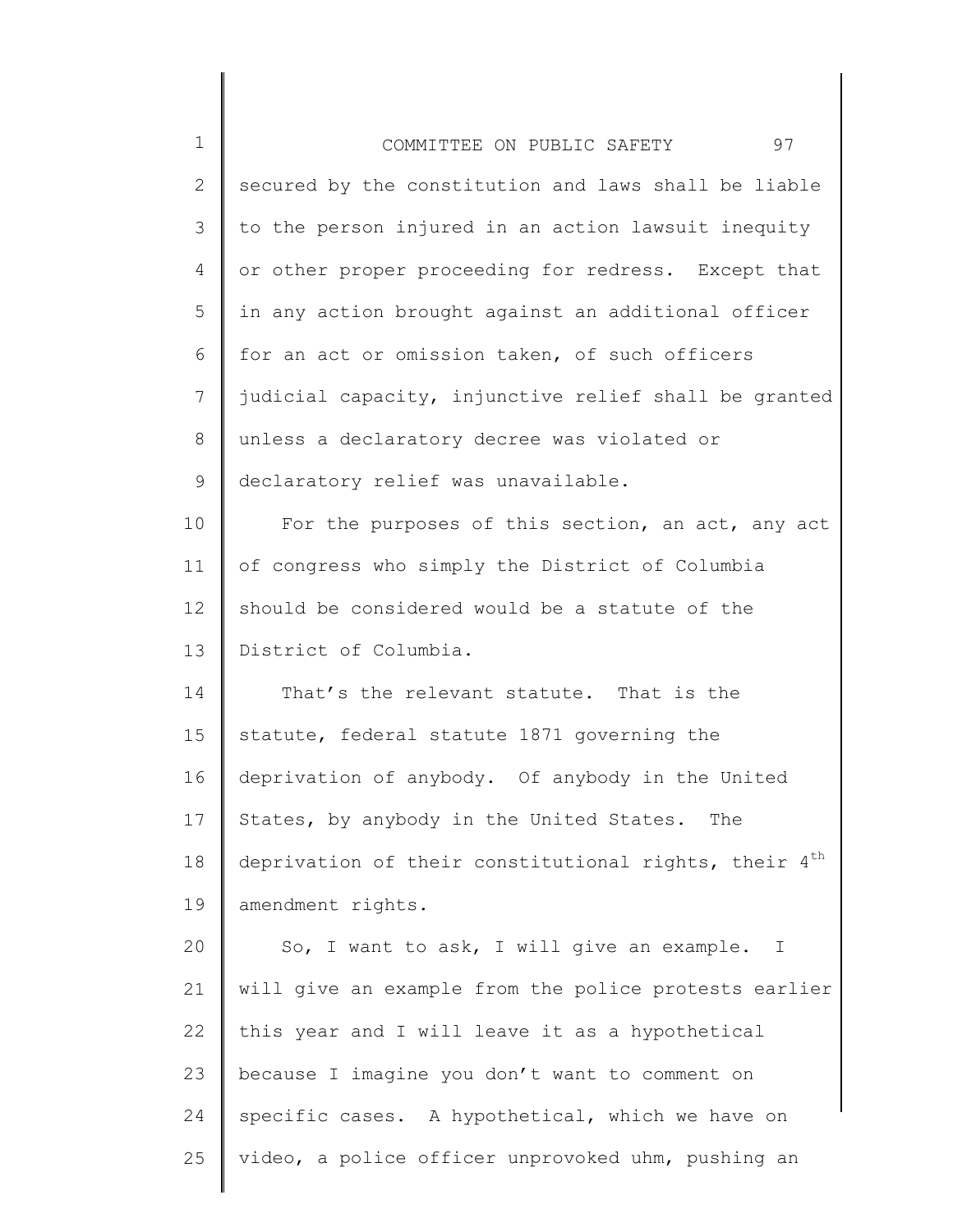| $\mathbf 1$  | 98<br>COMMITTEE ON PUBLIC SAFETY                      |
|--------------|-------------------------------------------------------|
| $\mathbf{2}$ | unarmed protestor who is not threatening that         |
| 3            | officer. We see it clearly in the video, pushing      |
| 4            | them to the ground or punching them in the head.      |
| 5            | Uhm, is that officer entitled to qualified            |
| 6            | immunity in your opinion?                             |
| 7            | ELIZABETH DAITZ: So, sir, thank you for that          |
| 8            | question and you are right, we will decline a comment |
| 9            | on pending investigations or pending litigation but I |
| 10           | should say unequivocally, that a police officer who   |
| 11           | violates the NYPD's Patrol Guide, is not entitled to  |
| 12           | representation or identification by the City of New   |
| 13           | York under state law regardless of what defenses      |
| 14           | maybe asserted in federal court.                      |
| 15           | So, that's the first point. The first point is        |
| 16           | that that person -                                    |
| 17           | COUNCIL MEMBER LEVIN: Okay, okay, wait, wait,         |
| 18           | $let's - because I want that to be, let's test that$  |
| 19           | out a little bit. So, you said regard - so, they are  |
| 20           | not entitled to defense by the City, so they have to  |
| 21           | hire their own defense attorney and they are not      |
| 22           | entitled to indemnification. Are they entitled to     |
| 23           | qualified immunity under federal statute?             |
| 24           | ELIZABETH DAITZ: So, again -                          |
|              |                                                       |

∥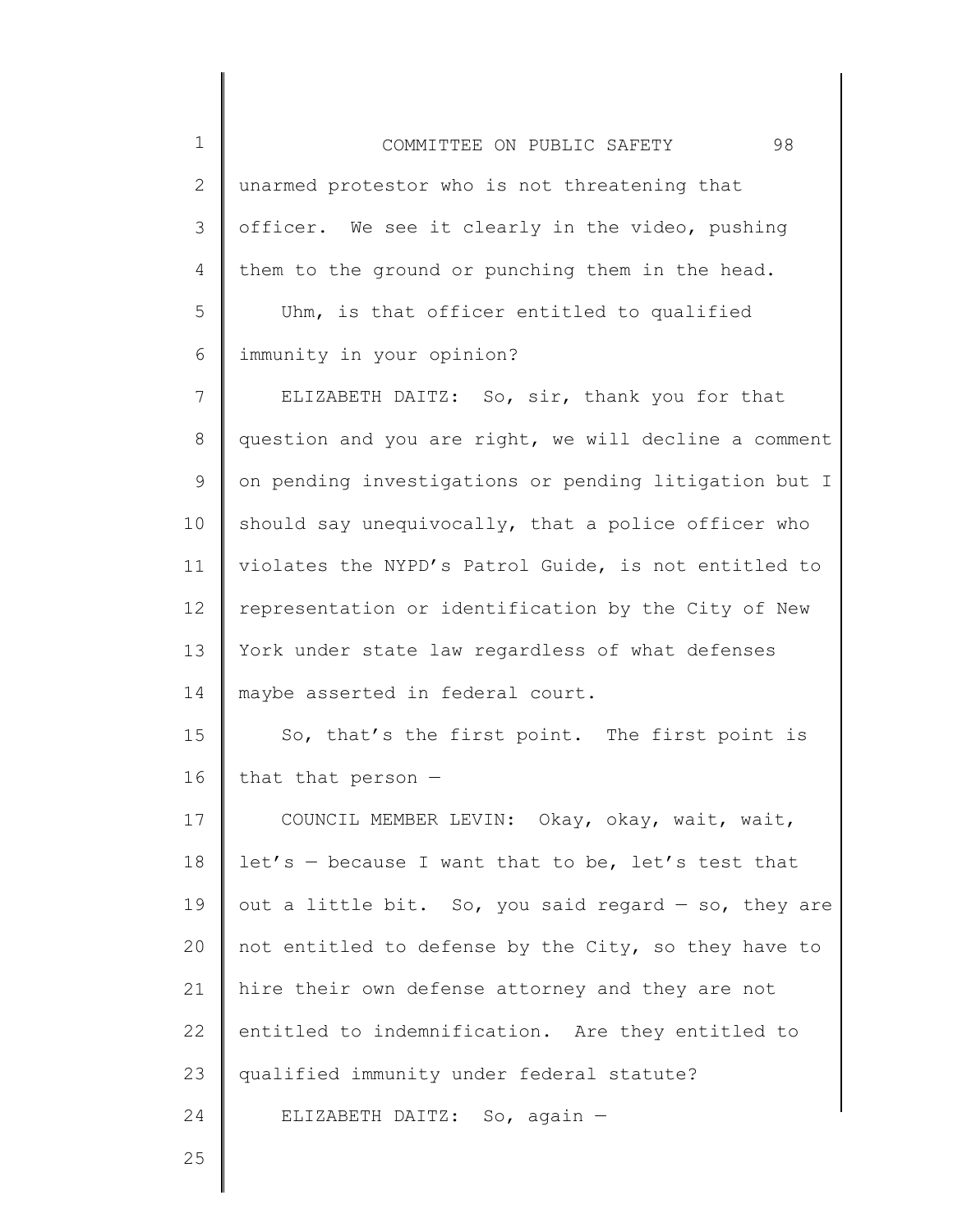2 3 4 5 COUNCIL MEMBER LEVIN: I'm sorry, not under federal statute, excuse me, under the qualified immunity doctrine, the judicial doctrine of qualified immunity?

6 7 8 9 10 11 12 13 14 15 16 17 18 19 20 21 22 23 24 ELIZABETH DAITZ: So, qualified immunity would only apply in the second circuit if there were no disputed issues of facts. So, in the first instance, if the plaintiff in that case said, this happened to me and the officer said, no it didn't. The qualified immunity defense is inapplicable in the second circuit. So, assuming under your hypothetical that the incidence is captured on video, so that there is no dispute fact. The court would then look at two things. One, whether the second circuit or Supreme Court of the United States Supreme Court where the New York State Court of Appeals has clearly established that an unprovoked physical assault violates the  $4^{th}$  amendment. If -COUNCIL MEMBER LEVIN: Okay, wait, wait, wait, wait, excuse me, excuse me. Let's just halt it right there. That the criticism of qualified immunity is that that is a very narrow band and in fact, as it has been interpreted by the courts, it has to be an

25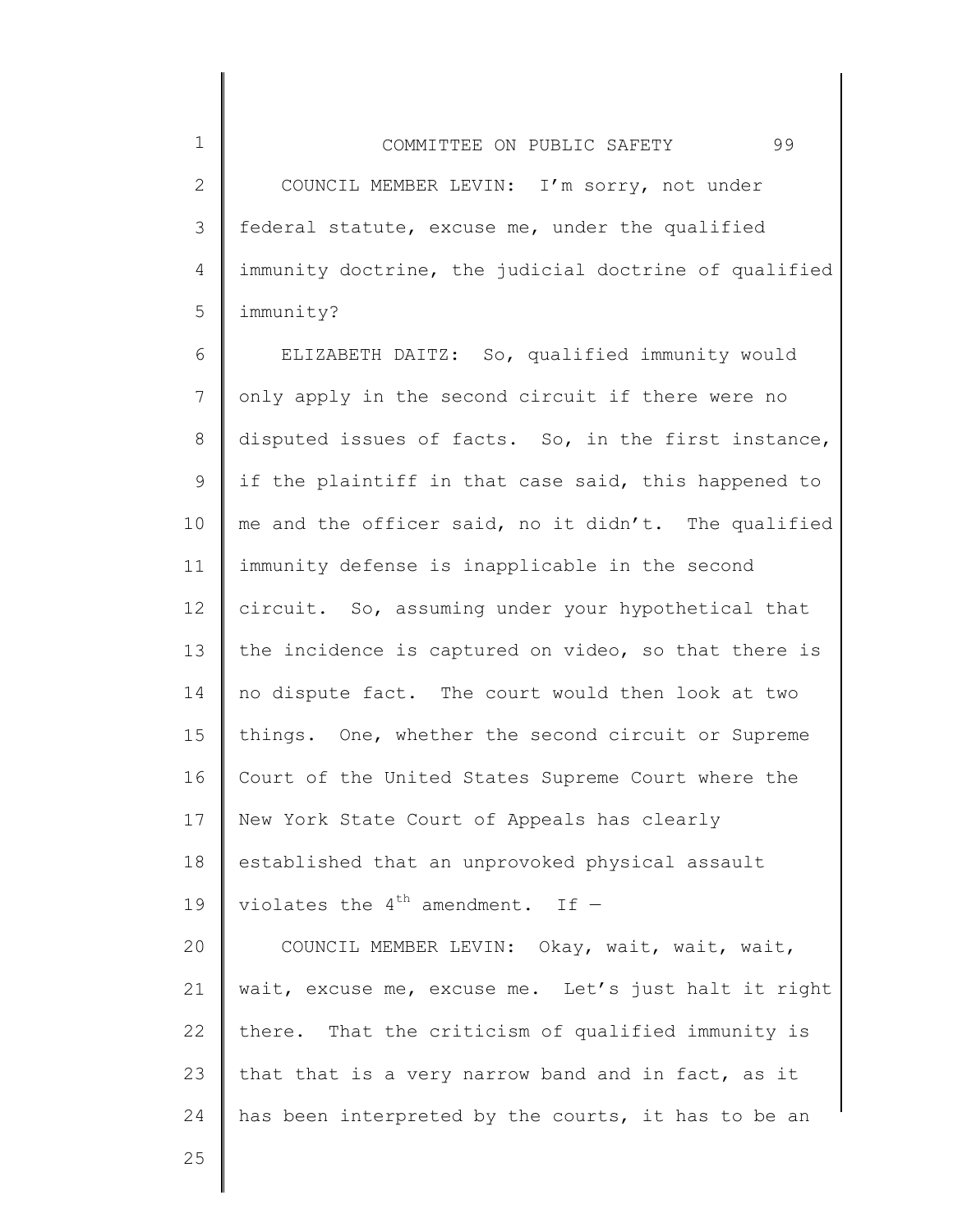| $\mathbf 1$  | 100<br>COMMITTEE ON PUBLIC SAFETY                     |
|--------------|-------------------------------------------------------|
| $\mathbf{2}$ | exact replication and that's what they find as        |
| 3            | clearly defined uhm, fact pack. Is that it is not     |
| 4            | just an unprovoked assault. It has to be, it has to   |
| 5            | be a clearly established uhm, precedent and what we   |
| 6            | find is that the precedent never gets established.    |
| 7            | SERGEANT AT ARMS: Time expired.                       |
| $8\,$        | COUNCIL MEMBER LEVIN: The precedent never gets        |
| 9            | established because it is always reliant on another   |
| 10           | precedent.                                            |
| 11           | So, that's under the 1983 Supreme Court decision      |
| 12           | which is the problem with qualified immunity to begin |
| 13           | with, which is the reason why around the country,     |
| 14           | republicans and democrats have taken issue with       |
| 15           | doctrine of qualified immunity. It is because this    |
| 16           | is not some crazy left wing uh, uh, way to kind of    |
| 17           | punish cops.                                          |
| 18           | I am going to read you a quote. This is a quote,      |
| 19           | this is a quote and I will say, I agree with this     |
| 20           | quote. I agree with this quote.                       |
| 21           | "I don't want the cops to lose their house but I      |
| 22           | do want people to have to think twice. That's when    |
| 23           | change will happen is when people feel the sting of   |
| 24           | bad policies."                                        |
| 25           |                                                       |

║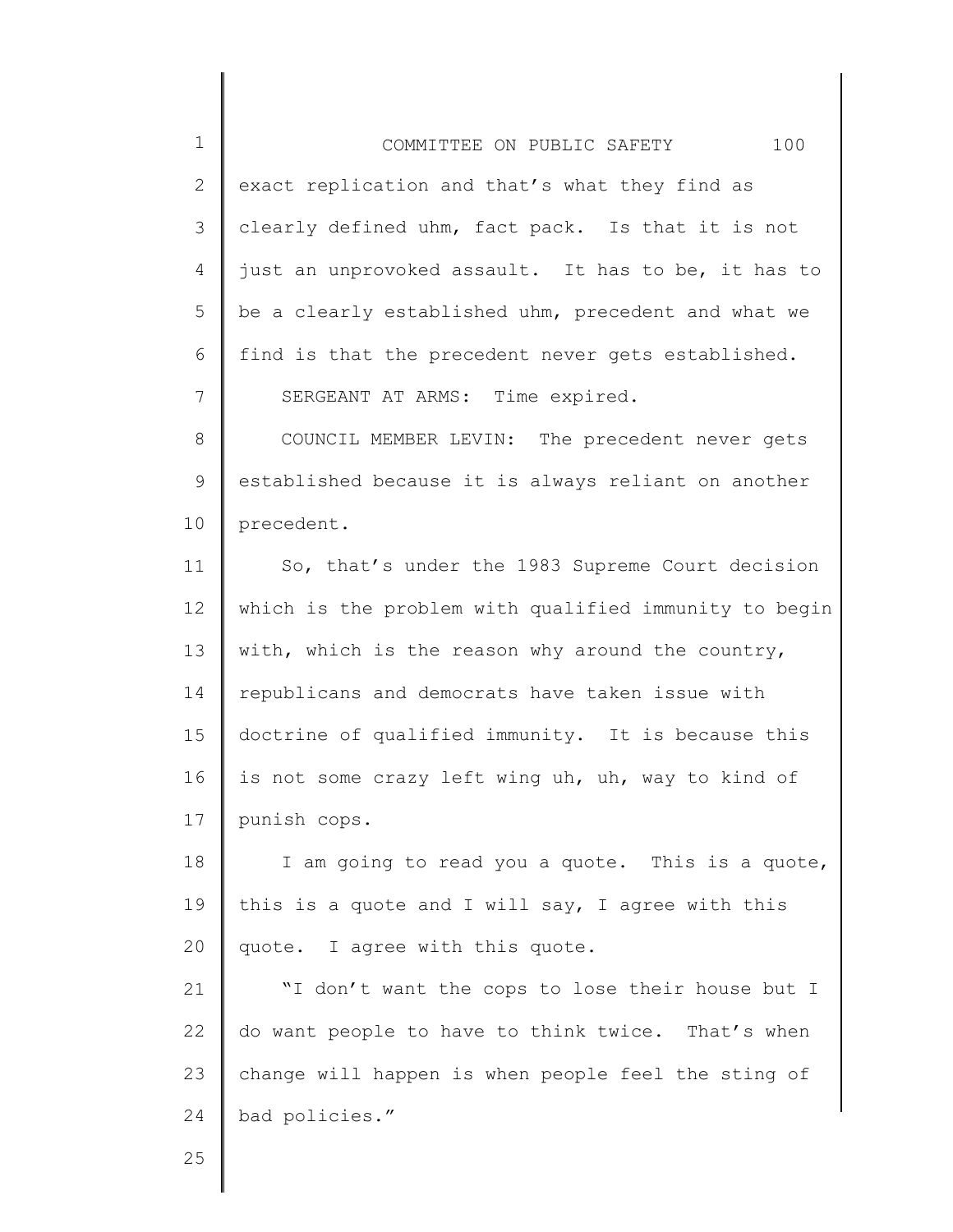| $\mathbf 1$ | 101<br>COMMITTEE ON PUBLIC SAFETY                     |
|-------------|-------------------------------------------------------|
| 2           | One thing I can tell you, if you subject to being     |
| 3           | sued, you act differently than if you are not. Let's  |
| 4           | take a look it. If, being qualified immunity          |
| 5           | doctrine statutorily. That quote is from South        |
| 6           | Carolina Republican Senator Lindsey Graham last year, |
| 7           | last year.                                            |
| 8           | ELIZABETH DAITZ: Sir, you are identifying a           |
| $\mathsf 9$ | federal problem that requires a federal solution and  |
| 10          | your bill not only does not solve for that problem    |
| 11          | but it create a new series of problems that directly  |
| 12          | impacts folks safety.                                 |
| 13          | So, I do want to speak specifically to $-$            |
| 14          | COUNCIL MEMBER LEVIN: Excuse me, excuse me but        |
| 15          | you just acknowledged a federal problem.              |
| 16          | OLEG CHERNYAVSKY: Council Member -                    |
| 17          | COUNCIL MEMBER LEVIN: I'm sorry, I'm sorry, I'm       |
| 18          | $sorry -$                                             |
| 19          | OLEG CHERNYAVSKY: We're in New York City. First       |
| 20          | of all, listen, we need to be able to answer these    |
| 21          | questions because I think your colleagues will        |
| 22          | benefit from actually understanding our -             |
| 23          | COUNCIL MEMBER LEVIN: Oleg, accept Oleg, excuse       |
| 24          | me, excuse me. I am interjecting you. I am trying     |
| 25          | to assess out -                                       |

║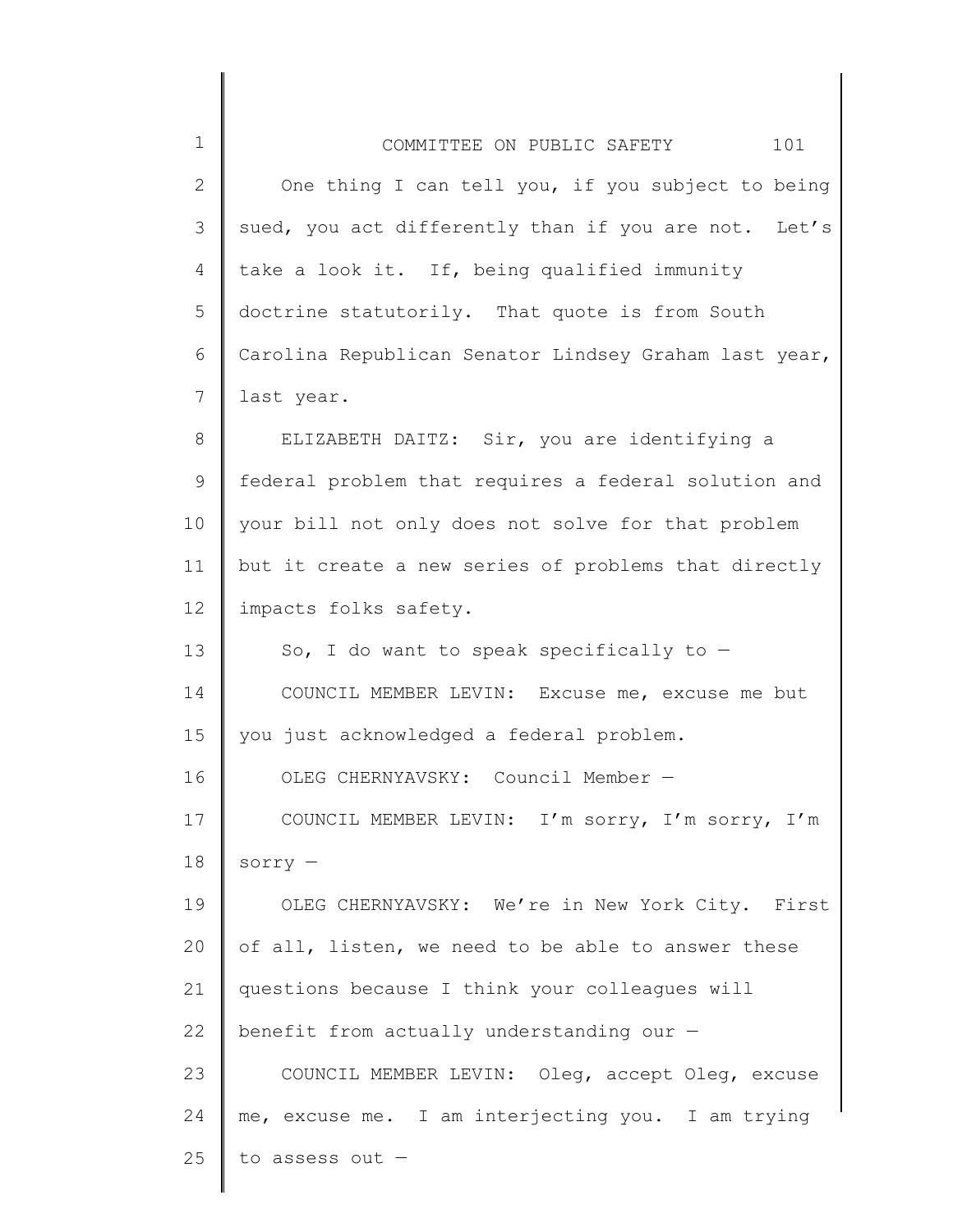| 1            | COMMITTEE ON PUBLIC SAFETY 102                       |
|--------------|------------------------------------------------------|
| $\mathbf{2}$ | OLEG CHERNYAVSKY: I know you are assessing out       |
| 3            | and interrupting -                                   |
| 4            | COUNCIL MEMBER LEVIN: Excuse me, I am assessing      |
| 5            | out - these are to be defined.                       |
| 6            | OLEG CHERNYAVSKY: Can you please let us finish       |
| 7            | our answer and you can follow up assess out as much  |
| 8            | as you would like to assess out, okay?               |
| 9            | COUNCIL MEMBER LEVIN: Okay.                          |
| 10           | OLEG CHERNYAVSKY: We need to be able to answer       |
| 11           | these questions and without being interrupted.       |
| 12           | That's the point. So $-$                             |
| 13           | COUNCIL MEMBER LEVIN: Okay then do me a favor        |
| 14           | and don't repeat the same answer 15 times like the   |
| 15           | last time.                                           |
| 16           | OLEG CHERNYAVSKY: We are not repeating the same      |
| 17           | answer 15 times. We are making points that clearly   |
| 18           | weren't visited in drafting this legislation.<br>We  |
| 19           | certainly weren't consulted or asked for input. This |
| 20           | certainly was not an inclusive process before this   |
| 21           | bill was introduced yet you have introduced this     |
| 22           | bill, okay?                                          |
| 23           | COUNCIL MEMBER LEVIN: Okay.                          |
| 24           |                                                      |
| 25           |                                                      |
|              |                                                      |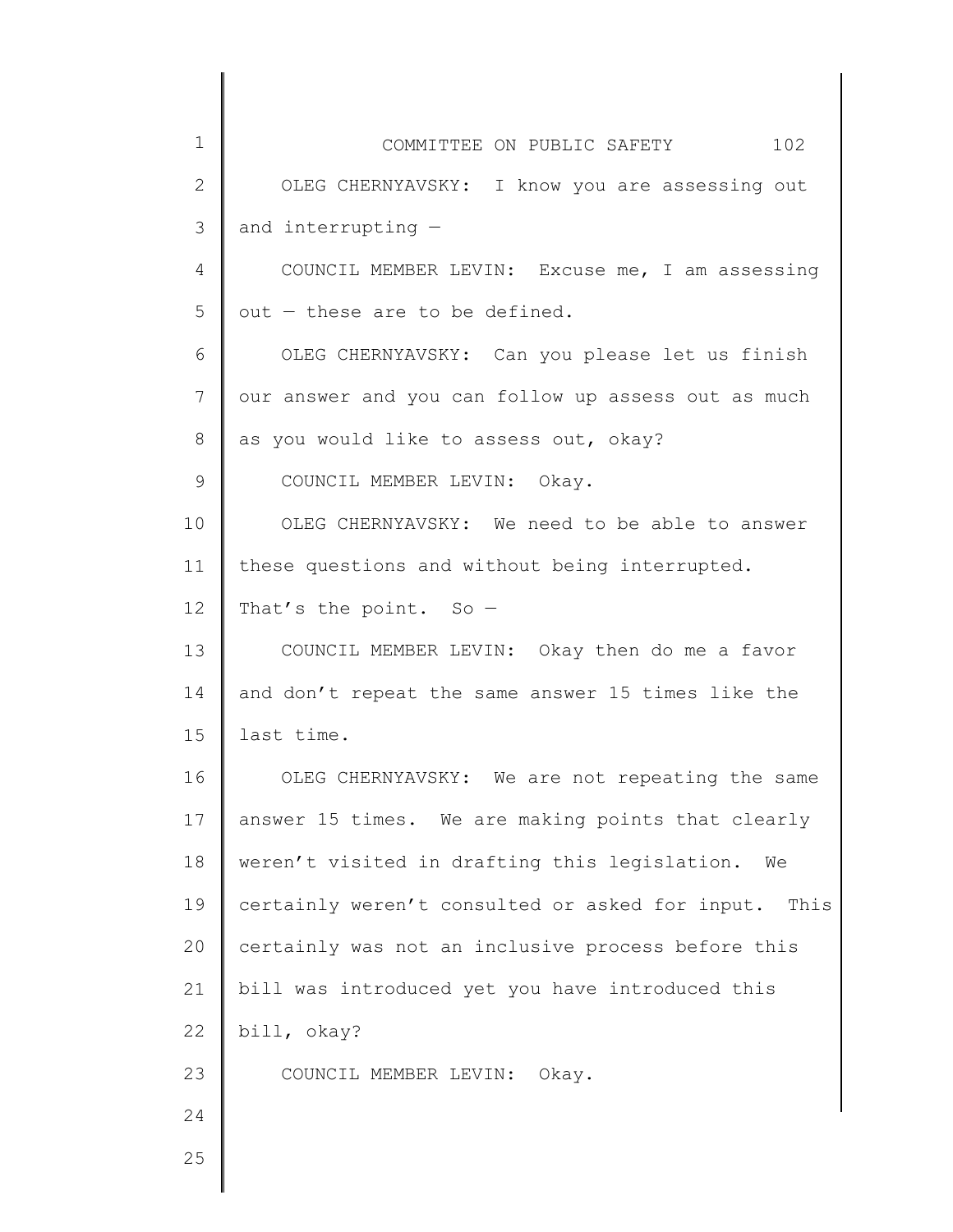| $\mathbf 1$  | 103<br>COMMITTEE ON PUBLIC SAFETY                    |
|--------------|------------------------------------------------------|
| $\mathbf{2}$ | OLEG CHERNYAVSKY: You have acknowledged that the     |
| 3            | city is having a homicide spike. It is having a      |
| 4            | human spike and this bill directly impacts that      |
| 5            | homicide and shooting rate in this city because what |
| 6            | you are doing in this bill, based on the way this    |
| 7            | bill is drafted, is penalizing police officers for   |
| 8            | acting lawfully. And penalizing every other police   |
| 9            | officer at the scene for not intervening when their  |
| 10           | colleague is acting lawfully. That's what this bill  |
| 11           | does.                                                |
| 12           | Now, if you want to talk about these problem in      |
| 13           | the federal statute, [INAUDIBLE 2:01:03] federal law |
| 14           | based on this conversation.                          |
| 15           | COUNCIL MEMBER LEVIN: There is no problems in        |
| 16           | the federal statute. There is no problems in the     |
| 17           | federal statute. Qualified immunity is not           |
| 18           | statutory.                                           |
| 19           | Qualified Immunity is a judicial doctrine            |
| 20           | interpreting the federal statute that goes back 130  |
| 21           | years, 150 years.                                    |
| 22           | ELIZABETH DAITZ: It is the same way and I            |
| 23           | appreciate your concern sir. I know a lot of it is   |
| 24           | driven and makes reference to the Cato Institute     |
| 25           |                                                      |
|              |                                                      |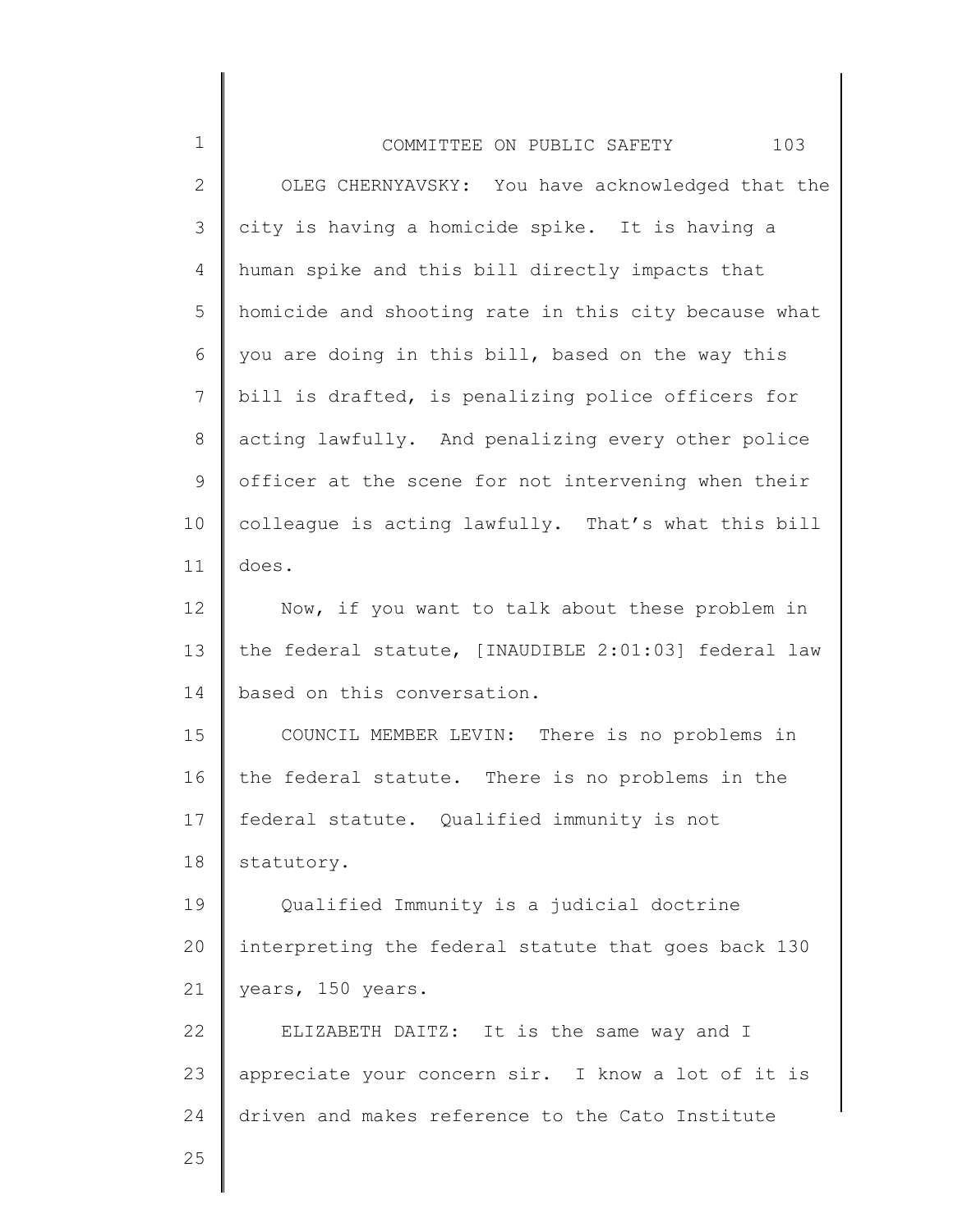| $\mathbf 1$  | 104<br>COMMITTEE ON PUBLIC SAFETY                     |
|--------------|-------------------------------------------------------|
| $\mathbf{2}$ | Peace and the quotes from Justice Scalia and Justice  |
| 3            | Thomas. I think you know, going back to revisit the   |
| 4            | emergence of the doctrine of qualified immunity and   |
| 5            | the judicial history as you put it, behind that       |
| 6            | doctrine is important and again part of a broader     |
| 7            | conversation about federal law. But I will say        |
| 8            | again, in the second circuit, the second circuit does |
| $\mathsf 9$  | not take the approach to clearly establish standard   |
| 10           | that you are decrying that exists in some of the      |
| 11           | other circuits.                                       |
| 12           | You could look at that lawyers analysis, the          |
| 13           | second circuit has dismissed fewer than 25 cases,     |
| 14           | excessive force cases on qualified immunity grounds   |
| 15           | in over 15 years.                                     |
| 16           | So, we $-$                                            |
| 17           | COUNCIL MEMBER LEVIN: But                             |
| 18           | ELIZABETH DAITZ:<br>Excuse me sir.                    |
| 19           | COUNCIL MEMBER LEVIN: I mean, if they reject it?      |
| 20           | ELIZABETH DAITZ: We do have a growing body of         |
| 21           | case law in the second circuit that clearly           |
| 22           | establishes for our officers boundaries that we use   |
| 23           | to work, policy and training. We look very closely    |
| 24           | on federal civil rights litigation in this            |
| 25           | jurisdiction to ensure that our officers have the     |
|              |                                                       |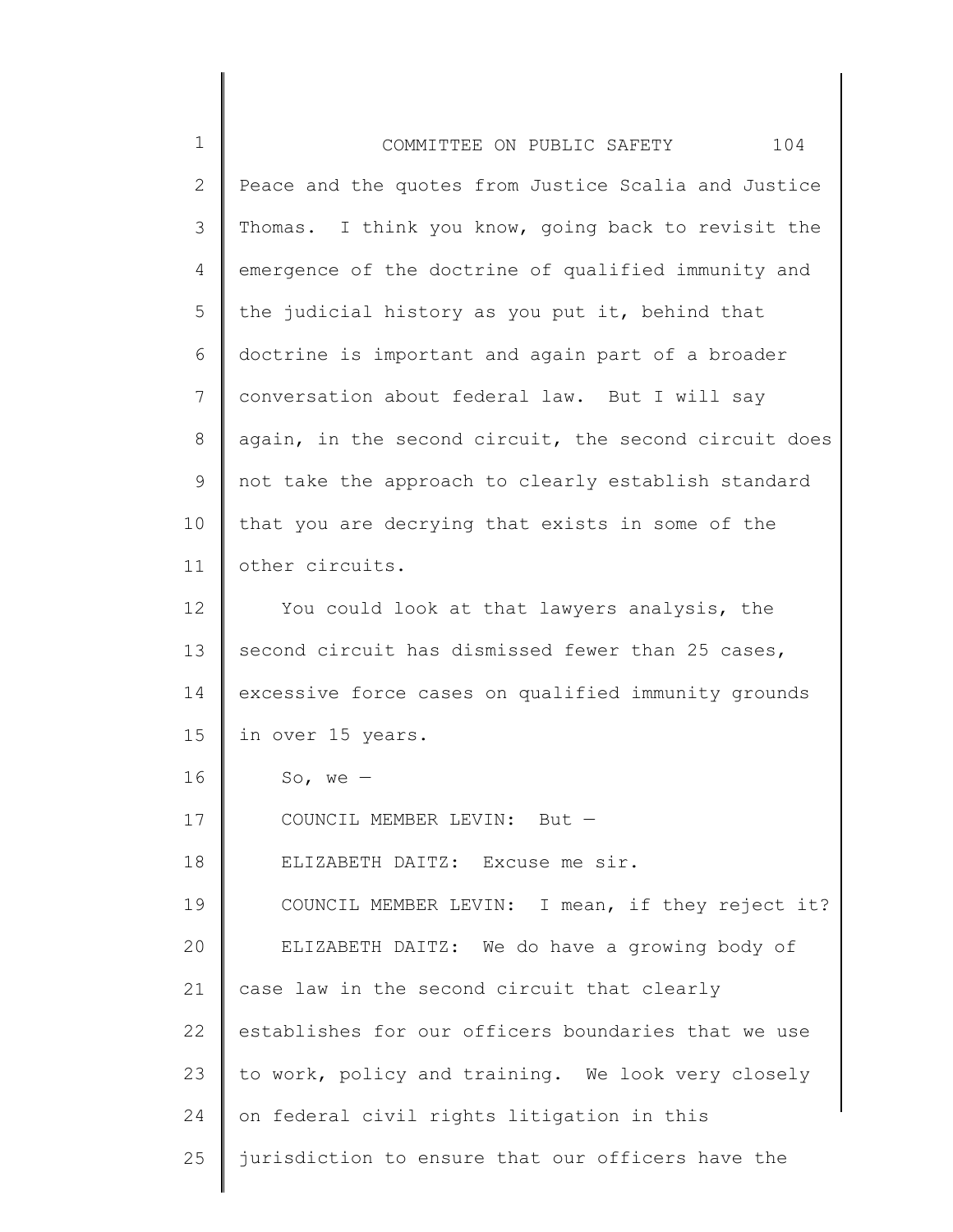| $\mathbf 1$ | 105<br>COMMITTEE ON PUBLIC SAFETY                     |
|-------------|-------------------------------------------------------|
| 2           | best policy and the best training and that you are    |
| 3           | informed by those litigation. They are not stumped    |
| 4           | in New York City by the Qualified Immunity Defense.   |
| 5           | COUNCIL MEMBER LEVIN: Excuse me, let me               |
| 6           | interject that that's not taking into account cases   |
| 7           | that are not brought because of qualified immunity as |
| 8           | a deterrence to bringing suit. So, you are just       |
| 9           | citing the number of cases where qualified immunity   |
| 10          | is granted but not the cases that are never brought   |
| 11          | in federal court because of an attorney, a            |
| 12          | plaintiff's attorney says, listen, you can't bring    |
| 13          | suit due to qualified immunity. How many cases was    |
| 14          | qualified immunity rejected as a defense in the       |
| 15          | second circuit?                                       |
| 16          | ELIZABETH DAITZ: Probably thousands. I can't          |
| 17          | give you an exact number but qualified immunity must  |
| 18          |                                                       |
| 19          | COUNCIL MEMBER LEVIN: Consider invoked and            |
| 20          | rejected by the courts.                               |
| 21          | ELIZABETH DAITZ: Qualified immunity is not -          |
| 22          | CHAIRPERSON ADAMS: I am going to interrupt            |
| 23          | because I am going to ask you to wrap Council Member  |
| 24          | Levin, so we can get our other colleague in here.     |
| 25          | So, I am just going to ask you to wrap.               |
|             |                                                       |

∥ ║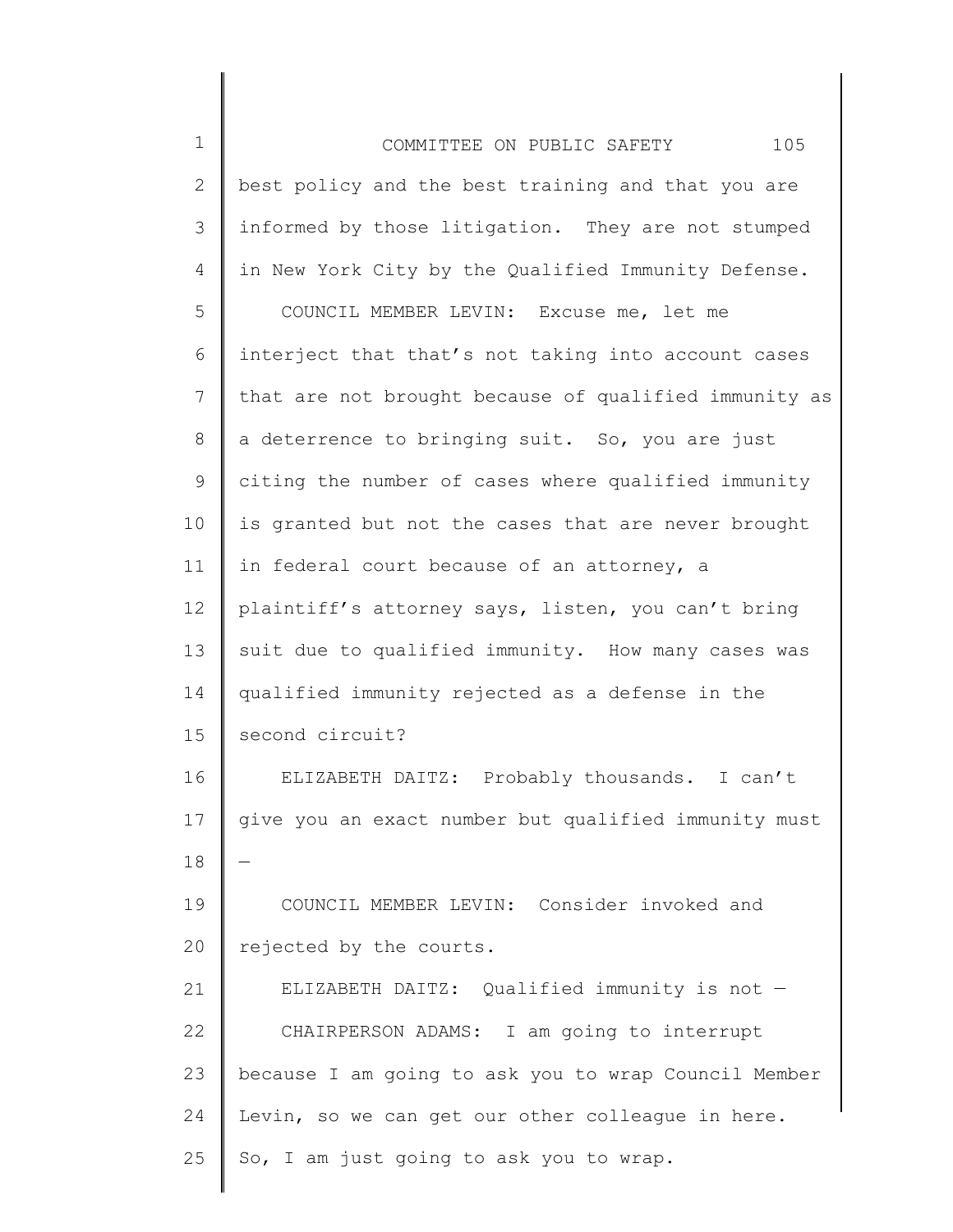| $\mathbf 1$  | 106<br>COMMITTEE ON PUBLIC SAFETY                      |
|--------------|--------------------------------------------------------|
| $\mathbf{2}$ | COUNCIL MEMBER LEVIN: Okay, thank you very much        |
| 3            | Chair. This is $-$ your saying that thousands of times |
| 4            | in the second, in the second circuit, uh, that         |
| 5            | officers have sought to invoke qualified immunity as   |
| 6            | a - this is an immunity defense. It's not a defense    |
| 7            | against uhm, this is a way to be immune from sued.     |
| 8            | You are saying that in stances - there have been       |
| 9            | thousands of instances where they have brought up      |
| 10           | that defense and of course have rejected. The          |
| 11           | federal courts have rejected that defense explicitly,  |
| 12           | is that right?                                         |
| 13           | ELIZABETH DAITZ: Well, first of all, I want to         |
| 14           | point out that 74.4 percent of lawsuits brought        |
| 15           | against members of the NYPD resolved the settlement.   |
| 16           | So, it's a full $-$                                    |
| 17           | COUNCIL MEMBER LEVIN: Settlement?                      |
| 18           | ELIZABETH DAITZ: To assume that they are               |
| 19           | litigated to this issue of qualified immunity.         |
| 20           | COUNCIL MEMBER LEVIN: A settlement is a                |
| 21           | different question.                                    |
| 22           | ELIZABETH DAITZ: Right.                                |
| 23           | COUNCIL MEMBER LEVIN: There are plenty of cases        |
| 24           | that the city settled because they don't want to deal  |
| 25           |                                                        |
|              |                                                        |

I ║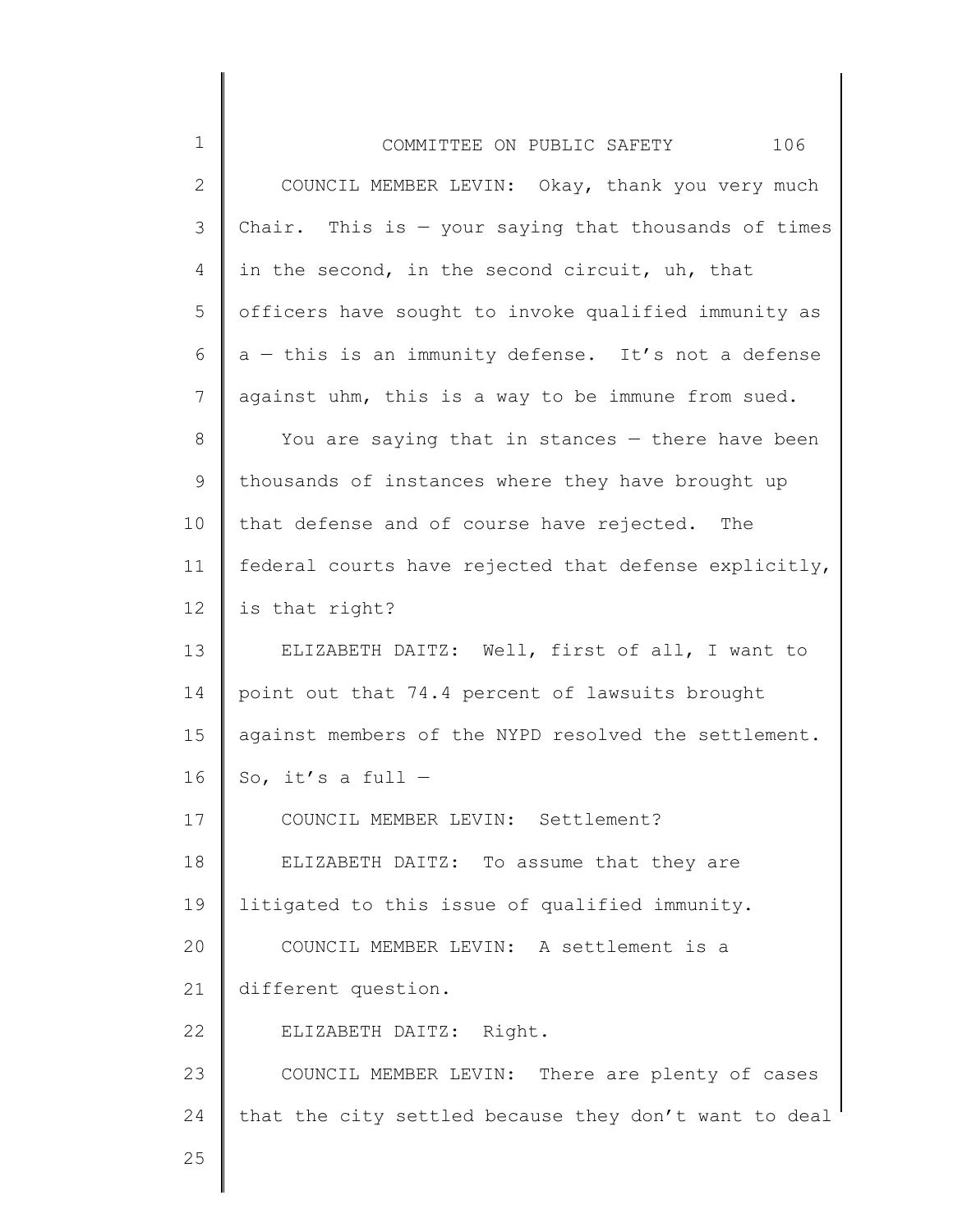2 3 4 COMMITTEE ON PUBLIC SAFETY 107 with a public fallout or they don't want to deal with prolonged litigations. Let take settlements and put them aside.

5 6 I am asking about cases in the second circuit which were revoked and rejected.

7 8 9 10 ELIZABETH DAITZ: But I would like to answer that question. So, qualified immunity is affirmative defense that must be pleaded and proved by police officers.

11 12 13 14 15 16 17 18 19 20 21 22 23 24 The answer to your question is yes. All qualified immunities pleaded as an affirmative defense in probably the majority of the you know 1,800 or so complaints filed against the police and our officers per year and in a great majority of those cases, those cases perceive through discovery and often times trial before the question of qualified immunity is adjudicated and I am not aware of really any case where the  $-$  I am sorry, I am just, I am confused by your question. Are you assuming that the officers are not raising qualified immunity or you are assuming that's it's always — COUNCIL MEMBER LEVIN: I am asking you if they raise qualified immunity, how many times? How many

25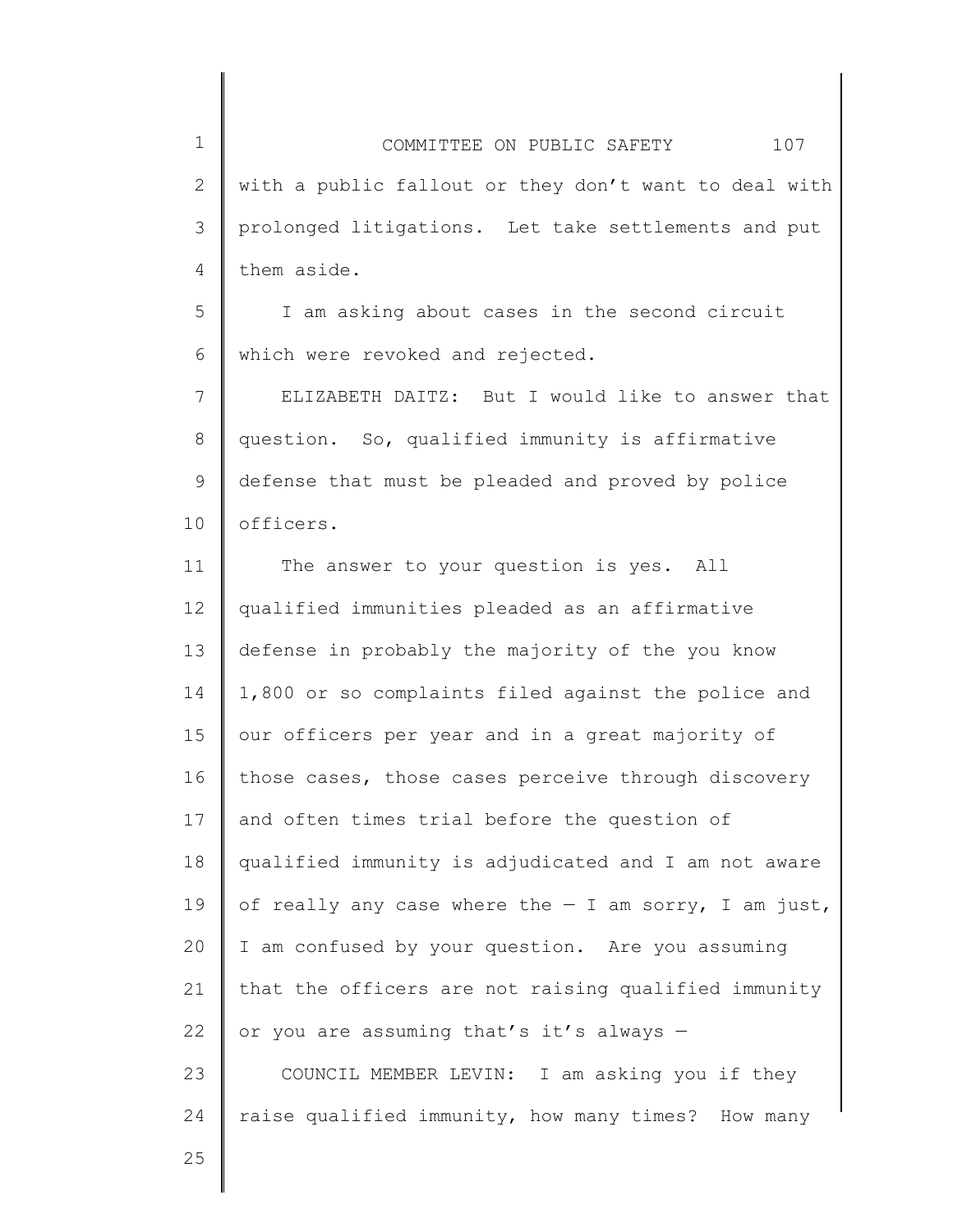| $\mathbf 1$ | 108<br>COMMITTEE ON PUBLIC SAFETY                      |
|-------------|--------------------------------------------------------|
| 2           | instances? You cited the number of instances in        |
| 3           | which qualified immunity is as a defense.              |
| 4           | ELIZABETH DAITZ: Yes.                                  |
| 5           | COUNCIL MEMBER LEVIN: But you did not cite the         |
| 6           | number of times when qualified immunity is invoked by  |
| 7           | the officer as a defendant and that defense is then    |
| 8           | rejected by the courts.                                |
| $\mathsf 9$ | ELIZABETH DAITZ: So, I would say probably              |
| 10          | hundreds of times a year and again that's a good       |
| 11          | faith guestimate. Go back to Bradley versus the City   |
| 12          | of New York is the second circuit case that says that  |
| 13          | if the plaintiff and the defendant disagree on the     |
| 14          | backs, qualified immunity doesn't apply, which is a    |
| 15          | primary reason in the second circuit why qualified     |
| 16          | immunity is rarely granted.                            |
| 17          | Qualified immunity -                                   |
| 18          | COUNCIL MEMBER LEVIN: I was just looking at the        |
| 19          | case from -                                            |
| 20          | ELIZABETH DAITZ: Let me finish, I have got to          |
| 21          | finish here.                                           |
| 22          | COUNCIL MEMBER LEVIN: Okay.                            |
| 23          | ELIZABETH DAITZ: Qualified Immunity does not           |
| 24          | protect the city from liability, which means the city' |
| 25          | can continue to be litigated even if the officer is    |
|             |                                                        |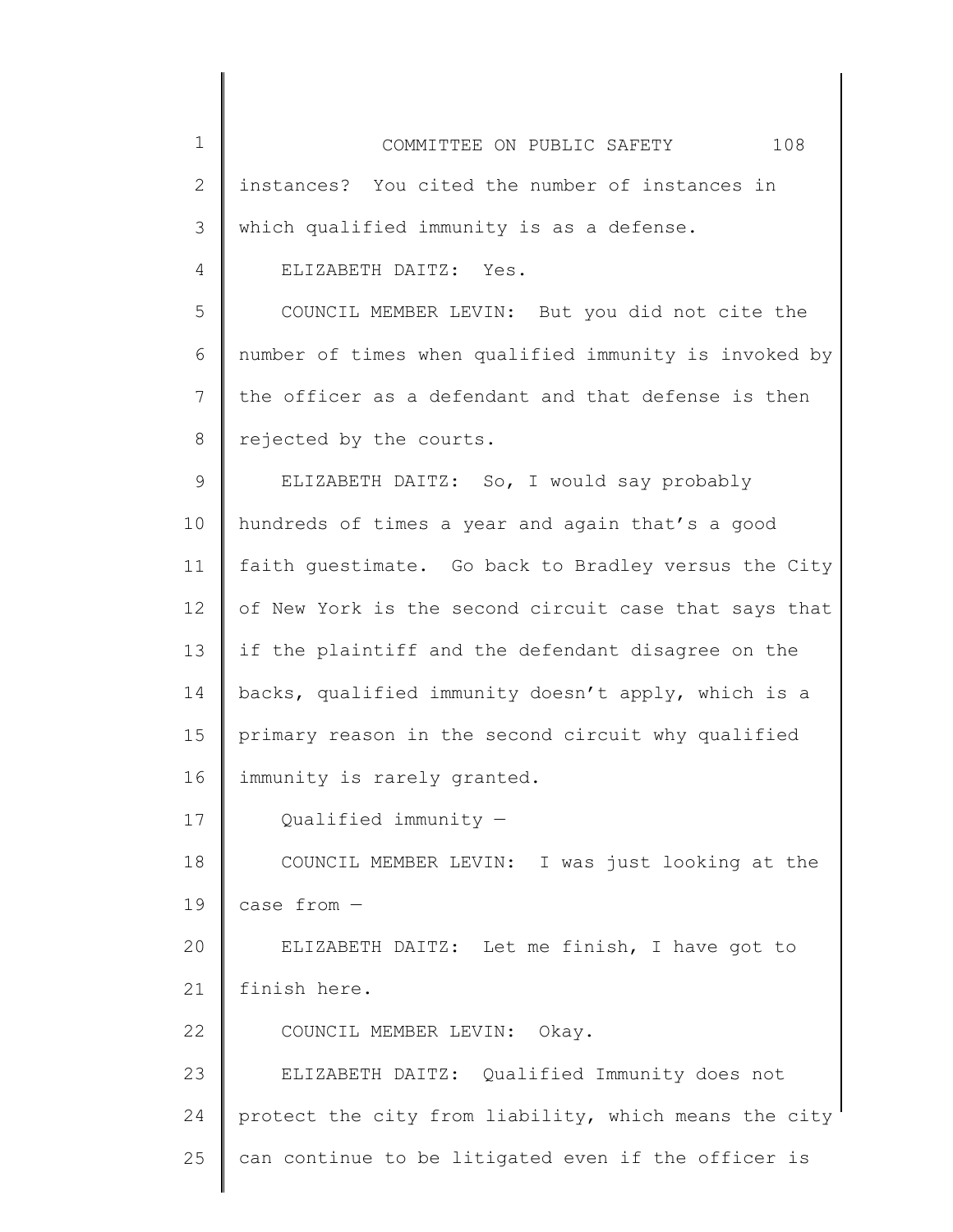| $\mathbf 1$  | 109<br>COMMITTEE ON PUBLIC SAFETY                     |
|--------------|-------------------------------------------------------|
| $\mathbf{2}$ | entitled to qualified immunity. And qualified         |
| 3            | immunity also does not apply to state in state court. |
| 4            | So, the point where you are saying it is a deterrent  |
| 5            | from people seeing redress because of this offered    |
| 6            | qualified immunity. People bring claims in state      |
| 7            | court and receive full redress -                      |
| $8\,$        | COUNCIL MEMBER LEVIN: Negligence claims - I was       |
| 9            | reading last night -                                  |
| 10           | ELIZABETH DAITZ: Battery assault and wrongful         |
| 11           | death can be brought and are brought in state court   |
| 12           | with great frequency against this agency and our      |
| 13           | employees and people receive full and fair just       |
| 14           | compensation in those cases.                          |
| 15           | So, it's $-$                                          |
| 16           | COUNCIL MEMBER LEVIN: From the city but the           |
| 17           | officer themselves are immune from any liability.     |
| 18           | ELIZABETH DAITZ: Sir, that's not only false but       |
| 19           | it fails to take into account interplay with          |
| 20           | indemnification. If officers violate department       |
| 21           | policy or the law, they are not entitled to           |
| 22           | indemnification of the states general municipal law   |
| 23           | 50K. So, immunity does not bear on whether or not     |
| 24           | the officer pays out of pocket. They are two          |
| 25           | completely different issues.                          |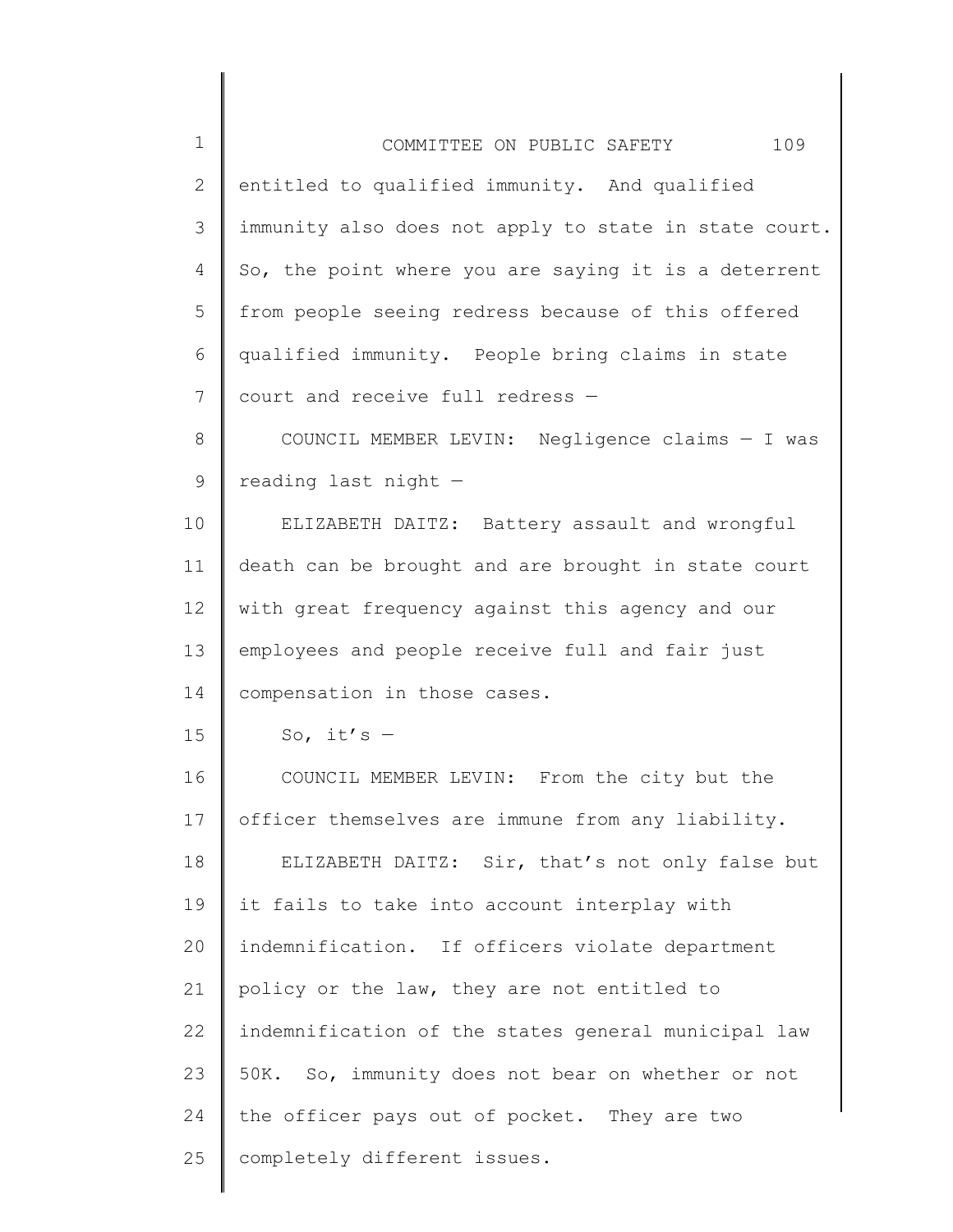| $\mathbf 1$    | 110<br>COMMITTEE ON PUBLIC SAFETY                       |
|----------------|---------------------------------------------------------|
| $\mathbf{2}$   | The officer pays out of pocket for his or her own       |
| 3              | defense settlement and judgement if they violate        |
| $\overline{4}$ | department policy or the law under today's standard.    |
| 5              | That is what happens. Whether or not their own          |
| 6              | attorney raises a qualified immunity defense in         |
| $7\phantom{.}$ | federal court does not bear upon whether or not that    |
| 8              | person is financially liable. For the cost at least     |
| 9              | of their own defense if not for the judgment.           |
| 10             | And I am happy to go deeper on these issues at          |
| 11             | any time. It is complex, the intersection between       |
| 12             | federal and state law but I just want to again point    |
| 13             | out to the extent that there are issues, 2009,          |
| 14             | Pearson versus Callahan, sequencing, you could all      |
| 15             | the way through that but they are not resolved by       |
| 16             | your bill.                                              |
| 17             | COUNCIL MEMBER LEVIN: Let me ask you a question         |
| 18             | and the last, final question. So, you read through      |
| 19             | the Cato Institute paper on qualified immunity.<br>What |
| 20             | is your response to the assertions in that paper?       |

21 Are they invalid?

22 23 24 ELIZABETH DAITZ: I think there are lots of assertions in the Cato Institute paper that are valid but what it doesn't do, is it doesn't cite to a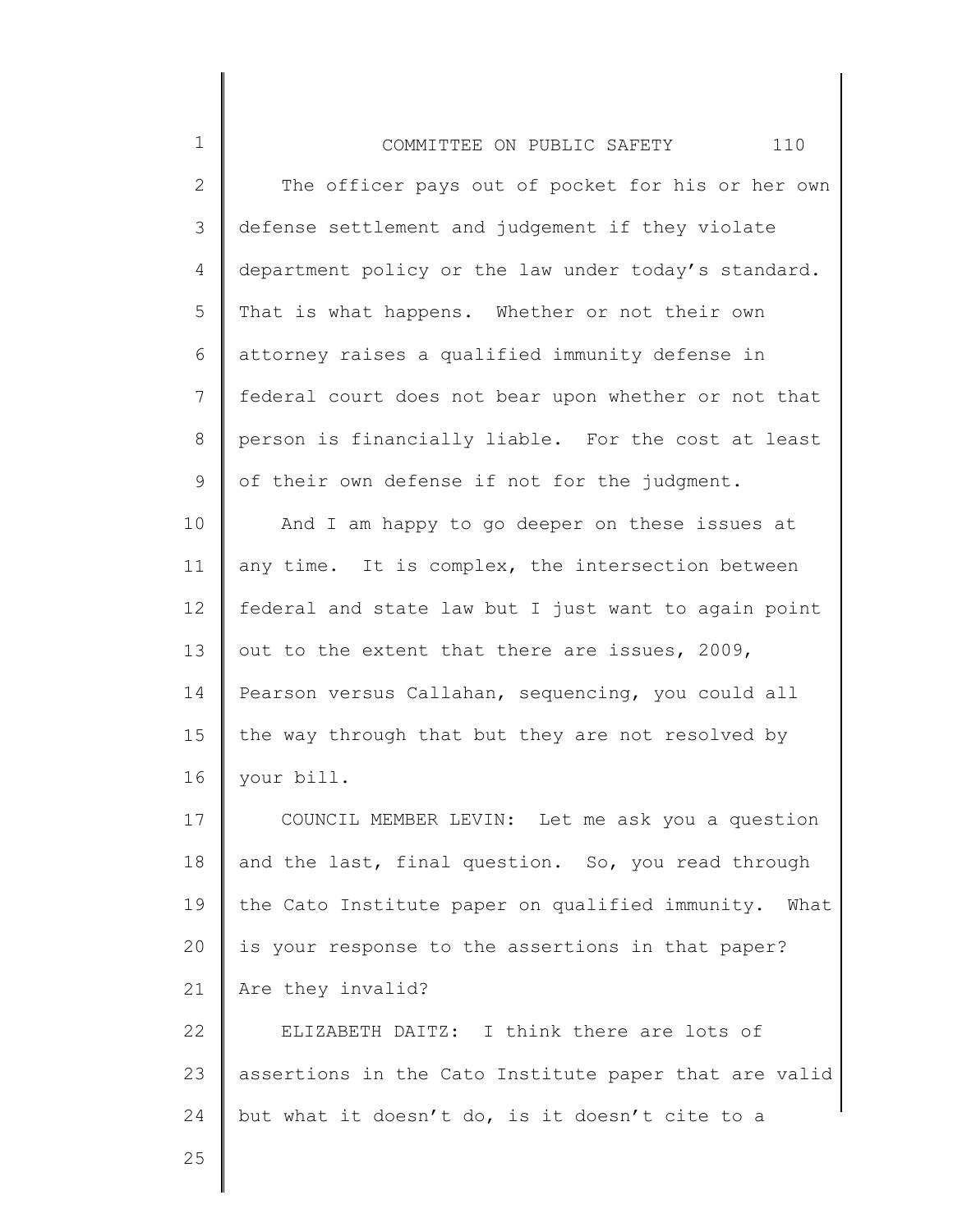| $\mathbf 1$     | 111<br>COMMITTEE ON PUBLIC SAFETY                     |
|-----------------|-------------------------------------------------------|
| 2               | single second circuit case, let alone a case          |
| 3               | involving the NYPD. It does not advocate for strict   |
| 4               | liability with no available affirmative defenses for  |
| 5               | law enforcement officers. It doesn't arque against    |
| 6               | indemnification as a matter of policy. It doesn't     |
| $7\phantom{.0}$ | consider outcomes in state courts like in New York    |
| 8               | where parallel claims are readily available and it    |
| 9               | does not pause it that municipalities can step in,    |
| 10              | instead of Congress to pass new laws that replace     |
| 11              | Section 1883. Nor does it argue that state courts     |
| 12              | are all equipped to grow the body of federal          |
| 13              | constitutional law that came to an abrupt halt        |
| 14              | following the decision of Pearson versus Callahan.    |
| 15              | So, if we are sitting in Congress right now           |
| 16              | having a conversation about Section 1883, we could go |
| 17              | through what the Cato Institutes fault for Pearson    |
| 18              | versus Ray and it's you know prodigy that followed    |
| 19              | but simply, it's not a City Council issue and it is   |
| 20              | not something that your bill addresses.               |
| 21              | COUNCIL MEMEBR LEVIN: Wait, it's not a City           |
| 22              | Council issue because why? Because we don't have      |
| 23              | jurisdiction?                                         |
| 24              | ELIZABETH DAITZ: Over 28 USC 1983 in Federal          |
| 25              | Court, correct.                                       |
|                 |                                                       |

║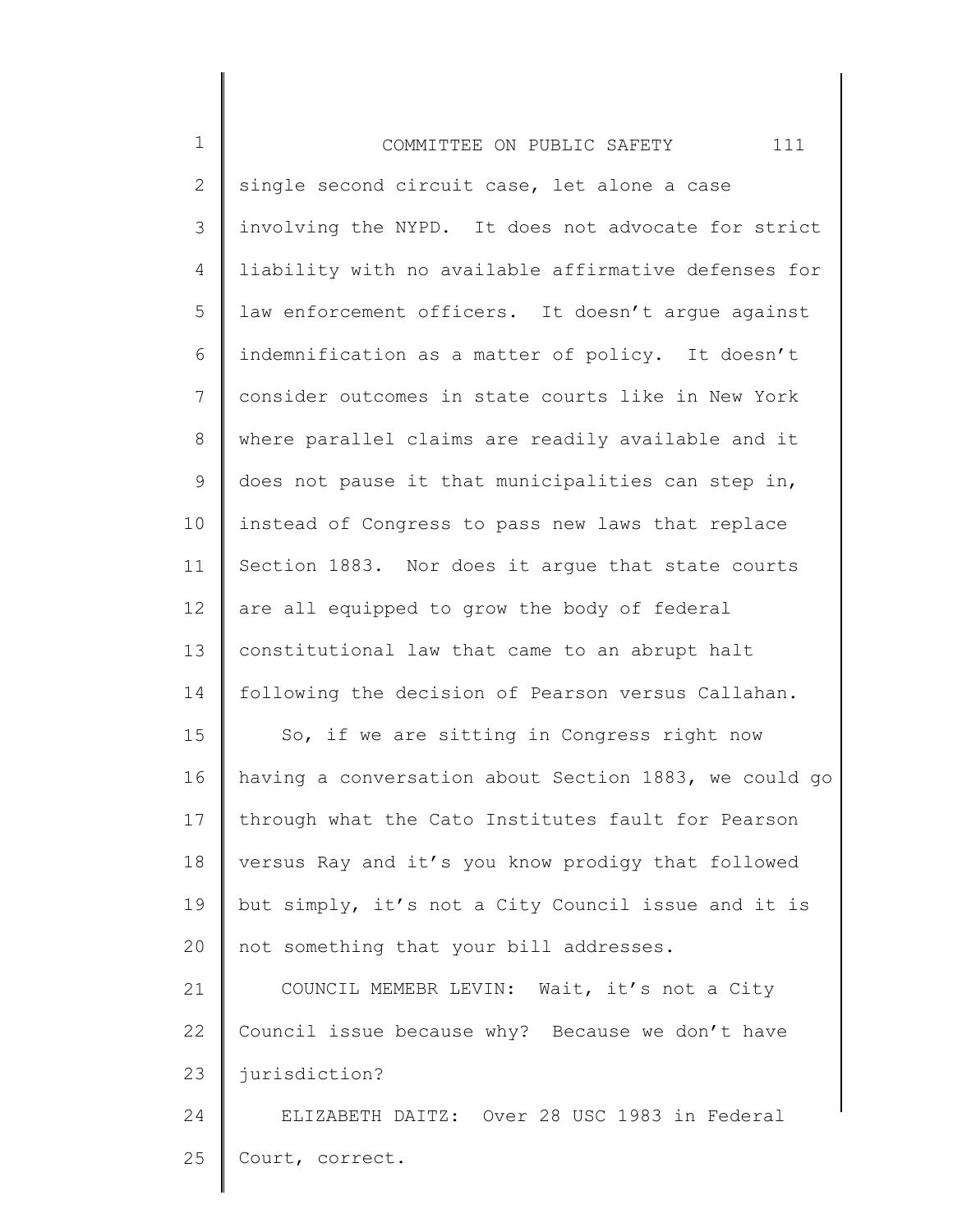2

3 4 5 6 jurisdiction to create a city based civil law that is based on the civil rights law that is verbatim the 4<sup>th</sup> amendment to the U.S. Constitution? We don't have the authority to do that?

7 8 9 10 11 12 13 14 15 16 17 ELIZABETH DAITZ: I am not saying that you don't have the authority to create yet another parallel cause of action in State Court. What I am saying is that it is unnecessary and that the way that you drafted the bill has unintended consequences that are at odds with what the Cato Institute is recommending and are grossly at odds with what the State of Colorado did to address the issues in jurisdiction. COUNCIL MEMBER LEVIN: Okay, but you don't dispute that we have the authority. The jurisdiction to create a State Civil Rights Law cause of action in

18 19 State Court — because [MANY TALKING AT ONCE 2:10:51- 2:10:55.

20 21 22 23 24 25 I let you speak. I want to just get this out, that you acknowledged prior in the record that there is a problem "problem" existing in federal law right now, in the federal courts doctrine of qualified immunity. That is a problem. I am quoting you verbatim. Excuse me, you said problem.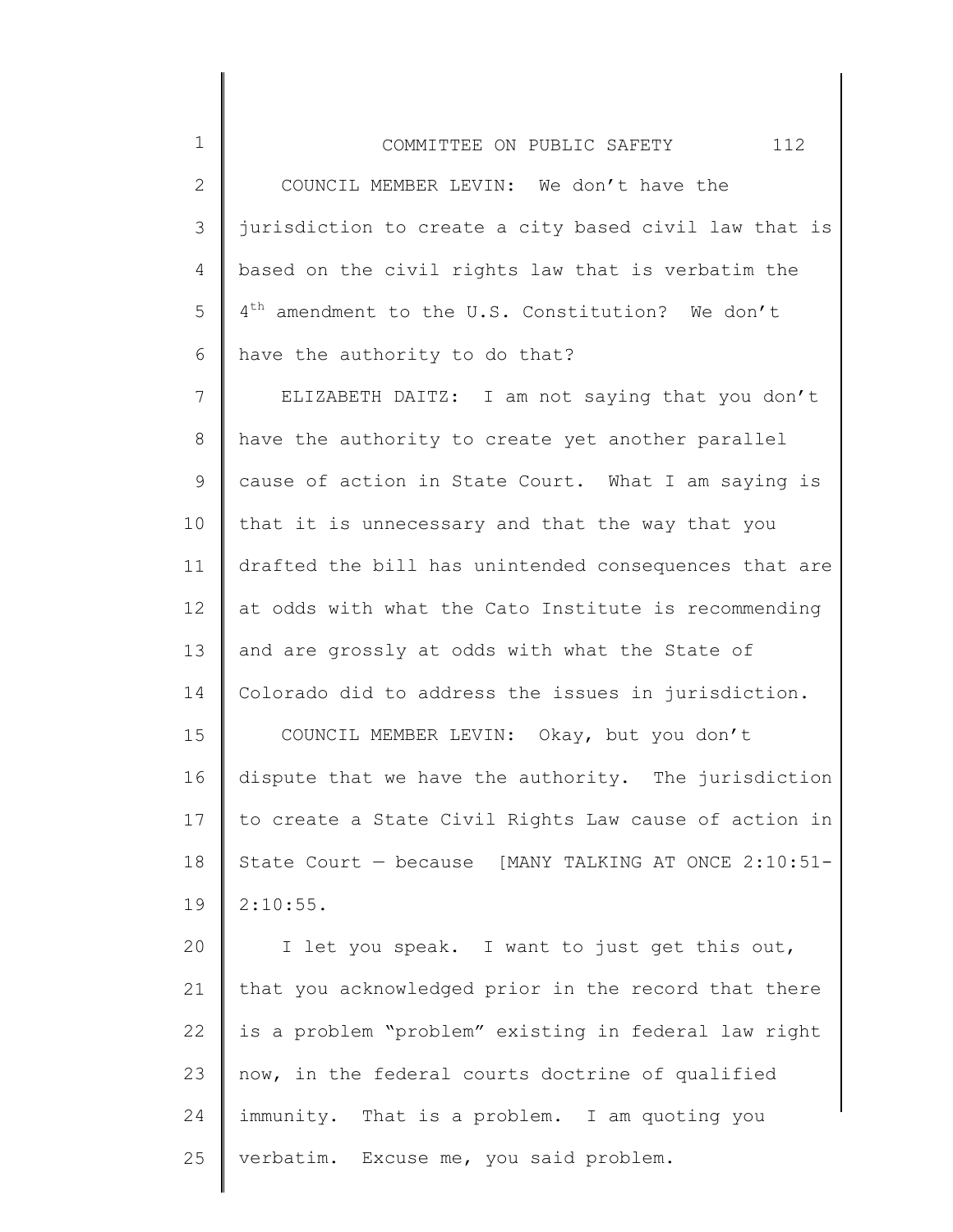| 1            | 113<br>COMMITTEE ON PUBLIC SAFETY                    |
|--------------|------------------------------------------------------|
| $\mathbf{2}$ | ELIZABETH DAITZ: In other jurisdictions.             |
| 3            | COUNCIL MEMBER LEVIN: Excuse me, excuse me, let      |
| 4            | me finish. If that is a problem and it is a problem  |
| 5            | for Congress to fix, essentially is what you are     |
| 6            | saying and $-$                                       |
| 7            | ELIZABETH DAITZ: In other jurisdictions that         |
| 8            | impacted by the problem that I described in circuits |
| 9            | that are not ours, yes.                              |
| 10           | COUNCIL MEMBER LEVIN: But we don't have a            |
| 11           | problem here is what you are saying. Is that what    |
| 12           | you are saying? You don't have a problem? There is   |
| 13           | no problem to solve here?                            |
| 14           | ELIZABETH DAITZ: We do have a problem here but I     |
| 15           | mean, I don't understand the question.               |
| 16           | COUNCIL MEMBER LEVIN: You are saying there is a      |
| 17           | problem federally. You are saying that there is a    |
| 18           | problem federally but there is not a problem - but   |
| 19           | that problem doesn't exist in the second circuit is  |
| 20           | what you are saying.                                 |
| 21           | ELIZABETH DAITZ: And in the State of New York        |
| 22           | because here, plaintiffs can receive full, fair and  |
| 23           | just compensation when they suffer harm and our cops |
| 24           | are not protected and paying out of pocket by the    |
| 25           |                                                      |
|              |                                                      |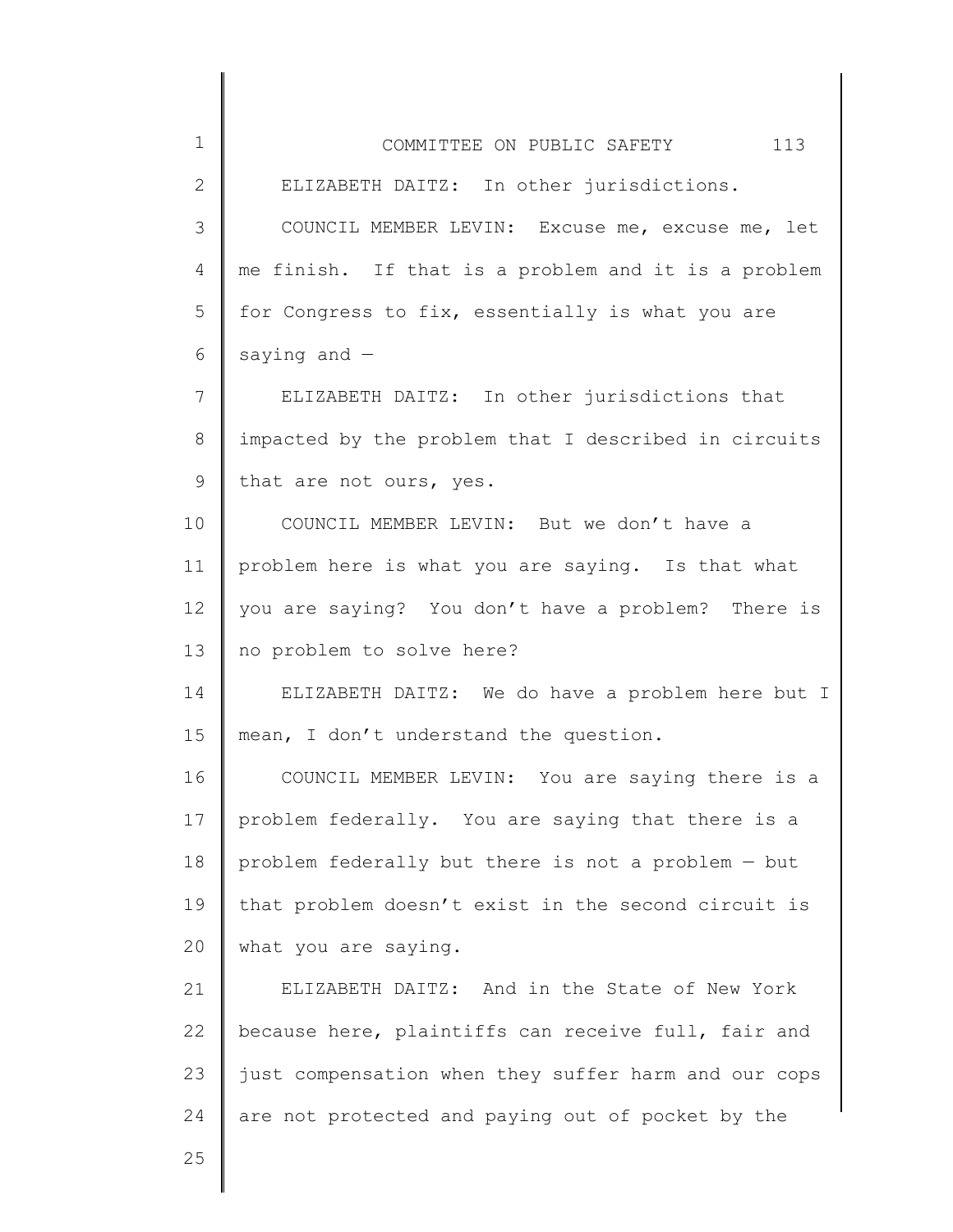| $\mathbf 1$    | 114<br>COMMITTEE ON PUBLIC SAFETY                     |
|----------------|-------------------------------------------------------|
| $\mathbf{2}$   | states identification law. So, yes, the problem that  |
| 3              | exists in other jurisdictions that the federal        |
| 4              | legislature needs to solve, does not exist in New     |
| 5              | York State and in the second circuit because our      |
| 6              | combination of state and federal laws and practices   |
| $\overline{7}$ | under general municipal law 50K and 28 USC 1983, as   |
| 8              | applied by the second circuit, do not create barriers |
| 9              | for plaintiff's to receive just compensation and do   |
| 10             | not allow police officers to get away without paying  |
| 11             | when they violate police policy.                      |
| 12             | So, yes, I am saying $-$                              |
| 13             | COUNCIL MEMBER LEVIN: Excuse me, that's a good        |
| 14             | place to start this conversation. That you believe    |
| 15             | that there is no problem in the second circuit in the |
| 16             | New York State Courts around qualified immunity. So,  |
| 17             | lets leave it there. You believe that there is not a  |
| 18             | problem and we can have that discussion of whether    |
| 19             | there is a problem. There is not a problem in New     |
| 20             | York City when it comes to qualified immunity. We     |
| 21             | will leave it there.                                  |
| 22             | CHAIRPERSON ADAMS: Final question.                    |
| 23             | OLEG CHERNYAVSKY: Before, you know, I just want       |
| 24             | $to - I$ am not going to subscribe to that            |
| 25             |                                                       |
|                |                                                       |

∥ ∥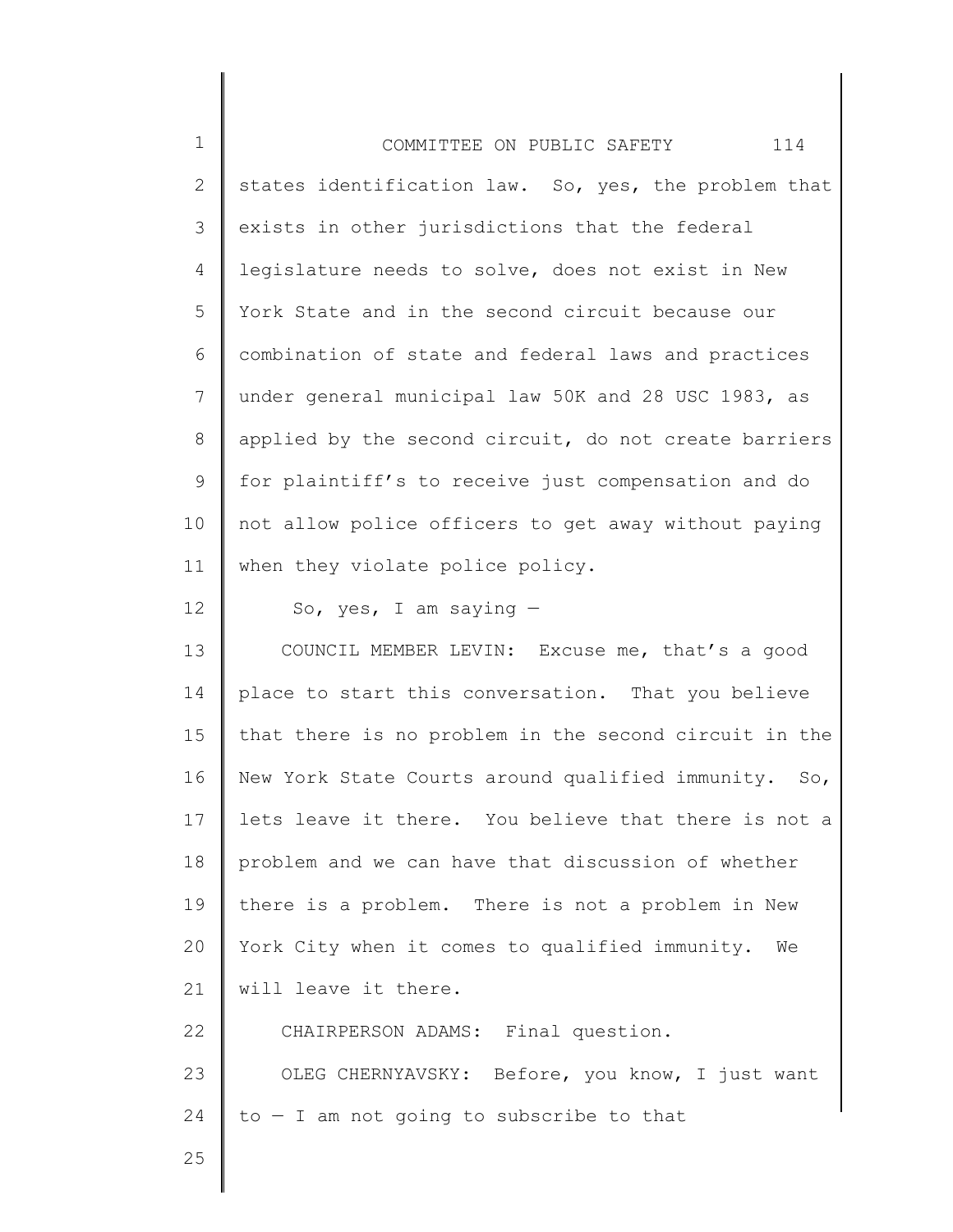1 2 3 4 5 6 7 COMMITTEE ON PUBLIC SAFETY 115 characterization — I think Executive Director Daitz made a very compelling case. We are going to make ourselves available to all Council Members that are entertaining this legislation. It's fatally flawed. It is completely unfair and it will endanger New Yorkers as written.

8 9 10 11 12 13 14 15 16 17 18 19 20 21 22 CHELSEA DAVIS: I also just want to clarify especially for many who that don't have the obviously expertise on this issue that Liz has, that we absolutely do think there should be liability for reasonable action, what we are trying to avoid is having someone be punished for something that they couldn't have known was a problem. If someone's actions are legal, there are state and federal remedies. Officers who engage in activity that violates that procedure are not indemnified by the city, are liable in state and federal court. This bill would punish officers when following a policy and procedures who couldn't have known that their actions were prohibited and that's what we are concerned with.

23 24 25 So, I know we are being asked to wrap up and thank you for this dialogue but I wanted to clarify and those are the major concerns.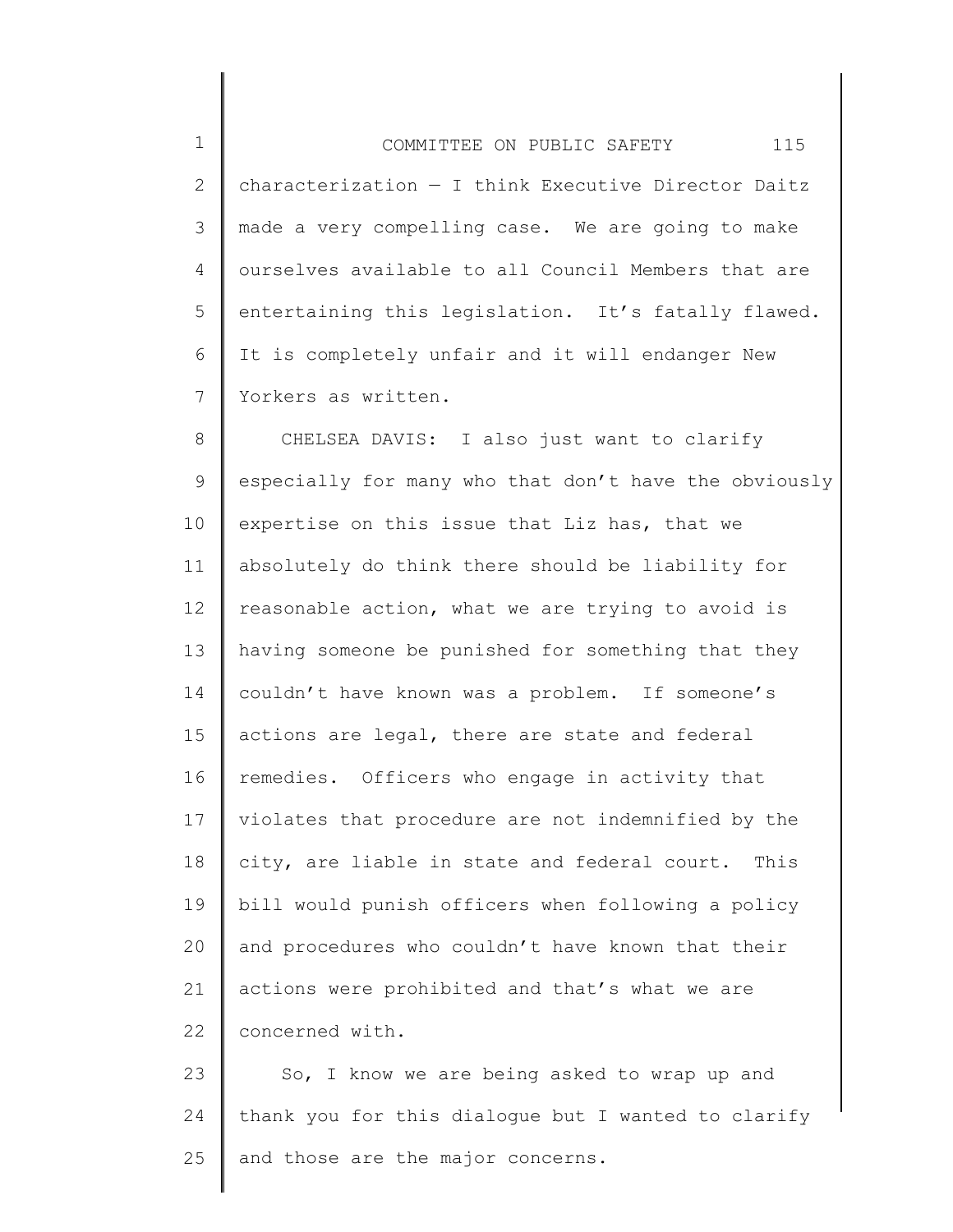1 2 3 4 5 6 7 8 9 10 11 12 13 14 15 16 17 18 19 20 21 22 23 24 25 COMMITTEE ON PUBLIC SAFETY 116 COMMITTEE COUNSEL: Thank you Ms. Davis. We will now turn to Council Member Yeger for questions. SERGEANT AT ARMS: Time starts now. COUNCIL MEMBER YEGER: Thank you. Good afternoon. Uhm, first I just on the last exchange, I don't think anyone would reasonably believe that the statute mirrors Section 1983 and I think I will illustrate that from the following. I am going to read from Section 8-804 of this Introduction. It is also not a defense to liability pursuant to Chapter that the individual was acting in good faith or reasonably or otherwise that the conduct of such an individual lawful at the time that it was committed. In Sub-section 3 of that is that the state of law was otherwise such that the covered individual could not reasonably have been expected to know whether the conduct of such covered individual was lawful. So, with that background and in Section 1983 is very clear that it comes into play when the constitution and the jurisprudence of the  $5<sup>th</sup>$ Amendment, 4<sup>th</sup> Amendment constitutional protections are violated. So, with that in play, I would like to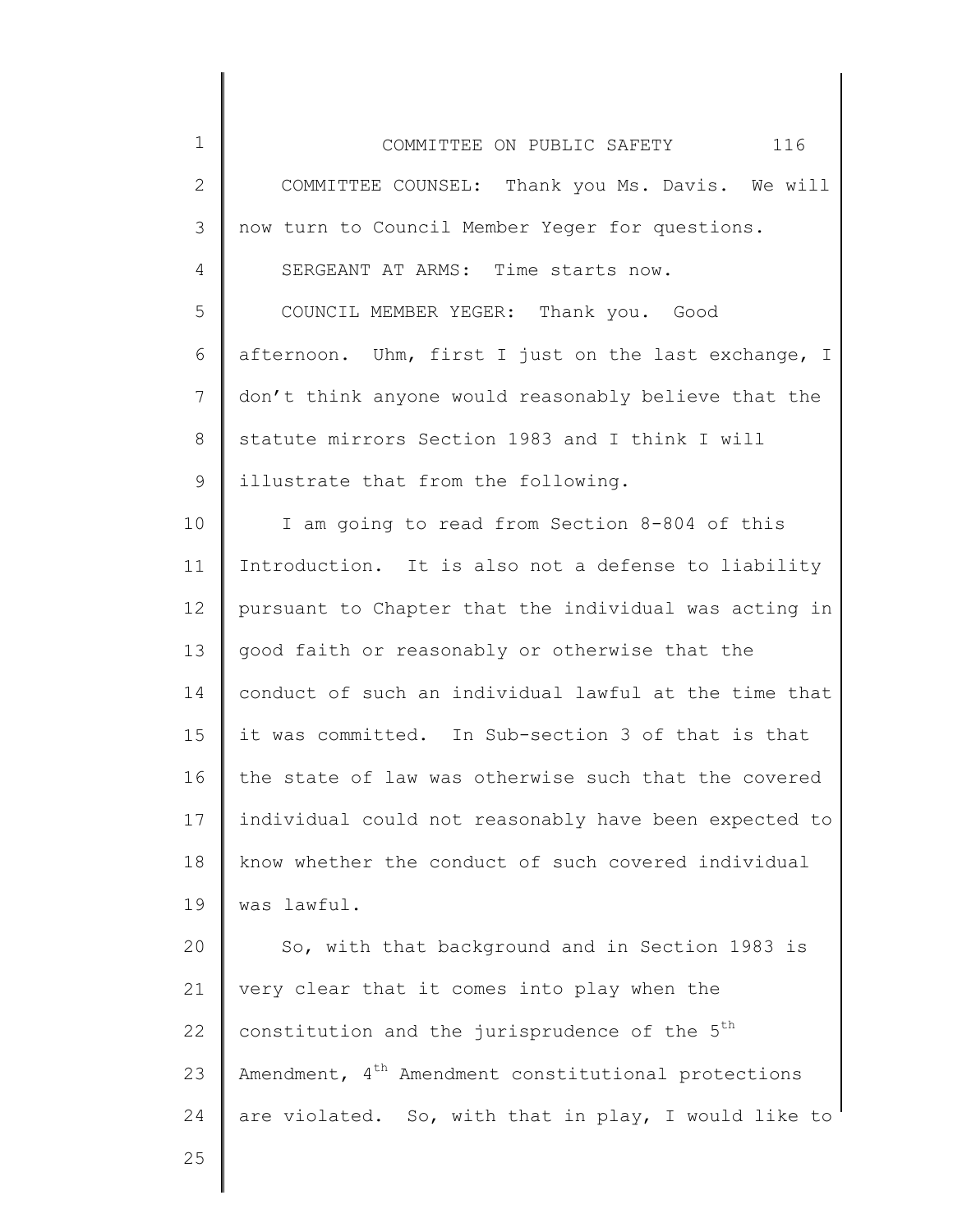1 2 3 4 5 6 7 8 9 10 COMMITTEE ON PUBLIC SAFETY 117 ask NYPD and the Mayor's Office the following hypothetical. A parks department employee is on the bucket of his truck pruning a tree and uh, half way through cutting the branch, he picks up his cellphone to respond to text from a family member and the branch comes down and crashes on something or their property. Is there a law in this city that holds that Parks Department personally liable to the plaintiff in the lawsuit?

11 12 13 14 15 16 17 ELIZABETH DAITZ: Sir, I am not sure I can answer that question on behalf of the city's Law Department or the Parks Department. I simply don't know the answer to that. I do not believe that there is anything in the city that holds city employees personally liable without coverage by general municipal law 50K. That is my understanding.

18 19 20 21 22 23 24 COUNCIL MEMBER YEGER: So, with that, let me give you another scenario. A 911 call comes through and the caller says that they hear blood curdling screams coming from a home. It sounds like somebody is being stabbed. Two officers are dispatched, they show up at the door and sure enough they hear exactly that. They call for backup and in the meantime the screams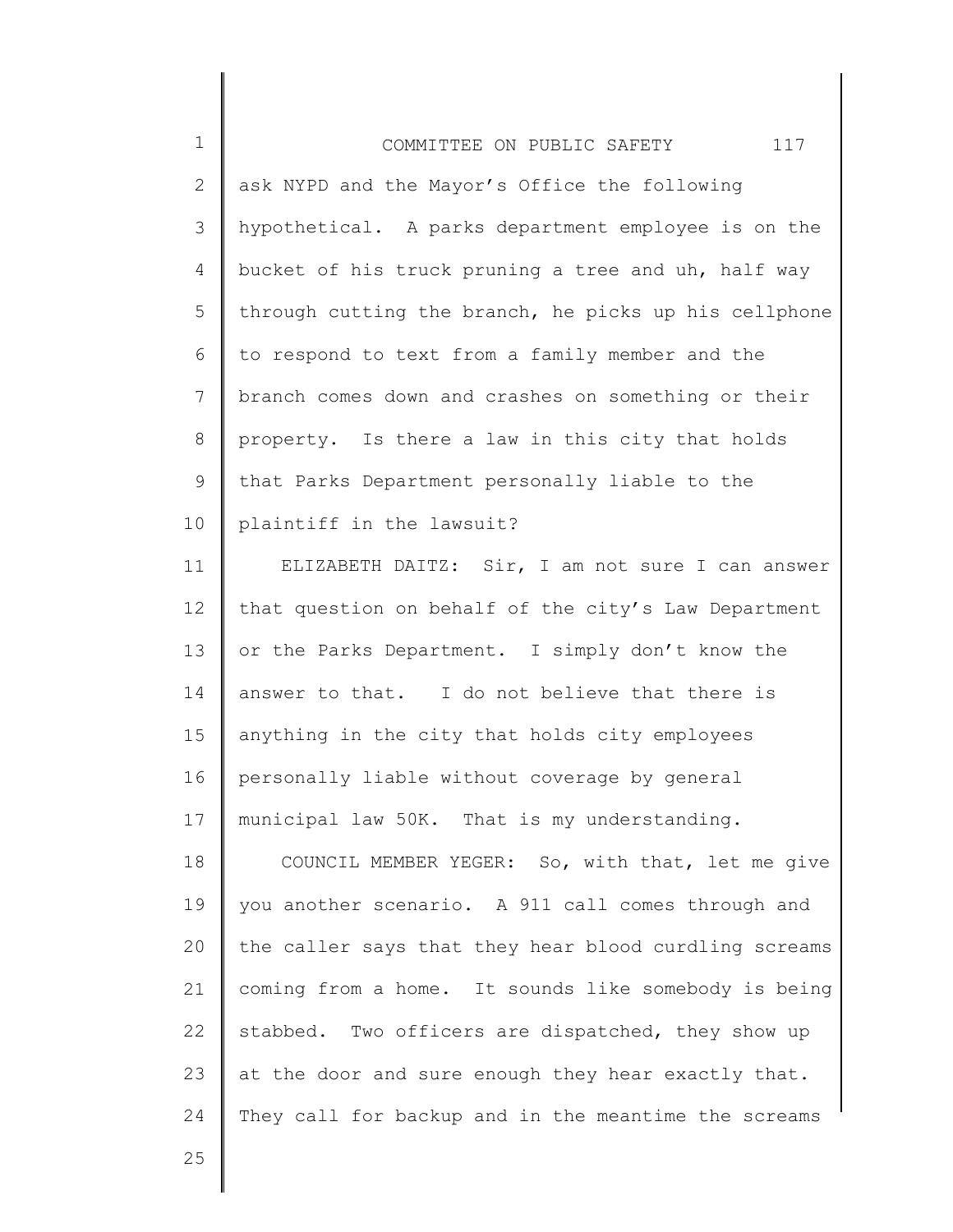| $\mathbf 1$  | 118<br>COMMITTEE ON PUBLIC SAFETY                             |
|--------------|---------------------------------------------------------------|
| $\mathbf{2}$ | keep on going. The knock on the door, they ring the           |
| 3            | bell, there is no answer. They look at each other             |
| 4            | and they decide that they are going to go through the         |
| 5            | door. They are going to safe a life. They walk in             |
| 6            | and in the front room is nightmare on Elm Street              |
| 7            | playing at full volume. And then they look around             |
| $\,8\,$      | and right in the corner is a guy sitting at a desk            |
| $\mathsf 9$  | and counting out 400 envelopes of heroin. They                |
| 10           | arrest him for possession of drugs with intent to             |
| 11           | sell and the judge decides in Queens County Criminal          |
| 12           | term that the circumstances exceptions to the 4 <sup>th</sup> |
| 13           | amendment didn't exist. So, the evidence is out. So           |
| 14           | the defendant goes free.                                      |
| 15           | Under this statute, correct me if I am wrong, the             |
| 16           | defendant now has a claim against the City of New             |
| 17           | York and up to a \$25,000 claim against the officers          |
| 18           | individually.                                                 |
| 19           | OLEG CHERNYAVSKY: Correct.                                    |
| 20           | COUNCIL MEMBER YEGER: Okay. So, having put this               |
| 21           | down and I know that you know, sometimes I go for the         |
| 22           | hyperbole to make the point but how frequently in             |
| 23           | this city is evidence thrown out? Not because it was          |
| 24           | unlawfully obtained. Not because it was without               |
| 25           | warrant but because a reasonable officer in the               |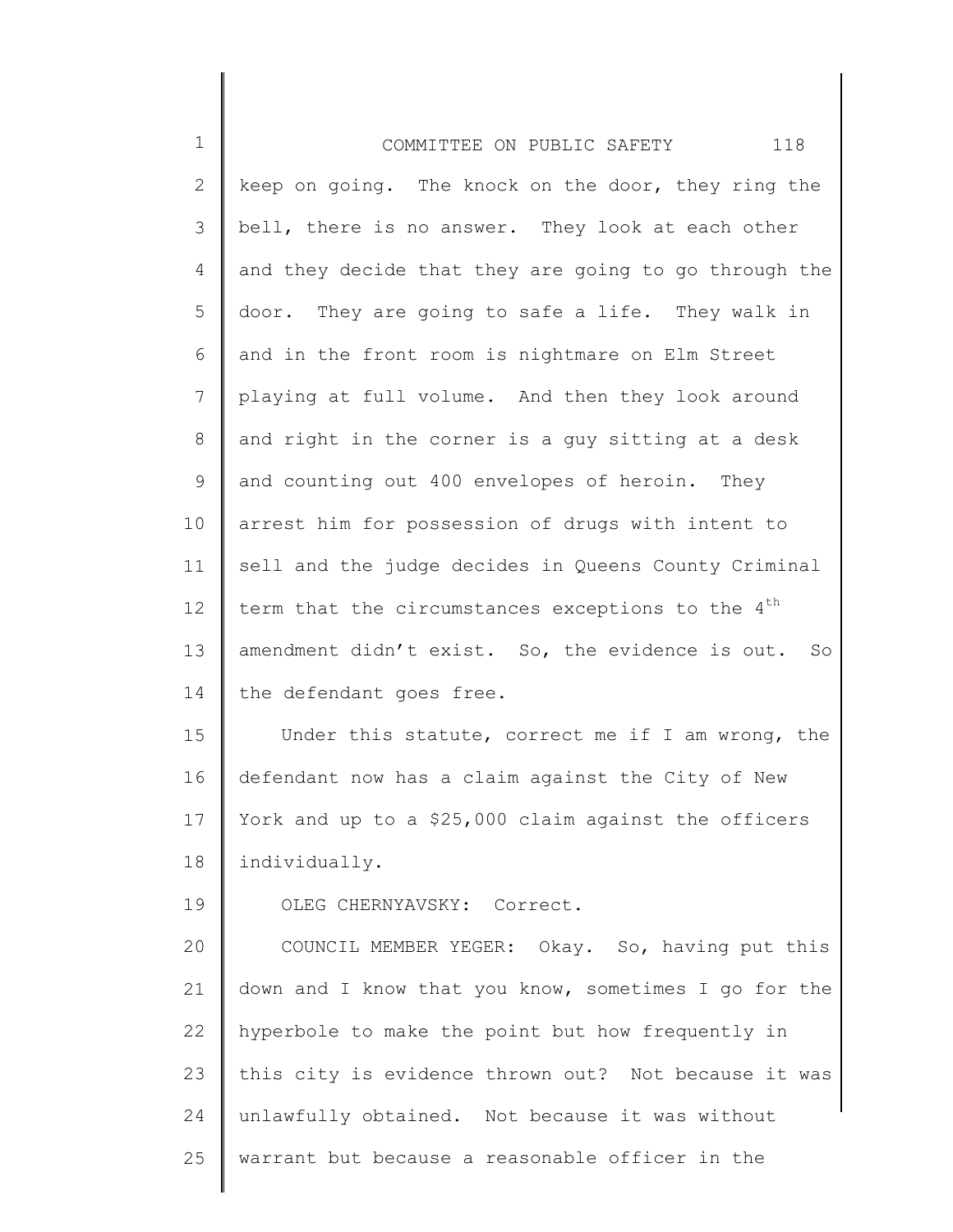1 2 3 4 5 6 7 COMMITTEE ON PUBLIC SAFETY 119 circumstances of these two officers in the mind of the particular judge who is hearing the case at that point on a close call 50.1 to 49.9 sides in favor of the constitution and says the search is out. The evidence is out. The stop is out, therefore with nothing else, the case is out.

8 9 10 11 12 13 14 We all know that that actually happened. That the evidence was there on the table. That they saw the guy with a gun in his waistband. That the gun was in plain view on the passenger seat of the car during the stop for going through a red light. But the judge says, close call, the constitution wins on a close call.

15 16 17 18 19 20 21 22 23 24 On all of these cases, the officer is personally on the hook, notwithstanding from this proposed bill that the individual was acting in good faith, believed that the conduct was lawful at the time it was committed and that the state of law was such that the individual could not reasonably have been expected to know whether the conduct of such individual was lawful. And the City Council — SERGEANT AT ARMS: Time expired.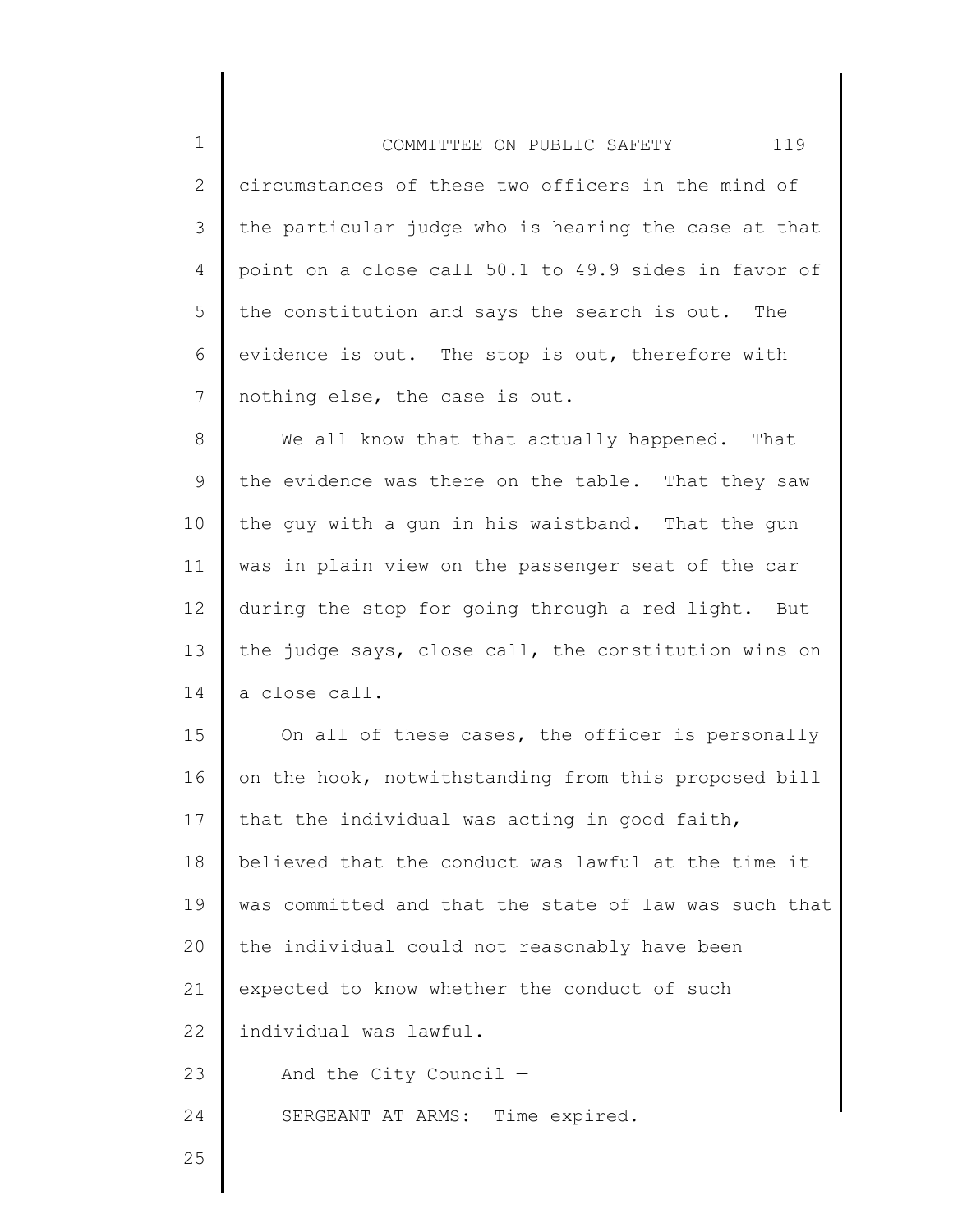1 2 3 4 5 6 COMMITTEE ON PUBLIC SAFETY 120 COUNCIL MEMBER YEGER: Is proposing a bill, a legislation that would ask officers to make that judgement call before they go into an apartment that they hear blood curdling screams, they turn to each other and say, why is this our problem?

7 8 9 10 11 12 13 14 15 16 17 18 19 20 Where they stop a guy for going through a red light and they see a hand gun. They say, you know what, you go. Why? Is that worth our public safety in anyone's estimation? We are talking now about a scenario where its very clear that crime is up in this city. It's very clear. We are coming through a weekend where a guy stabbed four people, murdered two of them. 17 days after he was in police custody for felony assault. I didn't put him back out on the street. The police didn't decide that he is going to go back out on the street. He was in police custody. The judge had put him away for the public's safety. Two people would be alive today, two others would not have injuries.

21 22 23 24 We are asking cops to understand that we are going to pass a law in this Council that is going to put them personally, personally at risk, making a good judgment call that any one of us would want done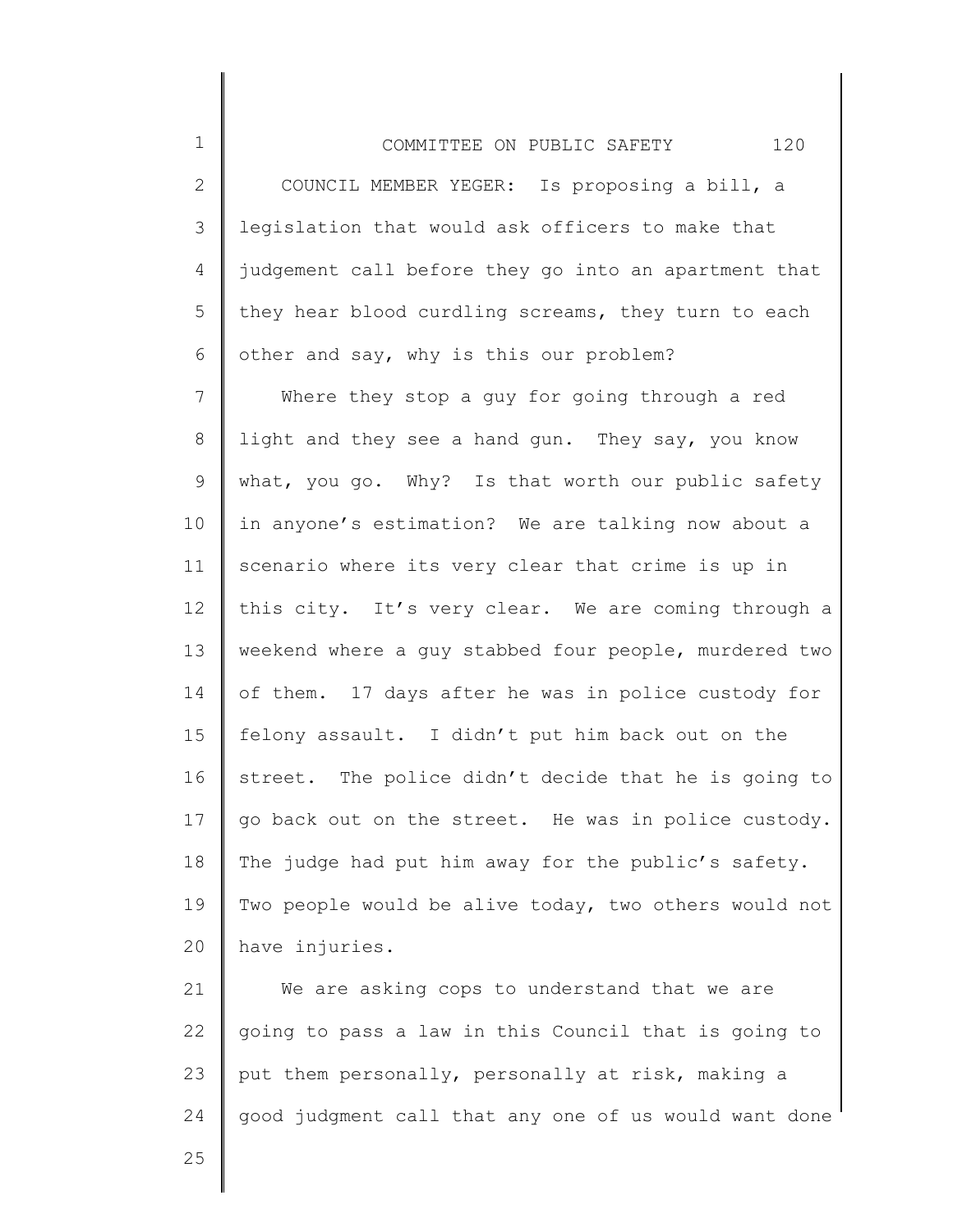| $\mathbf 1$     | 121<br>COMMITTEE ON PUBLIC SAFETY                     |
|-----------------|-------------------------------------------------------|
| $\mathbf{2}$    | if the possible people was a member of our family.    |
| 3               | How much sense does this make?                        |
| 4               | That's not a question by the way. I understand        |
| 5               | the notion that we have gone through in the last      |
| 6               | couple of months here in this Council and the         |
| $7\phantom{.0}$ | national conversation as well, about police and the   |
| $8\,$           | relationships with communities. And it's a            |
| 9               | particular balancing act because obviously police are |
| 10              | faced with enormous powers. They can stop somebody    |
| 11              | against their will.                                   |
| 12              | I see somebody doing something I don't like; I        |
| 13              | can't tell them to stop. I can tell them to stop,     |
| 14              | they don't have to listen to me. The Police have the  |
| 15              | ability to take away somebodies freedom.<br>In New    |
| 16              | York, the number of people, the number of entities or |
| 17              | professions that have the ability to do that are      |
| 18              | limited to the police, a psychiatrist and a judge.    |
| 19              | Nobody else can do that. A firefighter can't do       |
| 20              | that. Nobody else can do that.                        |
| 21              | It's in that light, it makes sense for us to look     |
| 22              | at situations and scenarios where individually there  |
| 23              | has been a police officer who may have not acted      |
| 24              | properly individually. But this idea in New York      |
| 25              |                                                       |
|                 |                                                       |

∥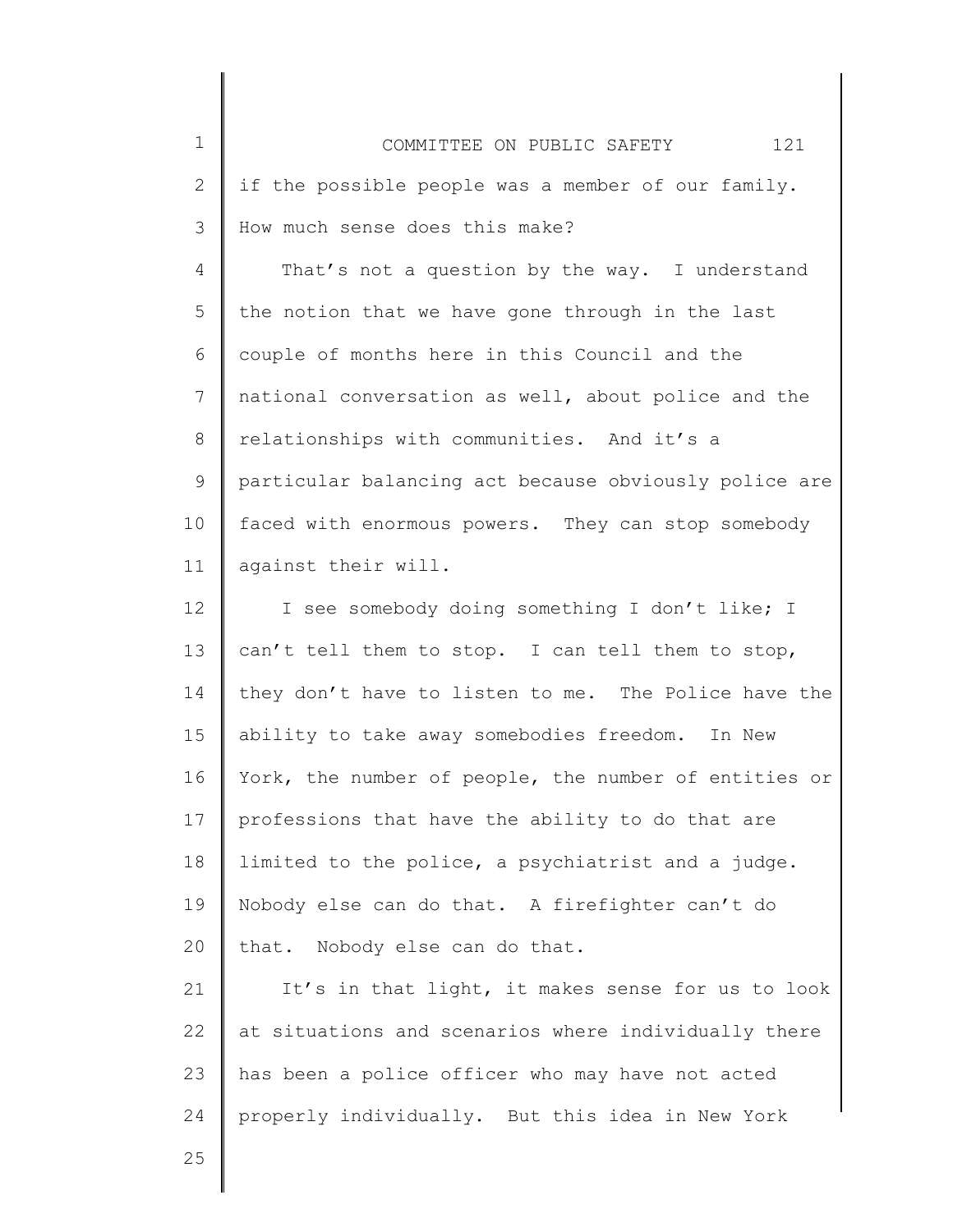| $\mathbf 1$    | 122<br>COMMITTEE ON PUBLIC SAFETY                     |
|----------------|-------------------------------------------------------|
| $\mathbf{2}$   | City that we have 35,000 cops and the people need     |
| 3              | protection from the police, we have to really stop    |
| $\overline{4}$ | doing that. It's not true. I am a lifelong New        |
| 5              | Yorker and lived in this city my entire life. I know  |
| 6              | yes, Steve you can laugh if you want. I know you are  |
| $7\phantom{.}$ | also a lifelong New Yorker and you are muted I know.  |
| $8\,$          | If we were in the chambers we would be going back and |
| 9              | forth and enjoying it.                                |
| 10             | The idea that the cops are our enemy and that the     |
| 11             | city's legislature is perpetuating this as a          |
| 12             | falsehood to the public is so wrong. So               |
| 13             | unacceptable, we need to do a little bit better.      |
| 14             | There are things we could do to make our communities  |
| 15             | have better relationships. The City Council has done  |
| 16             | that. City Council did it in the last session by      |
| 17             | requiring the right to know law. By requiring that    |
| 18             | police officer identify themselves, hand over a       |
| 19             | business card. There are things this Council has      |
| 20             | done that in some people's estimation made sense and  |
| 21             | some peoples estimations didn't make sense but on     |
| 22             | balance, we are getting to a better place than we had |
| 23             | in the past.                                          |
| 24             |                                                       |
| 25             |                                                       |
|                |                                                       |

∥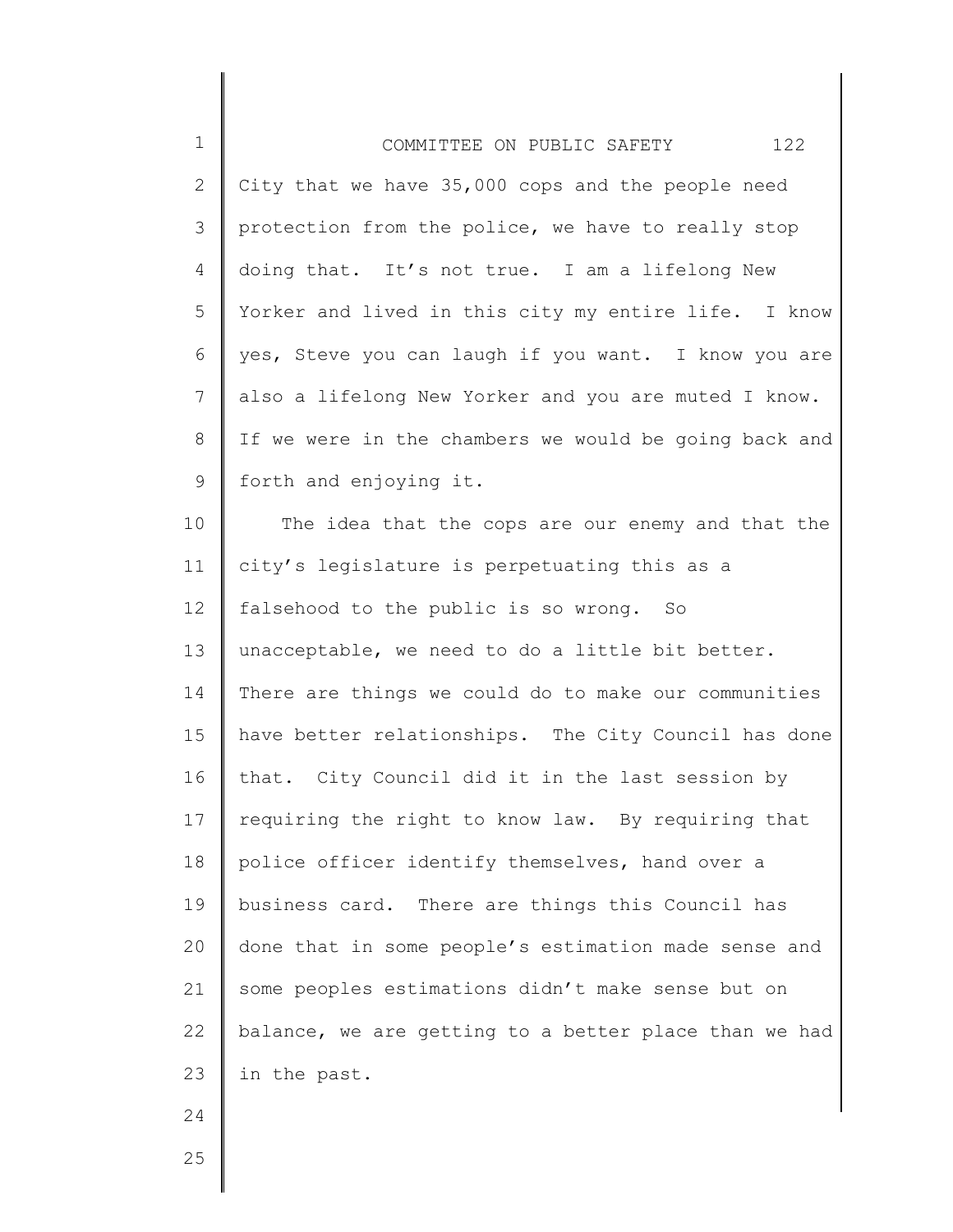| $\mathbf 1$    | 123<br>COMMITTEE ON PUBLIC SAFETY                    |
|----------------|------------------------------------------------------|
| $\overline{2}$ | But this idea that the 35,000 members of New York    |
| 3              | City Police Department are the enemies of the people |
| 4              | is such an outrage and just because you don't use    |
| 5              | those words, doesn't mean that's not what you are    |
| 6              | saying. And we are doing this in this Council for    |
| 7              | the last couple of months. I am not really sure that |
| 8              | there is a good public policy reason to do it but we |
| 9              | are doing it.                                        |

10 11 12 13 14 15 16 17 18 I don't really, beyond the question that I had for the city, I don't really have any more questions. But I have listened to this this morning. I have listened to the debate on this and I think that we can take a step back and really think about whether or not for example, a right of private action against an individual cop who makes a good judgement call is really the best thing we can do to promote public safety in New York City.

19 20 21 22 23 24 The question of whether or not the City Council should have advice and consent on the Police Commissioner is a fair question and we do have advice and consent on some Commissioners. I would argue that this City Council, this particular City Council, this session of the Council in which I am privileged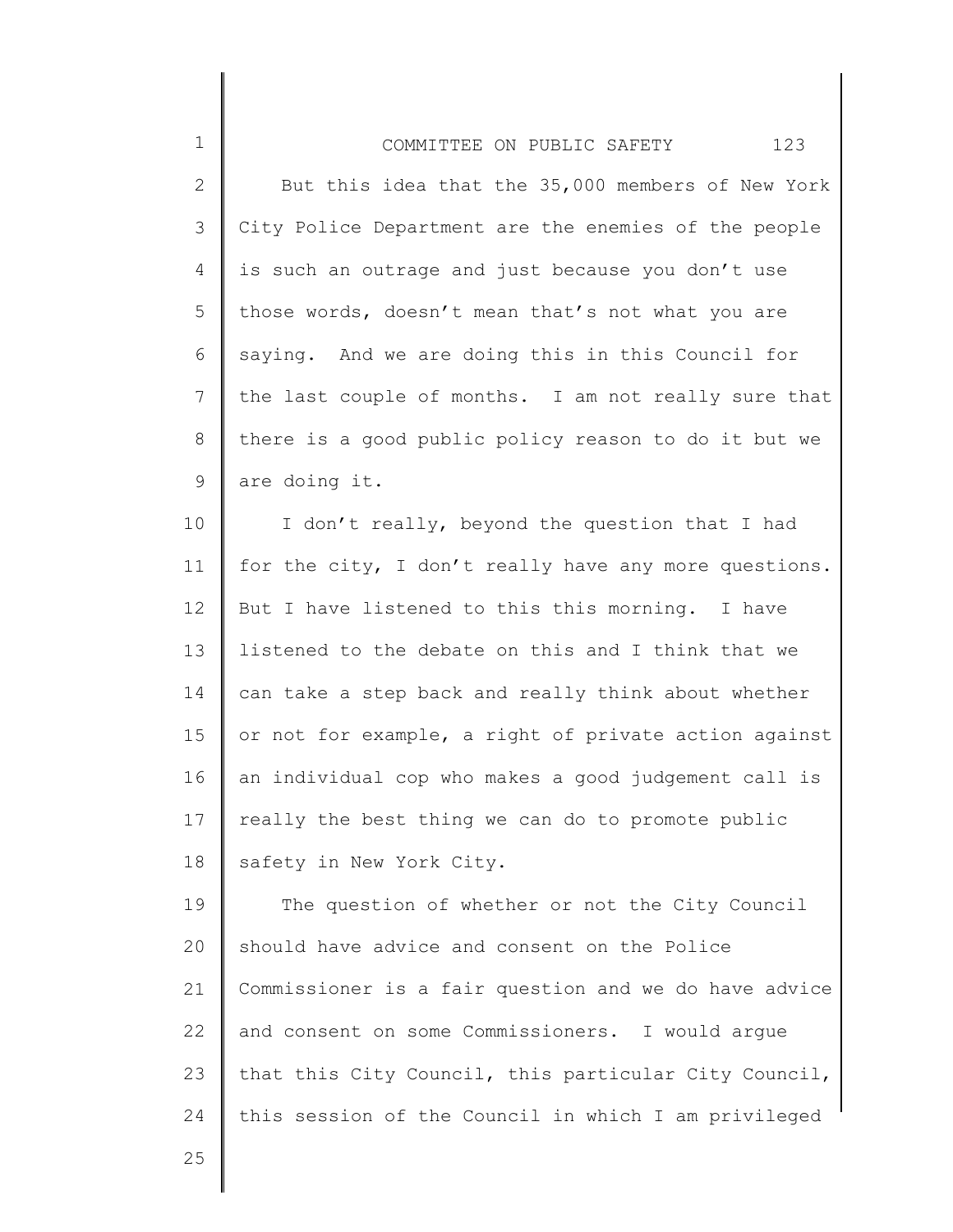1 2 3 4 5 6 7 COMMITTEE ON PUBLIC SAFETY 124 to serve, ought not have that privilege. It doesn't mean that the Council offended as a body, as a legislature shouldn't have consent. But I would also suggest that there are a lot of Commissioners in this city and their jobs are very important to a lot of places in the city.

8 9 10 11 12 13 14 15 For example, the Department of Transportation, I would like to have an opinion on who the Commissioner ought to be. Uhm, the School's Chancellor and I know that we can't legislate that in the city but the school's Chancellor is a very important job and I don't think there is a member in this Council that doesn't think we should have the right to appoint on who the School's Chancellor ought to be.

16 17 18 19 20 21 22 23 24 The Corrections Commissioner, the Fire Commissioner, these are all very important jobs and it's one department that we are making this proposal for, one department. Police Commissioner, if somehow the Police Commissioner is the enemy of the people but the 51 plus are going to stand up and protect the people from the Police Commissioner. It is disgusting. You are going to say that you didn't do that and it is okay. This is not targeted to any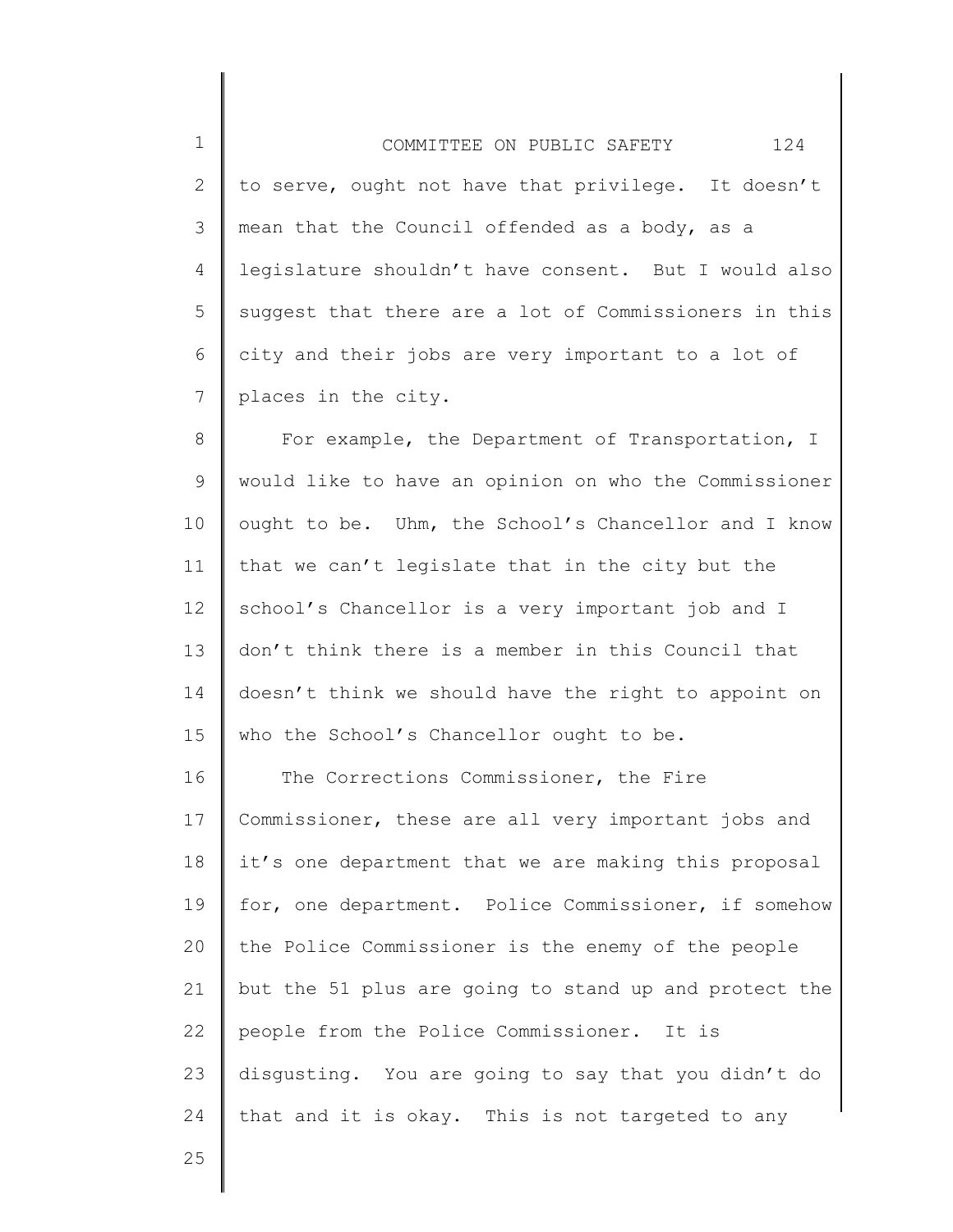1 2 3 COMMITTEE ON PUBLIC SAFETY 125 particular member. It's targeted to the conversation in general.

4 5 6 7 8 9 10 11 And with that, Madam Chair, thank you for giving me the extra time. I appreciate it and I yield back. COMMITTEE COUNSEL: Thank you Council Member Yeger. I see no other Council Member hands raised, so I will turn it back to the Chair for final questions. If any other Council Members do have — do wish to ask anymore questions, please use the Zoom hand raise function.

12 13 14 15 16 17 18 19 20 21 22 23 CHELSEA ADAMS: Sorry, I just wanted to state before that the hearing concludes that changing the culture of policing, defining the role of police and creating trust and legitimacy with communities really reconceptualizing needs to be more than just about law enforcement but about community resources and working with communities to define public safety for themselves is really not a simple or a quick task and so, we deeply appreciate the partnership of the Council in putting together this reform plan and I want to thank you for having us here to talk about this today.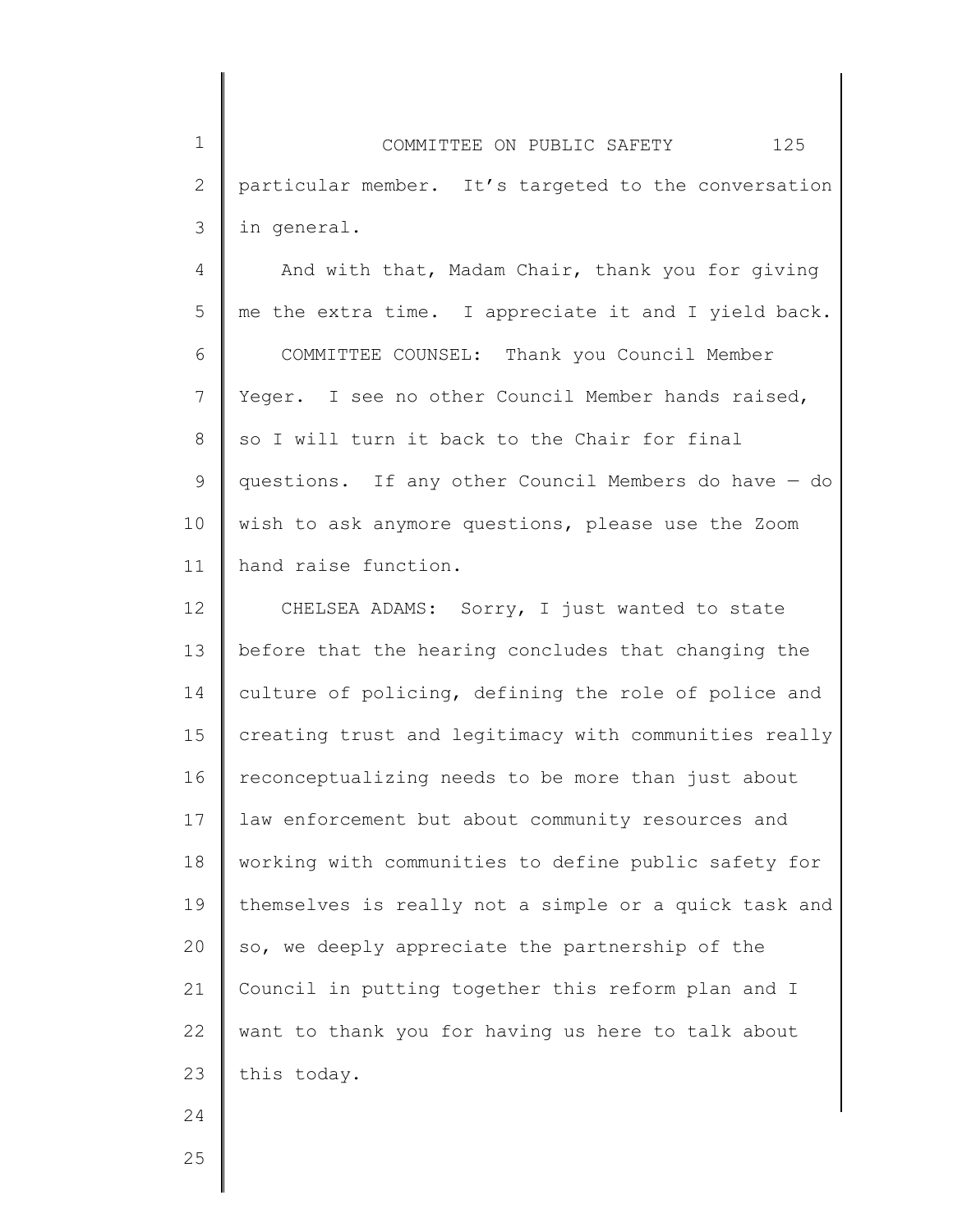| $\mathbf 1$  | 126<br>COMMITTEE ON PUBLIC SAFETY                     |
|--------------|-------------------------------------------------------|
| $\mathbf{2}$ | CHAIRPERSON ADAMS: Thank you very much. Thank         |
| 3            | you Chelsea. I just had one more question for you     |
| 4            | before we dismiss the panel and it has to do with the |
| 5            | plan itself. Because it has been more than a month    |
| 6            | since we were here to talk about the plan. So, my     |
| 7            | question is, have you reached out to any of the       |
| 8            | groups that testified last month?                     |
| 9            | CHELSEA DAVIS: Uhm, we have been continuing           |
| 10           | engagement and we can follow up with a list of        |
| 11           | meetings that we've had. I know that we have spoken   |
| 12           | to some of the people that testified though not all   |
| 13           | of them. We also are still you know, hoping to speak  |
| 14           | to people if they reach out to us. We are always      |
| 15           | willing to meet. We have been working very            |
| 16           | diligently to write up the report and we are working  |
| 17           | you know, with you Council Member in the Speakers     |
| 18           | Office and continue to do so over the next few weeks. |
| 19           | We are very committed to this. The Mayor is very      |
| 20           | committed to this as has already been announced and   |
| 21           | the report will be coming out in the coming days.     |
| 22           | Uhm, we hope that the first report as well as the     |
| 23           | final report will not be the end of our engagement    |
| 24           | with community members. Uhm, including members that   |
| 25           | we heard from last month.                             |
|              |                                                       |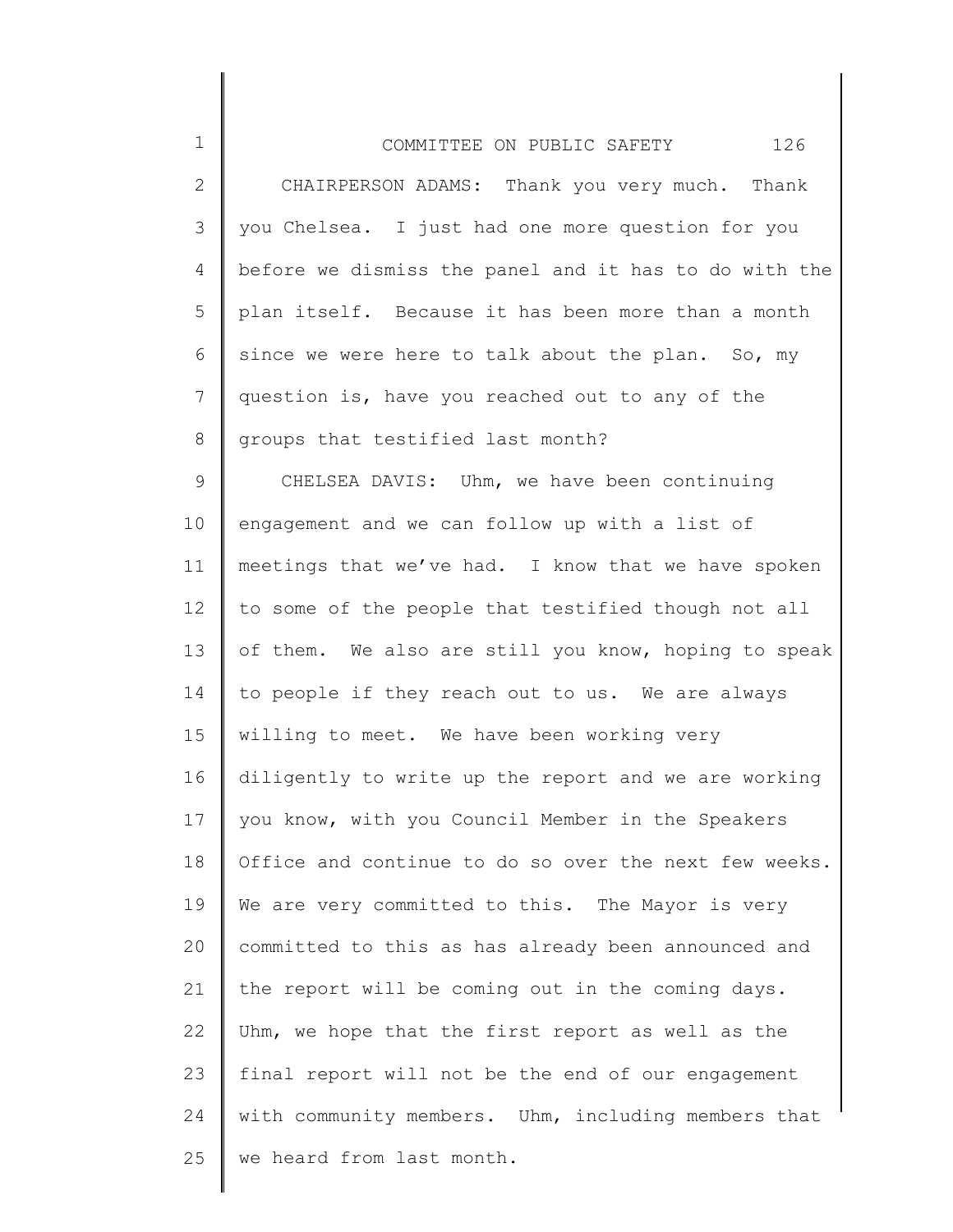| $\mathbf 1$    | 127<br>COMMITTEE ON PUBLIC SAFETY                     |
|----------------|-------------------------------------------------------|
| $\mathbf{2}$   | CHAIRPERSON ADAMS: Okay, thank you very much.         |
| 3              | Uhm, thank you to the first panel. We have been on    |
| 4              | for a while and really I just wanted to state this    |
| 5              | because I think that it's important. This is the      |
| 6              | purpose of hearings. This is the purpose of           |
| $\overline{7}$ | legislative hearing. So, the robust conversation and  |
| $8\,$          | debate that goes on during hearings is necessary. It  |
| $\mathsf 9$    | is necessary that we are transparent in our hearings. |
| 10             | It is necessary that we allow all sides to get their  |
| 11             | sides known to the public, so that we know there are  |
| 12             | no surprises. No one can say that we didn't hear      |
| 13             | this in the hearing. Everybody has an opportunity to  |
| 14             | speak and while we know that the public, your input   |
| 15             | is important and we look forward to your testimony.   |
| 16             | Everyone, we look forward to your testimony but the   |
| 17             | testimony between the agencies and the Council is     |
| 18             | critical, critical to getting information and debate, |
| 19             | honest debate on the table when it comes to           |
| 20             | legislation of the City Council.                      |
| 21             | So, with that, I thank you panel for being here.      |
| 22             | Thank you for your testimony this morning and uh,     |
| 23             | Counsel, I will defer to you at this point.           |
| 24             |                                                       |
| クら             |                                                       |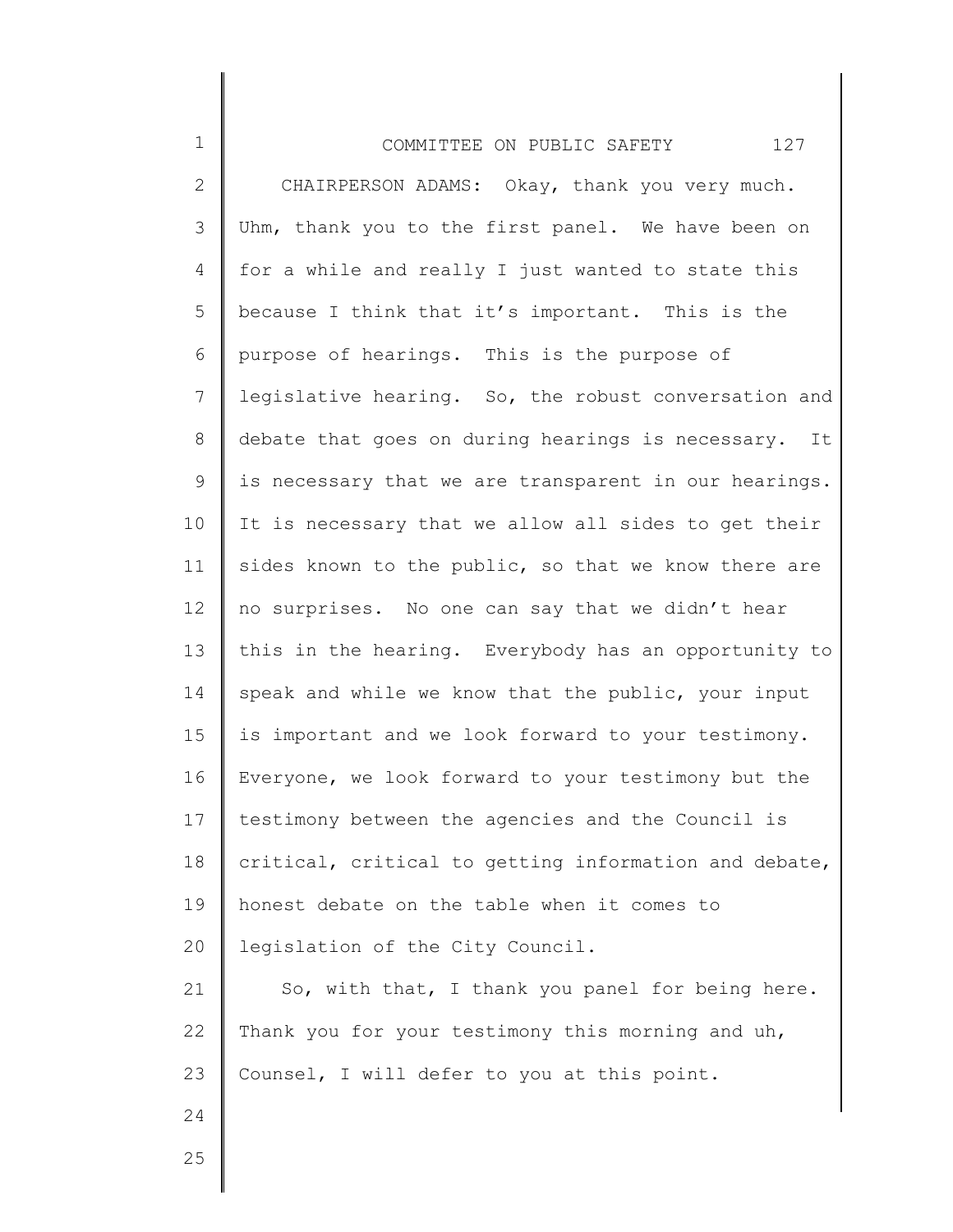| $\mathbf 1$    | 128<br>COMMITTEE ON PUBLIC SAFETY                    |
|----------------|------------------------------------------------------|
| $\mathbf{2}$   | COMMITTEE COUNSEL: Thank you Chair. The next         |
| 3              | panelist to give testimony - thank you to the        |
| 4              | Administration. The next panelist will be another    |
| 5              | member of the Administration, the Chair of the       |
| 6              | Civilian Complaint Review Board Frederick Davie.     |
| $\overline{7}$ | Before we begin testimony, I will administer the     |
| 8              | oath.                                                |
| 9              | FREDERICK DAVIE: Hi, can you hear me okay?           |
| 10             | COMMITTEE COUNSEL: Yes, I was just about to          |
| 11             | check in with you. If you may, please raise your     |
| 12             | right hand. I will read the oath and then call on    |
| 13             | you for a response. Do you swear or affirm to tell   |
| 14             | the truth, the whole truth and nothing but the truth |
| 15             | before this Committee and to respond honestly to     |
| 16             | Council Member questions?                            |
| 17             | FREDERICK DAVIE: Yes, I do.                          |
| 18             | COMMITTEE COUNSEL: Thank you. You may begin          |
| 19             | your testimony.                                      |
| 20             | FREDERICK DAVIE: Thank you. Uhm and thank you        |
| 21             | all. Thank you Chair Adams and thanks to the rest of |
| 22             | the Council Members for inviting me to testify today |
| 23             | on behalf of the Civilian Complaint Review Board.    |
| 24             |                                                      |
| 25             |                                                      |
|                |                                                      |

 $\mathsf I$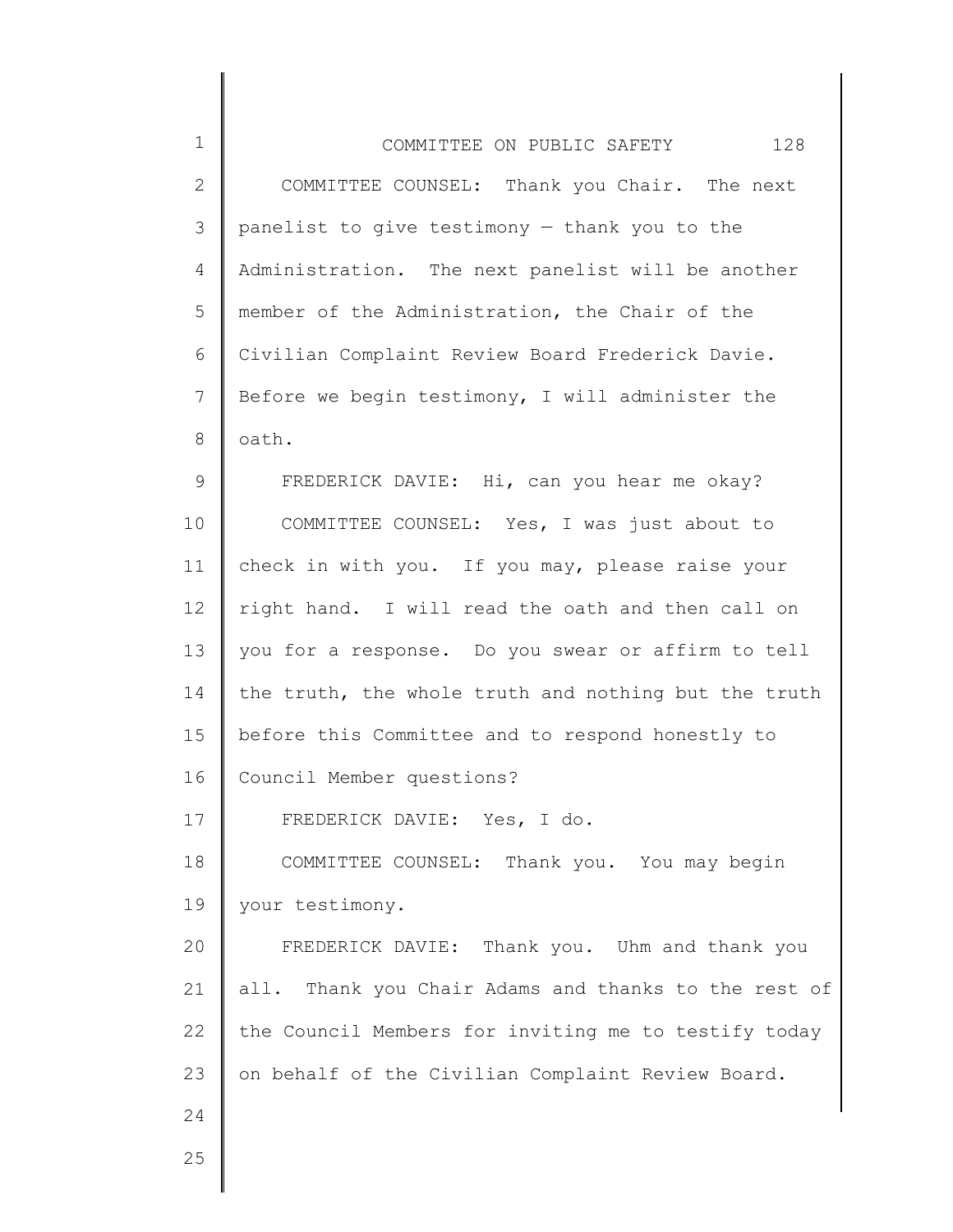2 3 4 5 I am testifying in support of the Resolution calling on New York State legislature to pass legislation that gives CCRB final authority over discipline in CCRB cases.

6 7 8 9 10 As stated in the Resolution, allowing the CCRB to impose discipline in certain cases would be a concrete step in increasing accountability and public trust in the city's commitment to hold officers accountable when they commit misconduct.

11 12 13 14 15 16 Over the past month, the CCRB has adopted the NYPD Matrix, signed an MOU with the NYPD ensuring CCRB's access to officer employment history in substantiated cases and committing the department to CCRB's recommendations except in extraordinary circumstances.

17 18 19 20 21 22 23 24 Adopted new rules allowing us to investigate cases of sexual misconduct and untruthful statements and continued to fight for the release of all police disciplinary records after the repeal of 50A. City Hall and the Mayor have encouraged these changes and others, including the Mayor's announcement of the David Dinkins Plan, to expand and strengthen the CCRB.

25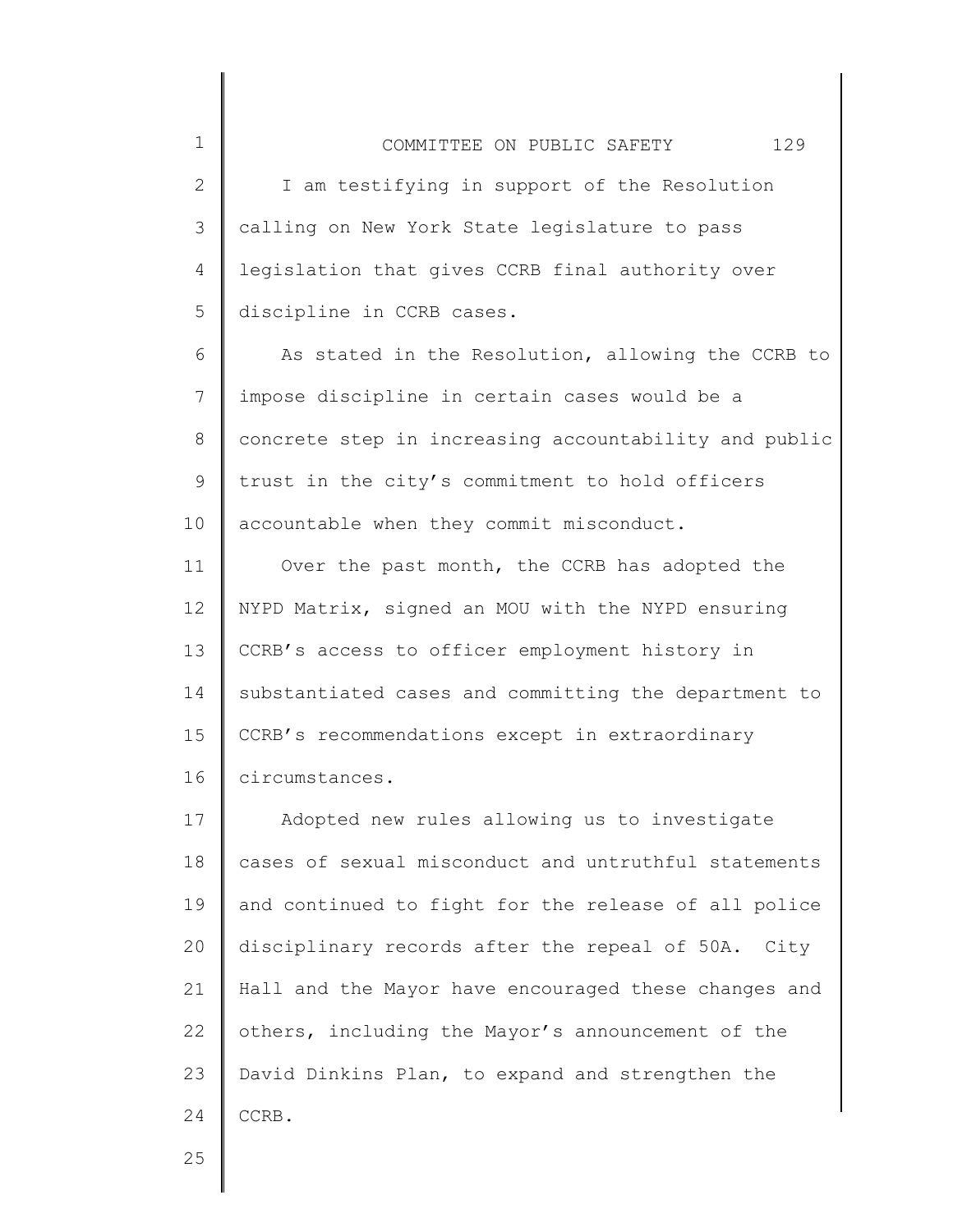1 2 3 4 5 6 7 8 9 10 11 12 13 14 15 16 17 18 19 20 21 22 23 24 COMMITTEE ON PUBLIC SAFETY 130 While all of these changes represent significant steps to improving transparency and greater accountability, I believe that granting the CCRB final authority to impose discipline in CCRB cases is a concrete change that can truly transform police accountability in New York City. Every investigation entails a thorough evaluation of the conduct in question with the Board ultimately scrutinizing the evidence to determine whether a member of the NYPD violated the law, the patrol guide or both. However, New Yorkers continue to see examples of substantiated misconduct that ultimately resulted in little to no penalty from the NYPD. In an effort to change this dynamic, New Yorkers voted to change their Charter and require the Police Commissioner to provide an explanation to the CCRB whenever the NYPD does not follow the Board's disciplinary recommendations. Similarly, the newly appointed, the newly adopted matrix and MOU, also include provisions requiring the Police Commissioner to provide an explanation when the NYPD does not follow the agencies

25 recommendations. However, even these steps in the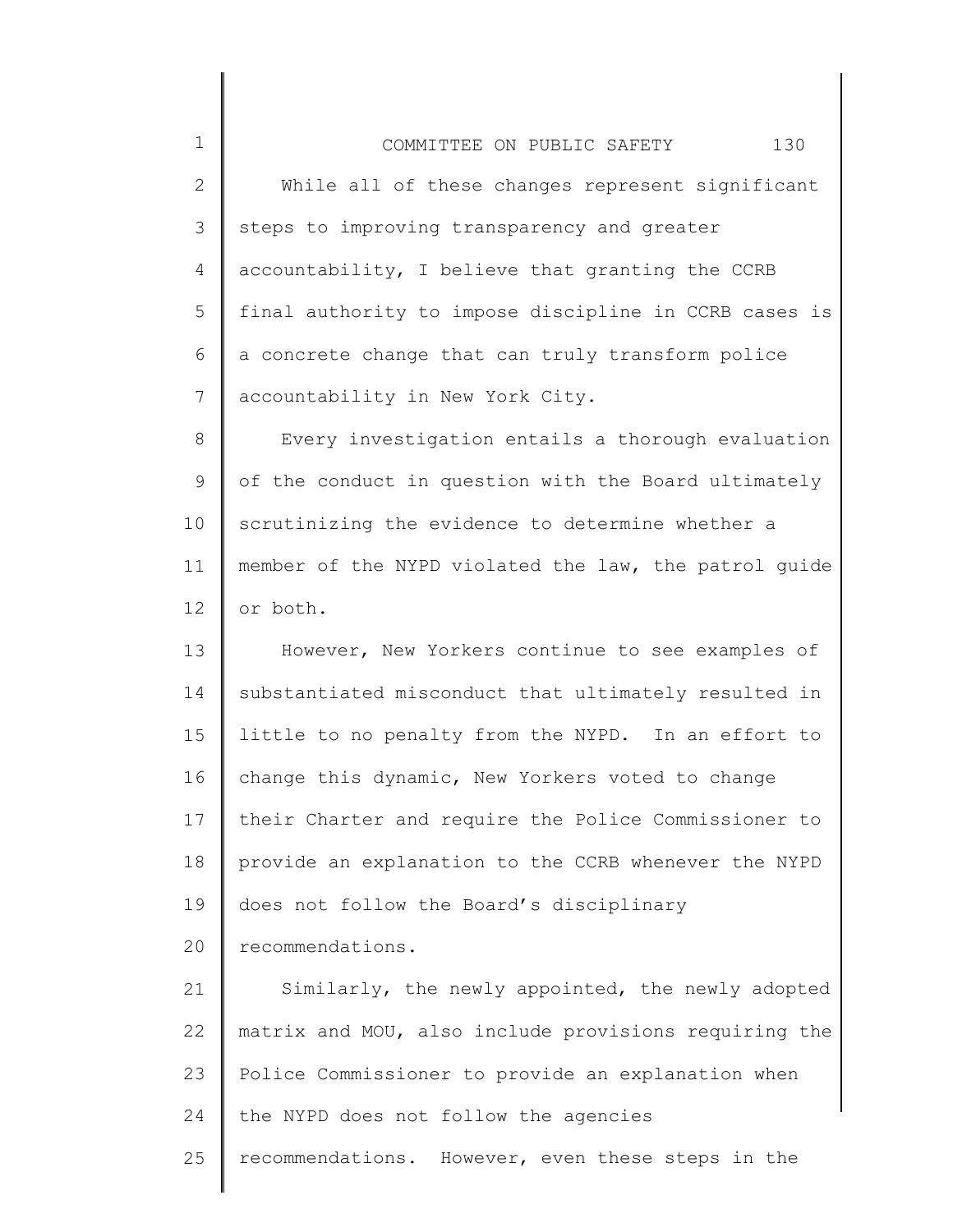1 2 3 4 5 6 7 COMMITTEE ON PUBLIC SAFETY 131 right direction and even with these steps in the right direction, many people in this city and I count myself among them, believe final authority for CCRB cases resting with the CCRB is the only sure way to restore and maintain the public's trust in this disciplinary process.

8 9 10 11 12 13 14 15 16 17 18 I have made this point to the Police Commissioner; the Mayor and I make it here again today. I believe the Proposed Resolution calling on the state legislature to grant the CCRB final disciplinary authority would be the culmination of the initial steps taken by these other reforms. Absent legislative changes in Albany; I believe the city has done the extent of what it can to solve the problems that contribute to the lack of concurrence between the CCRB's recommendations and the Departments final decisions.

19 20 21 22 23 24 The Disciplinary Matrix published in January and a memorandum of understanding, Commissioner Shea and I signed on February  $4<sup>th</sup>$  are steps the city was able to take on its own and were the right significant and even breakthrough steps to improve the NYPD's concurrence with the CCRB's recommendations.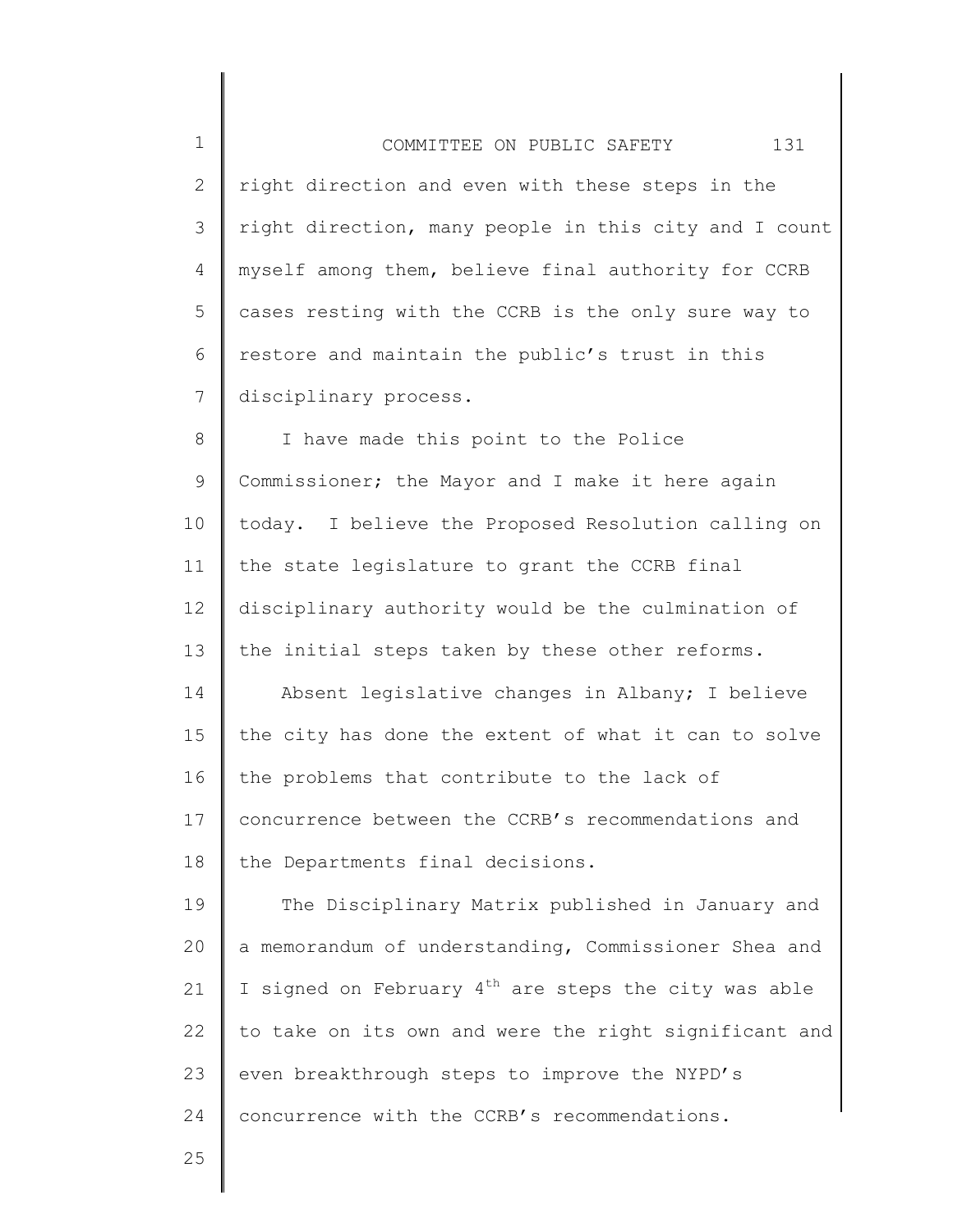2 3 4 5 6 7 However, until we address the issue of the Police Commissioners broad discretion over discipline, in an impartial independent civilian investigations, these issues will persist regardless of the composition of the board, the City Council, the Police Department or City Hall.

1

8 9 10 11 It is my concern that until the issue of final disciplinary authority is dealt with, any additional efforts to improve police community relations through oversight will falter and we cannot let that happen.

12 13 14 15 16 I want to thank all of you for having me here today to discuss this important issue. I want to echo the language within the Proposed Resolution that is to those lawmakers in Albany who may be contemplating this change. The time to act is now.

17 18 19 20 21 22 Complete the work begun by New York City's first and only Black Mayor, a man I am proud to work for, the late Mayor David Dinkins who created the Civilian Complaint Review Board as we know it. Complete that work. That is to provide the agency with binding disciplinary authority. I thank you.

23 24 25 COMMITTEE COUNSEL: Thank you Chair Davie and we do have a few questions from several Council Members, so please do remain unmuted for now.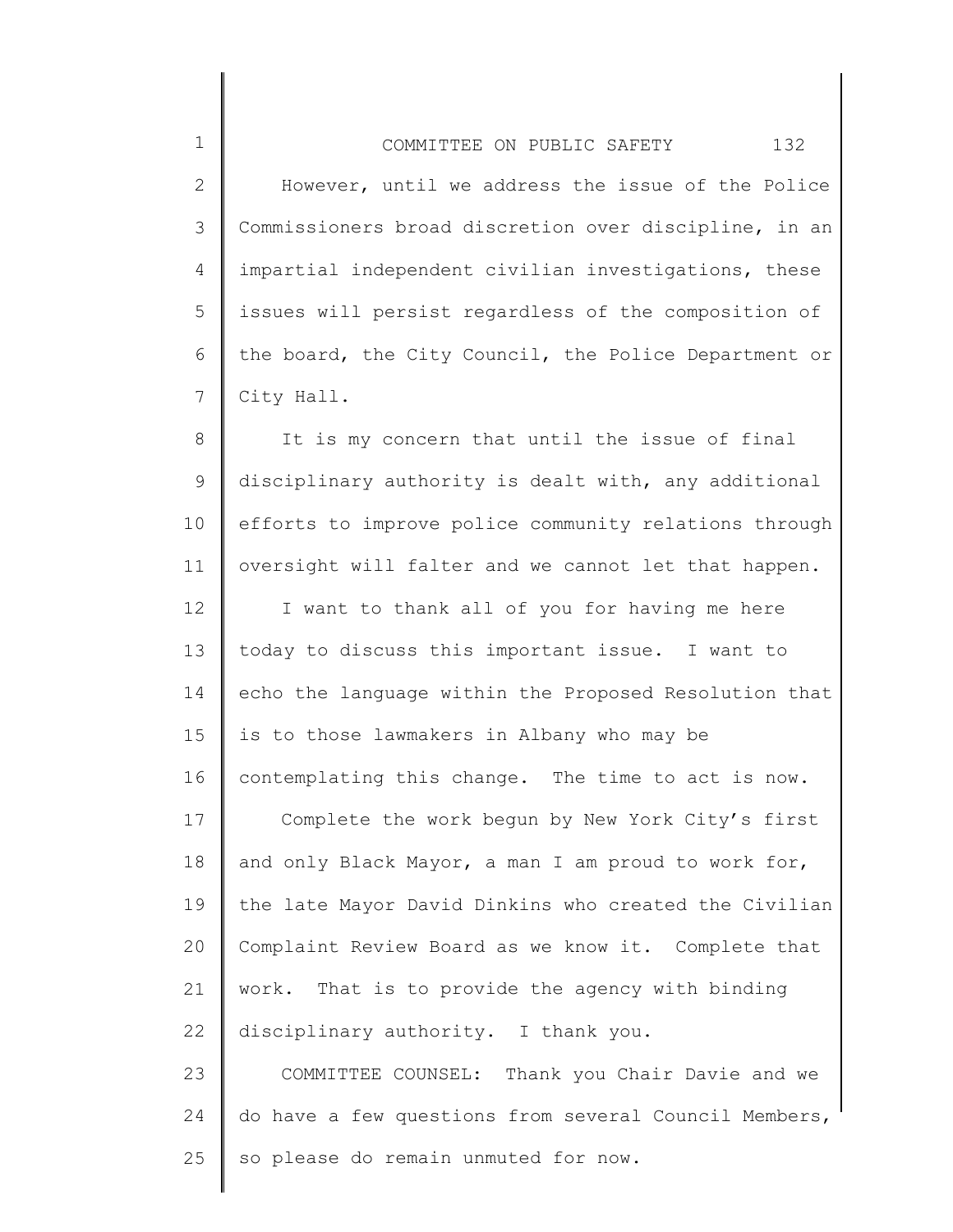| $\mathbf 1$  | 133<br>COMMITTEE ON PUBLIC SAFETY                     |
|--------------|-------------------------------------------------------|
| $\mathbf{2}$ | Uhm, I will turn it over to the Chair.                |
| 3            | CHAIRPERSON ADAMS: Thank you Counsel. Chair           |
| 4            | Davie, it is good to see you as always. Thank you     |
| 5            | for being here.                                       |
| 6            | FREDERICK DAVIE: Thank you.                           |
| 7            | CHAIRPERSON ADAMS: I just had one question along      |
| 8            | the lines of what your testimony pretty much just     |
| 9            | stated and I will just say for the record, I am       |
| 10           | hopeful about the Disciplinary Matrix and MOU,        |
| 11           | although ultimately, all doors still lead to final    |
| 12           | authority by the Police Commissioner.                 |
| 13           | So, I am going to ask you this. In your tenure        |
| 14           | as Chair of the CCRB, how often have you seen your    |
| 15           | decisions and the decisions of your body disregarded  |
| 16           | in lieu of the final decision by the Police           |
| 17           | Commissioner?                                         |
| 18           | FREDERICK DAVIE: Well, if we focus just on the        |
| 19           | APU and we can get you the Administrative Prosecution |
| 20           | Unit and we can get you the numbers on the more       |
| 21           | general cases, the less serious cases. But if we      |
| 22           | focus just on the APU, the latest data I saw          |
| 23           | suggested that for 2020, uh, there was an 8 percent   |
| 24           | concurrence rate for APU cases and then I think the   |
| 25           | average APU concurrence rate overall the years since  |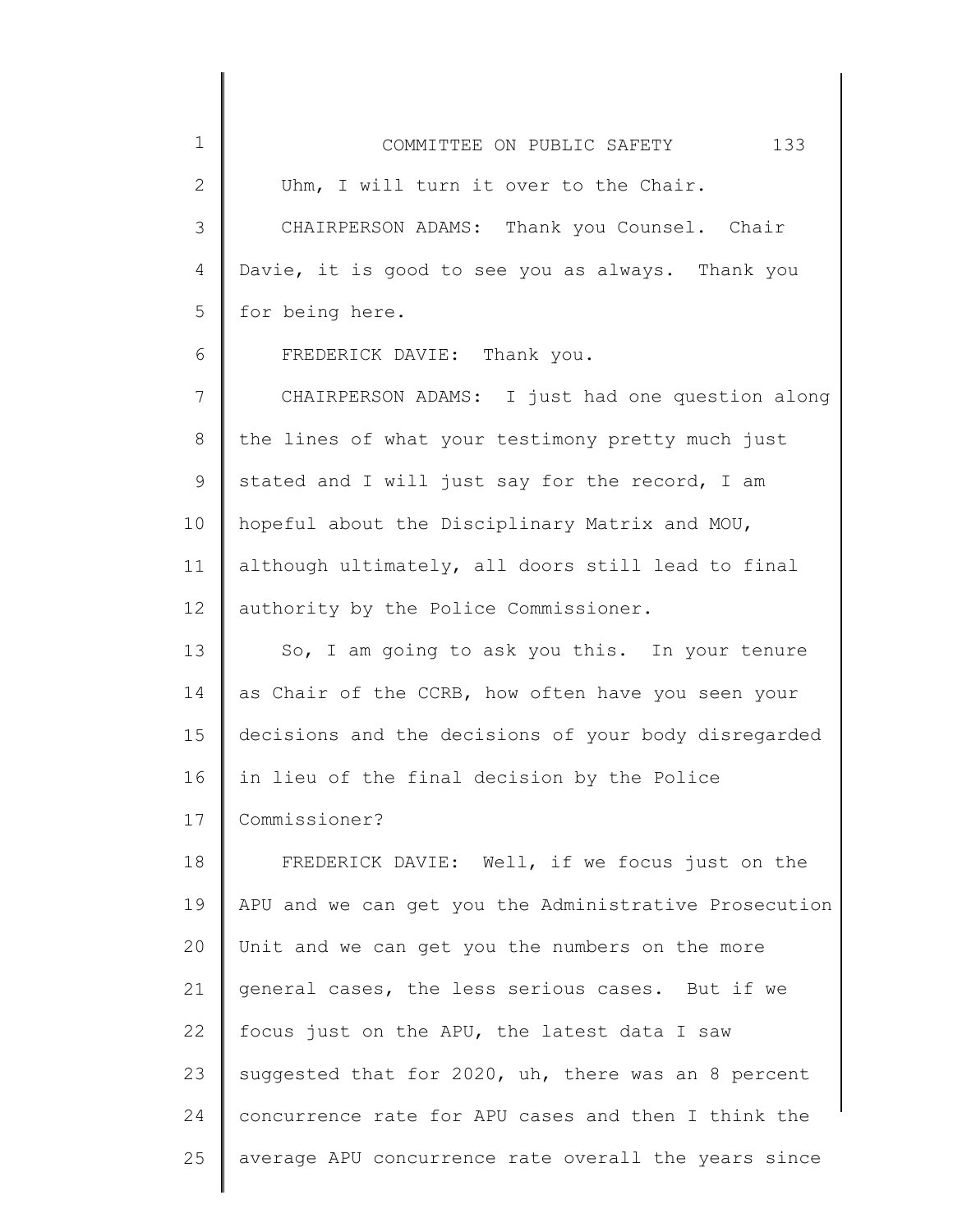| $\mathbf 1$    | COMMITTEE ON PUBLIC SAFETY 134                        |
|----------------|-------------------------------------------------------|
| $\mathbf{2}$   | the APU has been in existence since 2013 is about 40  |
| 3              | percent.                                              |
| $\overline{4}$ | CHAIRPERSON ADAMS: Okay, that's what I heard. I       |
| 5              | had heard the 40 percent as well. I just wanted to    |
| 6              | get that on the record. Thank you very much. I am     |
| $7\phantom{.}$ | going to turn it back over to Counsel to get          |
| $8\,$          | questions from my colleagues. Thank you.              |
| $\mathsf 9$    | COMMITTEE COUNSEL: Council Member Levin followed      |
| 10             | by Council Member Miller.                             |
| 11             | SERGEANT AT ARMS: Starting time.                      |
| 12             | COUNCIL MEMBER LEVIN: Thank you Counsel. I just       |
| 13             | want to thank Chair Davie for being here and          |
| 14             | testifying today and for uhm, uh, you know,           |
| 15             | establishing the prerogative of the CCRB in this      |
| 16             | process. Uhm and for speaking out publicly on this    |
| 17             | issue in a way that might not necessarily uhm, be     |
| 18             | comfortable for him but it is necessary and I greatly |
| 19             | appreciate his standard and his willingness to speak  |
| 20             | on this issue publicly in a way that moves this       |
| 21             | conversation forward. And so, I just really           |
| 22             | appreciate it.                                        |
| 23             | FREDERICK DAVIE:<br>Thank you.                        |
| 24             | COMMITTEE COUNSEL: Council Member Miller?             |
| 25             | SERGEANT AT ARMS: Starting time.                      |
|                |                                                       |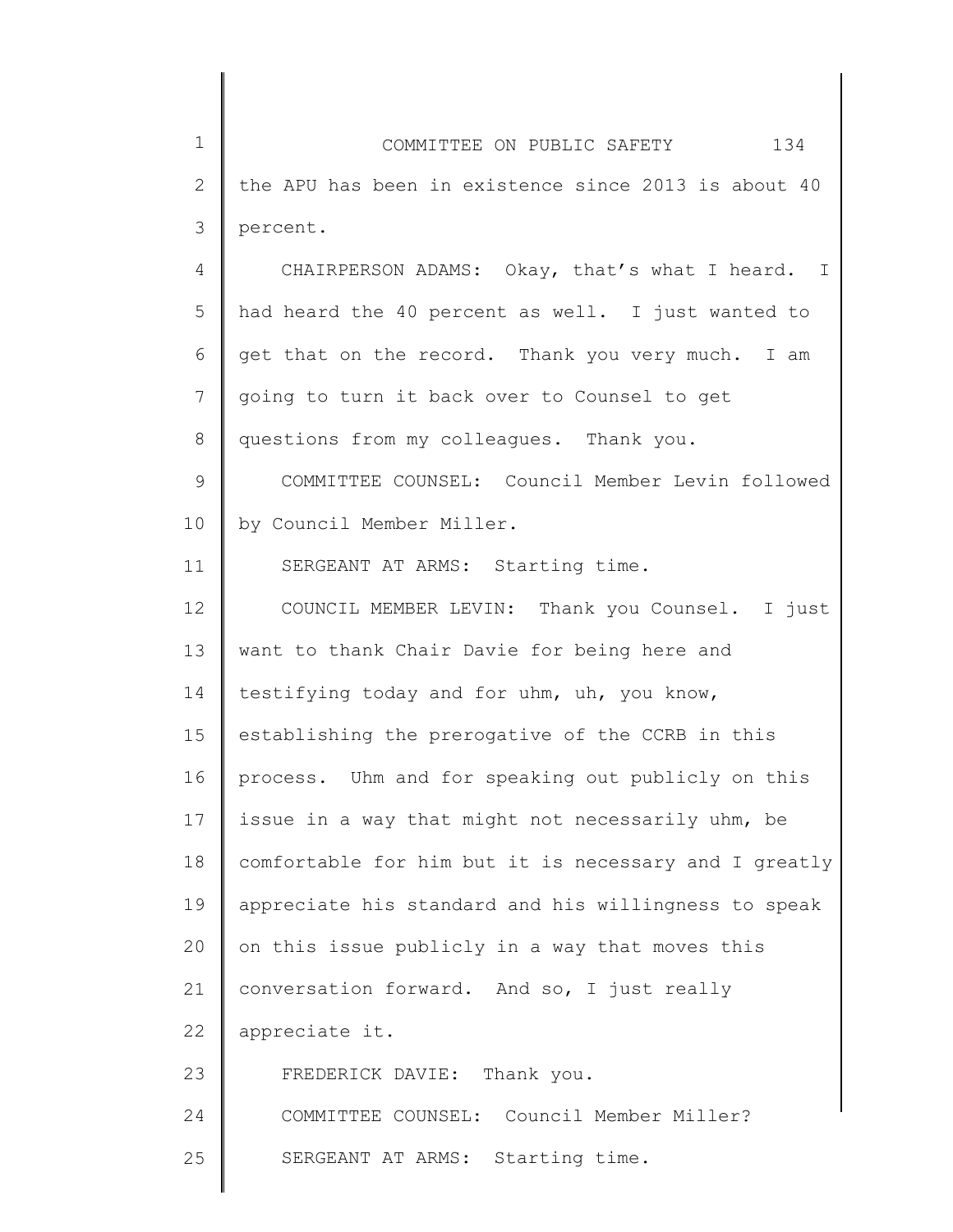| $\mathbf 1$    | 135<br>COMMITTEE ON PUBLIC SAFETY                   |
|----------------|-----------------------------------------------------|
| $\mathbf{2}$   | COUNCIL MEMBER MILLER: Uhm, good afternoon Mr.      |
| 3              | Chair. Uhm, I have a question and that is uh, what  |
| 4              | is the total number of cases that go on to be       |
| 5              | recommended for discipline?                         |
| 6              | FREDERICK DAVIE: I would say it is several          |
| $\overline{7}$ | thousand but again Council Member, I will have our  |
| $8\,$          | staff get you those specific numbers right away.    |
| $\mathsf 9$    | COUNCIL MEMBER MILLER: Okay and, and, and uh,       |
| 10             | and those numbers, would it identify the variant    |
| 11             | levels of discipline and fractions that have        |
| 12             | occurred? And could you aggregate them accordingly? |
| 13             | FREDERICK DAVIE: Yes, we can provide that pretty    |
| 14             | quickly I am sure.                                  |
| 15             | COUNCIL MEMBER MILLER: Wow and how many cases       |
| 16             | did CCRB hear last year?                            |
| 17             | FREDERICK DAVIE: That is a very good question.      |
| 18             | I am going to guess in the low thousands but again, |
| 19             | we will get you that specific number.               |
| 20             | COUNCIL MEMBER MILLER: Okay and uhm, your           |
| 21             | investigators and those within the purview, what do |
| 22             | those numbers look like? I am trying to get at the  |
| 23             | level of investigation uhm, the man hours included, |
| 24             | uhm, and then ultimately you know how - could you   |
| 25             | just speak to what that investigative process and   |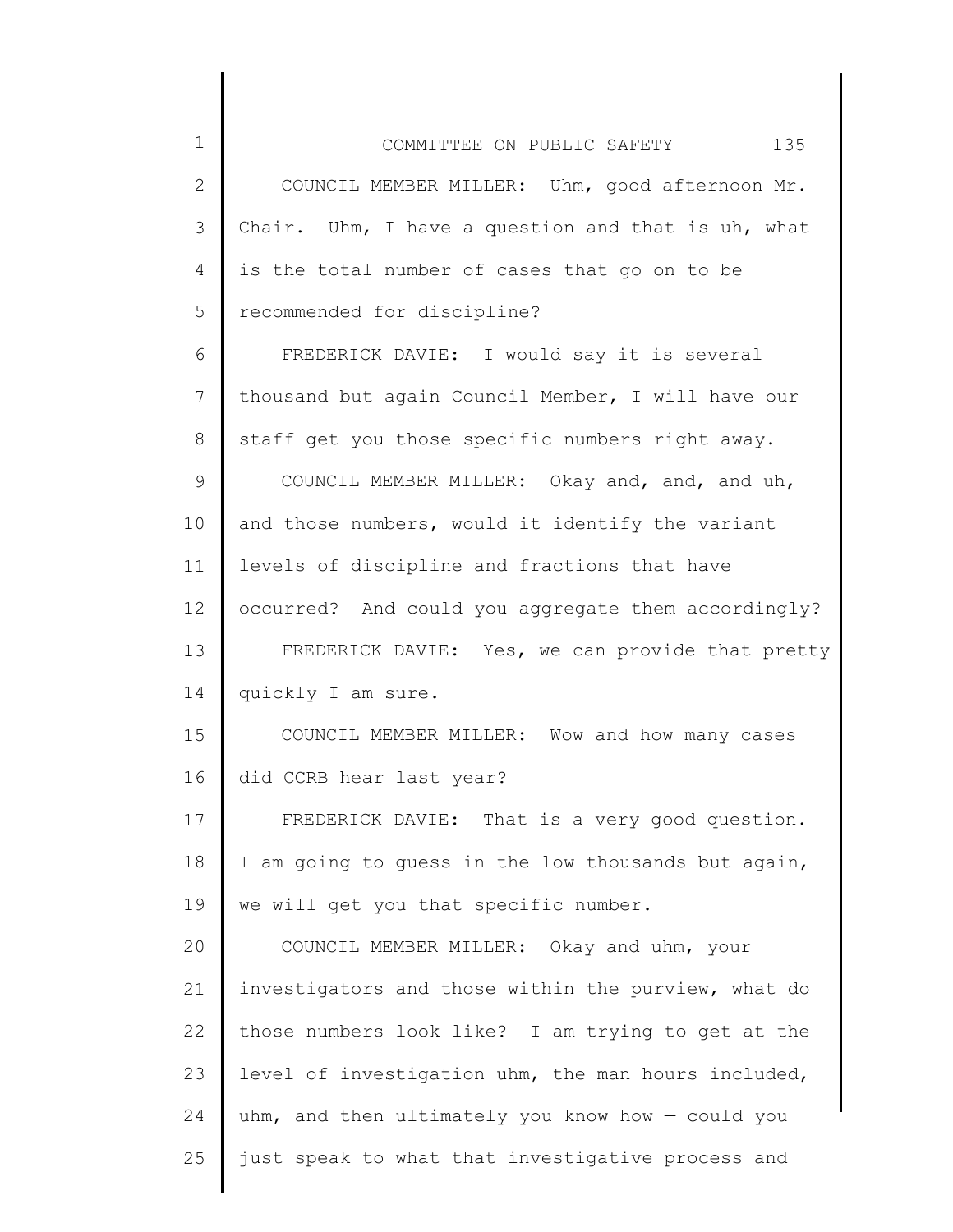1 2 3 4 5 6 7 8 9 10 11 12 13 14 15 16 17 18 19 20 21 22 23 24 COMMITTEE ON PUBLIC SAFETY 136 what the process looks like determining to get you to the point to suggest after uhm, determining guilt, what the level of discipline should be? FREDERICK DAVIE: Sure, it's a really involved process. Uhm, in that we get  $-$  the agency gets a complaint. Uhm, it is turned over to an investigator. Obviously the investigator reaches out to the complainant. If the complainant is not the victim, the investigator will also reach out to the victim. The investigator will see if there are any witnesses. If there any video or other evidence involved as you know, there is  $-$  the agency does have subpoena power, so it can subpoena evidence. Uhm, all that evidence is a mask. Victims are interviewed. Officers involved are interviewed. Then the investigator writes up what we call a closing report, that's obviously in consultation with their supervisors and the legal team at the CCRB. And then that information is shared with a panel of made up of members of the board who then make a decision based on the evidence that has been a mass and the recommendations that come from the investigators.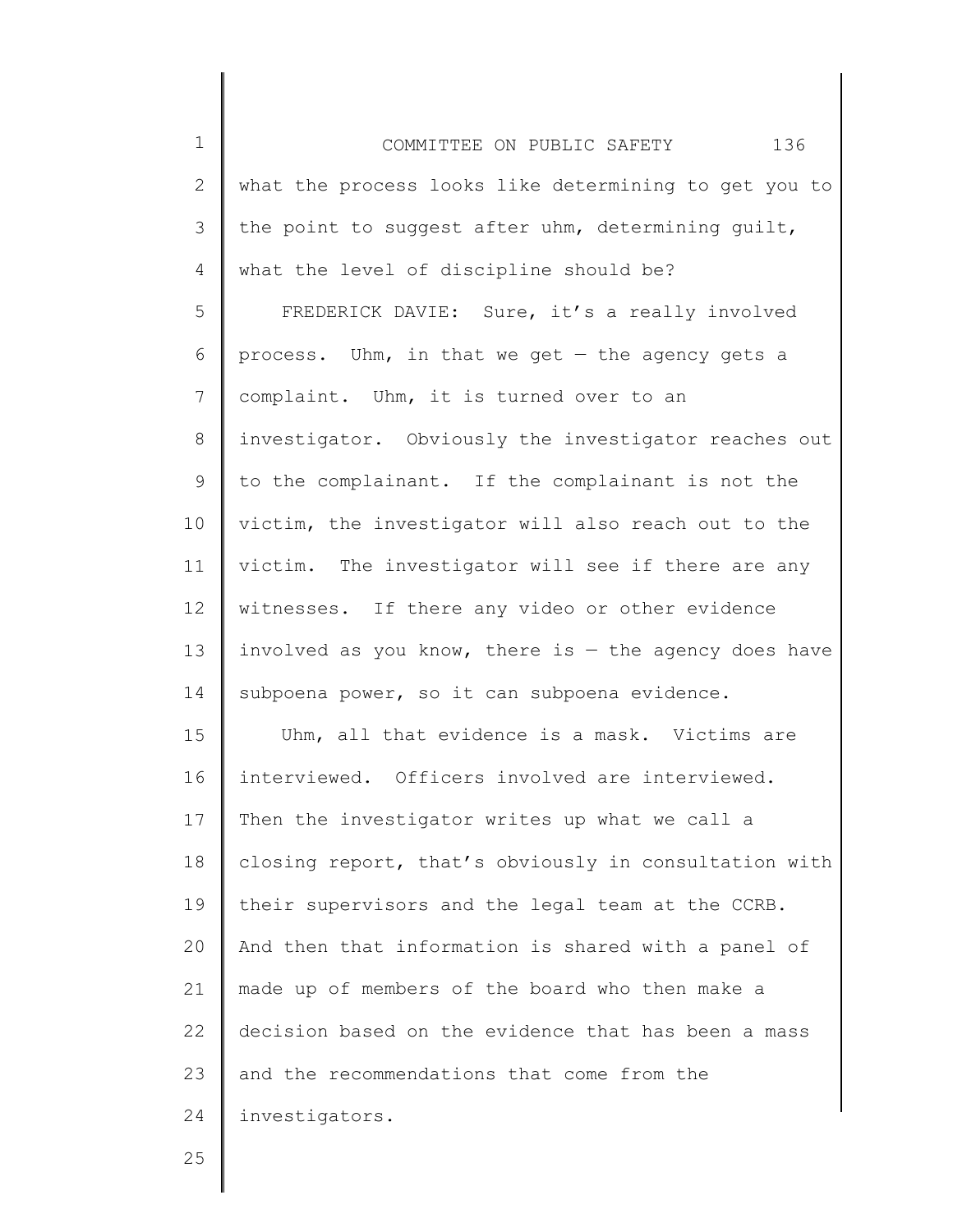| $\mathbf 1$     | 137<br>COMMITTEE ON PUBLIC SAFETY                     |
|-----------------|-------------------------------------------------------|
| 2               | And our task is by the two substantiate,              |
| 3               | unsubstantiated, exonerate or find unfounded within   |
| 4               | our jurisdiction, the information that comes before   |
| 5               | us. Assign a penalty to it which would now be         |
| 6               | governed by the Matrix that we've all talked about    |
| $7\phantom{.0}$ | and that's now being used and then those              |
| 8               | recommendations both in terms of the disposition of   |
| 9               | the cases and the penalties that are attached to them |
| 10              | go over to the department for the departments review  |
| 11              | and then the Police Commissioners final decision.     |
| 12              | COUNCIL MEMBER MILLER: Has there been any cases       |
| 13              | thus far that have met the criteria of the Matrix and |
| 14              | have you moved forward with those suggestions and     |
| 15              | then further, in the interest of well, I do have a    |
| 16              | minute. Uhm, in the interest of time, is that the     |
| 17              | Administration implied that because of the Police     |
| 18              | Commissioners experience that it uniquely qualified   |
| 19              | him to uh, uh, be the final arbiter of discipline     |
| 20              | that because of the nuances of the Police Department, |
| 21              | that it required a specific expertise. Would you      |
| 22              | agree and if you do, do you, would you say that CCRB  |
| 23              | and those investigators have that level of expertise  |
| 24              | and if you don't, why?                                |
|                 |                                                       |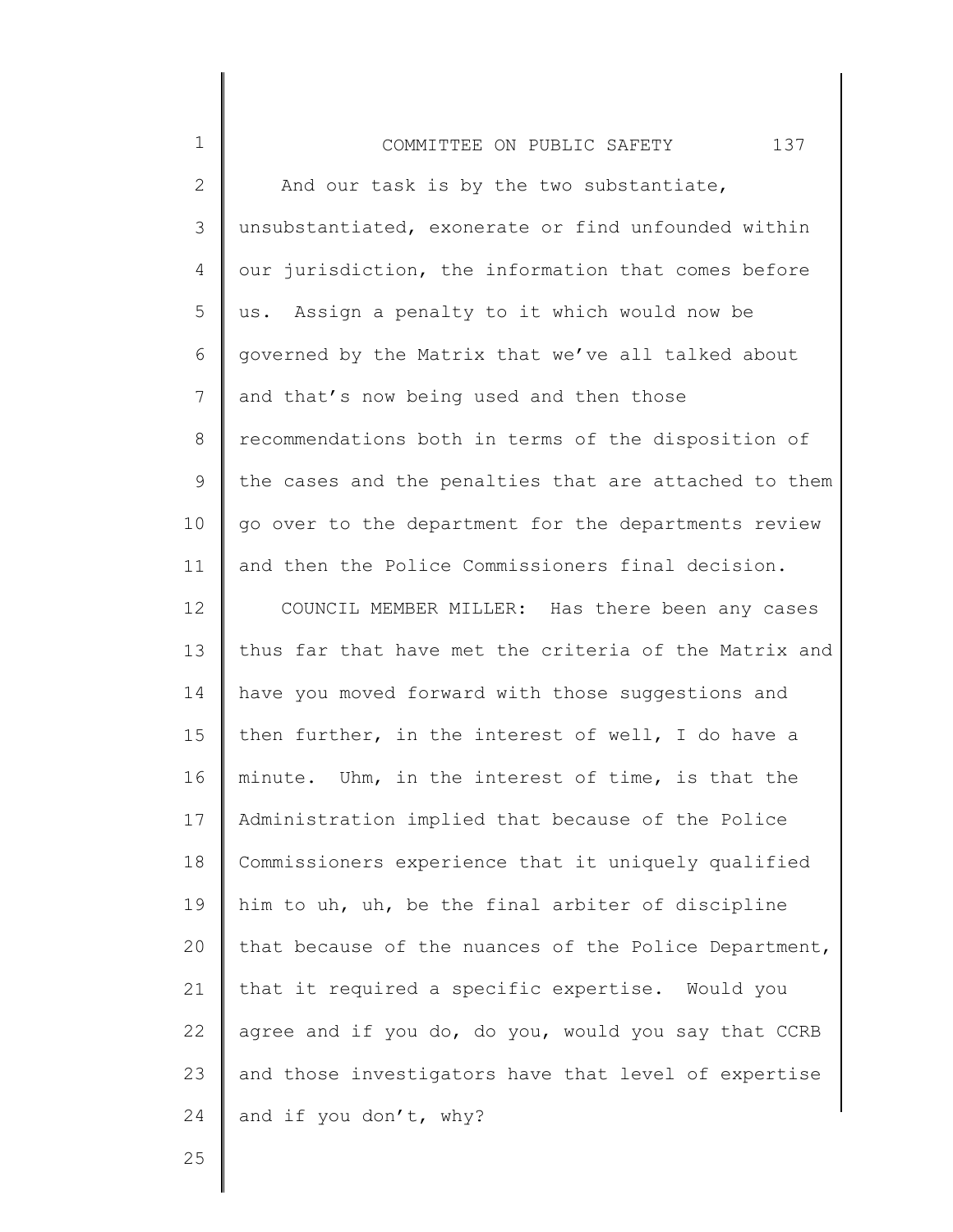| $\mathbf 1$     | 138<br>COMMITTEE ON PUBLIC SAFETY                     |
|-----------------|-------------------------------------------------------|
| $\mathbf{2}$    | FREDERICK DAVIE: So, I do believe that the CCRB       |
| 3               | has a level of expertise to have final disciplinary   |
| 4               | authority. I think that's made it even stronger by    |
| 5               | this matrix. Although as we have all said and as the  |
| 6               | Department said, the Matrix is a living document and  |
| $7\phantom{.0}$ | we will have to pay attention to it and see how it    |
| 8               | works you know, over time and make whatever           |
| 9               | adjustments we need to make.                          |
| 10              | SERGEANT AT ARMS: Time expired.                       |
| 11              | FREDERICK DAVIE: It works as well as it possibly      |
| 12              | can. But uhm, I have great confidence in the ability  |
| 13              | of the CCRB to make good and sound decisions about    |
| 14              | recommended police discipline. Particularly again,    |
| 15              | using this matrix as its been established and         |
| 16              | actually, and you know, under the MOU that we have    |
| 17              | signed with the Police Commissioner and the           |
| 18              | Department, there would be no changes in CCRB's       |
| 19              | recommendations going forward except under            |
| 20              | extraordinary circumstances and I don't think there   |
| 21              | is anything in the past year that any decision that's |
| 22              | been overturned that the CCRB has made that would     |
| 23              | qualify as an extraordinary circumstance.             |
| 24              |                                                       |
|                 |                                                       |

║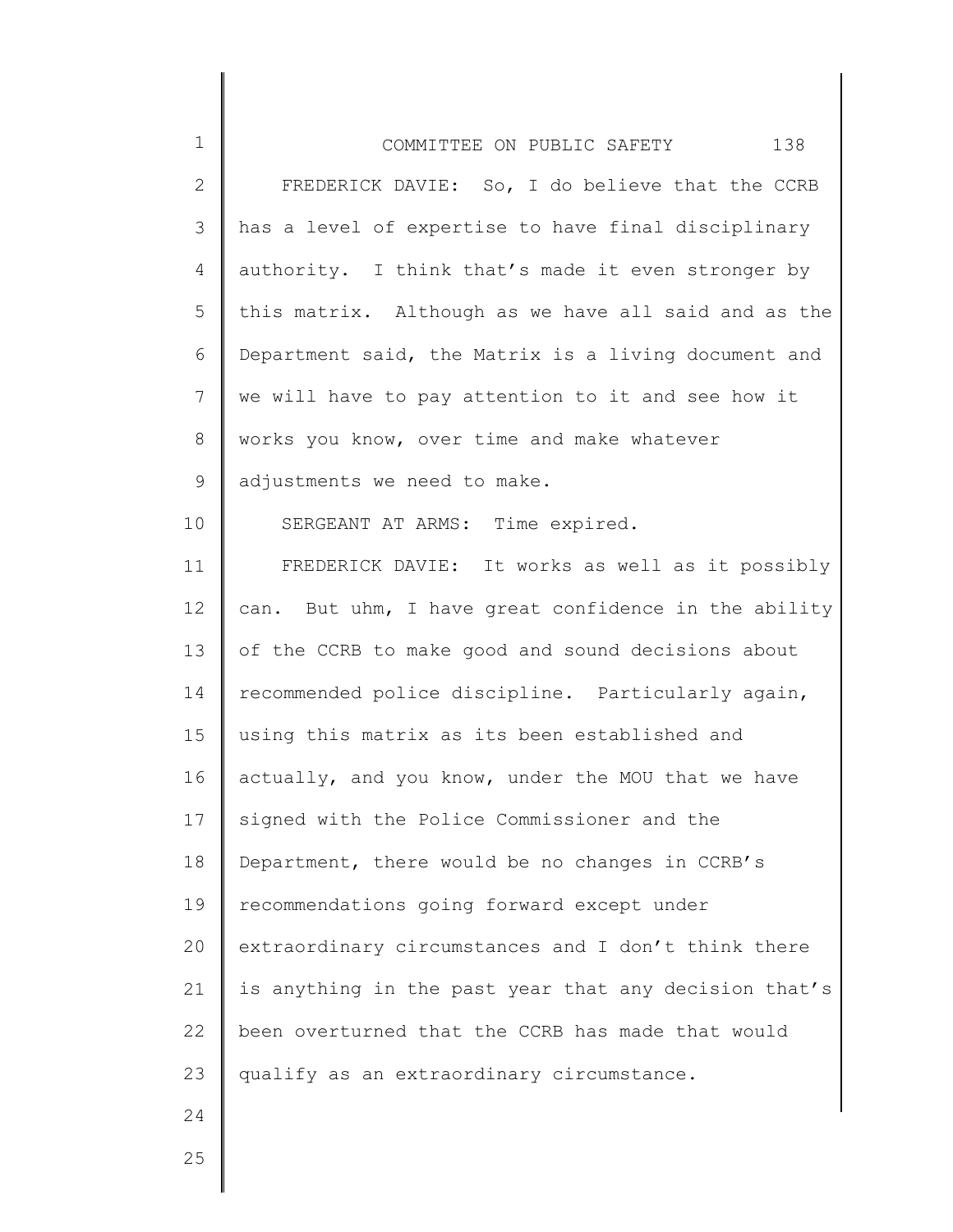| COMMITTEE ON PUBLIC SAFETY                            | 139 |
|-------------------------------------------------------|-----|
| So, the conclusion there is that the decisions        |     |
| that the CCRB made were uh, logical and reasonable    |     |
| and defensible, justifiable decisions as an oversight |     |

body.

1

2

3

4

5

6 7 8 I think that that would be acknowledged under this new arrangement and so why wouldn't the agency then have final authority on its cases.

9 10 COUNCIL MEMBER MILLER: Thank you so much. Thank you Madam Chair.

11 12 13 14 15 16 CHAIRPERSON ADAMS: Thank you Council Member. COMMITTEE COUNSEL: Okay, I don't see any other Council Members that are using the hand raise function. Chair, if you have any other questions? FREDERICK DAVIE: Sorry, you meant that Chair. I am sorry Chair Adams.

17 18 19 20 21 22 23 CHAIRPERSON ADAMS: Just to Council Member Miller's point and this may help you out Chair Davie, if there is anyone still here that heard Council Member Miller's question with regard to the statistics of the CCRB and can perhaps help with any of those numbers. If you can just state that now. If not, we will dismiss our Chair for CCRB.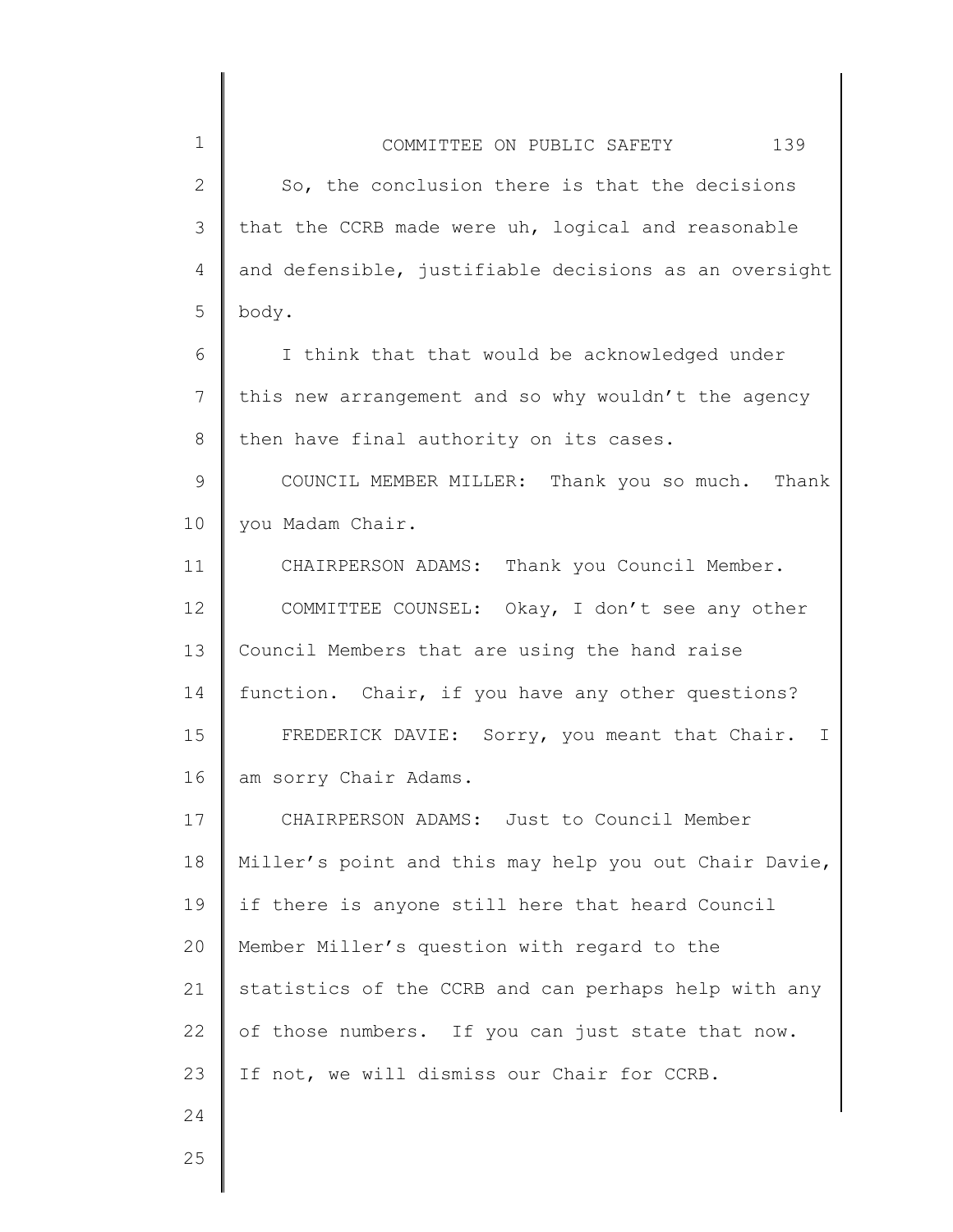| $\mathbf 1$     | COMMITTEE ON PUBLIC SAFETY<br>140                    |
|-----------------|------------------------------------------------------|
| $\mathbf{2}$    | So, either Ms. Davis or any member of the NYPD if    |
| 3               | you were listening to Council Member Miller's        |
| 4               | questions, if you have got uhm, and response to when |
| 5               | certain records would be released.                   |
| 6               | Okay, I hear no response.                            |
| 7               | CHELSEA DAVIS: Sorry, this is Chelsea. I am          |
| 8               | still here and we can get back to you with the       |
| 9               | answers.                                             |
| 10              | FREDERICK DAVIE: And I can tell you that in the      |
| 11              | - Chair, Chair Adams?                                |
| 12 <sup>°</sup> | CHAIRPERSON ADAMS: Yes.                              |
| 13              | FREDERICK DAVIE: The uhm, CCRB received 3,875        |
| 14              | complaints in our jurisdiction in the agencies       |
| 15              | jurisdiction in 2020. That was down some because of  |
| 16              | COVID and during regular years, there are between    |
| 17              | 4,500 and 5,000 cases within the CCRB.               |
| 18              | CHAIRPERSON ADAMS: Okay, Council Member, I think     |
| 19              | you heard that. It is pretty much as the Chair said, |
| 20              | a little over 3,000. Okay, thank you very much.      |
| 21              | Thank you Chair Davie and Committee Counsel, we will |
| 22              | move onto the next panel. Counsel, you are muted.    |
| 23              | COMMITTEE COUNSEL: Thank you. We will now turn       |
| 24              | to public testimony. I would like to remind everyone |
| 25              |                                                      |
|                 |                                                      |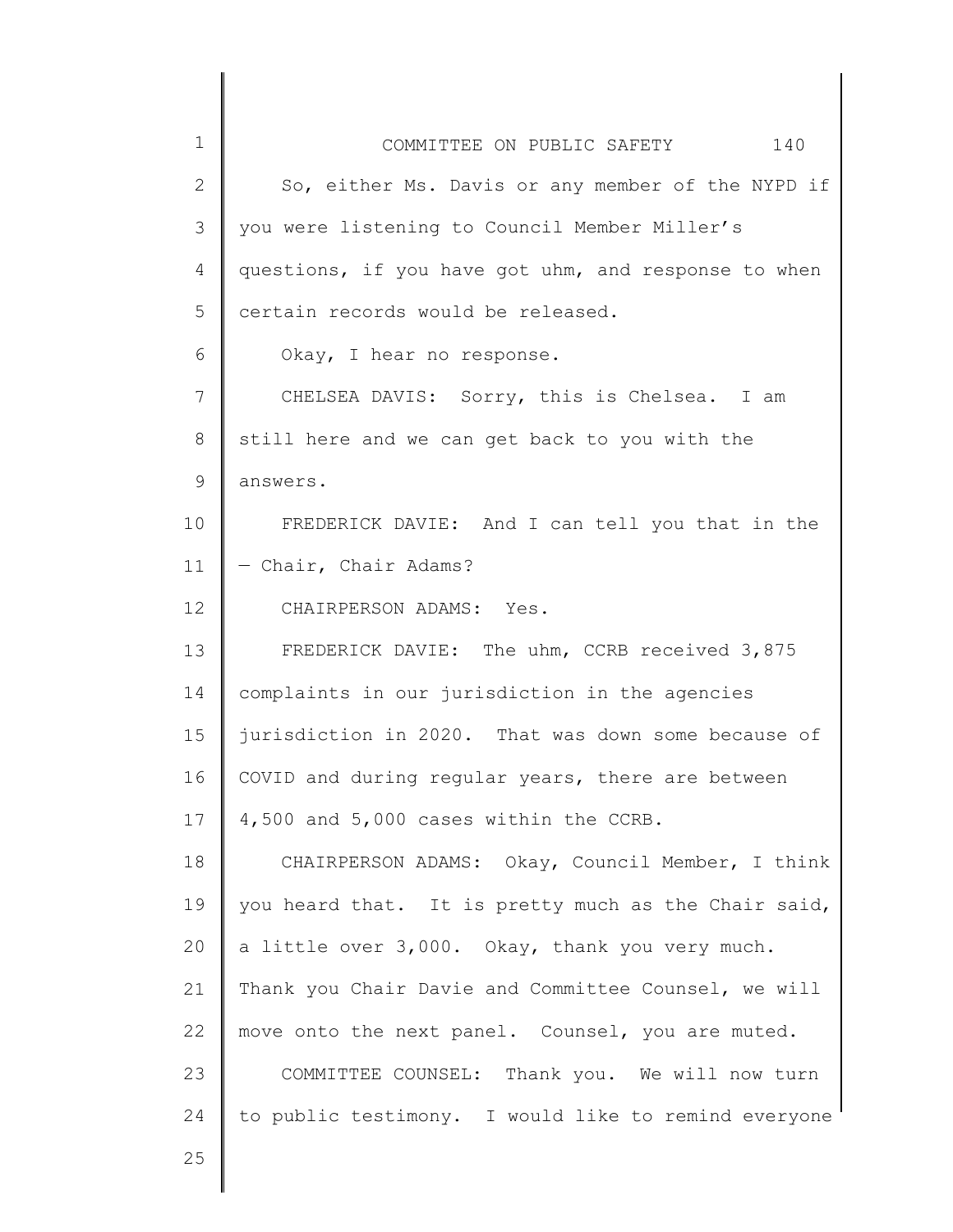1 2 3 4 5 6 COMMITTEE ON PUBLIC SAFETY 141 that, unlike our typical Council hearings, we will be calling individuals one by one to testify. Each panelist will be given three minutes to speak. Please begin your testimony once the Sergeant has started the timer.

7 8 9 10 11 Council Members who have questions for a particular panelist should use the Zoom raise hand function and I will call on you in the order you have raised your hand after the panelist has completed their testimony.

12 13 14 15 16 17 18 19 20 21 22 23 24 For panelists, once your name is called, a member of our staff will unmute you and the Sergeant at Arms will set the timer, then give you the go ahead to begin. Please wait for the Sergeant to announce that you may begin before delivering your testimony. I will now read the names of the first few witnesses and then I will come back to the first. The first four will be Molly Griffard from Legal Aid, Scott Levy from Bronx Defenders, Sergio De La Pava New York County Defender Services and Alexandra Fisher from Brooklyn Defender Services. Molly Griffard Legal Aid. SERGEANT AT ARMS: Starting time.

25 CHAIRPERSON ADAMS: Ms. Griffard, you may begin.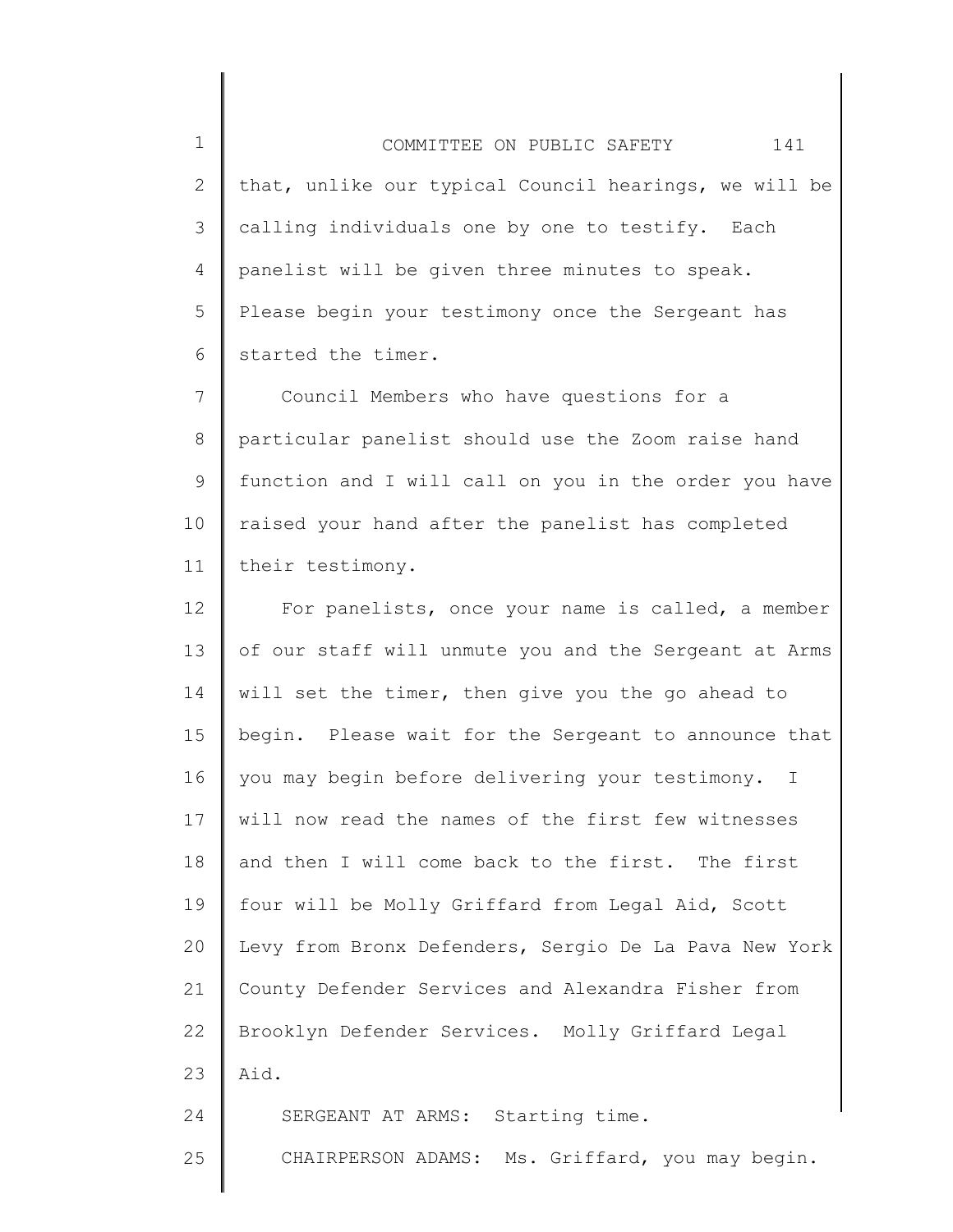| $\mathbf 1$    | 142<br>COMMITTEE ON PUBLIC SAFETY                     |
|----------------|-------------------------------------------------------|
| $\mathbf{2}$   | MOLLY GRIFFARD: I apologize if I was just             |
| $\mathcal{S}$  | called, I had an issue with my headphones. Am I up?   |
| $\overline{4}$ | CHAIRPERSON ADAMS: Yes you are, you may begin.        |
| 5              | MOLLY GRIFFARD: Alright, so sorry about that. I       |
| 6              | thank you Chair Adams and the Public Safety Committee |
| 7              | and all other Council Members who have joined us      |
| 8              | today.                                                |
| $\mathsf 9$    | My name is Molly Griffard; I am a Legal Fellow        |
| 10             | with the Legal Aid Societies Accountability Project.  |
| 11             | We have submitted written testimony with our detailed |
| 12             | positions and suggested amendments on each of the     |
| 13             | bills being considered today. And while we support    |
| 14             | some of the bills brought forth today, we must        |
| 15             | emphasis that these proposals do fall short of what   |
| 16             | is necessary to bring about the fundamental changes   |
| 17             | to policing that New Yorkers are demanding.           |
| 18             | Our Legal Aid Society clients come from some of       |
| 19             | the most over policed and under resourced communities |
| 20             | in our city. Our clients regularly experience the     |
| 21             | worst of police misconduct and I want to share one    |
| 22             | such example with you today.                          |
| 23             | One summer night in 2018, Tomas Medina [SP?] was      |
| 24             | listening to music with his friends in Washington     |
| 25             | Heights. Detective Fabio Nunez heard the music and    |

 $\mathsf{l}$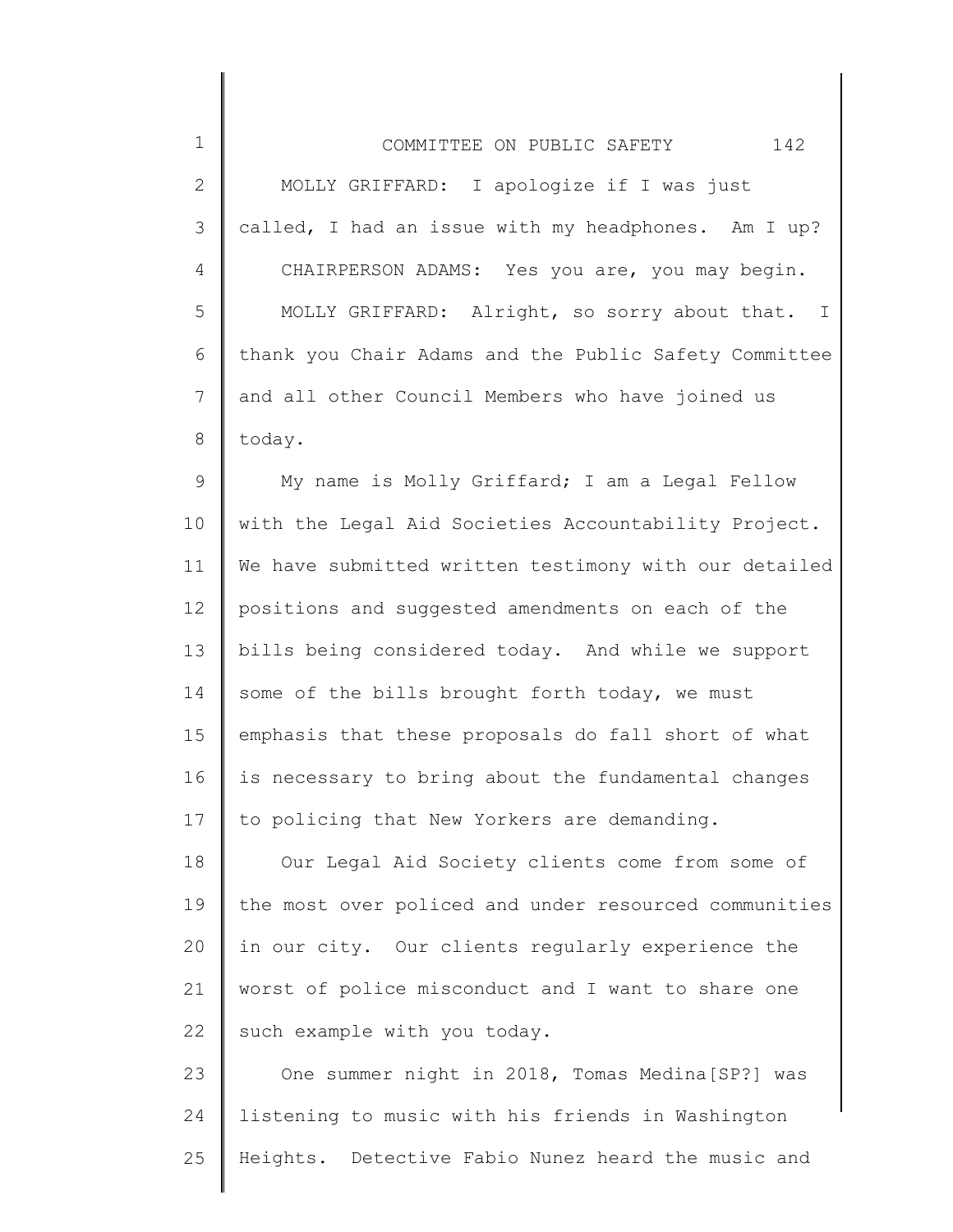1 2 3 4 COMMITTEE ON PUBLIC SAFETY 143 approached. He quickly escalated the situation, putting Mr. Medina in chokehold and Tasing him 13 times.

5 6 7 8 9 10 11 12 Almost two years ago, the CCRB investigated and substantiated the chokehold and taser abuse allegations against Nunez. However, the NYPD has yet to schedule a disciplinary trial or issue so much as a reprimand to Detective Nunez. Detective Nunez in the meantime has continued abusing civilians accruing additional CCRB complaints, including yet another substantiated chokehold allegation.

13 14 15 16 17 18 19 20 21 22 23 24 To the NYPD and de Blasio Administration representatives here today, who have told us over and over again, that we need to give the disciplinary matrix time to work. We would like to see it. Show us that it works. Why are officers like Fabio Nunez, Wayne Isaacs, David Greco and so many others notorious for abusing civilians still on the force? Schedule their trials. Follow through with terminating them. If they are going to claim additional reforms are not necessary, then show us that the system is fixed. Meanwhile, we welcome the Council's efforts to increase police accountability.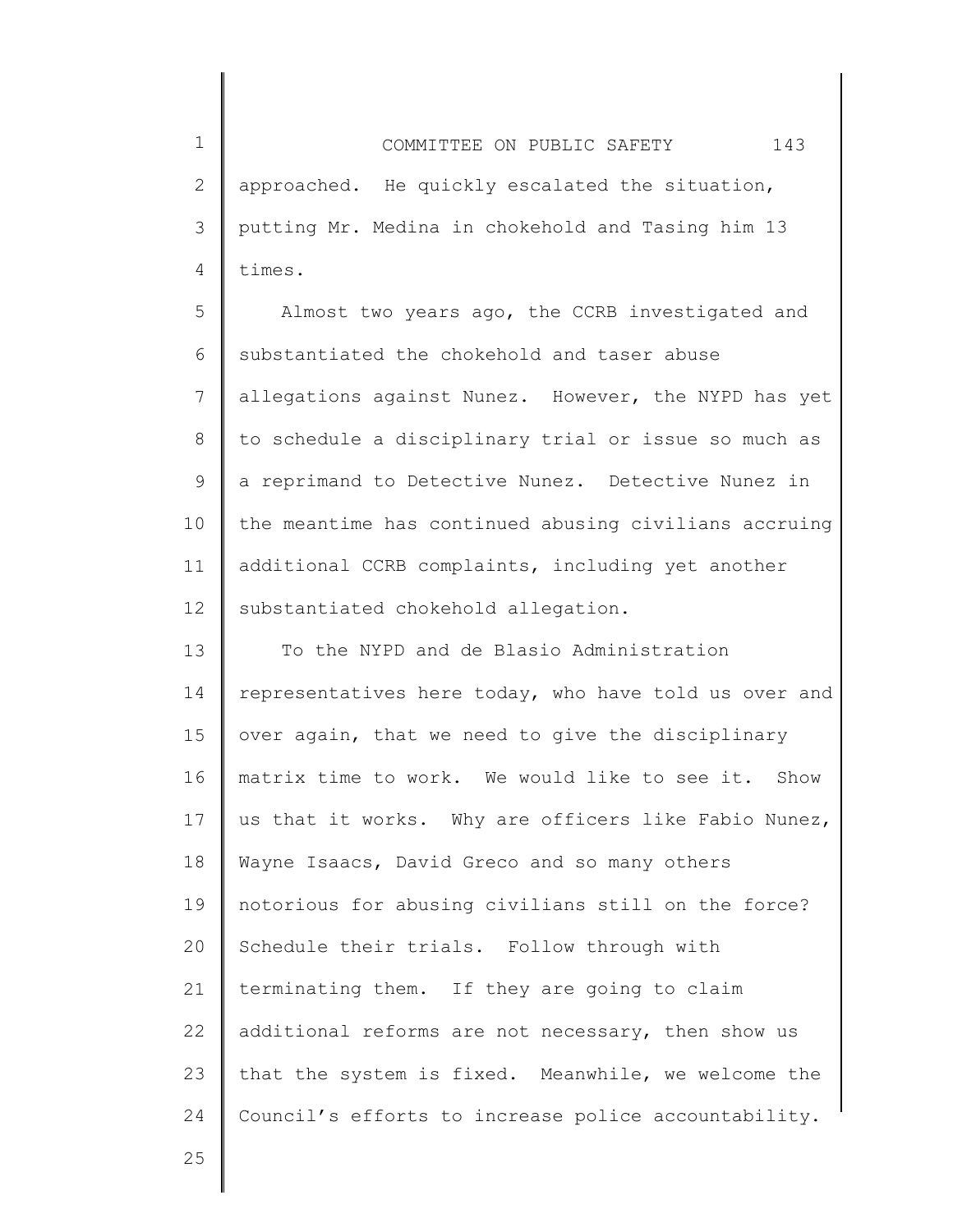1 2 3 4 5 6 7 8 9 10 11 12 13 14 15 16 17 18 19 20 21 22 23 24 COMMITTEE ON PUBLIC SAFETY 144 Something that Mr. Medina's case illustrates is sorely lacking. And this brings me to two very specific issues regarding the bills under consideration today that I will highlight here but otherwise our feedback is in our written testimony. First, on Council Member Cumbo's Resolution 1538 on NYPD Discipline, we support the Council calling upon Albany to take the necessary steps to remove the Police Commissioner's exclusive authority over police discipline. However, the Council will be responsible for the next steps and we encourage the Council to consider options for moving not just final disciplinary determinations but also adjudication to an independent non-NYPD agency. We cannot expect the NYPD disciplinary system to work when NYPD employees serve as judge and jury in all disciplinary trials. When they alone have the power to schedule trials. SERGEANT AT ARMS: Time expired. MOLLY GRIFFARD: Uh, thank you. May I wrap up? Thank you so much. And they alone have the power to schedule trials and they serve as prosecutor in most

cases, which also allows them to reach settlement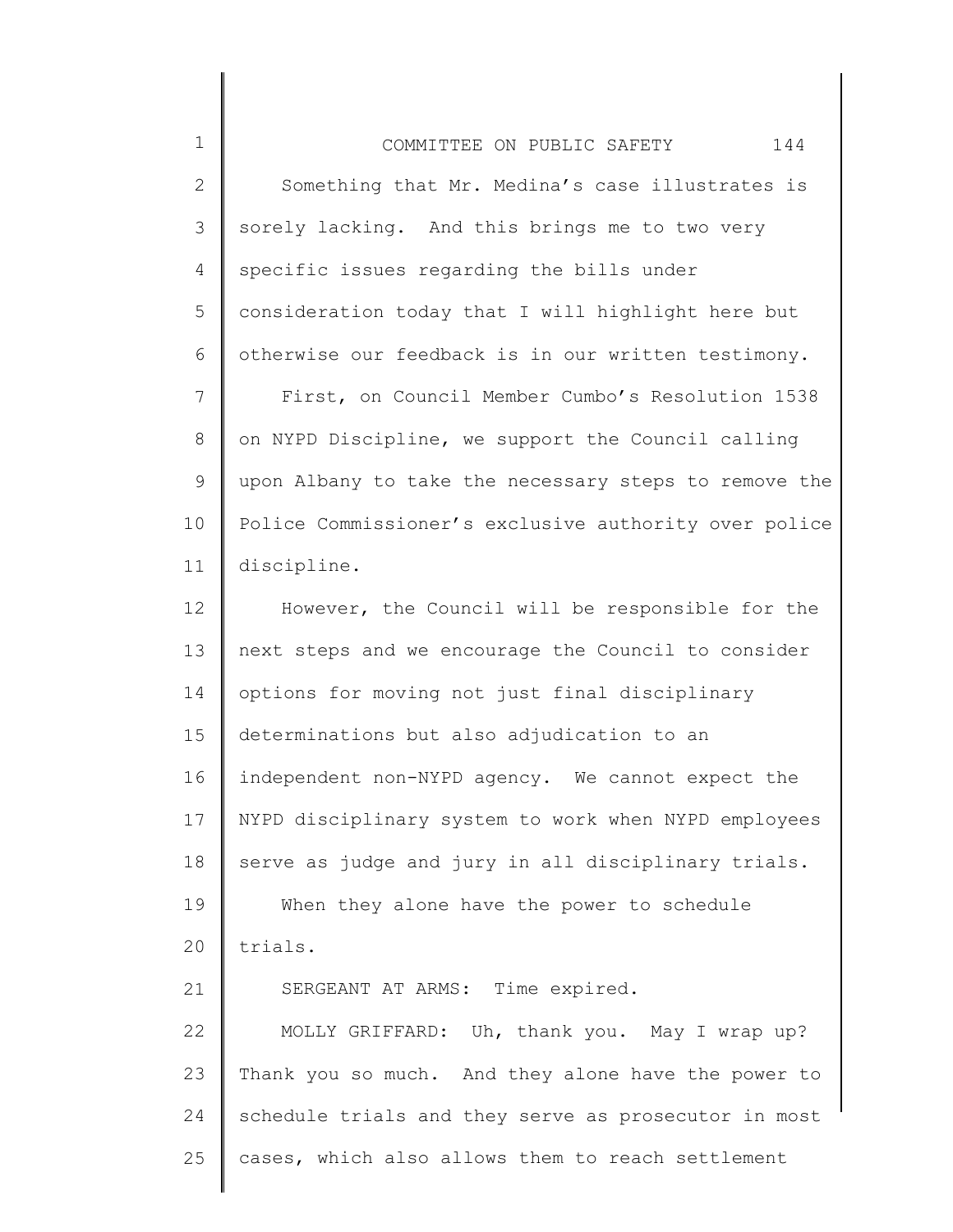1 2 3 COMMITTEE ON PUBLIC SAFETY 145 agreements that aren't in keeping with the disciplinary matrix.

4 5 6 7 8 9 10 11 Second, on Council Member Levin's Qualified Immunity Bill, the NYPD's pattern of racist and abusive policing is not limited to  $4<sup>th</sup>$  amendment violations and neither should this legislation. As currently drafted, the bill doesn't actually eliminate qualified immunity in important context like racial discrimination and assaults on protestors rights.

12 13 14 15 16 17 18 19 20 21 22 23 24 While this bill is clearly a step forward, we urge the Council to expand the bill to truly eliminate qualified immunity for all civil rights violations and thank you so much to the Council for having us here today. I am happy to take questions on our written testimony or testimony today. Thank you so much. CHAIRPERSON ADAMS: Thank you for your testimony Ms. Griffard. Thank you. COMMITTEE COUNSEL: Next up will be Scott Levy followed by Sergio De La Pava. SERGEANT AT ARMS: Starting time.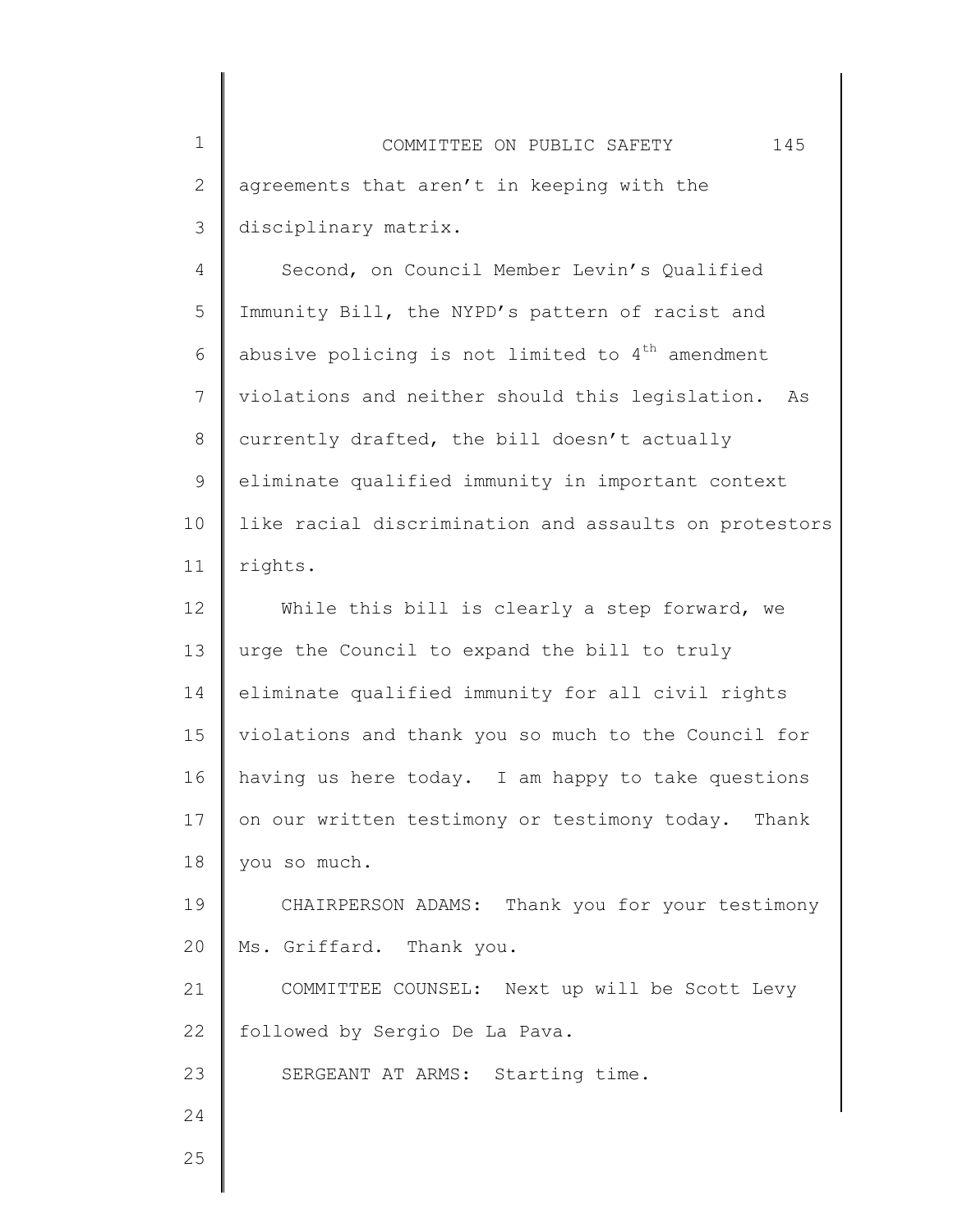3 4 5 6 7 and I am Chief Policy Counsel at the Bronx Defenders. I want to echo the testimony of the Legal Aid Society and my fellow public defenders and also just want to highlight how critical it is that we center the voices of impacted people in this conversation.

8 9 10 11 12 13 14 15 16 17 18 19 20 I am going to focus my testimony today on the legislation requiring comprehensive data collection on vehicle stops. Vehicle stops are some of the most common interactions New Yorkers have with the NYPD and in 2020 alone, the NYPD issued over a half a million moving violations. Many traffic stops don't end with a warning or a ticket though. Our clients are arrested, placed in handcuffs, their vehicles confiscated and forced to come to court. Each stop creates the risk of family separation, job loss, housing instability, missed school, drivers license suspension and police violence, such as in the tragic case of Alan Police.

21 22 23 24 And every police interaction puts non-citizen New Yorkers at risk of negative immigration consequences and even deportation. The current data provided by the NYPD is inadequate and doesn't cover thousands of

25

1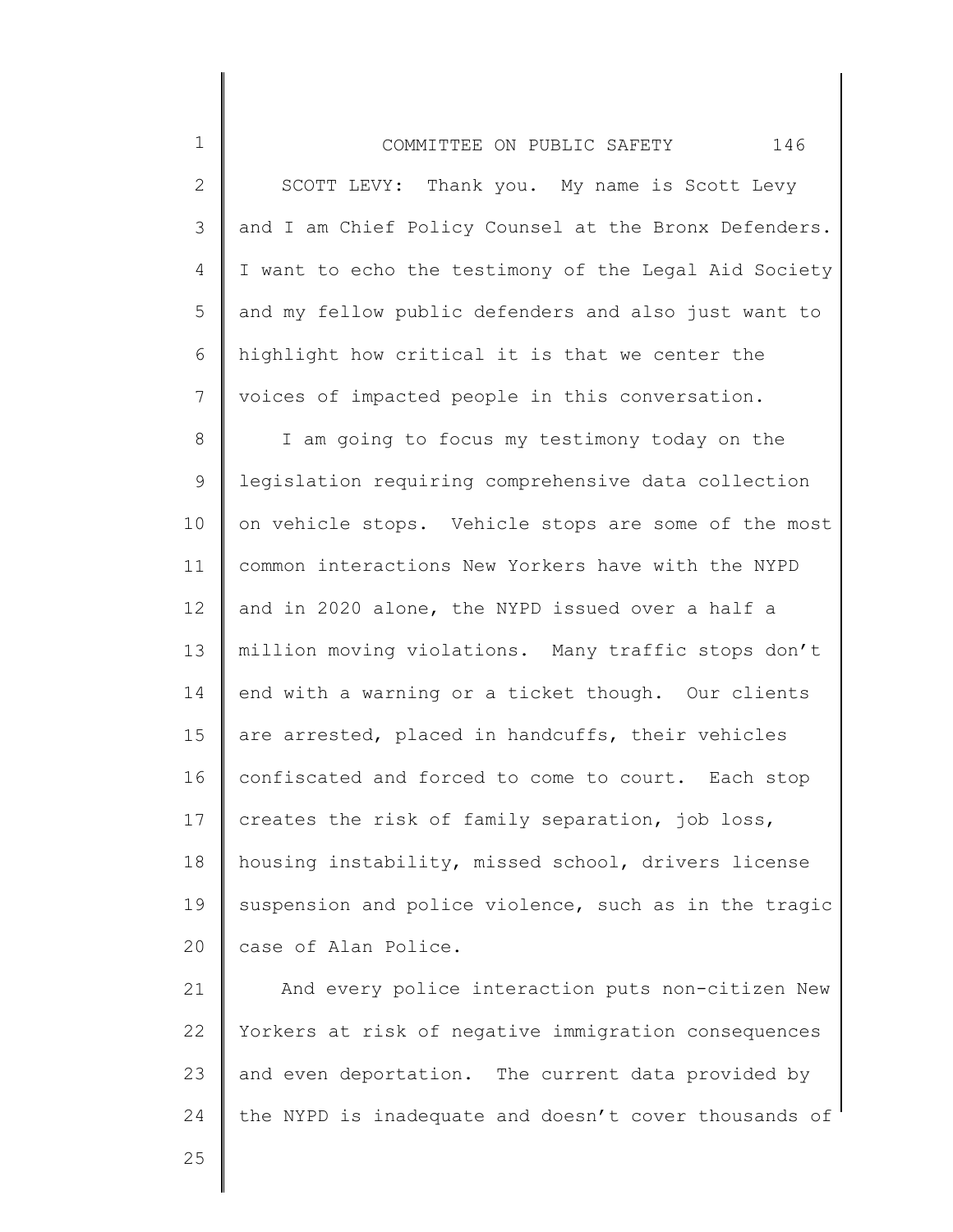2 3 4 5 COMMITTEE ON PUBLIC SAFETY 147 police contacts that don't result in a summons or arrests. It is critical that the city track all traffic stops, regardless of whether traffic summons is issued or an arrest is made.

1

6 7 8 9 10 11 12 The data collected and analyzed by the Driven by Justice Coalition or the Bronx Defenders is a leader in which lead to the successful effort to pass state legislation ending the cruel and counter productive practice of suspending drivers licenses for unpaid traffic debt, shows why a thorough accounting of traffic stops is so critical in the city.

13 14 15 16 17 18 19 20 21 22 23 24 25 From 2015 to 2019, the Bronx Defenders represented close to 12,000 people charged with driving on a suspended license alone. License is suspended for traffic debt, force people into an impossible decision. To miss work or lose a job, miss medical appointments and school or disrupt family obligations or risk arrest. The harms of these traffic stops as with all things in the criminal legal system fall overwhelmingly and disproportionately on communities of color. People of color are pulled over, ticketed, arrested, charged and convicted at higher rates than their White counterparts.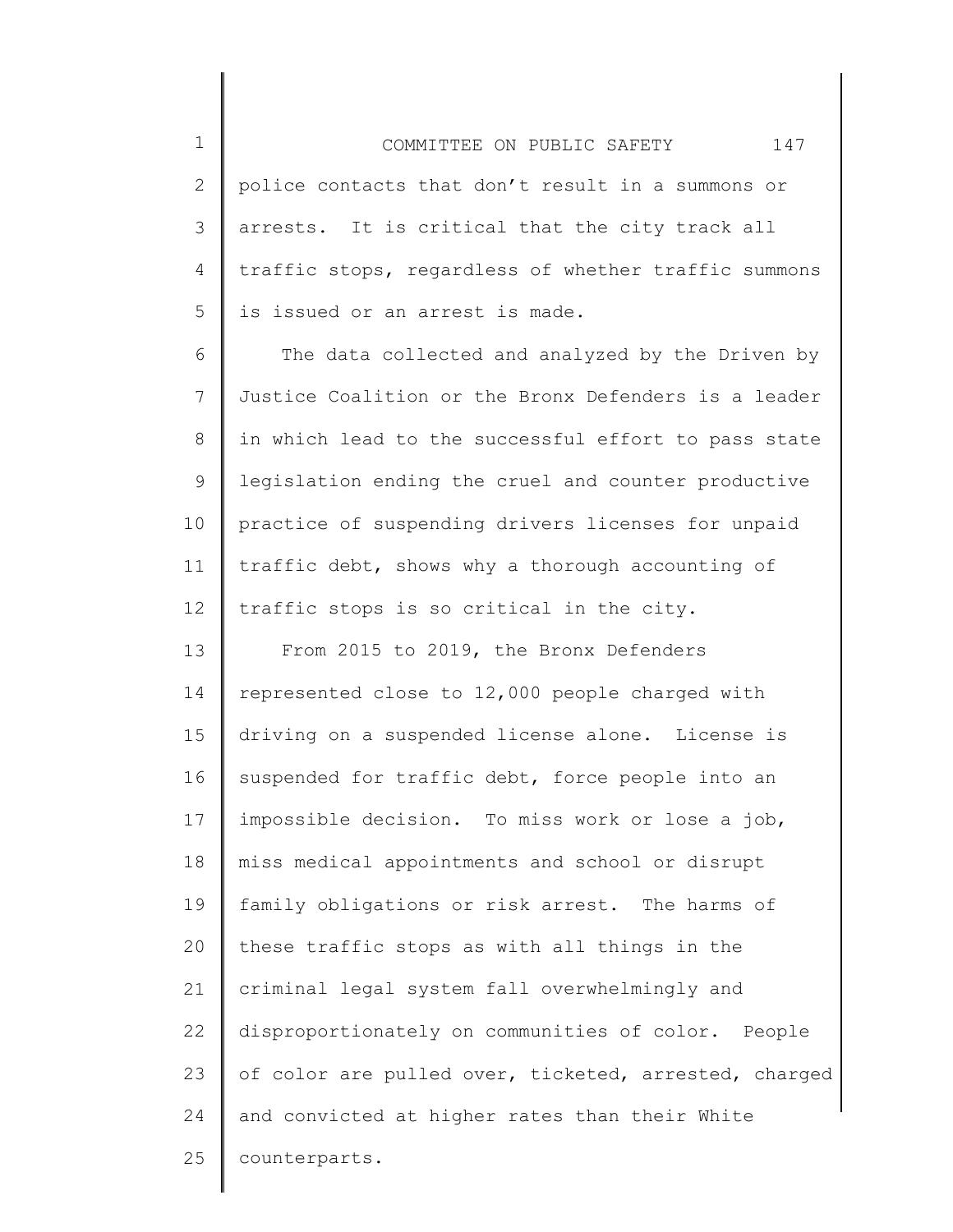## 1 2 3 4 5 6 7 8 9 COMMITTEE ON PUBLIC SAFETY 148 While 76 percent of drivers in New York City are White, 80 percent of people arrested for driving on a suspended license in New York City were Black or Latinx. In the City, the drivers license suspension rate in the zip codes with the highest concentration of people of color is two and a half times higher than in the zip codes with the most concentrated White populations.

10 11 12 13 14 15 16 17 18 19 The problem is particularly pronounced in the Bronx where we practice, which is home to many of the most severely impacted zip codes in the city but we need to take a step back. The conversation today makes clear that the bills under consideration, while many of them are positive additions and important improvements, are insufficient to bring about the deep structural and transformative — SERGEANT AT ARMS: Time expired. SCOTT LEVY: Change that the NYPD truly needs.

20 21 22 23 24 Data collection about traffic stops is important but we need to dramatically reduce the footprint of policing and traffic stops and across the board and make massive investments in our communities. Thank you.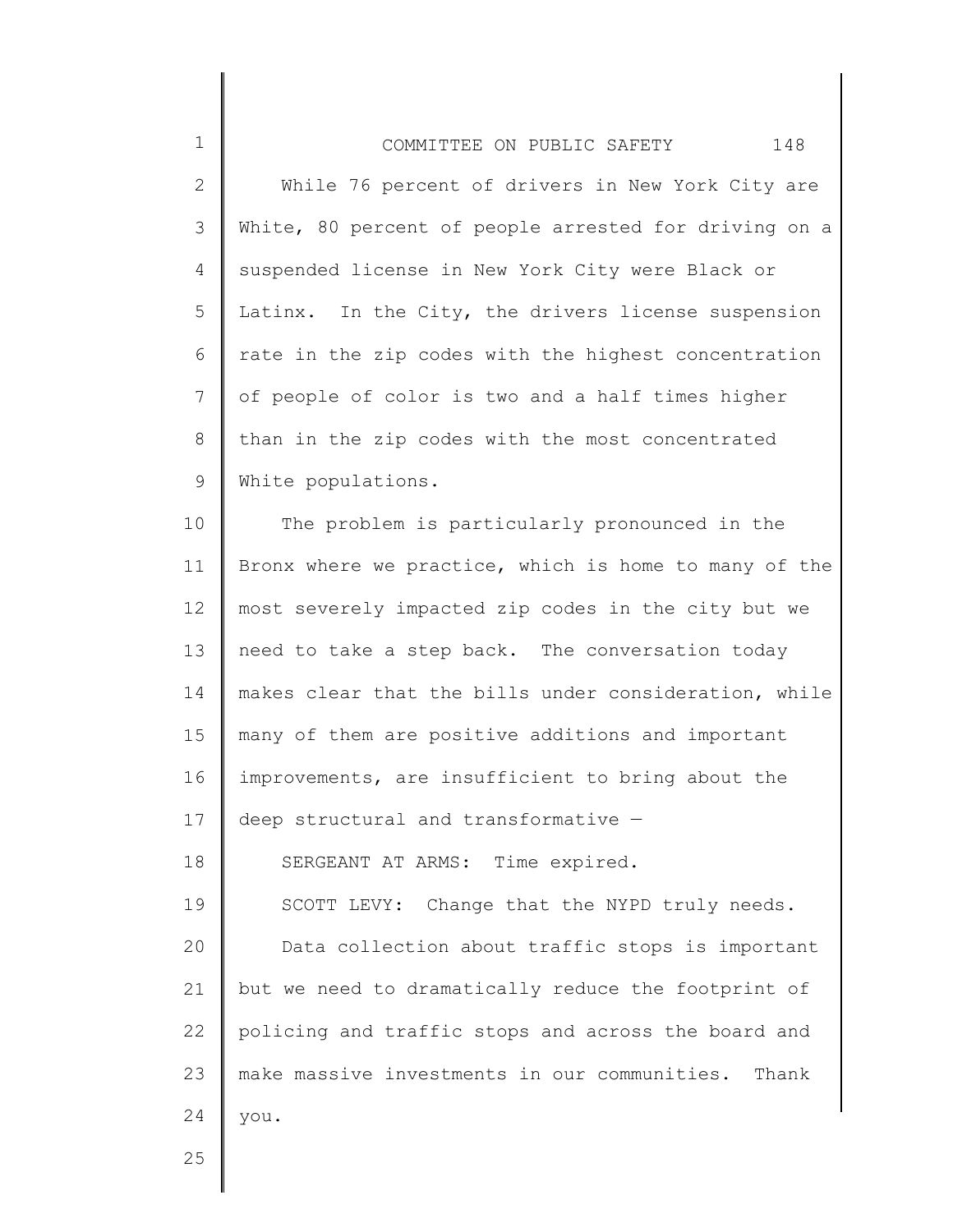1 2 3 4 5 6 7 8 9 COMMITTEE ON PUBLIC SAFETY 149 COMMITTEE COUNSEL: Thank you. Next up will be Sergio De La Pava followed by Alexandra Fisher followed by Jimmy Meagher from Safe Horizon. SERGEANT AT ARMS: Starting time. SERGIO DE LA PAVA: Good afternoon, I am the Legal Director of New York County Defender Services, a public defender office in Manhattan. I want to thank you, both for this hearing and for this

10 11 opportunity to give the perspective of our client communities.

12 13 14 15 16 17 18 19 20 21 22 23 24 25 We certainly welcome and we will give specific feedback on what's under consideration today in our written testimony but I would just rather take my oral opportunity here to speak about the general issues that are being brought up today. I think it is a welcome realization on our part that you know, we are starting to realize that policing in this country is broken. The number of people arrested, the number of people incarcerated, the amount of force including deadly force far out strips what we see in other countries and New York is no exception. Certainly we welcome the late coming reforms to New York that began or at least are highlighted by the Governors Executive Order last year. By many of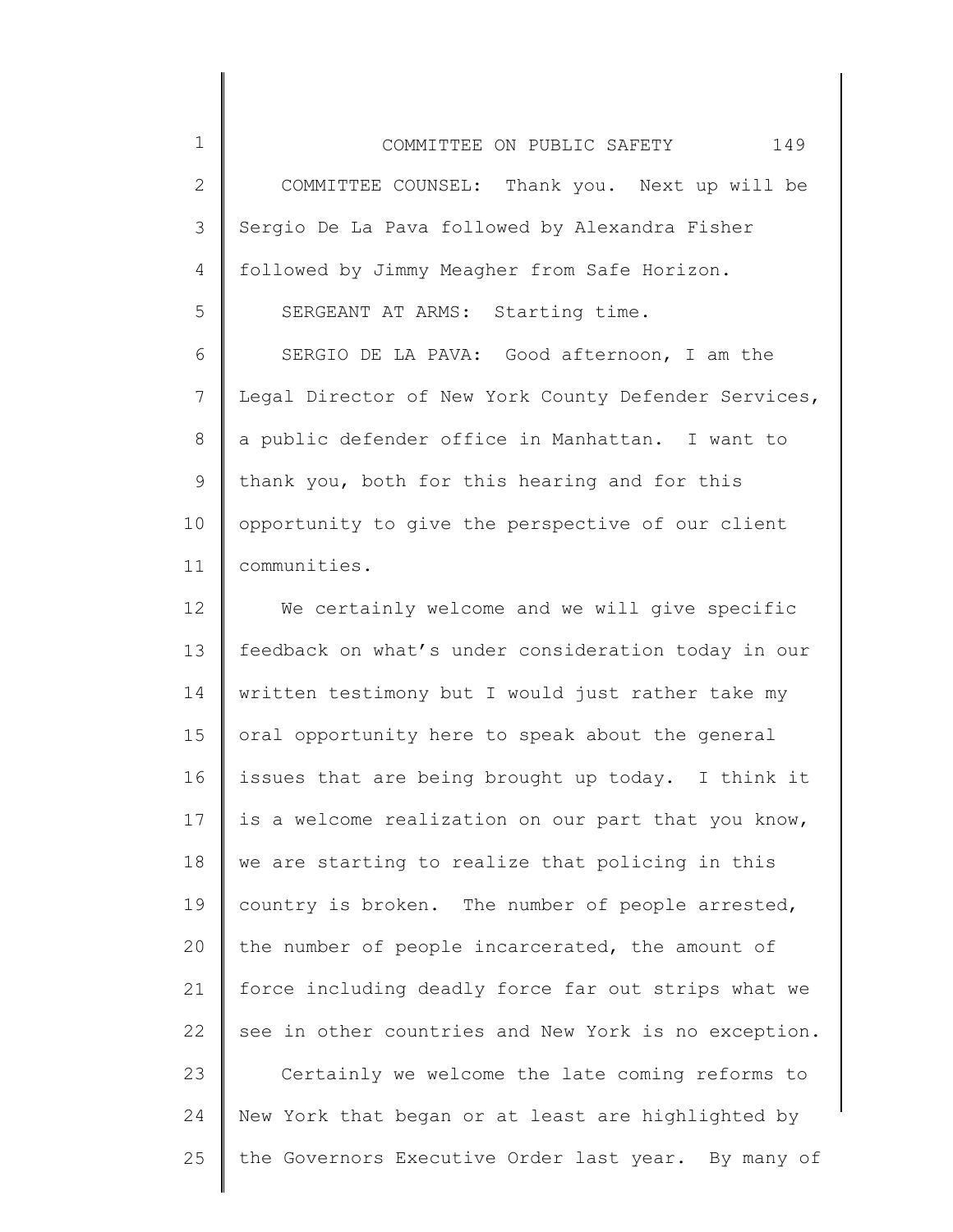| $\mathbf 1$   | 150<br>COMMITTEE ON PUBLIC SAFETY                     |
|---------------|-------------------------------------------------------|
| $\mathbf{2}$  | the things under consideration today, which we        |
| 3             | support but there is also a sense as somebody who has |
| 4             | been on the ground for a quarter century in the       |
| 5             | criminal justice system of this city. That these are  |
| 6             | band aids that aren't really going to address the     |
| 7             | overwhelming issue that New York finds itself in,     |
| 8             | which is the NYPD is a one of a kind police           |
| $\mathcal{G}$ | department in this country. The NYPD's budget for     |
| 10            | example is about 5.5 billion dollars a year.          |
| 11            | This is a budget that exceeds the state budget of     |
| 12            | four states in this country. NYPD is massive. It's    |
| 13            | 33,000 officers, about 18,000 other employees. Uhm,   |
| 14            | they have great power and I think a lot of what we    |
| 15            | are seeing today is what happens, a lot of the        |
| 16            | animosity that's being brought up, a lot of the       |
| 17            | opposition to these reforms is what happens when you  |
| 18            | challenge absolute power and for the decades that I   |
| 19            | have been first hand witness to it, that's what the   |
| 20            | NYPD has had, absolute power.                         |
| 21            | I can tell you that I know there is a lot of          |
| 22            | discussion about public safety. You can't have        |
| 23            | public safety without the trust of the community and  |
| 24            | in my experience in dealing with my clients, you      |
| 25            |                                                       |
|               |                                                       |

║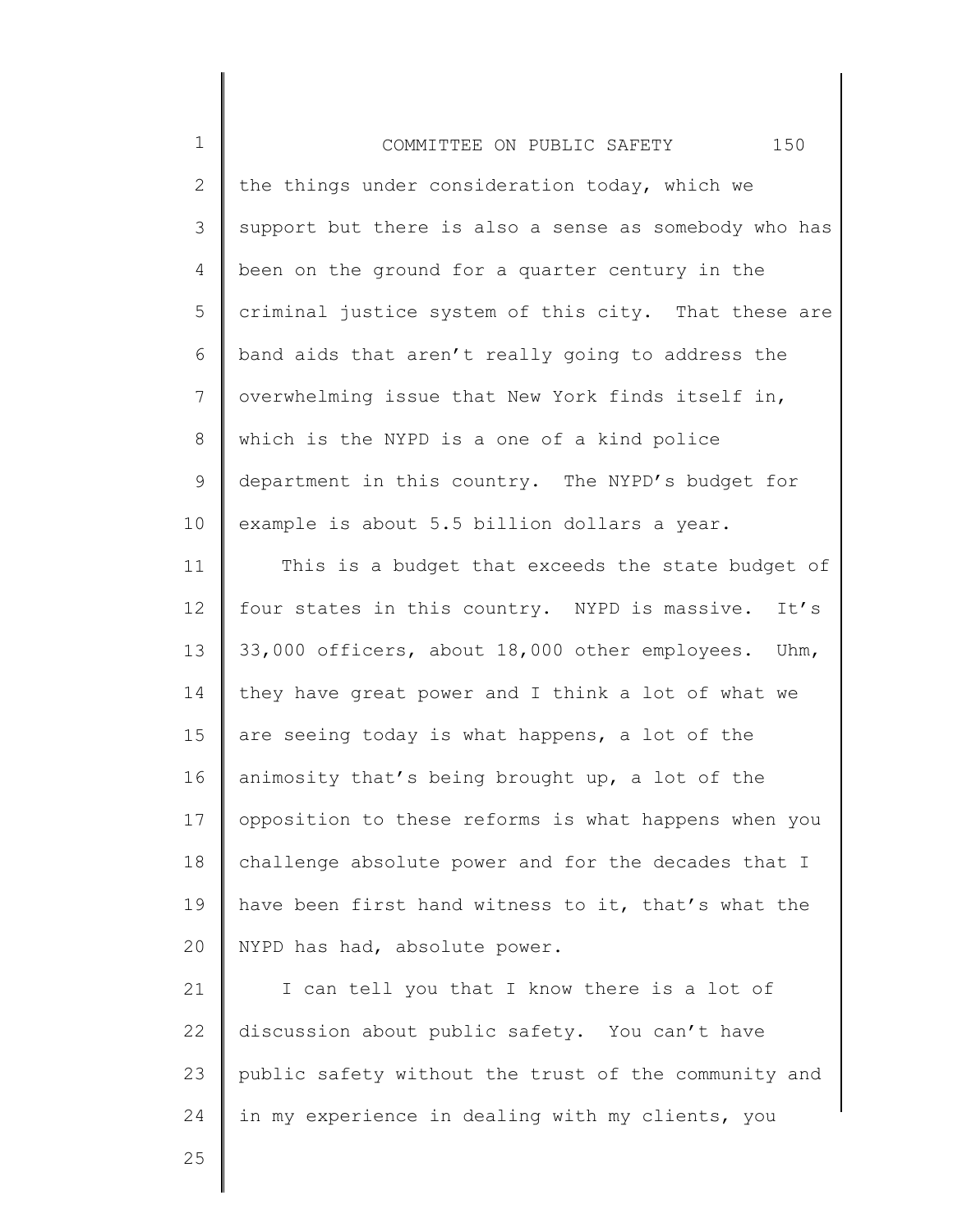| $\mathbf 1$  | 151<br>COMMITTEE ON PUBLIC SAFETY                       |
|--------------|---------------------------------------------------------|
| $\mathbf{2}$ | know, our office has probably dealt with 300,000        |
| 3            | people charged with crimes in the city. The trust       |
| 4            | between the communities that are overpoliced and the    |
| 5            | NYPD is negligible to zero. It really is and when       |
| 6            | from the perspective of a public defender, you know,    |
| 7            | we are the adversary of the NYPD. We understand         |
| 8            | that.                                                   |
| $\mathsf 9$  | We are the ones who are charged with the sacred         |
| 10           | obligation to ensure that our clients constitutional    |
| 11           | rights are not violated. And while we are you know      |
| 12           | going up against this behemoth, we find our resources   |
| 13           | can't possibly compete with this entity in any way.     |
| 14           | In any meaningful way, so I ask you to remember as      |
| 15           | well and to start addressing $-$                        |
| 16           | SERGEANT AT ARMS: Time expired.                         |
| 17           | SERGIO DE LA PAVA: Thank you, I will sum up real        |
| 18           | quickly. The special role that public defender          |
| 19           | offices play in our adversarial system and the need     |
| 20           | to properly fund them and give them the tools.<br>Thank |
| 21           | you.                                                    |
| 22           | COMMITTEE COUNSEL: Thank you. Next up will be           |
| 23           | Alexandra Fisher.                                       |
| 24           | SERGEANT AT ARMS: Time starts now.                      |
| 25           |                                                         |

 $\parallel$ 

║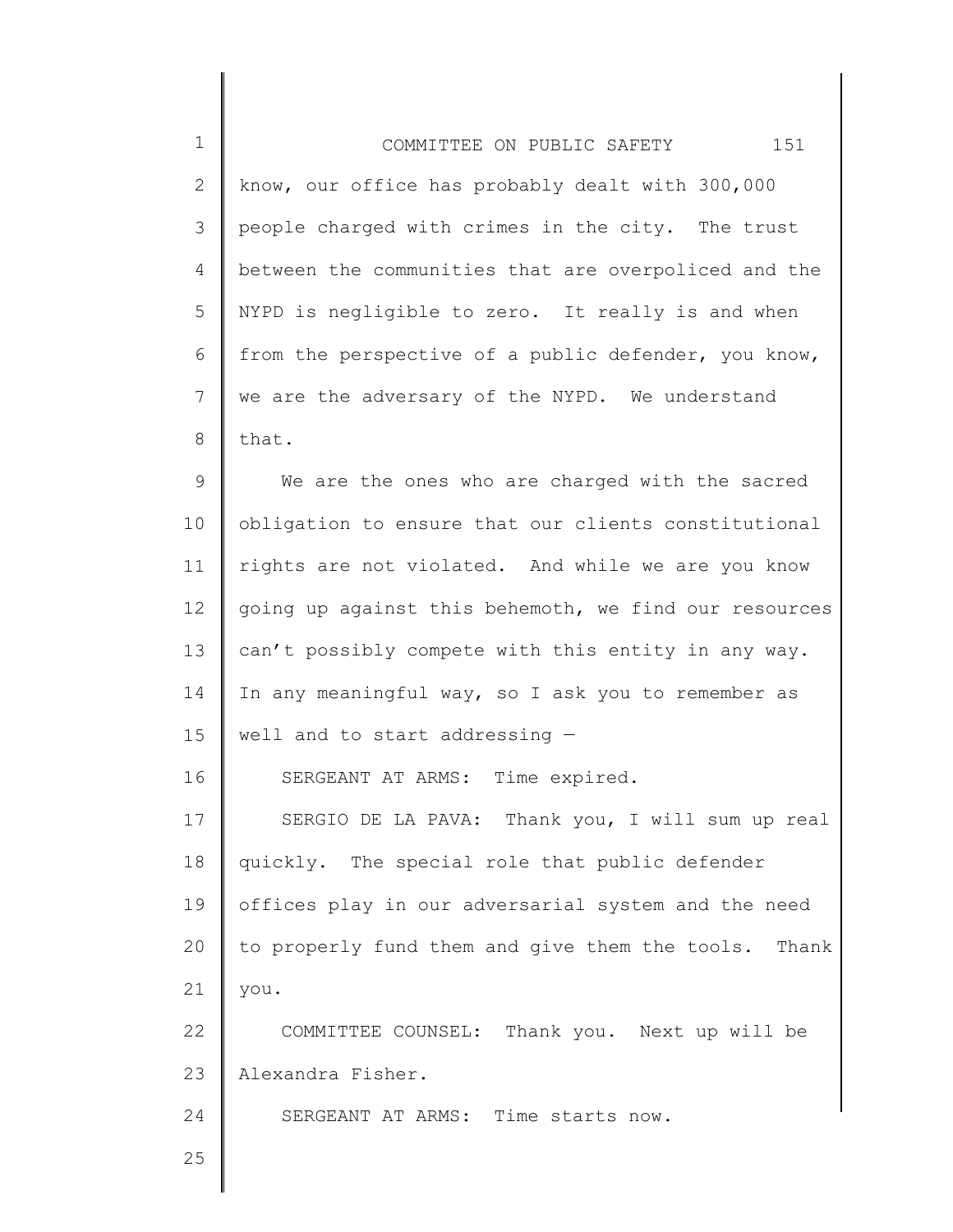| $\mathbf 1$    | 152<br>COMMITTEE ON PUBLIC SAFETY                    |
|----------------|------------------------------------------------------|
| $\overline{2}$ | ALEXANDRA FISHER: My name is Alexandra Fisher.       |
| 3              | I am a Senior Trial Attorney with the Criminal       |
| 4              | Defense Practice at Brooklyn Defender Services. I    |
| 5              | want to thank the Committee on Public Safety and     |
| 6              | Chair Adams for holding this hearing today. I want   |
| $\overline{7}$ | to thank you for allowing Ms. Rivera to speak first. |
| 8              | Thank you Ms. Rivera.                                |
| 9              | BDS fully supports the Preconsidered proposals       |
| 10             | and we echo the positions of advocates calling for a |
| 11             | fully independent investigation and disciplinary     |
| 12             | process. When the police are not held accountable,   |
| 13             | victims of police misconduct, primarily Black and    |
| 14             | Brown New Yorkers suffer twice. First from the       |
| 15             | police practices inflicted upon them and then again  |
| 16             | through the city's failure to deliver any semblance  |
| 17             | of accountability to their abusers.                  |
| 18             | As defenders, we see officers with long histories    |
| $\sim$ $\sim$  |                                                      |

19 20 21 22 23 24 25 of civil rights abuses continue to police the same streets, harm the same community members and bring new cases for the prosecution. We also see these harms compounded by retaliatory actions taken by officers against people who lodge complaints against them or their colleagues. Discouraging future victims from coming forward at all.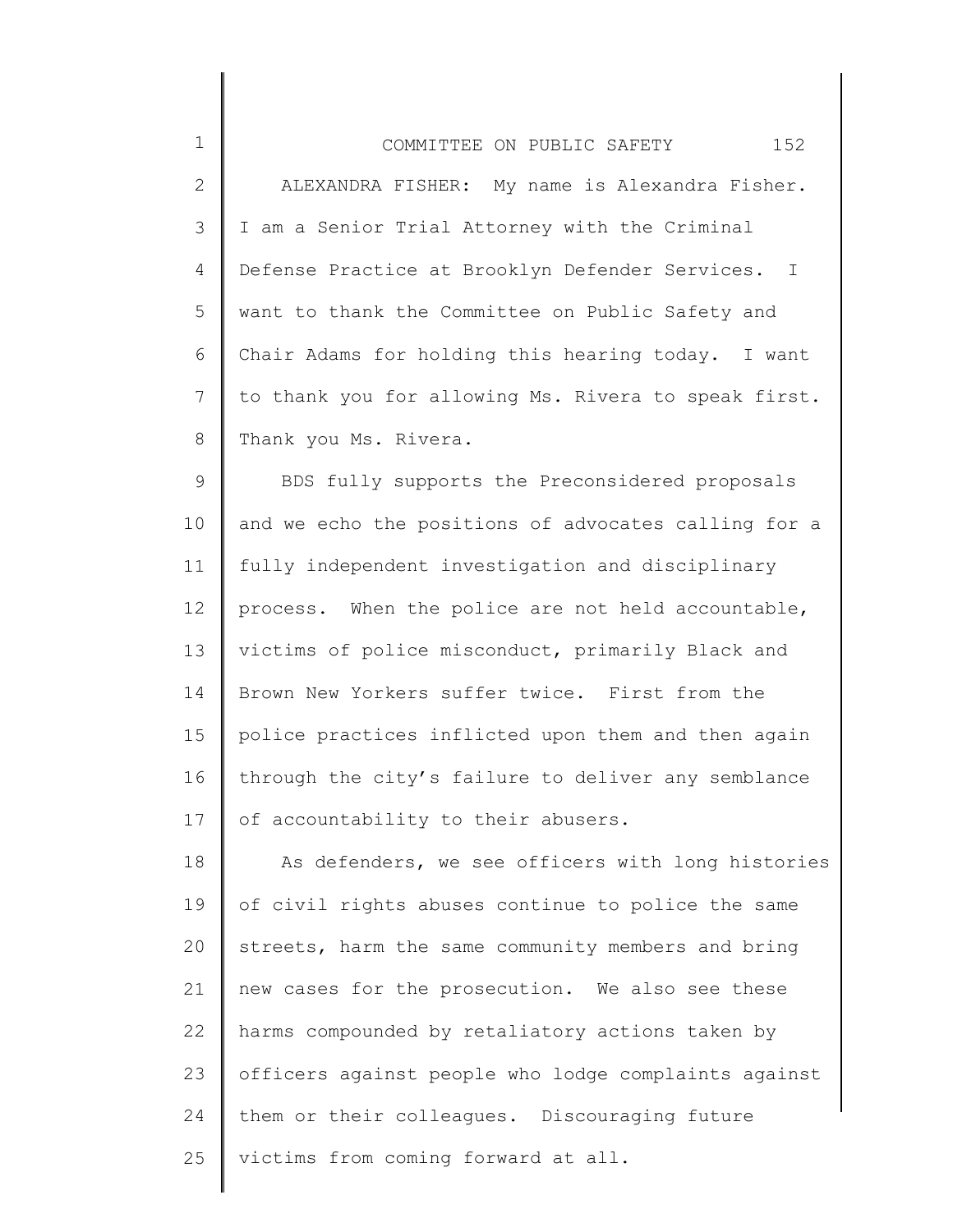| $\mathbf 1$  | 153<br>COMMITTEE ON PUBLIC SAFETY                     |
|--------------|-------------------------------------------------------|
| $\mathbf{2}$ | This behavior is enabled in part due to the           |
| 3            | complicity of the police commissioner who can and     |
| 4            | regularly does project and downgrade CCRB and         |
| 5            | internal recommendations for disciplining officers.   |
| 6            | One analysis of CCRB released data found that in 260  |
| 7            | instances between 2014 and 2018 alone the             |
| 8            | Commissioner overruled, downgraded or dismissed cases |
| 9            | where serious misconduct by police was substantiated  |
| 10           | by the CCRB and charges were recommended.             |
| 11           | In 2019, the rate of disagreement, uh sorry, the      |
| 12           | rate of agreement between the CCRB and NYPD was 51    |
| 13           | percent for most cases but in more serious cases of   |
| 14           | alleged misconduct, it was less than 32 percent.      |
| 15           | Individual officers engage in and perpetuate          |
| 16           | racism, bias, physical abuse and the use of hate      |
| 17           | speech with the knowledge the department will not     |
| 18           | hold them accountable. With confidence, the legal     |
| 19           | system is designed to prioritize them above their     |
| 20           | victims.                                              |
| 21           | Police misconduct persists at both an                 |
| 22           | institutional and individual level from the very top  |
| 23           | of NYPD's hierarchy to the very bottom. The police    |
| 24           | will always refuse to police themselves and there are |
| 25           |                                                       |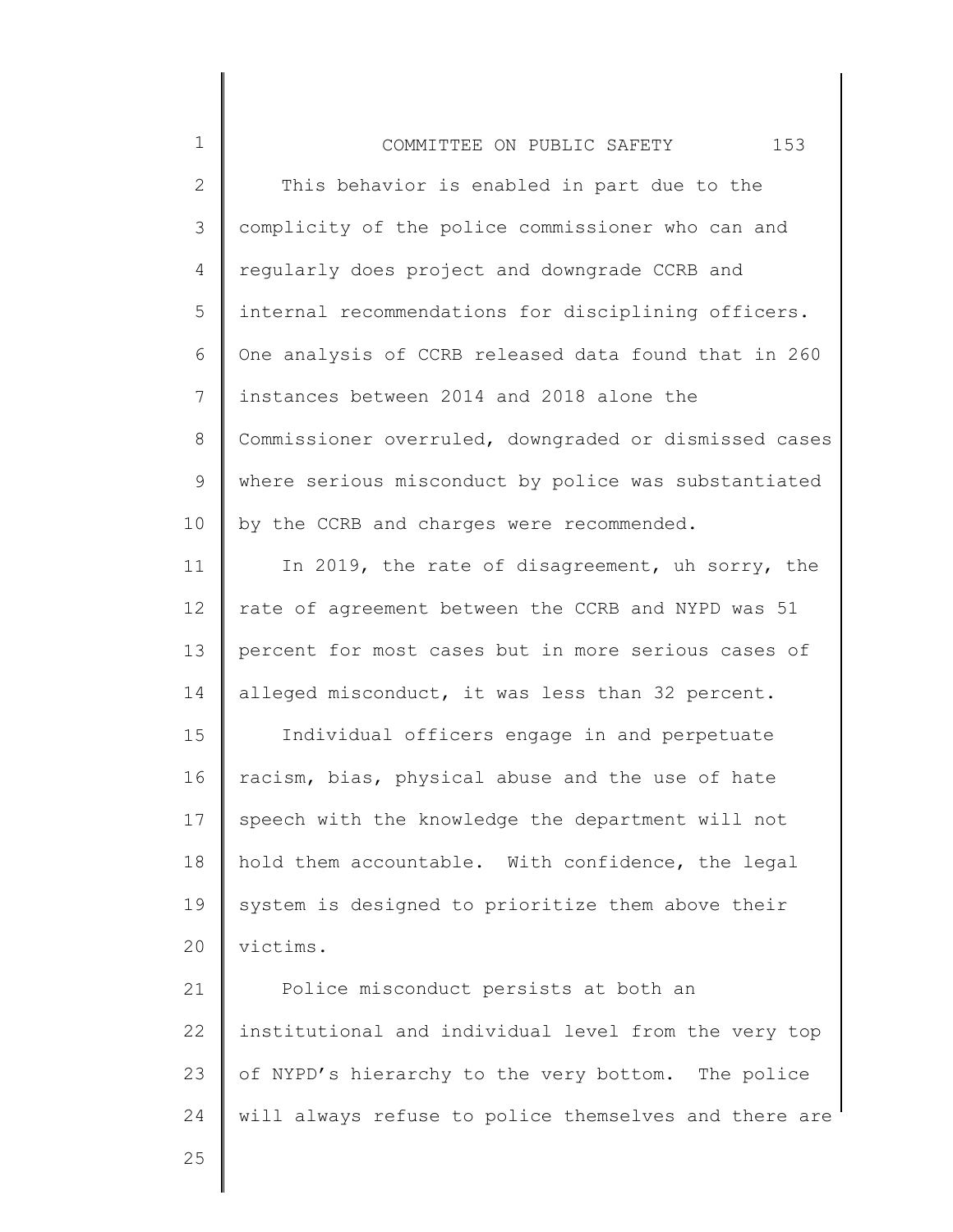1 2 3 4 5 6 7 8 9 10 11 12 13 14 15 16 17 18 19 20 21 22 23 24 COMMITTEE ON PUBLIC SAFETY 154 currently few meaningful legal protections for victims of their abuse. It is also important to remember that the modern NYPD has been reformed many times to negligible results. Removing the police commissioners final authority over NYPD discipline is one step towards accountability. However, CCRB complaints and the Commissioner involvement is only a fraction of the bigger picture of NYPD abuse, misconduct, impunity and only one part of NYPD's disciplinary process when there even is one. We must not allow this issue to be framed -SERGEANT AT ARMS: Time expired. ALEXANDRA FISHER: Of needing to discipline a few police officers in individual cases. The culture of abusive policing and typically towards policed communities and unaccountability are pervasive within the NYPD. We commend the City Council for taking important steps to remove disciplinary authority from NYPD which has continued to make a mockery of the accountability process. These reforms however must not be seen as a substitute for working to shrink the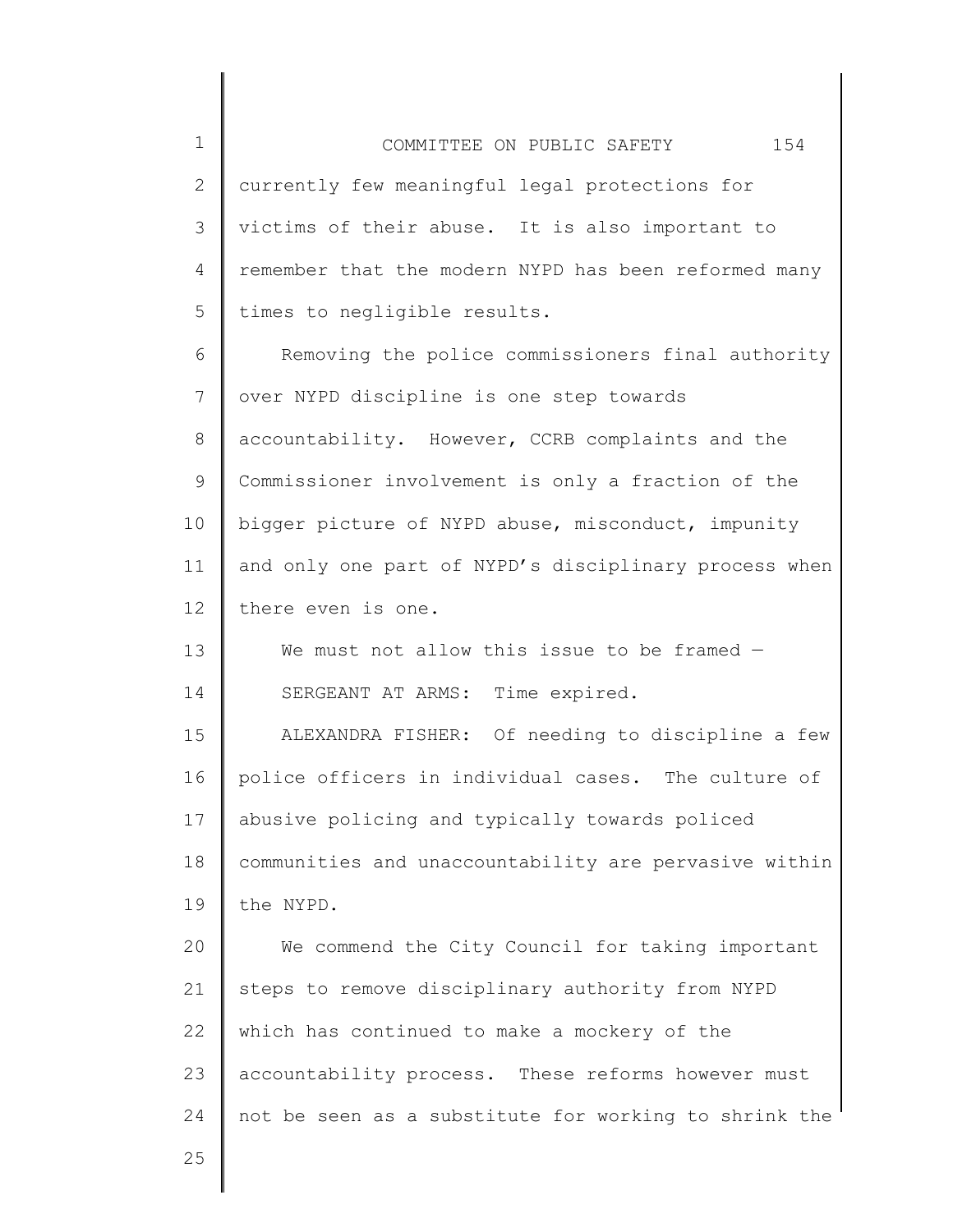1 2 3 4 5 6 7 8 9 10 11 12 13 14 15 16 17 18 19 20 21 22 23 24 25 COMMITTEE ON PUBLIC SAFETY 155 scope of policing, reduce NYPD budgets and invest in proven community solutions. Thank you for the opportunity and I welcome any questions. COMMITTEE COUNSEL: Thank you for your testimony. Next up will be Jimmy Meagher from Safe Horizon followed by Michael Sisitzky from NYCLU followed by Andrew Case from Latino Justice and I will just remind the Council Members to use the Zoom hand raise function if they have any questions. SERGEANT AT ARMS: Time starts now. JIMMY MEAGHER: Good afternoon and thank you for the opportunity to provide testimony before the Committee on Public Safety. My name is Jimmy Meagher, my pronouns are he, him, his and I am Policy Director at Safe Horizon, the nations largest nonprofit victim services organization. Safe Horizon offers a client centered trauma informed response to 250,000 New Yorkers each year who have experienced violence or abuse. And we are increasingly using a lens of racial equity to guide our work with clients, with each other and in developing the positions we hold.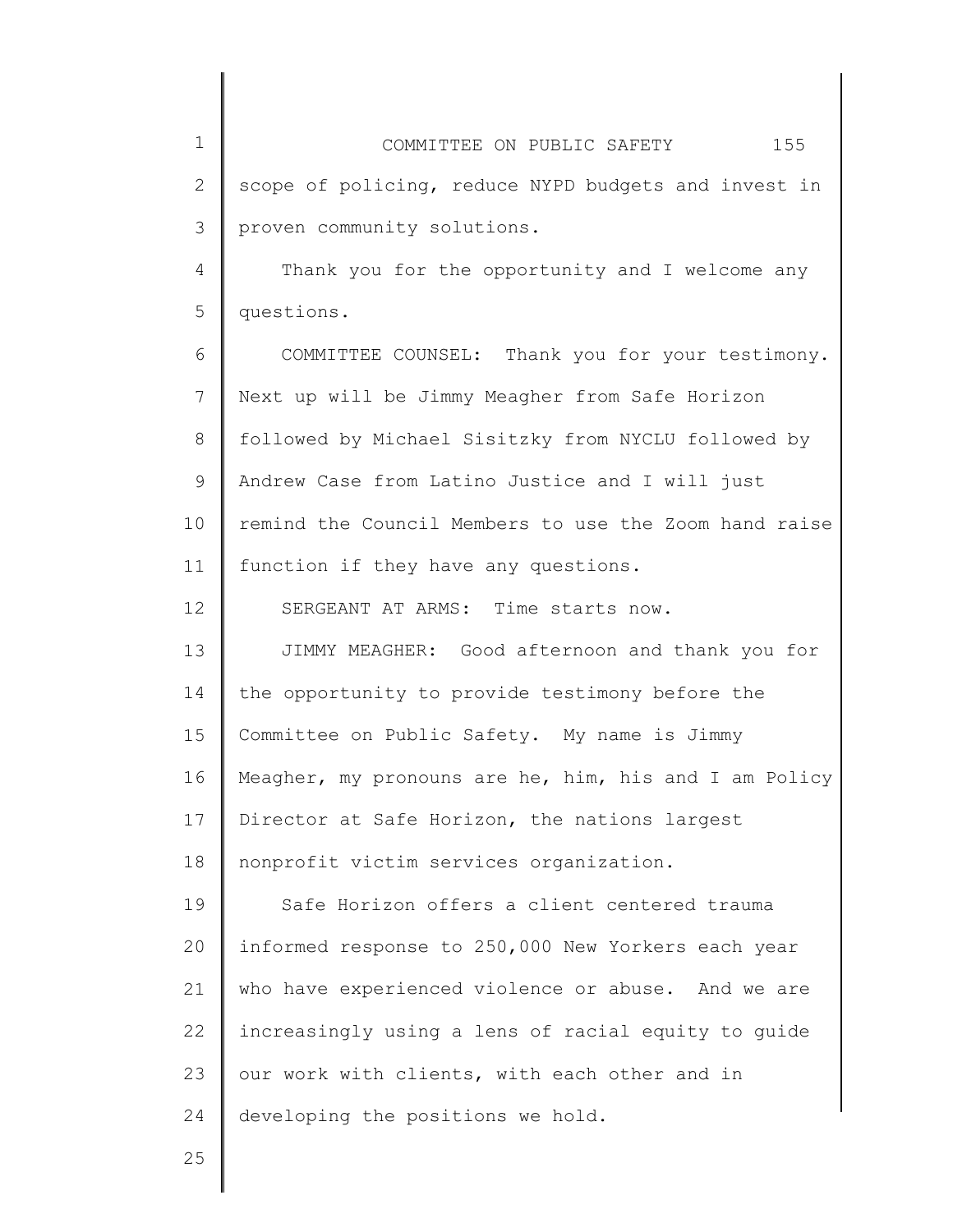| $\mathbf 1$ | 156<br>COMMITTEE ON PUBLIC SAFETY                     |
|-------------|-------------------------------------------------------|
| 2           | For more than 40 years, Safe Horizon has existed      |
| 3           | to support victims of violence and abuse. We have     |
| 4           | always been an organization that recognizes and helps |
| 5           | survivors to heal from many types of violence. We     |
| 6           | have staff and programs in every borough in every     |
| 7           | community across New York City including during       |
| 8           | normal times at every police precinct, every family   |
| 9           | justice center and every child advocacy center.       |
| 10          | Throughout our history, we have found value in        |
| 11          | partnering with law enforcement. Through those        |
| 12          | partnerships, we have worked with police officers and |
| 13          | prosecutors to keep victims safe and hold those who   |
| 14          | cause harm accountable. We have advocated for policy  |
| 15          | and practice changes to make these systems more       |
| 16          | responsive to our clients and we have prided          |
| 17          | ourselves on bringing greater respect, compassion and |
| 18          | self determination to survivors involved in a         |
| 19          | criminal justice process through our client centered  |
| 20          | approach to advocacy.                                 |
| 21          | Because of our partnership with the NYPD, Safe        |
| 22          | Horizon was able to engage and support more than      |

23 24 Horizon was able to engage and support more than 50,000 victims of crime last year alone. Yet the reality is that our law enforcement partners have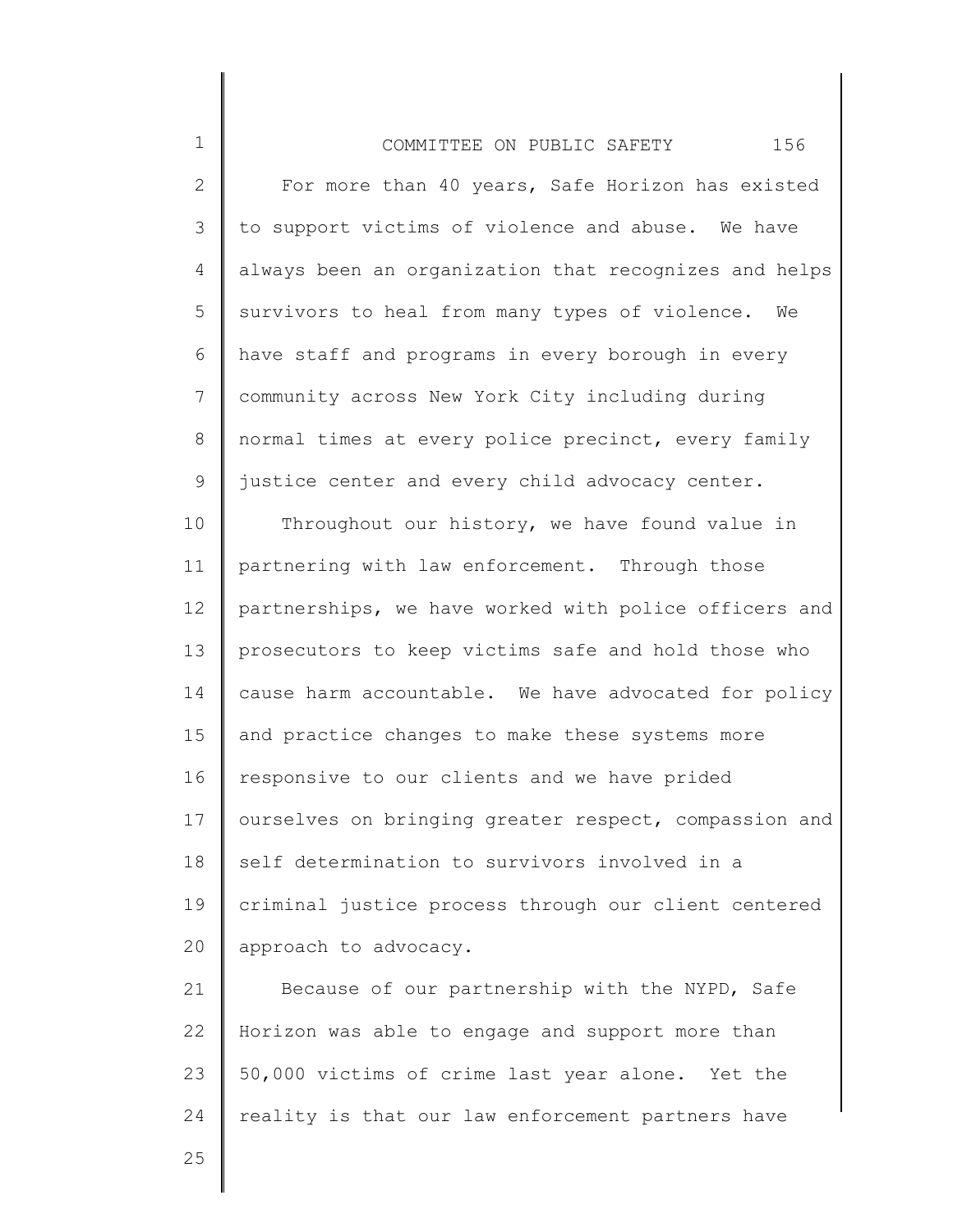1 2 3 4 COMMITTEE ON PUBLIC SAFETY 157 also caused harm and we have not done all we could to stop that harm, breath and name it for what it is, racism, systemic and sometimes individual racism.

5 6 7 8 9 10 11 12 13 Black and Brown people especially men and transgender women are far more likely to be killed by the police and to experience violence at the hands of police officers. And they face bias inequity in every aspect of the criminal justice system. We didn't just learn this because of the murders of George Floyd, Breonna Taylor and so many, too many, other Black men and women. Our clients have been telling us about these realities for years.

14 15 16 17 18 19 20 21 22 23 24 25 Too many of the victims and survivors we serve and too many of our colleagues and loved ones have encounters with police officers that were dehumanizing. We know that these experiences are a profound barrier to safety and healing. We hear for example from Black women experiencing domestic violence who agonize over whether to call the police because their experience tells them their response may include excessive force. We hear from Black and Brown men and boys who will not turn to the police when they are in danger because in their experience, it has not been a safe or viable option.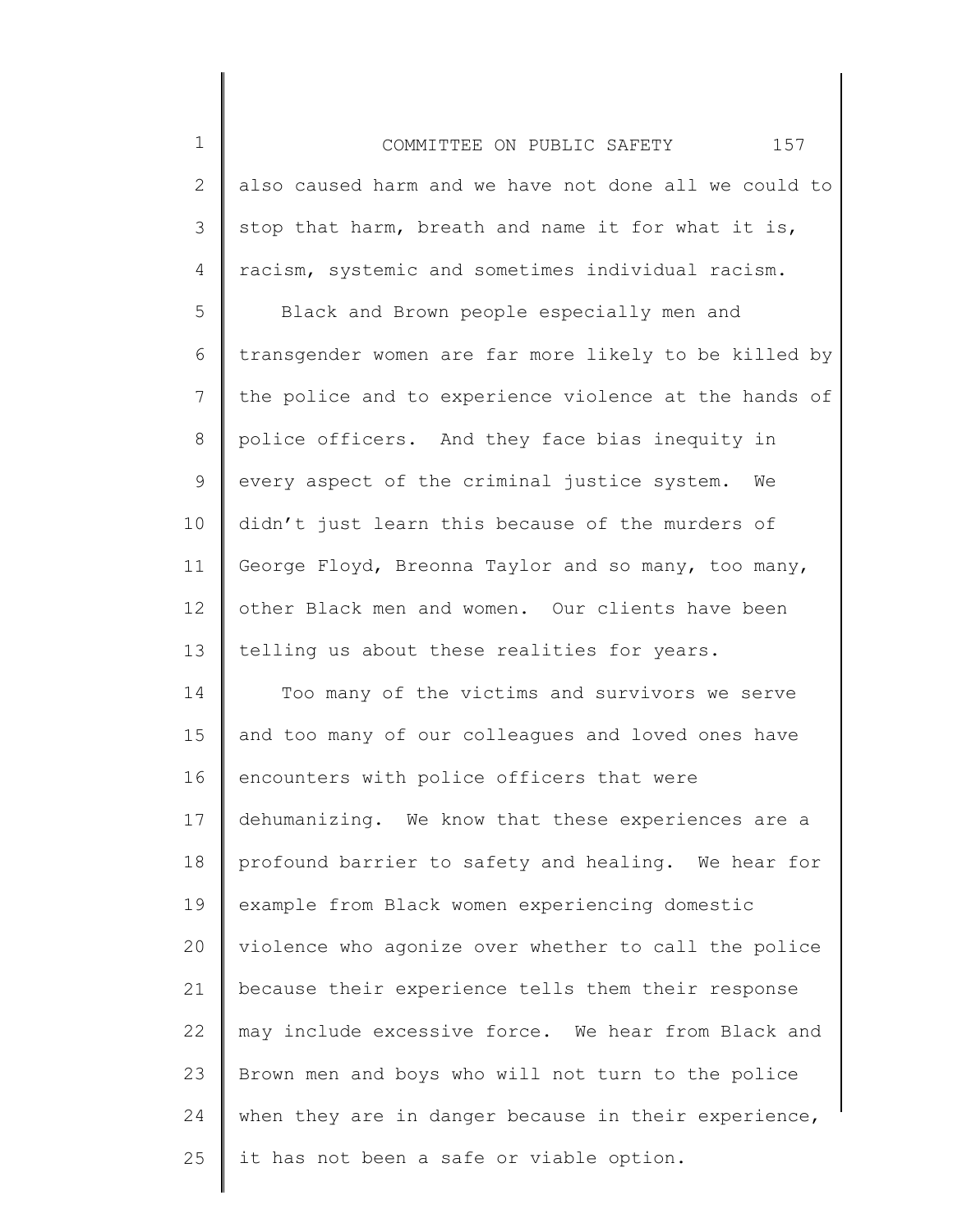| $\mathbf 1$     | 158<br>COMMITTEE ON PUBLIC SAFETY                     |
|-----------------|-------------------------------------------------------|
| $\mathbf{2}$    | Safe Horizon's mission is to provide support,         |
| 3               | prevent violence and promote justice for victims of   |
| 4               | crime an abuse, their families and communities.<br>We |
| 5               | believe that confronting and ultimately dismantling   |
| 6               | systemic racism is necessary to fulfilling our        |
| $7\phantom{.0}$ | mission because systemic racism denies justice and is |
| 8               | rooted on violence.                                   |
| 9               | We are grateful that the City Council has             |
| 10              | introduced this package of police reform bills.       |
| 11              | These bills are a promising start and we agree with   |
| 12              | the spirit of this package of legislation. But the    |
| 13              | way we as a city operate must adapt in change to meet |
| 14              | this moment. Our systems, the ones we rely on to      |
| 15              | respond to harm and violence must fundamentally       |
| 16              | change and approach this work with nonviolence,       |
| 17 <sub>2</sub> | compassion and understanding, rather than escalation  |
| 18              | and additional violence.                              |
| 19              | Safe Horizon supports Reso. 1539; we support          |
| 20              | Intro. 2209; we support Intro. 1671; and we support   |
| 21              | Intro. 2220 and we also support bills -               |
| 22              | SERGEANT AT ARMS: Time expired.                       |
| 23              | JIMMY MEAGHER: And we also support bills with         |
| 24              | the reform package.                                   |
|                 |                                                       |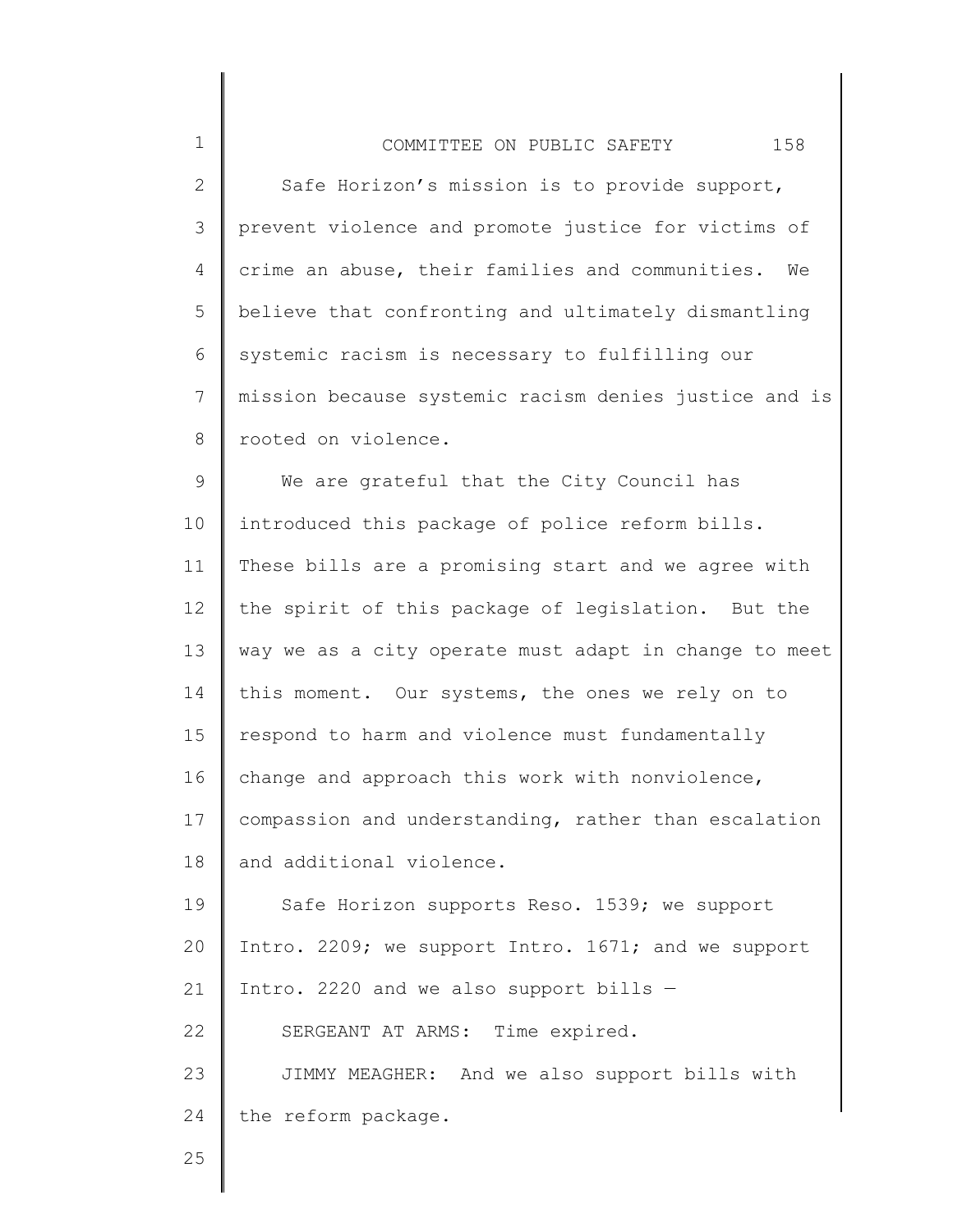| $\mathbf 1$  | 159<br>COMMITTEE ON PUBLIC SAFETY                     |
|--------------|-------------------------------------------------------|
| $\mathbf{2}$ | This is only the beginning. These are only            |
| 3            | initial steps in building a better, safer and more    |
| 4            | just future for all of us. Thank you for the          |
| 5            | opportunity to testify today.                         |
| 6            | COMMITTEE COUNSEL: Thank you for your testimony.      |
| 7            | Next up will be Michael Sisitzky followed by Andrew   |
| 8            | Case.                                                 |
| 9            | SERGEANT AT ARMS: Time starts now.                    |
| 10           | MICHAEL SISITZKY: Thank you. My name is Michael       |
| 11           | Sisitzky, Senior Policy Counsel at the NYCLU. Uhm, I  |
| 12           | just want to focus on a few of the items on the       |
| 13           | hearing agenda and make some recommendations as to    |
| 14           | additional items for the Council to consider.         |
| 15           | First, on Resolution 1538, the NYPD has proven        |
| 16           | and capable of policing itself but by law that's the  |
| 17           | current paradigm and this is an issue not just in New |
| 18           | York City, our offices throughout the state face      |
| 19           | similar challenges in trying to bring independent     |
| 20           | accountability to police disciplinary systems.<br>So, |
| 21           | we support the Resolution and we welcome the          |
| 22           | Council's advocacy with the state legislature but we  |
| 23           | also want to emphasize that the best way to protect   |
| 24           | New Yorkers is to reduce the number of contacts       |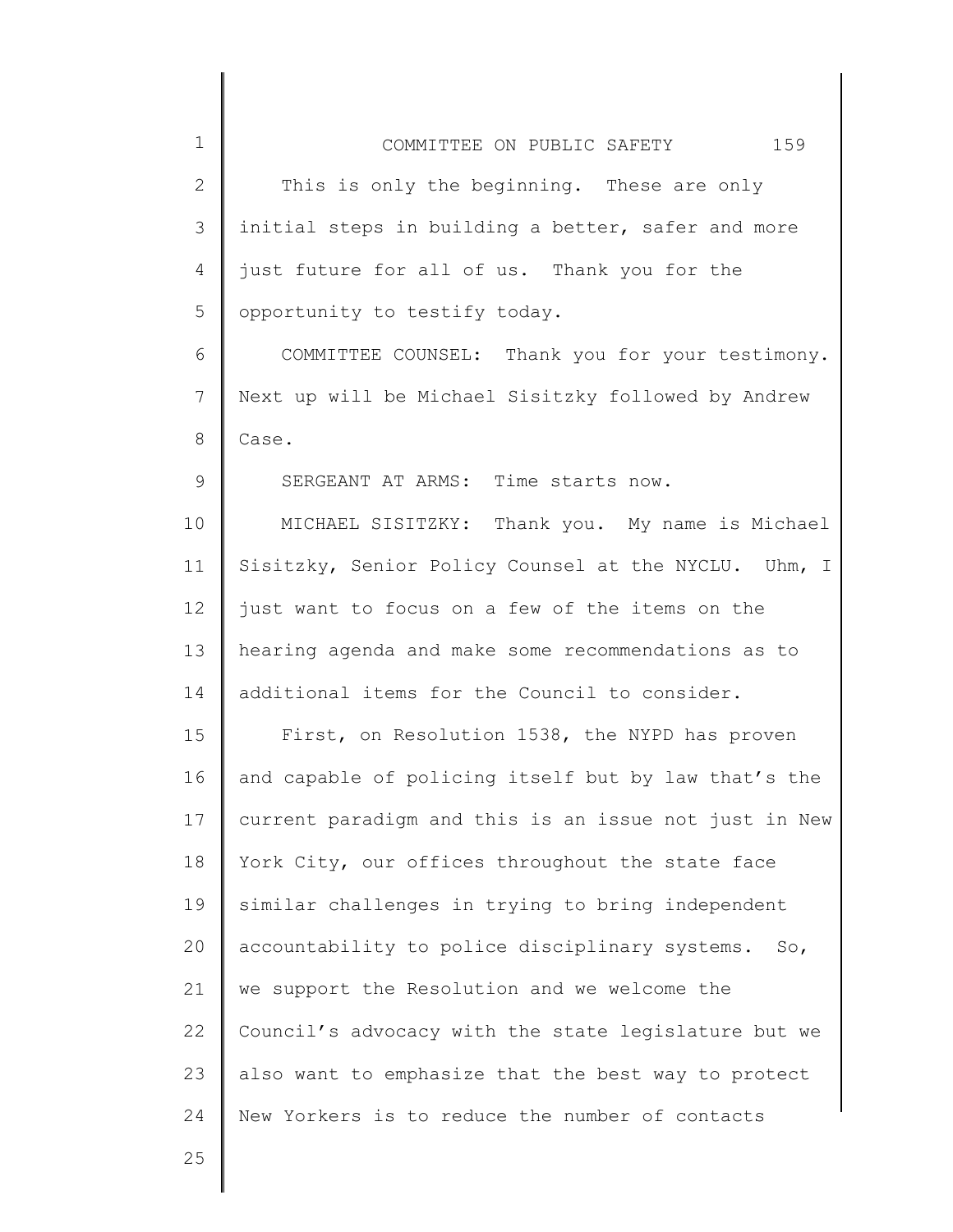1 2 3 4 5 6 7 8 9 10 11 12 13 14 15 16 17 18 19 20 21 22 23 24 COMMITTEE ON PUBLIC SAFETY 160 between police and the public that lead to misconduct in the first place. Disciplinary authority matters but it comes in after the harm has already been caused, which is why it is so essential to continue identifying ways to reduce the size, scope and power of the NYPD and to invest in nonpolice alternatives. Next, on Intro. 1671, it's crucial to get a complete picture on disparities and vehicle stops, given the potential for escalation and abuse in these encounters and back in 2017, one of the reasons the NYCLU withdrew support from the Police Identification Bill was because it maintained this higher level of secrecy and impunity in vehicle stops. So, we support this bill but we also called for amendments to make it more comprehensive and the data that we have made available to the public including by providing more detailed information on all types of vehicles that are stopped and to cover all types of enforcement actions arising from vehicle stops and traffic encounters. So, not just traffic infractions but also ensuring that we are getting data on any criminal enforcement that arises in connection with a vehicle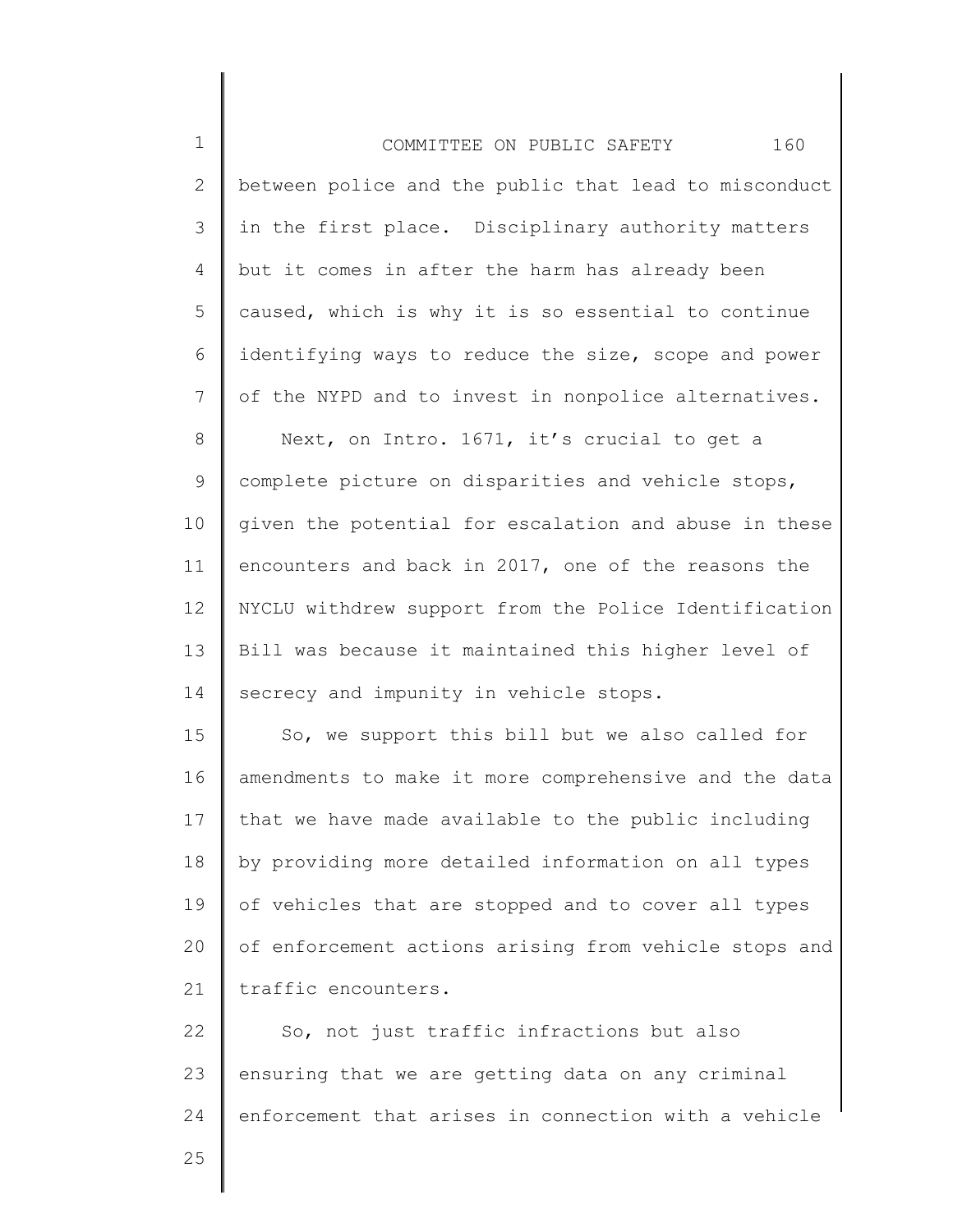1 2 3 4 5 6 7 8 9 COMMITTEE ON PUBLIC SAFETY 161 stop. Uhm, on Intro. 2220, qualified immunity is a major obstacle in federal litigation to holding officers accountable and while federal action is ultimately needed to fully address this issue, local measures like this can help by providing a second channel for relief. But we also must ensure that they are broad enough to cover the full range of police abuse.

10 11 12 13 14 15 16 17 As my colleague at Legal Aid noted, the NYPD violates much more than just the  $4<sup>th</sup>$  Amendment protections in this bill, including  $14<sup>th</sup>$  Amendments guarantee of equal protection, the 1<sup>st</sup> Amendments protections for protest, speech, things like recording police activities. So, the bill should be equally comprehensive to take account of those violations.

18 19 20 21 22 23 24 And we also note that even with the partial identification structure outlined here, the city still pays and taxpayers will remain on the hook for hundreds of millions of dollars each year in police misconduct cases. So, we encourage the Council to find ways to ensure that those costs are more directly born by the police department itself,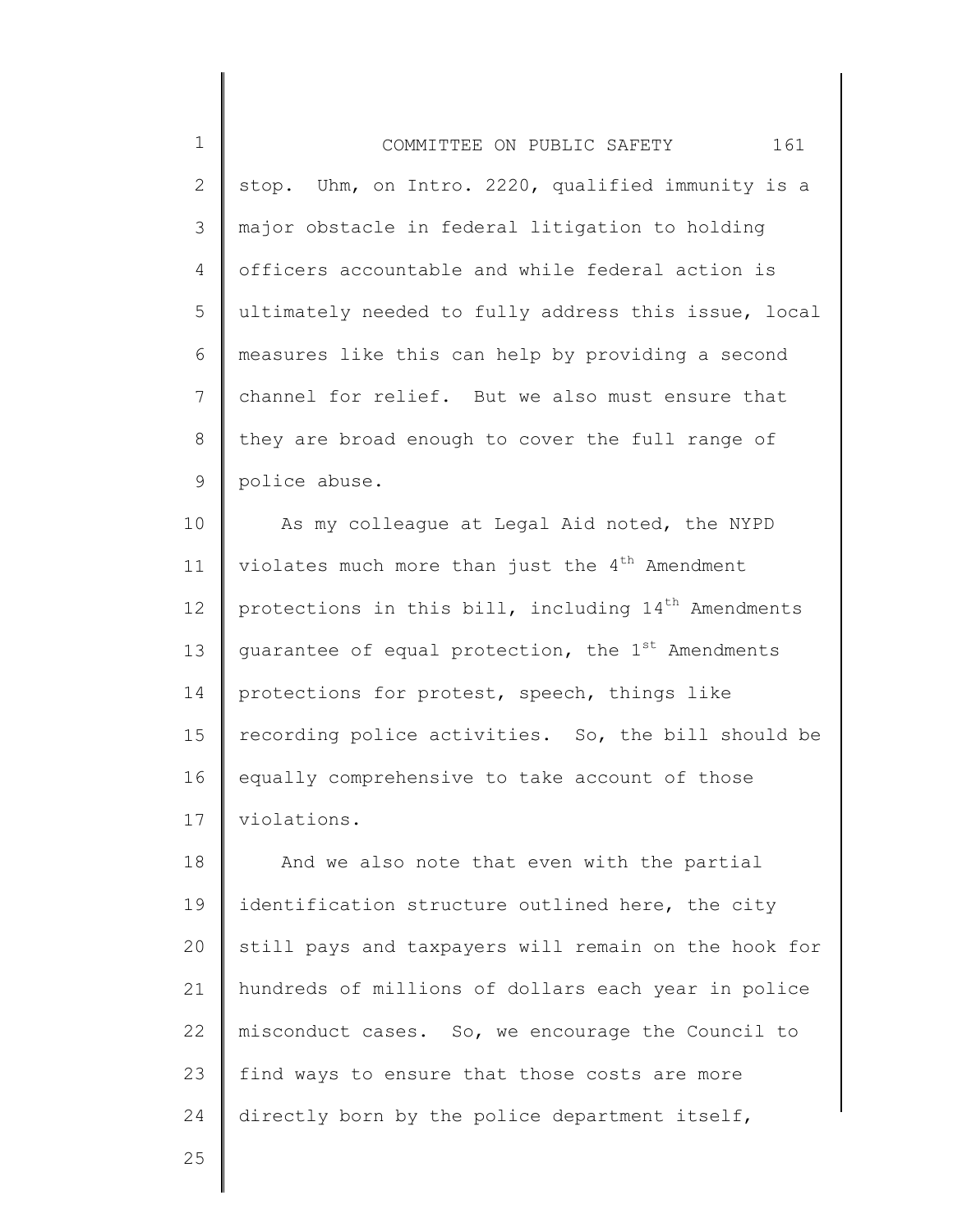1 2 3 4 5 6 7 8 9 10 11 12 13 14 15 16 17 18 19 20 21 22 23 24 25 COMMITTEE ON PUBLIC SAFETY 162 including by reducing the agencies budget to account for the cost of police misconduct. It's not just about holding individual officers accountable; it also needs to be about holding the department as a whole accountable for the culture promotes and condones among its officers. And lastly, we suggest a few additions to the Council's overall legislative package. We urge the Council to amend and pass Intro. 1551. This bill was first heard at a Public Safety Committee Hearing back in 2019 and remains pending. SERGEANT AT ARMS: Time expired. MICHAEL SISITZKY: It was meant to codify  $-$  I will briefly wrap up on this with just one other quick point. It was meant to codify an agreement to expand reporting on all consent searches under the Right to Know Act but at that hearing, the NYPD confirmed that its officers were not actually following the Right to Know Act requirements in cases where officers were conducting DNA searches on the basis of so-called consent.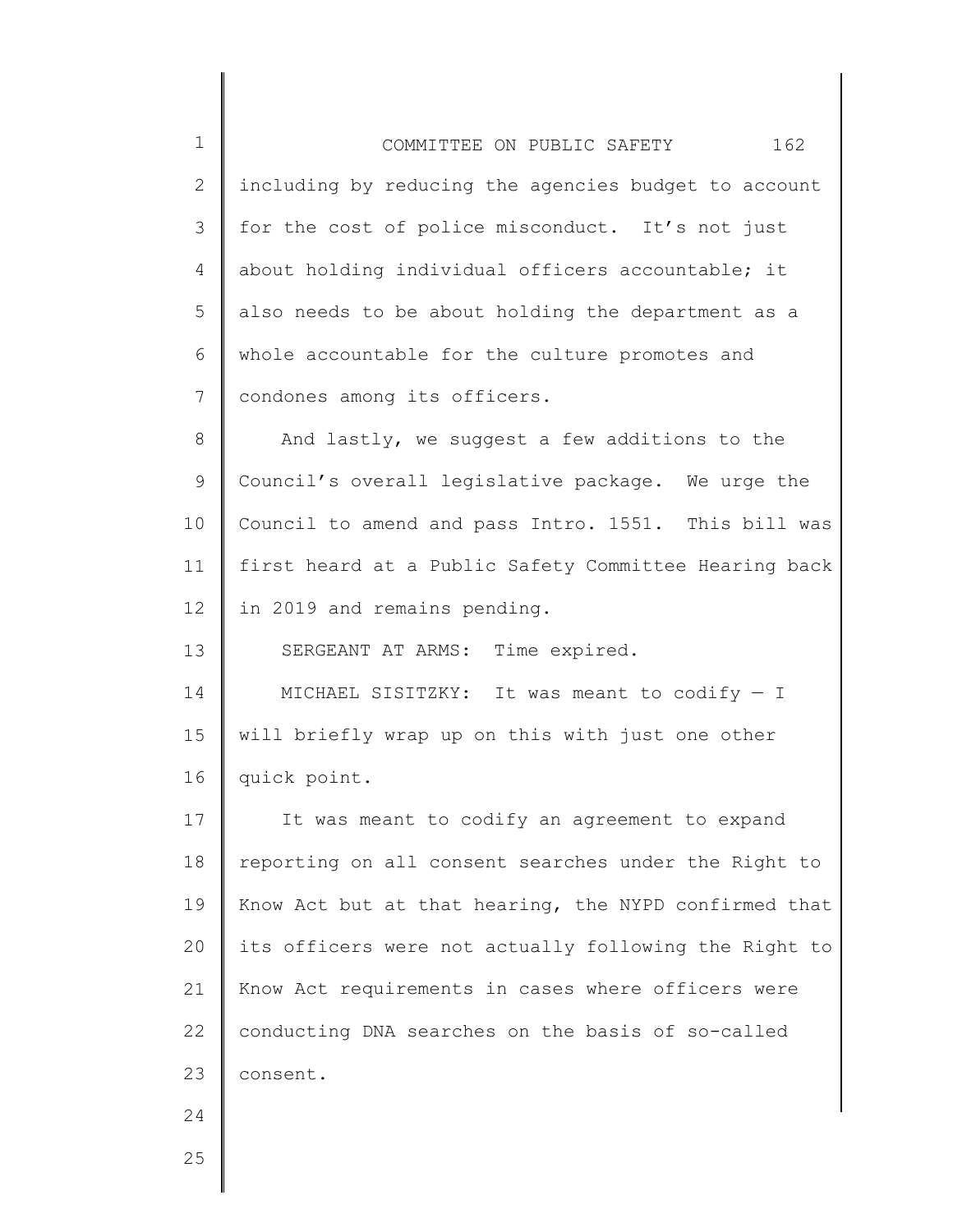## COMMITTEE ON PUBLIC SAFETY 163

2 3 4 5 6 7 And that the NYPD could be collecting DNA information from the public without following basic guidelines in local law or reporting on those encounters is alarming and we need the Council to act to swiftly amend and pass Intro. 1551 to clarify that these instances need to be documented.

8 9 10 11 12 13 14 15 And last point, we also urge the Council to introduce and pass legislation to require reporting on investigative encounters before the formal level of the legal stop. So, what are known as level 1 and level 2 encounters. These encounters are not documented in the same way as stop and frisk, despite the fact that in many peoples experience of these encounters aren't all that different.

16 17 18 19 20 21 22 23 We know and the court appointed monitor has in the stop and frisk litigation that's confirmed that NYPD is underreporting the total number of stops that continue to take place and the only way that we are going to understand the full picture of what these practices look like in communities is to ensure that the department doesn't have an out in what kind of encounters it is required to report on or not.

24

1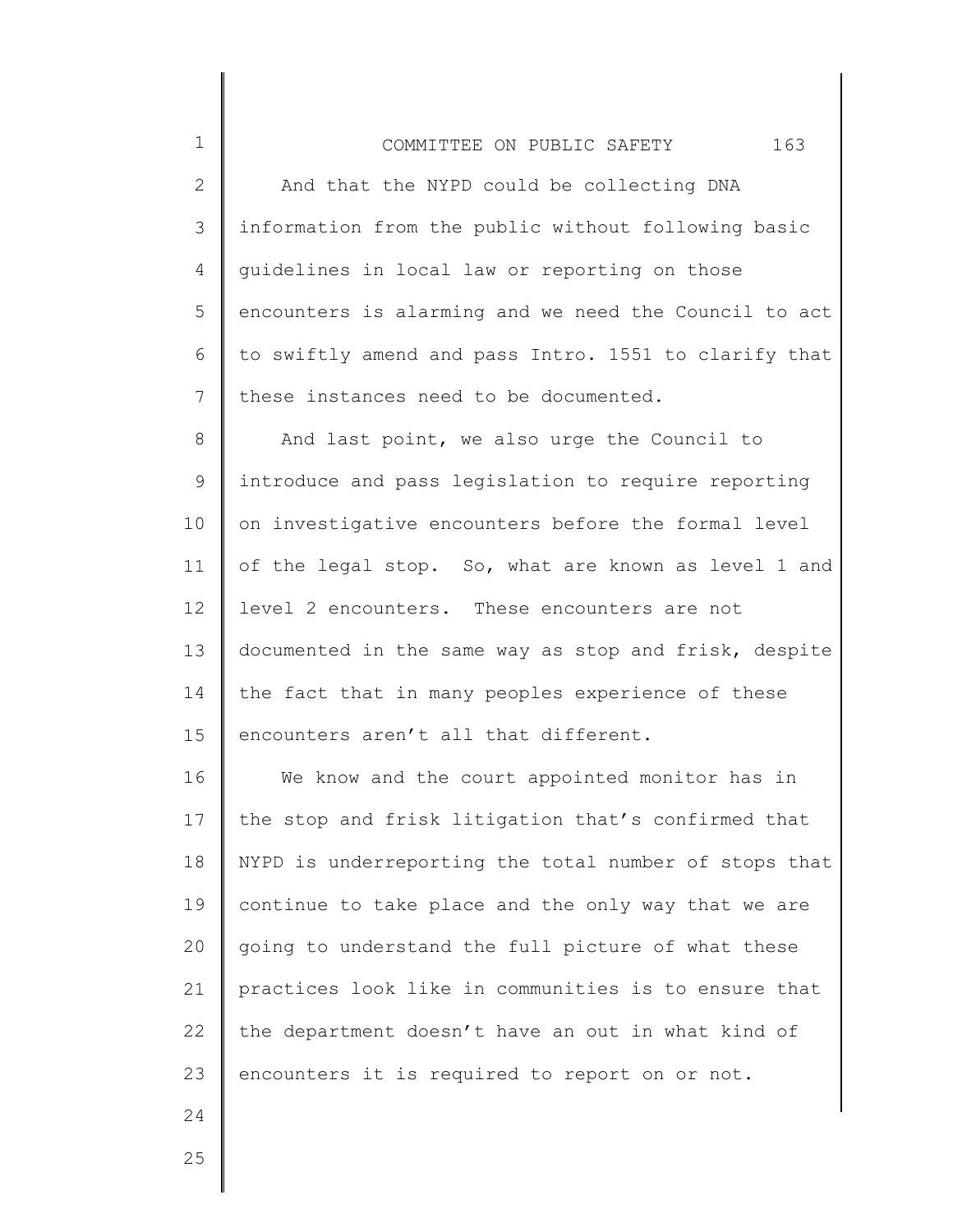| 1            | 164<br>COMMITTEE ON PUBLIC SAFETY                     |
|--------------|-------------------------------------------------------|
| $\mathbf{2}$ | So, we hope to see the Council introduce and pass     |
| 3            | legislation on these encounters as part of its        |
| 4            | overall police reform package.                        |
| 5            | Thank you and thank you for your indulgence in me     |
| 6            | going over time.                                      |
| 7            | CHAIRPERSON ADAMS: Thank you Michael. Thank you       |
| 8            | for the recommendations as well. Thank you, I have    |
| 9            | written everything down.                              |
| 10           | COMMITTEE COUNSEL: Thank you for your testimony.      |
| 11           | Next up will be Andrew Case followed by Hercules Reed |
| 12           | followed by Chi Osse.                                 |
| 13           | SERGEANT AT ARMS: Time starts now.                    |
| 14           | ANDREW CASE: Good afternoon Chair Adams, members      |
| 15           | of the Public Safety Committee. My name is Andrew     |
| 16           | Case, I am Senior Counsel at Latino Justice PRLDEF    |
| 17           | and I want to thank you for giving us the opportunity |
| 18           | to testify today.                                     |
| 19           | Over policing harms communities and particularly      |
| 20           | harms communities of color. Procedural reforms to     |
| 21           | how New Yorkers are policed while beneficial will not |
| 22           | solve the policing crisis in this city. In our        |
| 23           | written testimony, we will address all the bills      |
| 24           | including the two items that Michael mentioned, the   |
| 25           |                                                       |

║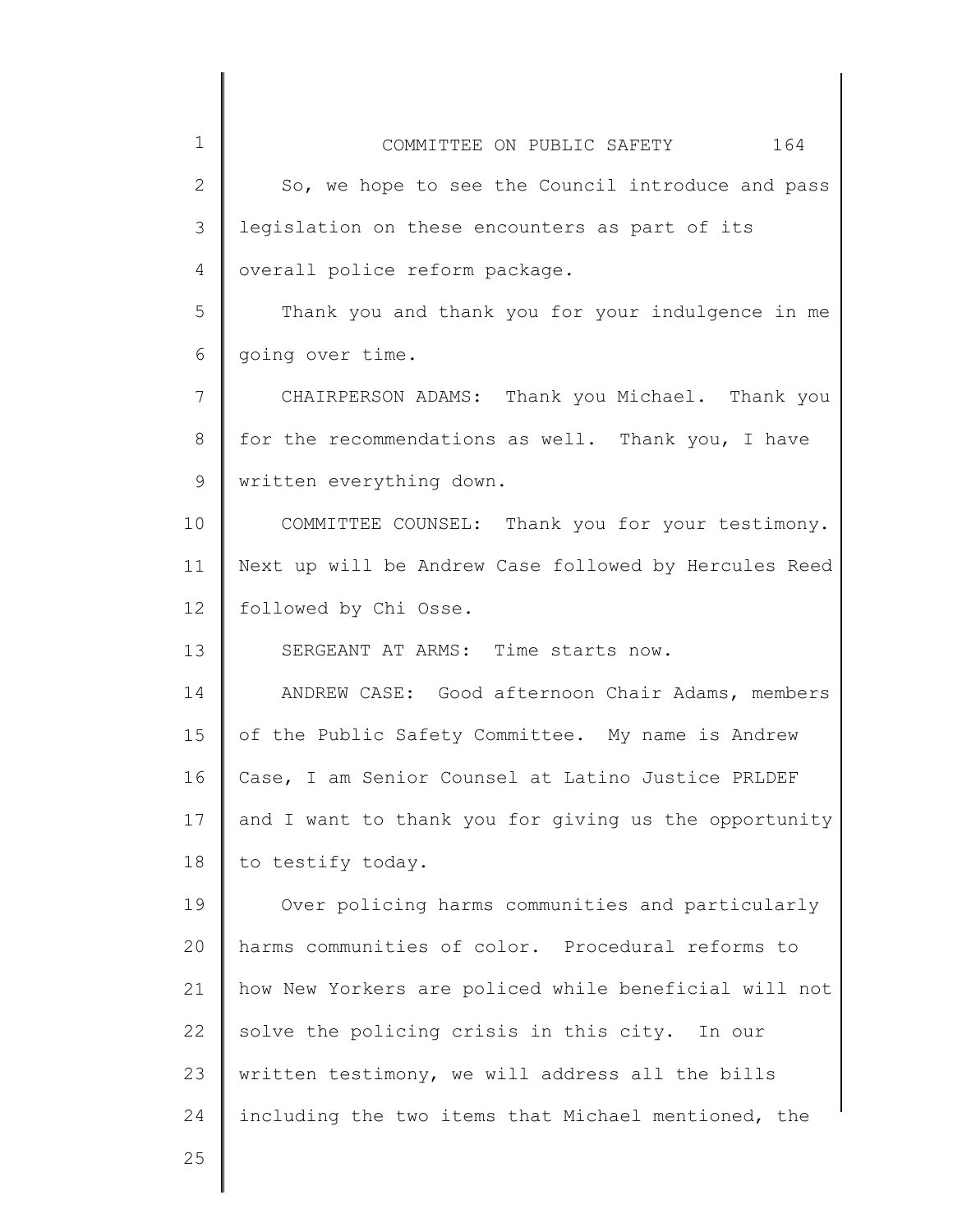1 2 3 4 COMMITTEE ON PUBLIC SAFETY 165 Level 1 and Level 2 stop and the DNA bill. But today, I only want to speak about Resolution 1538 and Intro. 2220.

5 6 7 8 9 10 11 12 13 14 15 16 17 Regarding 1538, since the CCRB was created in its current form, six police commissioners under three mayor's have systemically downgraded CCRB's recommended punishment for officers who broke the law. This happened when I started working at the CCRB in 1997 and has continued to this day. The new NYPD disciplinary matrix will not change matters. The penalties suggested by the matrix are uniformly low. If an officer is found to have stopped and searched someone illegally for example, the standard matrix punishment is to forfeit three vacation days and in any event, the NYPD has granted itself the power to depart from the matrix if it so chooses.

18 19 20 21 22 23 24 The city and the NYPD say they will only depart from the Matrix, "in extraordinary circumstances". But the NYPD's treatment of cases where the CCRB proves that officers lie show how frequently the Department invokes such exceptions. Section 203-08 of the NYPD Patrol Guide states that "intentionally making a false official statement regarding a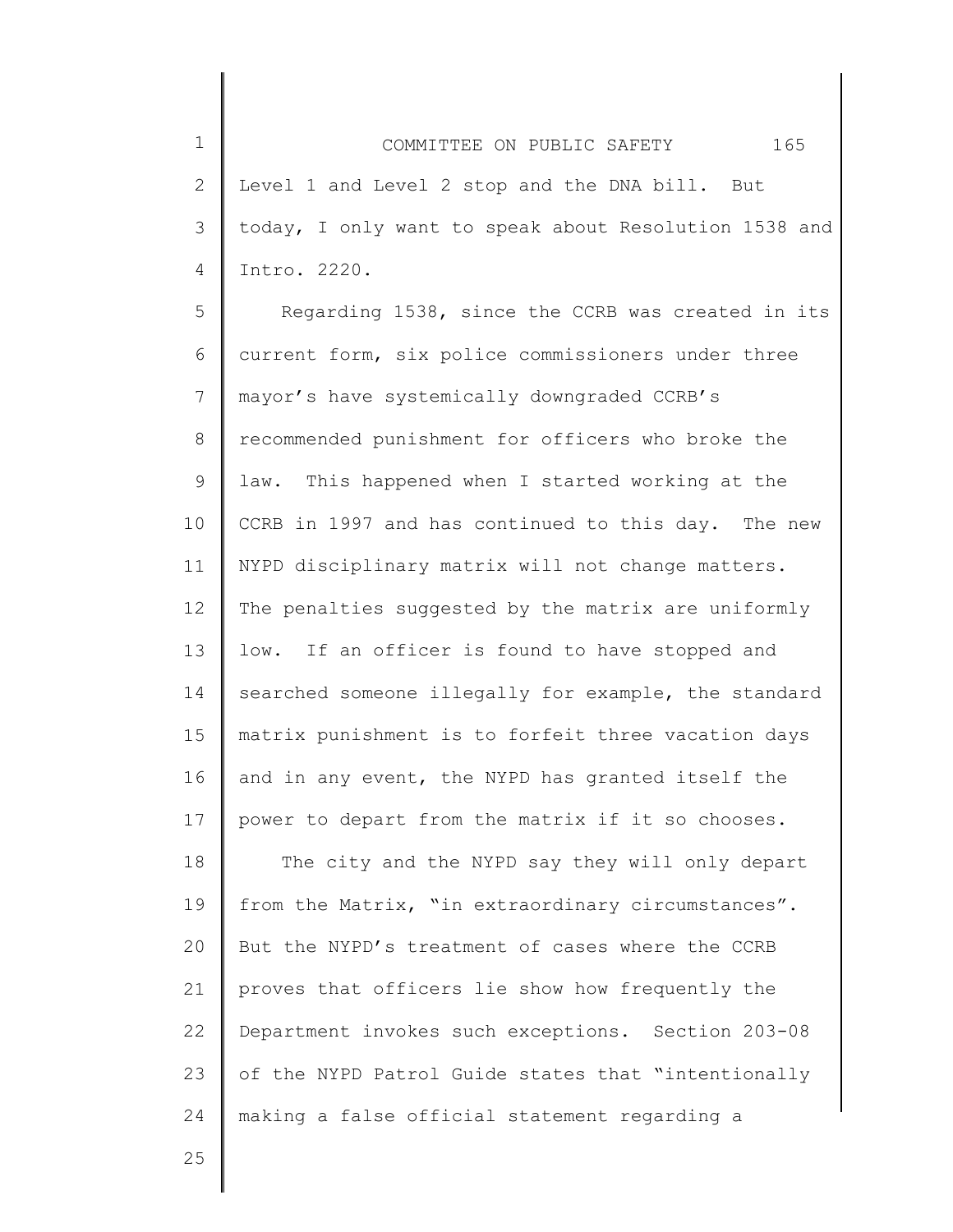1 2 3 4 5 COMMITTEE ON PUBLIC SAFETY 166 material matter will result in dismissal from the Department, absent exceptional circumstances. But the NYPD ignores the vast majority of cases in which the CCRB finds an officer lied.

6 7 8 9 10 11 12 13 14 15 There is no reason to think it will act any differently under the disciplinary matrix. Latino Justice therefore strongly supports removing disciplinary authority from the NYPD and I want to add, I heard earlier someone talk about how outside people don't generally discipline. The State Bar can discipline me regardless of what my employer says and every attorney in the state. So, it is quite common for people to have outside discipline for their professions.

16 17 18 19 20 21 22 23 The proposed Resolutions however, even if passed will not solve the problem entirely even if the state legislature changes the law, the Council must previse Administrative Code Section 14115. Likely must amend Section 434 of the Charter for disciplinary authority to change hands. Latino Justice PRLDEF calls upon the Council to do so, so that authority may pass a soon as the state acts.

24 25 Qualified Immunity, protects officers who engage in gross acts of misconduct Justice Sotomayor has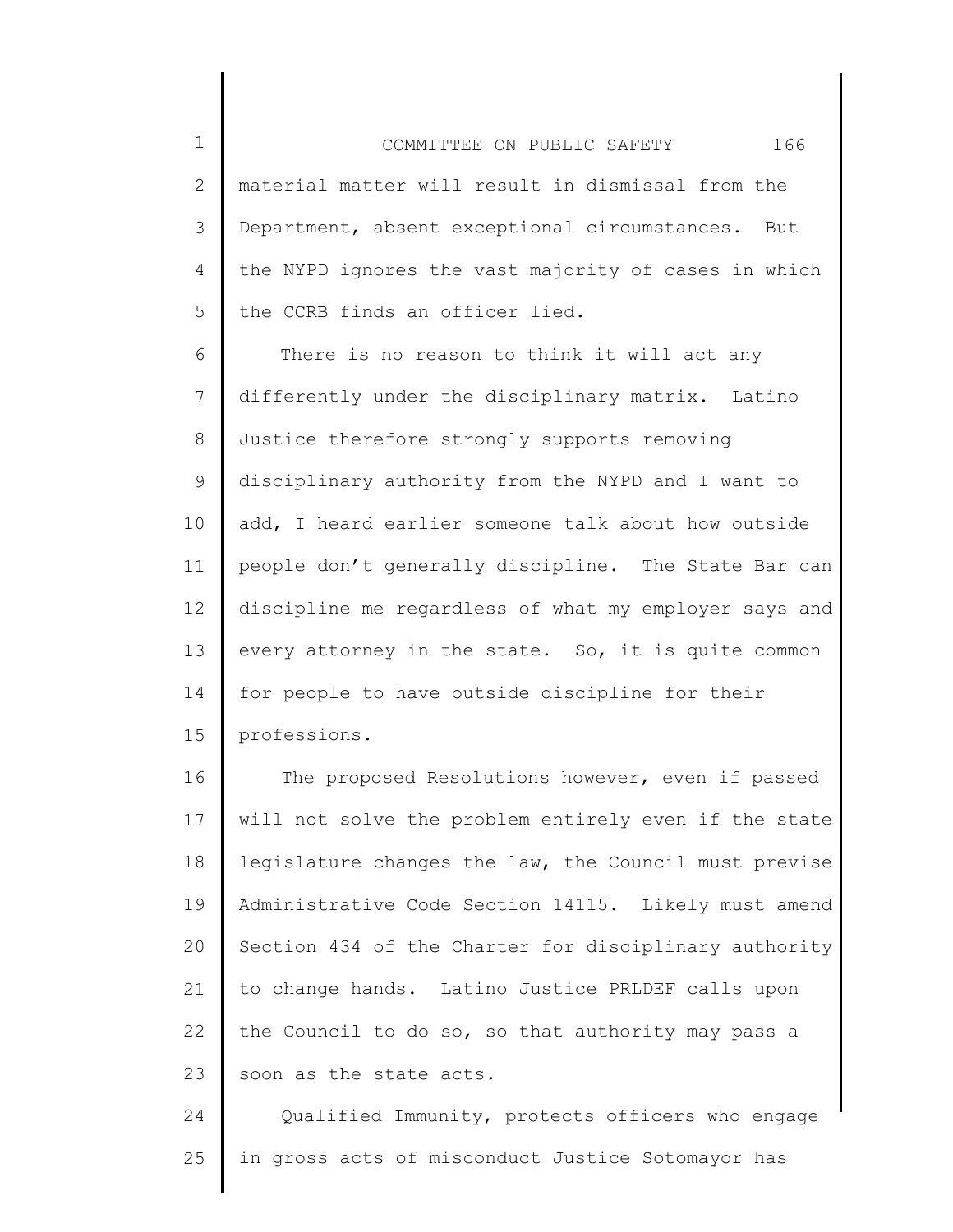| $\mathbf 1$    | 167<br>COMMITTEE ON PUBLIC SAFETY                    |
|----------------|------------------------------------------------------|
| 2              | written that the doctrine was "sanctions a shoot     |
| 3              | first, think later approach to policing." Latino     |
| 4              | Justice unequivocally supports the repeal of         |
| 5              | qualified immunity.                                  |
| 6              | As others have stated, this bill will not fully      |
| $7\phantom{.}$ | repeal qualified immunity.                           |
| 8              | SERGEANT AT ARMS: Time expired.                      |
| $\mathsf 9$    | ANDREW CASE: I want to make one additional point     |
| 10             | very quickly. That it does not require the NYPD to   |
| 11             | implement lessons of litigation. The OIG for the     |
| 12             | NYPD has requested repeatedly that the NYPD use data |
| 13             | from lawsuits to revise its policies and practices   |
| 14             | and the NYPD has been slow to adapt.                 |
| 15             | Only one example of this, in 2004, the NYPD          |
| 16             | surrounded and arrested a group of demonstrators who |
| 17             | were protesting the republican national convention.  |
| 18             | The department was sued. The City paid millions of   |
| 19             | dollars and on June $4th$ of this summer, the NYPD   |
| 20             | supervised by the same officer, once again kettled   |
| 21             | peaceful demonstrators and according to the DOI      |
| 22             | report on last summer's protest, it continues to use |
| 23             | kettling as a policy while calling it encirclement.  |
| 24             |                                                      |
| 25             |                                                      |

∥

 $\parallel$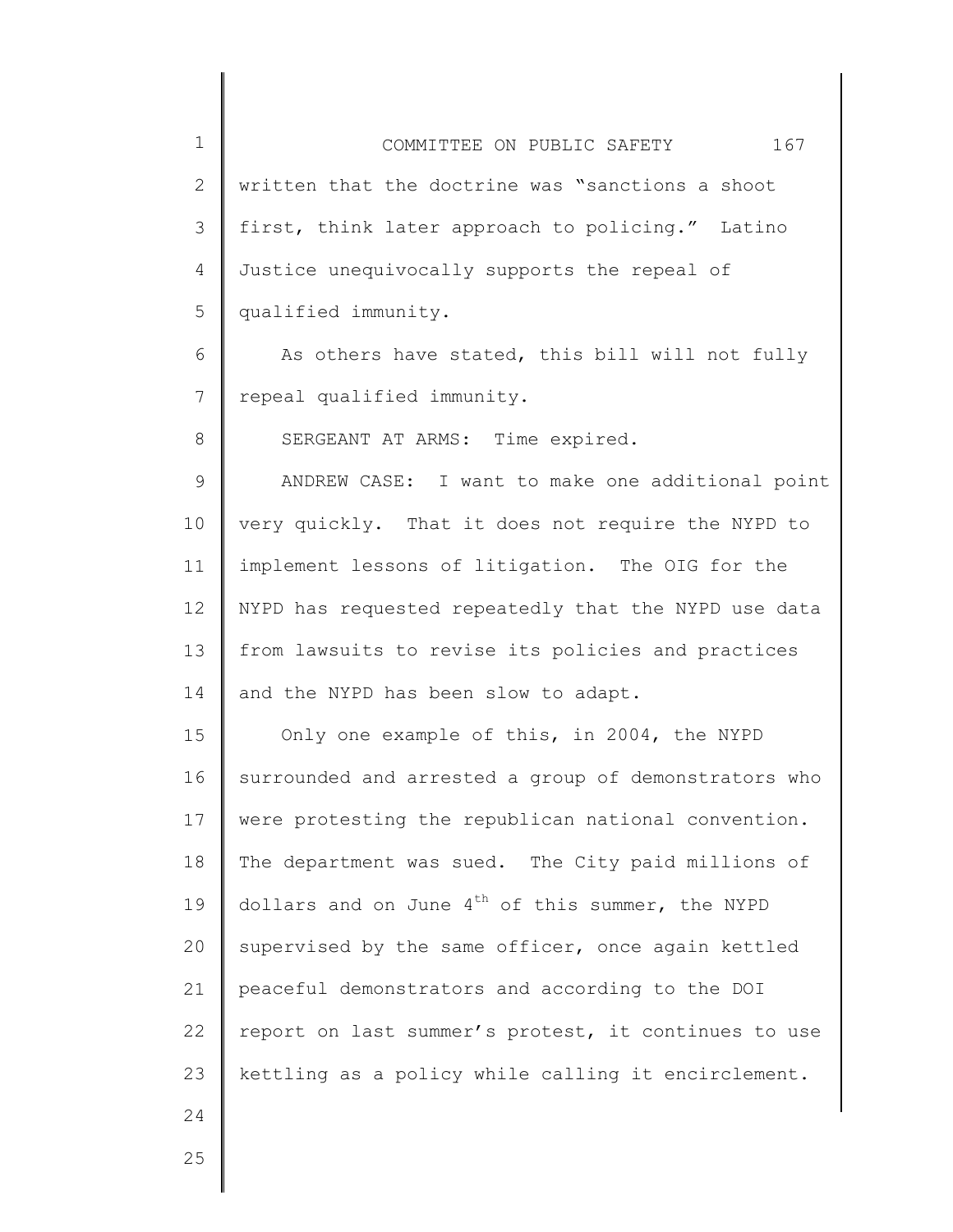| $1\,$        | 168<br>COMMITTEE ON PUBLIC SAFETY                      |
|--------------|--------------------------------------------------------|
| $\mathbf{2}$ | Any litigation data should in addition to issues       |
| 3            | of qualified immunity be used to revise policies and   |
| 4            | practices. I want to thank you for your time and       |
| 5            | thank you for allowing me to go a little bit over.     |
| 6            | COMMITTEE COUNSEL: Thank you for your testimony.       |
| 7            | Next up will be Hercules Reid followed by Chi Osse     |
| 8            | followed by Jeff Strabone.                             |
| $\mathsf 9$  | SERGEANT AT ARMS: Time starts now.                     |
| 10           | HERCULES REID: Hello, my name is Hercules Reid         |
| 11           | and I speak on behalf of Strategy for Black Lives. A   |
| 12           | youth lead organizing group in New York City fighting  |
| 13           | for Black liberation.                                  |
| 14           | A collective of current and former student             |
| 15           | leaders, we understand the need to be strategic.<br>To |
| 16           | succeed and in maintaining this fight. We continue     |
| 17           | to both march in the streets and advocate for policy   |
| 18           | in the halls of power. The imaginations and voices     |
| 19           | of change for generations have powered the tides to    |
| 20           | bring us to this point as a city and nation.           |
| 21           | Civil rights hero's like Harriet Tubman and            |
| 22           | Frederick Douglas fought, bled and died for the        |
| 23           | abolition of slavery. Often people hear the word       |
| 24           | abolition and cringe. We understand that there is no   |
| 25           | public safety without trust. We do not trust           |
|              |                                                        |

 $\parallel$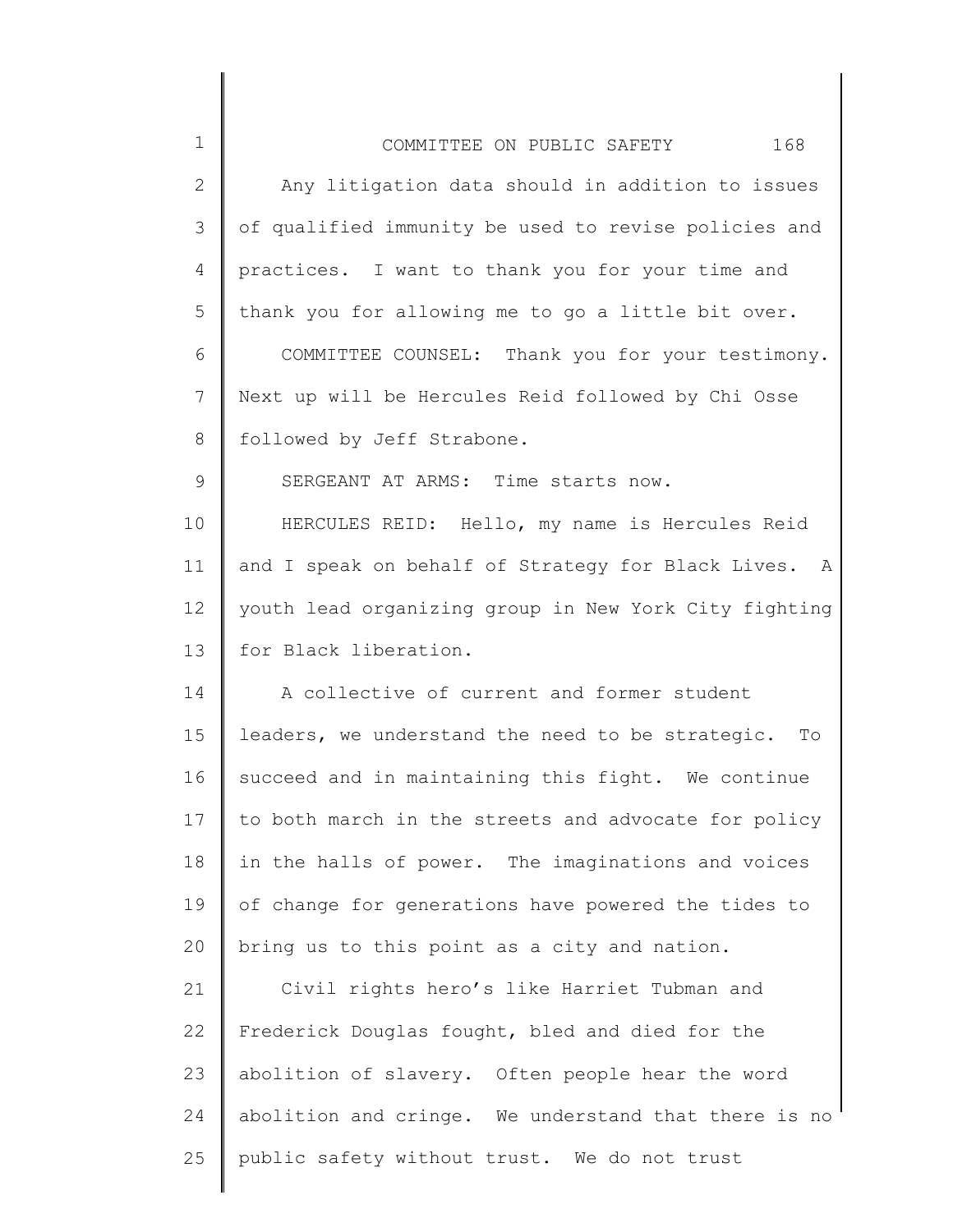| $\mathbf 1$  | 169<br>COMMITTEE ON PUBLIC SAFETY                              |
|--------------|----------------------------------------------------------------|
| $\mathbf{2}$ | Commissioner Shea as a leader and believe his                  |
| 3            | resignation would also assist in the healing the city          |
| 4            | needs right now. His lack of leadership and neglect            |
| 5            | over time led to the continued false arrests and               |
| 6            | violations of our rights as protestors protected by            |
| 7            | the $1^{st}$ , $4^{th}$ and $14^{th}$ amendments and yet he is |
| 8            | protected by immunity not accountability.                      |
| 9            | A 2020 article read just last year qualified                   |
| 10           | immunity was granted to Fresno officers accused of             |
| 11           | stealing more than 225,000 during the search. Idaho            |
| 12           | police who bombarded an innocent woman's home with             |
| 13           | teargas and grenades and a Georgia officer who tried           |
| 14           | to kill a families dog but accidently shot a 10-year-          |
| 15           | old boy instead. All because the rights involved               |
| 16           | weren't clearly established.                                   |
| 17           | Police should not be a Donald Trump to public                  |
| 18           | safety. Finding ways to overt the law and                      |
| 19           | disenfranchise people at will. We have seen what               |
| 20           | happens when people believe they are above the law.            |
| 21           | Absolute or qualified immunity granted to public               |
| 22           | safety officers, a defense and practice that is                |
| 23           | operant presents clear conflict for people they are            |
| 24           | sworn to protect.                                              |

║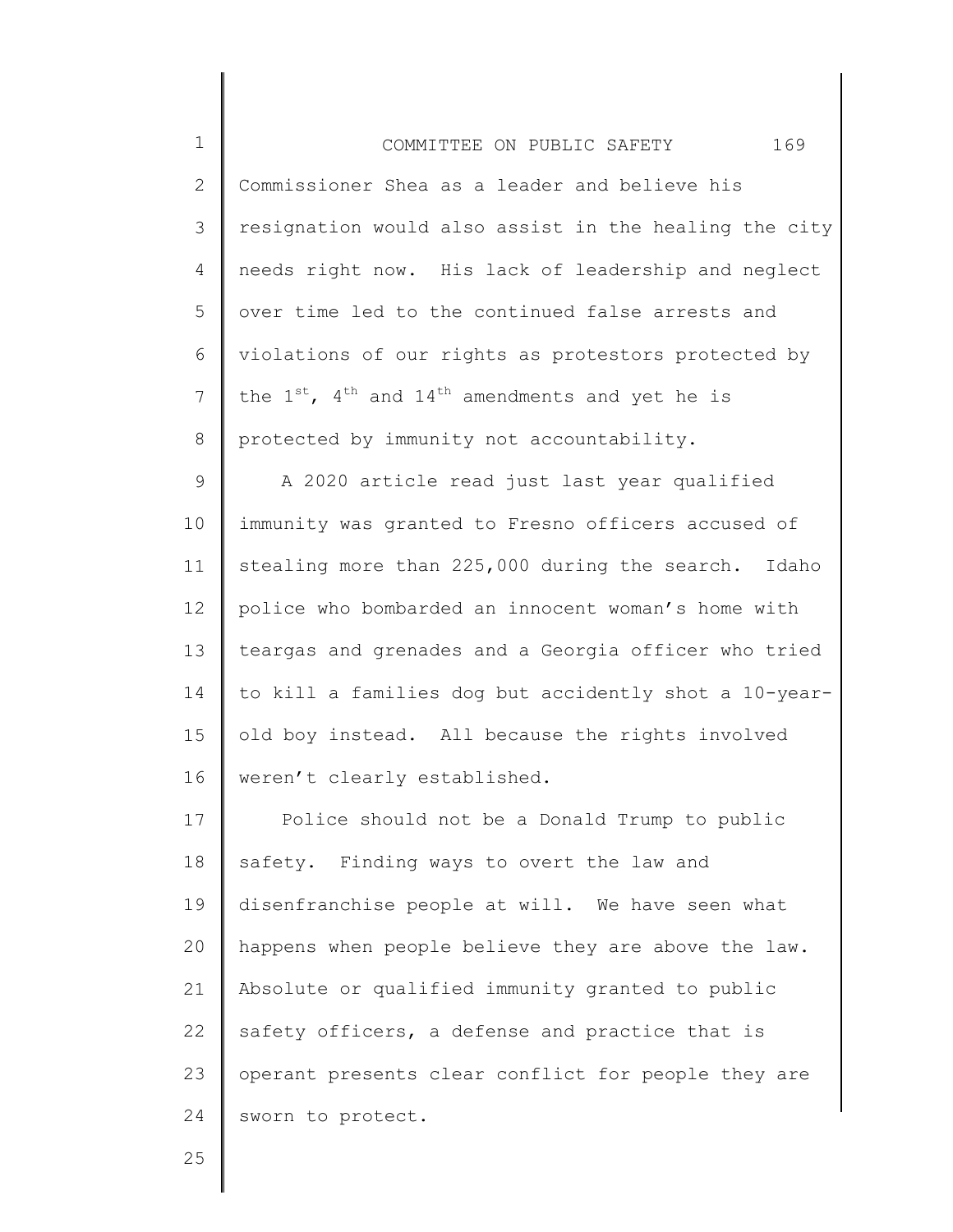2 3 4 5 The murders of Mike Brown, George Floyd, Breonna Taylor, Eric Garner at the hands of police reflect a flawed system to discipline and/or hold accountable officers for malpractice.

1

6 7 8 9 10 11 12 Having civil protections as a citizen is essential to building trust and a cornerstone of democracy. Having the ability to hold police accountable by a fair trial is the only clear sign that no one is above the law. Countless videos of police abusing their authority exists and yet here we are endeavoring to have human rights.

13 14 15 16 17 18 19 20 21 22 It is already their word against ours and if their action didn't violate clearly established rights, they walk free. Historically, it has created a pattern where officers feel legally and politically protected from being held liable for violating human rights. This is not about restitution. It is about building trust back. Everyone needs boundaries with consequences and make them second guess before acting irrational. End qualified immunity now. It is not a defense.

23 24 25 We look forward to working with the Public Safety Committee to reform and reimagine public safety as we support the current proposal.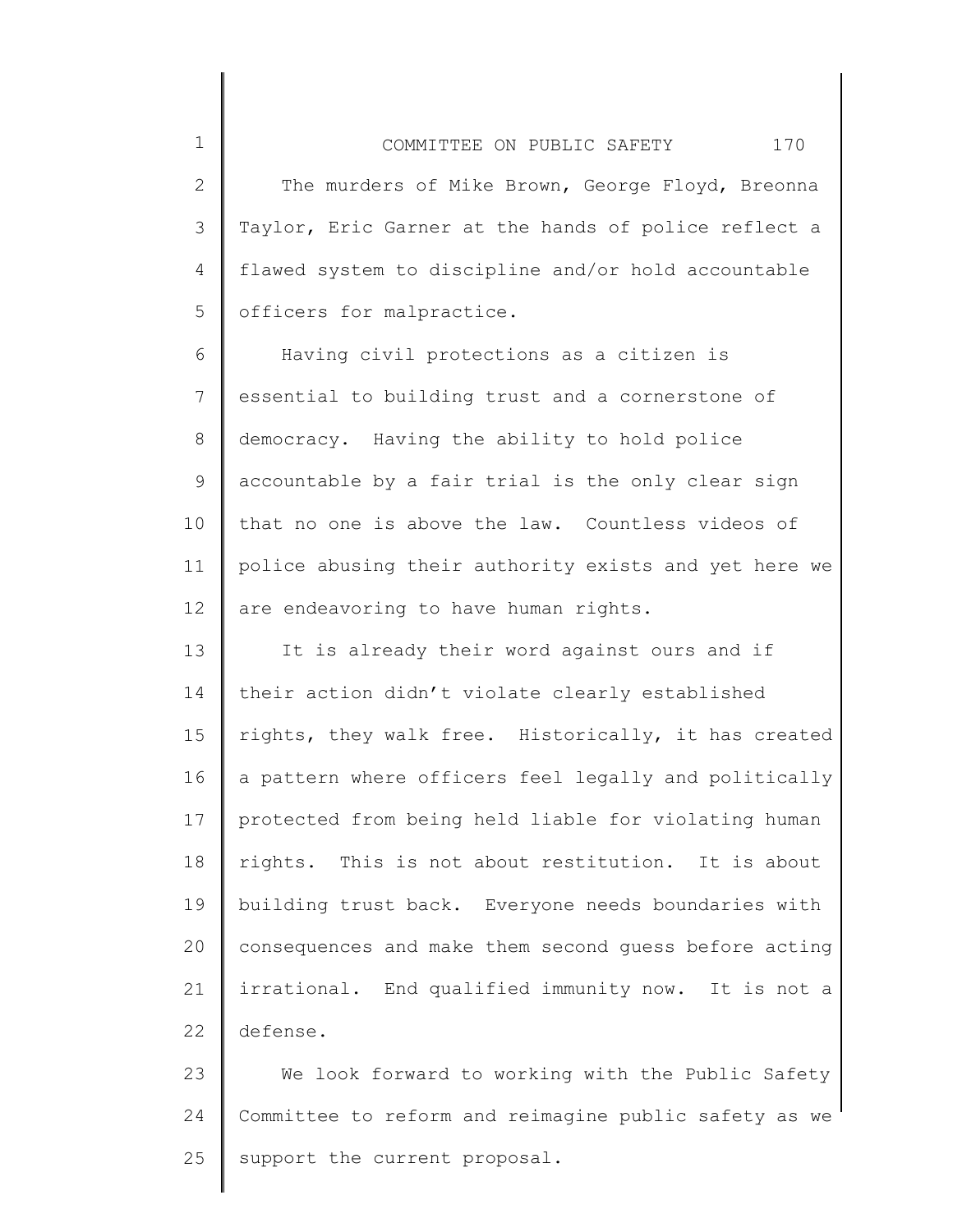| $\mathbf 1$  | 171<br>COMMITTEE ON PUBLIC SAFETY                     |
|--------------|-------------------------------------------------------|
| $\mathbf{2}$ | SERGEANT AT ARMS: Time expired.                       |
| 3            | HERCULES REID: Thank you.                             |
| 4            | COMMITTEE COUNSEL: Thank you.                         |
| 5            | CHAIRPERSON ADAMS: Thank you Mr. Reid and I just      |
| 6            | want to say, Mr. Reid, you represent youth very well. |
| 7            | I appreciate your time today and I appreciate you     |
| $8\,$        | appearing before this Committee and providing your    |
| 9            | testimony. Thank you so much.                         |
| 10           | COMMITTEE COUNSEL: Thank you for your testimony.      |
| 11           | Thank you Chair. I will now turn to Chi Osse          |
| 12           | followed by Jeff Strabone followed by Tonya Cruz.     |
| 13           | SERGEANT AT ARMS: Time starts now.                    |
| 14           | CHI OSSE: Thank you. Since 1845, the culture of       |
| 15           | policing in New York City has been confusing. The     |
| 16           | finest are here to protect and serve. The finest are  |
| 17           | trained to stop crime and apprehend people who commit |
| 18           | crimes but to achieve these respectable goals, the    |
| 19           | NYPD has allowed itself to become too big to admit    |
| 20           | failures with personnel. So arrogant it has to        |
| 21           | believe its officers cannot be punished for           |
| 22           | misconduct and still treat the citizens of challenged |
| 23           | communities as criminals.                             |
| 24           |                                                       |
| 25           |                                                       |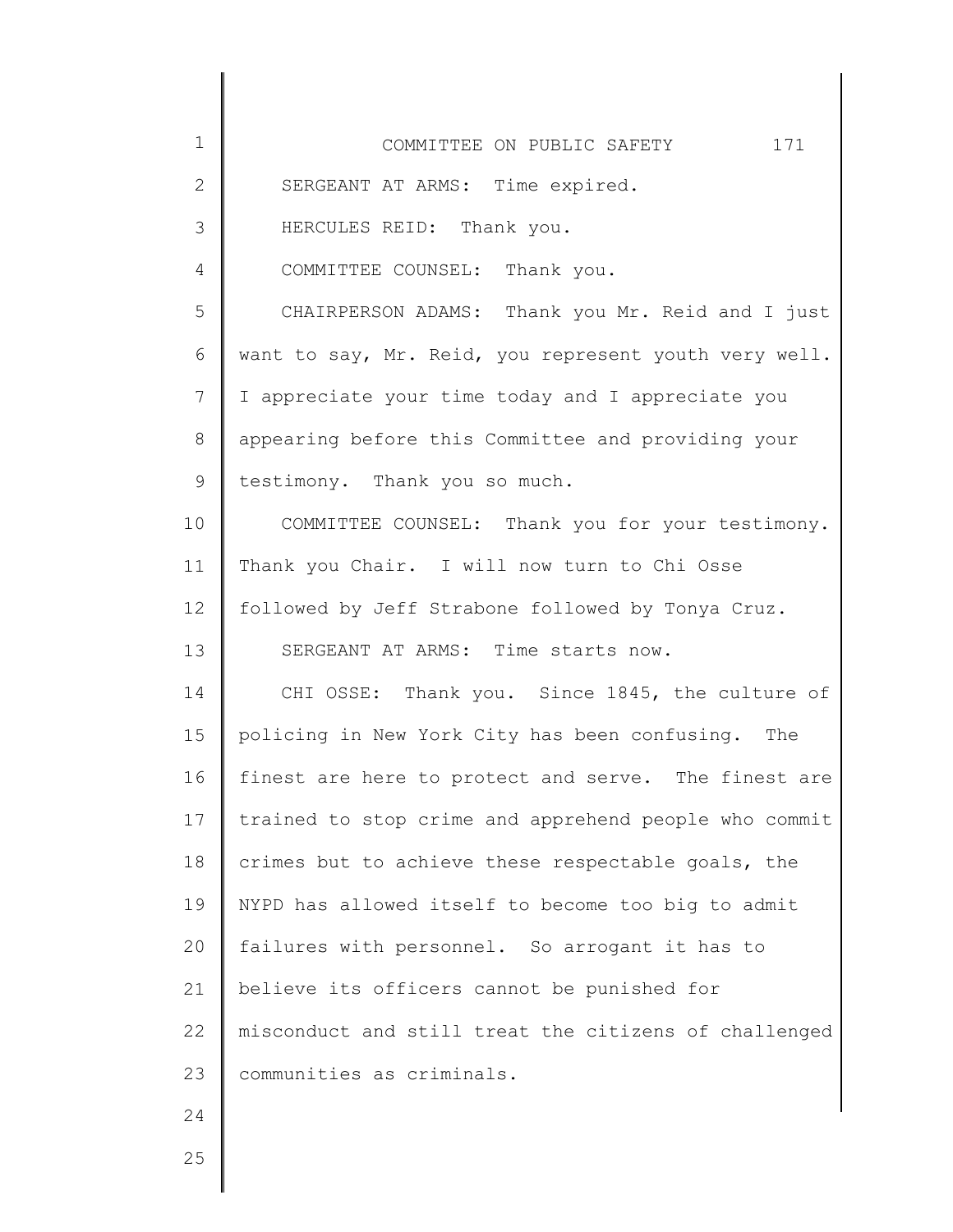| $\mathbf 1$     | 172<br>COMMITTEE ON PUBLIC SAFETY                     |
|-----------------|-------------------------------------------------------|
| $\overline{2}$  | My name is Chi Osse from City District 36 in          |
| 3               | Brooklyn and this is why I marched and organized      |
| 4               | during the summer protest of 2020. No one in New      |
| 5               | York City wants violence and chaos. There are         |
| 6               | criminals in this city, however, some of these        |
| $7\phantom{.0}$ | criminals are badged and armed. Two of the bills      |
| 8               | presented in the hearing today are good first steps   |
| 9               | for change. They will help set the stage for culture  |
| 10              | change and accountability. Requiring confirmation of  |
| 11              | the police commissioner by the City Council, allows   |
| 12              | the representatives of the city a say in shaping the  |
| 13              | culture of law enforcement.                           |
| 14              | Confirmation hearings give the legislature and        |
| 15              | the people a chance to know the appointees positions  |
| 16              | on key issues enforces the Mayor to consider not      |
| 17              | personal agenda but the will of the people. I ask     |
| 18              | the City Council to consider codifying provisions to  |
| 19              | ensure the hearings will not be political             |
| 20              | performances or ceremonial charades but amplification |
| 21              | of the voices of the people the Council represents.   |
| 22              | Additionally, will the vote be plurality or two       |
| 23              | thirds. The former gives all appointees a fair path   |
| 24              | for while the later forces the Mayor to present the   |
| 25              | superb candidate.                                     |
|                 |                                                       |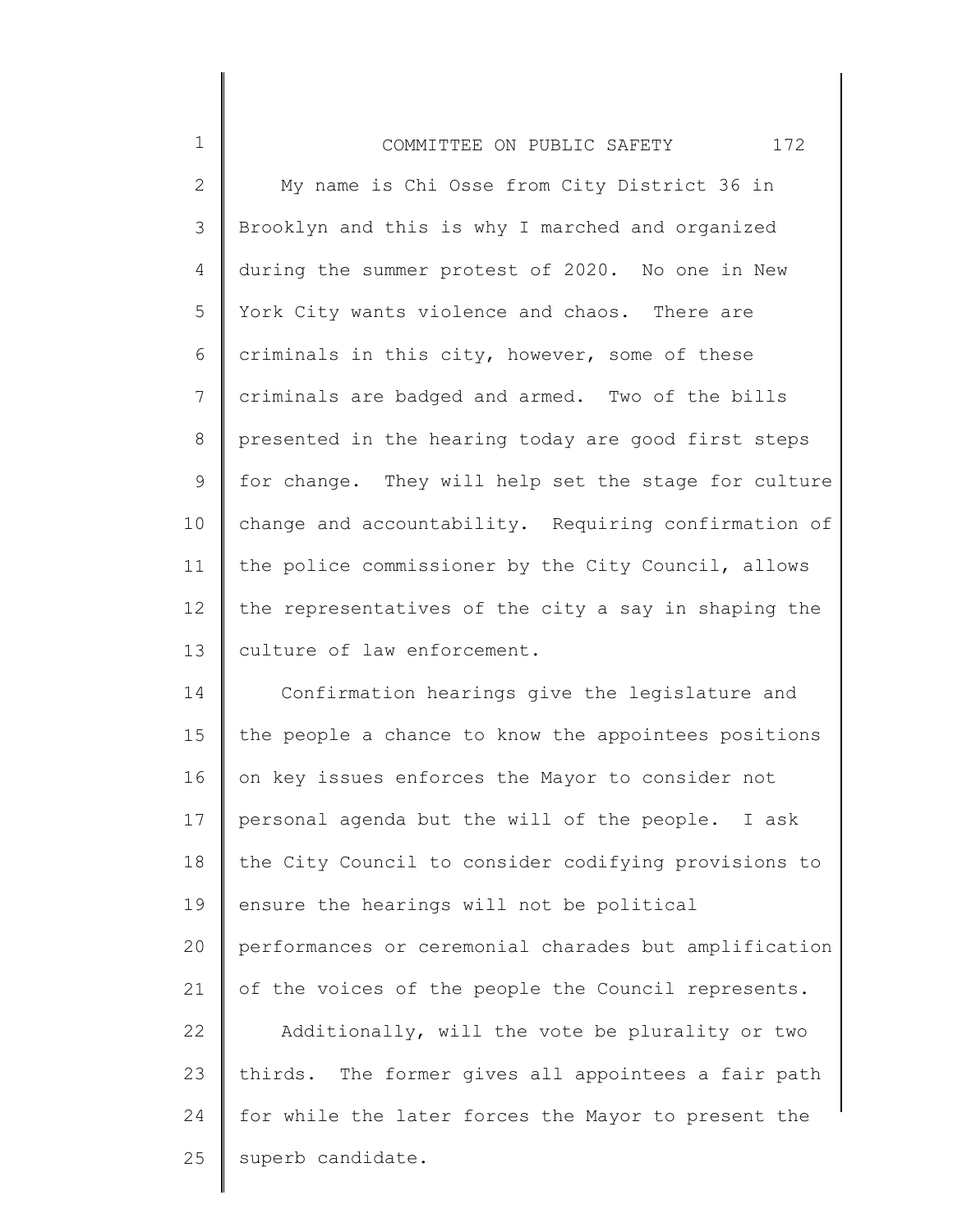| $\mathbf 1$    | 173<br>COMMITTEE ON PUBLIC SAFETY                     |  |
|----------------|-------------------------------------------------------|--|
| $\mathbf{2}$   | These simple measures will help to put the right      |  |
| 3              | person at the helm of the NYPD and we will hope the   |  |
| 4              | Resolution to remove the police commissioners final   |  |
| 5              | disciplinary authority will pass in the City Council. |  |
| 6              | We hope our state senators and assembly members       |  |
| $7\phantom{.}$ | will take the important fight to Albany. A fight to   |  |
| 8              | give the people of New York City a true instrument of |  |
| $\mathsf 9$    | departmental justice by empowering the CCRB. We hope  |  |
| 10             | the Council now or in the future will mandate the     |  |
| 11             | CCRB, findings be distributed to the City Council's   |  |
| 12             | Committee on Public Safety.                           |  |
| 13             | The Police Commissioner, the Mayor's Office and       |  |
| 14             | the appropriate DA's office. We hope the Resolution   |  |
| 15             | will lead to legislation and codifies discipline      |  |
| 16             | options for legitimate misconduct, including when     |  |
| 17             | necessary dismissals, expulsions and                  |  |
| 18             | recommodifications of criminal charges.               |  |
| 19             | Checks and balances is one of the cornerstone         |  |
| 20             | philosophies of an American. It is accountability in  |  |
| 21             | action. For too long, the NYPD has allowed a culture  |  |
| 22             | of bullying and bias disrupt its mission to protect   |  |
| 23             | and serve. This culture means officers who act and    |  |
| 24             | move with violent impunity. The interest presented    |  |
|                |                                                       |  |

Π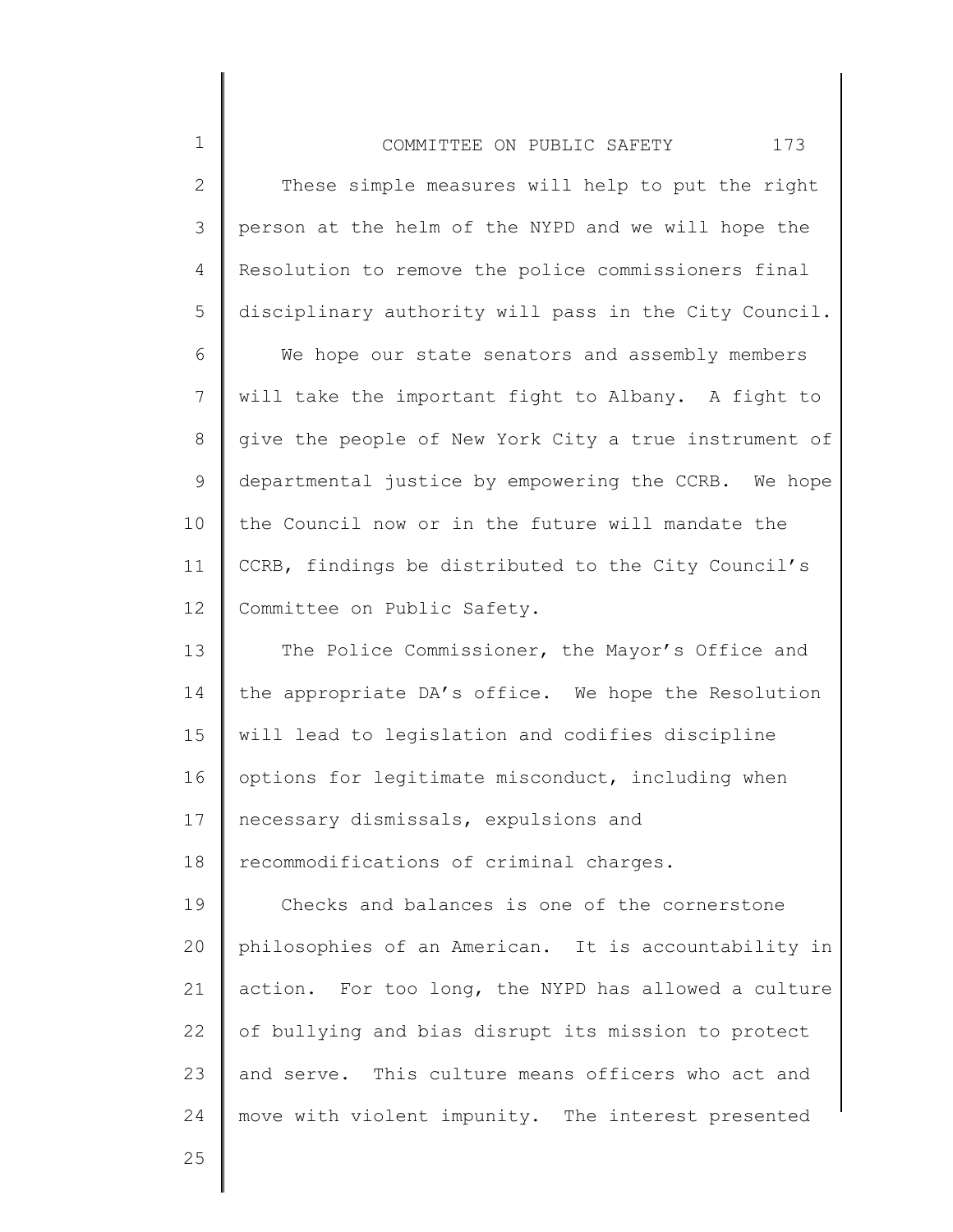1 2 3 4 5 6 7 8 9 10 11 12 13 14 15 16 17 18 19 20 21 22 23 24 25 COMMITTEE ON PUBLIC SAFETY 174 in this hearing are good steps to ensuring all people are protected and served. And will parallel the Mayor's attempt to reform the NYPD from within. I often mantra we want a police department that catches criminals but does not criminalize communities. Next steps, budget changes reducing the NYPD to bully social agencies and passing reform bills that reduce their noncriminal duties. I look forward to hearing how the Bill mature and becoming an advocate for their passage into law. Thank you. COMMITTEE COUNSEL: Thank you. Next up will be Jess Strabone followed Tonya Cruz followed by Kelly Grace Price. JESS STRABONE: Good afternoon Chair Adams and members of the Committee on Public Safety. My name is Jeff Strabone, I am a lifelong resident New Yorker and former Vice Chair of Community Board 6 in Brooklyn. I thank the Committee for its time and for listening. First, I support all 12 bills announced last month to redefine public safety and strengthen police accountability. Because of time limits, I will focus on one bill. Resolution 1538 2021, calling on the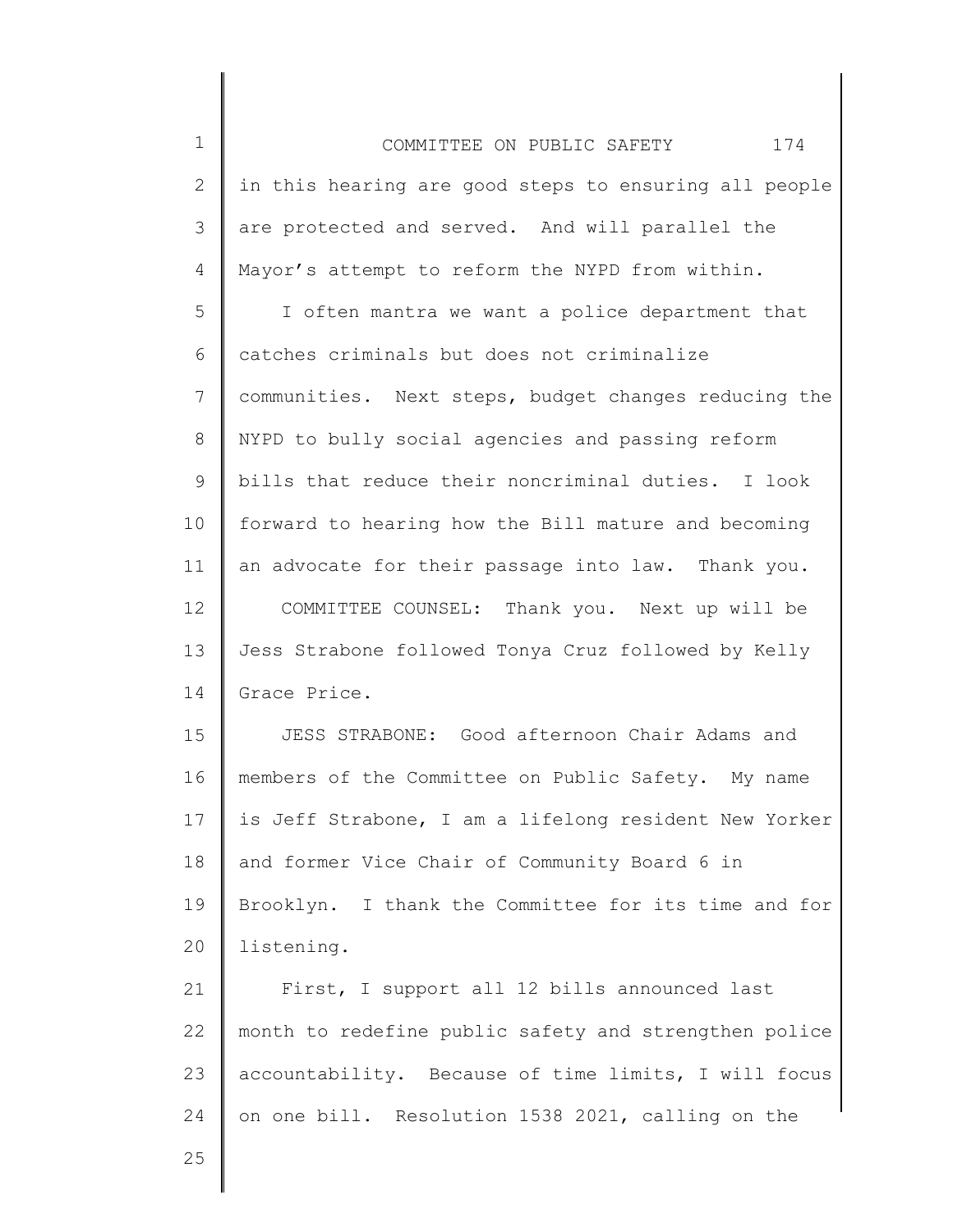1 2 3 4 COMMITTEE ON PUBLIC SAFETY 175 New York State Legislature to remove the New York City Police Commissioner's power to waive police discipline.

5 6 7 8 9 10 11 12 13 14 To put it simply, I don't want Donald Trump to be our Police Commissioner. Trump abused the presidential pardon power. The last thing the city needs is a Commissioner Trump to pardon officer Roger Stone and his buddies. I am using colorful language but I stand by the point. No Commissioner should have pardon power. The power to pardon is a license to commit abuse and corruption. It's already hard enough for the CCRB to investigate police misconduct and decide on actual discipline.

15 16 17 18 19 20 For the Commissioner, to then overrule the Board in half the cases decided in 2019, only a 51 percent concurrence rate, according to the Resolution, adds citywide insults to individual injury. And the concurrence rate is substantially lower for the most serious cases.

21 22 23 24 Let adjudicated discipline stand. Let discipline be discipline. Please, pass this Resolution. Take the pardon power away from the office of the Commissioner.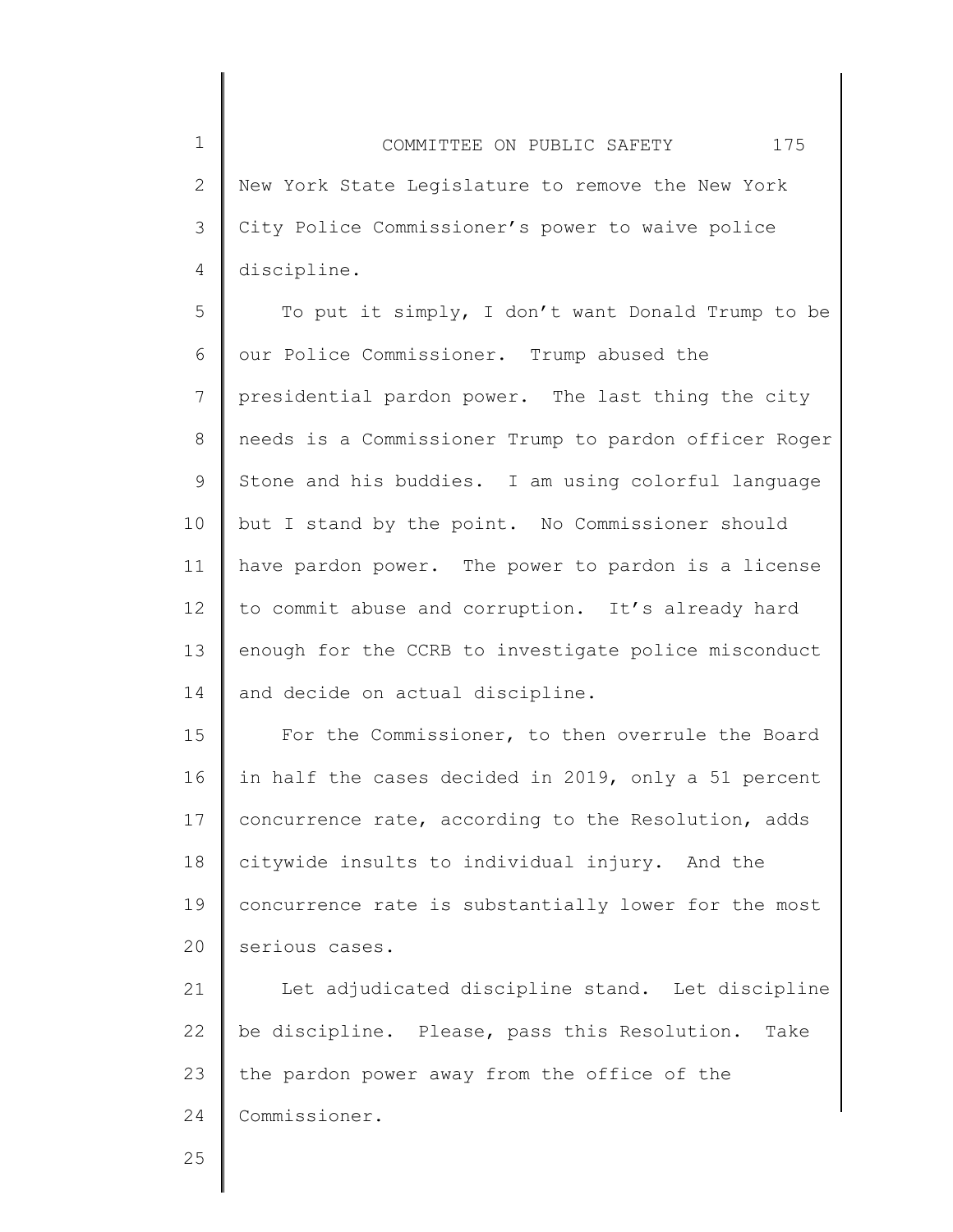| 1               | 176<br>COMMITTEE ON PUBLIC SAFETY                    |
|-----------------|------------------------------------------------------|
| $\mathbf{2}$    | Finally, I want to solute Ms. Rivera. Her            |
| 3               | strength today empowers all of us. Thank you and     |
| 4               | thank you to the members of the Committee. That      |
| 5               | concludes my testimony.                              |
| 6               | COMMITTEE COUNSEL: Thank you for your testimony.     |
| 7               | Next up will be Tonya Cruz followed by Kelly Grace   |
| 8               | Price and Sarah Sitzler.                             |
| 9               | SERGEANT AT ARMS: Time starts now.                   |
| 10              | TONYA CRUZ: Greetings Madam Chair and committee      |
| 11              | members. My name is Tonya Cruz, a Community Board    |
| 12 <sup>°</sup> | and a Queens Traffic Safety Board Member. I am       |
| 13              | personally coming before the Public Safety Committee |
| 14              | to testify in strong support of Intro. 1671 and how  |
| 15              | far reaching it needs is.                            |
| 16              | This step is in correlation with the U.S. House      |
| 17              | Resolution 255, Co-sponsored by Congressman Rose     |
| 18              | along with five additional New York Reps that passed |
| 19              | December 2019. Whereas resolved that the house       |
| 20              | representatives promotes increased public awareness  |
| 21              | on the issue of motorcycle profiling.                |
| 22              | Two, encourages collaboration and communication      |
| 23              | with the motorcycle community and law enforcement to |
| 24              | engage in efforts to end motorcycle profiling.       |
|                 |                                                      |

 $\begin{array}{c} \hline \end{array}$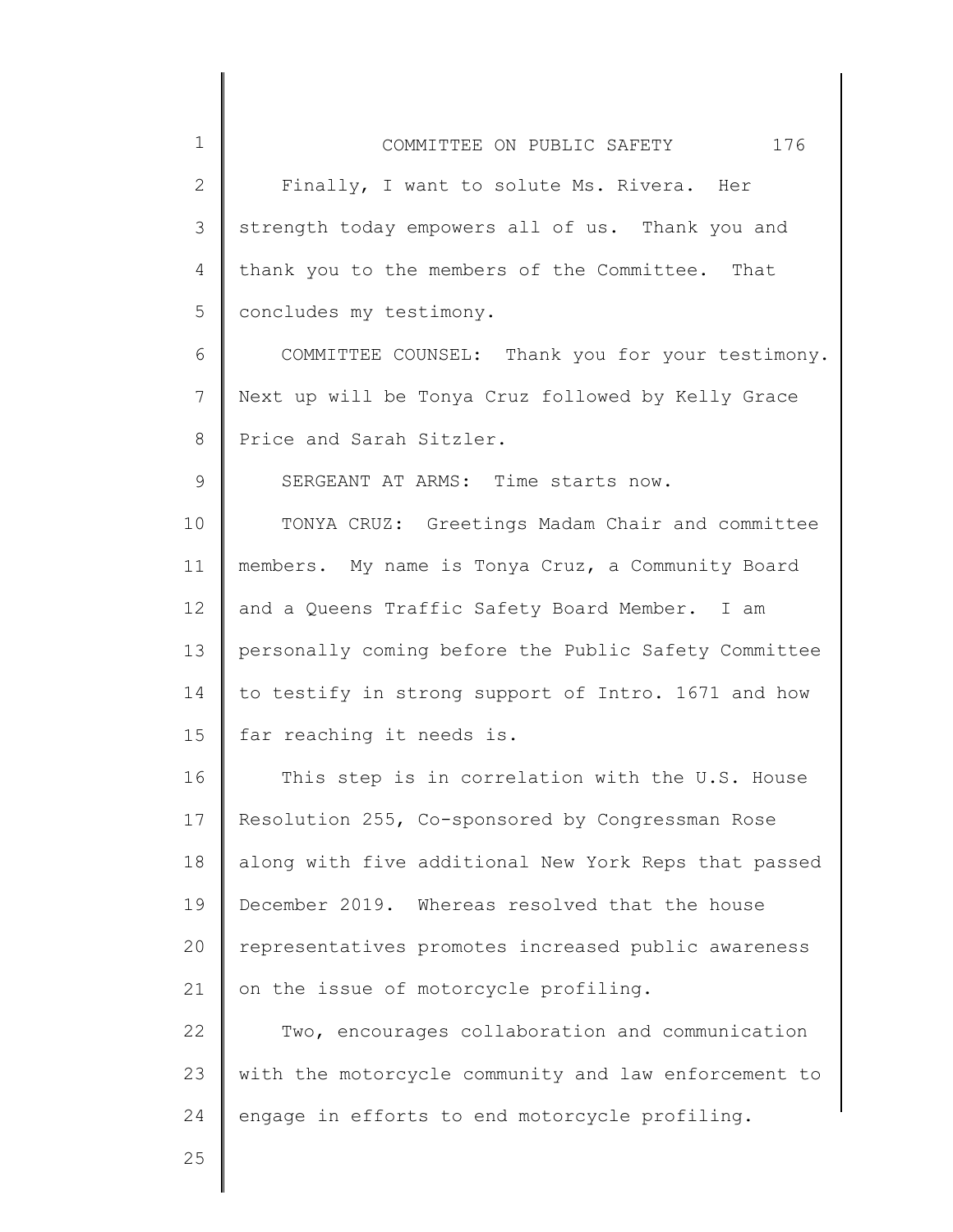| 177<br>COMMITTEE ON PUBLIC SAFETY                     |  |  |
|-------------------------------------------------------|--|--|
| Three, urges state and law enforcement officials      |  |  |
| to include statements condemning motorcycle profiling |  |  |
| in written policies and training of materials.        |  |  |
| I am concerned with the motorcycle only               |  |  |
| checkpoints executed by NYPD for safety enforcement   |  |  |
| responses. Yet they refused to share timely           |  |  |
| information pertaining to said checkpoints to         |  |  |
| governmental agencies even New York City Motorcycle   |  |  |
| Advisory Council that is tasked with saving lives and |  |  |
| meeting with the Mayor's priority of Vision Zero.     |  |  |
| We are seeing checkpoints being used to profile       |  |  |
| certain individuals that reminds them of stop and     |  |  |
| frisk. Not the interaction that modifies behaviors    |  |  |
| that saves lives. I think in light of 51 fatality in  |  |  |

2020, that's an 87 percent increase. Checkpoints

doesn't work. Again, reports help not only our

oversight of NYPD's action but helps us use best

practices that saves lives, not loss of vehicle or

21 22 23 Again, I support Intro. 1671 and its reporting being comprehensive. Thank you for your time and your service.

25

24

1

2

3

4

5

6

7

8

9

10

11

12

13

14

15

16

17

18

19

20

means to search.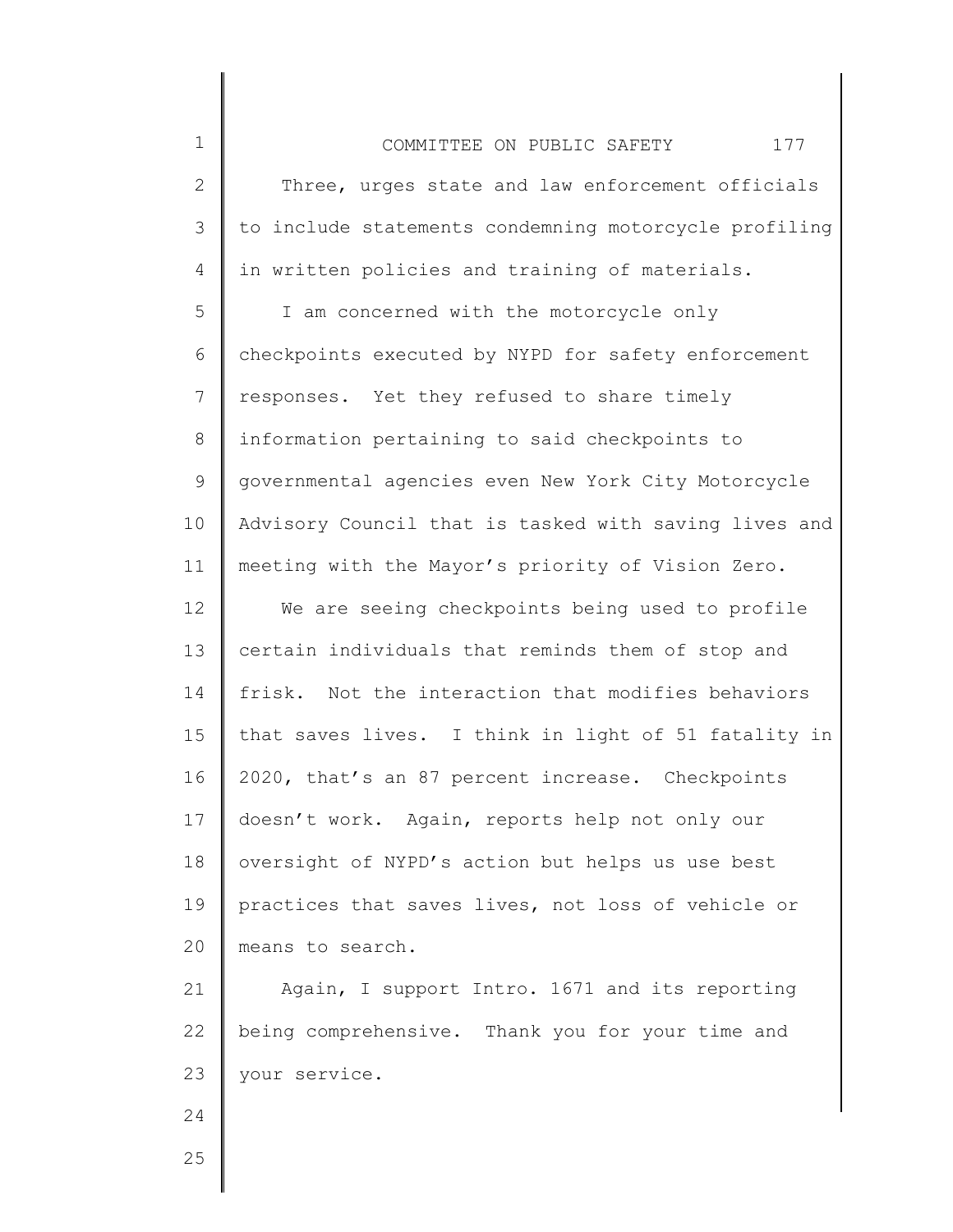| COMMITTEE ON PUBLIC SAFETY                           | 178 |
|------------------------------------------------------|-----|
| CHAIRPERSON ADAMS: Thank you so much Ms. Cruz.       |     |
| Thank you for representing Transportation Committee  |     |
| and the great work of Community Board 13. Thank you. |     |
| TONYA CRUZ: Thank you.                               |     |

2

3

4

5

6 7 8 9 10 11 12 13 COMMITTEE COUNSEL: Next up will be Kelly Grace Price followed by Sarah Sitzler and Sonny Lawrence. KELLY GRACE PRICE: Hi, good afternoon. I am Kelly Grace Price from Close Rosie's. I would like to testify about the bills on the table today and also, I would like to reinforce what Councilwoman Rosenthal had to say about shifting the focus of reform onto the Special Victims Unit.

14 15 16 17 18 19 20 21 First, I would like to quickly talk about uhm, of course, I would like to endorse all of the bills and I would like to give a couple perspectives specific to my own experience as a woman entangled with the criminal legal system and a woman who has been actively litigating against the NYPD and against the City of New York in Federal Court as a prose litigant over these specific issues of immunity.

22 23 24 25 Uhm, of course I would love it if the City Council Could have a voice in who is given the Police Commissioner role. The backroom deals cut between the Mayor and the PC have plagued reform efforts in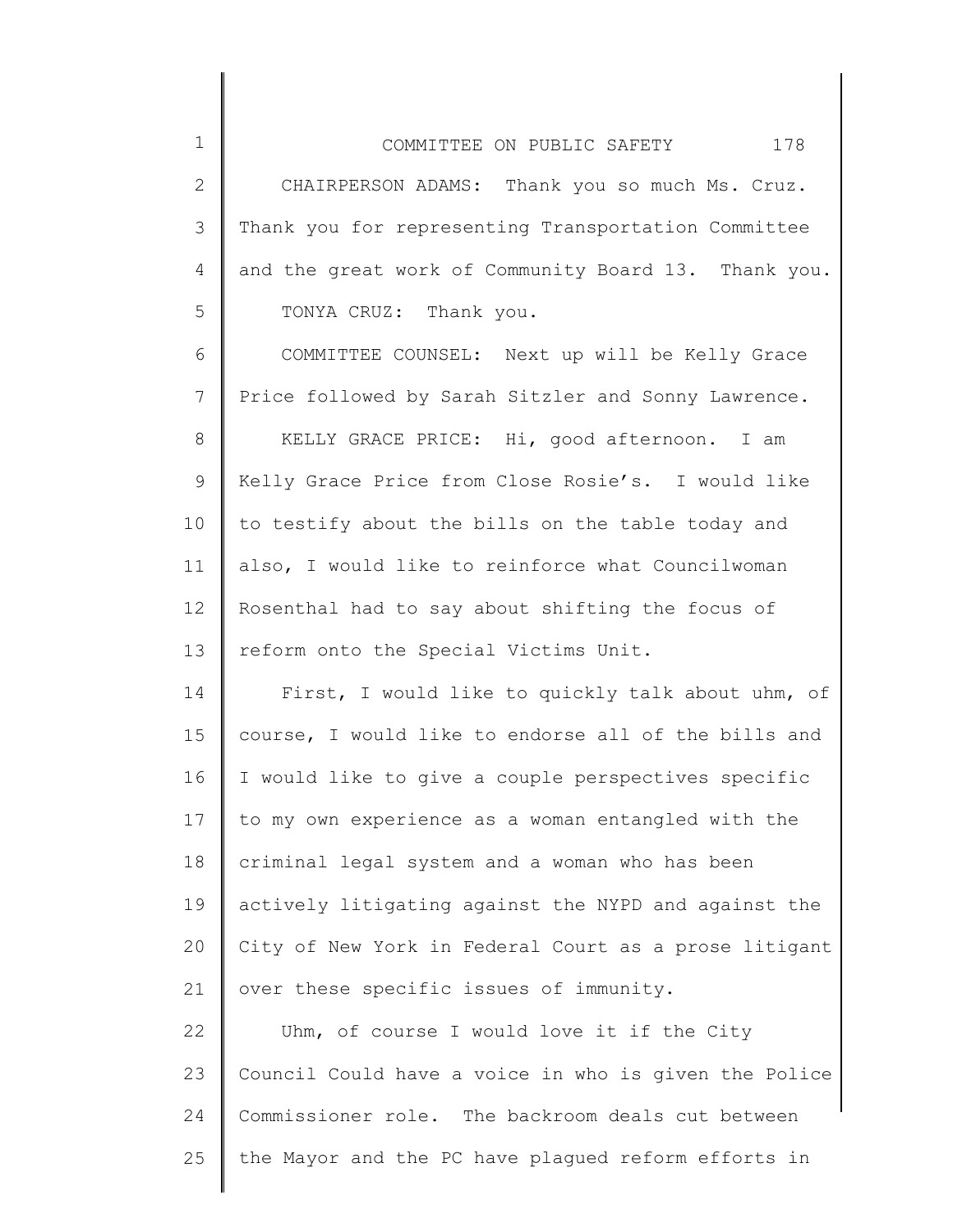1 2 3 4 COMMITTEE ON PUBLIC SAFETY 179 the past and a third layer of oversight by this governing body would go a long way into curbing this practice.

5 6 7 8 9 10 11 12 13 14 15 16 17 18 Second, I would like to talk about Intro. 221 establishing an individual right of security versus police officer illegal search and seizure and eliminating an absolute and qualified immunity defense. Three quick points. I want to first say that the fastest way to curb qualified immunity is to set a precedent in the Southern District. You heard it yourself today from the mouths of the NYPD Attorney's. They watch carefully the "complicated case precedent set in the Southern District". A more efficacious solution to this legislation while it's not bad, but a more efficacious solution would be undoubtably tied up in supporting ways to uhm, to lay down the case law in the Southern District.

19 20 21 22 23 24 25 So, you need to find ways to support prose litigants and to support Section 1983 litigants because this legislation will be undoubtably tied up in litigation and in appeals for years. So, maybe create an office in the State court equal to the NYLAG Prose Clinic in federal court to help people. There needs to be budgeting but the Prose Clinic came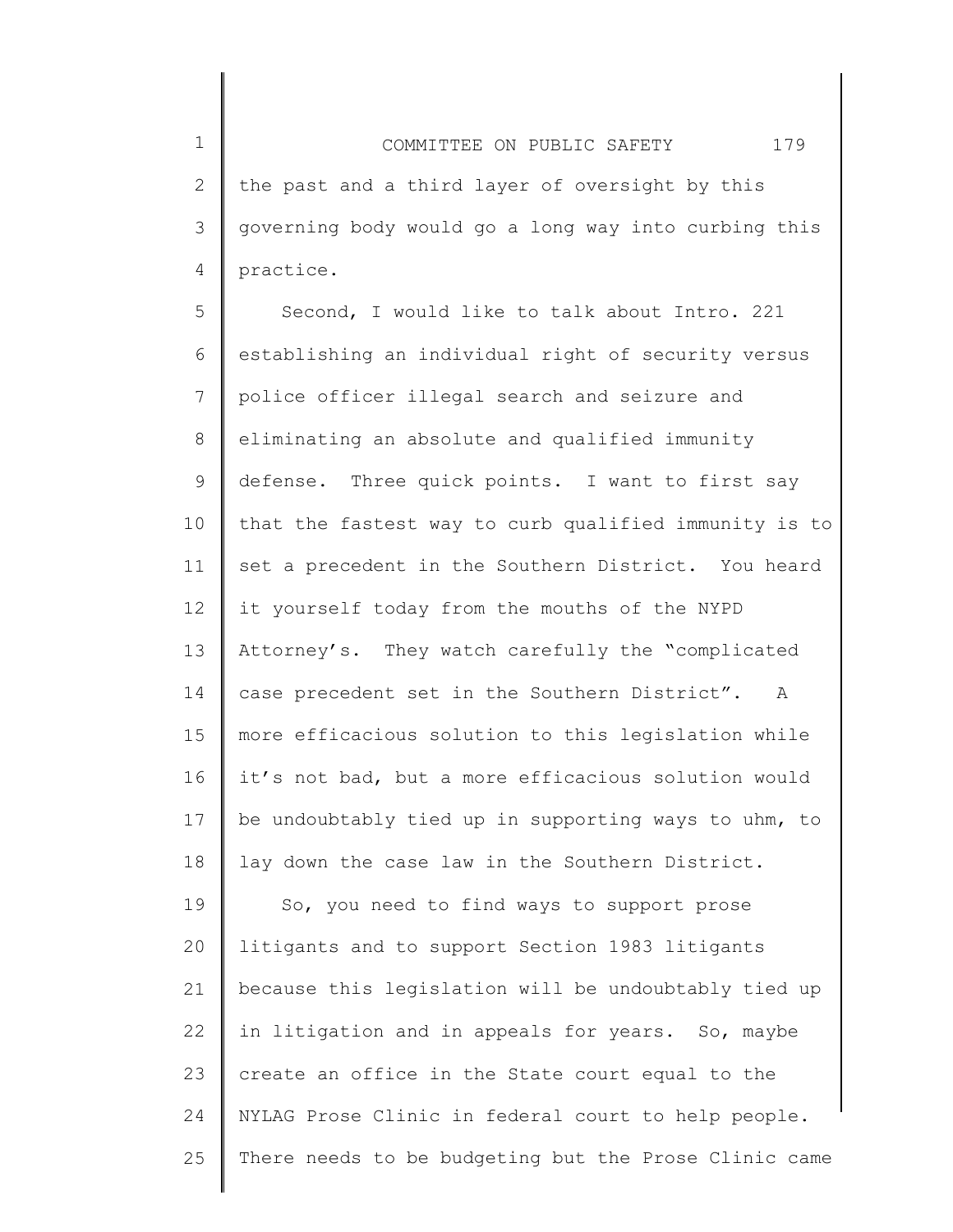| $1\,$        | 180<br>COMMITTEE ON PUBLIC SAFETY                     |
|--------------|-------------------------------------------------------|
| $\mathbf{2}$ | out of the HRA budget. So, there is already a         |
| 3            | precedent to do this. I also want to say that its     |
| 4            | ludicrous for the Mayor's Office and the NYPD to      |
| 5            | state that this legislation is problematic because    |
| 6            | what is in the Patrol Guide may not be reflective of  |
| 7            | the language of this bill.                            |
| $8\,$        | I know I didn't hear that wrong. I know I heard       |
| 9            | several people say that and one PP and I just $-$ I   |
| 10           | want to say, I have been to many City Council         |
| 11           | hearings NYPD reform and I have heard many NYPD       |
| 12           | lawyers in White shirts offer many excuses for why    |
| 13           | they don't support legislative efforts led by members |
| 14           | of this legislative body but this is a first. If the  |
| 15           | NYPD is unable to synthesize City Council laws and    |
| 16           | authority into the Guide Book of Protocols and        |
| 17           | Procedures that government NYPD actions, I believe    |
| 18           | this is an issue $-$                                  |
| 19           | SERGEANT AT ARMS: Time expired.                       |
| 20           | KELLY GRACE PRICE: This is an issue far greater       |
| 21           | than the capacities of this hearing may offer. Uhm,   |
| 22           | thank you. I didn't really want to talk about         |
| 23           | focusing reform on special victims. In fact it is in  |
| 24           | my written testimony and I will submit that this      |
| 25           | afternoon. Thank you so much.                         |

∥

 $\parallel$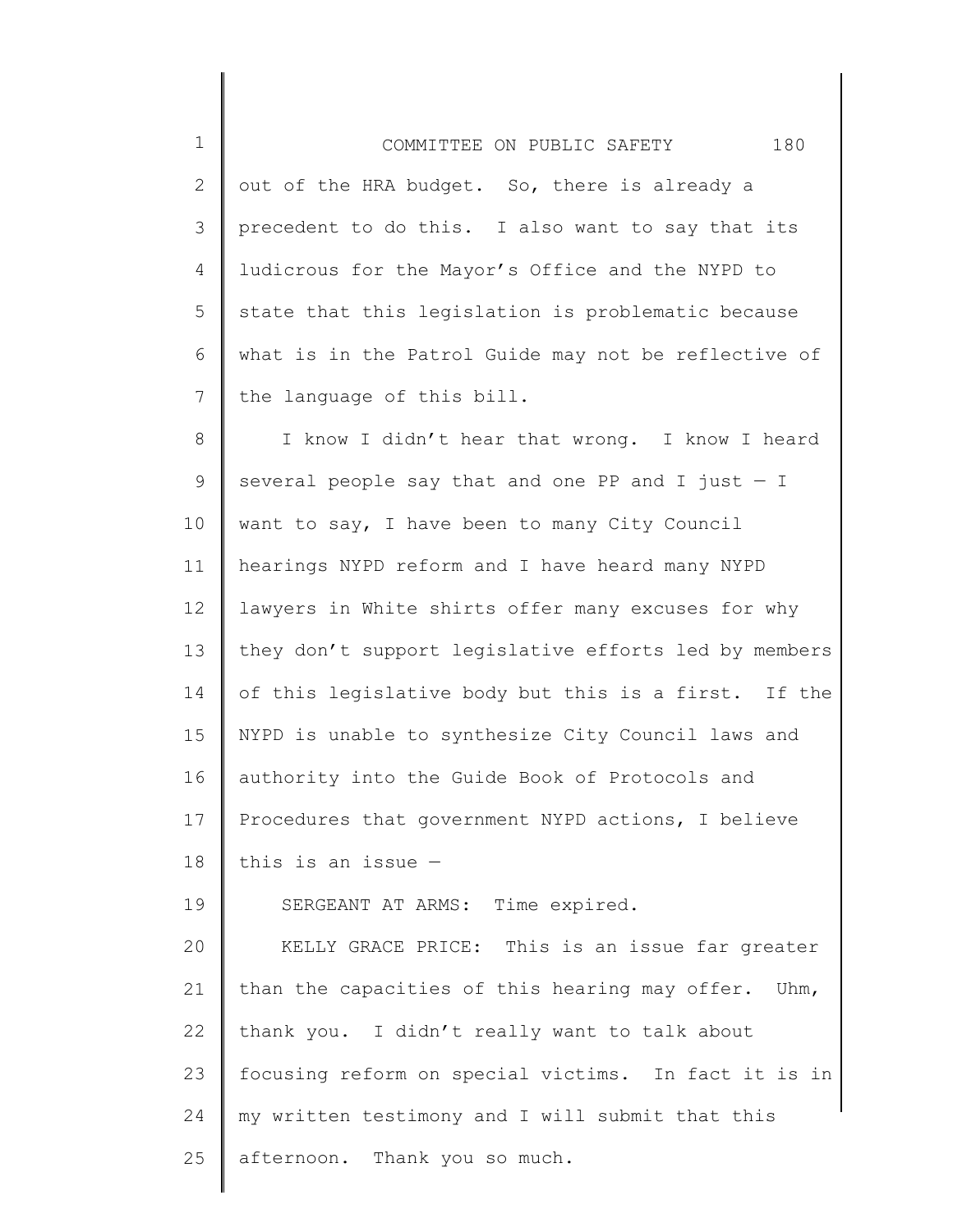| 1            | 181<br>COMMITTEE ON PUBLIC SAFETY                      |
|--------------|--------------------------------------------------------|
| $\mathbf{2}$ | COMMITTEE COUNSEL: Thank you $-$                       |
| 3            | CHAIRPERSON ADAMS: Thank you. Uh, Counsel -            |
| 4            | COMMITTEE COUNSEL: Chair, if you have a                |
| 5            | question, go ahead.                                    |
| 6            | CHAIRPERSON ADAMS: I was yielding the floor to         |
| 7            | Council Member Levin; his hand is raised.              |
| 8            | COUNCIL MEMBER LEVIN: Thank you so much Chair.         |
| 9            | I just want to thank uhm, uh, uh, the members of the   |
| 10           | public for their testimony on this and the very        |
| 11           | thoughtful testimony. Thank you very much, under       |
| 12           | advisement when we vote on this legislation. It did    |
| 13           | remind me that there was a point that I did not raise  |
| 14           | with the Administration uhm, that I would like to be   |
| 15           | in the record, which is that uhm, if there are         |
| 16           | aspects of the Patrol Guide that are violating         |
| 17           | people's $4^{th}$ amendment rights, uhm, that would be |
| 18           | shocking to me. So, this argument that an officer      |
| 19           | could be following the Patrol Guide and the law and    |
| 20           | somehow that would run afoul of people's               |
| 21           | constitutional rights does not seem uhm - then we      |
| 22           | have as I agree with the individual that just          |
| 23           | testified that that would you know, we would have      |
| 24           | bigger problems obviously. The Patrol Guide, you       |
| つに           |                                                        |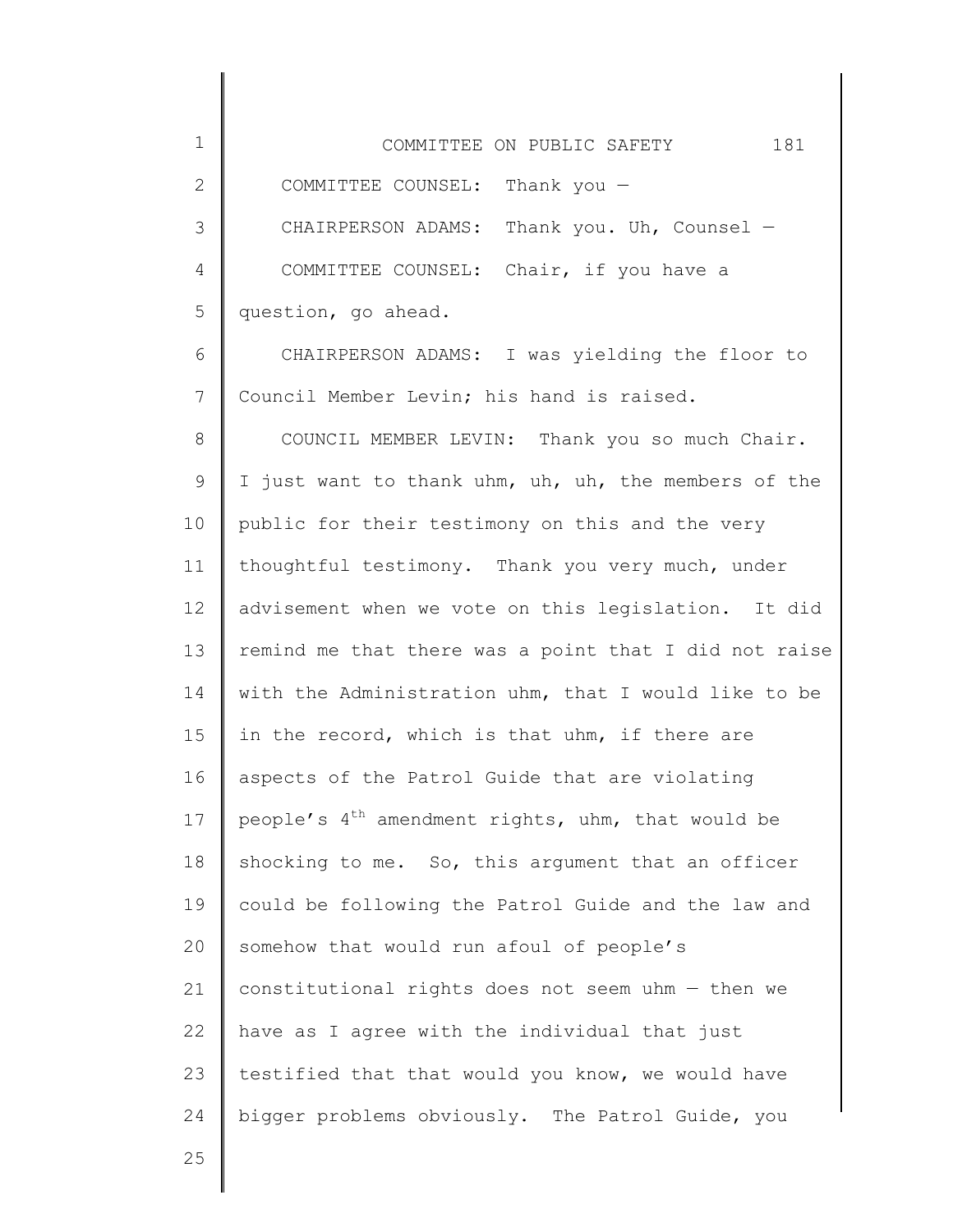| $\mathbf{1}$ | 182<br>COMMITTEE ON PUBLIC SAFETY                              |
|--------------|----------------------------------------------------------------|
| $\mathbf{2}$ | know, if the judiciary found that aspect of the                |
| 3            | Patrol Guide itself violented 4 <sup>th</sup> amendment right. |
| 4            | Because we know there is plenty attorney's at the              |
| 5            | Police Department working on the Patrol Guide to make          |
| 6            | sure that that very thing does not happen. Thank               |
| 7            | you.                                                           |
| 8            | COMMITTEE COUNSEL: Thank you Council Member                    |
| 9            | Levin. Next up will be Sarah Sitzler followed by               |
| 10           | Sonny Lawrence followed by Michael Matos. And I will           |
| 11           | just remind any other Council Members, if you would            |
| 12           | like to ask a question of the panelist, please use             |
| 13           | the Zoom raise hand function.                                  |
| 14           | SARAH SITZLER: Hi, good afternoon. My name is                  |
| 15           | Sarah Sitzler, I am a resident of Brooklyn. I have             |
| 16           | resided in New York City since 2007 and I am                   |
| 17           | testifying today in support of all of the proposed             |
| 18           | legislation but I am going to focus on Resolution              |
| 19           | 1538. I also just want to acknowledge that the                 |
| 20           | Commissioner absence from this hearing speaks                  |
| 21           | volumes, as well as all of the representatives and             |
| 22           | all sorts of the NYPD who are now absent or had their          |
| 23           | cameras turned off as well as Ms. Davis. I don't               |
| 24           | know maybe you are getting lunch. Maybe you just               |
| 25           | aren't ready to listen to the public.                          |
|              |                                                                |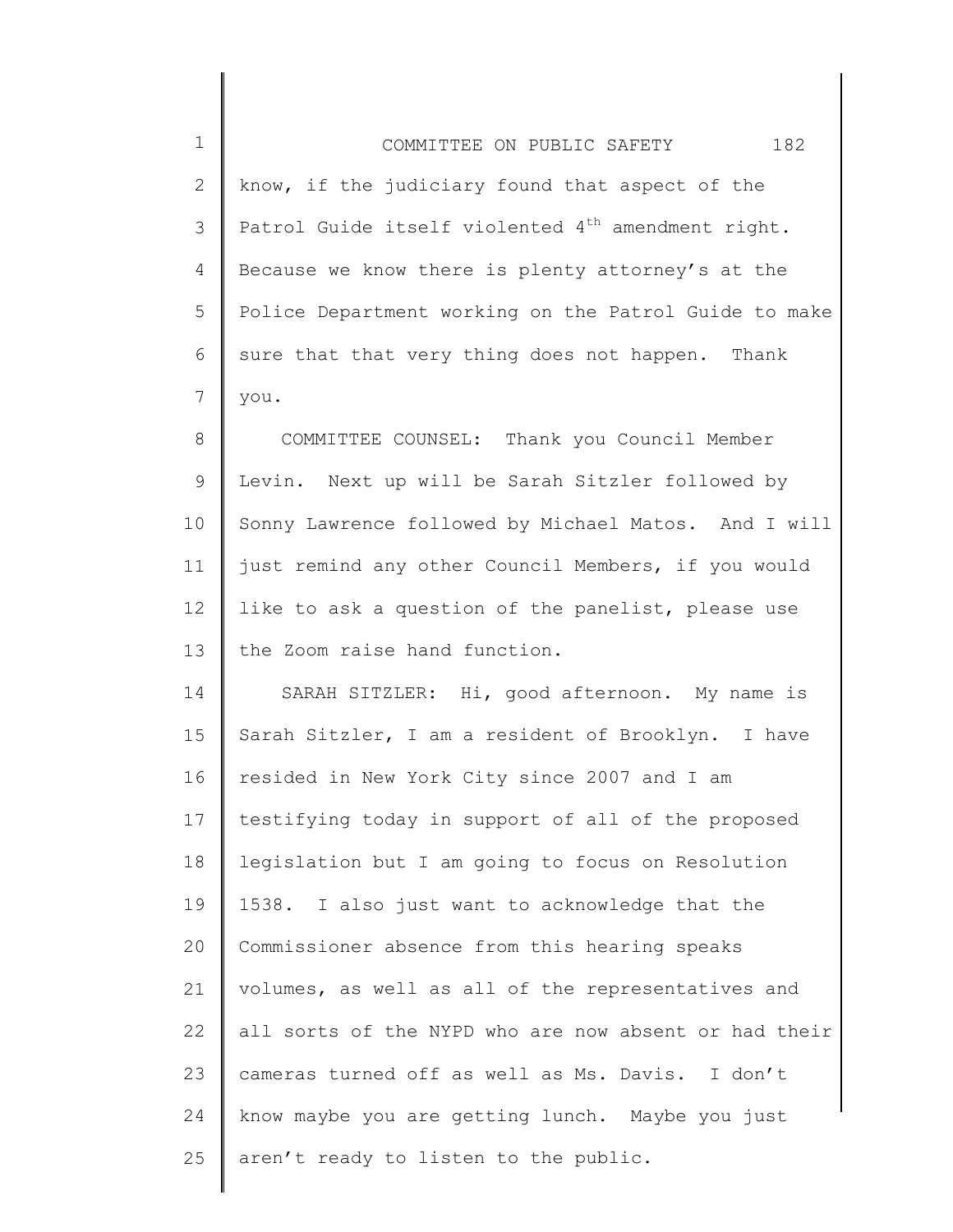## COMMITTEE ON PUBLIC SAFETY 183

2 3 4 5 6 7 8 9 10 11 12 13 14 15 16 17 18 19 20 21 22 23 24 That being said, the NYPD Commissioner can ultimately flash any disciplinary suggestions that the Civilian Complaint Review Board offers in order to protect officers from facing any repercussions for their misconduct. So, as it stands, the CCRB appears to be more of a tool for political posturing than an agency with any tangible authority. And we really need the Board to have real input and influence over cases of misconduct within the NYPD because when there are little to no repercussions for misconduct, this just perpetuates a culture of lawlessness within the very agency responsible for upholding the law. And when the sole disciplinary authority of said agency is also the head of its governing body, then there is a greater potential for collision than there is for accountability and for justice. And I must acknowledge the work of all the activists and organizers in the Black Lives Matter Movement because the actions and demonstrations of the past year specifically have directly influenced this legislation at this hearing that we are having today. And also, thank you Chair Adams and for the Council Members for pushing this legislation forward.

25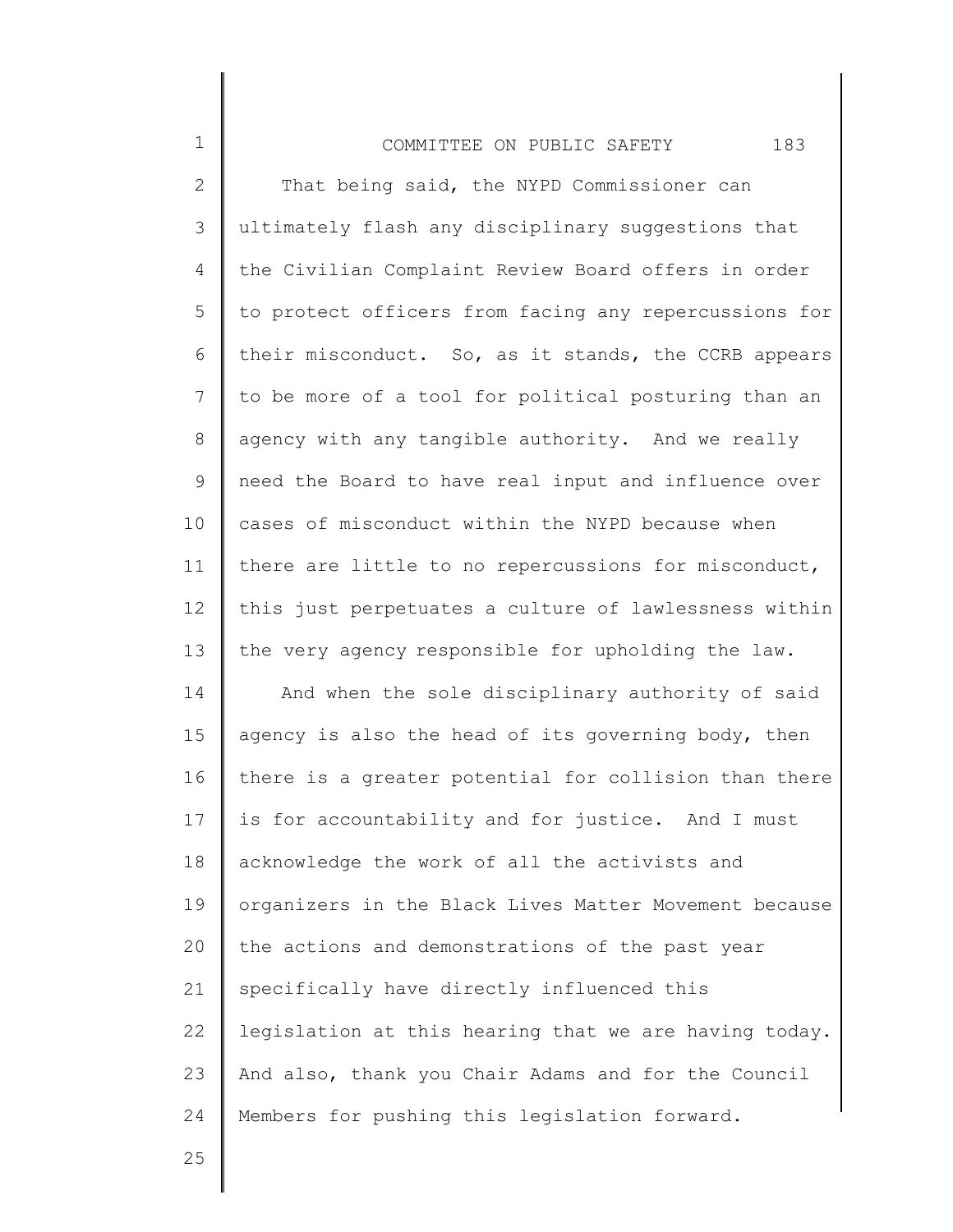| $\mathbf 1$     | 184<br>COMMITTEE ON PUBLIC SAFETY                     |
|-----------------|-------------------------------------------------------|
| $\mathbf{2}$    | And as much as I am asking you to pass this           |
| $\mathcal{S}$   | legislation, I also urge you to do even more because  |
| 4               | simply providing public access to them is kind of for |
| 5               | the NYPD. Such as the disciplinary matrix does not    |
| 6               | actually do anything to address that misconduct and   |
| $\overline{7}$  | corruption itself and further action must be taken to |
| 8               | curb the behavior of the NYPD who currently operate   |
| $\mathsf 9$     | as a racist, transphobic, lawless, militarized mod    |
| 10              | whose salaries are paid for by us, the taxpayers, for |
| 11              | having a force that doesn't even reside in our        |
| 12 <sup>°</sup> | communities.                                          |
| 13              | So, transparency and true accountability are          |
| 14              | requirements for the potential for justice. For the   |
| 15              | potential for trust and for healing. Thank you so     |
| 16              | much for your time.                                   |
| 17              | COMMITTEE COUNSEL: Thank you for your testimony.      |
| 18              | Next up will be Sonny Lawrence followed by Michael    |
| 19              | Matos followed by Vicki Weinerman.                    |
| 20              | SONNY LAWRENCE: Can I start? Okay, hi everyone.       |
| 21              | Thank you for hearing my testimony here today. My     |
| 22              | name is Sonny and I have lived in New York City for   |
| 23              | my whole life. Uhm, I am 25-years-old and in those    |
| 24              | 25-years, I have seen too many abuses from the NYPD   |
| 25              | to count. From racist stop and frisk searches to      |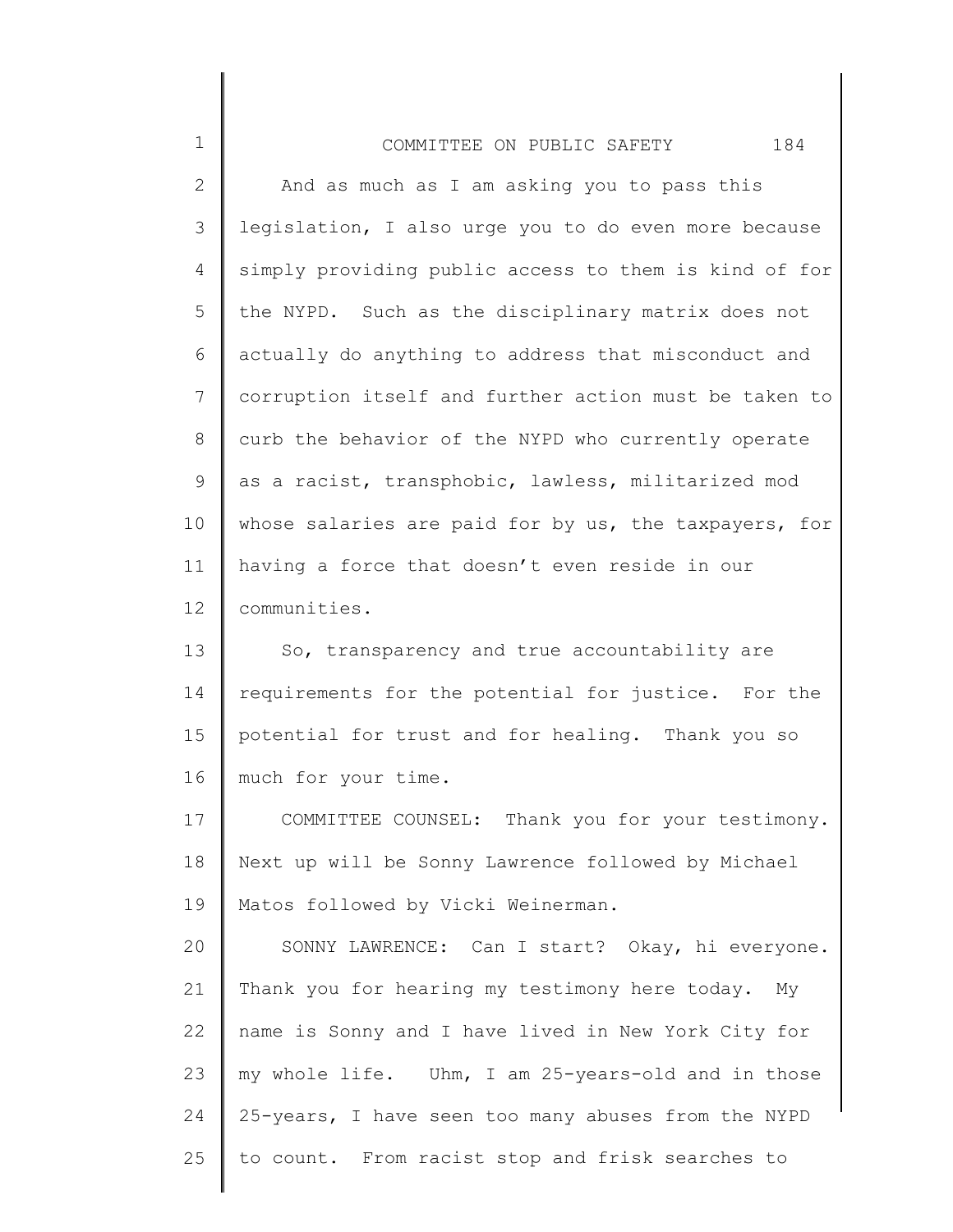1 2 3 4 COMMITTEE ON PUBLIC SAFETY 185 violence against peaceful protestors, to the murders carried out against Eric Garner, Mohamad Bah and many others.

5 6 7 8 9 10 11 12 Just this morning in the New York Times there was an article about how racist ineffective policing led to innocent people being incarcerated. The reason that these abuses keep happening is because the NYPD protects itself. The policies currently in place ensure that there are no real consequences for abuses by police and no meaningful oversight or control of the NYPD by the people they serve.

13 14 15 16 17 18 19 That is why I support all of the bills under discussion here today. These bills would require more transparency and accountability from the NYPD, making it harder for them to cover up abuses. They would require more oversight for the City Council, giving New Yorkers more control over who is policing them.

20 21 22 23 24 They would also make it possible for officers who commit abuses to actually face consequences, which currently they are protected from by qualified immunity and the police commissioners ability to waive discipline.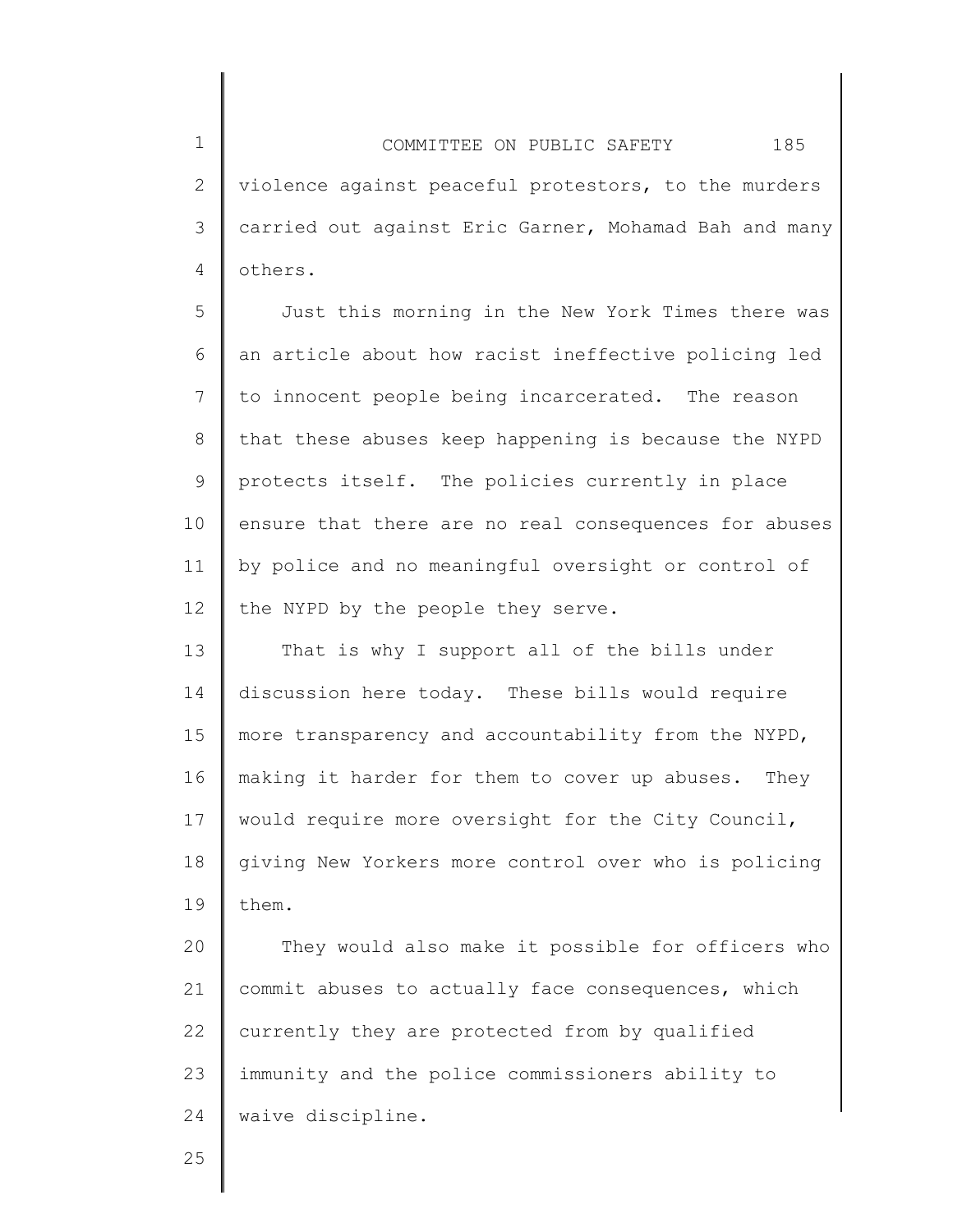| $\mathbf 1$  | 186<br>COMMITTEE ON PUBLIC SAFETY                     |
|--------------|-------------------------------------------------------|
| $\mathbf{2}$ | Currently, those policies make officers feel          |
| 3            | entitled to mistreat the people of New York because   |
| 4            | they know they won't face consequences. We need       |
| 5            | officers to know that they will be liable for the     |
| 6            | harm they cause and not just protected by a well-     |
| 7            | funded boys club. We have to stop the largely         |
| 8            | unchecked uses by the NYPD and make sure that there   |
| 9            | are actually systems in place to keep the NYPD        |
| 10           | accountable, otherwise, they will continue to do what |
| 11           | they have been doing which is inflicting harm and     |
| 12           | violence on the people of New York.                   |
| 13           | I want to take a moment to thank all of the           |
| 14           | activists from the Black Lives Matter movement        |
| 15           | especially Riders for Black Lives who have been doing |
| 16           | the work of getting the information out about these   |
| 17           | hearings and from organizing people to show up.       |
| 18           | I also want to thank Councilman Adams and Council     |
| 19           | Member Levin, who are both advocating so passionately |
| 20           | for these bills and I really appreciate the work that |
| 21           | you are doing and I would feel - neither of you are   |
| 22           | my Council Member but I would feel very represented   |
| 23           | by you if you were. SO, thank you for your work.      |
| 24           | I will yield the rest of my time. Thank you.          |

25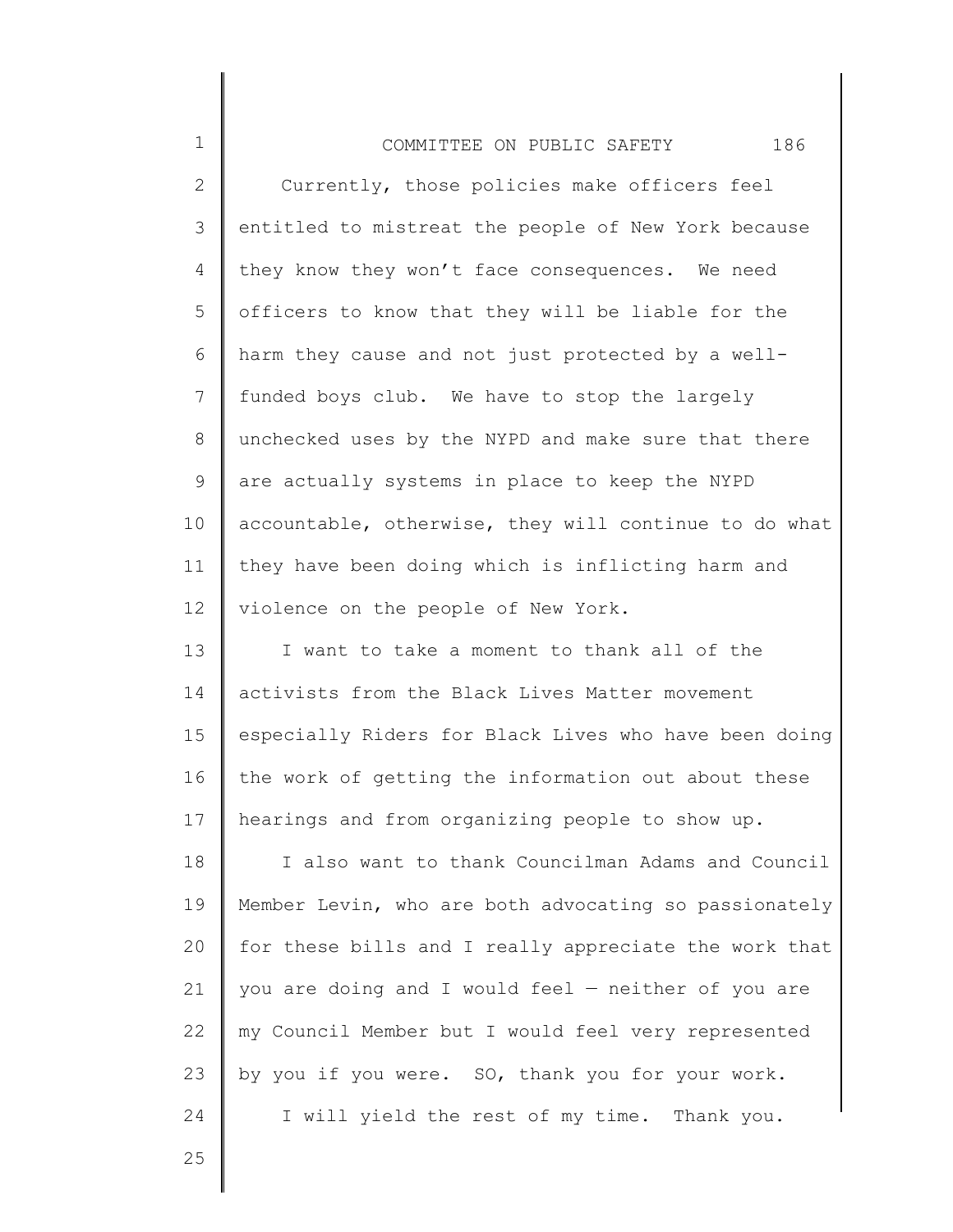2 3 4 COMMITTEE COUNSEL: Thank you for your testimony. Next up will be Michael Matos followed by Vicki Weinerman followed by Peter Horan.

5 6 7 8 9 10 MICHAEL MATOS: Good afternoon, my name is Michael Matos. I am a resident of Bay Ridge Brooklyn, a constituent of Councilman Brannan and a Veteran of the U.S. Coast Guard. I would first like to thank you for the opportunity to address this Committee in regard to matters of public safety.

11 12 13 14 15 16 17 18 19 20 21 I would like to begin by presenting an issue of buyer urgency regarding the state or public safety system as it currently operates. We have an incredible lack of accountability regarding acts of misconduct and gross negligence by officers of the NYPD. As it stands, matters of discipline are made under the exclusive authority of one individuals. To balance this authority, we have the Civilian Complaint Review Board appointees provide oversight on complaints received, make recommendations in regard to courses of action.

22 23 24 In theory, it sounds like an effective way when ensuring a fair and sufficient means of procedure. In reality, this is not the case. According to the

25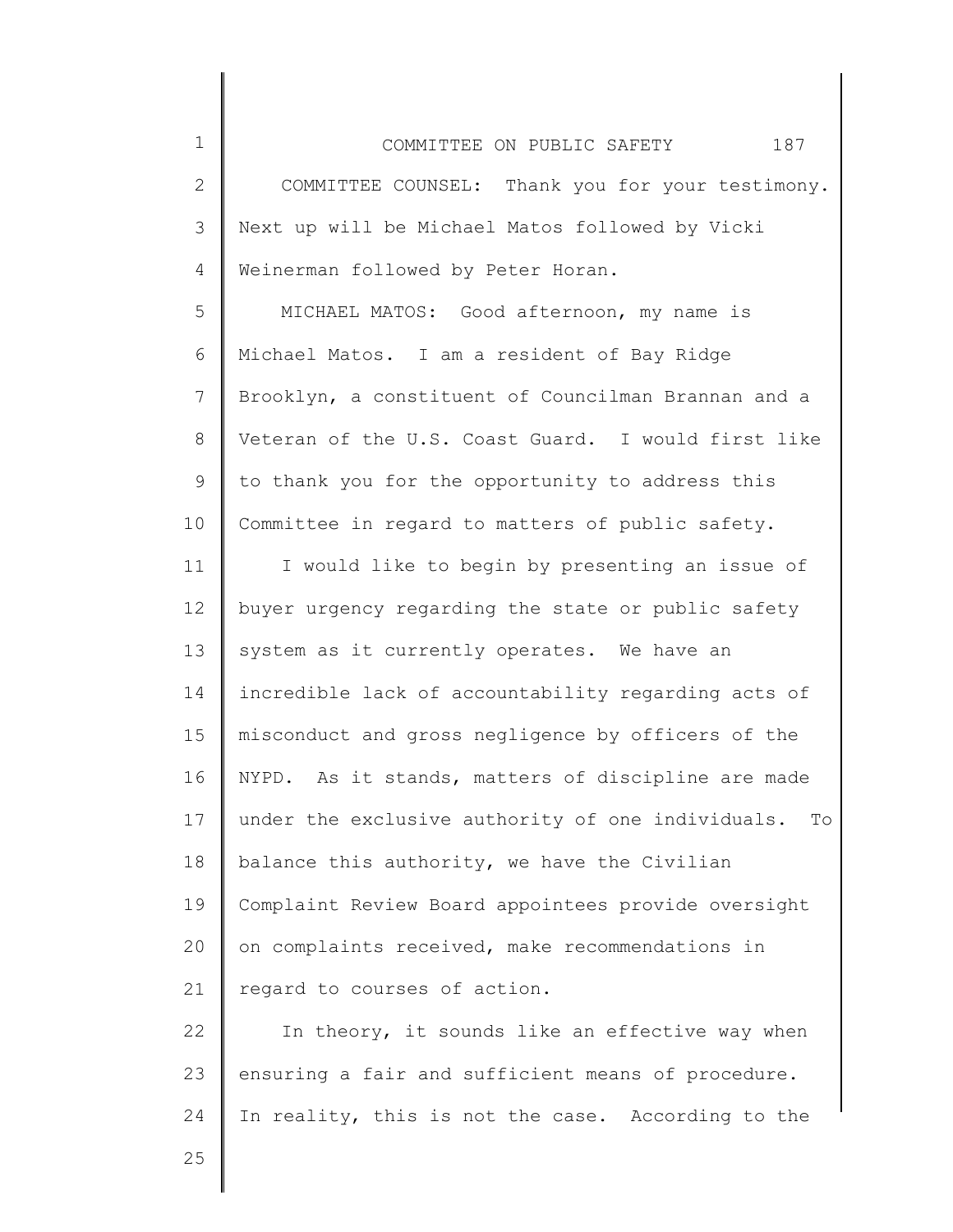1 2 3 4 5 6 7 8 9 10 COMMITTEE ON PUBLIC SAFETY 188 CCRB's 2019 annual report, police commissioner concurred of only 51 percent recommendations made by the CCRB. With the most serious cases receiving a concurrence rate of 32 percent. According to analysis by the New York Times, NYPD "really ignored the CCRB's recommendations, overruled them or downgraded the punishments. We've warned police officials confirmed that the officers had violated regulations.

11 12 13 14 15 16 This in act of negligence maintained for about 71 percent of the 6,900 misconduct charges filed against officers of the NYPD. It is clear, the current system of disciplinary action is ineffective and a poor joke to communities whose these officers swear to protect and serve.

17 18 19 20 21 22 23 24 I have served 6 years in the Coast Guard, most of that time in a Law Enforcement capacity. I have worked with morally sound and dedicated individuals from a variety of law enforcement agencies serving to the public. The continued acts of misconduct, unprofessionalism, blatant disregard of public opinion and a devasting lack of integrity by the officers of the NYPD disrespect a very [INAUDIBLE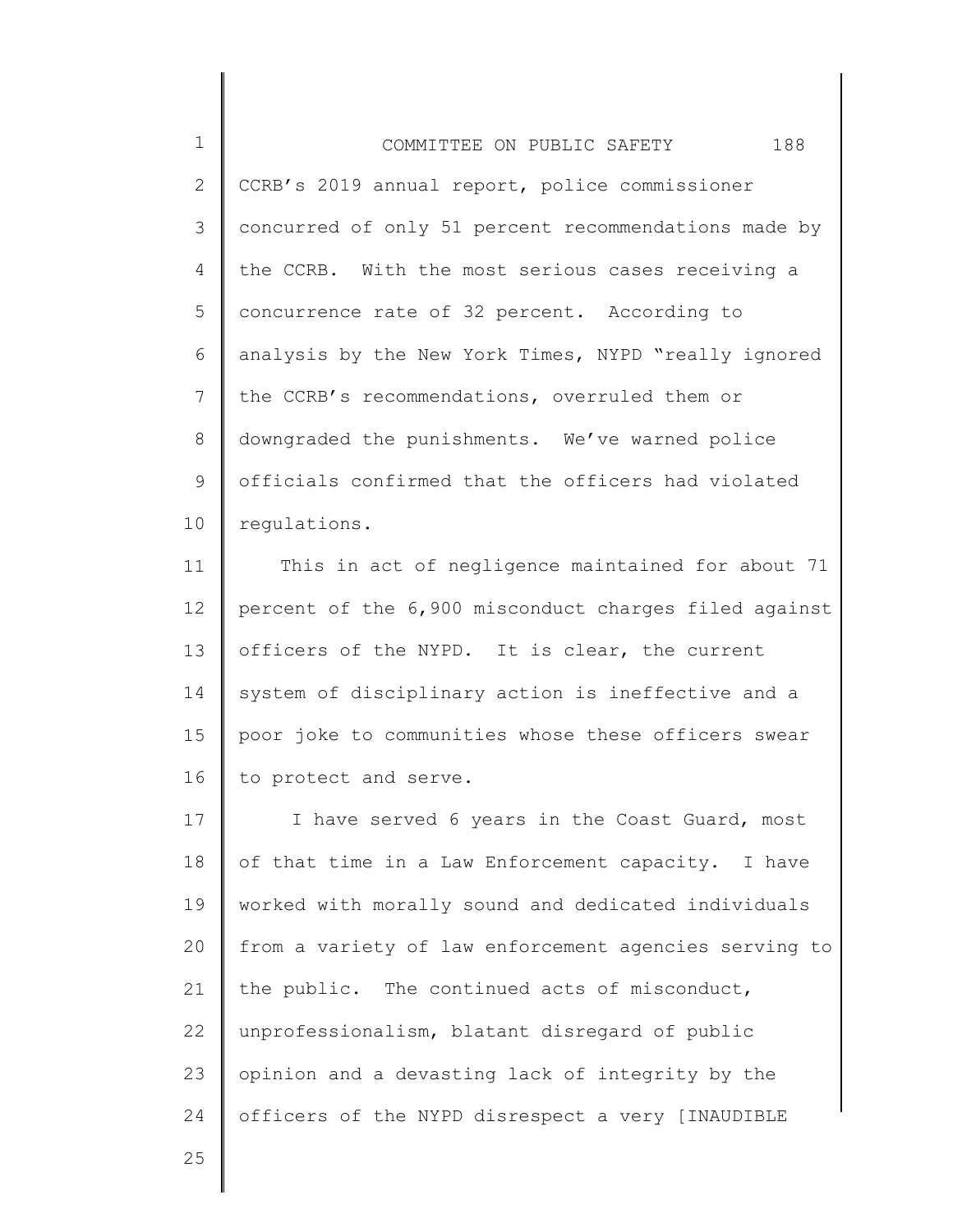1 2 3 4 5 6 COMMITTEE ON PUBLIC SAFETY 189 3:40:12]. This absence of accountability stains a legacy of the officers who have served with honor and selfishness. Leadership is about doing what is right, even in the most difficult of situations. Our Police Commissioner has forgotten.

7 8 9 10 Resolve its exemption from responsibility. Remove it's exclusive authority from the police commissioner and allow the CCRB who impose fair but necessary discipline officers who defy their oath.

11 12 13 14 15 16 17 Let me be clear, this alone will not instill public trust in the NYPD but it is a step in the right direct. Public servants work for their communities, not the other way around. Thank you. COMMITTEE COUNSEL: Thank you. Next up will be Vicki Weinerman followed by Peter Horan followed by John Teufel.

18 19 20 21 22 23 24 VICKI WEINERMAN: Hi everybody. Thank you to everyone who has spoken before me. All the amazing activists who are so well spoken. I am very proud of you all for being so eloquent unlike myself. I am a 64-year-old, oh, my birthday is in two days. A 64-year-old woman and I attend a lot of BLM protests and I am astonished at the anger and the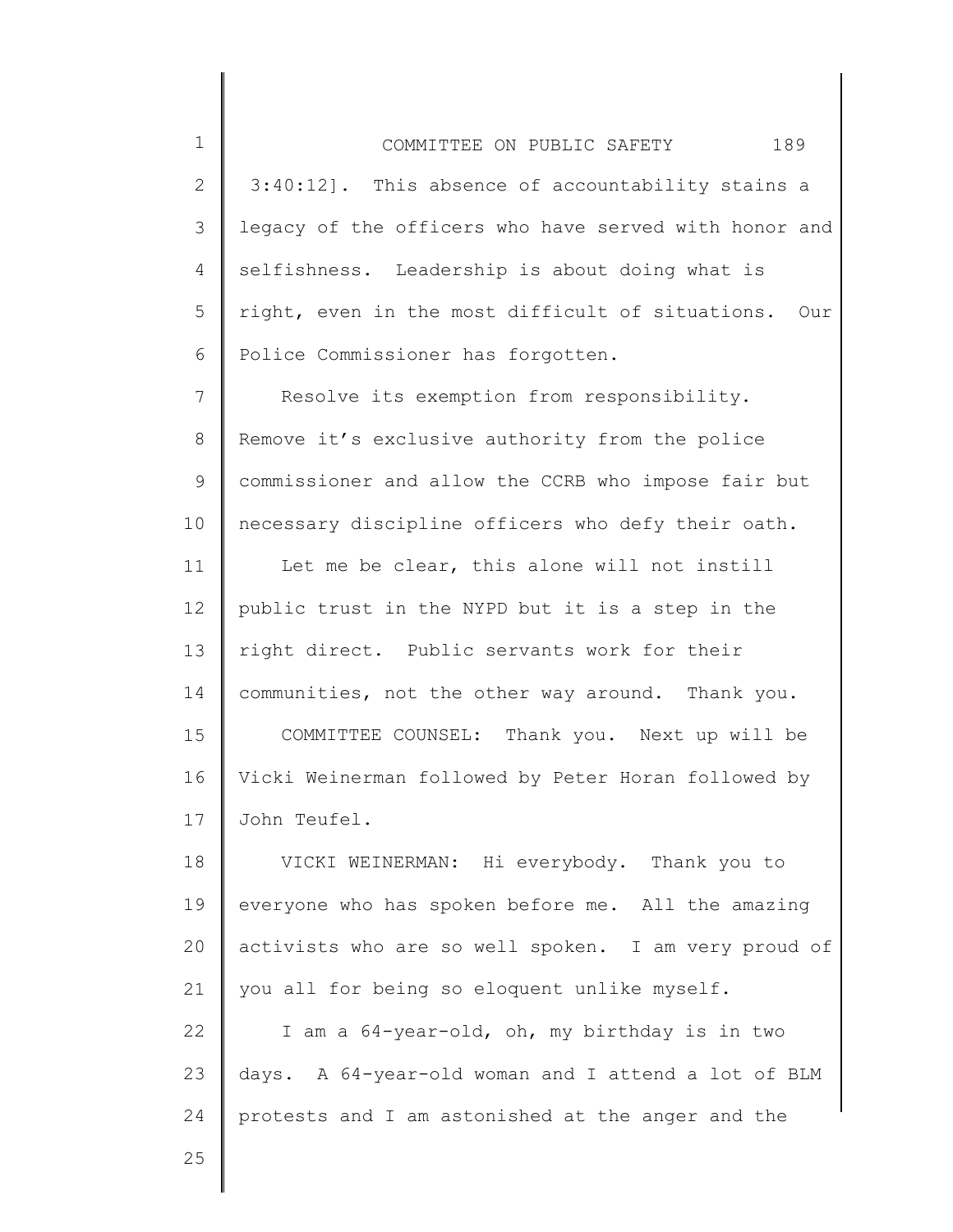1 2 3 4 5 6 7 8 9 10 COMMITTEE ON PUBLIC SAFETY 190 vehement and violence that the NYPD is constantly providing. I have seen as you all have young people, old people, pulled off the streets. I don't need to go on about that but I will say that I also am disappointed that Commissioner Shea could not be here today. I am not sure what was way too important for him. I am also not sure why the NYPD is maybe listening or not listening. They were here before but they are not.

11 12 13 14 15 16 17 I just want to speak about again, not so eloquent, I want to speak about the four hour trainings that was mentioned that the NYPD had in order to take care of this summer protests, which has supposedly gotten better. No, it has not gotten better. It has gotten worse. They are wearing Trump badges; they are still violating laws.

18 19 20 21 22 23 24 I have been fired from jobs for being late and having a bad attitude yet an NYPD officer can violently harm, arrest, kick, whatever, whatever they do a lot of bad things and still not be fired. I don't understand this police union nonsense. I have support of all these bills of reform and what else am I going to say. That's all, that's all. I am pissed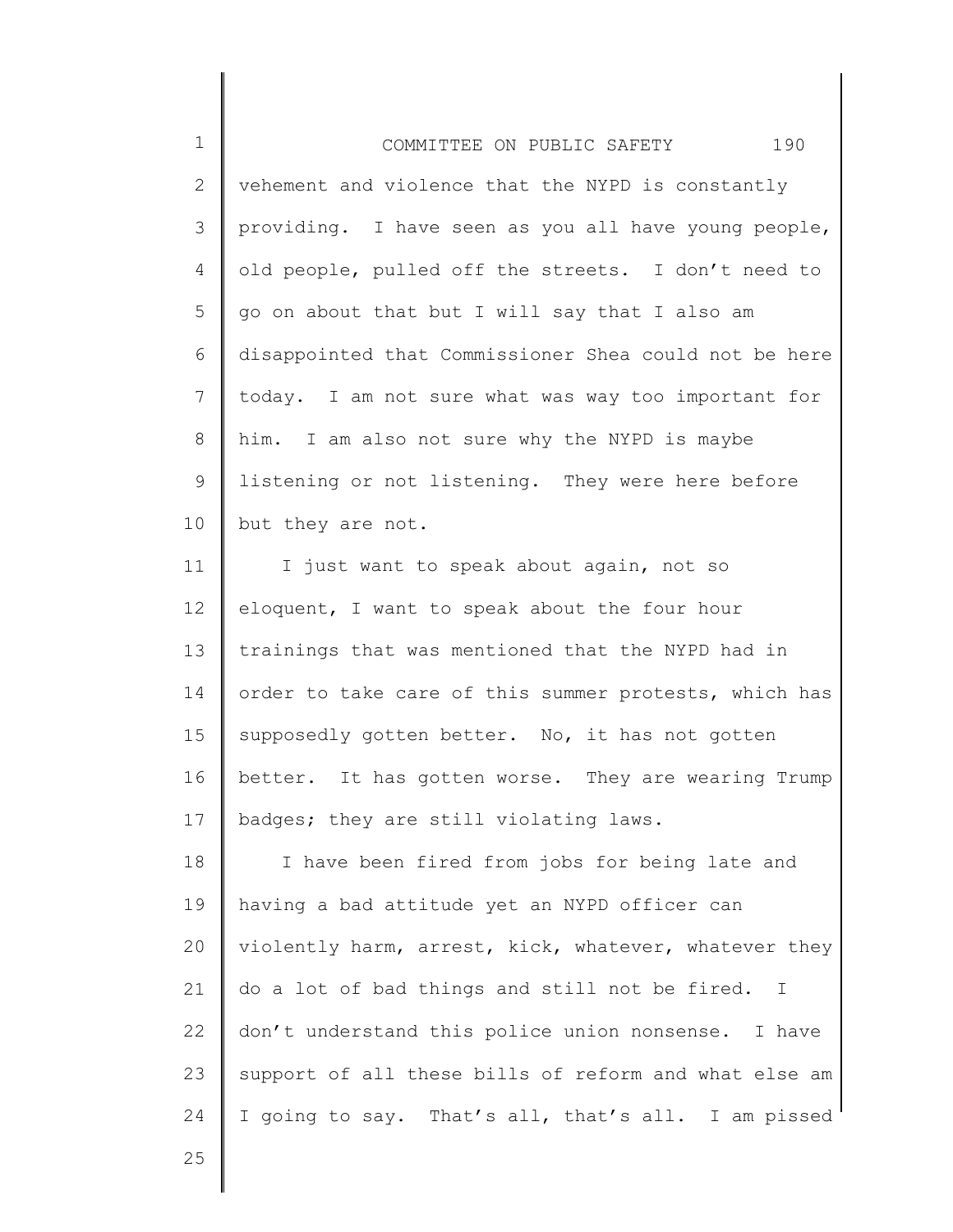1 2 3 COMMITTEE ON PUBLIC SAFETY 191 off that's all. That's what I want to say. I am pissed.

4 5 6 7 8 9 I have been fired from jobs for having a bad attitude and being late. I think the NYPD should be held accountable for their actions. This is not good. I am not going to curse because then you will just see oh, an old lady with a bad mouth but I yield the balance of my time. Thank you everyone.

10 11 CHAIRPERSON ADAMS: You are not so old Vicki Weinerman.

12 13 14 15 16 17 VICKI WEINERMAN: I wish I was 65. I wish I was turning 65 on Thursday and then I could get a vaccine but no. So, I will continue wearing my mask unlike many of the NYPD who do not wear masks. They were bandanas. Bandanas are not masks by the way. That's all.

18 19 CHAIRPERSON ADAMS: Thank you. Council Member Levin, I see your hand.

20 21 22 23 SERGEANT AT ARMS: Time starts now. COUNCIL MEMBER LEVIN: Thank you Chair. I just actually wanted to ask Mr. Matos, because he spoke about his time in Law Enforcement in the Coast Guard.

25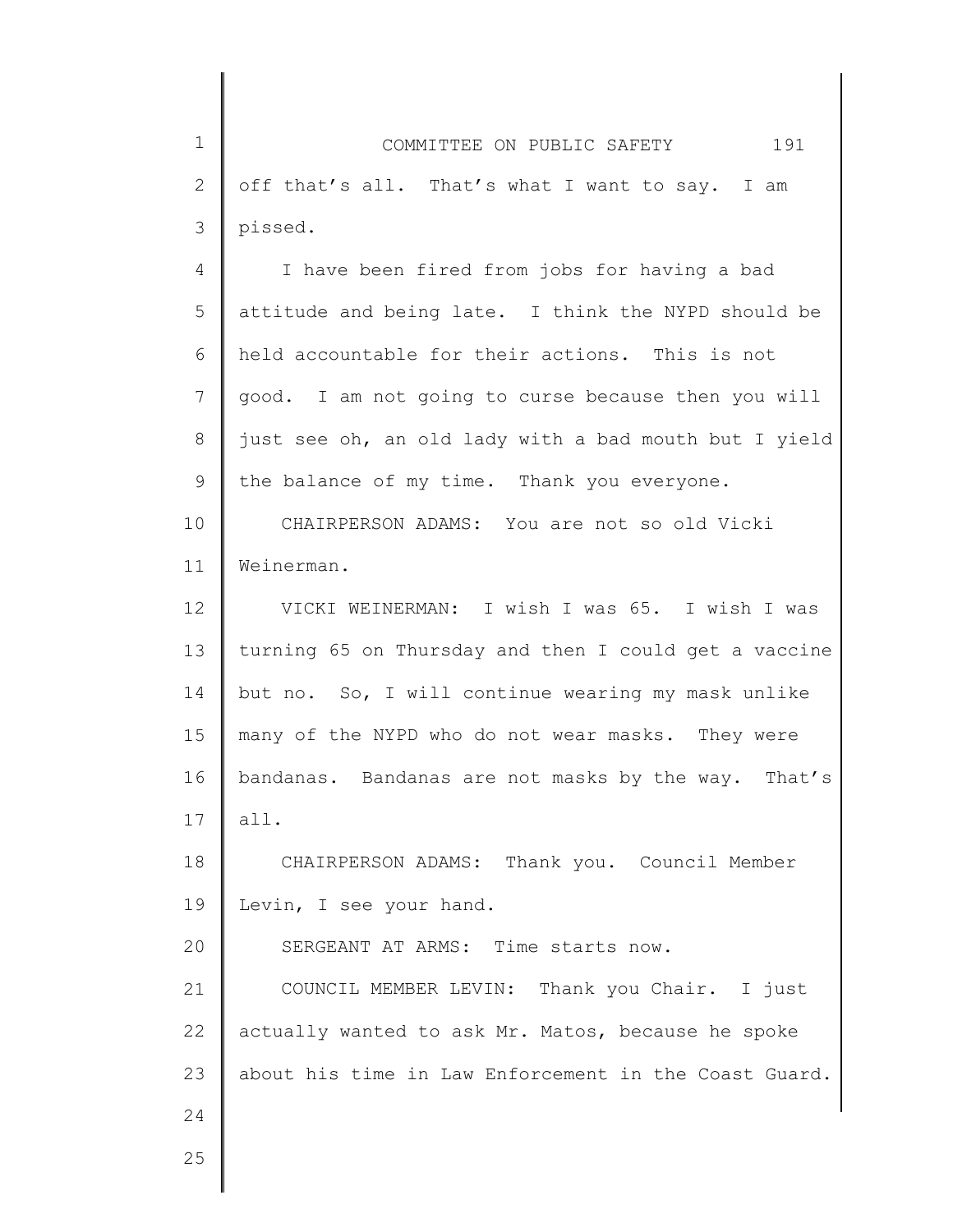2 3 4 5 If he could speak a little bit about uhm, uh, discipline structure in the military and how they differ from what we see in policing in our civilian police force.

6 7 8 9 10 11 12 13 14 15 16 17 MICHAEL MATOS: Thank you Councilman. So, I served 6 years in the Coast Guard. I did federal law enforcement. Discipline that I have seen in our system, we can be charged if we do mess up civilly, criminally and against the UCMJ. We have no unions to protect us. We don't do any of that. We all know that when we go into the job. We make our training very specific and basically in the way of uh, we all understand that we take the responsibility on ourselves. If we mess up, it's our problem and we personally deal with  $-$  we have to deal with the accountability for it.

18 19 20 21 22 We can be docked in pay. We can be reduced in grade. We can also be uhm, charged via Court Marshal and imprisoned. There is a lot more of what I see accountability on our side of the military than there is on the side of NYC.

23 24 COUNCIL MEMBER LEVIN: Is there issues around — I mean it's in the military, I mean there is always

25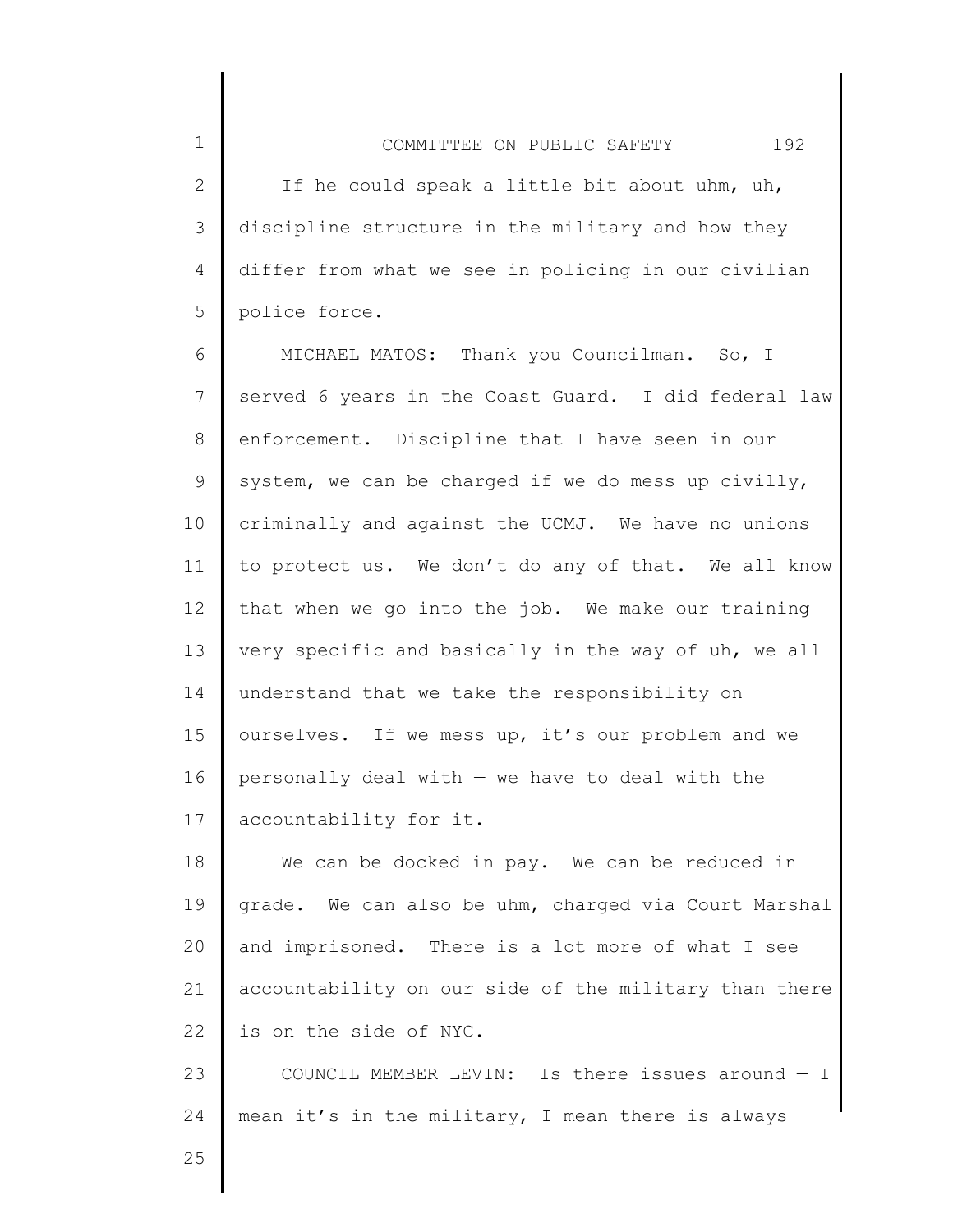| $\mathbf 1$    | 193<br>COMMITTEE ON PUBLIC SAFETY                     |
|----------------|-------------------------------------------------------|
| $\mathbf{2}$   | issues but are there issues specifically uhm, you     |
| 3              | know, I mean, uh, to be frank, there is an issue that |
| 4              | we have in police departments around the country of   |
| 5              | the "blue wall of silence" that officers loyalty to   |
| 6              | each other often trumps loyalty to the force in that  |
| $7\phantom{.}$ | sense or to the truth. They don't want to rat each    |
| 8              | other out. I mean that's a well-documented cultural   |
| 9              | aspect including in the police department in New York |
| 10             | City going back to before.                            |
| 11             | So, can you speak to just the culture of              |
| 12             | accountability? If a member of the Coast Guard uhm,   |
| 13             | sees another member of the Coast Guard engaging in    |
| 14             | conduct unbecoming or prohibited conduct, whats the   |
| 15             | kind of culture within the service for that?          |
| 16             | MICHAEL MATOS: Thank you, so of course I can          |
| 17             | only speak on a personal level. I can't speak for     |
| 18             | the Coast Guard as a whole but from my personal       |
| 19             | experience from what I have seen when people do mess  |
| 20             | up, you do have that kind of $-$ it's required for us |
| 21             | to act. Regardless of any kind of loyalty to have     |
| 22             | with other $-$ like our loyalty is to the American    |
| 23             | people first and to the Constitution.                 |
| 24             |                                                       |
| 25             |                                                       |
|                |                                                       |

∥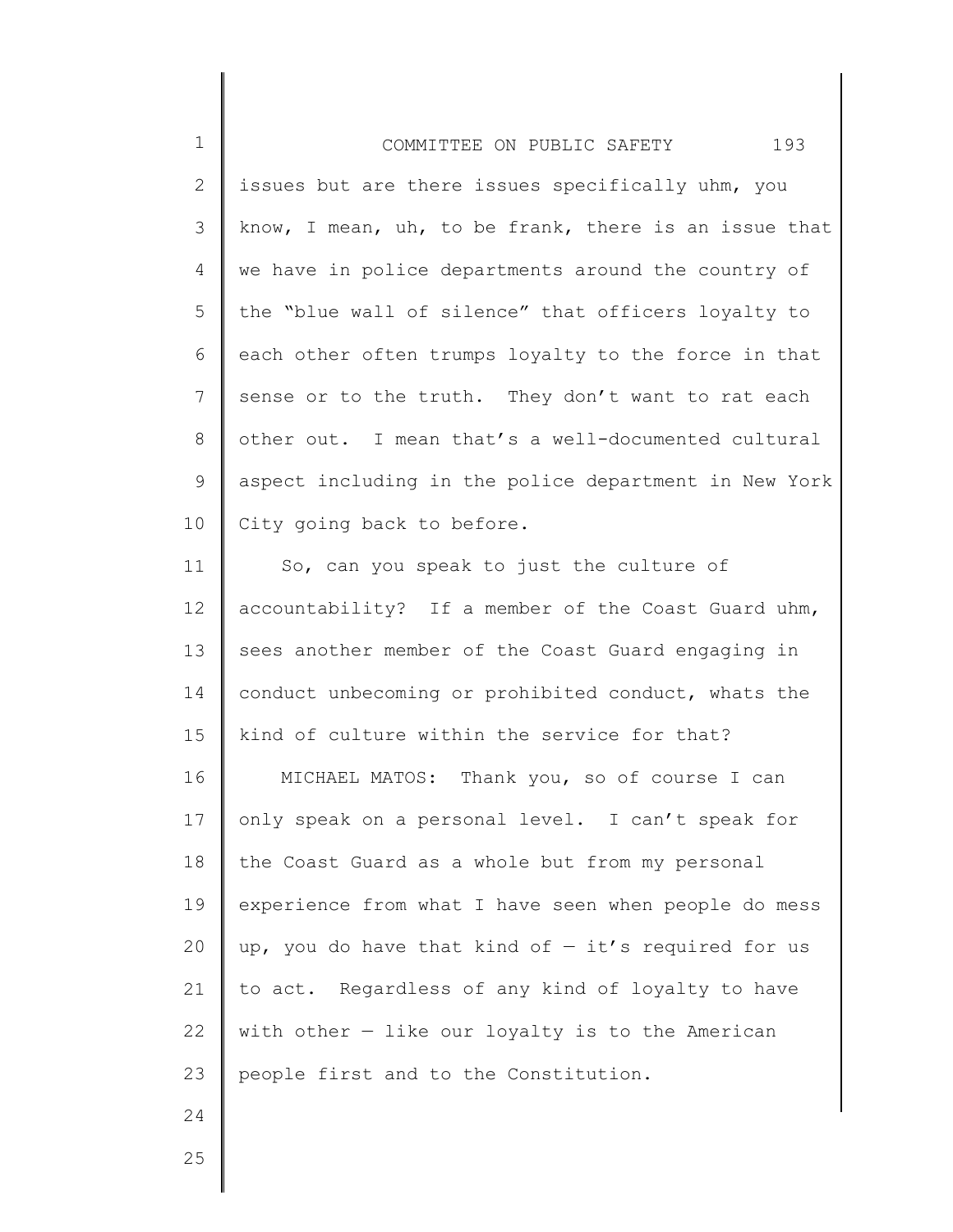2 3 4 5 So, when things happen that we know are in the wrong, regardless of any kind of blue wall or anything, that doesn't  $-$  well, you know doesn't happen to us.

6 7 8 9 10 11 12 13 14 15 16 17 Personally, you know, if I see anyone that violates their oath, that does something wrong. There is no blue wall of silence. There is you know, no account of brothers in blue for me. If you personally violate your oath, you are no sibling. You depraved the public trust and I am going to take the measures needed to make sure you are held accountable and to make sure the standard of us, performing law enforcement within the Coast Guard is held to that high standard to ensure that the public trust us to do our jobs. COUNCIL MEMBER LEVIN: Would you say that the

18 19 same holds in federal law enforcement? MICHAEL MATOS: Again, I am sorry.

20 21 22 COUNCIL MEMBER LEVIN: Would you say that the same holds in federal law enforcement in the task you serve there?

23 24 25 MICHAEL MATOS: I can't speak to it Councilman, just because I have only seen the Coast Guard. I apologize.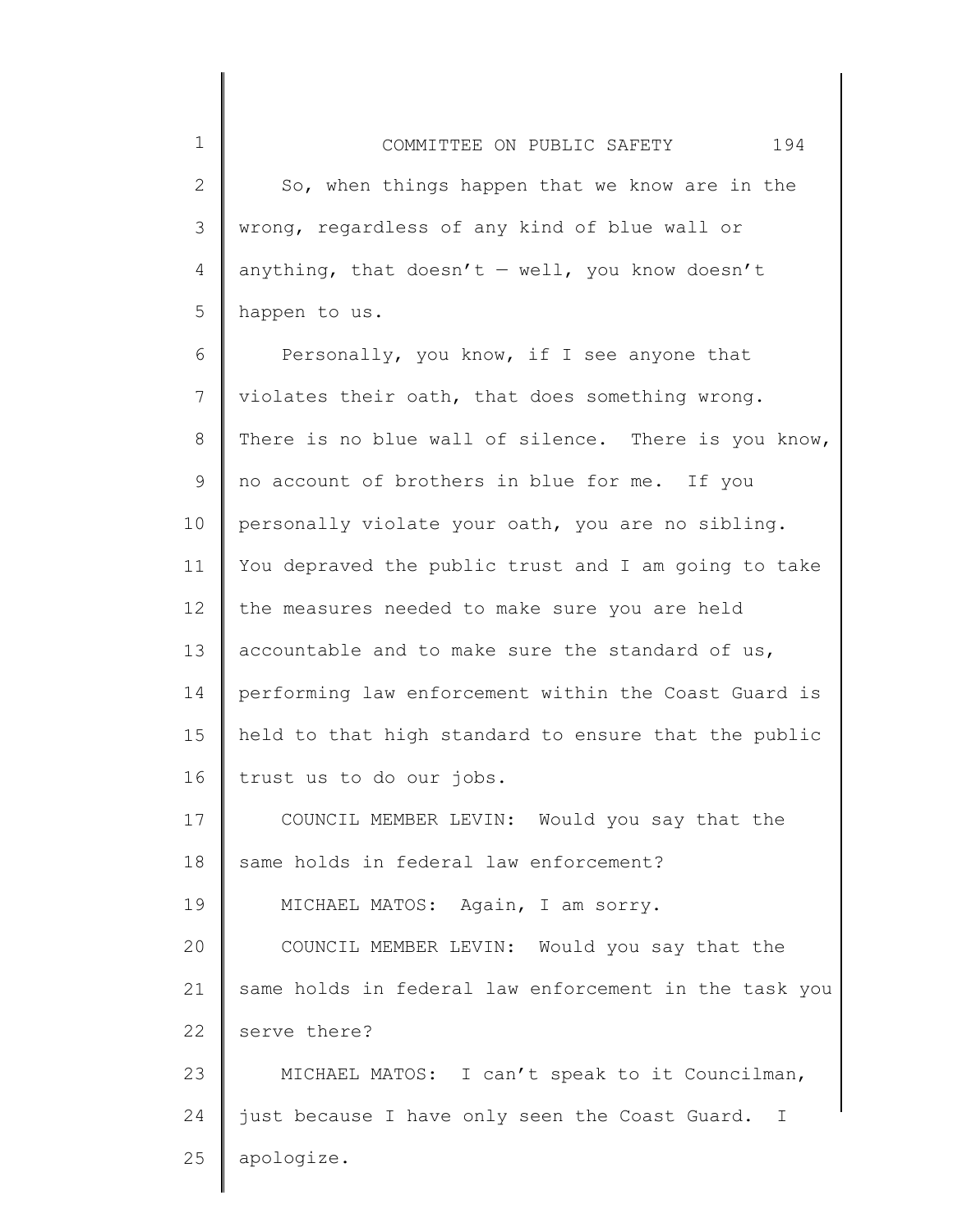| $\mathbf 1$  | COMMITTEE ON PUBLIC SAFETY 195                        |
|--------------|-------------------------------------------------------|
| $\mathbf{2}$ | COUNCIL MEMBER LEVIN: Oh, I see, okay. Okay,          |
| 3            | thank you very much. I appreciate your answers.       |
| 4            | Thank you Chair.                                      |
| 5            | COMMITTEE COUNSEL: Thank you for your testimony.      |
| 6            | Uhm, next up will be Peter Horan followed by John     |
| 7            | [INAUDIBLE 3:47:56] followed my Miquel Rayos-         |
| $8\,$        | Velasquez.                                            |
| 9            | SERGEANT AT ARMS: Time starts now.                    |
| 10           | PETER HORAN: Good afternoon Committee Members.        |
| 11           | My name is Peter Horan, my pronouns are he, him and I |
| 12           | am a long time resident of New York currently living  |
| 13           | in District 40. Thank you for taking the time to      |
| 14           | listen to the public and I appreciate those who spoke |
| 15           | before me for energy and their inspiration.           |
| 16           | I want to say that I support any and all bills        |
| 17           | put forward to increase police accountability,        |
| 18           | specifically I would like to talk about my support    |
| 19           | for Resolution 1538. It makes no sense to me that     |
| 20           | the Commissioner has this power at all. I come from   |
| 21           | a large family. I have six siblings and with the way  |
| 22           | the system works now is the equivalent of asking my   |
| 23           | sister, the oldest, to have power of how the rest of  |
| 24           | the children are disciplined.                         |
| 25           |                                                       |
|              |                                                       |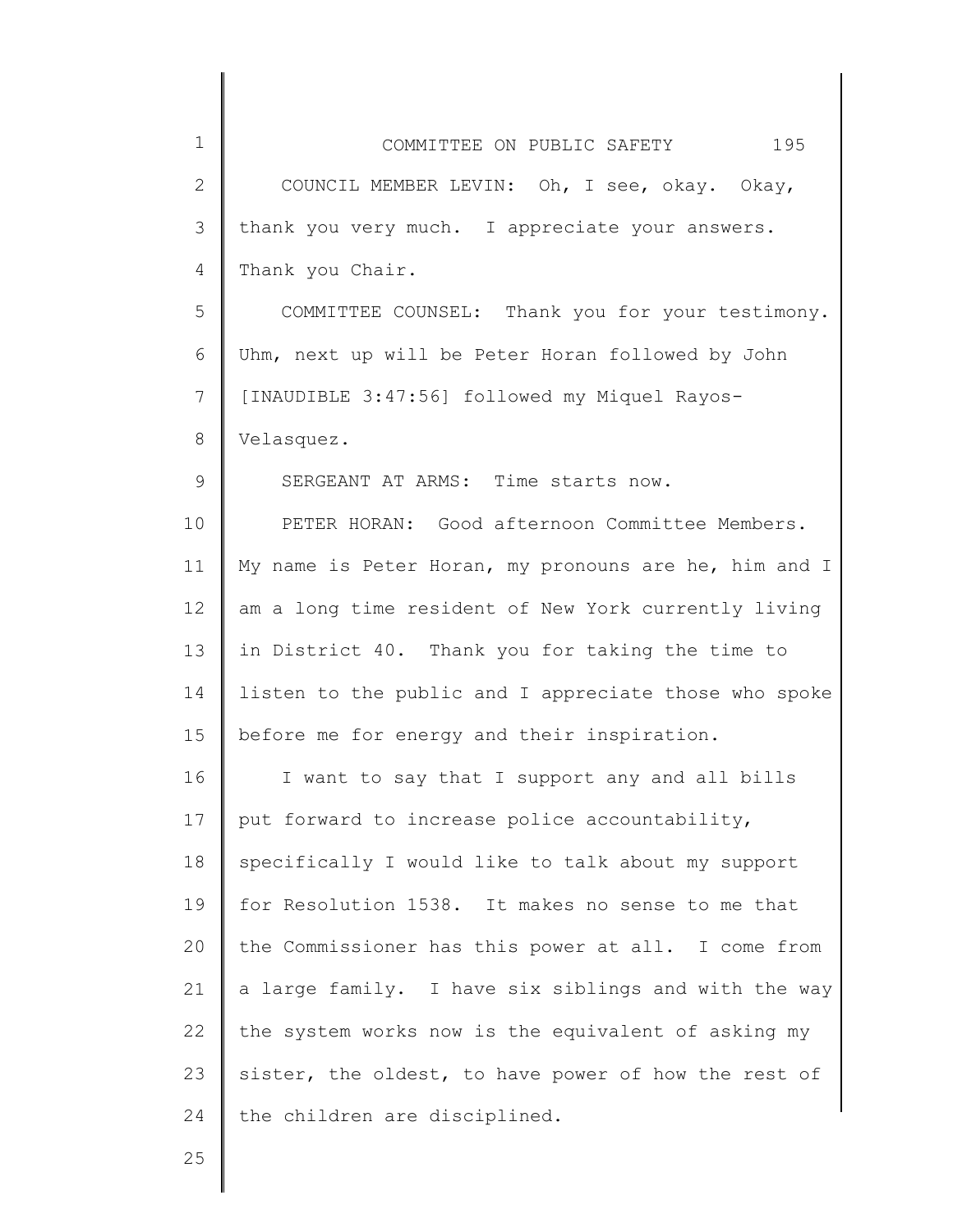## COMMITTEE ON PUBLIC SAFETY 196

2 3 4 5 6 The NYPD doesn't ask those they arrest how long they would like to be in jail or how much of a fine they would like to pay. The Commissioner should have no say or authority about how, why or whether discipline to officers is administered.

7 8 9 10 11 12 The argument made earlier in this forum by the NYPD about recovery of illegal guns off the street can be summed up this way. If police are not sure that they can't do whatever they want, they won't do their jobs and no other profession on earth can function under such backwards logic.

13 14 15 16 17 18 19 20 21 The NYPD not only functions under this logic now but does so while lethally armed. There seems to have been little to no discipline administered to officers who committed egregiously violent acts seen during the protesting last summer, including assaulting demonstrators assaulting and arresting media and legal observers. Stealing bicycles of protestors and one in late May. Two NYPD vehicles running down protestors on camera.

22 23 24 These are not opinions I am stating but the plain facts that have been reported and that are not in dispute. It is clear the Commissioner feels that

25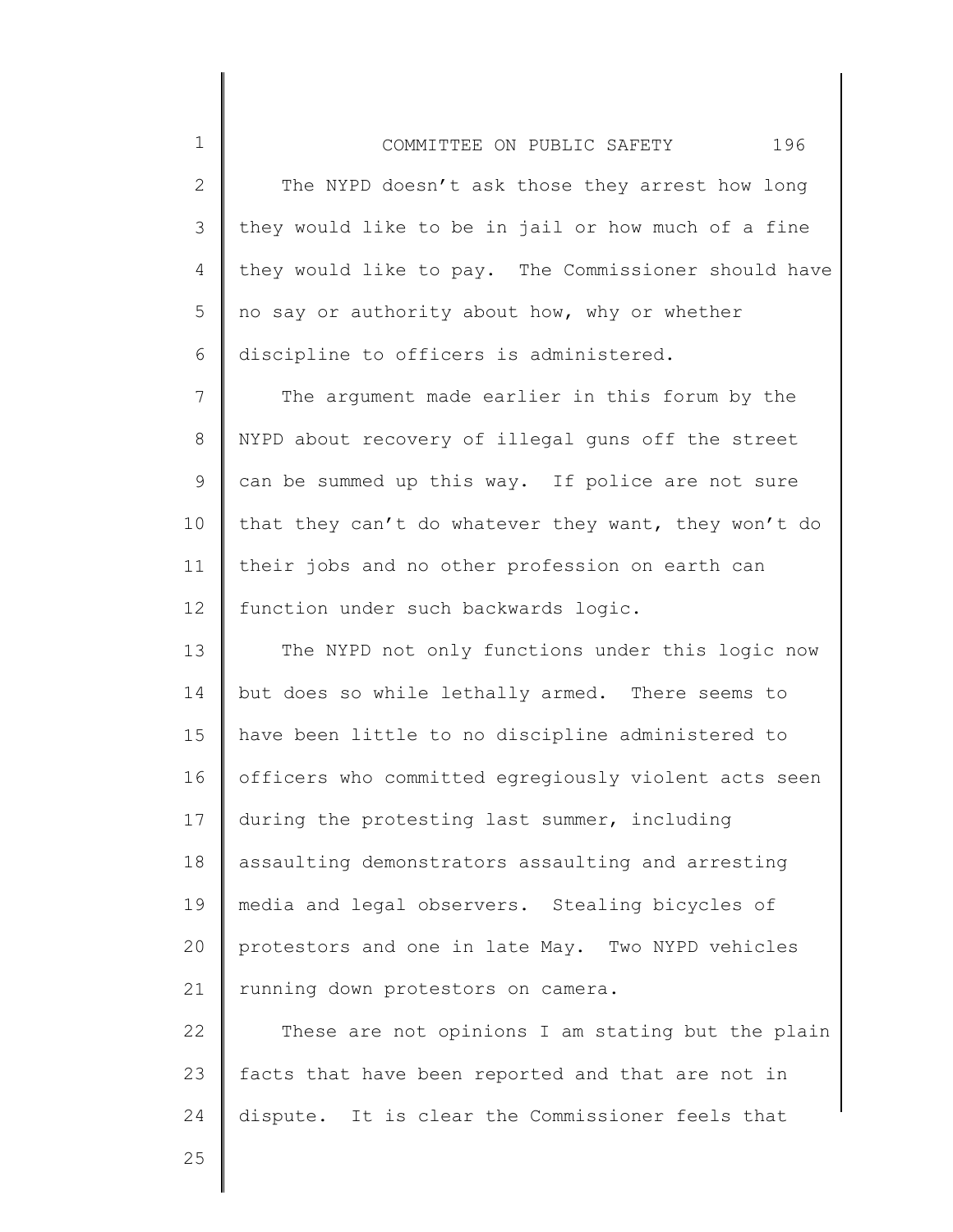1 2 3 4 5 6 COMMITTEE ON PUBLIC SAFETY 197 docking vacation days or assigning desk duty counts as sufficient discipline for incompetent officers. Clearly this is not the case as police misconduct continues to be a major and perhaps increasing problem in the NYPD.

7 8 9 10 11 12 If the head of the Sergeants union can Tweet personal information about de Blasio and in fact compromising yet again the safety of a Black woman with virtual impunity, it is clear the even the city's highest office cannot be trusted to administer justice properly.

13 14 15 16 17 18 19 20 21 22 23 Finally, I want to take this time to thank Council Member Menchaca for voting against the police budget last year and for being an ally in this fight for accountability of public safety. I ask the Committee passes Resolution to remove the pardon power from the Office of the Commissioner. Thank you. COMMITTEE COUNSEL: Thank you for your testimony. Next up will be John Teufel followed by Miguel Rayos-Velazquez followed by Betty Maloney. SERGEANT AT ARMS: Time starts now.

25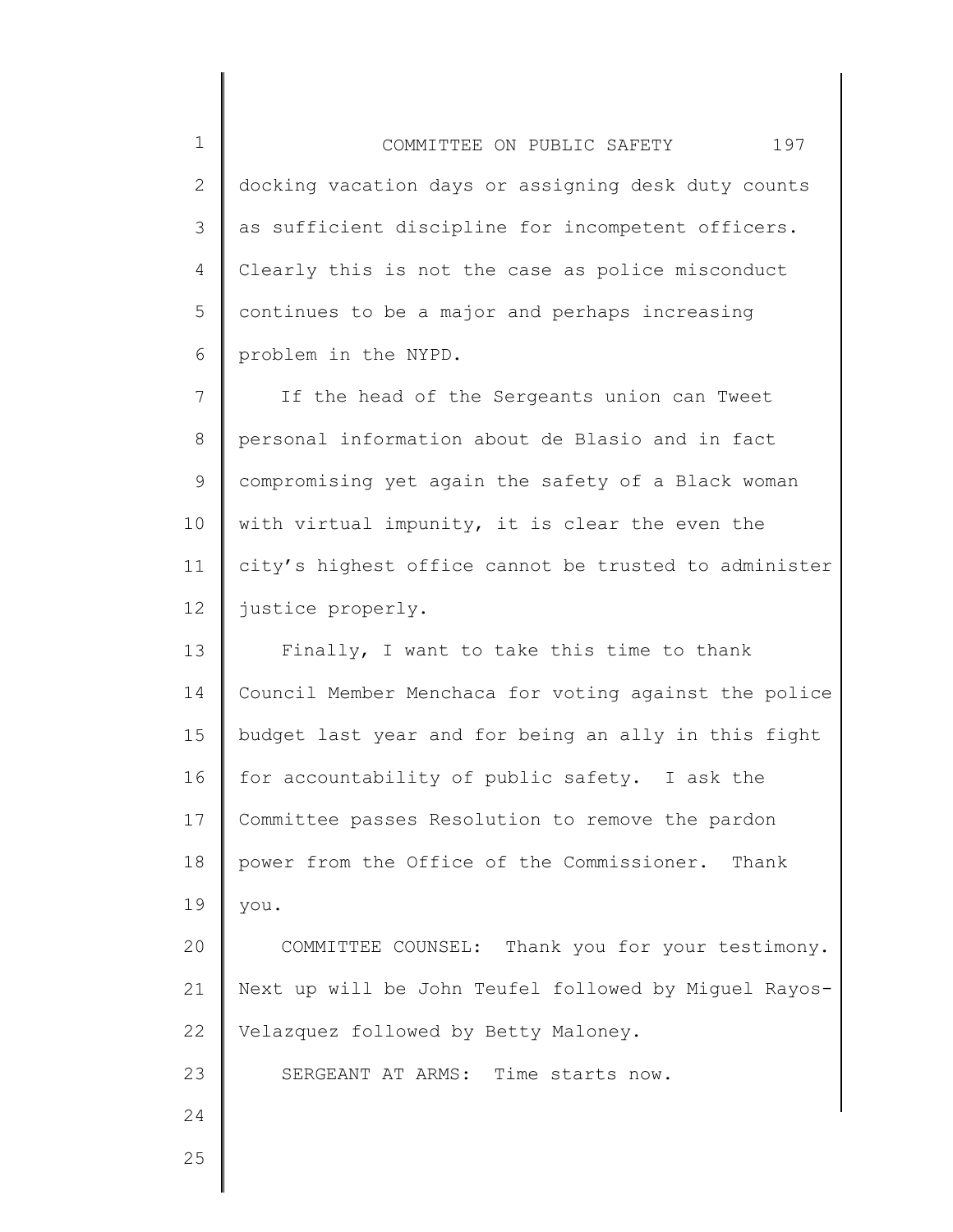| $\mathbf 1$    | 198<br>COMMITTEE ON PUBLIC SAFETY                     |
|----------------|-------------------------------------------------------|
| $\mathbf{2}$   | JOHN TEUFEL: Good morning Council Members.<br>Мy      |
| 3              | name is John Teufel, I am an Attorney. I am a Former  |
| 4              | Investigator with the Civilian Complaint Review Board |
| 5              | and I am a member of the Legislation Working Group of |
| 6              | the Campaign for an elected civilian review board.    |
| $\overline{7}$ | Preliminarily I would like to thank the Council       |
| $8\,$          | for addressing this urgent issue of the Police        |
| 9              | Commissioner systematically overturning CCRB          |
| 10             | findings. When I worked at the CCRB, investigators    |
| 11             | would every month, wait to receive the Commissioners  |
| 12             | report, so we could find out to what extent our       |
| 13             | investigative findings would be ignored and           |
| 14             | dismissed. I was tremendously disheartening.          |
| 15             | As Council Members have eloquently noted today,       |
| 16             | the Disciplinary Matrix does nothing to fix this      |
| 17             | critical problem. I am speaking today to make the     |
| 18             | case that despite this proposed bill calling on the   |
| 19             | state to act, the City Council's hands are not tied.  |
| 20             | Indeed, it is within the full legal authority of the  |
| 21             | City Council to remove the Commissioners discretion   |
| 22             | regarding discipline and bind the Commissioner to     |
| 23             | enacting disciplinary recommendations from a civilian |
| 24             | review board.                                         |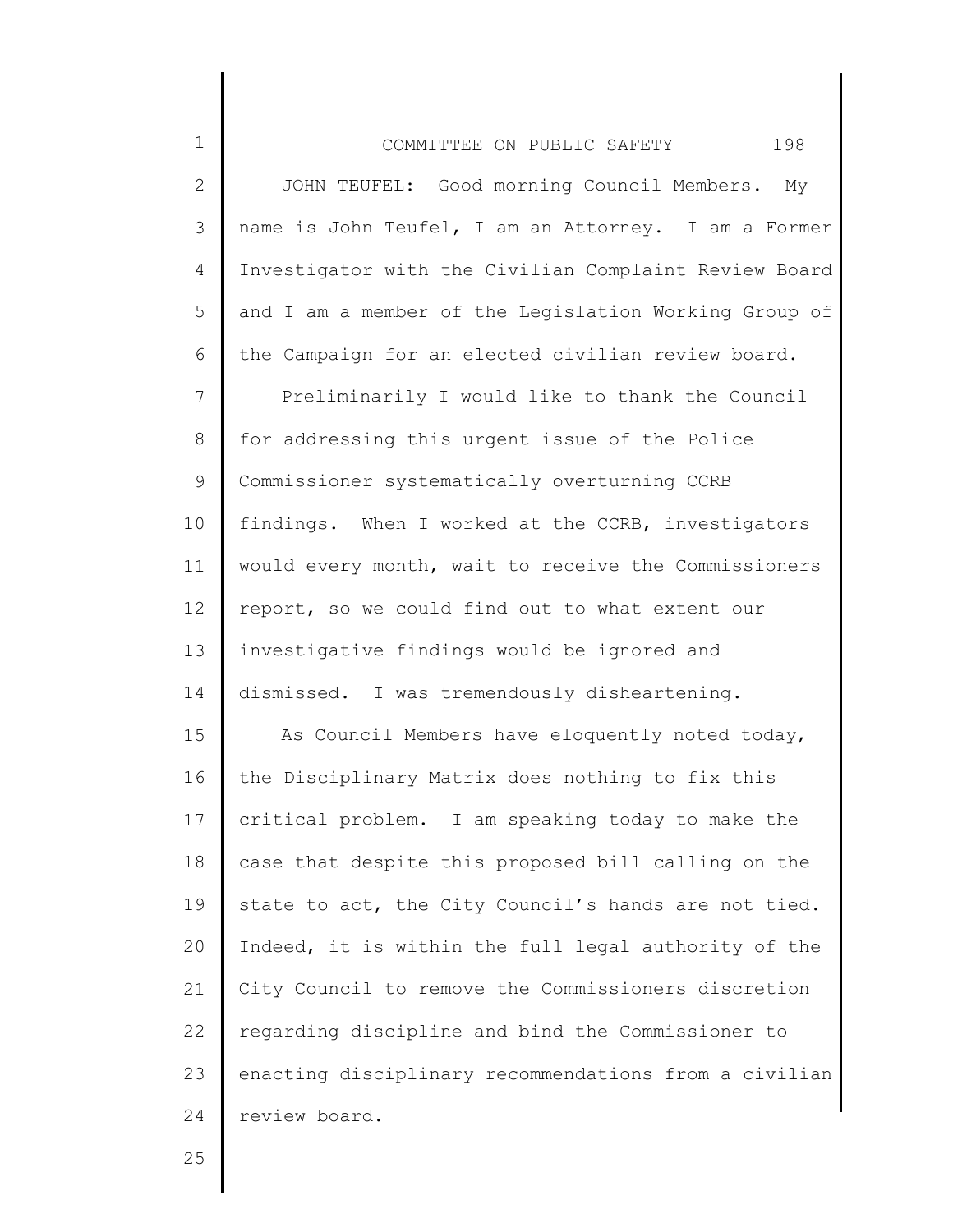1 2 3 4 5 6 7 8 9 10 COMMITTEE ON PUBLIC SAFETY 199 Civil Service Law Article 75 and 76, generally govern public employee disciplinary procedures in New York. However, Civil Service 764 states that nothing contained in this chapter shall repeal or modify any Local Law or Charter Provision relating to the removal of employees. The state initially committed discipline to the Commissioner when it enacted the New York City Charter and Administrative Code in the 19<sup>th</sup> Century.

11 12 13 14 15 16 17 18 19 20 21 22 23 24 25 As the New York City Charter and Administrative Code predate the enactment of Article 75 and 76, Police discipline in New York City is exempt from the procedures defined in the Civil Service Law, which has been upheld by the Court of Appeals in multiple cases. This grant of home rule has been actually codified in the state statute in clear language. Civil Service Law 75-3A specifically holds, "if such officers found guilty of misconduct, the Police Commissioner of such department may punish the Police Officer pursuant to the provisions of Sections of 14- 115 and 14-123 of the Administrative Code of the City of New York. Notably, New York City is the only locality to see this home rule granted codified by statute.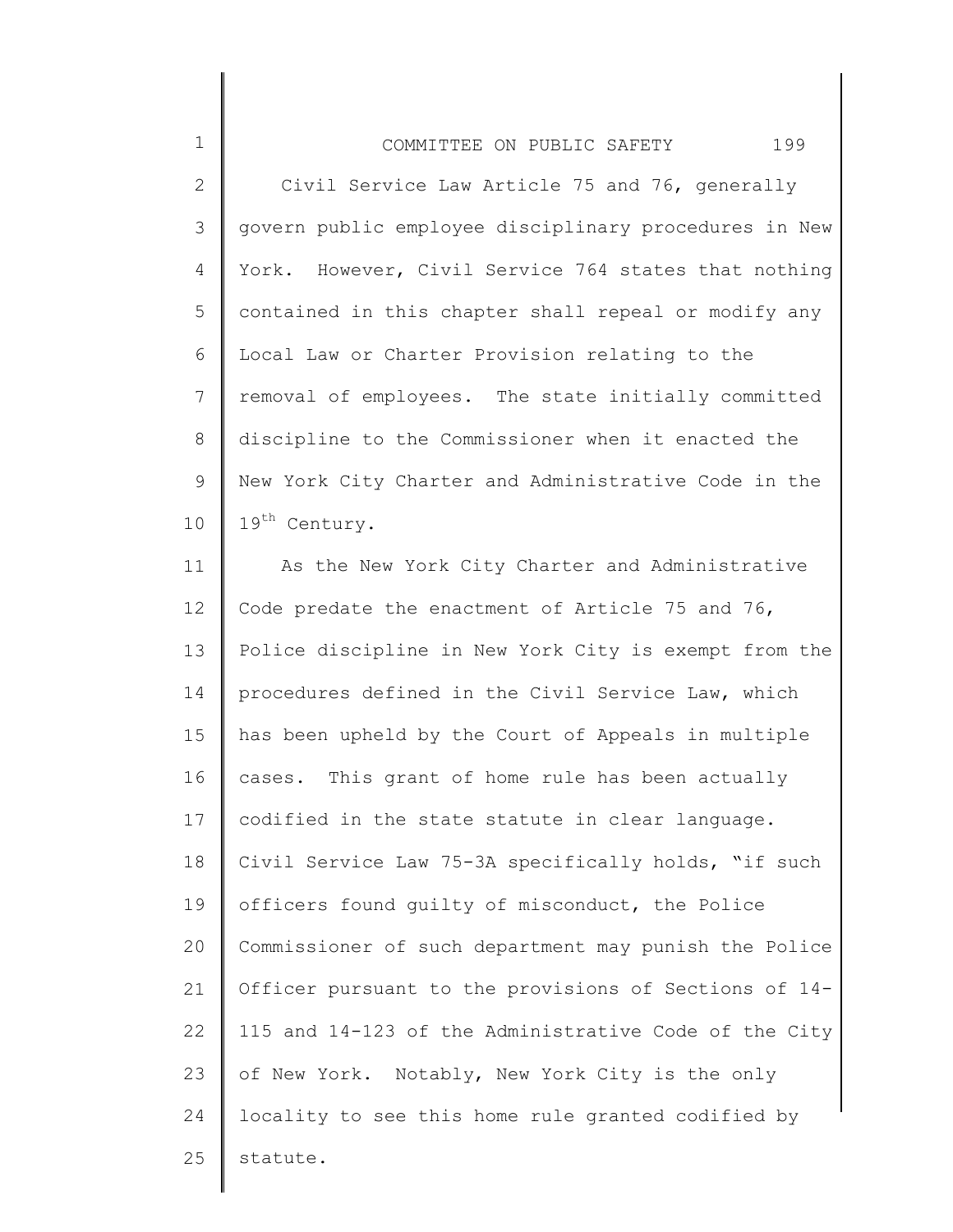2 3 4 5 6 7 Additionally, relevant law indicates that the state did not intend to limit its grant of authority to any specific official or to the Commissioner but intend to delegate — but instead intended to delegate power generally to local officials including the City Council.

8 9 10 11 12 13 The state adopted the Charter in 1897, granting the Commissioner control over discipline. In 1923, the state constitution was amended to let municipalities change Local Law relating to the removal, terms of office and compensation of all officers and employees of the city.

14 15 16 17 18 19 20 21 22 23 Then in 1958, the legislature enacted the disciplinary provisions of the Civil Service Law including Civil Service Law 764 which exempted localities with preexisting laws. When this exemption was passed, the state had already granted New York City, both control over police discipline in the Charter and the power to amend Charter Provisions related to the removal and terms of office for its employees including the Commissioner. SERGEANT AT ARMS: Time has expired.

24

1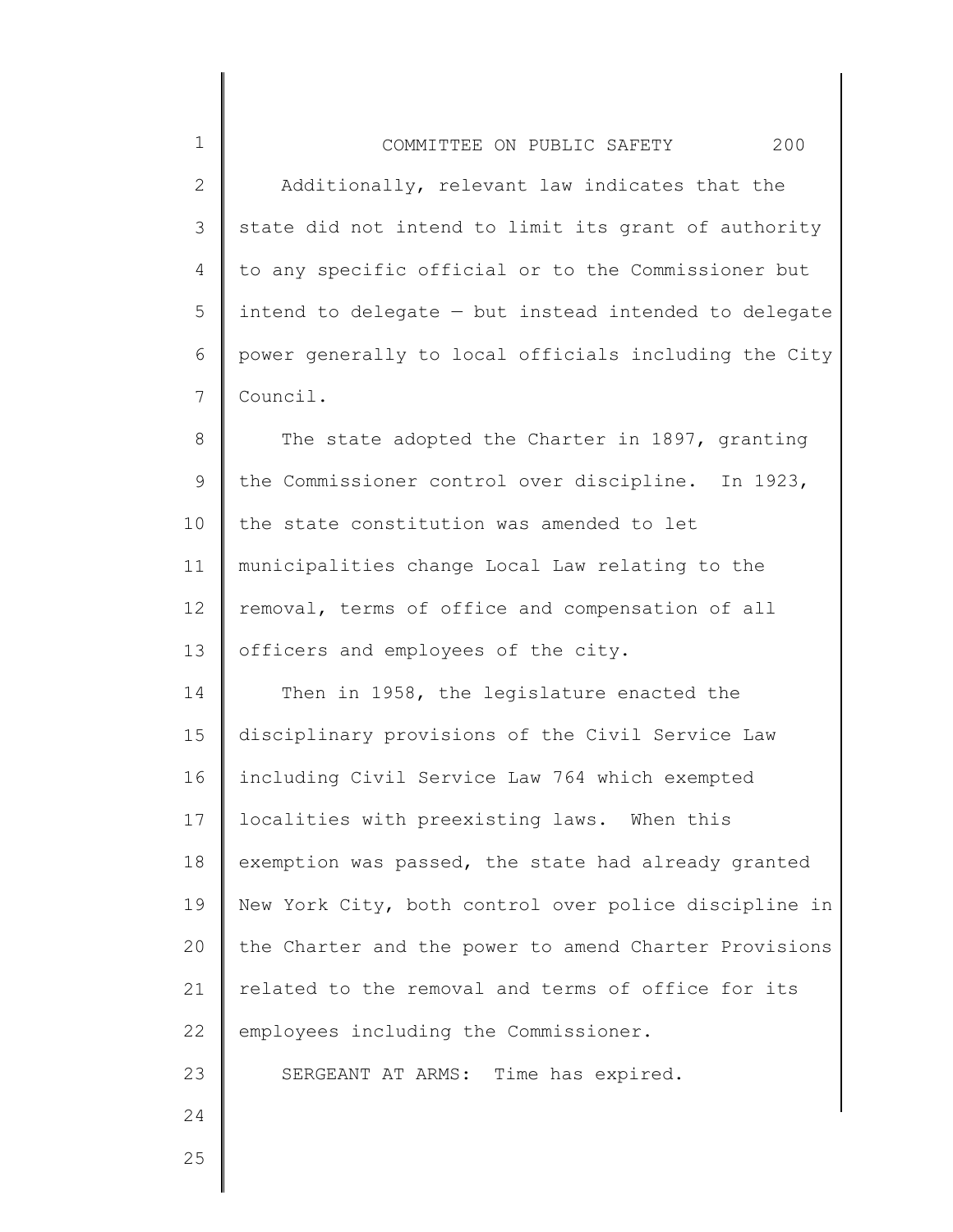2 3 4 5 JOHN TEUFEL: One moment please, I am very sorry. The legislature intended to allow New York City officials to amend Charter Provisions related to police discipline.

6 7 8 9 10 11 12 13 14 15 16 17 18 In conclusion, the New York State Legislature has exempted New York City from state laws regarding police discipline and this grant of home rule to New York City has been codified in the Civil Service Law both in Article 75 and 76. Interestingly, the Police Department agrees in the recent memorandum of understanding regarding the so-called Disciplinary Matrix, the Commissioner cited only City Law, not State Law as granting him final disciplinary authority. The City Council has the legal power to make review board disciplinary referrals binding on the police commissioner and no request for home rule is necessary.

19 20 21 22 I have submitted to the Council a memorandum expanding on this issue and including citations to relevant statutes and Case Law. Thank you for your time.

23 24 COMMITTEE COUNSEL: Thank you for your testimony. Next up will be Miguel —

25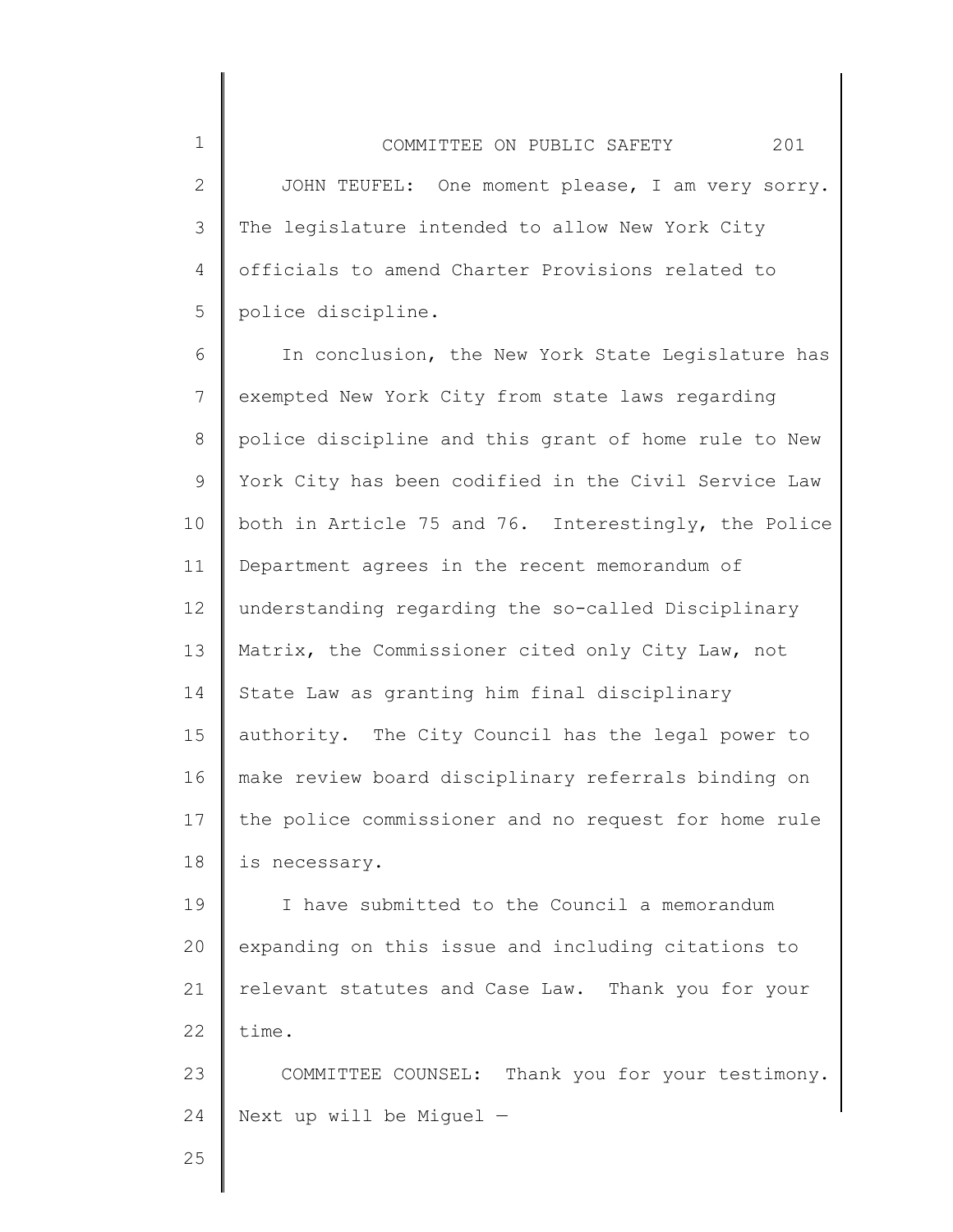| $\mathbf 1$  | COMMITTEE ON PUBLIC SAFETY 202                        |
|--------------|-------------------------------------------------------|
| $\mathbf{2}$ | CHAIRPERSON ADAMS: Council, I see Council Member      |
| 3            | Deutsch has his hand raised.                          |
| 4            | COMMITTEE COUNSEL: Thank you Council Member           |
| 5            | Deutsch and then I believe also Council Member Levin. |
| 6            | SERGEANT AT ARMS: Time starts now.                    |
| 7            | COUNCIL MEMBER DEUTSCH: Yeah, hi, I have a            |
| 8            | question for John.                                    |
| 9            | JOHN TEUFEL: Yes Council Member.                      |
| 10           | COUNCIL MEMBER DEUTSCH: So, you formerly worked       |
| 11           | for the CCRB correct?                                 |
| 12           | JOHN TEUFEL: I did, yes.                              |
| 13           | COUNCIL MEMBER DEUTSCH: You did. So, do you           |
| 14           | believe that the NYPD as an agency should exist here  |
| 15           | in New York City?                                     |
| 16           | JOHN TEUFEL: Do I believe that the NYPD as an         |
| 17           | agency should exist in New York City? Uhm, not as it  |
| 18           | is currently constituted but I would say yes,         |
| 19           | probably.                                             |
| 20           | COUNCIL MEMBER DEUTSCH: So, you would say yes.        |
| 21           | Why do you say yes?                                   |
| 22           | JOHN TEUFEL: Well, I mean, the NYPD is a long         |
| 23           | standing institution. Getting rid of it entirely      |
| 24           | would require a massive overhaul of city law.         |
| 25           |                                                       |
|              |                                                       |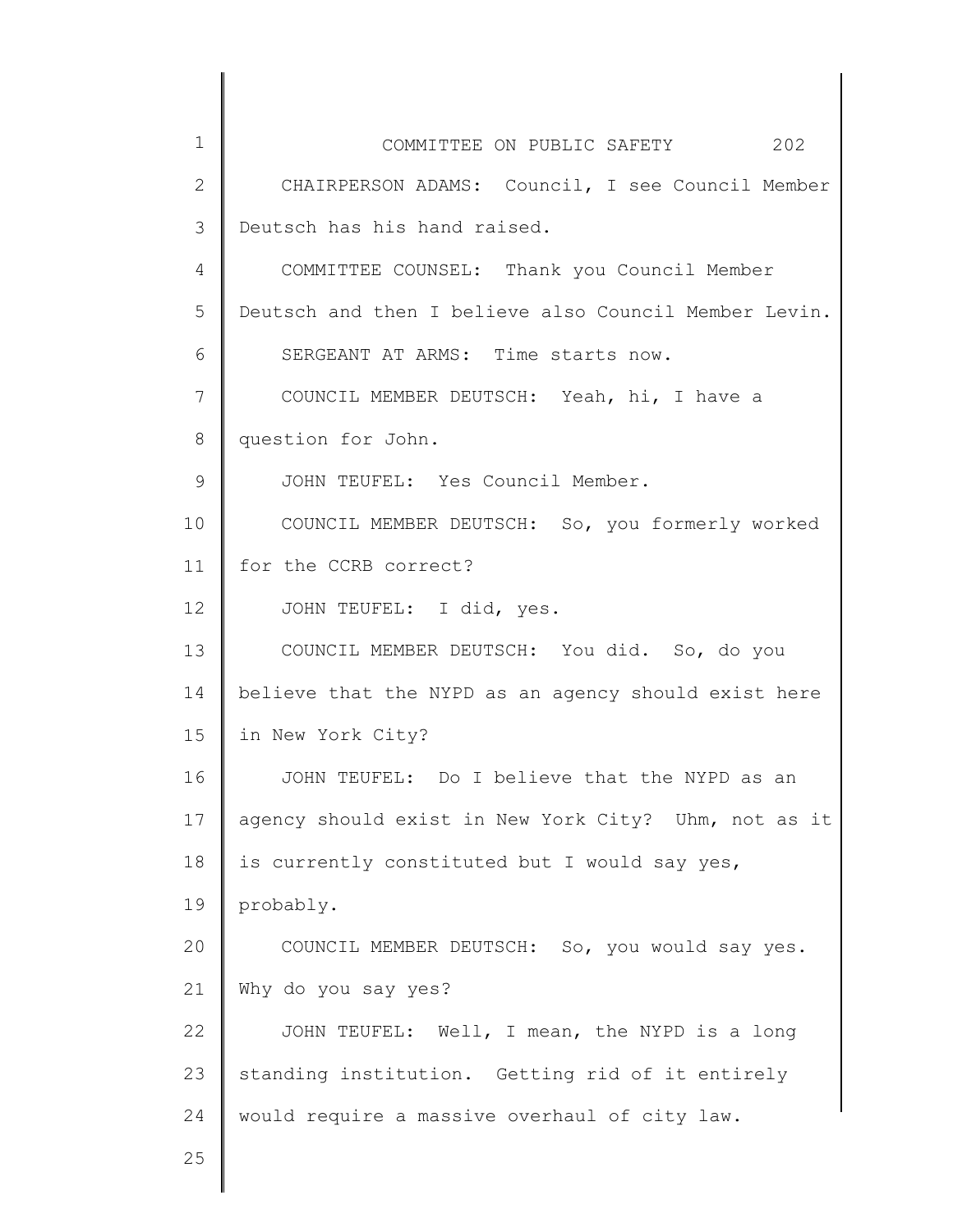| $\mathbf 1$  | 203<br>COMMITTEE ON PUBLIC SAFETY                     |
|--------------|-------------------------------------------------------|
| $\mathbf{2}$ | I think right now what we are focusing on is          |
| 3            | reforming the most problematic aspects of the NYPD.   |
| 4            | COUNCIL MEMBER DEUTSCH: So, is that the only          |
| 5            | reason why the NYPD should not exist because it would |
| 6            | take a lot of work to take an agency like the NYPD    |
| 7            | out or do you believe that we as New Yorkers, we need |
| 8            | to have protection and the NYPD is there to protect   |
| $\mathsf 9$  | New Yorkers.                                          |
| 10           | JOHN TEUFEL: Well, Council Member, I think as a       |
| 11           | majority of this city can tell you and especially our |
| 12           | Black and Brown residents, the NYPD does not protect  |
| 13           | so much as it threatens.                              |
| 14           | COUNCIL MEMBER DEUTSCH: So, one second, so much.      |
| 15           | What is the so much? Does the NYPD does give New      |
| 16           | Yorkers some protection?                              |
| 17           | JOHN TEUFEL: Uh, I guess I am a little confused       |
| 18           | as to how we got derailed from a legal discussion of  |
| 19           | why the Police Commissioner continuously overturns    |
| 20           | CCRB recommendations. 71 percent of the time in       |
| 21           | fact.                                                 |
| 22           | So, I am a little curious why you want to deflect     |
| 23           | from that issue and speak of some theoretical kind of |
| 24           | college level discussion of whether we can reform     |
| 25           |                                                       |
|              |                                                       |

║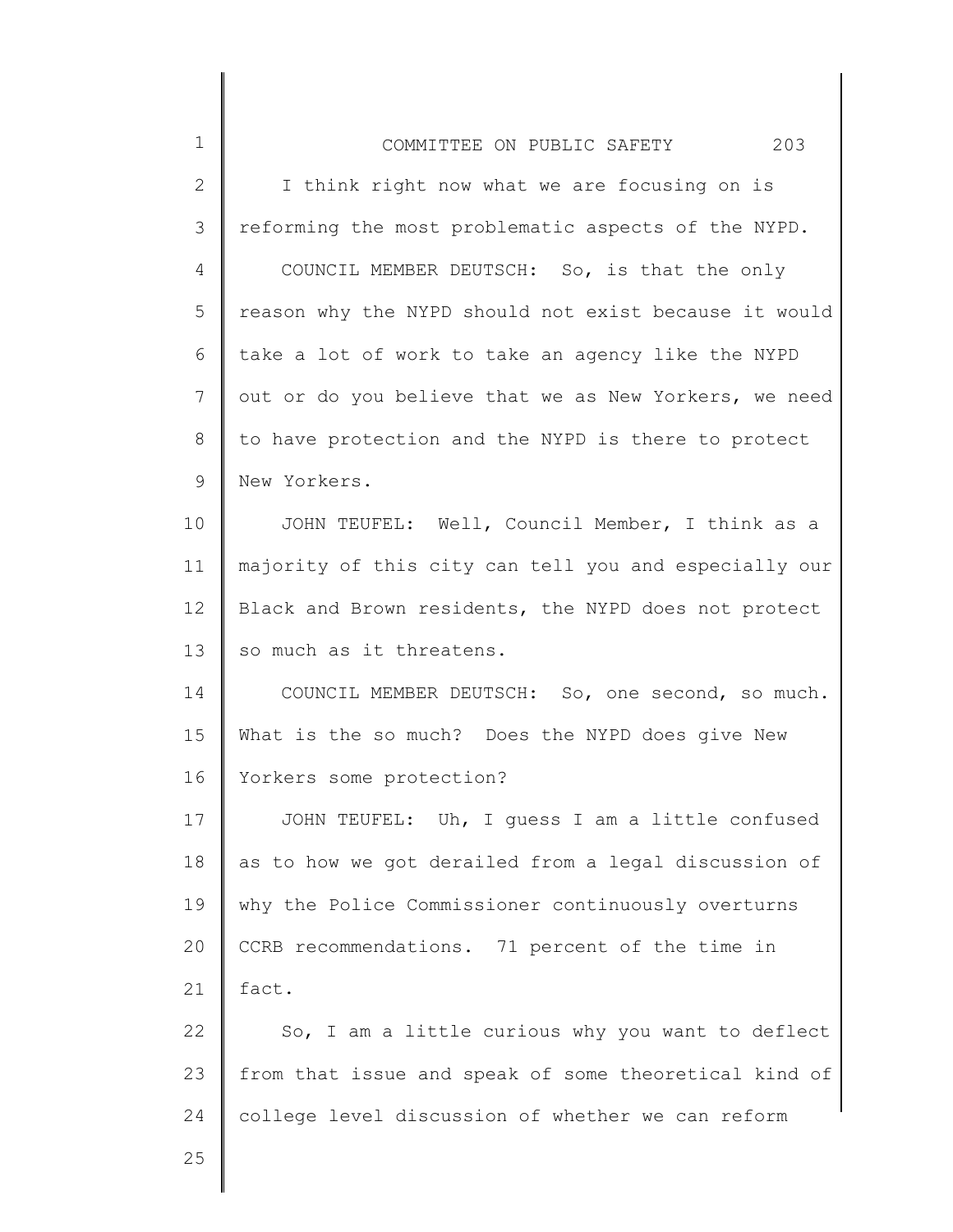1 2 3 COMMITTEE ON PUBLIC SAFETY 204 police or whether we can replace them with a different agency.

4 5 6 7 8 9 10 11 12 COUNCIL MEMBER DEUTSCH: Because I have been on the hearing since the beginning and I like listening to people. I like to get feedback from individuals and from advocates and from New Yorkers. And all I have been hearing all day from the testimonies is how bad the NYPD is and how terrible and they are like the devils. And I have not heard not one single word from anyone testifying saying that you know, something, there are good things about the NYPD.

13 14 15 16 17 18 19 20 21 22 23 24 And when there is a discussion, we need to look at the positive and negative. So, you know, I haven't heard anything from anyone and we keep talking about accountability but when you look at an agency and you talk about an agency in a negative way, especially someone who worked formerly for the CCRB knows the ends and outs. When you have discussions, you should be hearing the positive and then you could bring up the negative and then we need to work together as New Yorkers as how we put reform uhm, the NYPD and make it better for like you mentioned, the Black and Brown community.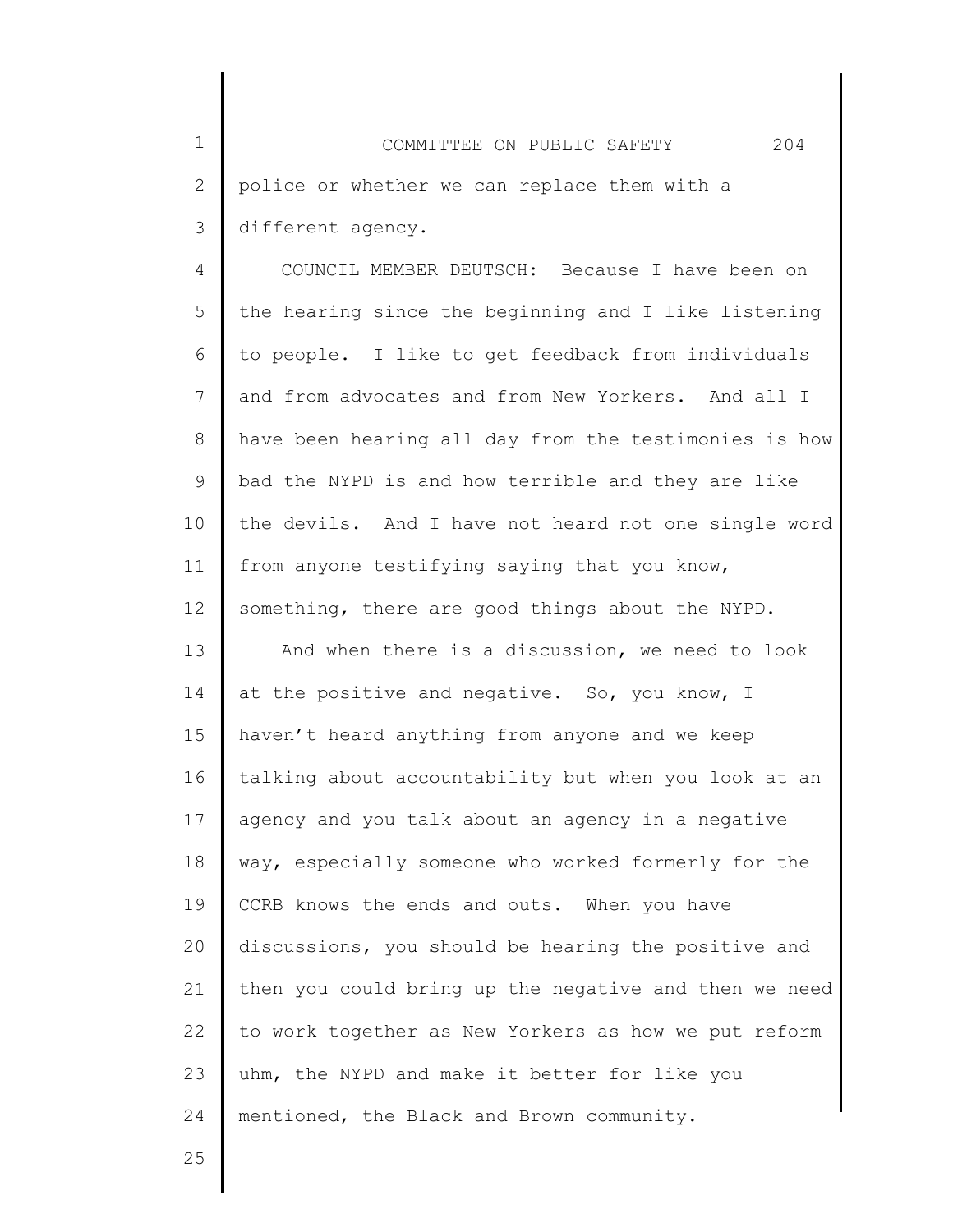| $\mathbf 1$    | 205<br>COMMITTEE ON PUBLIC SAFETY                     |
|----------------|-------------------------------------------------------|
| $\mathbf{2}$   | But without having a sincere discussion and           |
| 3              | asking people that we need accountability and we want |
| $\overline{4}$ | New Yorkers to trust the men and women of the New     |
| 5              | York City Police Department. But if we are only       |
| 6              | speaking negative about an agency, even after any     |
| $\overline{7}$ | reform, how can we teach New Yorkers to have trust    |
| 8              | when all we are hearing today is in the testimony,    |
| 9              | the negative? I haven't heard anything positive. Of   |
| 10             | all those cops who are out there 24/7 wearing bullet  |
| 11             | proof vests and putting their lives on the line and   |
| 12             | many who don't come home. They have families. They    |
| 13             | are all human beings just like you and I. They are    |
| 14             | all human beings.                                     |
| 15             | JOHN TEUFEL: Could I respond to that Council          |
| 16             | Member?                                               |
| 17             | COUNCIL MEMBER DEUTSCH: Yeah, I would like to         |
| 18             | have an educated discussion.                          |
| 19             | JOHN TEUFEL: Sure, uh, so I think what I would        |
| 20             | like to say is the reason I am here today and         |
| 21             | speaking about this issue rather than heaping praise  |
| 22             | in the NYPD. I will give you a very specific example  |
| 23             | of my time at CCRB, which you asked about.            |
| 24             | COUNCIL MEMBER DEUTSCH: No, no, I am not              |
| 25             | interested in hearing your time.                      |
|                |                                                       |

║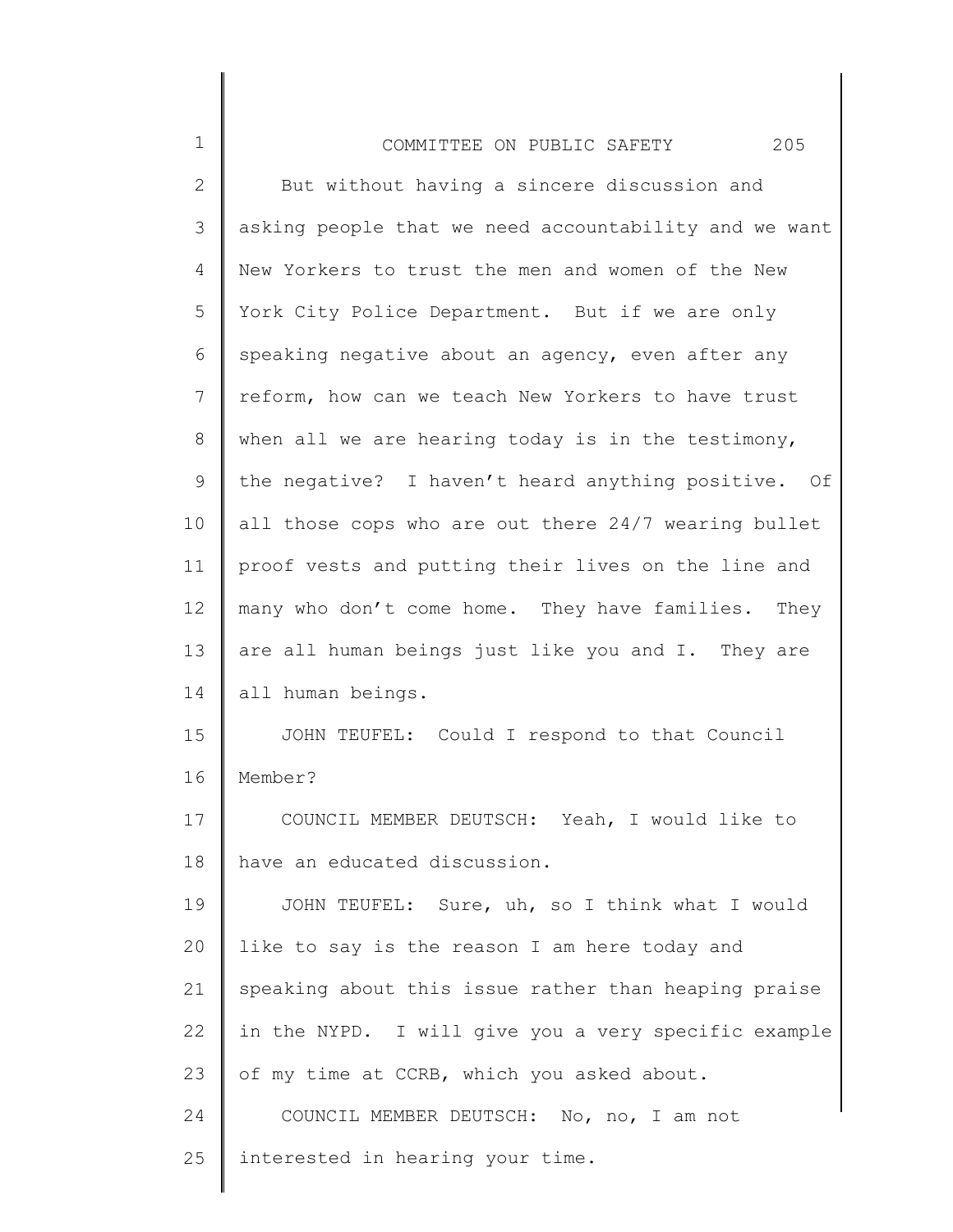1

2

3

4 5 6 7 COUNCIL MEMBER DEUTSCH: I am asking the questions. I have heard all the negative — because you had your testimony. But let me hear a few positive things about the NYPD from you.

8 9 10 11 12 13 14 JOHN TEUFEL: Well, I would say this, when I worked at the CCRB, there was a matter in which a Sergeant asked a kid, a teenager to get off his bike. The kid said Fuck you and the Sergeant punched him in the jaw and broke his teeth. Broke his jaw actually, he had to get his jaw wired shut. That was my investigation.

15 16 17 18 19 20 21 22 23 24 25 We recommended the charges be brought against that officer. We proved that it happened. We recommended that charges be brought against that officer. The Police Commissioner rejected that and do you know what the punishment was? It was the loss of two vacation days for breaking a jaw that required it to be wired shut. And when I saw that, from that moment on, this was the cause that I wanted to dedicate myself to, is reforming police discipline in New York City. And this is why I think it is so urgent that the City Council act and act right away.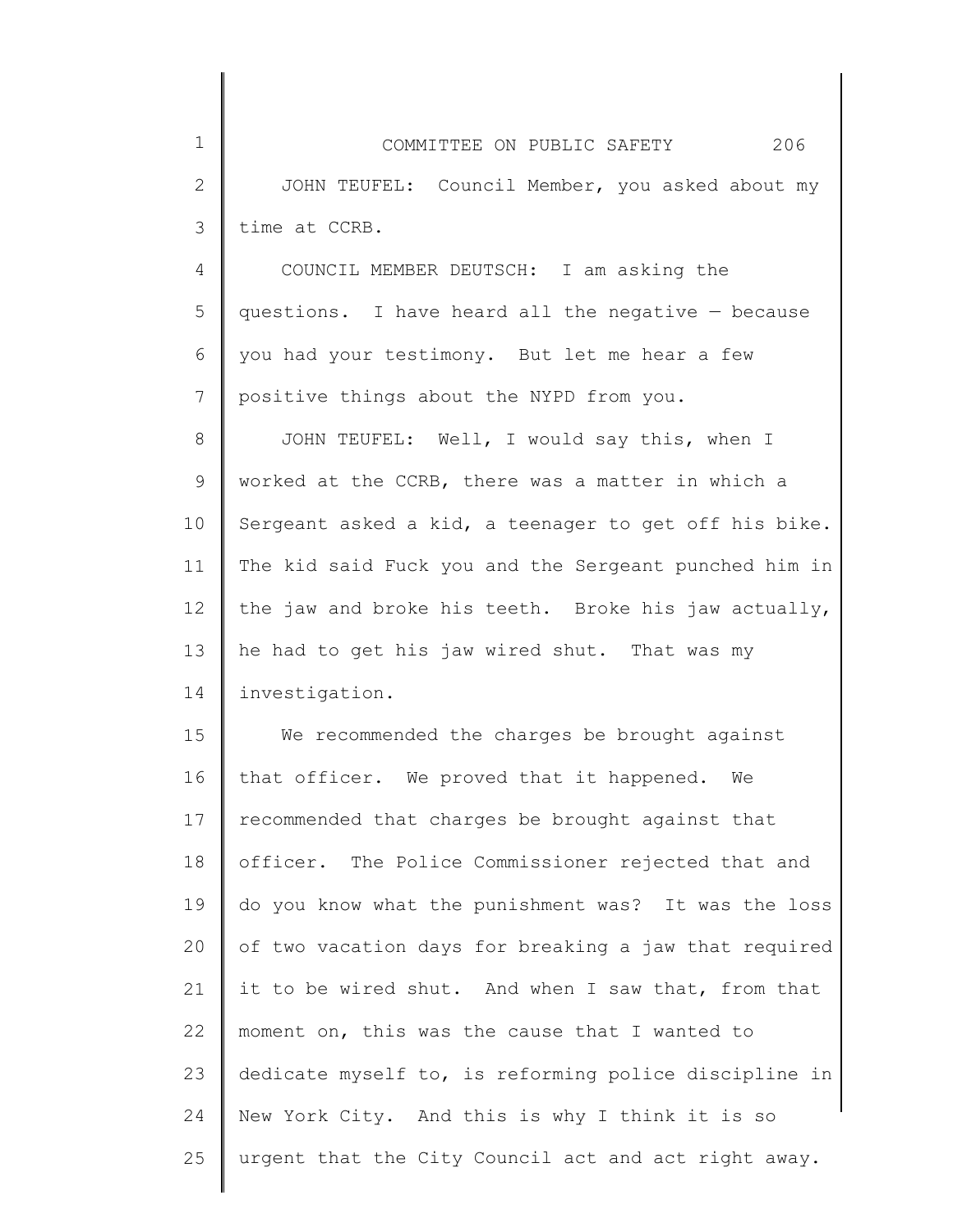| $\mathbf 1$    | 207<br>COMMITTEE ON PUBLIC SAFETY                    |
|----------------|------------------------------------------------------|
| $\mathbf{2}$   | COUNCIL MEMBER DEUTSCH: And I am very sorry what     |
| $\mathcal{S}$  | happened to that kid.                                |
| $\overline{4}$ | SERGEANT AT ARMS: Time has expired.                  |
| 5              | COUNCIL MEMBER DEUTSCH: No, no, can I get            |
| 6              | another minute? Chair, can I get another minute?     |
| $7\phantom{.}$ | CHAIRPERSON ADAMS: One minute.                       |
| $8\,$          | COUNCIL MEMBER DEUTSCH: Okay, I would just like      |
| $\mathsf 9$    | to ask John if there is a positive story that you    |
| 10             | have or a positive side of the NYPD?                 |
| 11             | JOHN TEUFEL: Uh, me personally, no. I have           |
| 12             | never had a positive interaction with the NYPD.      |
| 13             | COUNCIL MEMBER DEUTSCH: You have never had           |
| 14             | anything? Did you hear of any positive stories about |
| 15             | the NYPD? Is every cop that is out there in uniform  |
| 16             | bad? Is that what you are saying?                    |
| 17             | JOHN TEUFEL: Is every cop that's out there in        |
| 18             | uniform bad? I wouldn't want to make such a sweeping |
| 19             | judgement, no. I would say that I mean in my own     |
| 20             | personal life, I had one interaction with the NYPD,  |
| 21             | it was years ago. They showed up at my house and     |
| 22             | took a statement after I was mugged and then they    |
| 23             | never contacted me again.                            |
| 24             |                                                      |
| 25             |                                                      |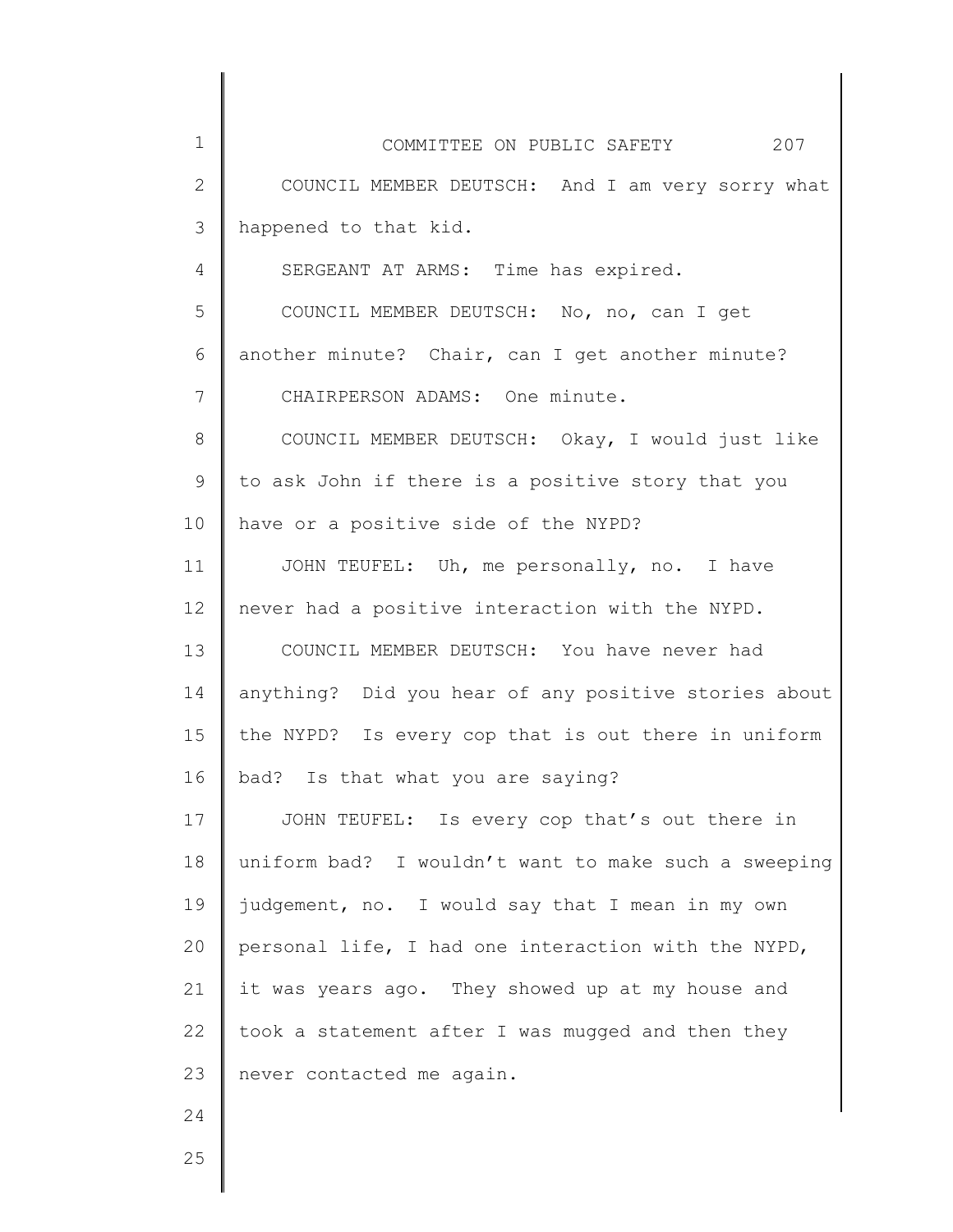| $\mathbf 1$     | 208<br>COMMITTEE ON PUBLIC SAFETY                     |
|-----------------|-------------------------------------------------------|
| $\mathbf{2}$    | COUNCIL MEMBER DEUTSCH: I am not asking you $-$ I     |
| 3               | am not asking you about the negative stories but      |
| 4               | working, formerly working for the CCRB and being a    |
| 5               | New Yorker right? Is there anything positive about    |
| 6               | the agency as a whole?                                |
| 7               | JOHN TEUFEL: Council Member respectfully, I am        |
| 8               | not here to give you propaganda.                      |
| 9               | COUNCIL MEMBER DEUTSCH: Because you are here          |
| 10              | giving propaganda and you have $-$                    |
| 11              | JOHN TEUFEL: No, I am here giving legal -             |
| 12 <sup>°</sup> | COUNCIL MEMBER DEUTSCH: And so just come out and      |
| 13              | say, we don't want the NYPD.                          |
| 14              | SERGEANT AT ARMS: Time has expired.                   |
| 15              | COUNCIL MEMBER DEUTSCH: Thank you very much.          |
| 16              | COMMITTEE COUNSEL: Council Member Levin, do you       |
| 17              | have a question?                                      |
| 18              | COUNCIL MEMBER LEVIN: Yes, thank you Chair. I         |
| 19              | just want to first of all, stipulate that you know,   |
| 20              | the vast majority of police officers in New York City |
| 21              | are good people. I have known a lot of them in my     |
| 22              | time in public life and I have seen a lot of really,  |
| 23              | decent good cops. So, I don't anybody really is here  |
| 24              | to impugn the integrity of the vast majority of       |
| 25              |                                                       |
|                 |                                                       |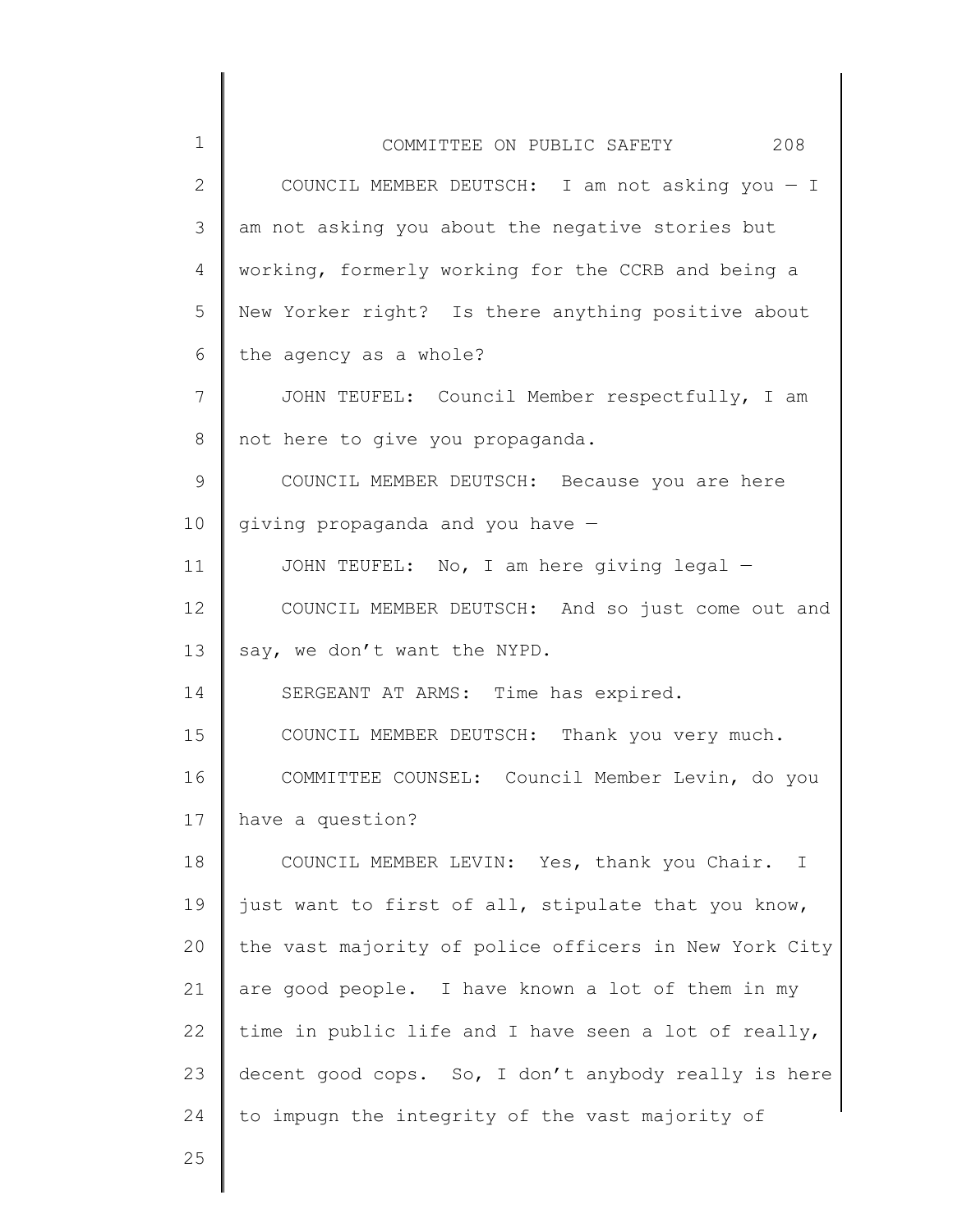| $1\,$          | 209<br>COMMITTEE ON PUBLIC SAFETY                      |
|----------------|--------------------------------------------------------|
| $\mathbf{2}$   | police officers. And that's certainly not been the     |
| 3              | front of the legislation I have been involved with.    |
| $\overline{4}$ | I do want to just acknowledge John in researching      |
| 5              | this particular topic, John and I have been in         |
| 6              | conversation since the summer specifically about the   |
| $\overline{7}$ | structure of accountability within the police          |
| 8              | department.                                            |
| 9              | So, you know, just in terms of I mean, I have had      |
| 10             | maybe a couple of hours of conversation with John      |
| 11             | over the last seven or eight months and it has been    |
| 12             | exclusively you know, never I guess trash the NYPD     |
| 13             | like to me. We have talked specifically about the      |
| 14             | statutory relationship between 14-115 the City Code.   |
| 15             | That the history of $-$ the legislative history of 14- |
| 16             | 115. The relationship between 14-115 and Civil         |
| 17             | Service Law 75. The subsequent case history going up   |
| 18             | to New York State Court of Appeals uhm and the         |
| 19             | relationship between those two statutes and how we     |
| 20             | could go about altering the final disciplinary         |
| 21             | authority.                                             |
| 22             | So, in my conversations with John, going back to       |
| 23             | probably July of 2020, it's been exclusively about -   |
|                |                                                        |

not about you know, whether police are good or bad.

25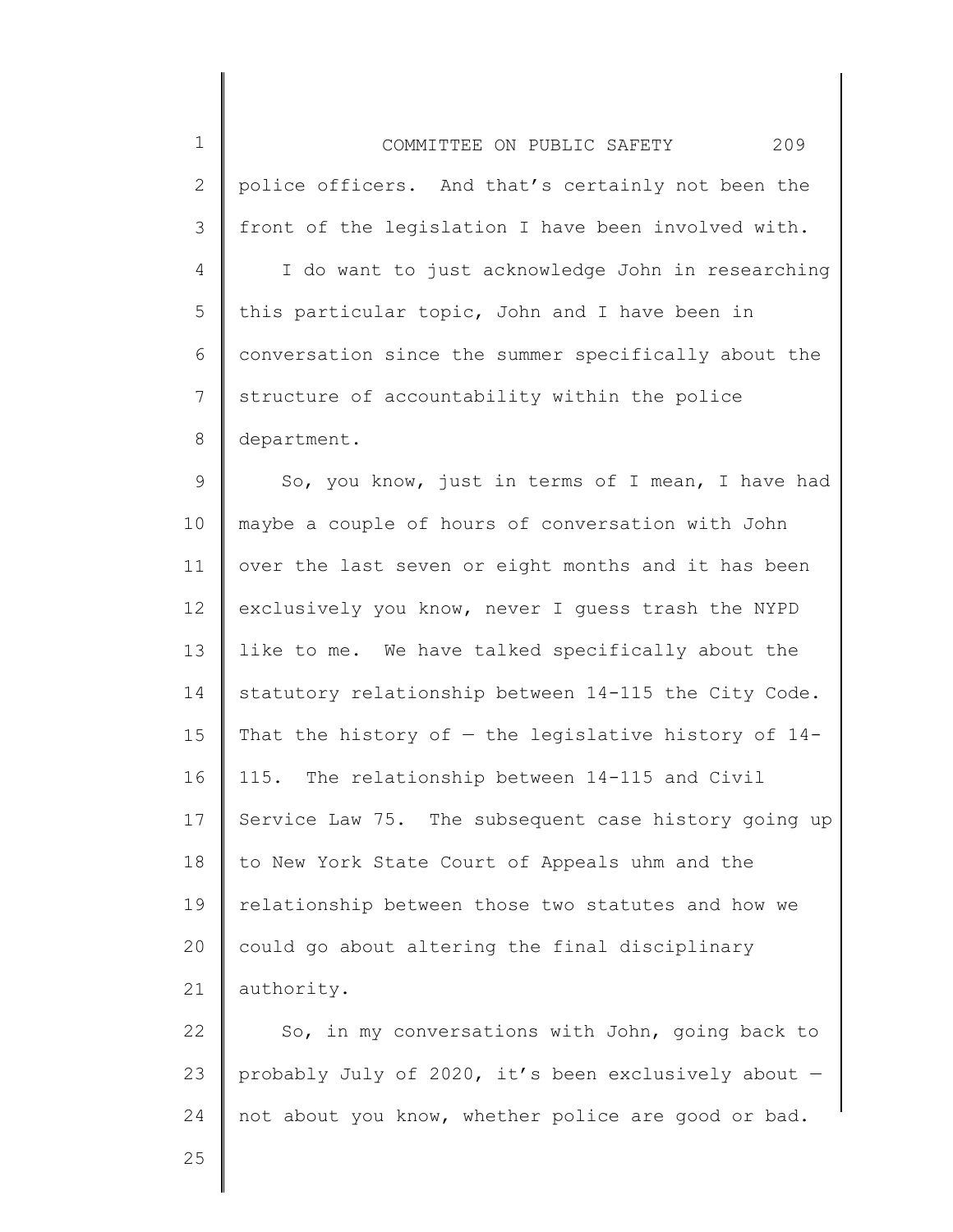| $\mathbf 1$  | 210<br>COMMITTEE ON PUBLIC SAFETY                     |
|--------------|-------------------------------------------------------|
| $\mathbf{2}$ | I think that again, I stipulate that there is         |
| 3            | 35,000 police officers, the vast majority are good    |
| 4            | people and they are doing their job honorably and are |
| 5            | not out to deny anybody of their civil rights. But    |
| 6            | again, I just want to make sure it is in the record   |
| 7            | that $-$ and I want to express my appreciate for the  |
| 8            | legal questions around disciplinary authority.        |
| $\mathsf 9$  | JOHN TEUFEL: Thank you Council Member and yes, I      |
| 10           | mean, my testimony today is about those legal         |
| 11           | questions. So, and I appreciate so much working with  |
| 12           | you on this.                                          |
| 13           | CHAIRPERSON ADAMS: Thank you Council Member           |
| 14           | Levin for that. I was going to chime in along the     |
| 15           | same lines. You know, the purpose of our hearings is  |
| 16           | to discuss the merits of the legislation as I said    |
| 17           | earlier, to get all dialogue out, both sides. You     |
| 18           | know, agree, disagree but this is what a hearing is   |
| 19           | for, to discuss the merits of legislation and to see  |
| 20           | where we go from here.                                |
| 21           | So, just for the record, I have family members        |
| 22           | who are members of the NYPD and I am very, very proud |
| 23           | of them. I am proud of the work that they do.         |
| 24           | However, that does not preclude my involvement in     |
| 25           |                                                       |

 $\begin{array}{c} \hline \end{array}$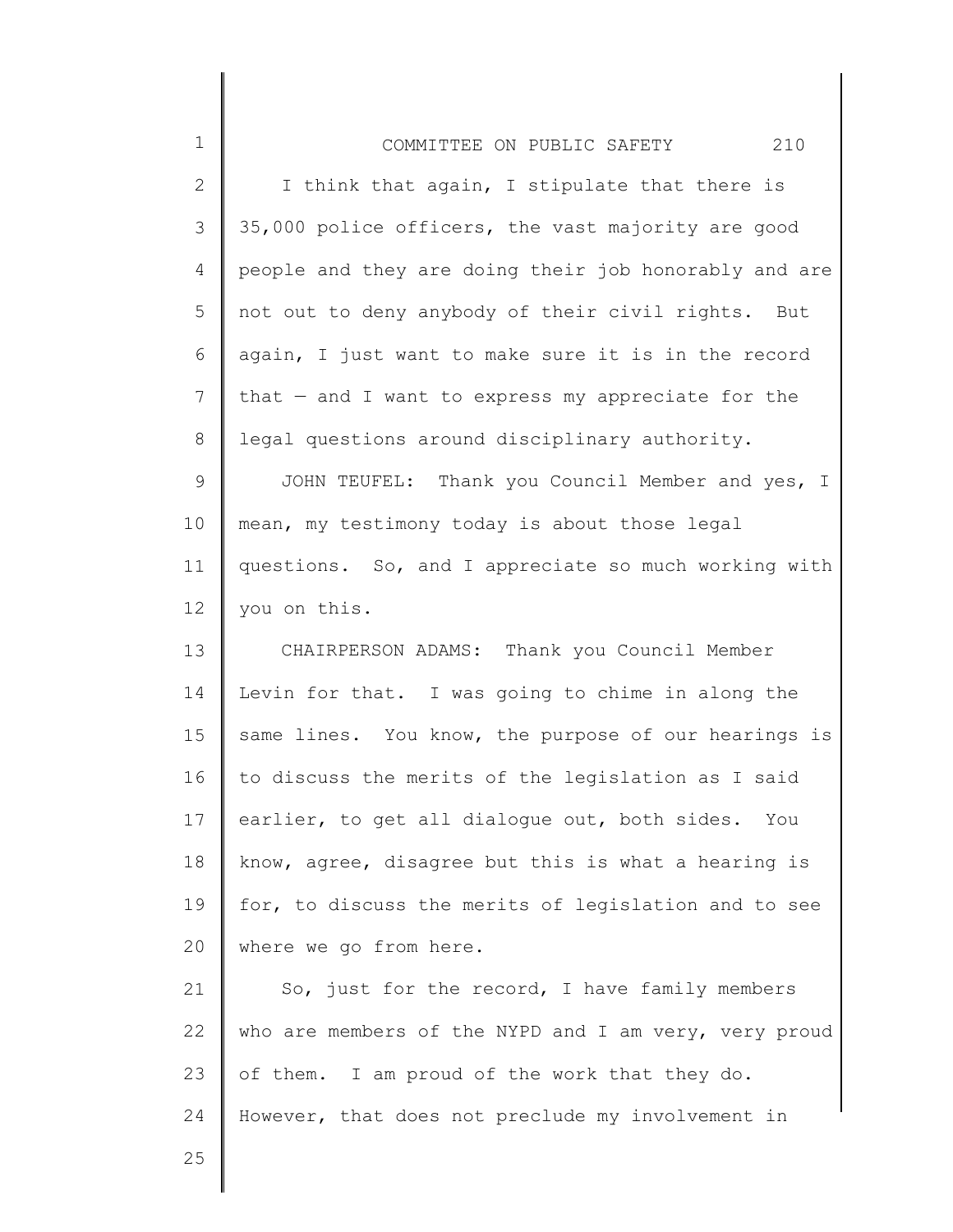| $\mathbf 1$    | 211<br>COMMITTEE ON PUBLIC SAFETY                     |
|----------------|-------------------------------------------------------|
| $\mathbf{2}$   | needing to reform and they themselves realize and     |
| 3              | know that they must have reform, so that we can have  |
| 4              | accountability and so that we get some semblance of   |
| 5              | trust, particularly in communities of color.          |
| 6              | So, I wanted to put that on the record as well.       |
| $\overline{7}$ | John, thank you for your testimony. Uh, I will come   |
| 8              | back to Counsel. Thank you.                           |
| 9              | JOHN TEUFEL: Thank you Council Members.               |
| 10             | COMMITTEE COUNSEL: Thank you Chair. Next up           |
| 11             | will be Miquel Rayos-Velazquez followed by Betty      |
| 12             | Maloney followed by Albert Fox Cahn.                  |
| 13             | SERGEANT AT ARMS: Time starts now.                    |
| 14             | MIQUEL RAYOS-VELAZQUEZ: Thank you Council.            |
| 15             | Thank you Chair and thank you to the Committee.       |
| 16             | Following the previous discussion around the legal    |
| 17             | issues, I would like to add my testimony as a private |
| 18             | citizen, a resident of District 26 and just say that  |
| 19             | uhm, all of the interactions that I have had with the |
| 20             | NYPD as a person of color, have been negative. The    |
| 21             | Council Members you know, request for positive you    |
| 22             | know, illustrations and anecdotes, notwithstanding, I |
| 23             | mean, if the vast majority of the interactions to the |
| 24             | communities are sharing have been negative, that's    |
| 25             |                                                       |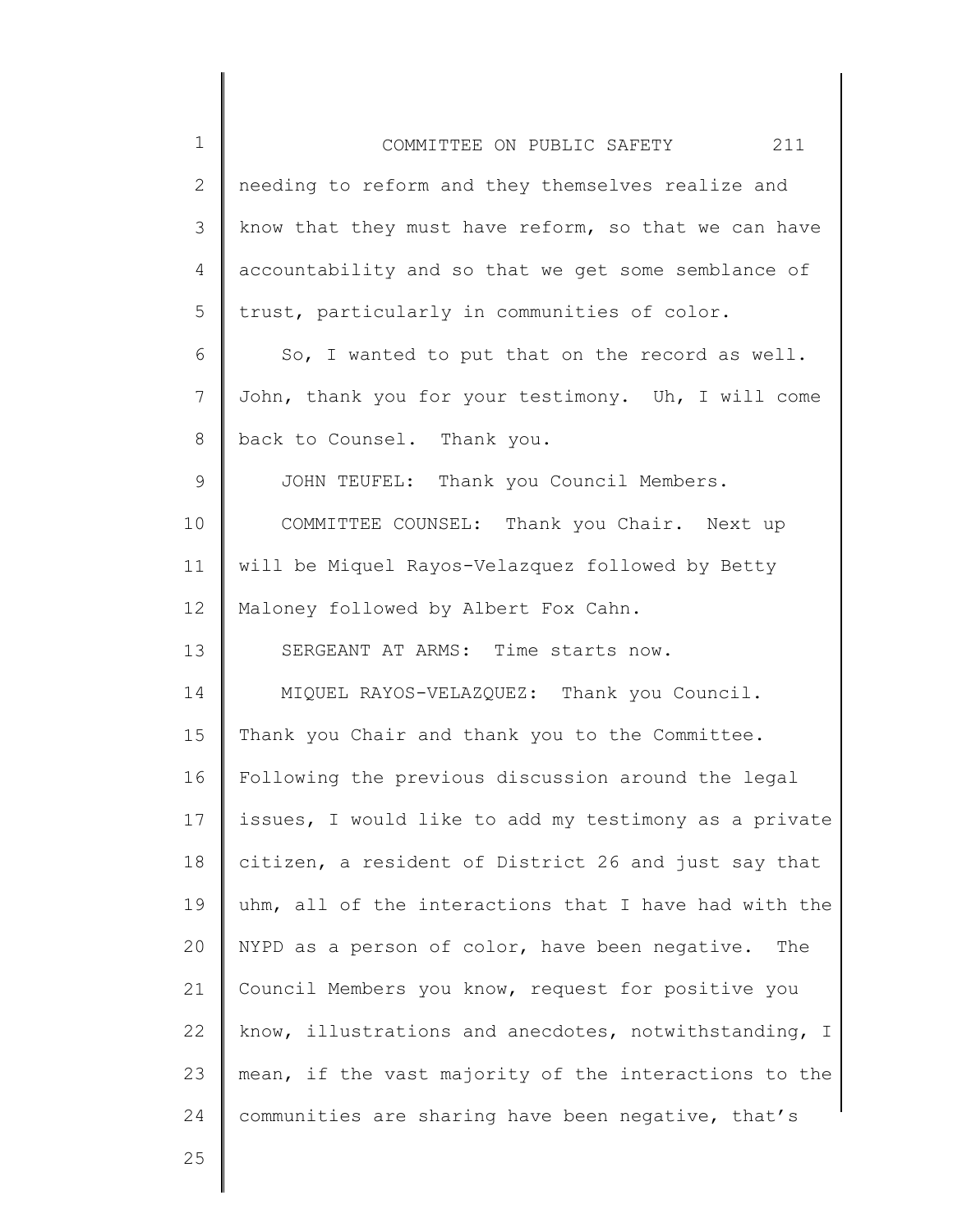1 2 3 4 5 6 7 8 9 10 COMMITTEE ON PUBLIC SAFETY 212 what there is and that's what the hearing and the legislation are aimed at improving because they are the consequence of systemic decisions that have been made. And I fully support all of the legislations and second the voices of the advocates including Griffard, Sisitzky, to all the ones that have gone before and urge the Council to do more. Because what we have seen is you know, a systemic abuse of power from the NYPD.

11 12 13 14 15 16 17 18 19 20 21 22 23 24 It's not lost on me that the NYPD is you know, their cameras are off. Who knows if they are here. I was protesting last summer and have been protesting since and attending hearings and I see every time that the NYPD shows up. They show up with their lawyers, they show up in a conference room. They give their testimony; they are supported by a couple of Council Members and then they leave. And then then the public here is to tell them what we need and you know, to share our testimony, they are not accountable even then. How are we to expect them to be accountable when no one is looking. Of course not, what are they going to do, they are going to you know — uh, sorry.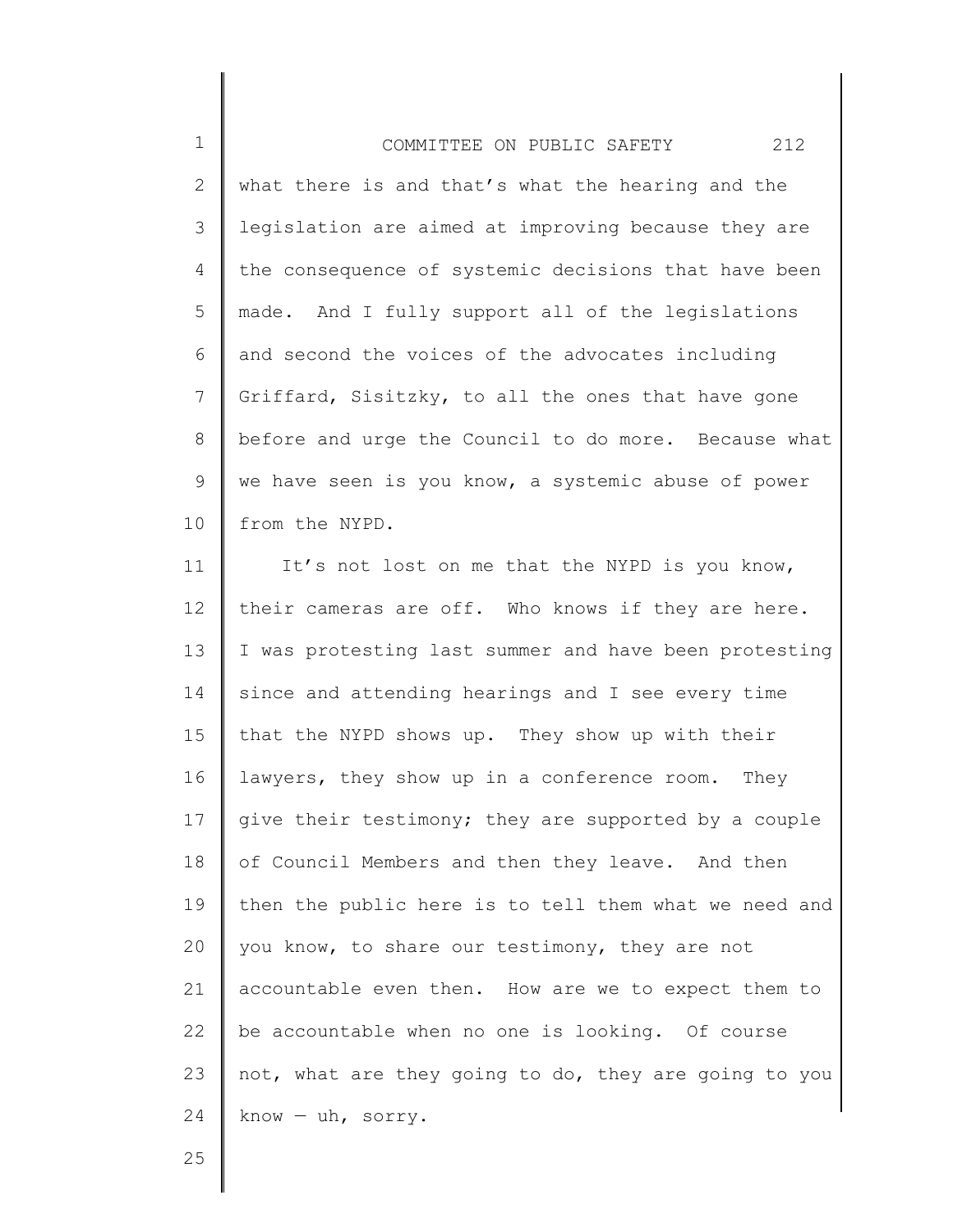| $\mathbf 1$ | 213<br>COMMITTEE ON PUBLIC SAFETY                     |
|-------------|-------------------------------------------------------|
| 2           | In any case, I think I support these legislations     |
| 3           | and I would definitely, definitely urge the Council   |
| 4           | to move further. In my written testimony, I will be   |
| 5           | sharing specifically the model legislations that I    |
| 6           | have been doing research on and that I know I have    |
| 7           | shared with my Council Member Van Bramer and uhm,     |
| 8           | will continue to follow up on this. This is a very    |
| 9           | important issue and I think that uhm, the kind of     |
| 10          | discussions that Council Member Deutsch and Council   |
| 11          | Member Holden have tried to elevate don't necessarily |
| 12          | paint the picture of how it has been for most of us.  |
| 13          | So, I yield the remainder of my time and thank        |
| 14          | you very much.                                        |
| 15          | COMMITTEE COUNSEL: Thank you. Next up will be         |
| 16          | Betty Maloney followed by Albert Fox Cahn followed by |
| 17          | Aditia Salagamay.                                     |
| 18          | SERGEANT AT ARMS: Time starts now.                    |
| 19          | BETTY MALONEY: Good afternoon City Council            |
| 20          | Members and especially to Ms. Rivera for her          |
| 21          | courageous testimony. And also to the public that is  |
| 22          | watching this live stream at home.                    |
| 23          | My name is Betty Maloney, I am a Retired 30-year-     |
| 24          | Veteran of Public School as a Public School Guidance  |
| 25          |                                                       |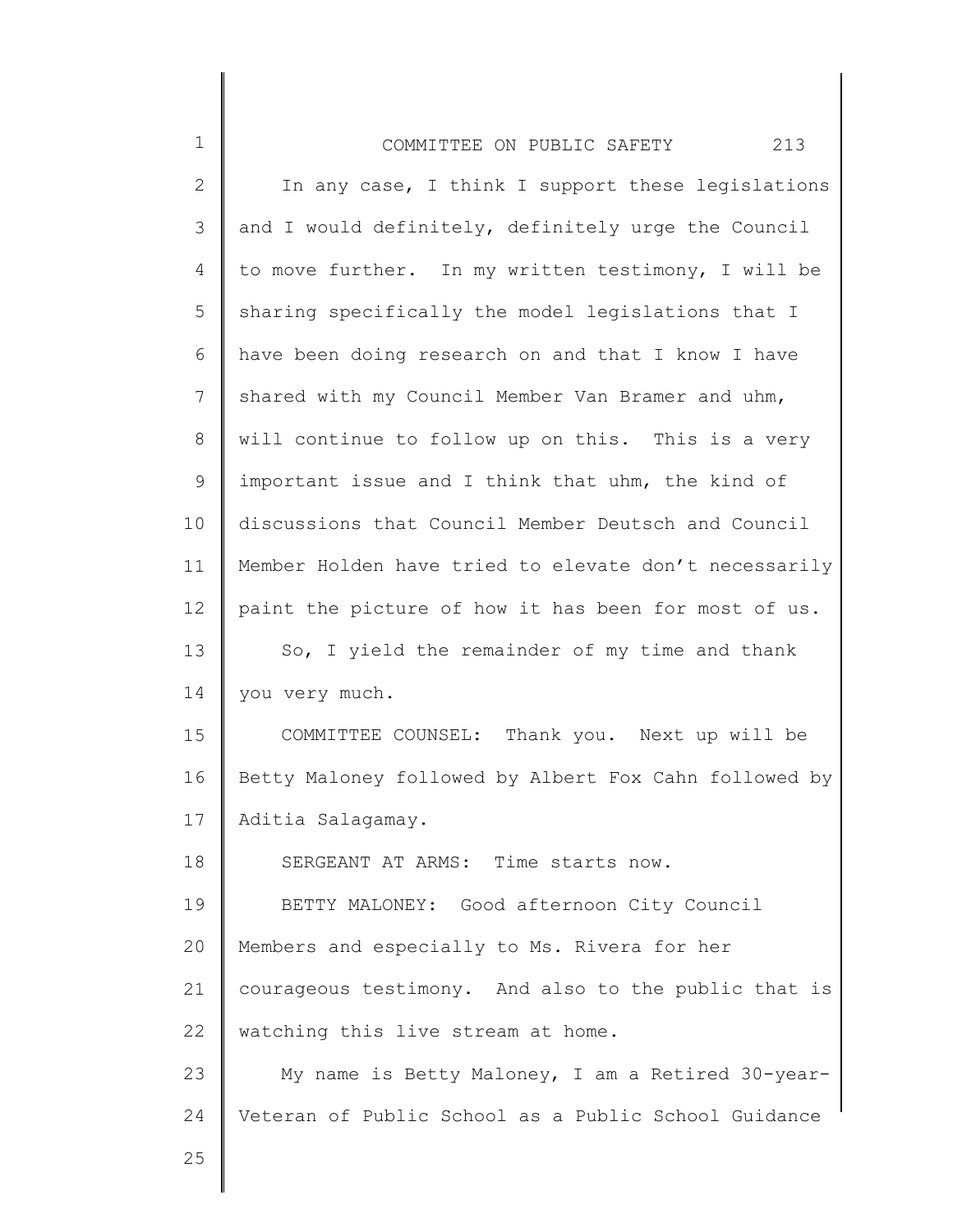1 2 3 4 5 6 7 8 9 10 COMMITTEE ON PUBLIC SAFETY 214 Counselor, member of American Federation of Teachers and a former rape crisis counselor staff member. I am here as a representative of Radical Women and the Freedom Socialist Party. We are hear in support of Resolution 1538 on removing Police Commissioner's exclusive authority over police discipline and also, to point out that it does not go far enough to make police more accountable and to curb police violence.

11 12 13 14 15 16 We are a multiracial organization engaged in grassroots activism, aimed at eliminating sexism, racism, homophobia and labor exploitation. It was on this basis that our two organizations based in Harlem allied with the Campaign for an Elected Civilian Review Board.

17 18 19 20 21 22 23 24 Over the past five years, we have been listening and organizing in all the communities of those that have suffered the most from police brutality and in fusing their suggestions into the Community Power Act, which stands for police oversight with elected review. This legislation will provide a more comprehensive solution and the ways our lives are effected by rampant police misconduct and address the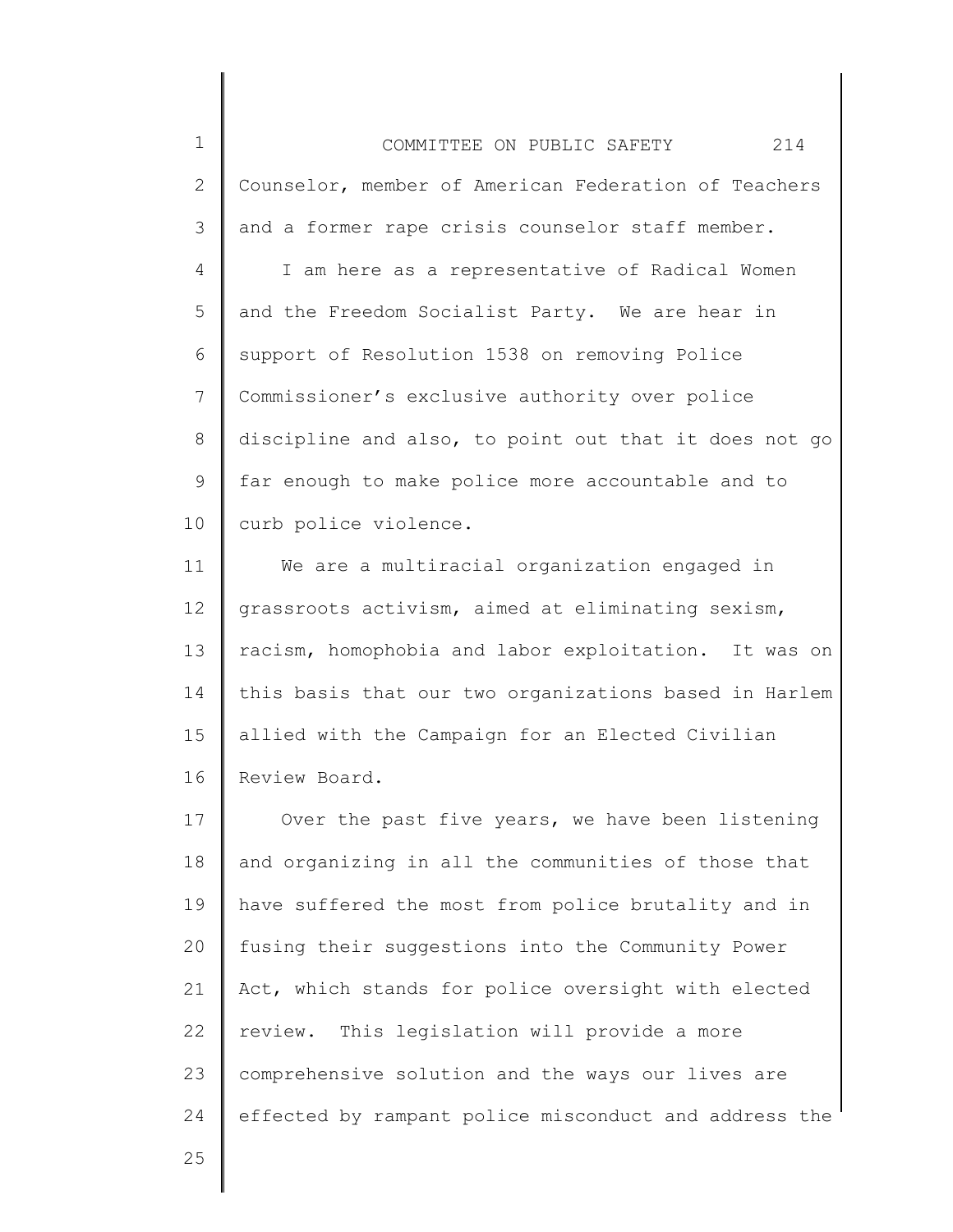1 2 3 COMMITTEE ON PUBLIC SAFETY 215 ways our lives are effected by rampant police misconduct and violence.

4 5 6 7 8 9 10 11 Women, women of color and gender or sex role nonconforming women are often seen as targets for sexual harassment by the police. Our reports when we are victims of crime are not believed or ignored. Worst of all, too many of us have lost our children to police violence. Structural racism and sexism make it virtually impossible for women and especially women of color to report.

12 13 14 15 16 17 18 19 Immigrant women rightly fear being deported if they make a complaint. Transwomen of color are acutely vulnerable to the torture of being misgendered and held in male facilities where they are subject to further abuse. This lack of trust in the reporting process and the consequences of facing an unjust court system shows that we need the Community Power Act.

20 21 22 23 24 I just have a few more paragraphs. Women are not silent. African American has always been the fiercest fighters against brutality of the New York City police. In the 80's, Elinor Bumpur's daughter and the mother of 17-year-old Edmund Perry, joined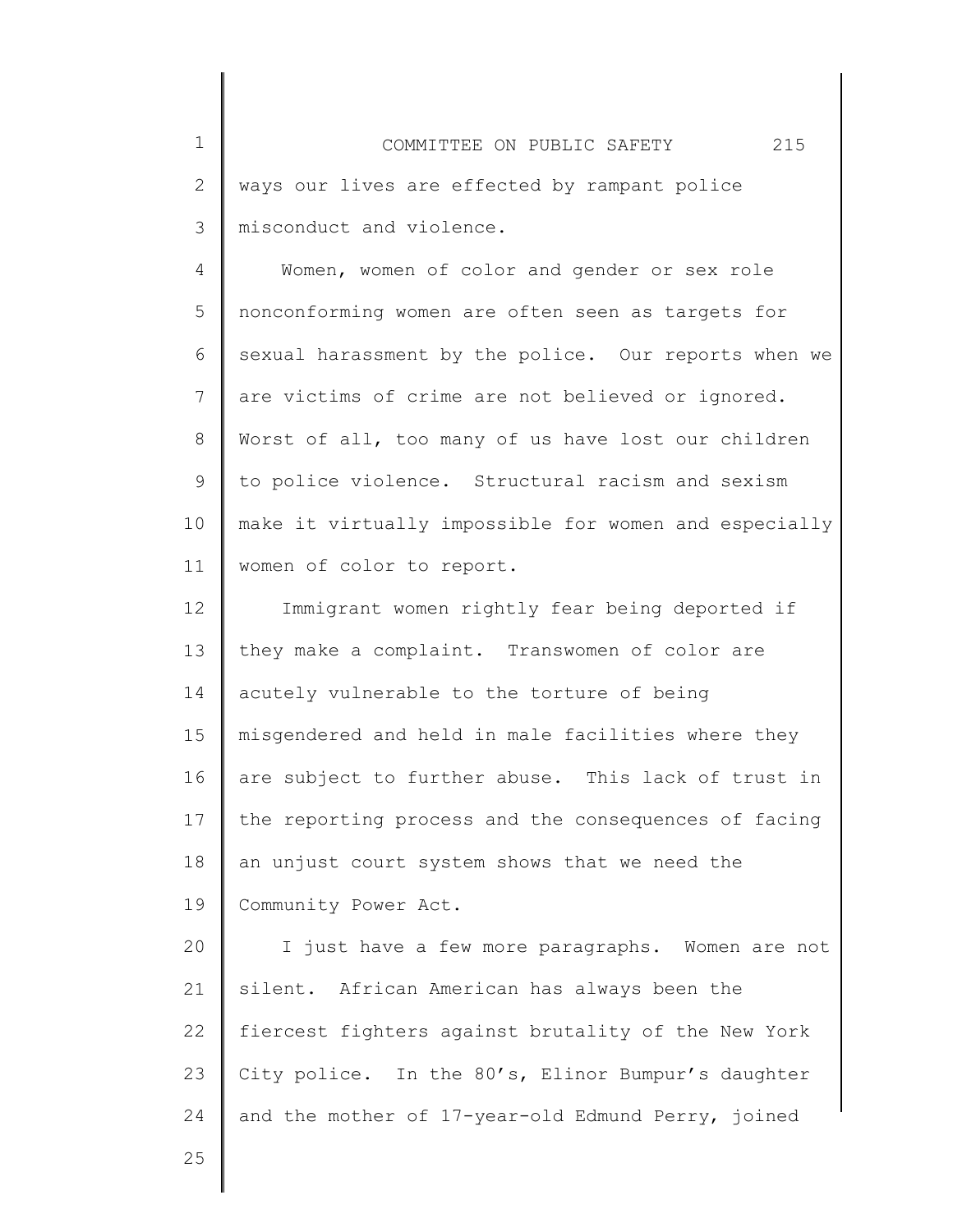1 2 3 4 COMMITTEE ON PUBLIC SAFETY 216 forces to combat police violence and state sanction murder. They pursued legislation then to curb police violence in New York City.

5 6 7 8 9 Today, 40-years later, Wanita Young, mother of Malcolm X, Malcolm Ferguson who was murdered by police over 20 years ago and heads up Mothers Cry for Justices. A strong supporter of the Community Power Act.

SERGEANT AT ARMS: Time has expired.

10

11 12 13 14 15 16 17 18 19 20 21 22 23 24 25 BETTY MALONEY: Can I just have a few minutes, a minute? The time is right for City Council Members that align with women, people of color, LGBTQ folks, immigrants, poor people and all those effected by police violence to push for an empowered elected Civilian Review Board that will put the power over the police in the hands of the community and give us an elected independent prosecutor that answers to the people and not to the Mayor or Police Commissioner. Such a bill is outlined in the Community Power Act and sponsored by Inez Barron, Council Member Inez Barron and we ask the Public Safety Committee to turn your political power towards supporting this comprehensive bill and away from a piecemeal approach.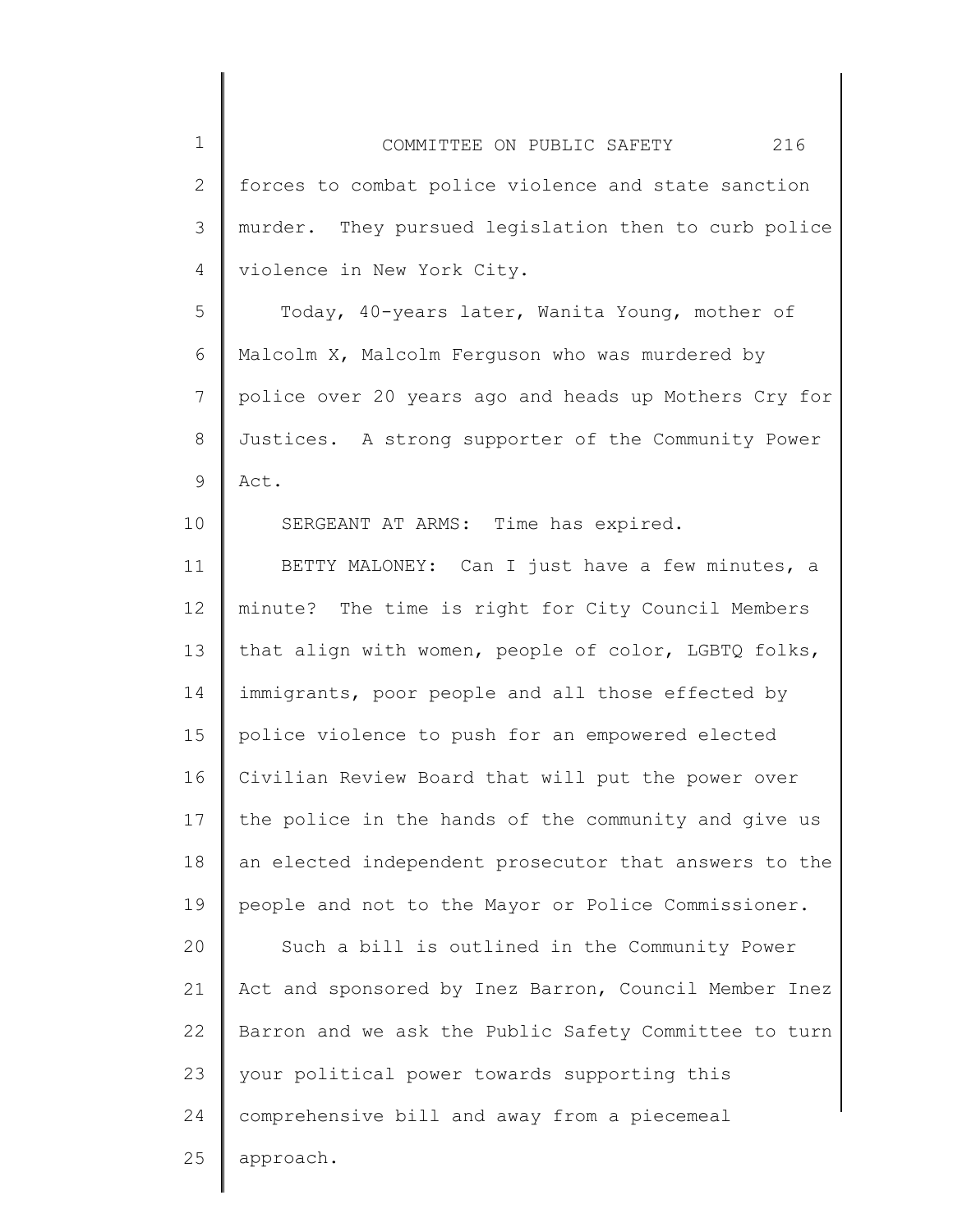| $\mathbf 1$     | COMMITTEE ON PUBLIC SAFETY 217                        |
|-----------------|-------------------------------------------------------|
| $\mathbf{2}$    | Historically the time is now for elected              |
| 3               | officials to speak truths of power. Thank you very    |
| 4               | much.                                                 |
| 5               | COMMITTEE COUNSEL: I see Council Member Deutsch       |
| 6               | that your hand is raised. Do you have a question?     |
| 7               | SERGEANT AT ARMS: Time starts now.                    |
| $8\,$           | COUNCIL MEMBER DEUTSCH: Yeah, thank you. I just       |
| 9               | have a question for Miquel. What was the comment you  |
| 10              | made before about Bob Holden and I? This is for       |
| 11              | Miquel.                                               |
| 12 <sup>°</sup> | MIQUEL RAYOS-VELAZQUEZ: Yes, yes, thank you           |
| 13              | Council Member. I was referring to comments you made  |
| 14              | specifically, like I know that Council Member $-$ for |
| 15              | example, Council Member Holden earlier during the     |
| 16              | hearing brought up that there might be an impact by   |
| 17              | the liability legislation in prompting early          |
| 18              | retirements in the force.                             |
| 19              | When we know that also last year after there was      |
| 20              | a huge amount of overtime due to the over policing of |
| 21              | protests, there was a large wave of retirements from  |
| 22              | the police force.                                     |
| 23              | So, it's just that one side-ism that I was            |
| 24              | noticing that I was pointing out. That you know, you  |
| 25              |                                                       |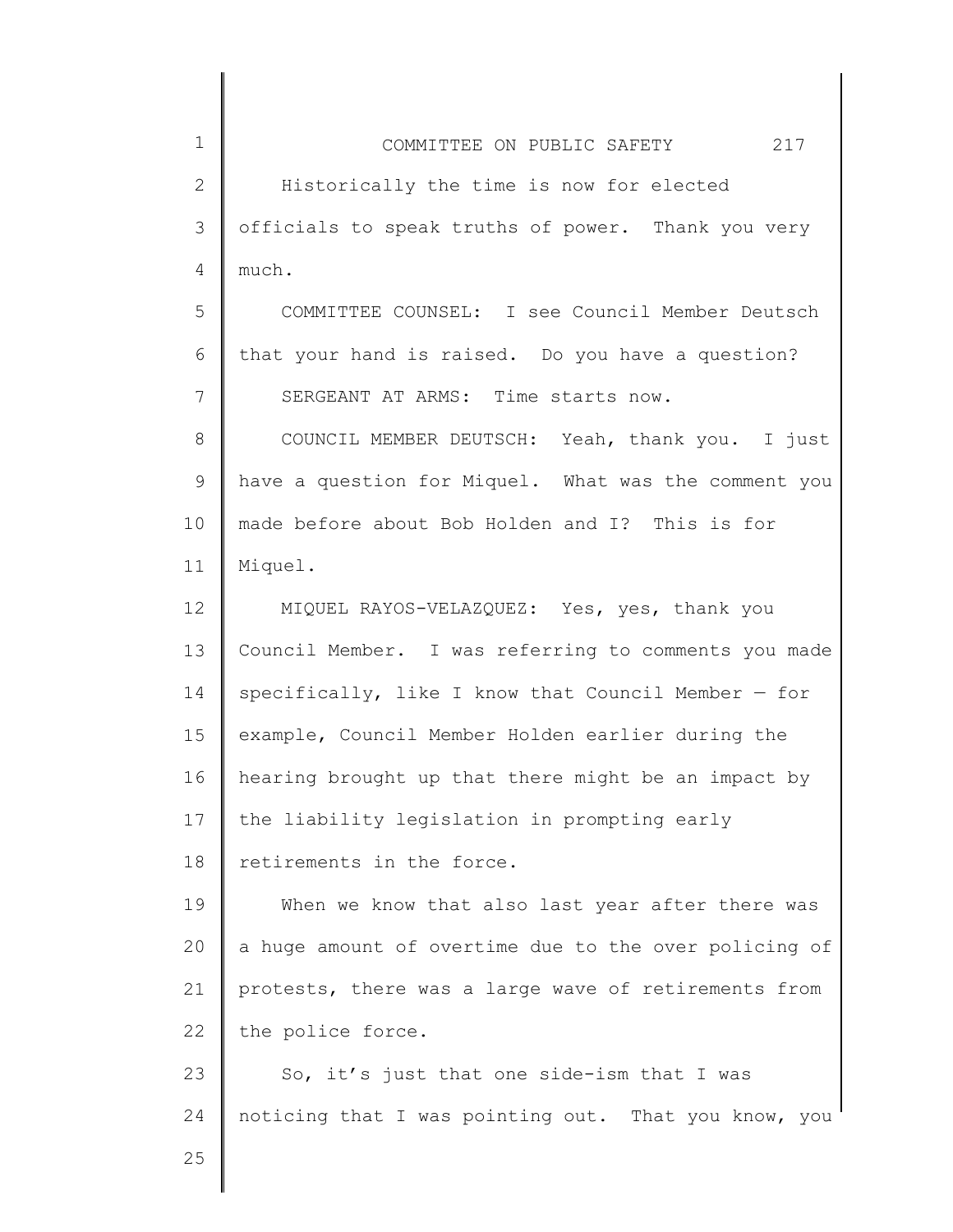| $\mathbf 1$ | 218<br>COMMITTEE ON PUBLIC SAFETY                     |
|-------------|-------------------------------------------------------|
| 2           | brought up yourself as well earlier on talking about  |
| 3           | you know how the police $-$ you know, why can't we    |
| 4           | bring up positive things? It's not you know, in       |
| 5           | question that the police department has a positive    |
| 6           | impact in certain communities but we are talking here |
| 7           | about how to improve and mitigate the negative        |
| 8           | aspects of it.                                        |
| 9           | So, that's what I would say. You know a               |
| 10          | philosophical discussion about what the point of a    |
| 11          | police department can be useful but it is not going   |
| 12          | to you know improve and actually concretely help the  |
| 13          | problems that we are talking about here.              |
| 14          | COUNCIL MEMBER DEUTSCH: Yeah, thank you very          |
| 15          | much. I just want to say that uhm, Councilman Holden  |
| 16          | might not be on right now but I have been listening   |
| 17          | to the advocates and that's extremely important and I |
| 18          | also see Council Member Yeger on and he is not part   |
| 19          | of the Public Safety Committee and he is still on     |
| 20          | this hearing listening. And you have many of my       |
| 21          | colleagues who scream about police reform and I don't |
| 22          | see any of them on.                                   |
| 23          | So, I want to thank our Chair and Steve Levin who     |

∥

24 are still on listening to the advocates and including 25 Councilman Yeger.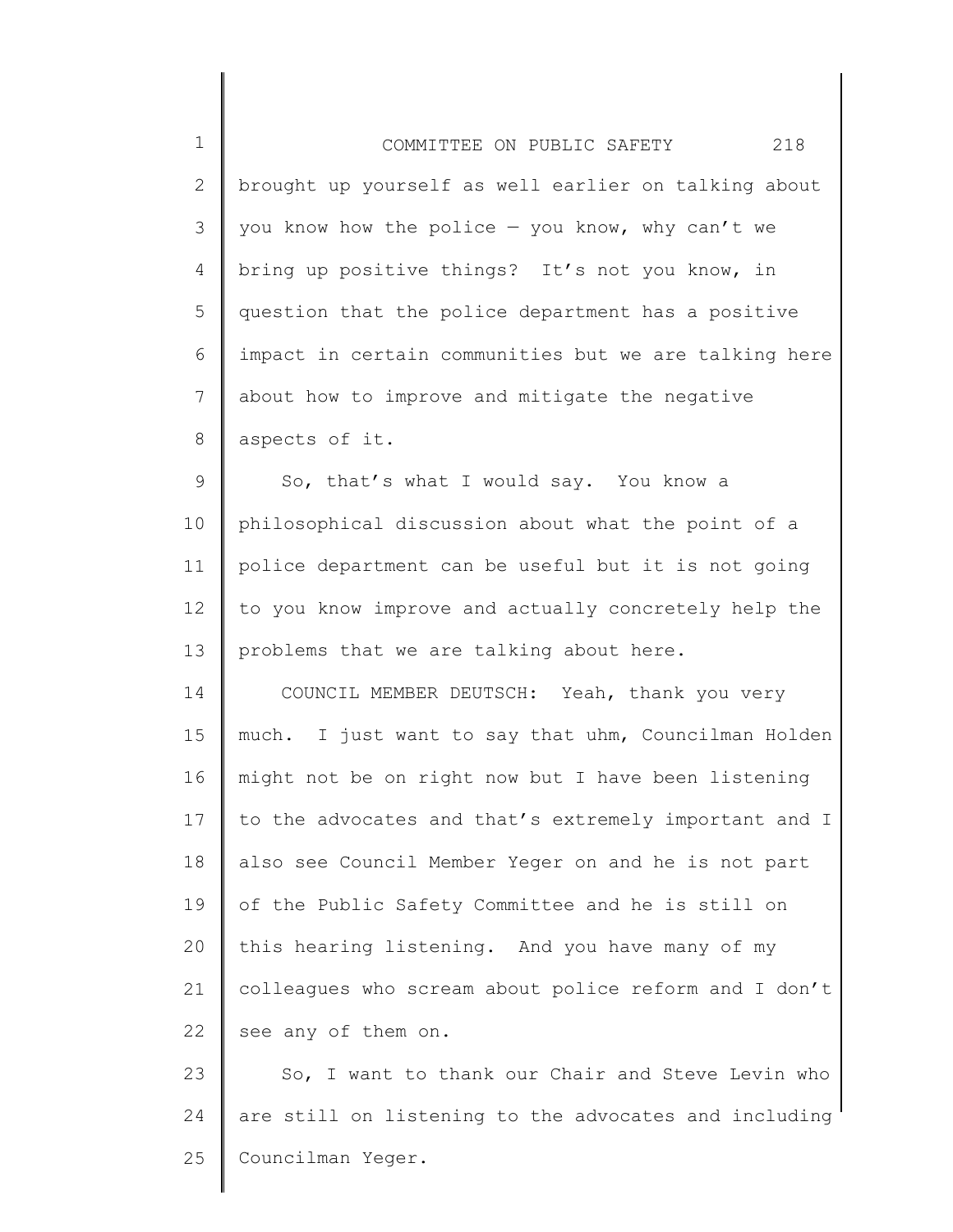| $\mathbf 1$  | 219<br>COMMITTEE ON PUBLIC SAFETY                     |
|--------------|-------------------------------------------------------|
| $\mathbf{2}$ | So, it's extremely important to listen and not        |
| 3            | just to pass laws and I just want to say for the      |
| 4            | record, the comment you made before that myself and   |
| 5            | Bob Holden you know are not always on listening,      |
| 6            | which is I have seen many of my colleagues who are    |
| 7            | not on right now listening to the voices of people    |
| 8            | such as you Miquel and that's extremely important.    |
| 9            | Not just to come out and vote for a certain bill but  |
| 10           | it's about working together and getting the job done. |
| 11           | Okay, so I appreciate your advocacy and I             |
| 12           | appreciate your comments. Thank you very much.<br>T   |
| 13           | just wanted to say it for the record that my          |
| 14           | colleague Council Member Yeger is on the hearing      |
| 15           | listening. Thank you.                                 |
| 16           | MIQUEL RAYOS-VELAZQUEZ: Thank you and I               |
| 17           | appreciate you being here and listening to us as      |
| 18           | well.                                                 |
| 19           | COUNCIL MEMBER DEUTSCH: Thank you so much.            |
| 20           | Thank you Miquel.                                     |
| 21           | CHAIRPERSON ADAMS: Thank you Council Member           |
| 22           | Deutsch. If we are taking attendance, Council Member  |
| 23           | Yeger is also on with us. Counsel?                    |
| 24           |                                                       |
| 25           |                                                       |

I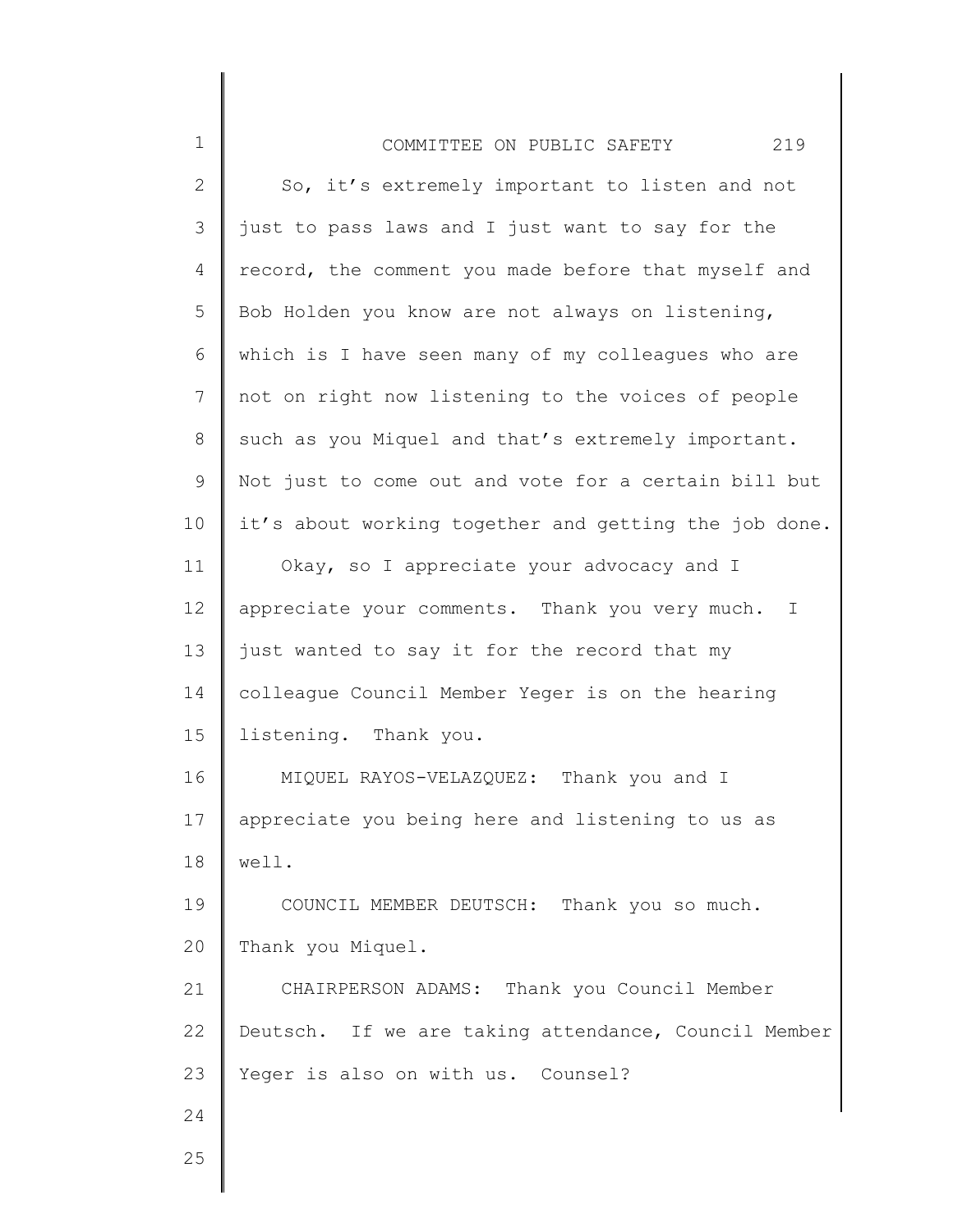1 2 3 4 COMMITTEE ON PUBLIC SAFETY 220 COMMITTEE COUNSEL: Next up is Albert Fox Cahn followed Aditya Salgamay[SP?] followed by Melissa Michio.

SERGEANT AT ARMS: Time starts now.

5

6 7 8 9 10 11 12 13 14 15 16 17 18 19 ALBERT FOX CAHN: Hello, my name is Albert Fox Cahn and I am the Executive Director of the Surveillance Technology Oversight Project, a New York based privacy and Civil Rights group and we commend the Council for taking a number of the actions that are outlined today. And quite frankly, it should not be controversial that in a democratic city, not in the partisan term but simply in a city where we believe in the democratic process and having our elected officials hold those who act on behalf of the people accountable to the people. That we would take these steps. That we would ensure that at the NYPD Commissioner is confirmed by the Council. As all high ranking City officials should be.

20 21 22 23 24 25 But beyond that, that we begin to actually address the decades long need to ensure that our police accountability process, our discipline process, the Patrol Guide is worth the paper its printed on. We have so systemically ignored the rules that we put on paper that it is unclear what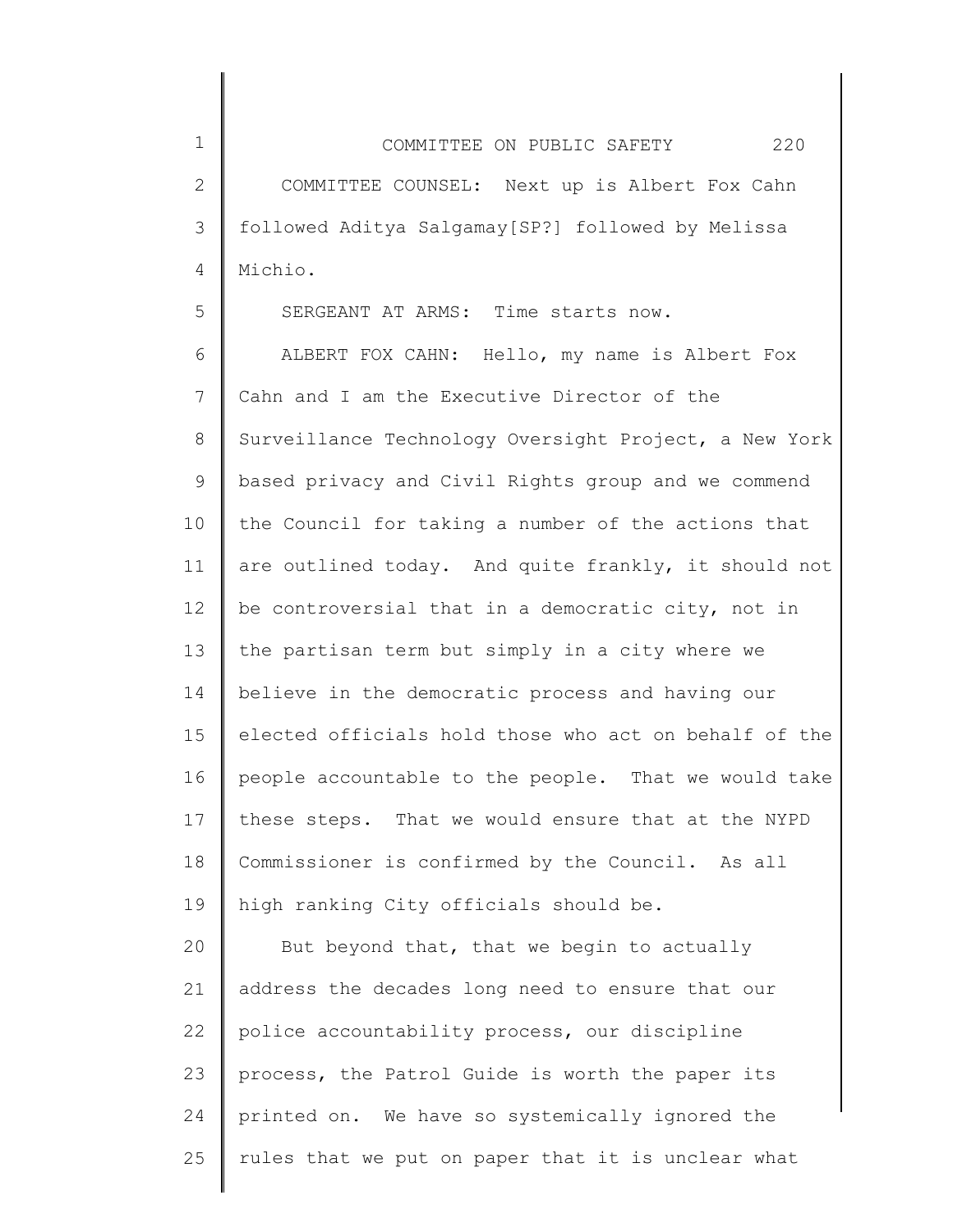1 2 3 4 5 6 COMMITTEE ON PUBLIC SAFETY 221 meaning they have for the vast majority of officers. It is unclear what rules we truly have in effect and we have a pattern here with the NYPD of failing to abide by the rules and the laws that it is entrusted to uphold.

7 8 9 10 11 12 13 And that to me is chilling. It's not just chilling because of the violence we have seen. It's not just chilling because of the ways that it impacts civil rights and the ways that it impacts so many overpoliced communities. It is chilling because it calls into question the very legitimacy and integrity of our form of government.

14 15 16 17 18 19 20 And I think as an example of this, we can take the NYPD's attempts to circumvent and invade some of the legislation this very Council has enacted in recent months and years. We have seen a state of new laws go into effect, trying to push back against documented police abuse only for the PD to evade them.

21 22 23 24 One that I particularly want to highlight is the public oversight of Surveillance Technology Act or post-Act, which was passed by this Committee and this Council last year. Which put into place the first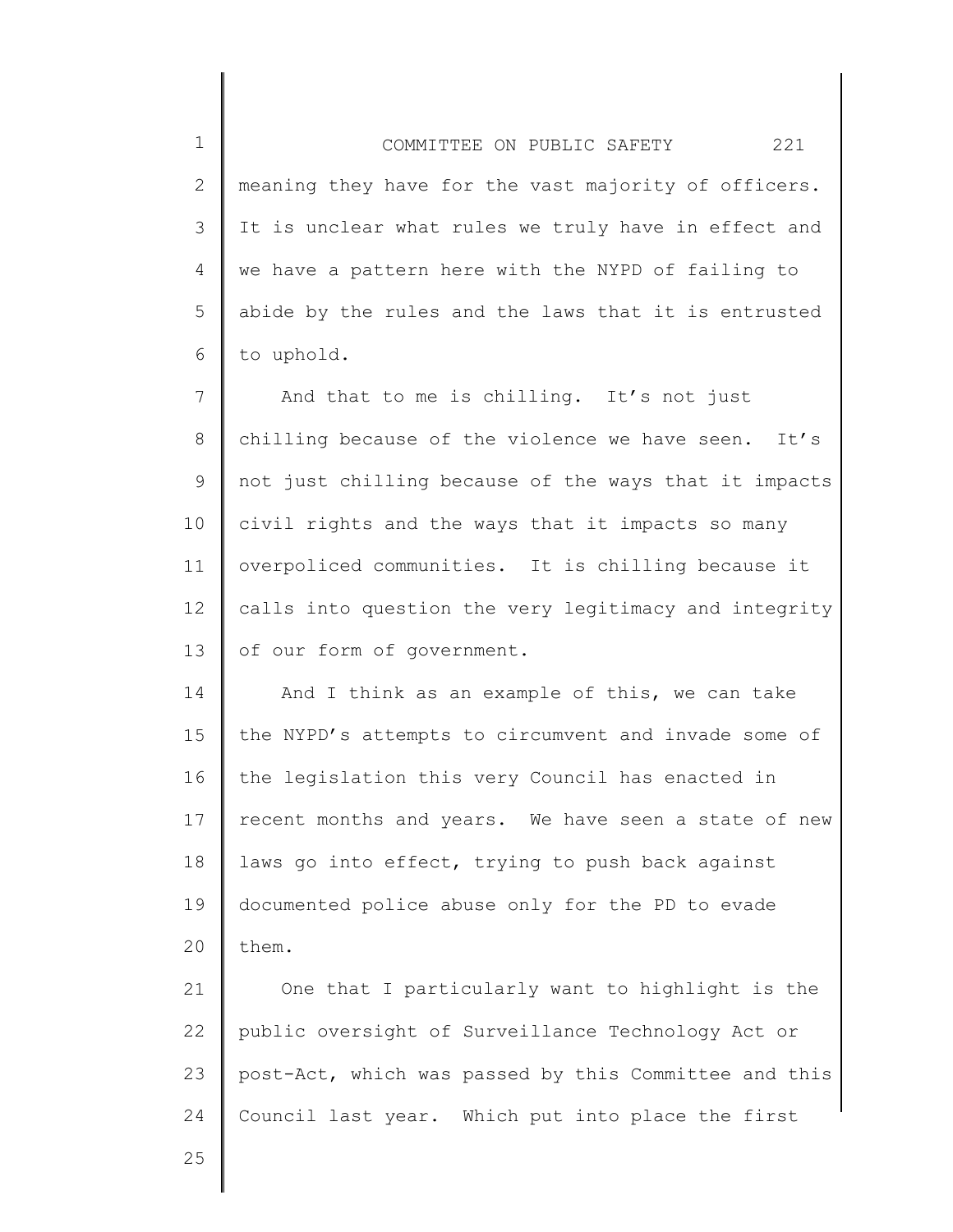2 3 4 5 COMMITTEE ON PUBLIC SAFETY 222 set of reforms on NYPD surveillance in a generation which went into effect just last month and now in nine days, the deadline for this current comment period will run out.

6 7 8 9 10 11 12 13 14 And part of why I am fighting this is because the NYPD rather than abiding by the law that this Council passed, once again tried to hold itself out there as a force that only is entrusted to police itself. They published comments that circumvent the law which do not tell the public what they are supposed to tell us. Which really make a mockery of the Council's effort to order it. To engage in the most baseline transparency exercise.

15 16 17 18 19 20 21 22 This should not be partisan. This should not be polarizing. This should not be something which is dividing us along these lines. This should be the most fundamental commitment that any of us have as people who believe in this city and believe in the power of this form of government that every agency, even our police agency, will be held accountable at the end of the day.

23 24 Thank you so much for the opportunity to testify. COMMITTEE COUNSEL: Thank you for your testimony.

25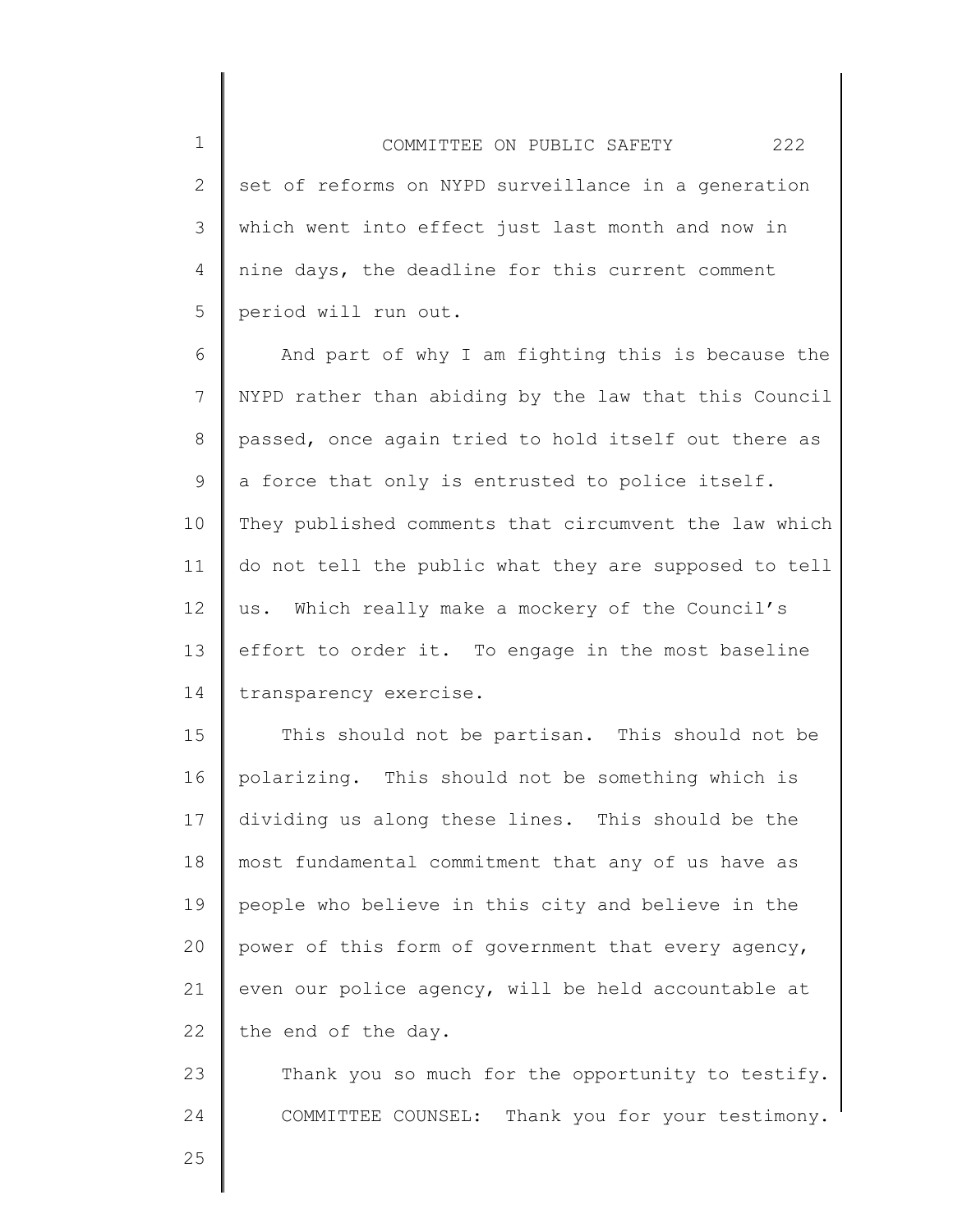| $\mathbf 1$  | COMMITTEE ON PUBLIC SAFETY<br>223                     |
|--------------|-------------------------------------------------------|
| $\mathbf{2}$ | Next up will be Aditya Salagamay followed by Melissa  |
| 3            | Michio followed my Robert Malek.                      |
| 4            | SERGEANT AT ARMS: Time starts now.                    |
| 5            | ADITYA SALAGAMAY: Thank you Council and thank         |
| 6            | you Chair Adams for convening the hearing and for     |
| 7            | giving me the opportunity to testify. My name is      |
| 8            | Aditya. I am speaking solely in the capacity of a     |
| 9            | long time Manhattan resident. I am not officially     |
| 10           | affiliated with any other advocacy organization       |
| 11           | although I very much appreciate all their             |
| 12           | perspectives offered here.                            |
| 13           | I would like to highlight just two terms I think      |
| 14           | that really crystalize what this issue means to me    |
| 15           | and in particularly why I support every bill on the   |
| 16           | table today.                                          |
| 17           | One is impunity and the other is trust. Impunity      |
| 18           | is something that I feel the NYPD operates with on a  |
| 19           | daily basis and it is something that I as a person of |
| 20           | color and as a person who has participated in         |
| 21           | protests throughout the city over the last several    |
| 22           | months, have seen with my own two eyes.               |
| 23           | Impunity means seeing a protestor shout a curse       |
| 24           | word at you and beating them with a baton without     |
| 25           |                                                       |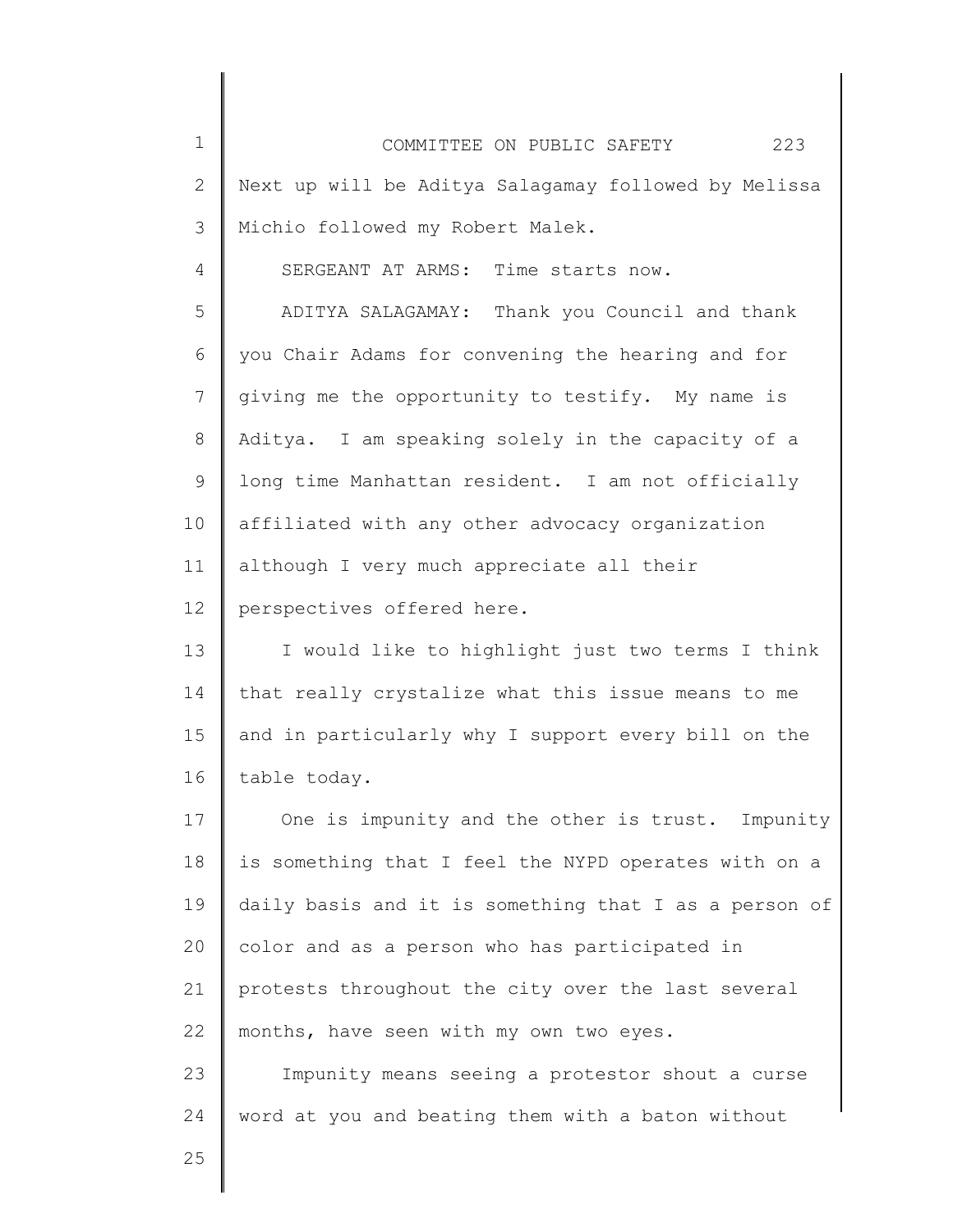| $\mathbf 1$  | 224<br>COMMITTEE ON PUBLIC SAFETY                     |
|--------------|-------------------------------------------------------|
| $\mathbf{2}$ | even considering what that means for reprimand later  |
| 3            | on. Impunity is the way that Commissioner Shea uhm,   |
| 4            | can publicly show his distain for this process, for   |
| 5            | this democratic process by refusing to show his face  |
| 6            | at any hearing on an important topic like this that   |
| 7            | concerns as people have said, his very job itself.    |
| 8            | I would like to point, in particular to a point       |
| 9            | that Mr. Chernyavsky made earlier, Oleg from the NYPD |
| 10           | that I thought was made almost in a bit of bad faith. |
| 11           | He said, with regard to the Commissioner being        |
| 12           | approved by the Council, why should that happen for   |
| 13           | the NYPD and not for another agency. He pointed to    |
| 14           | City Council members.                                 |
| 15           | I ask you one question; can a City Council Member     |
| 16           | shoot a man? Can a City Council Member beat someone   |
| 17           | up on the street? Can a City Council Member do        |
| 18           | something like that violates somebodies basic         |
| 19           | physical safety? Can a City Council Member threaten   |
| 20           | somebodies life? I don't think so but the NYPD can    |
| 21           | and that is why the NYPD must be treated as its own   |
| 22           | organization. That's why the NYPD must have           |
| 23           | authority that sends not from its own Commissioner    |
| 24           | but from the people who it serves. And the second     |
|              |                                                       |

 $\parallel$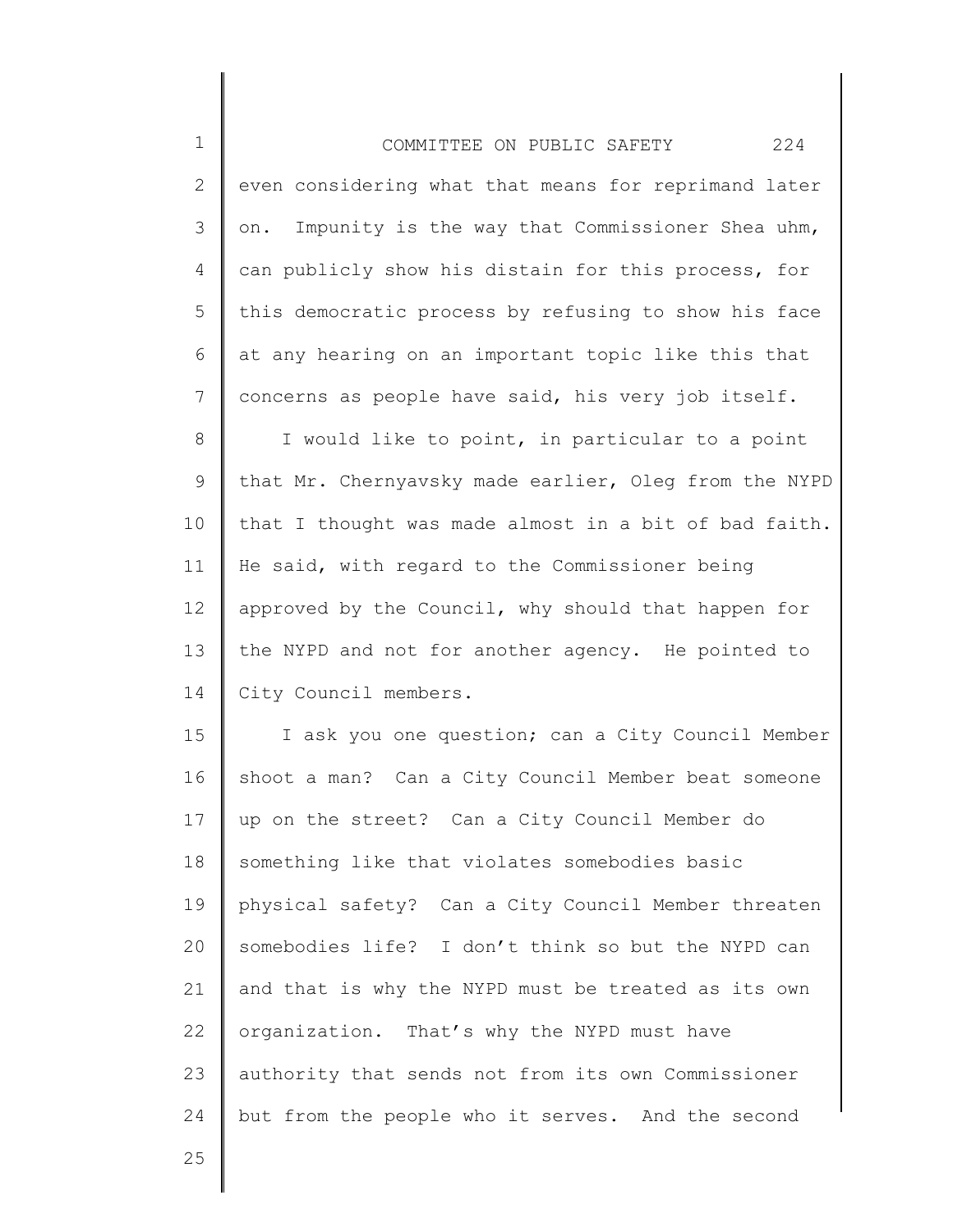| $\mathbf 1$    | 225<br>COMMITTEE ON PUBLIC SAFETY                     |
|----------------|-------------------------------------------------------|
| 2              | point here is trust. I think I speak for many other   |
| 3              | New Yorkers, a majority in fact, say that I don't     |
| $\overline{4}$ | trust the NYPD when it comes to dealing with my own   |
| 5              | personal safety. That comes from my own experience    |
| 6              | and it comes from the vast wealth of data we have.    |
| $7\phantom{.}$ | That show the abuses of power. That continue to       |
| 8              | happen on a daily basis in this city.                 |
| 9              | And one way to restore that trust is                  |
| 10             | transparency. You know how do we get transparency?    |
| 11             | One example is right here on the table is having      |
| 12             | reports on every single traffic stop that happens.    |
| 13             | That's only one small way to get further transparency |
| 14             | but that's the sort of thing we need to be doing to   |
| 15             | build trust. Another thing I would say is we don't    |
| 16             | trust Mayor de Blasio on the police issue. After      |
| 17             | what happened to his own daughter, we have seen how   |
| 18             | Mayor de Blasio is under the thumb of the PBA and the |
| 19             | Commissioner and has refused to enact significant     |
| 20             | reform. As we can see from Chelsea Davis earlier      |
| 21             | today, totally unable to provide an affirmative       |
| 22             | reason why the Commissioner should have the authority |
| 23             | over punishment. Why the Commissioner should not be   |
| 24             | approved by the Council.                              |

║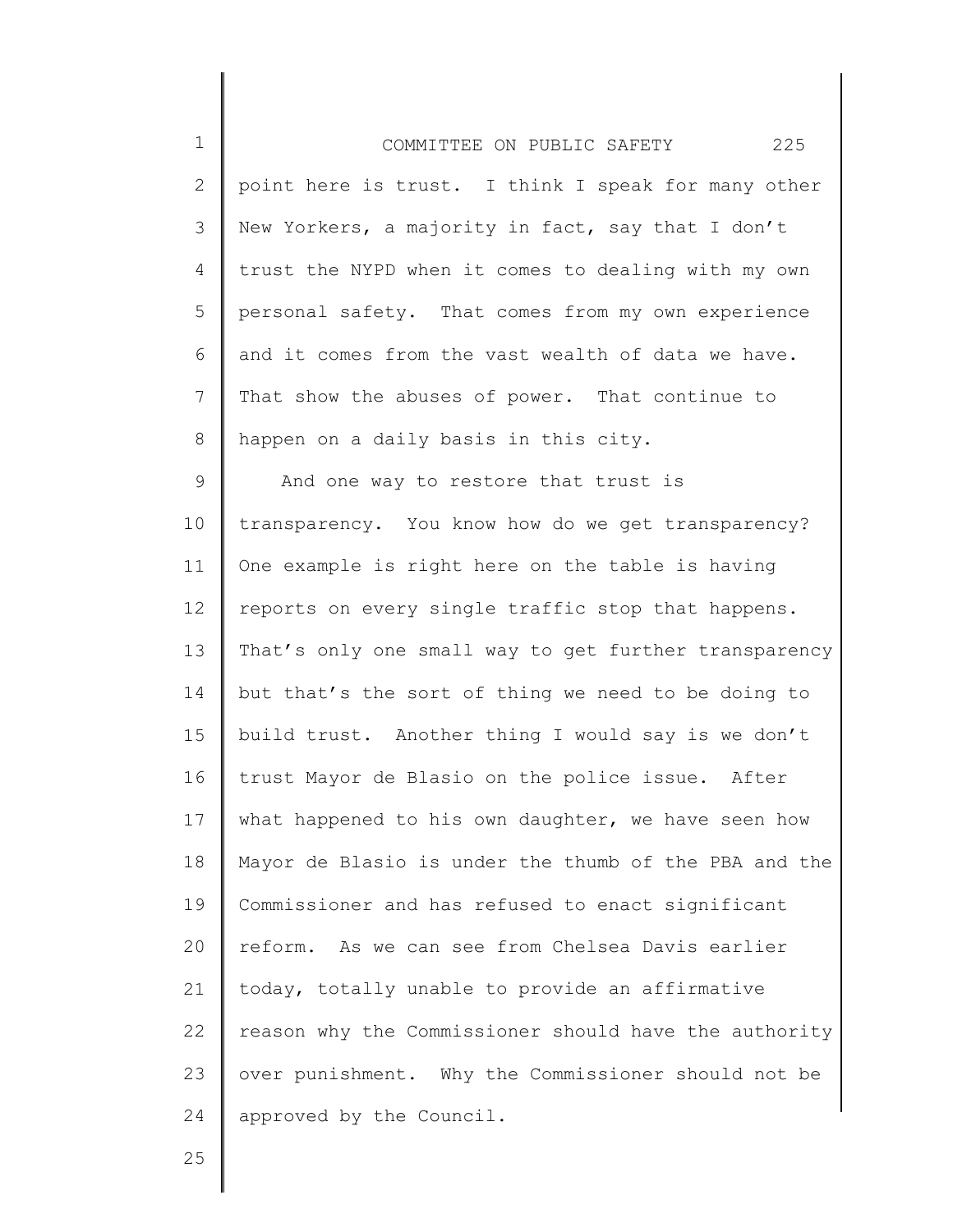| $\mathbf{1}$    | 226<br>COMMITTEE ON PUBLIC SAFETY                                |
|-----------------|------------------------------------------------------------------|
| 2               | Another example, I was protesting with the Black                 |
| 3               | Lives Matter Movement over this summer - sorry I have            |
| 4               | one more minute. On 6 <sup>th</sup> Avenue by Bryant Park, steps |
| 5               | away from my own office building and I, with my own              |
| 6               | eyes observed officers kettle an entire group of                 |
| 7               | protestors and proceed to beat them. None of whom                |
| 8               | were armed or violent in any way, beat them with                 |
| 9               | their batons. And I was stunned to see two months                |
| 10              | later Wanita Holmes, who is claiming to be a voice of            |
| 11              | the people here, say publicly that the NYPD has never            |
| 12 <sub>1</sub> | used kettling.                                                   |

13 14 15 16 17 18 19 20 21 22 23 24 I am not sure if I am supposed to not believe my own eyes or what but that's just another example of how the trust has continued to be eroded over the last few years with the NYPD. Finally, Council Member Deutsch, you made a point about sincerity earlier. As someone who uses the NYC Subway every single day and without much concern, I was very sorry to hear that you feel unsafe on the Subway. That's really hard and I hope we can work together to make that a little easier for you. But I will say that's not really what's on the table here. What's on the table is how we can stop Black and Brown people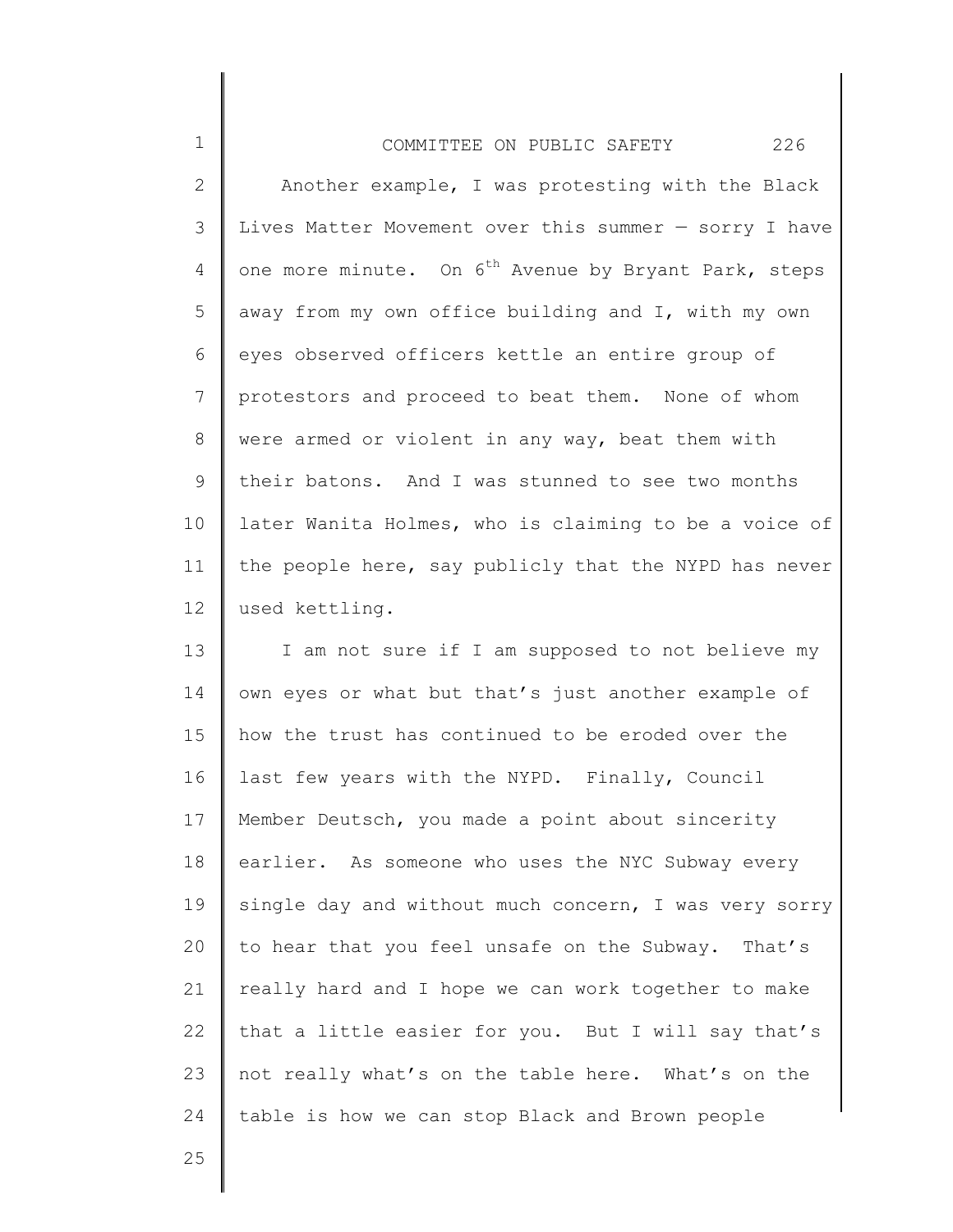1 2 3 COMMITTEE ON PUBLIC SAFETY 227 getting killed and abused every day by this police department.

4 5 6 7 8 9 10 11 12 It's not about helping you come up with propaganda. How can you come up with positive ways that we have interacted with the NYPD even if none exists. It's about debating the bills on the table that are here to prevent police abuses to create accountability. To rebuild trust with the community and to increase transparency so the police officers can no longer operate with impunity against their own citizens. Thank you.

13 14 15 COMMITTEE COUNSEL: Thank you for your testimony. Next up will be Melissa Michio followed by Robert Malek followed by Michael Wetstone.

16 17 18 19 20 21 22 23 24 SERGEANT AT ARMS: Time starts now. COMMITTEE COUNSEL: Just one moment, those are all the witnesses we have on the list at the moment. If there any other witnesses who wish to testify, please use the Zoom raise hand function. Thank you. SERGEANT AT ARMS: Time starts now. COMMITTEE COUNSEL: Melissa Michio? MELISSA MICHIO: I am sorry. Good afternoon Council Members. My name is Melissa Michio. I am an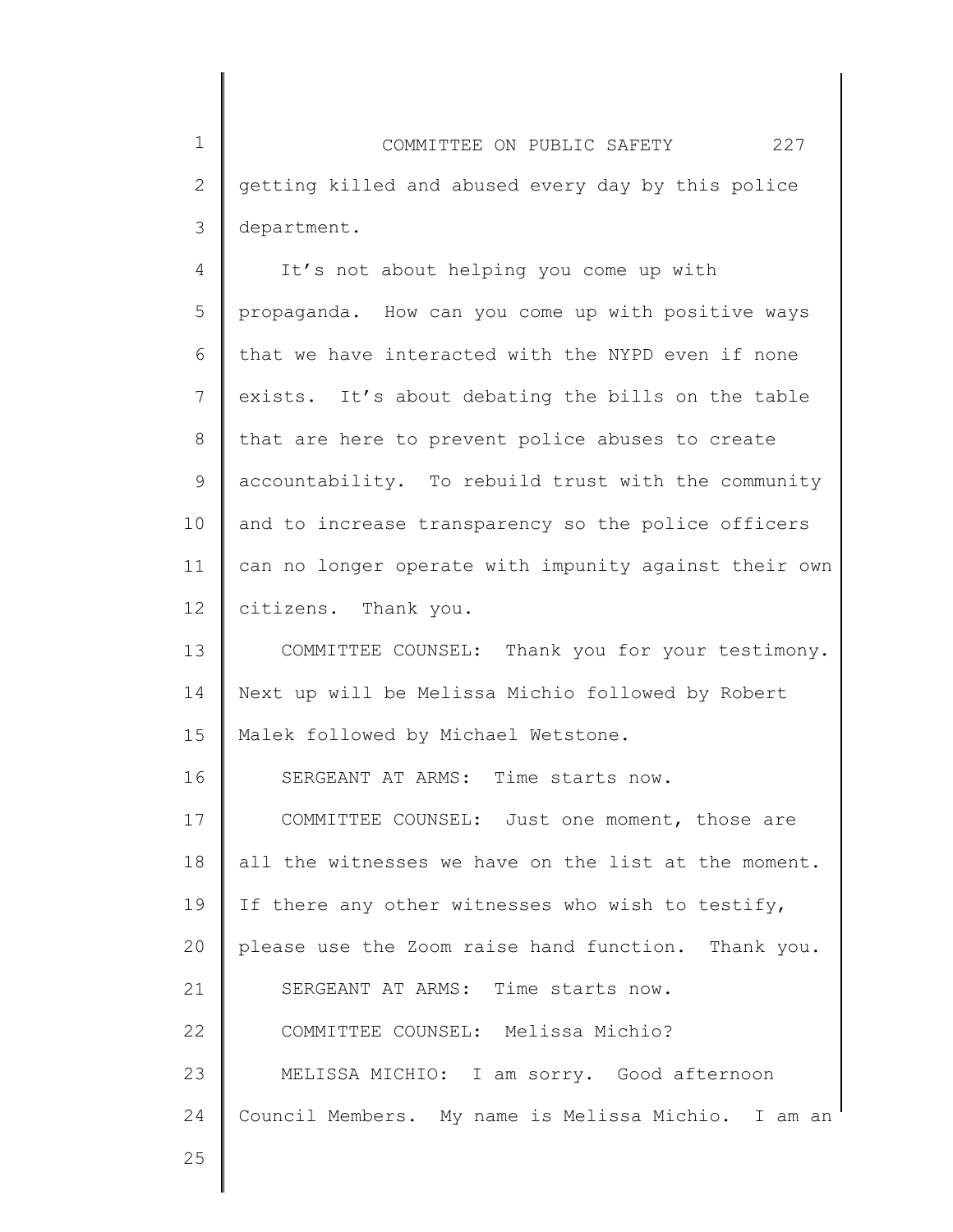| $\mathbf 1$  | 228<br>COMMITTEE ON PUBLIC SAFETY                     |
|--------------|-------------------------------------------------------|
| $\mathbf{2}$ | Activist with the Campaign for an Elected Civilian    |
| 3            | Review Board. We would like to speak today in favor   |
| 4            | of the Resolution which calls on the state to remove  |
| 5            | the sole disciplinary authority from Police           |
| 6            | Commissioner. Since the NYPD cannot police itself     |
| 7            | without bias. However, we want to make clear that we  |
| 8            | believe the situation is dire for the city's people   |
| 9            | of color. Many of whom face police misconduct and     |
| 10           | brutality with very few officers held accountable by  |
| 11           | the department or the appointed and powerless CCRB.   |
| 12           | For every well-known tragedy like the killing of      |
| 13           | George Floyd, there are scores of nameless victims    |
| 14           | who never see the justice they deserve. For this      |
| 15           | reason, much more is needed than this resolution in   |
| 16           | order to truly hold police accountable.               |
| 17           | In the coming weeks, Council Members Inez Barron      |
| 18           | and Alicka Ampry Samuel, and Jimmy Van Bramer will    |
| 19           | introduce the Community Power Act. Power stands for   |
| 20           | Police Oversight with Elective Review. This Act       |
| 21           | create a community elected board that finally has the |
| 22           | power to do what is needed to discipline or fire      |
| 23           | abusive cops and to truly represent communities that  |
| 24           | suffered for far too long.                            |
|              |                                                       |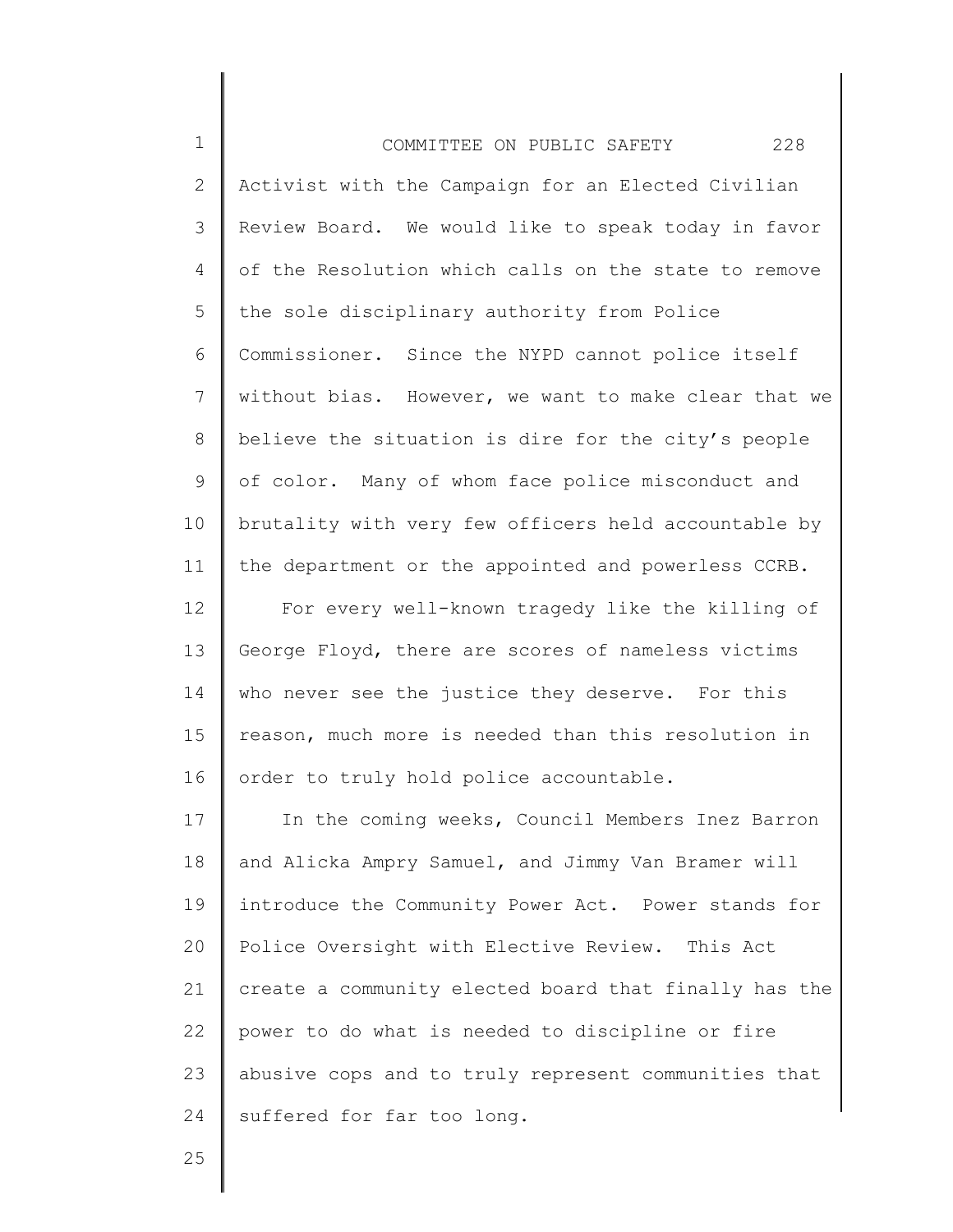| COMMITTEE ON PUBLIC SAFETY                            | 229 |
|-------------------------------------------------------|-----|
| The Act also establishes an independent               |     |
| prosecutor to prosecute criminal acts by NYPD without |     |
| bias. We do not believe it is necessary to wait for   |     |

5 6 the state to act for reasons that are explained in detail by a legal brief that we are submitting.

7 8 9 10 11 12 We can revolutionize the CCRB now and balance the scales of power back to the people of the city. This crisis is a building on fire and reforms such as the resolution being discussed today, although a step in the right direction, like bringing a bucket of water to the fire.

13 14 15 16 17 18 19 20 The Community Power Act is a fire engine. It will provide a powerful mechanism for communities to have a voice in policing and truly hold police accountable when there are abuses. No one step will solve the problem we are facing but when it comes to systemic racism, police brutality, we need to make sure the steps we are taking are big steps and that we take them boldly.

21 22 23 24 With that in mind, we ask that you help us empower communities most impacted by this failing system and support the Community Power Act. Thank you.

25

1

2

3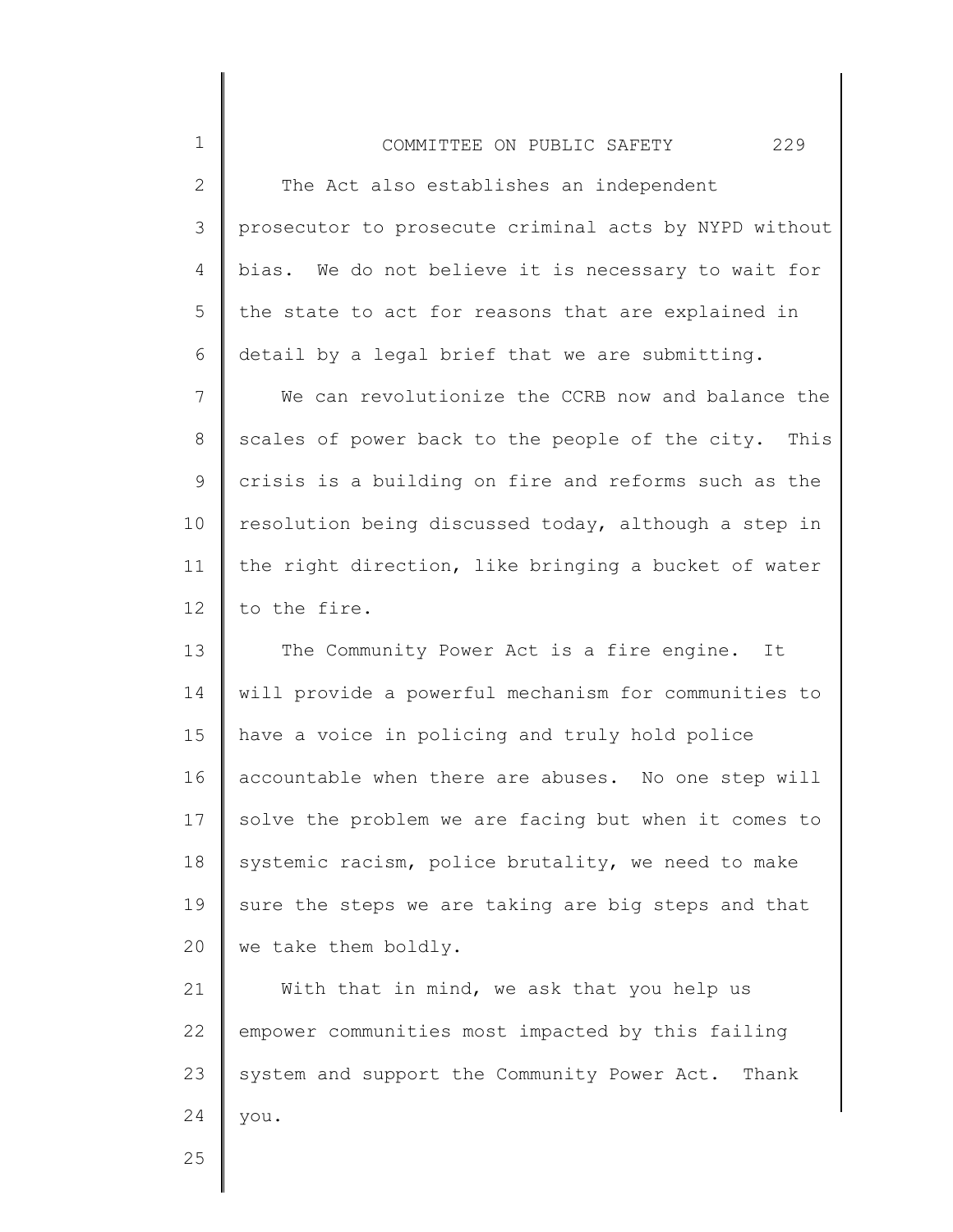| $\mathbf 1$  | 230<br>COMMITTEE ON PUBLIC SAFETY                     |
|--------------|-------------------------------------------------------|
| $\mathbf{2}$ | COMMITTEE COUNSEL: Thank you. Next up will be         |
| 3            | Robert Malek followed by Michael Wetstone.            |
| 4            | SERGEANT AT ARMS: Time starts now.                    |
| 5            | COMMITTEE COUNSEL: I don't believe we have            |
| 6            | Robert Malek. Let's turn to Michael Wetstone.         |
| 7            | SERGEANT AT ARMS: Time starts now.                    |
| 8            | MICHAEL WETSTONE: Good afternoon. New York City       |
| 9            | Council expected quests and fellow concerned citizens |
| 10           | of New York City, I find a privilege, an honor and    |
| 11           | responsibility to address you today. My name is       |
| 12           | Michael Rock Wetstone. I am retired MTA New York      |
| 13           | City Transit employee who is responsible for          |
| 14           | procurement and material distribution throughout New  |
| 15           | York City operations.                                 |
| 16           | I am a member of a nationwide paid membership for     |
| 17           | Motorcycle Rights organization, a more than 3,500     |
| 18           | members known as ABATE, which is American Bikers Aim  |
| 19           | Toward Education. I am the current President in New   |
| 20           | York City of Five Boroughs Chapter of ABATE in New    |
| 21           | York State.                                           |
| 22           | I support the passing of Bill 1671, also house        |
| 23           | resolution 255, which speaks to anti-motorcycle       |
| 24           | profiling. Also, in support of bill 1538. I have      |
| 25           |                                                       |
|              |                                                       |

║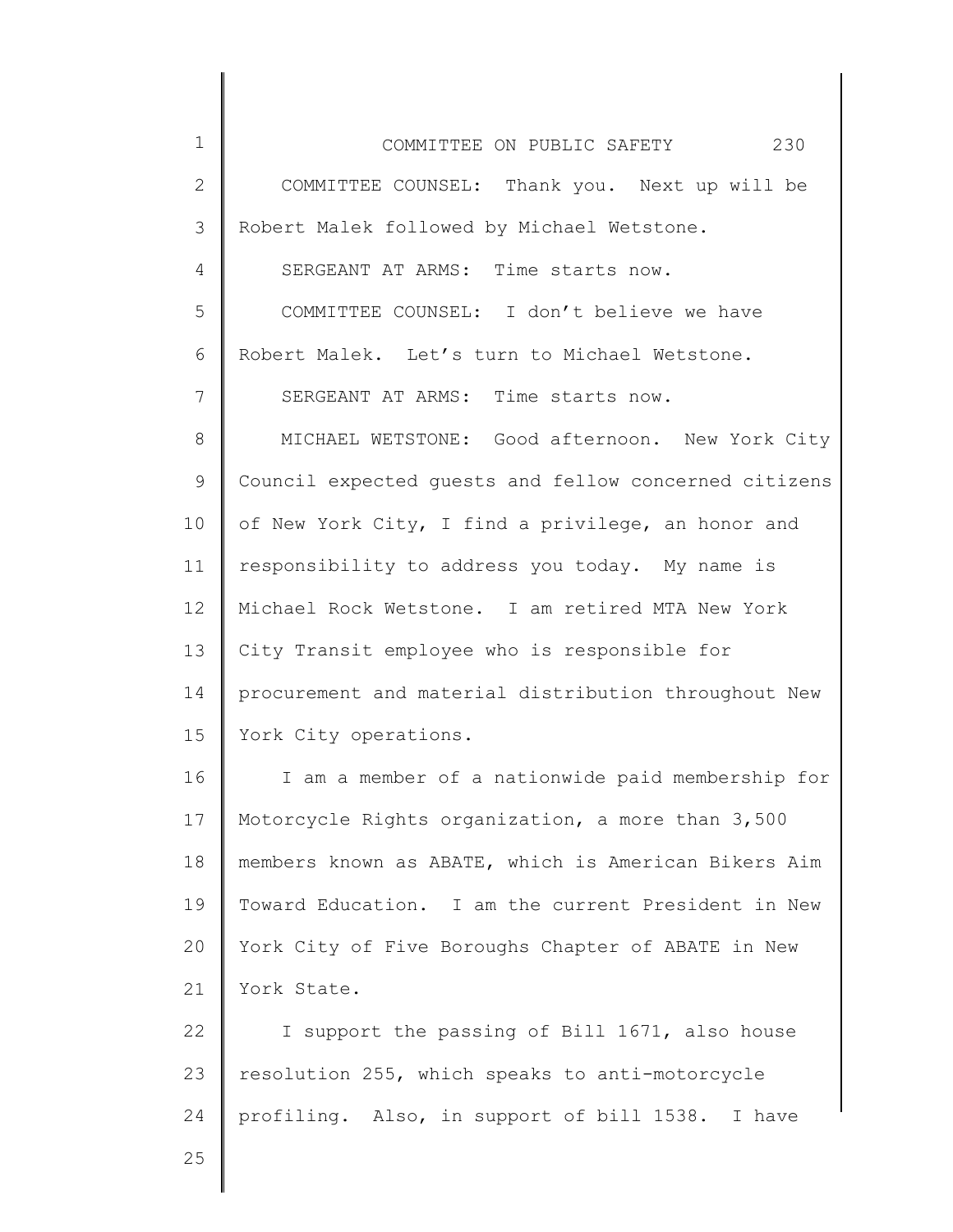1 2 3 4 5 6 7 8 COMMITTEE ON PUBLIC SAFETY 231 been an avid motorcycle rider for 40 years and a motorcycle rights advocate for 12 years. I am currently working with New York City DOT and NYPD and fellow New York City motorcycle advocacy groups to find the cores and to reduce the extremely high number of motorcycle deaths in New York City, 51 in 2020 despite COVID.

9 10 11 12 13 14 15 16 17 18 19 20 21 However, we have not been able to gain access to crash data that has the potential to help us to determine the cause of the crashes and the fatality. We, the unpaid members of the New York City MAC or Motorcycle Advisory Council have not been allowed to see this much needed information from New York City PD or New York City DOT. If we as experienced riders and a lot of coaches that some of us are, do not have access to this data, how can we in light of being invited to the table for this specific reason, how can we realistically help reduce the motorcycle fatalities of which the bulk of them are in South East Queens.

22 23 24 Let me enter a word though of thanks for New York City NYPD. Their assisted and escorted ABATE of New York Five Boroughs Chapter to Bar Place Center over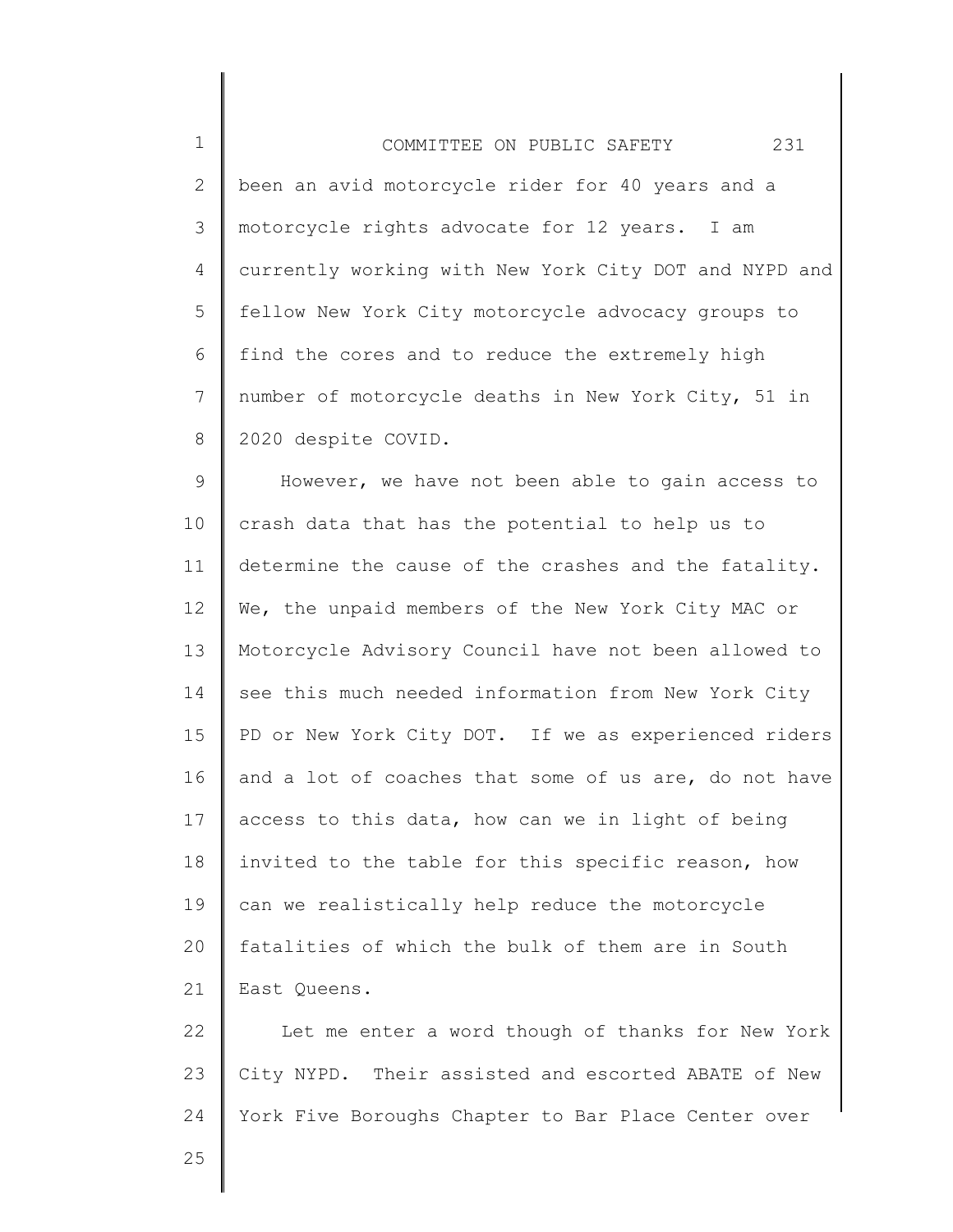1 2 3 COMMITTEE ON PUBLIC SAFETY 232 the Summer and the Black Lives Matter ride and protest.

4 5 6 7 8 9 10 11 12 13 14 15 16 Today, I am here also to address the matter and issue of New York City Police Department traffic stops and the need for quarterly reports and all traffic stops. Whether they be vehicles at roadblocks or checkpoints which seem to be geared mostly directly toward motorcycles. These reports should reflect the exact number of stops. The reason for the stops and the number of tickets and arrests during these stops and a reasonable and lawful explanation of the stops. Summonses and/or arrests should be reported. All reports should be made available by the end of the last following day of the next of the next month.

17 18 In reference to Bill 2220, this is a bill that sits close to my heart.

SERGEANT AT ARMS: Time has expired.

19

20 21 22 23 24 25 MICHAEL WETSTONE: In Brooklyn East New York in Brownsville area of New York City, I am 60 plus years of age and have lived under this unjust culture all of my life and as well as my now grown children and grandchildren. Thank you for allowing me to address this Council on Public Safety.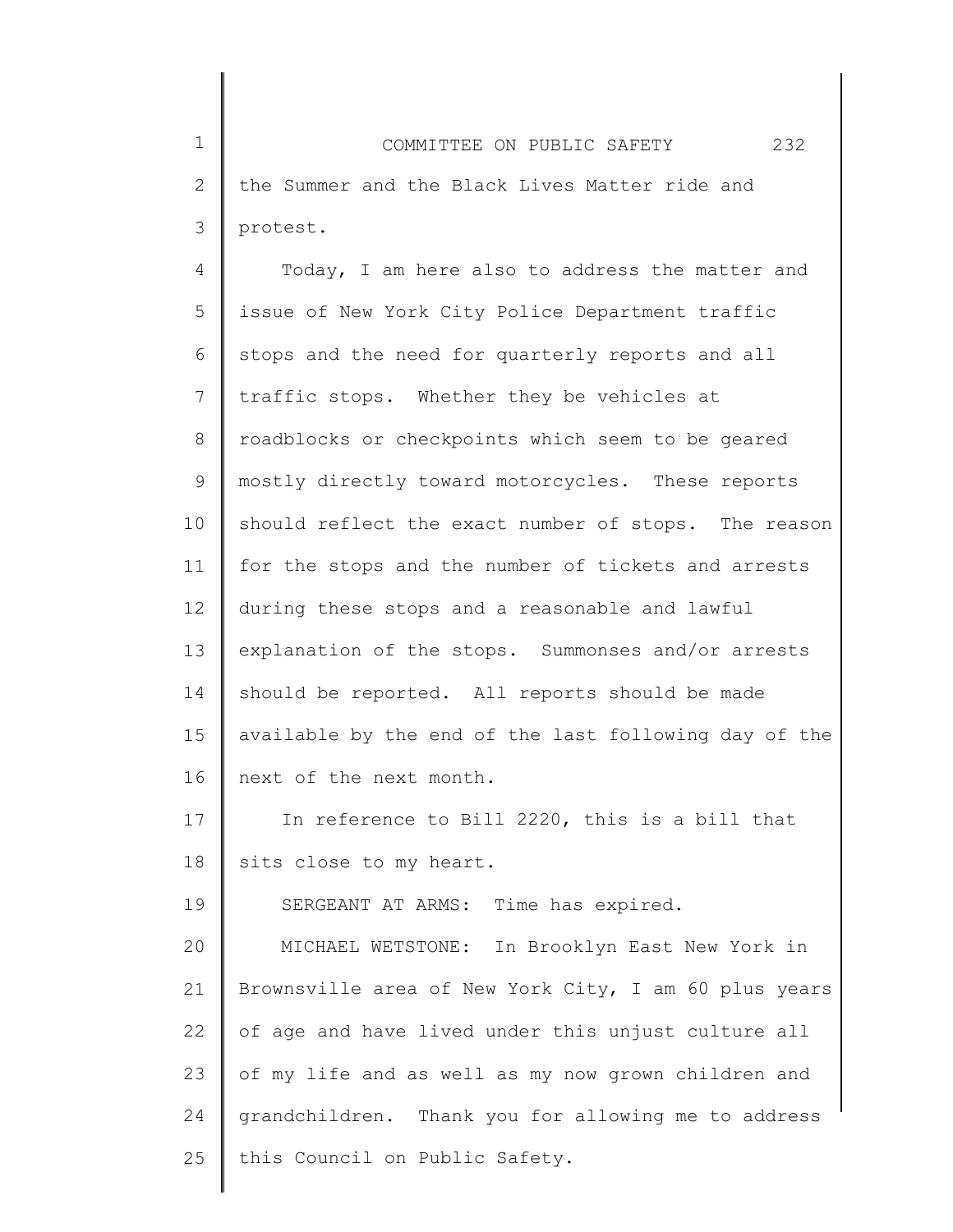2 3 4 5 COMMITTEE COUNSEL: Thank you for your testimony. If your name has not been called and you still wish to testify, please raise your hand using the Zoom raise hand function.

6 7 Seeing no hands, I will now turn it back to Chair Adams for closing remarks.

8 9 10 11 12 CHAIRPERSON ADAMS: Thank you so much Counsel. Thank you to everyone, we are now four in a half hours in and for those of you that hung out with us today, we have had a very, very good time during this hearing I think.

13 14 15 16 17 18 19 20 I would like to thank everyone who participated in this hearing. Everyone from the public, all the Administration, NYPD, I would like to thank my Committee Staff Daniel Ades, Kelly Taylor, Indiana Porta and Evan [INAUDIBLE 4:33:02] and again, all of my colleagues who hung out today. Thank you so much for enjoying this hearing with me. Have a great day. This  $-$ 

21 22 23 24 SERGEANT AT ARMS: Chair, Chair? I am sorry. Can you just give us one second. I have someone in attendees, I just need to confirm who they are. Just hold on. We may have —

25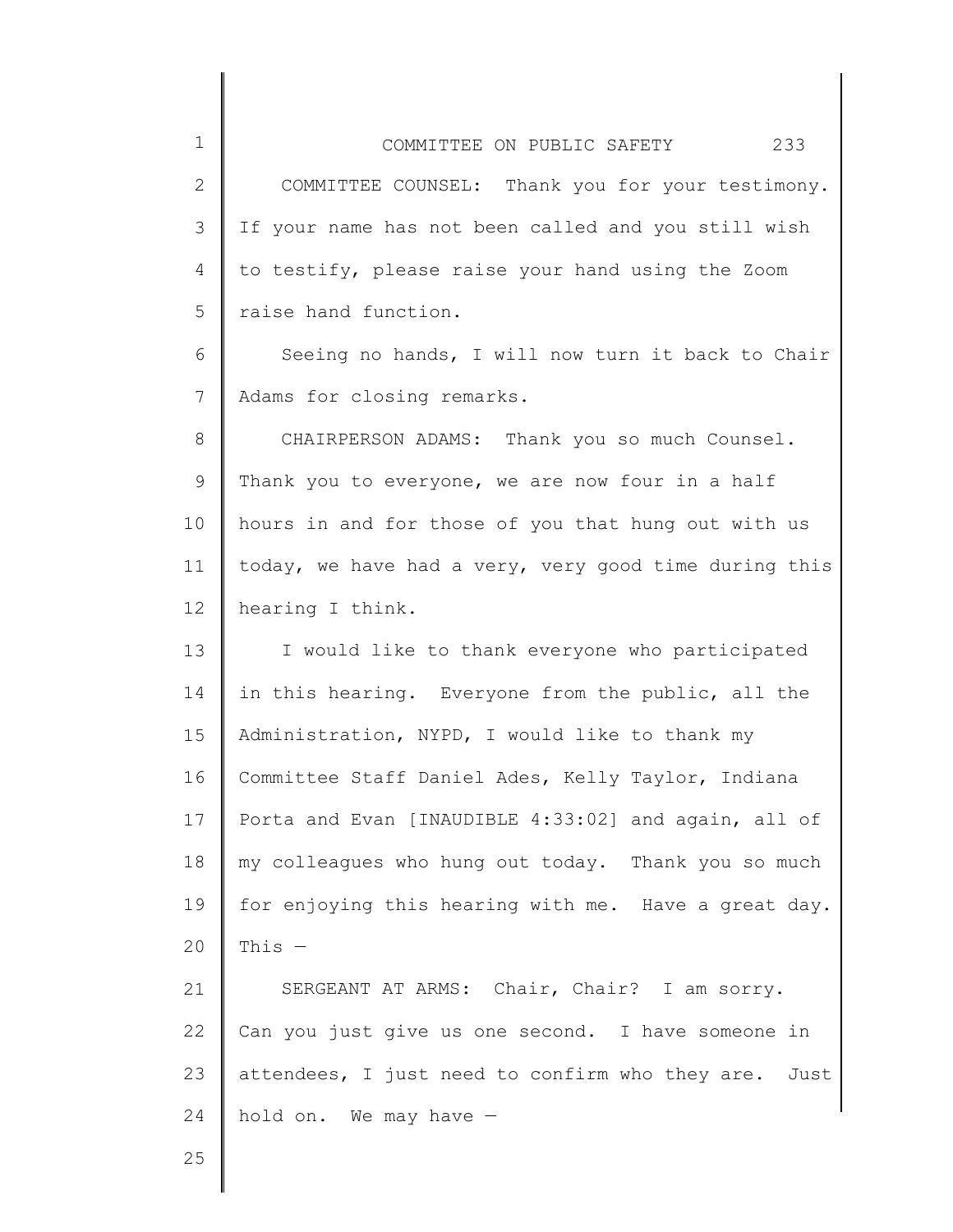| $\mathbf 1$  | 234<br>COMMITTEE ON PUBLIC SAFETY                       |
|--------------|---------------------------------------------------------|
| $\mathbf{2}$ | CHAIRPERSON ADAMS: I also see Council Member            |
| 3            | Miller has raised his hand.                             |
| 4            | COUNCIL MEMBER MILLER: The Council can go on            |
| 5            | with the official business. I would be remiss if I      |
| 6            | did not to say $-$ talk about the great leadership that |
| 7            | you exhibited this afternoon on such a critical         |
| 8            | topic. I want to thank you for bringing this before     |
| 9            | us. I want to thank all those who testified before      |
| 10           | this Committee. The fortitude that is required to       |
| 11           | sit and listen that you demonstrated for all of us.     |
| 12           | The leadership that you demonstrated for all of us is   |
| 13           | much appreciated and is what is necessary for us to     |
| 14           | really give this the gravity that it deserves and I     |
| 15           | think that you articulated the reason why we are here   |
| 16           | today. To hear from all sides, to hear how              |
| 17           | communities are impacted. All communities are           |
| 18           | impacted. I want to thank you again for your            |
| 19           | leadership and I just, I needed to say that. Thank      |
| 20           | you Madam Chair.                                        |
| 21           | CHAIRPERSON ADAMS: Thank you so much Council            |
| 22           | Member Miller, my Co-Chair of the Black, Latino and     |
| 23           | Asian Caucus. Shameless plug.                           |
| 24           |                                                         |

║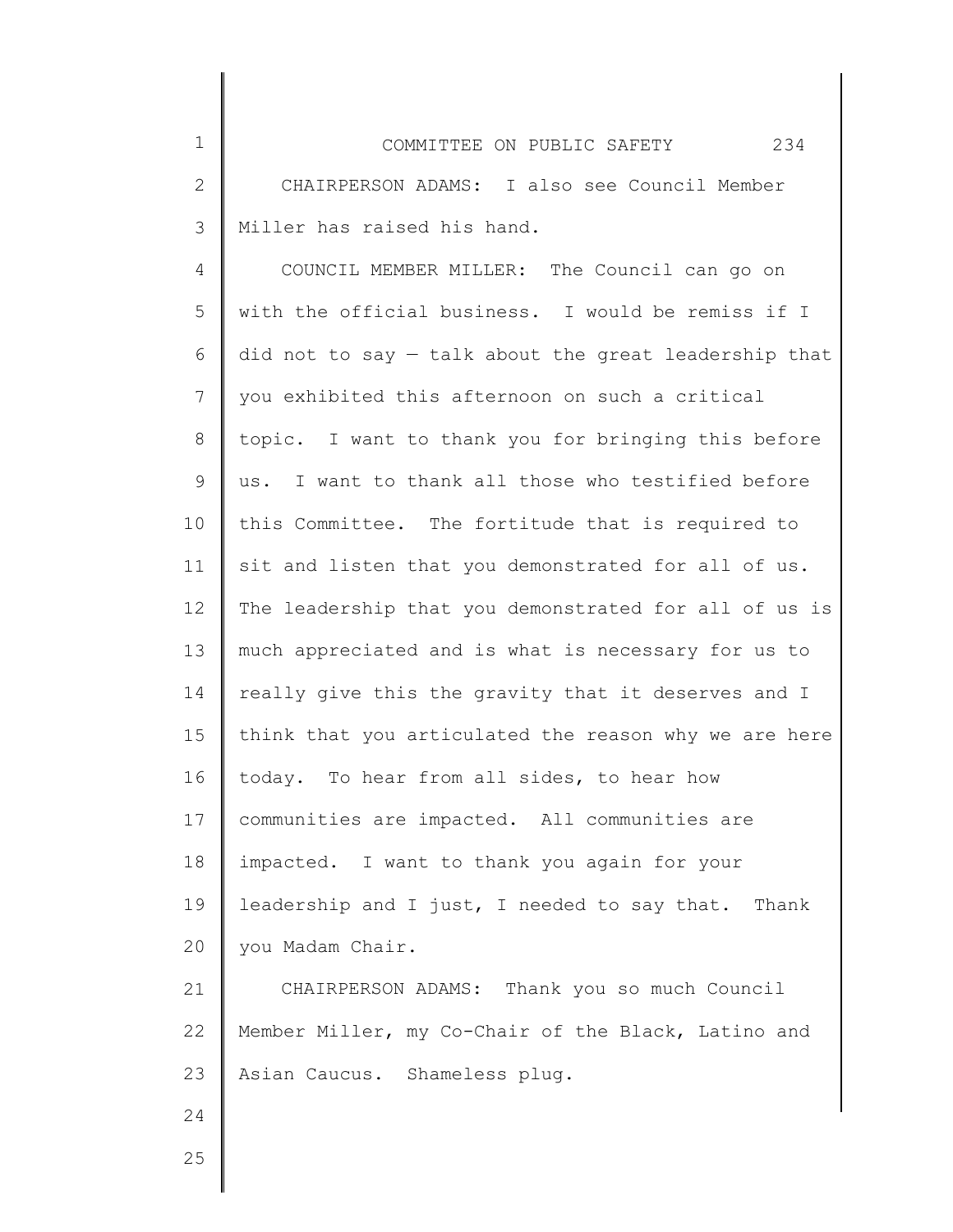| $\mathbf{1}$    | COMMITTEE ON PUBLIC SAFETY 235                        |
|-----------------|-------------------------------------------------------|
| $\mathbf{2}$    | COMMITTEE COUNSEL: We do have one more witness        |
| 3               | Chair. So, we are going to turn to the caller that    |
| $\overline{4}$  | we have.                                              |
| 5               | CHAIRPERSON ADAMS: Okay, thank you Counsel.           |
| 6               | SERGEANT AT ARMS: Time starts now.                    |
| 7               | ROBERT MALEK: Yes, hello? Hello?                      |
| 8               | COMMITTEE COUNSEL: You may begin your testimony.      |
| 9               | ROBERT MALEK: Oh, great thank you, thank you.         |
| 10              | Okay, hey, as far as CCRB, uhm, you know anytime they |
| 11              | I have called CCRB, they weren't particularly         |
| 12 <sup>°</sup> | [INAUDIBLE 4:35:15].                                  |
| 13              | They sent me over to internal affairs and then        |
| 14              | internal affairs kicks it over to the precinct and    |
| 15              | then I didn't hear from the precinct and then you     |
| 16              | call back internal affairs and they just ignore you.  |
| 17              | And the precinct ignores you and I have also had      |
| 18              | other experiences where they just kick it back to the |
| 19              | same officers that are part of the wrong doing to     |
| 20              | begin with.                                           |
| 21              | So, as far as CCRB figure as being down, I am         |
| 22              | sure I am not the only one who said, oh, we are not   |
| 23              | taking a report call, call internal affairs.          |
| 24              | And also, I just want to say you know, my name is     |
| 25              | Robert Malek and uhm, I have two websites,            |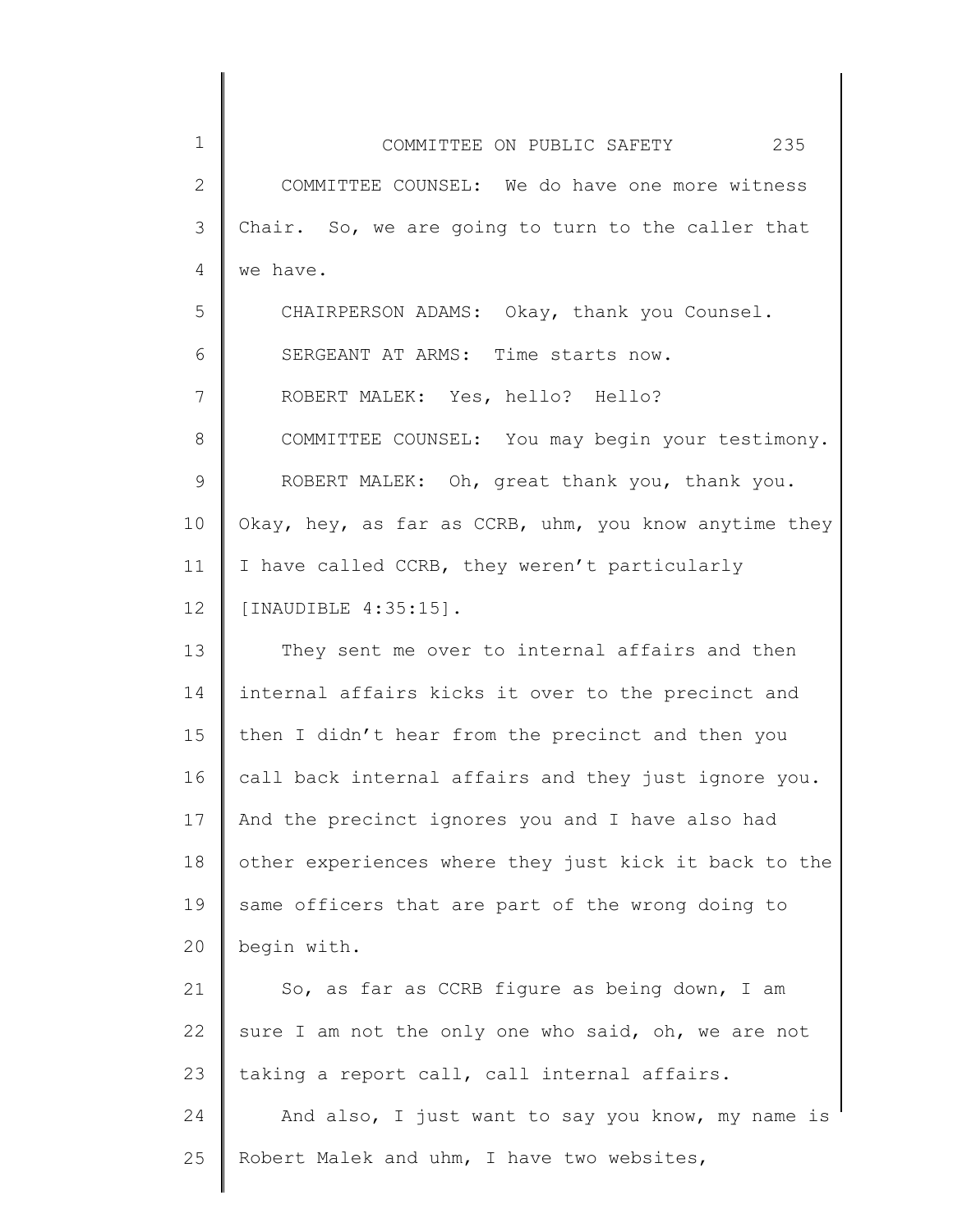1 2 3 4 5 COMMITTEE ON PUBLIC SAFETY 236 NYPDcomplaints.org and ACScomplaints.org and I am developing them on the websites. So, anyone is welcome to contact me or to see the development. I have a lot that I am going to be putting up.

6 7 8 9 10 11 12 13 14 15 16 17 18 19 Also, my input as far as the immunity is this. You know, uhm, it's not so easy to see someone. It just doesn't work that easy. You call up a lawyer and say hey, I want to sue this person and you are going to take it on contingency right? Uhm, the fact of the matter is unless you have a really good case, a lawyer is not going to take it. And how much is that going to cost you to hire that lawyer \$50,000? Especially if you are going up against a police officer or the government or \$50,000, \$100,000. You have to understand the government targets not just Black people. The reason why it works into Black people I think as a White person is because of class, of money.

20 21 22 23 24 25 They also target the poor. They target the poor. They target White people, Black people because they know that they are defenseless. And you know what, if you try and fight the government in the court as a prose, the judges don't want prose's there. I tried this. I studied the law. I have been in federal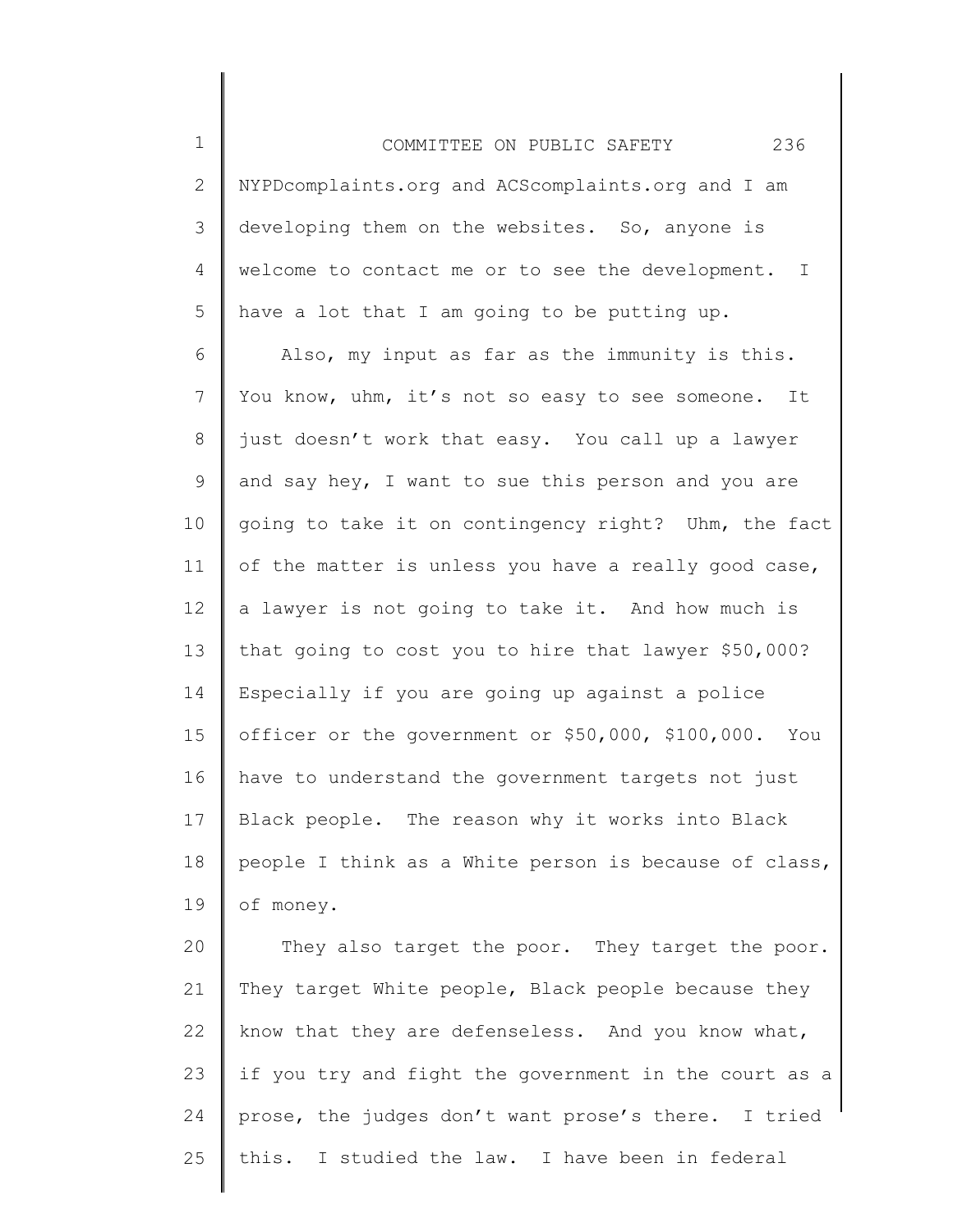1 2 3 4 5 COMMITTEE ON PUBLIC SAFETY 237 court. I've been in Court Appeals. I have been in Appeals. I have been in Article 78. Good luck filing as a prose against the government or against some of these people.

6 7 8 9 10 11 12 13 14 15 16 So, the whole idea of oh, you know, my God there is going to be a flood of all these lawsuits. I am sorry, it doesn't work that way. Okay, so you know, let me also continue over here. Uhm, that let me give you an example of how corrupt law enforcement is and it is not just there is a main target of men between 18-50 but children as well. Any children under ACS jurisdiction such as foster care are at risk and then they are abused. The evidence of which is concealed by New York City and ACS have their own police.

17 18 19 20 21 22 23 24 October 2018, I saw my 3-year-old daughter at ACS Brooklyn 19 Lodges Avenue. She had a week old head injury. I asked her what happened, she said her half-brother Joe threw her because she was crying. That Joe threw her into a wall. This entire visit and our statements were on audio tape. At the time she said this in the presence of ACS. You can hear ACS supervisor tell her to take away my phone since I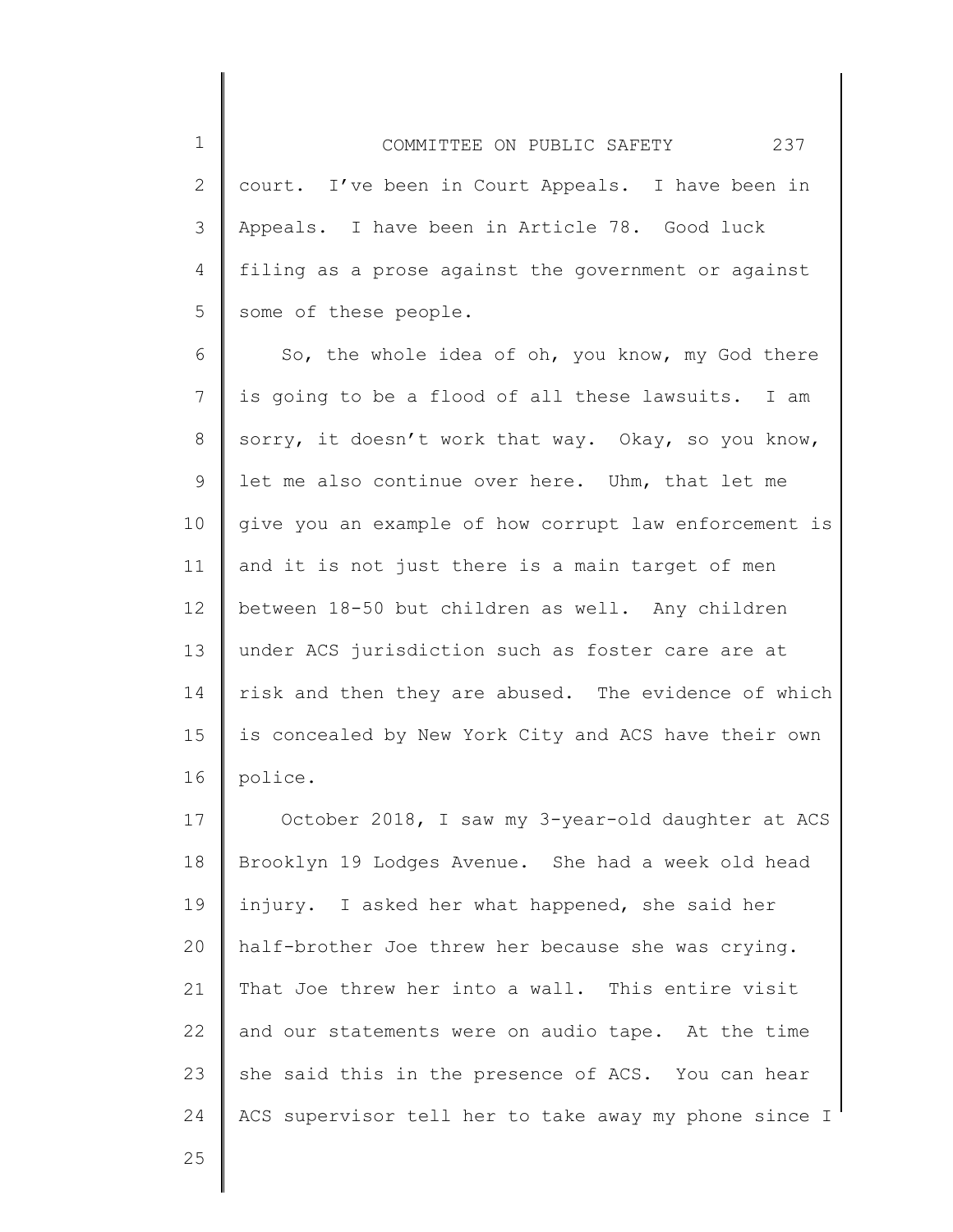1 2 3 4 5 6 7 8 9 10 11 12 13 14 15 16 17 18 19 20 21 22 23 24 25 COMMITTEE ON PUBLIC SAFETY 238 now had evidence of my child being injured under their jurisdiction and responsibility because her family was in a New York City shelter. SERGEANT AT ARMS: Time has expired. ROBERT MALEK: Alright, just a little bit more please. And my daughter was taken by ambulance to the hospital. There was an incident report and 77 Precinct closed the incident within 24 hours. Does no investigation and makes no arrest. ACS then files in court to suspend my visits with my child because I called 911 for my daughter. The request from the judge said I would be granted from recording to obtain any further evidence of my daughters abuse. Judge Williams then writes an order I can write, record, or have any witnesses with me when I see my daughter and further tells me that she has no jurisdiction through family [INAUDIBLE 4:38:47] either. ACS then places  $-$  this is key here. ACS then places signs up and they have their own police department. ACS then places signs up  $-$  not just me, but all parents. All parents from having any evidence of harm to their children while under the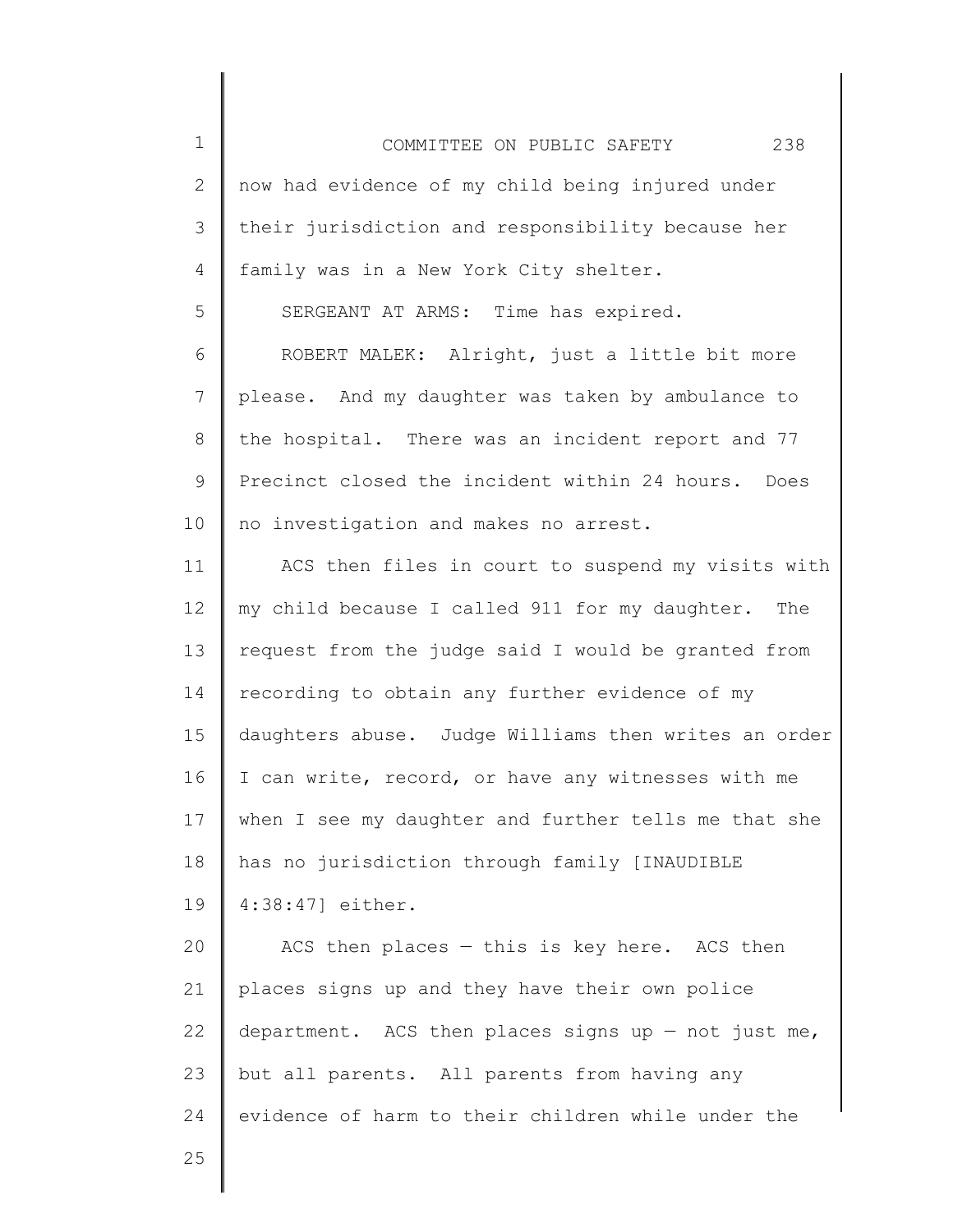1 2 3 COMMITTEE ON PUBLIC SAFETY 239 ACS jurisdiction. Just come and see on my website, ACScomplaints.com.

4 5 6 7 8 9 10 11 12 13 Now, Brooklyn Child Abuse Squad does not pick up this case with my daughter until 47 days later. Obviously, the head injury could no longer be seen at this point and they stated in the investigation that there were no witnesses, no reporters, close the case and writes on their report that my daughter was living with me, when my daughter was injured when meanwhile my daughter was living in the ACS shelter for at least 70 days. My daughter was not even with me for all that time.

14 15 CHAIRPERSON ADAMS: Mr. Malek, I have to interrupt you and ask you to please wrap up.

16 17 18 19 20 21 22 ROBERT MALEK: Okay, okay, yeah, it's just this last paragraph here. [INAUDIBLE 4:39:41] ACS were referenced or concealed furthermore because my daughter was afraid to say a word as to what happened to her and kept silent during the forensic interview when she was now four. They say in their report that she was a retarded mute.

23 24 When I had spoken with Detective [INAUDIBLE 4:39:54] Child Abuse Squad, I am told and this is key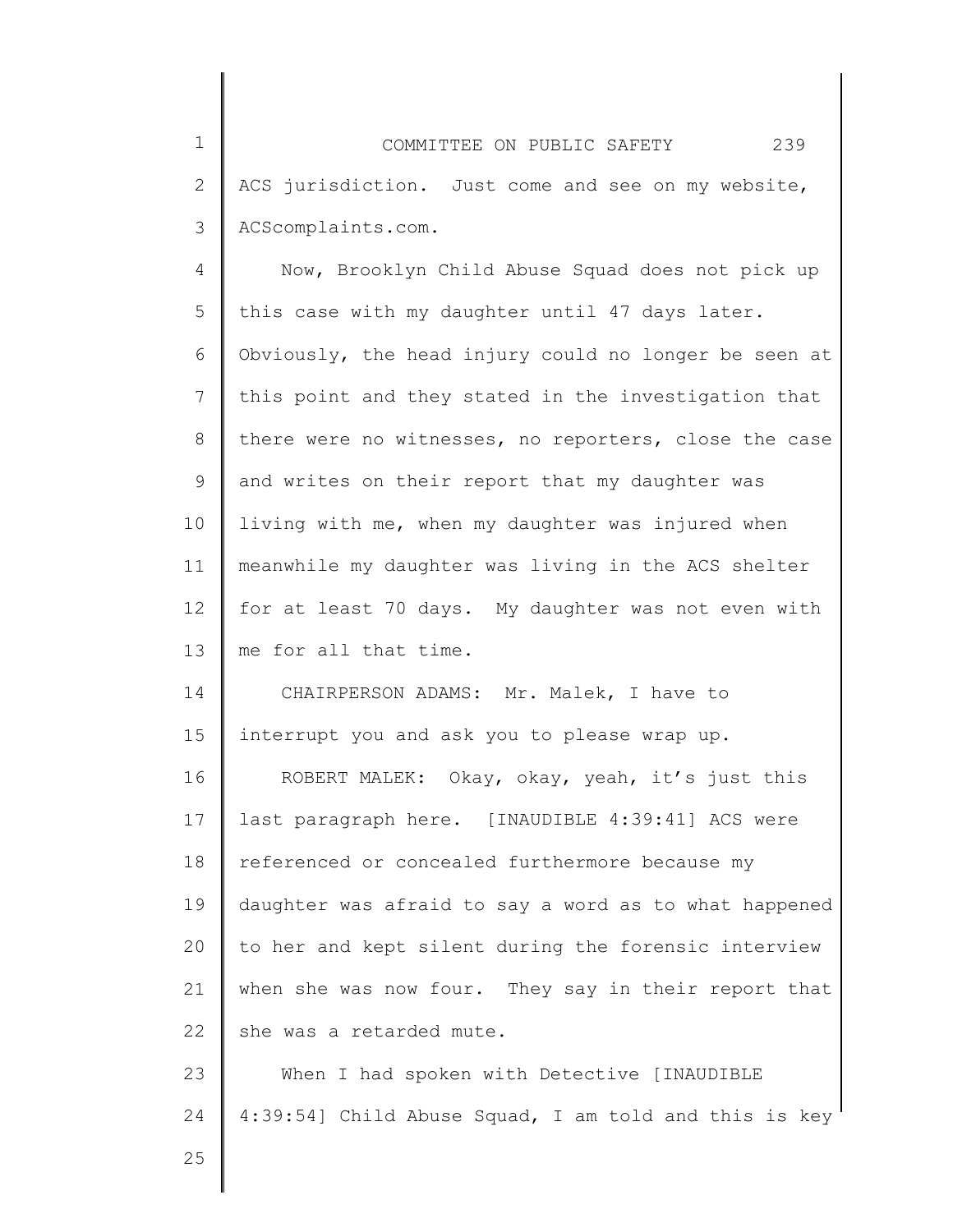| $\mathbf 1$    | 240<br>COMMITTEE ON PUBLIC SAFETY                       |
|----------------|---------------------------------------------------------|
| $\mathbf{2}$   | here. I am told that they can only accept evidence      |
| $\mathcal{S}$  | if it comes from the government. From the Government    |
| 4              | or hospital and will not view photos of my daughters    |
| 5              | injury nor audio tape regardless of the fact that       |
| 6              | they placed in the report, we will reopen if more       |
| $\overline{7}$ | information becomes available.                          |
| 8              | So, I just wanted to show that, that they also          |
| 9              | want their own government evidence in their own         |
| 10             | investigations to do their own investigations and not   |
| 11             | have evidence from outside sources to control the       |
| 12             | outcome.                                                |
| 13             | And once again Rob Malek,                               |
| 14             | NYPDcomplaints@albanyacscomplaints.com. Thank you.      |
| 15             | COMMITTEE COUNSEL: Thank you and I will turn it         |
| 16             | back to the Chair for closing remarks.                  |
| 17             | CHAIRPERSON ADAMS: Okay, I think I gave some            |
| 18             | already but I can give them again. I am just going      |
| 19             | to say again thank you to everyone who participated     |
| 20             | in this hearing today. My colleagues, the Admin,        |
| 21             | NYPD and of course the public. A special thank you      |
| 22             | to Elizabeth Rivera for coming on at the top of this    |
| 23             | hearing to express herself and to give her story and    |
| 24             | the story of her daughter Tonie and her unfortunate     |
| 25             | And my heartfelt condolences once again to you<br>loss. |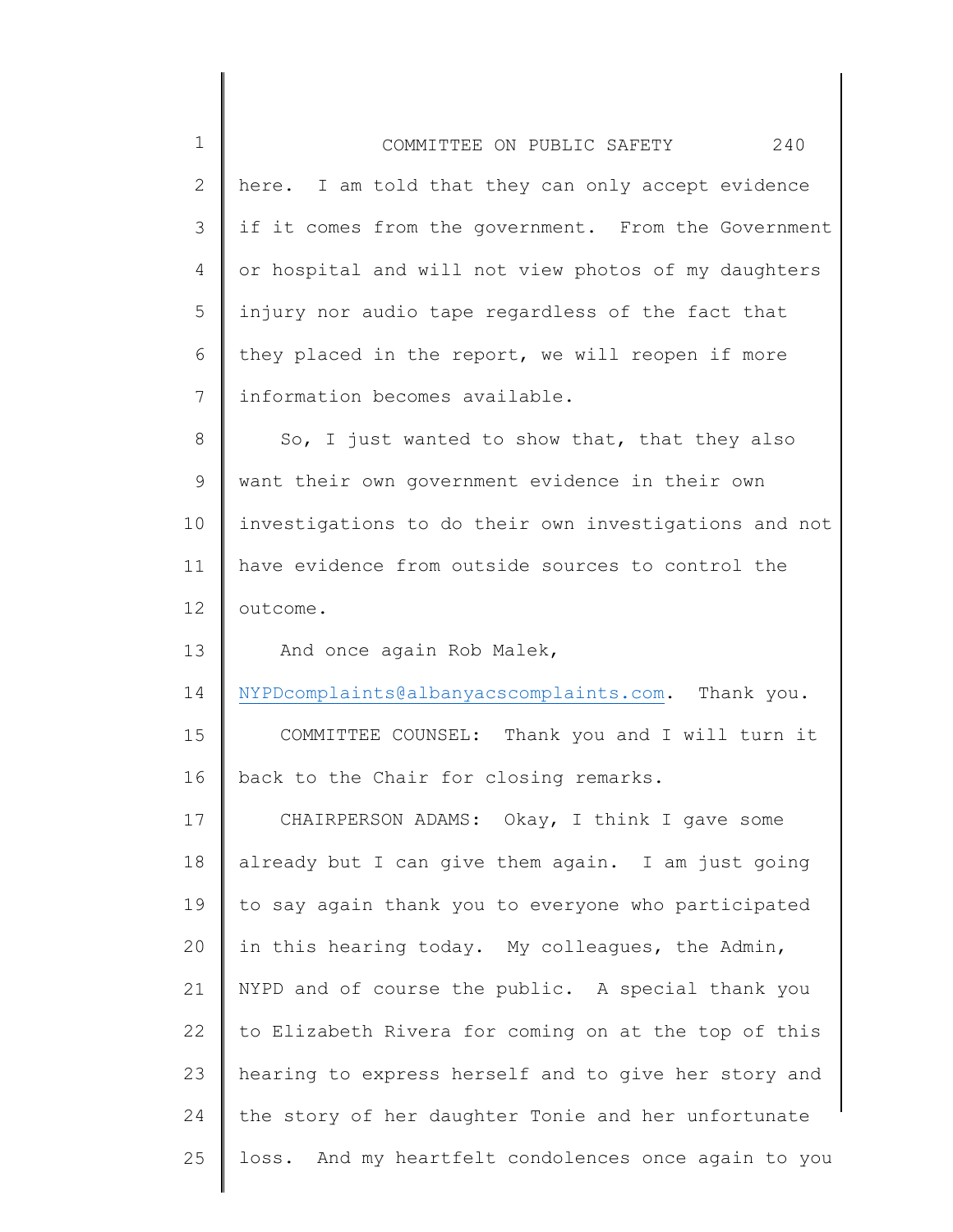| $\mathbf 1$    | 241<br>COMMITTEE ON PUBLIC SAFETY                    |
|----------------|------------------------------------------------------|
| $\mathbf{2}$   | Ms. Rivera. Thank you again to my Committee Staff.   |
| 3              | Daniel, thank you. Daniel Ades, Kelly Taylor, Deanna |
| $\overline{4}$ | Porter and Ebony Meeks [SP?].                        |
| 5              | This hearing is now adjourned. [GAVEL]               |
| $\sqrt{6}$     |                                                      |
| $\overline{7}$ |                                                      |
| $\,8\,$        |                                                      |
| $\mathsf 9$    |                                                      |
| 10             |                                                      |
| 11             |                                                      |
| 12             |                                                      |
| 13             |                                                      |
| 14             |                                                      |
| 15             |                                                      |
| 16             |                                                      |
| 17             |                                                      |
| 18             |                                                      |
| 19             |                                                      |
| 20             |                                                      |
| 21             |                                                      |
| 22             |                                                      |
| 23             |                                                      |
| 24             |                                                      |
| 25             |                                                      |
|                |                                                      |